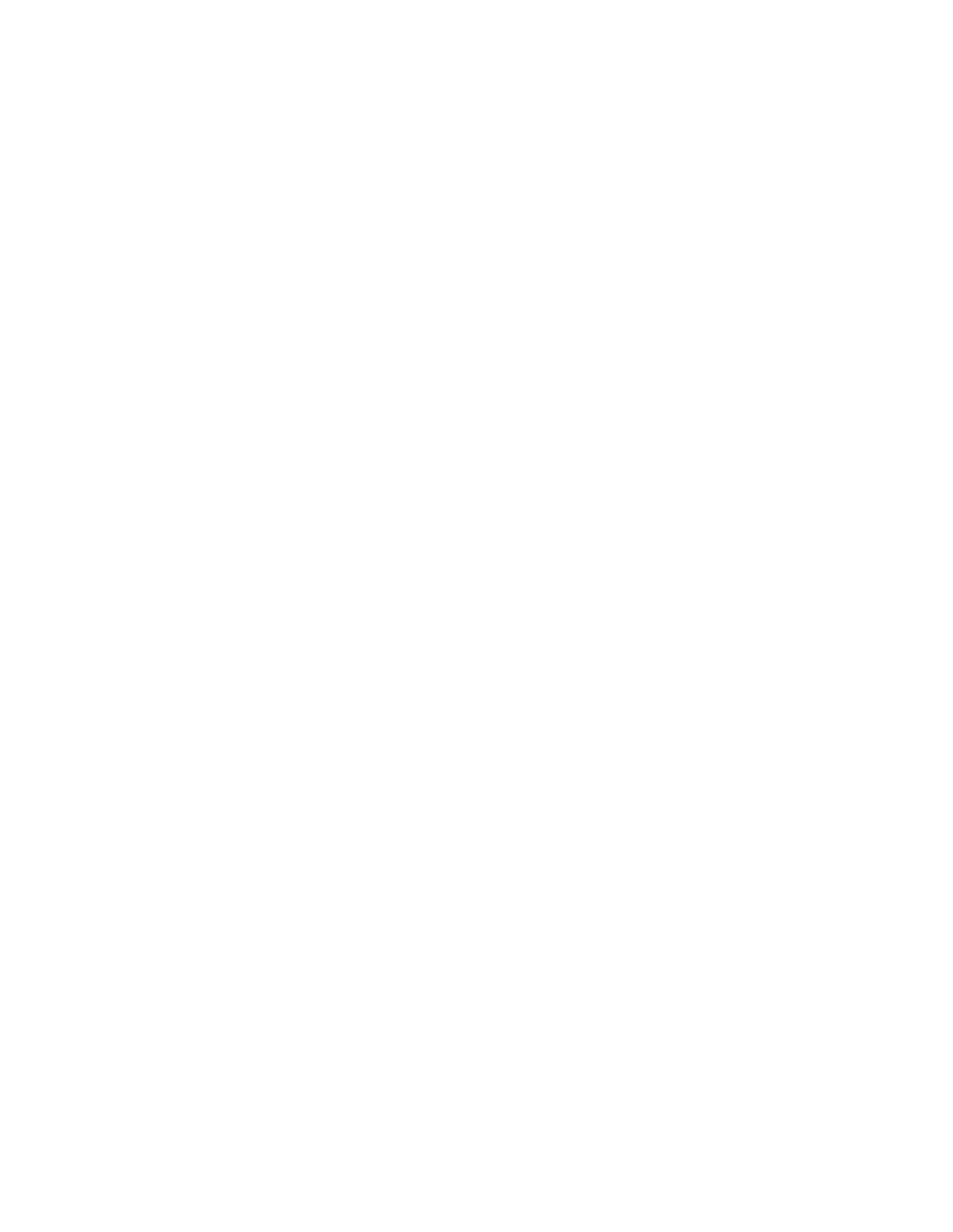State This Form (CC)

#### THE COMMONWEALTH OF MASSACHUSETI'S DEPARTMENT OF REVENUE TAX RATE RECAPITULATION

FISCAI, 2014

\$

Ń.

#### OF.

**MATICK** 

Cry <sup>em</sup>over? Deader

#### **I. TAX RATE SUMMARY**

fa. Yotal amount to hor aroul (from Fe).

lb, Tolal estimated repelais and other revenue sources (fibio-life)

in Takley (la minus 3).

13. Distribution of Tax Rates and testes

| . (b)<br>$\cdot$ .<br>l. my<br>pgregatago<br>$($ leen t $A - 5)$<br>۰. | (c).<br>PC above fimes<br>uach percent<br>la col·lui | 녜<br>Valustion<br>by class<br>$( {\tt InomLA}: 5)$ | (o).<br><b>Lax Hateu</b><br>(c) / (d) x 1000 | ١ŋ<br>Lovy by chiss<br>(d) = (u) / 1000 |
|------------------------------------------------------------------------|------------------------------------------------------|----------------------------------------------------|----------------------------------------------|-----------------------------------------|
| 76.9723%                                                               | 71 973 350 49                                        | 5,075,958,730                                      | 1419                                         | 71926,374.76                            |
|                                                                        | $2.5 - 1.5$<br>$\cdot$                               |                                                    |                                              | 0.001                                   |
| ia ataokal                                                             | ္ေဘး                                                 | Û                                                  |                                              | e cá                                    |
| 20.5377%                                                               | 19 283, 175-72                                       | 1,359,882,270                                      | 1410                                         | 19,283,133.59                           |
|                                                                        | ويقتلني                                              |                                                    |                                              | s'col                                   |
| 0.5537%                                                                | 517,358,521                                          | 35,4H5,100                                         | 14 18                                        | 517 353.72]                             |
| 93.1637%                                                               | 医磷酸                                                  | 0,483,520,500                                      | ×,                                           | 31,720,854.50                           |
| 1.336354                                                               | 17:5,777.49                                          | 121.001.510                                        | 14.18                                        | $-1.715,801.41$                         |
| 1000000                                                                | <b>MARK</b>                                          | - 6,589,227,610.                                   | ×                                            | 93-496.695.61                           |
|                                                                        |                                                      |                                                    |                                              |                                         |

Board of Assessore of

 $\mathbb{R}^2$  . The contract of Cty / Town / U strict

#### NOTE: The information was Approved on 11/20/2013.

**NATICK** 

**SEAR ENGINEERS CONTROLS IN THE CONTROL** 8914067

condition (1982). Contractors (Inspiration Leagues Pro- $\partial^2 \Phi^{\mu\nu} \Phi^{\mu\nu} \Psi^{\nu\nu} \Psi^{\nu\nu}$ Den i

#### On Not Write Below This Line --- For Department of Revenue Dae Grity

Androw Netson

20-NOV-13

 $\overline{a}$ 

Roylewoul Ry Date: Approved: **Cirector of Accounts** 

Gerard Patry  $2 - 50$  My

(Gorand D. Perry)

142,003,756.53

02.435.065.53

146,657,091.00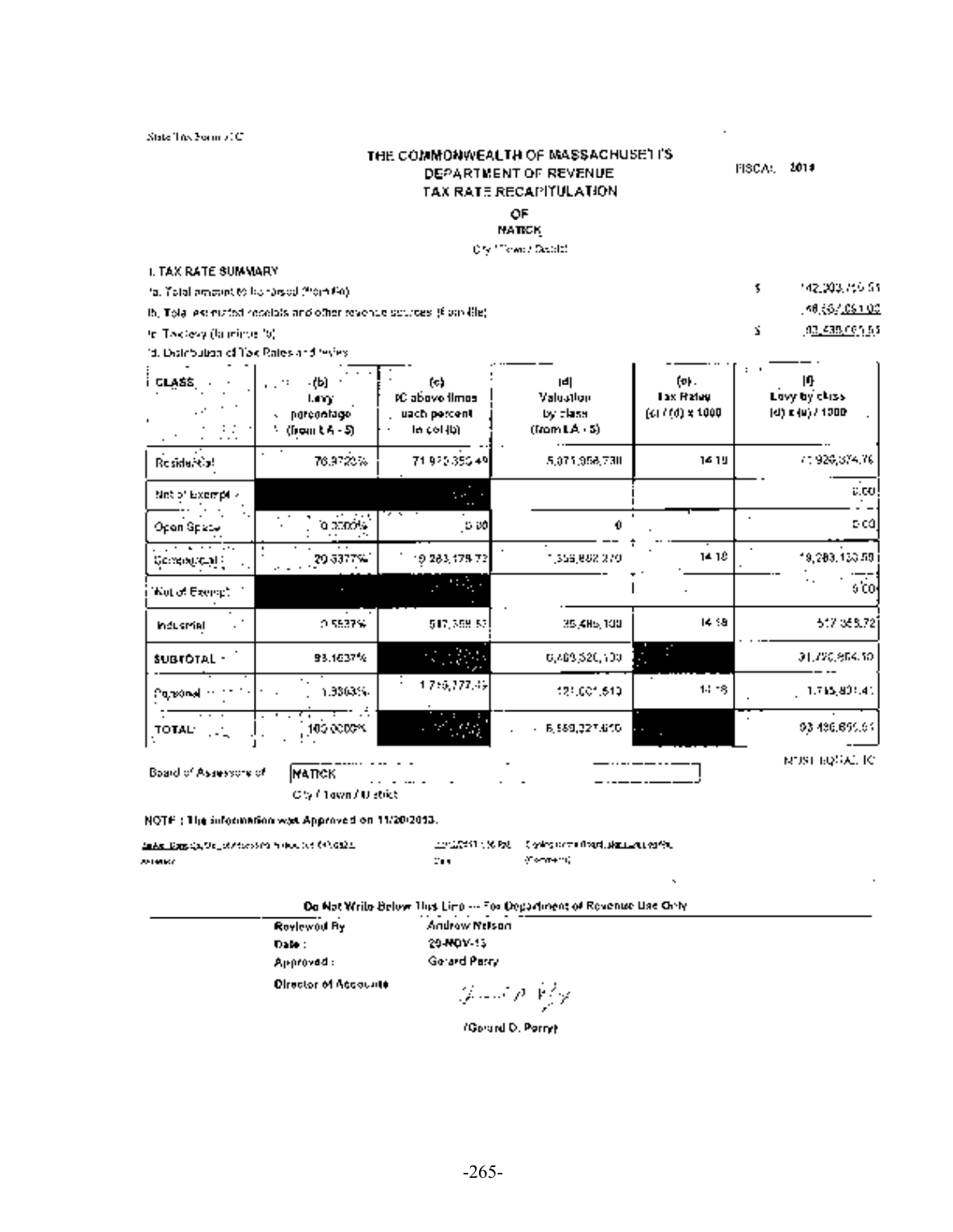## **LAX RATE RECAPTION ATION NATICK**

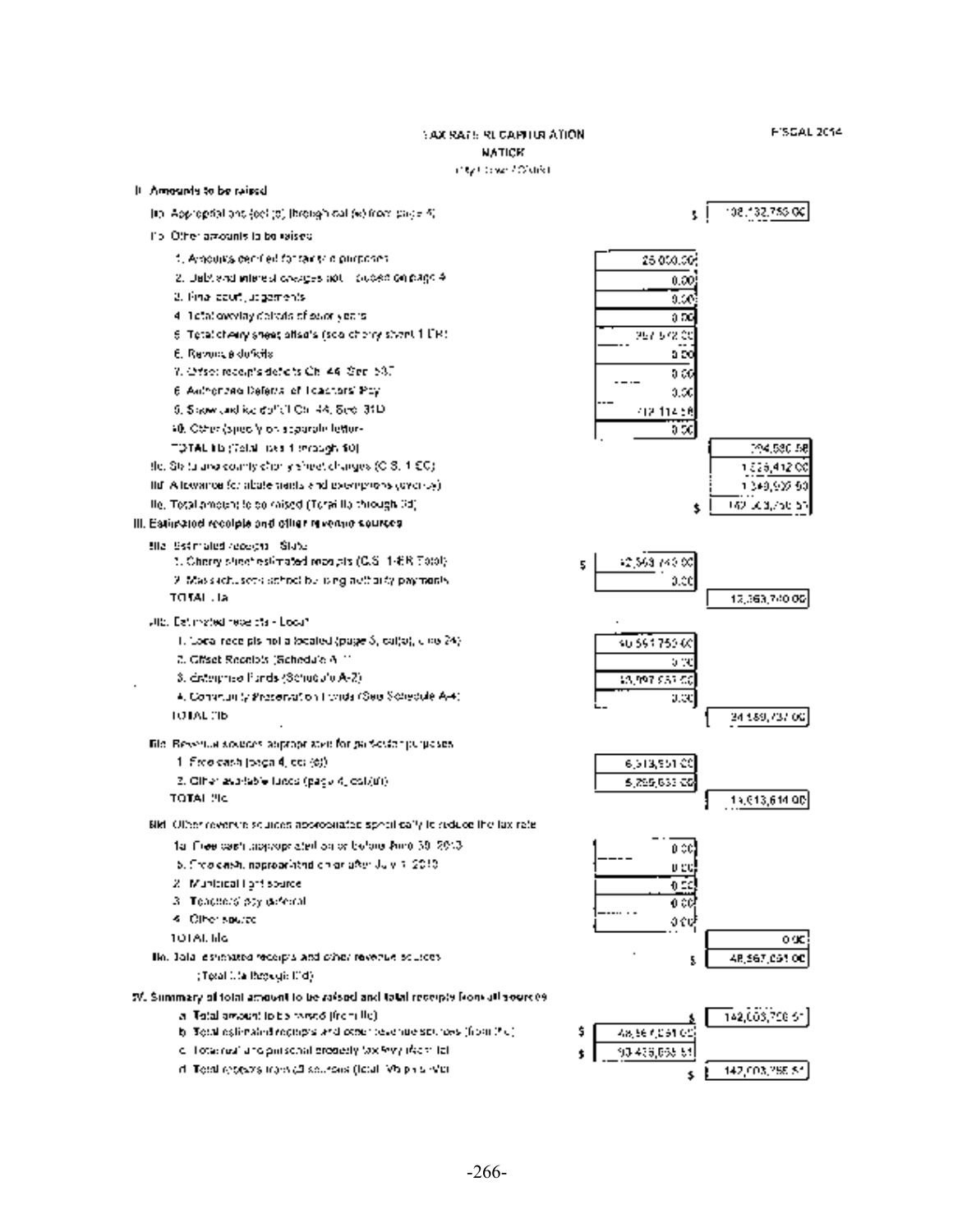#### LOCAL RECEIPTS NOT ALLOCATED \* TAX BATE RECALLING ALLOW

#### **NATION**

Objectives/COMMON

|                           |                                                   |    | 42                 |   | ψĭ                  |
|---------------------------|---------------------------------------------------|----|--------------------|---|---------------------|
|                           |                                                   |    | Actupl<br>16:00:00 |   | Enlimed<br>Arcadh   |
|                           |                                                   |    | Fisco 2013         |   | Floral 2014         |
|                           |                                                   |    |                    |   |                     |
| -->                       | 1. MC FOR VEH OLE EXCISE                          |    | 4.339,174.05       |   | 4,022,000 .         |
|                           | а отняк пхоже                                     |    |                    |   |                     |
|                           | u Medisi                                          |    | 025,037.00         |   | oх                  |
|                           | lt Roolm                                          |    | 1,224,470,00       |   | 997,000 CC          |
| ᄄᄄ                        | e Other                                           |    | 3,218 D.T          |   | 1000 X              |
| $\mathbf{u} = \mathbf{v}$ | J. PENALTIES AND INTERFST CN TAXES AND EXCISES.   |    | 879,700 B.T        |   | 455,000.00          |
| 112                       | 4. PAYMENTS IN LIFILOS TAXES.                     |    | 35.KI RI           |   | 35,000.50           |
|                           | S. CHARGES FOR EERVICES - WATER.                  |    | ଓ ୦୦               |   | a co                |
|                           | a charoes for slrycls -sevair                     |    | Q 333              |   | a c:                |
|                           | ) ICMARGES FOR SERVICES - HOSPITAL                |    | C 00               |   | a co                |
|                           | 3. CHARGES FOR SERVICES - SOLID WAS TOTERED       |    |                    |   | 1,053,000.00        |
|                           | A JOTHER CHARGES HOR SERVICES.                    |    | 492.336.33         |   | 1,463,000 33        |
|                           | M FEES                                            |    | e par              |   | a gu                |
|                           | EL RENTALS                                        |    | 49,780.00          |   | 69,000 BB           |
|                           | 12 DEPARTMENTAL REVÉNUÉ - SOPOCES                 |    | e to:              |   | 0.33                |
|                           | IN OEPAR (MENIAL REVENUE - L'ORARIES)             |    | o coi              |   | כב ס                |
|                           | 34 IULPART VENSAL REVENUE I CEMETER ES            |    | 0.10               |   | כת ס                |
|                           | IS OFPARTMENTAL RINENUE I REGREATION.             |    | 184273.00          |   | (ES 730 03          |
|                           | 15. Orače Diamasymi-Xcal Bevenue                  |    | CS1,735 CC         |   | 653, <b>30</b> 0.93 |
|                           | 10 LICENSES AND PERMITS                           |    | 847.947 CC         |   | 1,475,500.00        |
|                           | 18. SPECIAL ASSESSMENTS                           |    | SS 13              |   | 14 DOG DU)          |
| ==>                       | TA FINES AND HORFEP'S                             |    | : 52. 105.CC       |   | 95,000.00           |
| 出力性                       | I) INVESTMENT INCOME                              |    | B9 495.063         |   | 150.000.00          |
|                           | 2) MEDICA DIREIMBURSEMENT                         |    | סם,שפס מצוי        |   | 700.CCC 00.         |
| - - 2                     | 22 MASCELLANGOVS REGURRING (PLEASE SPECIFIK).     |    | 193 I CO           |   | 100 CCC 60)         |
|                           | 2) MEGGELLANDQUŞ NQNAUDISERING (PLEASE SILICIEY). |    | 1 177 802 O.       |   | cю                  |
|                           | <b>A TOTALS</b>                                   | 5. | 13,688,759.00      | 3 | \$0,591.759.00      |

Fileneby cardly that the actuative deposite shown in extensivity are. In the following knowledge conect and complete area (futbor cardly Cut thave enamized the unbig modularities (unbig 1984) and 2014 has also recognitation (smith) that Co. Taxe in District Cenk and browly adcrowiedge that such entres correct virefiect the approprations made and the sources kervivineh such appropriations are to be melli

| እንደደበር እንዲያመለስ የሚያስከት አካልባቸው እና | 17:329-1111730 |
|---------------------------------|----------------|
| Attual escrice                  | والودر         |

the Dainst Statuse (edeligis in columns (a) at (b) "Naiwe elected by the City ( Town) District Council of Town Meeting as offset replaces any Sitedule Art, energiese funds on Schubble Ar2, principlizing to stylen Schedule A.S. Veiden dependiction dien complete the support-manuels " decreases of entimated receiptal blackes receipts."

are Wallen deputerent monshaud being of variability suggest in the annual exclusion of DY 2017 months and the second of 222014 institutional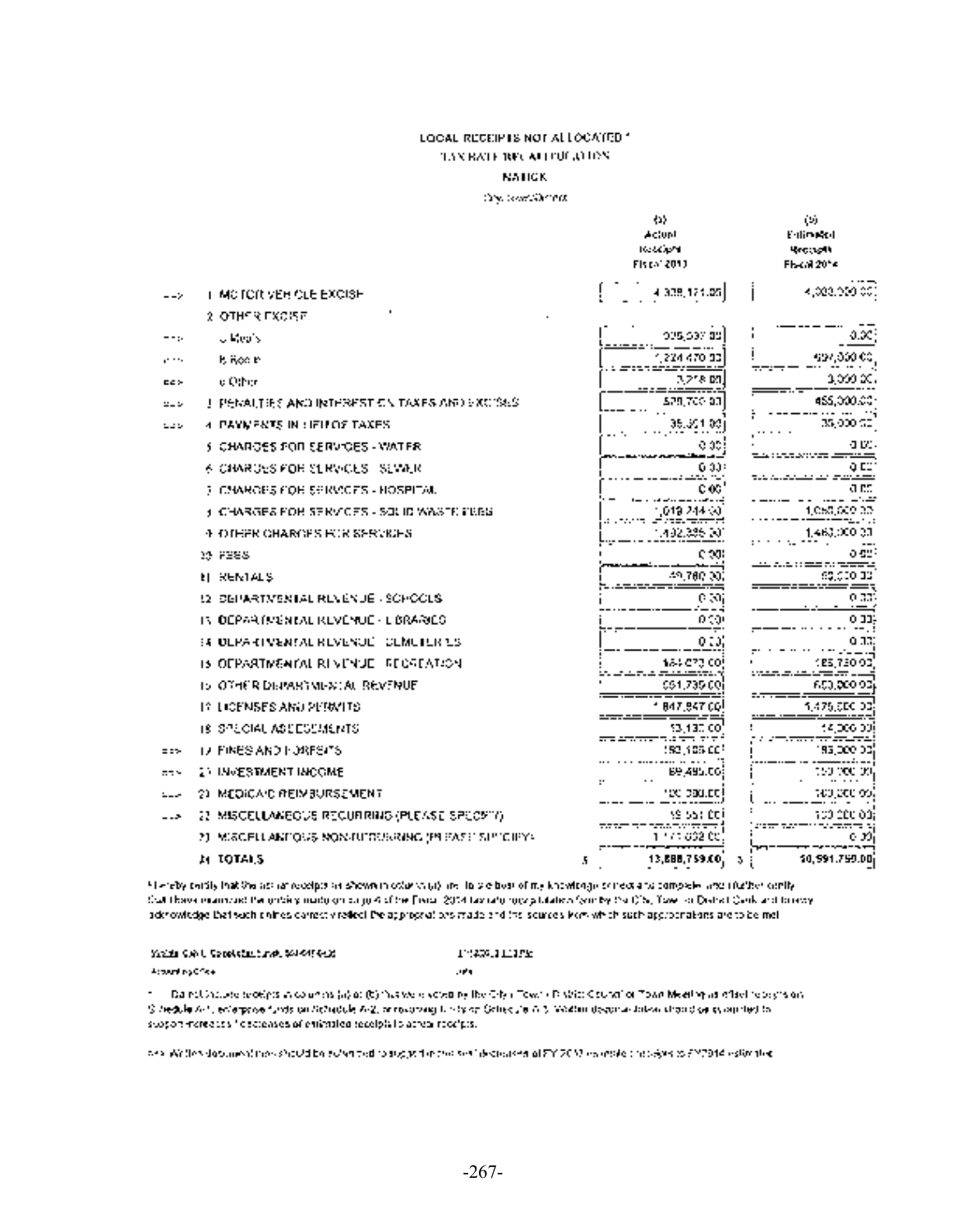## CERT FICATION OF APPROPRIATIONS AND SOURCES OF FUNDING. **FAX RATE RECAPTERATION**

## **HAINTH**

#### **FISCAL 2014**

| 12.IM |  |
|-------|--|
|       |  |

**City J. Parametric Country** 

|                                                                     |      |                                                   |                                              |                                      | Olly Howe (Den of                              |                                                                                                                                     |                                               |                                            |
|---------------------------------------------------------------------|------|---------------------------------------------------|----------------------------------------------|--------------------------------------|------------------------------------------------|-------------------------------------------------------------------------------------------------------------------------------------|-----------------------------------------------|--------------------------------------------|
|                                                                     |      |                                                   |                                              | APPROSPERTIONS                       |                                                |                                                                                                                                     |                                               | ALTEOR 2A (ICNS)<br>MINO ONLY              |
| lbas.<br>ilyws.<br>iliovana se<br>:1emai<br>Mading.<br><b>Duran</b> | FY.  | О,<br>Tura'<br>Aparopriations<br>of Cada Vaul, Ya | 90<br>46<br>FrancRaise.<br>4:11<br>Aportante | :ሮት<br>41000<br>Free Cooff<br>Sei Se | 98<br>Frem Other<br>Avanable ForMal<br>Sao H 7 | ĝΠ<br>Frem Of Sol<br>For pre-<br>(2) HEARTY,<br>4 nie prize Futica.<br>See A-L. or<br>Colemants<br>Preservation 1 und<br>(Sen A-4). | 쑢<br>Forwate mail<br>Fungs<br>$(2\pi n\,A/3)$ | 152<br>Bo-contra<br><b>Analiser and Co</b> |
| (04.23.5013)                                                        | 2013 | ors coded!                                        | oœ                                           | 9K%                                  | :∝                                             | -375,000-00                                                                                                                         | esti                                          | 660                                        |
| los 219013.                                                         | 5014 |                                                   | 172,078.507.00 110.080.405.00                | 2,585,681,00                         | 4,049,651 00 -                                 | 12,230-272.00                                                                                                                       | 378,000.00                                    | 3,067,756.00                               |
| 101122013                                                           | 2054 | 0.468,840.00\$                                    | 1,481,330,00                                 | 3,678,970 Col                        | 1,250,032.001                                  | 109,100.00                                                                                                                          | c.or-l<br>$\overline{\phantom{a}}$            | 4,180,000,001                              |
| Tatala                                                              |      | 101,502,755,00                                    | 14,564,733.00                                | 6.313.951.02                         | 5.299.681.00                                   | 15,954,408.05                                                                                                                       |                                               |                                            |
|                                                                     |      | <b>Walkgal</b>                                    |                                              |                                      |                                                |                                                                                                                                     |                                               |                                            |

 $\left[ \begin{array}{c} \cos\theta\left( \phi\right) \phi\left( \phi\right) \\ \frac{\cos\theta\left( \phi\right) }{\sin\theta\left( \phi\right) } \end{array} \right]$ 

 $\label{eq:2.1} \frac{d\mathbf{r}}{d\mathbf{r}} = \frac{1}{2\pi\epsilon_0} \frac{d\mathbf{r}}{d\mathbf{r}}.$ 

Thereby contry that see eye rapid open councilly reflect the value intensity Coyo Town / Danisd Council

| 555.63   | 1980 Yangi umumi yang kalendar 2009. ISBN | 1918-0-1209-51 |
|----------|-------------------------------------------|----------------|
| マッケヘッシング | Crain St                                  | Sekal          |

 $\sim$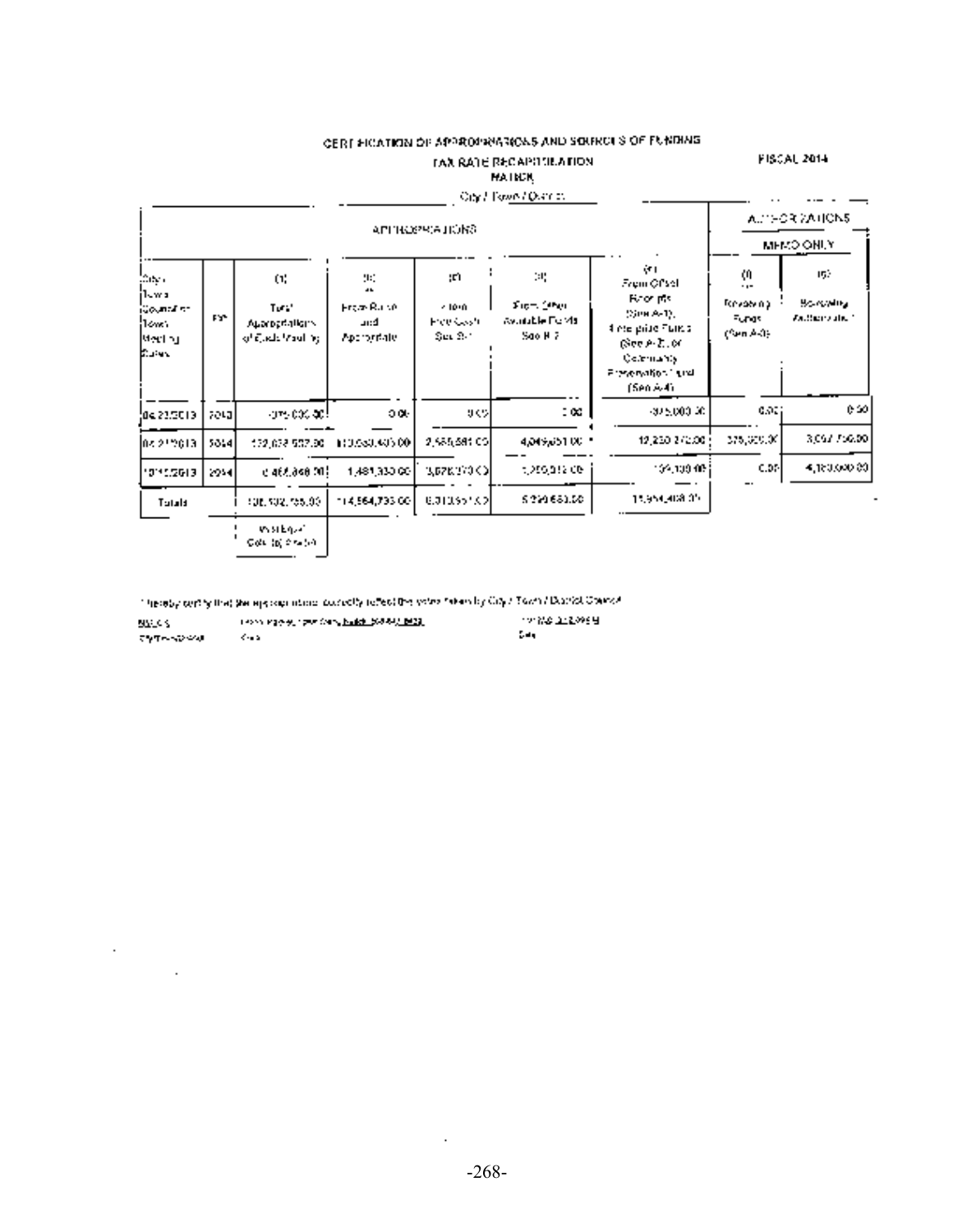#### BURINAU OF ACCOUNTS. **SCHEDRULE A/2** EMTERPRISE FUNUS CH 44 \$ 53 F1/2 of all

 $\cdot$ 

#### Fiscal Year 2014

#### **NATION** Cay of event Detrict

### $A-2[1S]$

## Figure is entirely so tendistations reference

Sund Oescription : SASSAMON TRACE (X) FIFUND

|                                                  |                | 桺<br>FY 2013    | (b)<br>FY 2014            |
|--------------------------------------------------|----------------|-----------------|---------------------------|
| 1. Exterptise vovenuos & available tundo.        |                | Actual Revonous | <b>Eatimated Revenues</b> |
| Daoi cheageal                                    |                | ss/z 172.00     | \$520,55,00               |
| Connection Peas.                                 |                | \$0.00          | sc oal                    |
| Other degardments' revenue.                      |                | SC 09           | 50 M                      |
| tryclar now income.                              |                | \$0,00          | 50 OO                     |
| Гоја: гвиврова,                                  |                | \$672,177.00    | \$529,165,00              |
| Relational curricitys appropriated **            |                | 833.364.00      | \$45,971,00               |
| Office a temperso avariable fonds.               |                | SC.00           | 50001                     |
| Зросту,                                          | <b>SUPSOIY</b> | \$315,000.00    | so oak                    |
| Total correct year revenues and available funds. |                | \$919,538.00    | 8:74,399.00               |
| Hetainsa easy has appropriated for PY costs **   |                |                 | 30 OO                     |
| Other eigenprise available tunds for PY, costs.  |                |                 | ରେବନ୍ଧା                   |
| Total revenues and available funds for PY 03510. |                |                 | SQ CON TO 19949-917       |
| Total revenues and available funcs.              |                | \$915.533.005   | \$574,734.00 Pet U. 469   |

1 Welten decumentation should be according to imagent resteases (decreases of est might) to actual non-reco-

11 Retained comings, should be certified by 219 European of Appennis or or to appropriation by form maching Coby (Alance

#### NOTE: The Information was Approved on 11/20/2013.

l.

Dentisyon's) to the among annotation approach that to over Justice in Infinite the Character of Apply 1973.

| SEEK FARM, TEST CARL HWW, MORTERLIT<br><b>Service</b>                                                                                                        | <u>in dia 2002 menjadi ketua</u> n<br>See in                                                                                                     |          |   |     |
|--------------------------------------------------------------------------------------------------------------------------------------------------------------|--------------------------------------------------------------------------------------------------------------------------------------------------|----------|---|-----|
| ٠<br>$\cdots$<br>tingnay out to the custodian minimum and when the Part 1 online (1) 1 to later two orbits have been versely adjustments.                    |                                                                                                                                                  | $\cdots$ |   |     |
| ANG ISLANDI KATANYA NGKALISA SA CASA<br>Stagare Registration                                                                                                 | <b>AND REPORT OF A STATE OF A</b><br>state.                                                                                                      |          |   |     |
| <br><br>We hander they had the modules terms distance have not become act an excession plane when the art this can folio distant in a financial control only |                                                                                                                                                  |          | . |     |
| (Angle Stray and Complete Hamilton) <u>(Plane) 公路通信</u> 金属 <u>化</u><br>Provide Arrestor C                                                                    | innen (engelser) in der den finden <u>und den finden und der gestieden gegenschappen und der geschichten und die</u> m<br>1460 Kild<br>Circle 19 |          |   |     |
|                                                                                                                                                              | $\cdots$                                                                                                                                         | $\sim$   | . | . . |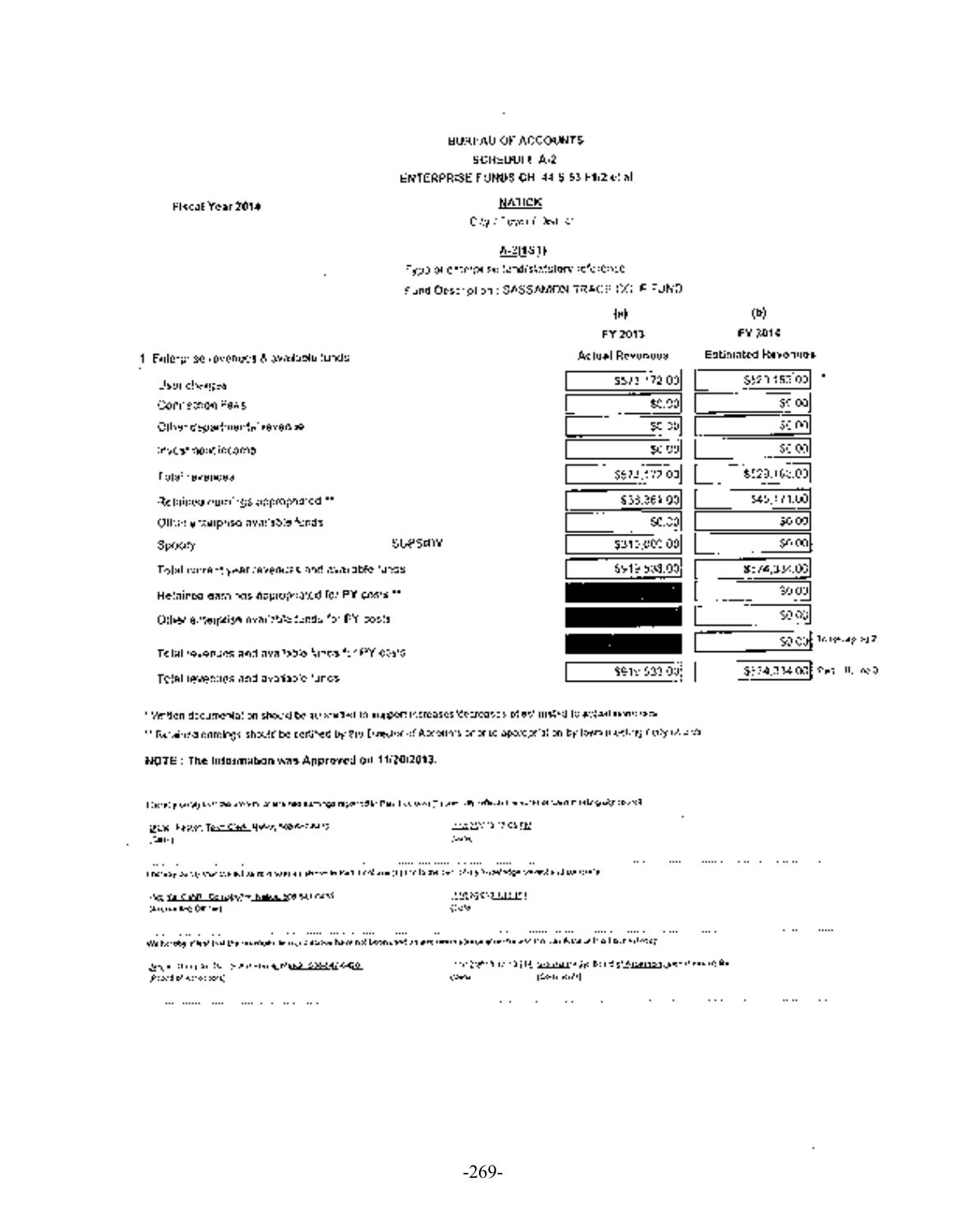| NATION.                                                                | A-2(131).                                                                  | SADDAMON TRACE G <u>OLL</u> ! UND |                                         |
|------------------------------------------------------------------------|----------------------------------------------------------------------------|-----------------------------------|-----------------------------------------|
| City of Friend                                                         | Types of Core prise float f                                                | Fuert Fassur, cent                |                                         |
| 2. Tuth, casta as orderation                                           |                                                                            |                                   |                                         |
| a, Qoslstaj, Joycand in the critershot fand<br>SALA WADES              |                                                                            | \$305,077.00                      |                                         |
| <b>EXPENSES</b>                                                        |                                                                            | 5293.497.CK                       |                                         |
| CARIAL CULLAY                                                          |                                                                            | \$15,000.00                       |                                         |
| RESERVE FUIID                                                          |                                                                            | 30 M                              |                                         |
| OTHER APPROP IN ENT. FUSD.                                             | DERT SERVICE                                                               | 5245,160 CO                       |                                         |
|                                                                        | PY costs aborap trees relatived earnings or alms, enterplaistifuble funds. |                                   | 50-01 (Mustleman) chates 176)           |
| Terra costs appropriated in emergeso fund-                             |                                                                            |                                   | \$854,354.201 24                        |
| S. Costs poprogriphed in the general final                             |                                                                            |                                   |                                         |
| HEALTH INSURANCE.                                                      |                                                                            | 50 O.T                            |                                         |
| <b>PENSICK</b>                                                         |                                                                            | 80.UJ                             |                                         |
| SPARCO EMPLOYEES                                                       |                                                                            | \$24.004 TO                       |                                         |
| <b>SHARED FACE ITY</b>                                                 |                                                                            | \$7,262.00                        |                                         |
| OTHER <sub>2</sub>                                                     |                                                                            | 8 <u>0.20</u>                     |                                         |
| <b>OTHERS</b>                                                          |                                                                            | SG 30)                            |                                         |
| Total casts appropriated in general fund                               |                                                                            |                                   | \$20,048.00<br>÷ш                       |
| <b>Total costs</b>                                                     |                                                                            |                                   | \$669,589.33<br>20126                   |
| 2. Dataulation of subsidy (por widioctic w).                           |                                                                            |                                   |                                         |
| Rover as and available funcs.                                          |                                                                            | \$574,334.00                      | ther a with                             |
| <b>Bess. Total cashs</b>                                               |                                                                            | \$990,580.00                      | 29 m 21                                 |
| <b>Cass . Prior year defiel</b>                                        |                                                                            | \$2.00                            | (To Recop Mg 2)                         |
| (Negethic represents subdiant                                          |                                                                            | \$-312,246.00                     |                                         |
| 4. Gauroes of funding for busis eppropriated in the enterprise fund.   |                                                                            |                                   |                                         |
| al Soverula or diaval able lunds.                                      |                                                                            |                                   | \$854,324,00 (75,4ecapity 4.16 m)       |
| b. Toxarien:                                                           |                                                                            | \$0.00                            |                                         |
| o, Free Cashi                                                          |                                                                            | \$0.00                            |                                         |
| d. Nan-anin' priso Avalizate Funds                                     |                                                                            | \$2.00                            |                                         |
| total searces of funding for costs appropriated in the entarctise lund |                                                                            |                                   | \$851,334.00 (IMsual equations part 29) |

NOTE: The information was Approved on 11/20/2013.

 $\sim$   $\sim$ 

÷,

 $\mathcal{L}_{\mathrm{max}}$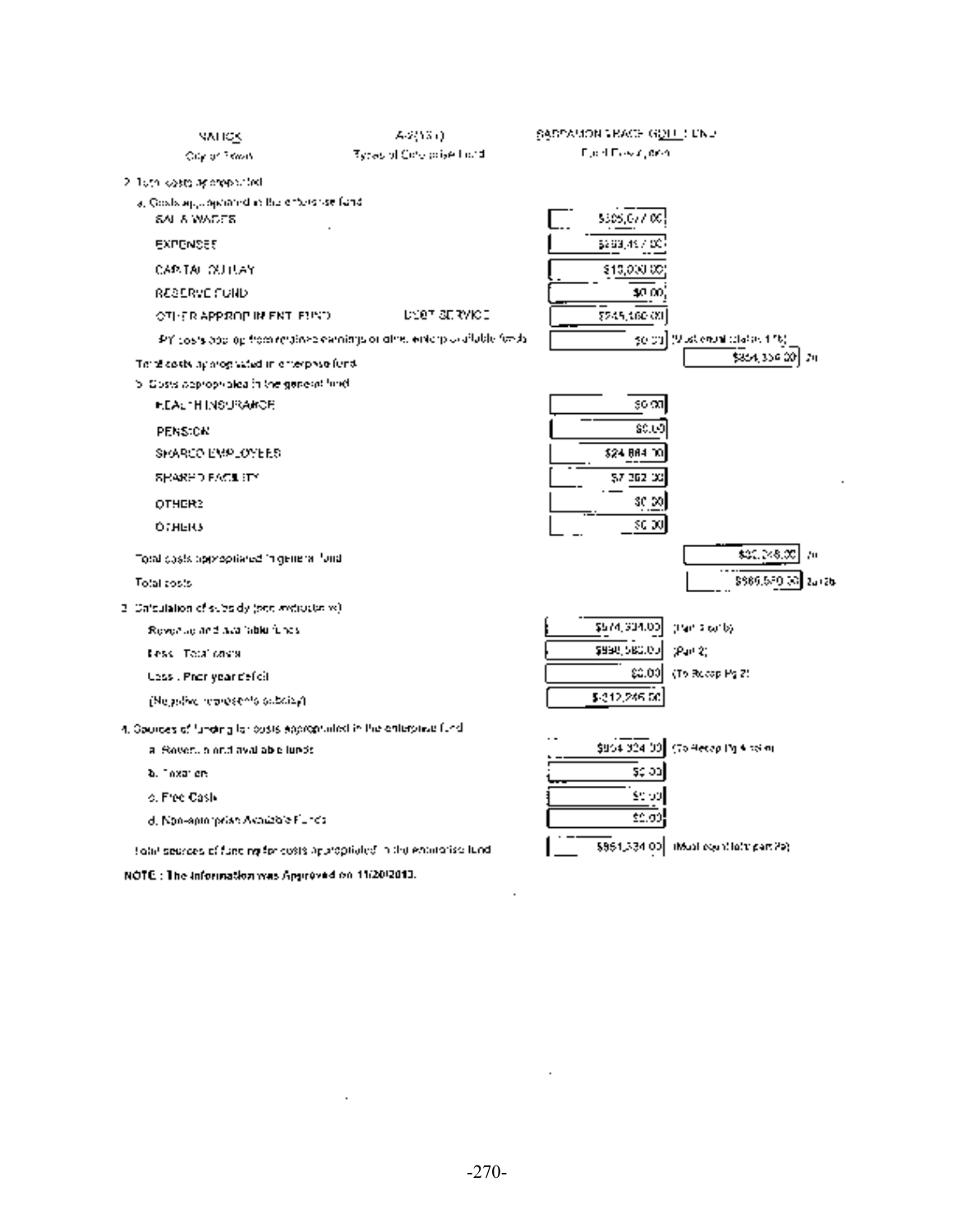#### **BUREAU OF ACCOUNTS** SCHEDULE A-2 ZN TERPRISITI-CNDS CH, 44 S.50 F1/2 of al-

#### **Piscal Year 2016**

 $\sim$ 

#### **SATICK** City / Town / Dispict

#### $A_{2}212ND_{3}$

 $\overline{a}$ 

Type of enterprise fund/statutory reference

Field Dycorption. WATER/SEWER ENTERPRISE.

|                                                    | OГ                         | 間                            |
|----------------------------------------------------|----------------------------|------------------------------|
|                                                    | FY 2013                    | FY 2014                      |
| t, Ento,poso revençes Alavariablo !uada.           | <b>Achial Heyenges</b>     | <b>Csturated Ravensue</b>    |
| Usor clyngos.                                      | \$12.023.829.03            | \$12,392,753.00              |
| Connection For E                                   | 5209,844 M                 | \$76,000.00                  |
| Other depictments revenue                          | \$1,630,171.41             | \$1:04,300.00                |
| Investment location                                | $$-2,773,90$               | 515-320-001                  |
| Total myenties.                                    | \$13,936,720.60            | \$11,552,653.00              |
| Retained estraigs spateariated **                  | 31.291,743.90              | 393,000 00                   |
| Other enterposo available funds.                   | \$39,369.00                | si kapauko                   |
| Saccity.                                           | \$0. DQ)                   | 50 GB                        |
| Total current year on rotated and uvailable lunds. | 515,287,835.60<br>۰        | \$13,708,653.00              |
| Retained estimage appropriated for PY, costs **    | <b>The Contract (1989)</b> | 1075,000,00                  |
| Caher enterprise available funds for PY cants.     | $\cdot$ .                  | 30 CG                        |
| intas revenues ano avaitable for Js for PM costs.  |                            | \$175,000.00 Tu Recur p; \$  |
| Total sevenues und available funds.                | \$15,267,835,46            | \$12,425,853.00 Partner halz |

"William Stoumentation chat PEDs outmitted to rapped undecannot interactive to the Pacifical Country revolution

\*\* Retained earnings should be conflict by the Director of Arms interpret ongerspructurity www.mecters.il ory counsil

#### NOTE: The information was Approved on 11/20-2013.

Thereby as the second second countries of provided in the U.S.A. to Depart (in the U.S. and a city of a support of the second

| Date: Pierre, Irvin Cart, Nation 2006 (244 St.)<br>F 452.                                                               | 计字 法公司 医甲状腺肿<br>79.HL                                                                                                                                                                                                                                        |
|-------------------------------------------------------------------------------------------------------------------------|--------------------------------------------------------------------------------------------------------------------------------------------------------------------------------------------------------------------------------------------------------------|
| <br>ী ১৯৬৯ বৰ্তমান ইত্ৰাণৰ প্ৰয়োগত প্ৰথমৰ আৰু মাজত (এইএই এই বিষয়া) আৰু স্বাভাৱ ২০০০ চনত তেওঁকে সময়তো এক ব্যৱসায়লৈ য | .<br>. .<br>$\cdots$                                                                                                                                                                                                                                         |
| What's H. Capital Company and Market Method and Control<br>, The Law Road, Little A. J.                                 | TERMINIST<br><b>ALC: NO</b>                                                                                                                                                                                                                                  |
| ٠<br>Wytwryg ytart yn caraunaidd 1962 a ddyn farsydd born ymdyn ei ynwng per y cygol sacu tu Caer Chuin Parfeinia BMAC. | $\cdots$<br>$\sim$<br>                                                                                                                                                                                                                                       |
| . A way the special control security of News, 1991 PRP 5422.<br>Total of American                                       | THE COLLEGE TO A REPORT OF CONTINUES IN A REPORT OF THE REPORT OF A REPORT OF THE REPORT OF A REPORT OF A REPORT OF A REPORT OF A REPORT OF A REPORT OF A REPORT OF A REPORT OF A REPORT OF A REPORT OF A REPORT OF A REPORT O<br>Content L<br>all'ade'<br>٠ |
| $\cdots$<br>$\cdots$<br><br>$\cdots$                                                                                    | $\cdots$<br>.                                                                                                                                                                                                                                                |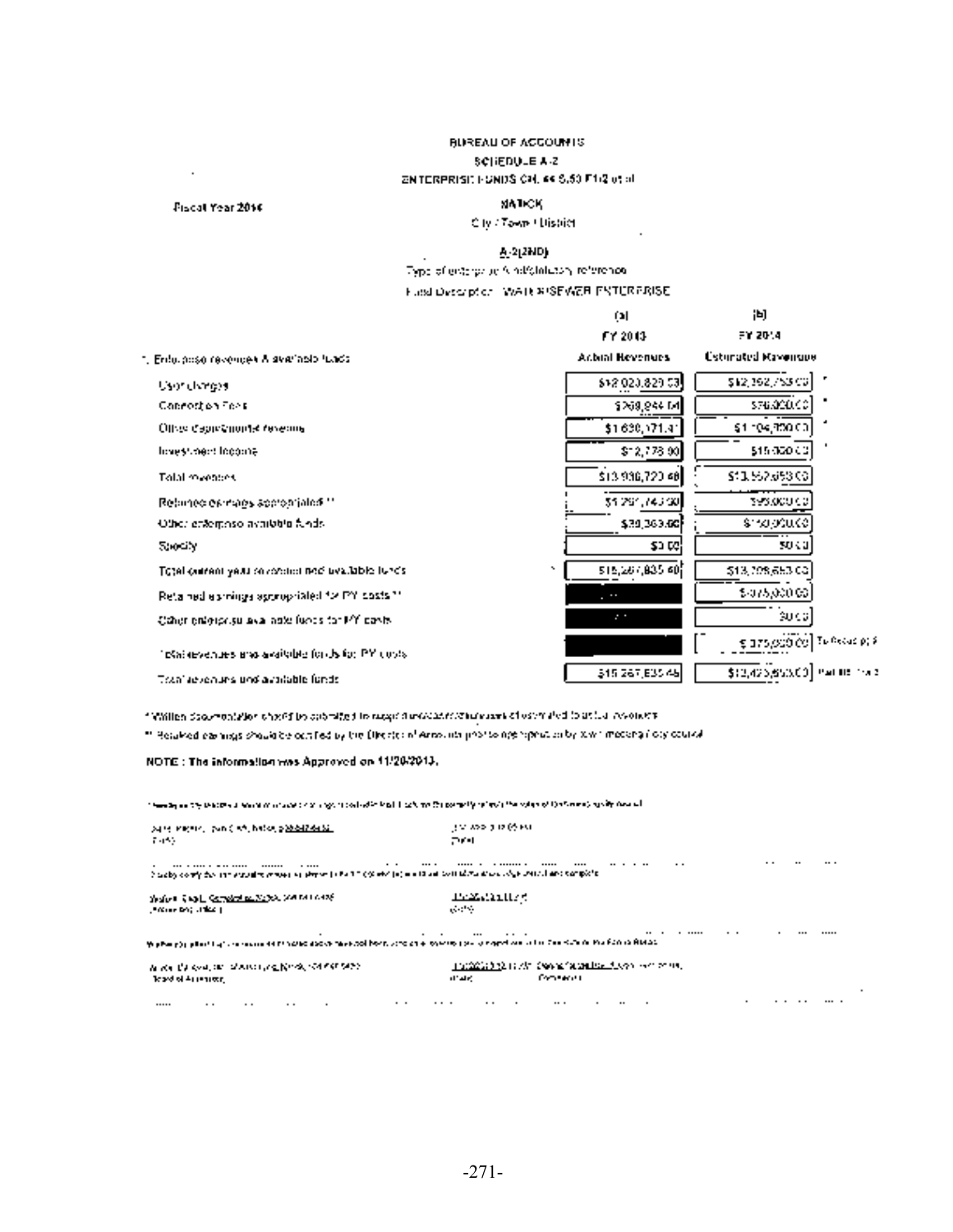| NATION                                                                   | A-2;2500)                                                               | WAYCE/SEWER ENTERPAISE                         |
|--------------------------------------------------------------------------|-------------------------------------------------------------------------|------------------------------------------------|
| City or Turret                                                           | <b>Types of Entraymed Pand</b>                                          | und Obecopton                                  |
| 2. Total costs appropriated                                              |                                                                         |                                                |
| al Cests appropriated in the enterprise Circu<br>SA: 8 WACES             |                                                                         | \$1,820,955.00                                 |
| скасмага                                                                 |                                                                         | \$7,000,200.00                                 |
| CAPITAL OUTLAIN                                                          |                                                                         | \$240,000 00                                   |
| <b>FRAGANE PUMP</b>                                                      |                                                                         | 8230.000 00                                    |
| C'Hrox APPROP IS ENY. FGAD.                                              | <b>CEST SORVICE</b>                                                     | \$2,535,011.00                                 |
|                                                                          | PY costs approp tions retained earn-agsic romais unterplusatible (under | \$1375,000.00 (Mastrick) (000 p.45 06)         |
| Futal costs expropriated in enterpose final.                             |                                                                         | \$11,100,074.00<br>Zн                          |
| b. Costs appropriated in the general fand.                               |                                                                         |                                                |
| : J-ALI I: GINSURANCE                                                    |                                                                         | 50.00                                          |
| <b>PENSICN</b>                                                           |                                                                         | \$0.00                                         |
| SPARED EMPLOYEES                                                         |                                                                         | \$1.421,554.00                                 |
| SHAGED FAC UTY.                                                          |                                                                         | \$932,025.30                                   |
| 011 LRZ                                                                  |                                                                         | $\overline{\phantom{a}}$<br>$\cdot$ .<br>59.00 |
| от ачка.                                                                 |                                                                         | 80.00                                          |
| Fotol costs appropriated in general fund.                                |                                                                         | \$2.523,579.00 26                              |
| Total costs                                                              |                                                                         | \$13,423 553 03 28125                          |
| 3. Color-Cribis of subclay (see inclinicians).                           |                                                                         |                                                |
| Revenue und available funds.                                             |                                                                         | \$13,423,653,00]<br>(Fax) 1 to 15).            |
| Loss, Total easic.                                                       |                                                                         | \$13,423,653,00)<br>(7412)                     |
| Loss : Paul real detect                                                  |                                                                         | 契예<br>(To Recap Pp 2)                          |
| (Neguško acore sents autoski).                                           |                                                                         | 40.0.                                          |
| 4. Sources of landing for costs appropriated in the enterprise fund      |                                                                         |                                                |
| A. Reversion and weathline found.                                        |                                                                         | \$11,100,074.00<br>i la Recap Polé (přie).     |
| E. Tailution.                                                            |                                                                         | se aa                                          |
| c. Frao Cashi                                                            |                                                                         | \$8.00                                         |
| d. Nun-enterprise Available the Ms.                                      |                                                                         | \$0.00                                         |
| Total sources of funding for costs appropriated in the orientalise Alha. |                                                                         | \$11,100,074.00 (Museque (als. pan.2a).        |

NOTE: The Information was Approved on 11/20/2013.

 $\sim 100$  km  $^{-1}$ 

 $\sim 100$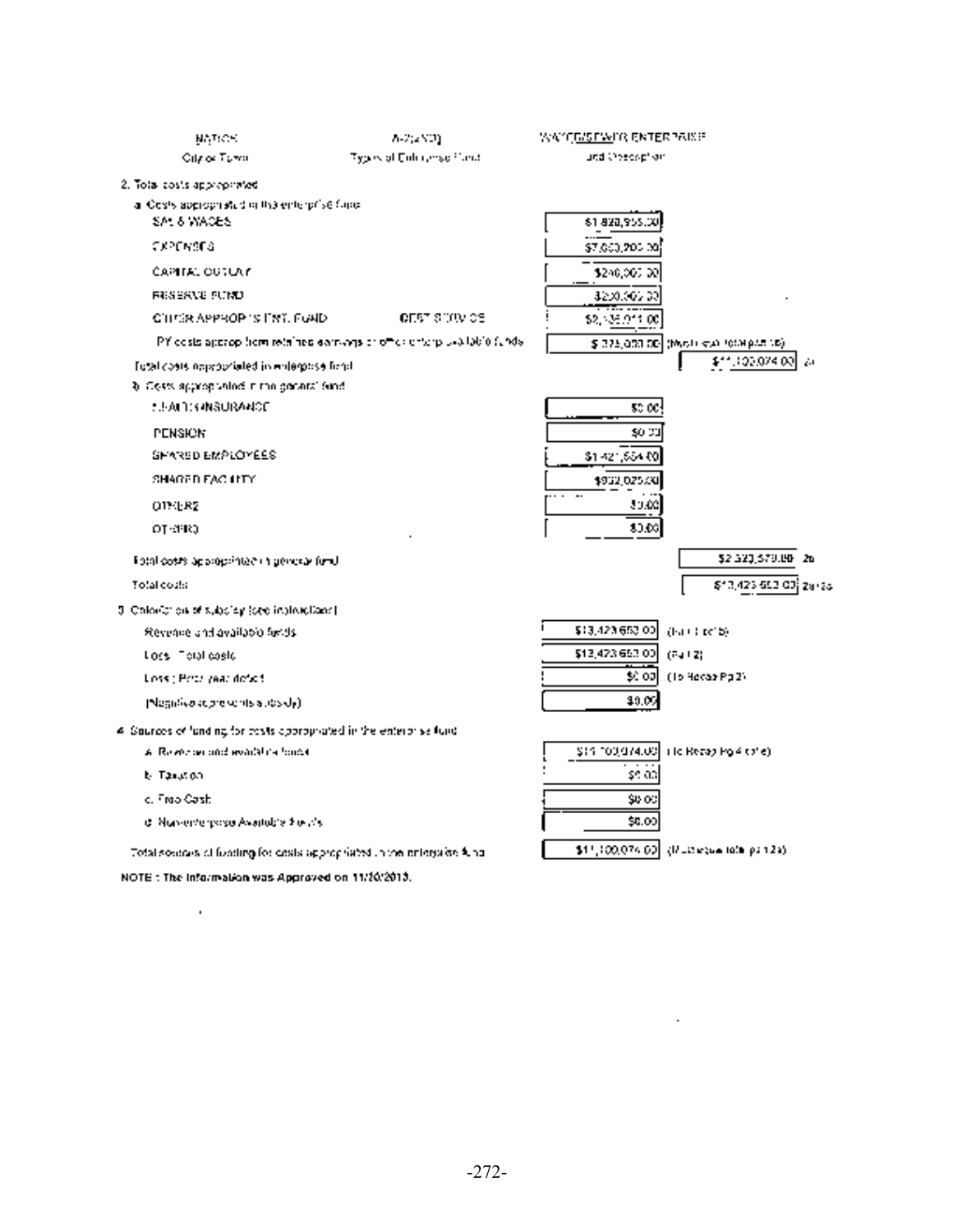## **BUREAU OF ACCOUNTS** SCHEDULE A-3 FOR FISCAL 2014

## REVOLVING FUNDS CH.44 S \$15H2

|                     |                                         | NATICK<br>Cily / Tewn   Detailed  |                                   |                                      |
|---------------------|-----------------------------------------|-----------------------------------|-----------------------------------|--------------------------------------|
| 95.<br>Date of Vole | 비<br>Department Authorskill<br>te Sømul | 19)<br>Type of Receipts<br>Спечан | 19).<br>$-2011$<br>Aclus Resenact | ņФ.<br>177014<br>Reported Authorised |
| 14/20/2010          | Coursal on Aplica                       | Tzar sportation fizires.          | 30 CC                             | 116,000:00                           |
| 04/2020/02          | <b>Public Works</b>                     | Sale of Surgius Vonicies.         | 3133,8817                         | \$40,000,000                         |
| 54232013            | Mores Editority                         | lOvanovni Litux.                  | \$93,057.00                       | \$65,000,00                          |
| 14236047            | Morse Elisany                           | Swelst of Facult 63.              | \$50,F20.00                       | \$23,000.00                          |
| 04:23/2013          | <b>Concilian Agent</b>                  | . Rental of Parol Lex.            | 100,971,001                       | \$15,000.00                          |
| 04/20/2013          | Roard of Health                         | Immaterial and                    | 飲む555 00                          | \$4,000,000                          |
| 04/20/2017          | Council on Aprila.                      | Programs Ferral                   | \$7,518.00                        | 595 じメバン                             |
| <b>TOTAL</b>        |                                         |                                   | 4239.019.00                       | 5275,972.00                          |

TOTAL

#### NOTE: The information was Approved on 11/20/2010.

 $\sim$ 

18ths arison) high agreement page 4, column (5 of the Case cost and the Ferma Recup Some Stim arrow due column (c) is grown in plan the amount in column (c). Indecended docume blobal for the increase avoy being costed.

The telation of all considers locating unbound of this top comment women (10% of the poles food years the loop of the discussion of the line of the line of the line of the line of the line of the line of the line of the li currict action of 1% of the brick fucht years the levy-

 $\cdot$ 

 $\cdot$ 

computed and hand a research to the process of the label behalf a plant with more than the company

| <u>ለፈልስ ይደለር ድምስ ወቅር ባልነት የአማራሮችንን ፡፡</u> | 计数据数据 医精神性 |
|-------------------------------------------|------------|
| Proporting City (and                      | 12050      |

 $\sim$   $\sim$   $\sim$   $\sim$   $\sim$   $\sim$   $\sim$ .<br>We lively the use will responsible above we relieve release them it to be daily to be the first to be a home those

| <u> Juska Dansky, Dr. Marry Han Make William (* 2420. )</u> |     |          |  |  |  |  |        |  | - [10/22/21 <u>2-12-12</u> ] 이 - 통 <i>스타스트레스 최대 리조에 201</i> 2년 12세계 12:00 Set PW - |     |  |
|-------------------------------------------------------------|-----|----------|--|--|--|--|--------|--|------------------------------------------------------------------------------------|-----|--|
| (Ferrer of Aristotopic)                                     |     |          |  |  |  |  | - Områ |  | Company (na la tam                                                                 |     |  |
|                                                             | . . | $\cdots$ |  |  |  |  |        |  |                                                                                    | . . |  |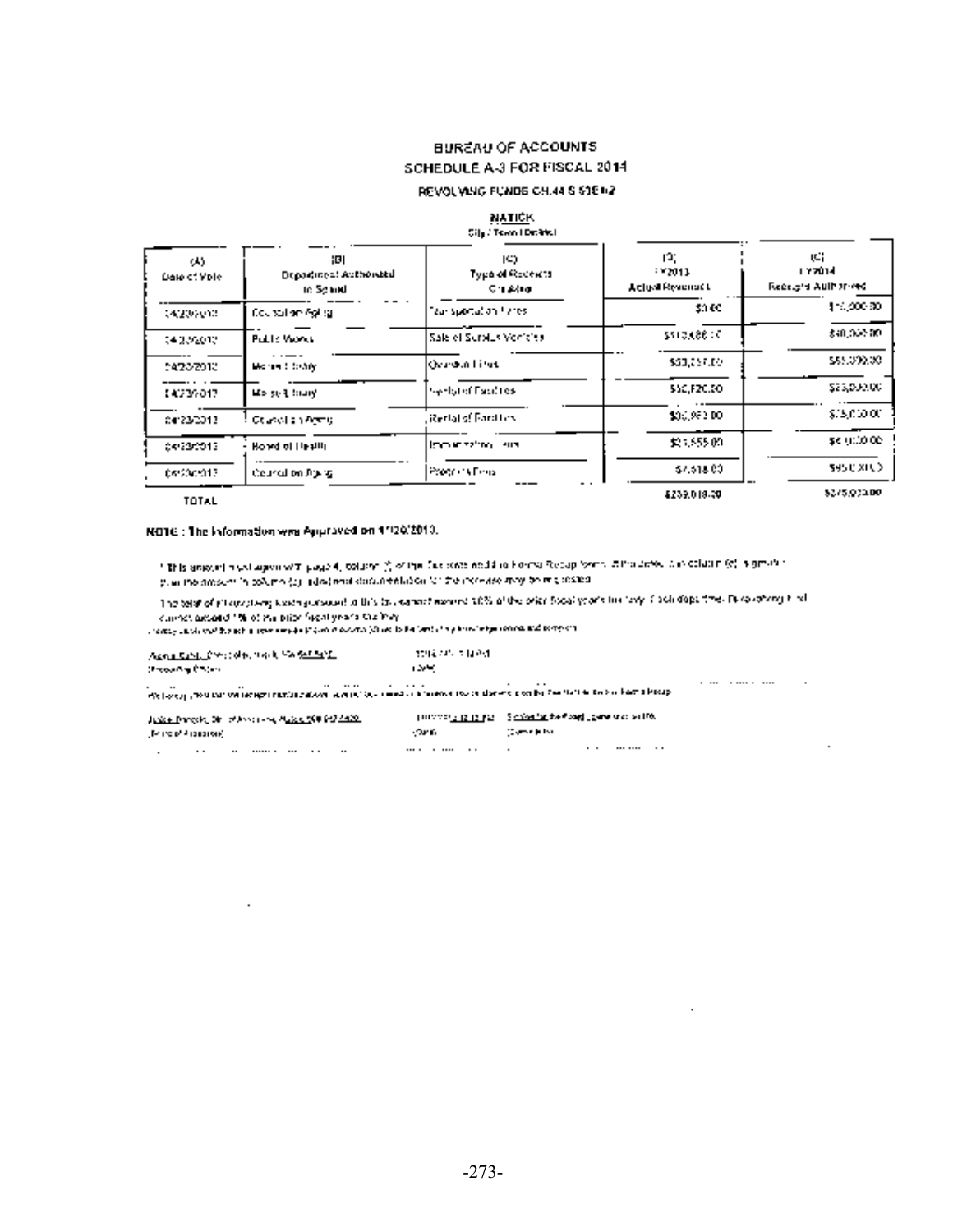#### **BUREAU OF ACCOUNTS** SCREDULE 8-1 FREE CASH CERTIFICATION AND APPROPRIATION.

 $\cdot$ 

**PARTI** 

#### Fescal Year 2014

## NATION.

## **Gify / Town / District**

| 1. WUQDIZ FAEE CASH CER" SHOA FION                                              |                               | 2  | 0791,08400]   |
|---------------------------------------------------------------------------------|-------------------------------|----|---------------|
| AQU.                                                                            |                               |    |               |
| 2. FREE CASH UPDATE                                                             |                               |    | J∷            |
| <b>TOTAL</b>                                                                    |                               |    | 6,791,684 00] |
| SUBTRACT FREE CASP APPROPERATED FROM<br>THIS CERTIFICATION.                     |                               |    |               |
| 3. FY 2013 RECAP                                                                |                               |    | 3,589,890.00  |
| 4-FY 2614 RECAS                                                                 |                               |    | 2,685,681.02) |
| <b>BALANCE OF URAPPROPRIATED FREE CASH</b>                                      |                               | ٤. | 742,703 B.Č   |
| PART II                                                                         |                               |    |               |
| 3 INVESTIGATE CASH CERTIFICATION                                                |                               | ٤. | E,BZ7,707-32. |
| ADC:                                                                            |                               |    |               |
| 2. FREE CASH UPDATE                                                             |                               |    | ect           |
| TOTAL                                                                           |                               |    | 6,827,707.03) |
| SUBTRACT FHEE CASH APPROPERATED FROM<br>THIS GEREPORTER.                        |                               |    |               |
| at it you're RECAPT                                                             |                               |    | 2,029,273.00  |
| BALANCE OF UNAPPROPRIATED FREE CASH                                             |                               | ż. | 3,199,337.02) |
| NOTE: The efformation was Approved on 11:20:2013.                               |                               |    |               |
| <u> Muria Carli - Companie - Israël, 200 Brit de Sol</u><br>player of exploring | 250720723222<br><b>Change</b> |    |               |

والتواصيل ووالمواسي المنادي المتنادي المتعدد وسائلها والتنادي المنادي والمستنسر

 $\sim 10^{-10}$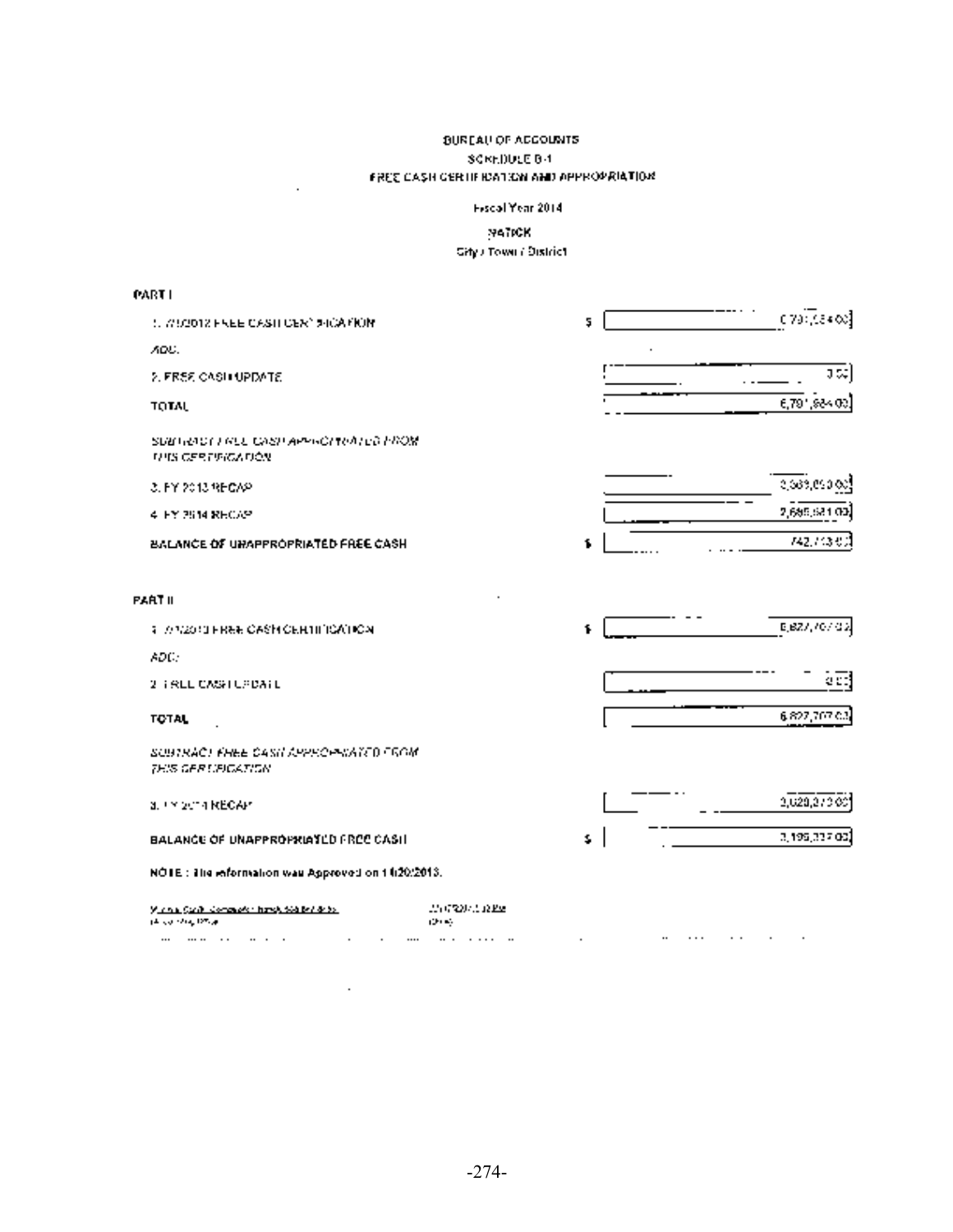#### **BUREAU OF ACCOUNTS** SCHEDULE 0-21/OR FISCAL 2014 SUURCES AND USES OF OTHER AVAILABLE FUNOS.

#### **KATION**

|                         |                                       | Cap I Tram (Oldido)             |                                                                       |                                                      |
|-------------------------|---------------------------------------|---------------------------------|-----------------------------------------------------------------------|------------------------------------------------------|
| Date of<br>Арскорнајова | Source of<br>hard                     | <b>UNA OF</b><br>Fjurd          | Sel A<br>Amount in front.<br>wild a Approjection.<br><u>mas madel</u> | Col B<br><b>Across Mich.</b><br><b>Appropriation</b> |
| 4/23/10                 | Parking Meter Receipts                | Pacong Perchanners              | 192,673.00                                                            | 60,600 00                                            |
| 4/23/13                 | Cap tal Stab Pragent                  | Copital Expanse & Oebt Sarvice  | 3,091,483,60                                                          | 606.070.00                                           |
| 4/27/13                 | 1.Lo V Societ                         | Son, Pund Budget Suggest        | K19 560.00                                                            | 1,684.00                                             |
| 4/23/13                 | School Buridian Anxietname<br>Repla   | Debl Service                    | 1,344.103.05                                                          | 122,167.00                                           |
| 4223013                 | Reserved Bodd Preintums.              | Debi Sonice                     | 1,358,398.00                                                          | 90 CB1.001                                           |
| 4/23/15                 | Ovariay Surplus,                      | Gen. Food Budget Sottport       | 1,402,394.00                                                          | 500,000 De                                           |
| 4/23/13                 | Capital Stabilization                 | Copilal Equipment               | 3,497,979.00                                                          | 630,840.00                                           |
| 4/23/13                 | Capital Statification                 | Capital Improvements.           | 2,827,105.00                                                          | 295,000.00                                           |
| 4/23/13                 | Grinysfer, Koac Natigation.<br>! unds | Caiptal Impravements            | <b>J,149,510.00</b>                                                   | 516,200.00                                           |
| 4.20-13                 | Mathworks Mitgulion Fonds.            | Copilal Impreventoris           | 1,907,920.00                                                          | 1,127,600.05                                         |
| 10/16/13                | Breedvill Aule Exponsion.             | Four Geneenbate Fire Department | 9,625.00°                                                             | 9625.00                                              |
| 10/15/13                | Reserved Base Premium                 | Debt Service                    | 1,787,525.00,                                                         | 16 077.90                                            |
| \$0/15/15               | Сар ви Stae чейсті                    | Capital Equipment               | 2,632.150.00;                                                         | 459.350.00                                           |
| 10/15/13                | Comtai Relaggi spirasme.              | Gapilal Equitorient             | (00.143.00)                                                           | 109 000 00                                           |
| 10/15/13                | Capital Stab Station                  | Capital Ingrevements.           | 2,072,929.00)                                                         | 340,000.00                                           |
| \$0,1563                | Chrysler Roge Margell an<br>Fords     | Capital Improvements.           | 2,533,330.00                                                          | 200.000.93]                                          |
| 10/15/13                | Capital Bridgerepressor               | Capital (mprovements)           | 220,702 CU                                                            | 125,000,00                                           |

(Mex) e graf Poezp pago a columnió)

5,299.653.00

**TQT-L** 

Control (A) easy be charter than or equal to the lentuari of the appropriation in Column. (B) allow thru of the popopiturion unit suptimowan specified by conceal or special that

#### HOTE: The Information was Approved on 11/20/2013.

| (Associated United |   | 2011 Mr. Callely, Congris Virginiana, Mandalescano |                            |  |  | 700 BWD DELENE<br>of area. |          |     |   |  |   |   |          |  |
|--------------------|---|----------------------------------------------------|----------------------------|--|--|----------------------------|----------|-----|---|--|---|---|----------|--|
|                    | . | .                                                  | ----- - ----- ------ - --- |  |  |                            | $\cdots$ | . . | . |  | . | . | $\cdots$ |  |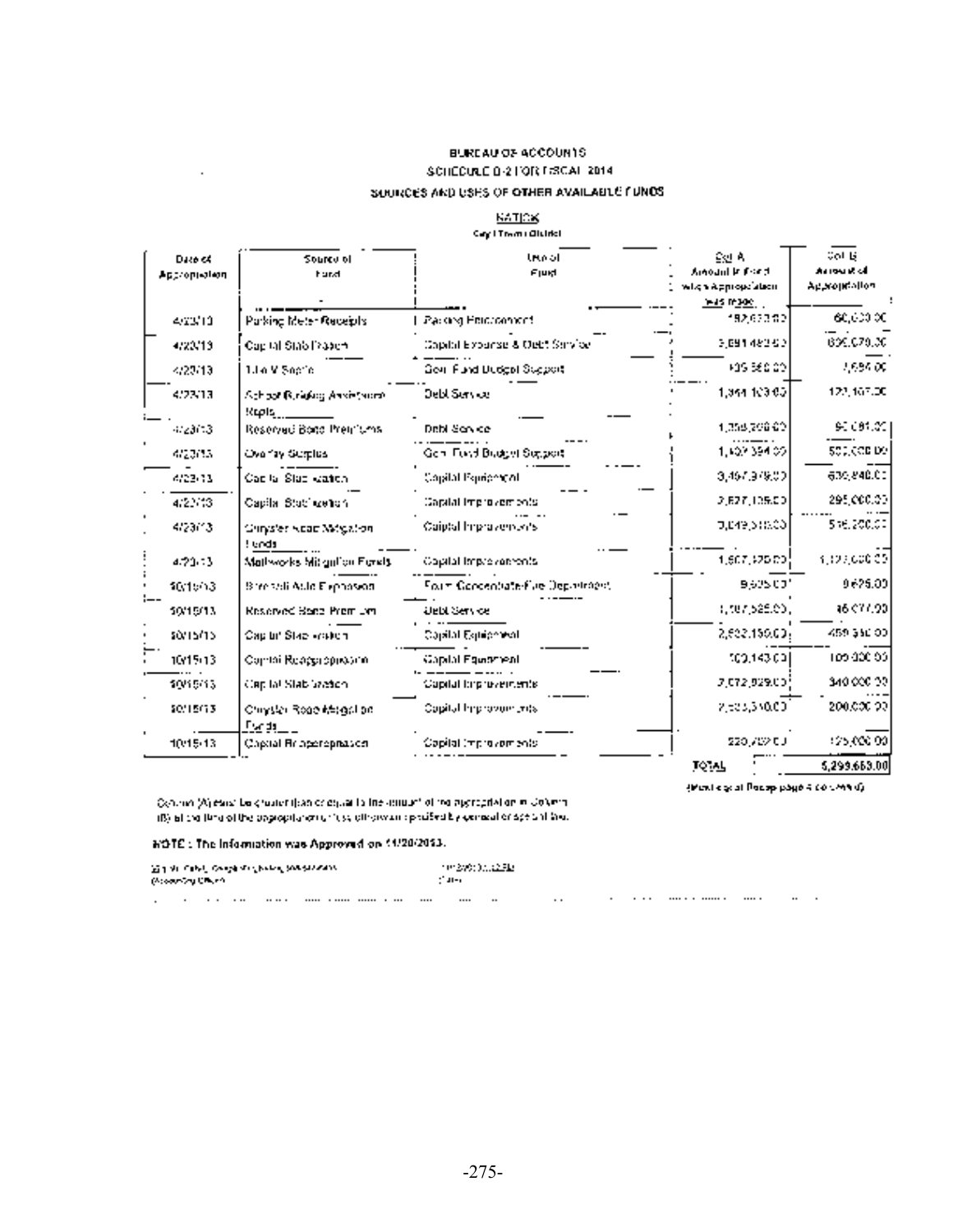#### suggerous accounts. SCHLOSER OF A

 $\sim 10^{-10}$ 

#### DESPITORAÇÃO (DAS CRAF

|                               |                                         |                                                                                        | Cray Town                    | 941 CR.                                 |                                              |                                                    |                                            |                                                         |
|-------------------------------|-----------------------------------------|----------------------------------------------------------------------------------------|------------------------------|-----------------------------------------|----------------------------------------------|----------------------------------------------------|--------------------------------------------|---------------------------------------------------------|
|                               |                                         |                                                                                        |                              |                                         | TRICHT YOUR CRATH.                           |                                                    |                                            |                                                         |
| w                             | cτ.                                     | $\cdot$ ::                                                                             | 79.                          | C.                                      | э.                                           | $\ddot{a}$                                         | ٠r.                                        | r.                                                      |
| <b>SALET</b><br><b>SIMPLE</b> | <b>IN SAMPLE</b><br>м.<br>エノシシンウト<br>w. | DATE OF<br>1251-0145<br><b>THE SAMUE</b><br><b>NATURE AND</b><br><b>ILM</b><br>医肠切除术 人 | 19,524<br>٠ch<br>* 39<br>CZ. | m wm<br>٠<br>せきしかれのサ<br>1000<br>45600 = | a krena<br>roces (XM)<br>mens F<br>1.9724.54 | <b>PASSA</b><br>en des SCPT.<br>5600000<br>トロナビアリー | <b>SEMINORIAGENT</b><br><b>Kitte elsis</b> | <b>FERRIT 12.1</b><br><b>TELLING A</b><br>LDP.<br>かんけいし |
| 116253                        | <b>Yukov M-R14 fishon</b>               | particle for the                                                                       |                              | 41,185,6                                | for any of                                   | <b>AGAIN IS</b>                                    | 91.9130                                    | <b>KIND 12: 24:</b>                                     |
| 154759                        | Convert Contract 2000                   | 01:504                                                                                 | ٠                            | <b>BH 900 30</b>                        | 114,007,00                                   | ner 6 5 %                                          | 6.00                                       | 124,000 %                                               |
| CAND.                         | <b>Central Republican</b>               | 041511                                                                                 | п.                           | a martir (c)                            | KP4.45.37                                    | austratin i                                        | 431,541,20                                 | 法代理经                                                    |
| dager (p.                     | Do secreto Santa Grana.                 | ‱na m                                                                                  | <b>L</b>                     | NEW 2012                                | 1,4,000.07                                   | 121 942 75                                         | 100107-002                                 | <b>Alle For Tal</b>                                     |
| <b>DOOR NI</b>                | Sales or cyclinder Demokr               | 94, 95, 17,                                                                            | ×.                           | <b>IPROVA NO</b>                        | 120,150.20                                   | 121,175,776                                        | <b>SIM6</b>                                | <b>Controller 14</b>                                    |
| 650913                        | Minimula (1980-1990)                    | 96, 500                                                                                | r                            | 0 X                                     | 225.                                         | 400,997 97                                         | rentation.                                 | <b>ER</b>                                               |
| 6.0913                        | Commercial Served Market                | <b>Sec 5.12</b>                                                                        | ٠                            | ÷×.                                     | 1,500                                        | 电压光                                                | 37.00 ME                                   | <b>EMP</b>                                              |
|                               |                                         |                                                                                        |                              |                                         |                                              |                                                    | ng me                                      | <b>ALTA LIFE</b>                                        |

pi Nacional California de Santana de Castellana de Santana.<br>Applacemento de Participa de Sustancia de Santana estado de Sant

WINE : The Information was Approved on 11/10/2015

 $\Delta \mathbf{p} \mathbf{q}$  and  $\mathbf{q} \in \mathcal{Q}$  is a set of stationary (Fourte of  $6x$  )  $\sim$   $\sim$ and the contract

 $\sim 10^{-11}$ 

 $\mu$  and  $\sigma$  and  $\sigma$  and  $\langle \mathsf{D}\mathsf{P}\mathsf{q} \rangle$  .

 $\mathcal{L}^{\text{max}}$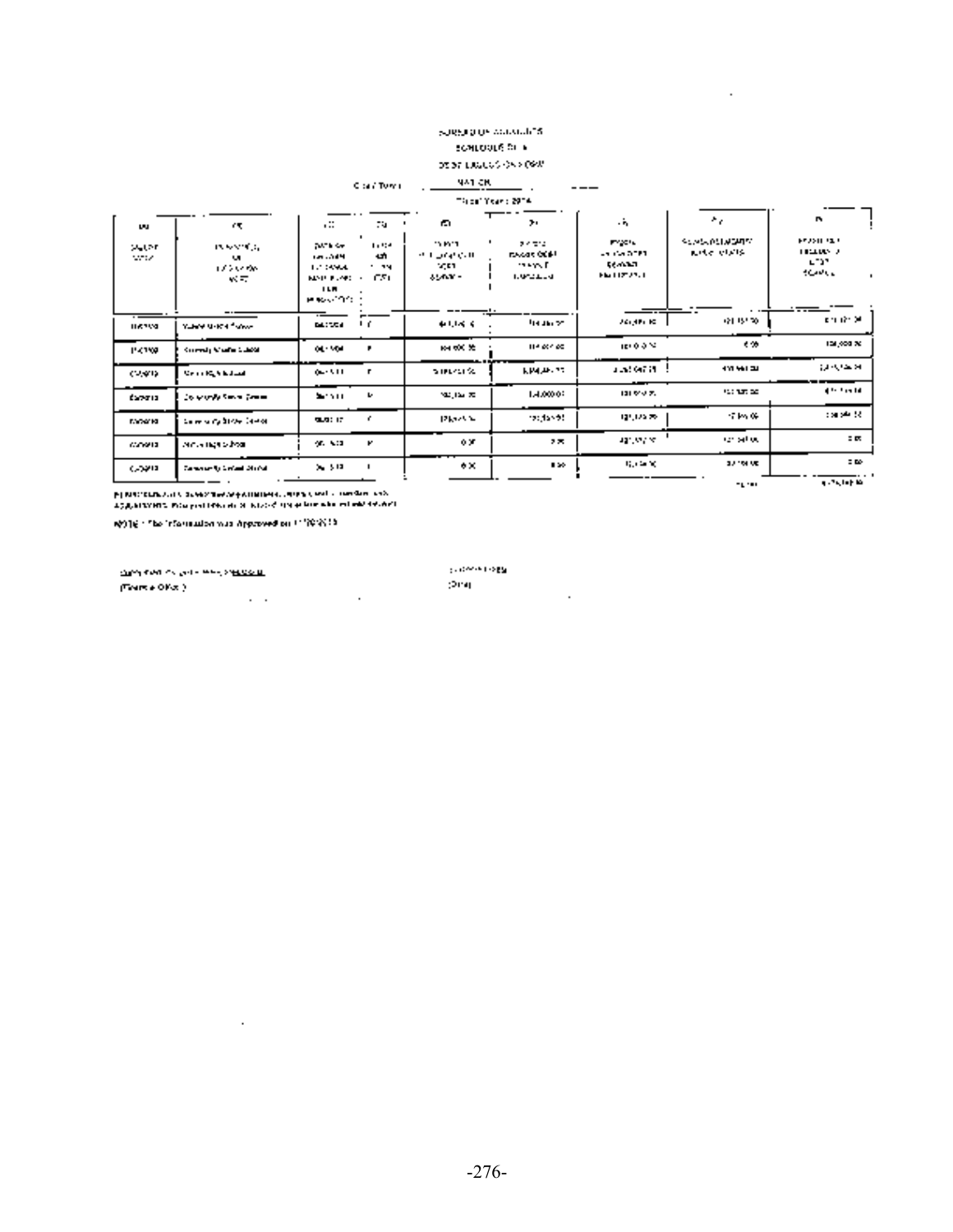#### MASSACHUSE ITS DEPARTMENT OF REVENUE

#### DIVISION OF LOCAL SERVICES.

#### ASSESSMENTICLASSIFICATION REPORT FY2014

#### **NATICK Destrumentance**

on of Jacosey 1, 2013.

|               | ACCTF  | CLASS 1               | CLASS 2        | <b>CLASS 3</b>                         | <b>CLASS 4</b>                | <b>GLASS 5</b>                  |
|---------------|--------|-----------------------|----------------|----------------------------------------|-------------------------------|---------------------------------|
| PROPERTY      | PARCEL | Residential           | Open Space     | Commercial                             | Industrial                    | Personal Property               |
| <b>IYPE</b>   | COUNT  | <b>Азенчниј Valua</b> | Assessed Value | Assossed Value                         | Asaussed Value                | <b>Assessed Value</b>           |
| 121           | 打,配件。  | 3,862,853,400         |                |                                        |                               |                                 |
| 102           | 250C.  | 645 625, BGD          |                |                                        |                               |                                 |
| MISC 103,169  | 39,    | 28425,900             |                |                                        |                               |                                 |
| 104           | 168    | 249.982.300           |                |                                        |                               |                                 |
| 105           | 79     | 32,577,600            |                |                                        |                               |                                 |
| 111-125       | 50     | 151,308,000           |                |                                        |                               |                                 |
| 110-22.100    | 657    | 69 937, 109           |                |                                        |                               |                                 |
| 200-231       | ο      |                       |                |                                        |                               |                                 |
| 340-293       | 552    |                       |                | 1,044,144,400                          |                               |                                 |
| 400.462       | 54     |                       |                |                                        | 36,485,495                    |                                 |
| CH61 LAND     |        |                       |                | 3.320.                                 | $\frac{1}{2}$<br>$\mathbf{r}$ |                                 |
| CH 61A LAMO   | 18     |                       |                | 102 535                                | Note of<br>-53                |                                 |
| CH 61B LAND   | 17     | ÷.<br>÷Ъ.             |                | 1,054,400                              |                               |                                 |
| 912-043       | 52     | 17,750,420            |                | 14,677.213                             |                               | $\mathcal{L}$ and $\mathcal{L}$ |
| 541           | 284    |                       |                |                                        |                               | 9.085,660                       |
| 502           | 739    |                       |                |                                        |                               | 26, 201, 250                    |
| 5CJ           |        |                       |                |                                        |                               | 15,850                          |
| 504,550-2     |        |                       |                |                                        |                               | ---<br>52,311,650               |
| 505           |        |                       |                |                                        |                               | 29,668,203                      |
| 506           |        |                       |                |                                        |                               |                                 |
| 408           |        |                       |                |                                        |                               | 3.734.200                       |
| <b>TOTALS</b> | 64,047 | 5,071,958,730         |                | 1,359 682,270                          | 26,485,500                    | 121.001,650                     |
|               |        |                       |                | REAL AND PHRSONAL PROPERTY TOTAL VALUE |                               | 0,503,377,510                   |
|               |        |                       |                |                                        | EXEMPT VALUE                  | 560,049,600                     |

Sub<u>minler, by Floar</u>d of Asses<u>sors</u>

 $\sim 10^{-11}$ 

 $\epsilon$  An Direction Fig. Basis (Fig.2) (06, 50) 447-6470 ( (March Assesses)

 $\alpha$  , and the contract of the contract of the contract of  $\alpha$ 

 $\mathcal{P}^{\text{N}}(\mathbf{0},\mathbf{0})$  . The  $\mathcal{P}^{\text{N}}(\mathbf{0})$ 

 $16475121051811$  =  $-3\sqrt{94}$  (PMP)  $0.04103$  m and  $-3\sqrt{25}$  and  $-3\sqrt{25}$ -Connector

المسار سندرج والمراري الشبي ستدعد المسار شدار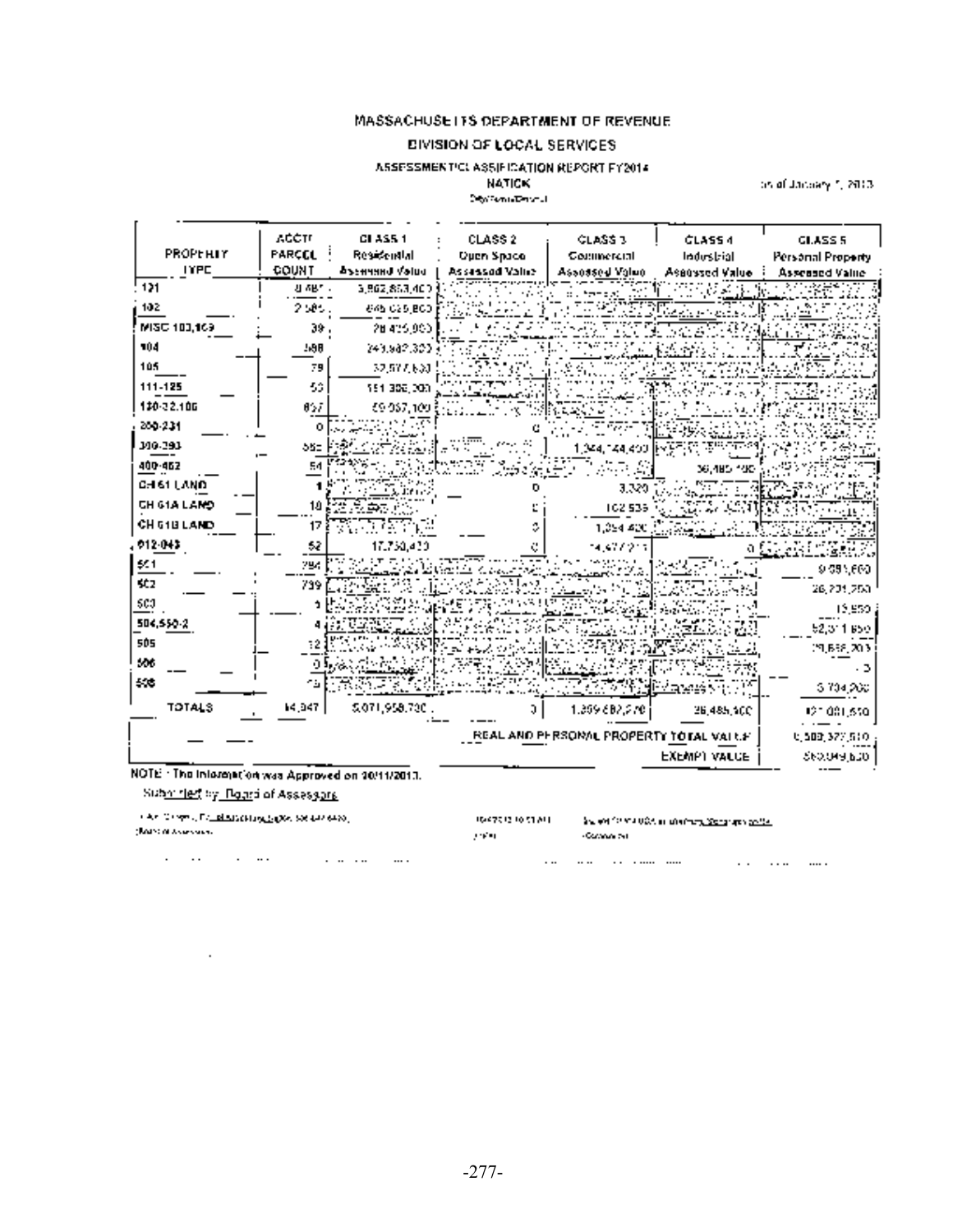COMPUSIVE ALTHRED HANSALPODERTAL **CONVENTION OF RESPONSE** CALS ON DEPERT REPORTER COMPANIER LOCAL ASSESSMENTS.

#### TAX BASE LEVY SROWTH (Y 2014 - LA13) Reverds: Involved to System house of DOR (Ad)

 $\cdot$ 

|                                                                 | 39.                                               | 12)                                                             | м.                              |       | μц                                     | 湖                             |
|-----------------------------------------------------------------|---------------------------------------------------|-----------------------------------------------------------------|---------------------------------|-------|----------------------------------------|-------------------------------|
| PROPERTY CLASS.                                                 | 68.2010.<br>VALUL 5Y C 455<br>(CommoduAs).<br>No. | <b>FY SSIZ REMSED</b><br><b>&amp; CARL LIGHT</b><br><b>MUSS</b> | akaTemuN).<br>194101.5<br>No. - | N5.   | <b>CINER</b><br>AOLUSTUL AT<br>VALUE 3 | 1Y 2010 ASM<br>WALLE RAFE     |
| <b>RESIDENTIAL</b><br>SINGLIA PAMEN (101)                       | 1,576,970,700                                     |                                                                 | ' 917 CCH.                      | 441   | $-2.15,000$                            | 3,672,117,832                 |
| <b>CONDOM RAUM (1989)</b>                                       | 612-850,000                                       |                                                                 | 533.755,                        | 51    | 2,340,420                              | 614,507,000                   |
| TWO & THREE FAMILY (SOM & SOVE<br>MILLITE FAMILY (1994)256      | 256,970,107-<br>123,774.2001                      |                                                                 | 76 369.                         | н     | 5,52,000<br>4,230,900                  | 204,570,800<br>124,995,704    |
| NACANT JAND (100-152 N 106).                                    | 61,076,BOT                                        |                                                                 | <b>137,000</b>                  | 55    | -5,037,900                             | сказува,                      |
| ALL OTHERS (103, 109, 072-978)<br>TOTAL RESIDENT-AU             | 45,009,000<br>$-4.779.077.490$                    |                                                                 | a zapiska"<br>ż.                | - 167 | 0,606,700 l                            | 45,705 (122)<br>4,780,110,422 |
| <b>CPFRSPACE</b>                                                | ο!                                                |                                                                 |                                 |       |                                        |                               |
| KMEN SPACE - CHAPTER 65, 61A 410.<br>TOTAL GPEN SPACE.          |                                                   |                                                                 |                                 |       |                                        |                               |
| COMMERCIAL                                                      | 1,295 615,551                                     |                                                                 | 1009400<br>w,                   |       | 3,745,207<br>电双向                       | 1000107358<br>100023          |
| <b>COMMERCIAL</b><br>CRAPTER 4 61, 614, 418<br>TOTAL COMMERCIAL | 1226,552<br>1,201,296,116                         |                                                                 | 1,209,400                       | 1421  | и с народе                             | .1,201,617,010                |
| <b>CHOUSTAINE</b>                                               | 42.713,000                                        |                                                                 | 001700                          |       | 4,469,400                              | 56 M 909<br>77                |
| PERSONAL PHOPENTY<br>TOTAL REAL & PENSONAL                      | 19400,520<br>6,228,971,080                        |                                                                 |                                 |       |                                        |                               |

Aven  $\mathcal{E} \in \mathcal{E}$  to  $\mathcal{M}(\mathcal{G})$ 

 $\cdot$ 

**Contract** 

 $\sim 10^{-11}$ 

 $\blacksquare$ 

and the control

 $\sim$ 

AGOE : Floret constrer in a Apparent of 1011/2013.

 $\label{eq:2.1} \begin{split} &\mathcal{L}(\mathcal{M})\leq \mathcal{L}(\mathcal{M})\leq \mathcal{L}(\mathcal{M})\leq \mathcal{L}(\mathcal{M})\leq \mathcal{L}(\mathcal{M})\leq \mathcal{L}(\mathcal{M})\leq \mathcal{L}(\mathcal{M})\leq \mathcal{L}(\mathcal{M})\leq \mathcal{L}(\mathcal{M})\leq \mathcal{L}(\mathcal{M})\leq \mathcal{L}(\mathcal{M})\leq \mathcal{L}(\mathcal{M})\leq \mathcal{L}(\mathcal{M})\leq \mathcal{L}(\mathcal{$ 

 $-278-$ 

and the contract of the contract

 $-$  441.08  $$ converte to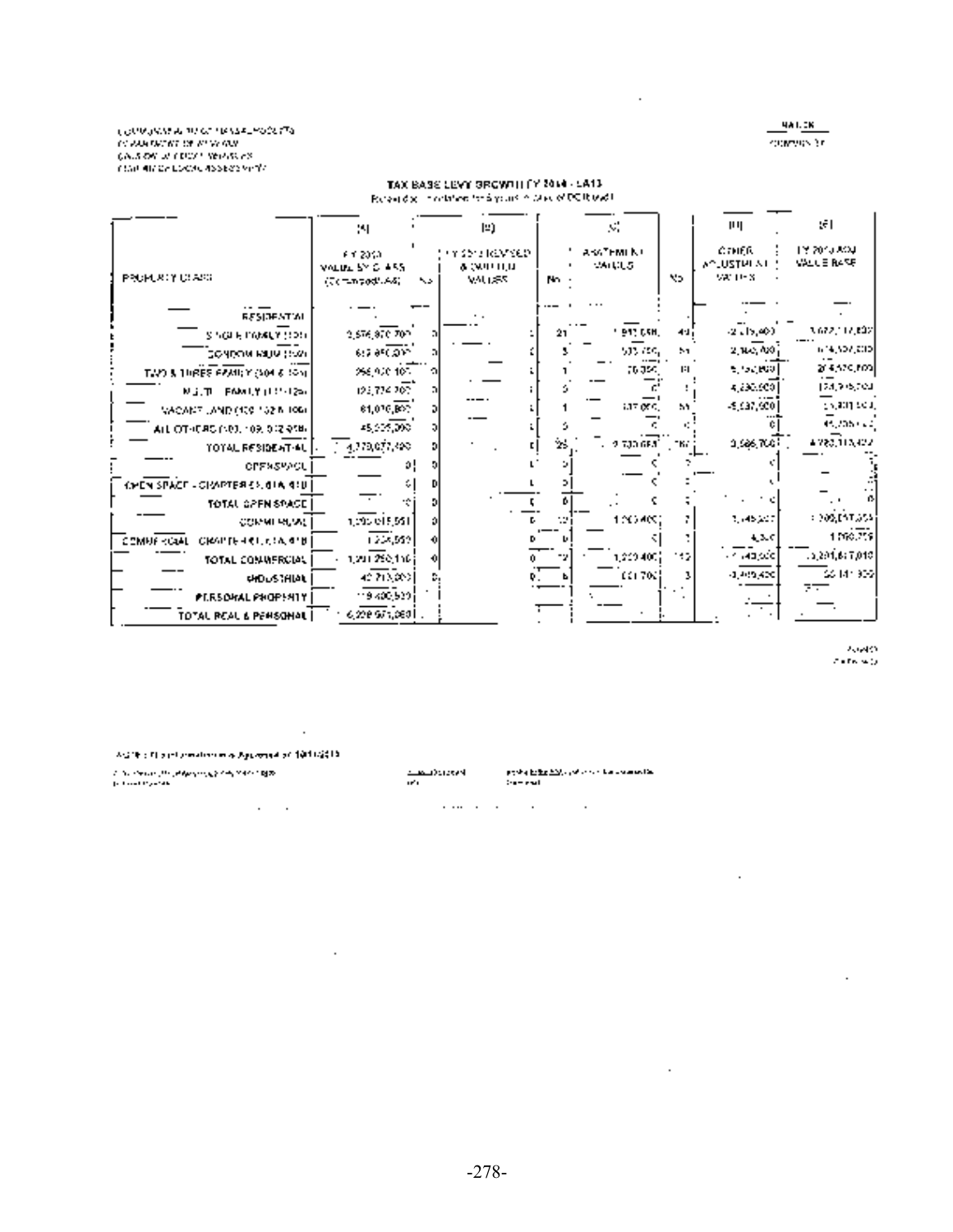COMMUNATION OF WASSED AND 275<br>Demokration of Political<br>Daniel Alon LOCA (2014)<br>Someth Of LOCAL Assessment

#### **BATCA**  $\overline{\phantom{0}}$ **CONGRESS**

 $\overline{\phantom{0}}$ 

#### TAX DASE LEVY GROWTH FY 2014 - 1 A11 ploten seem net alor for 9 years in cash of DOR audit.

|                                    |            |                          | 54.                           | Ш                   | Æ                           | н                                | Ŀ١            |
|------------------------------------|------------|--------------------------|-------------------------------|---------------------|-----------------------------|----------------------------------|---------------|
|                                    |            | ψħ.                      |                               |                     |                             |                                  |               |
|                                    | RI VA      | that - REWS              | TO ME                         | FY 2014.            | <b>MAG</b>                  | <b>LONGER</b><br><b>YI</b> 1,531 | D.S.<br>TEM.  |
| PROPERTY CLASS.                    | M.         | ADA, SIMLAT<br>WCL 25    | anna: Eb<br>val il ease       | PROKISED<br>We ded. | <b>CROWTH</b><br>va: uen pr | TAC                              | sterent       |
|                                    |            |                          |                               |                     |                             | م رهي.                           |               |
| RESIDENTIAL                        |            |                          |                               |                     |                             |                                  |               |
| SINGLE FAMILY (101)                | pecasi     | id ngun wal              | 0.639.076,300.                | 3882,503,500        | 07,898 (09                  |                                  |               |
| CONTIDUS MORAGE                    | 0.02156    | 10,251-570-5             | 627,728,600 F                 | 845,645,800         | 97, BBT 009                 |                                  |               |
| TAGEN 1119 F. FAME Y (104 & 106) 1 | CONST      | 31,775 (DC <sup>.)</sup> | $276\,\overline{36}\,7,730$ . | 2767.70390          | 638.400                     |                                  |               |
| M.C. LL - 7 AN 17 (11) 1757        | 0016/01    | 2,071.600                | 100,000,000 m                 | 165.000,000         | 11,223,400                  |                                  |               |
| VACANCULANO (CRIMA ALCOH)          | 0.01216    | 475,900                  | ku, 56rijepa (f.              | 52037.500           | 5,456,300                   |                                  |               |
| ALL OTHERS (193, 198, 812 OM) *    | up-671)    | reaged                   | 46,532,733                    | 43.106,300]         | 112,000                     |                                  |               |
| <b>FORAL ALSESSHTML.</b>           | 0.629025   | Louisva por Li           | 4,530,455,610                 | 5,015,059.700]      | 101,190,180                 | M.M                              | 1,557,257     |
| <b>OPENSPACE</b>                   | 0.00000    |                          |                               |                     |                             |                                  |               |
| DACH SPACE - DIMONER M, CLAIG 'B'  | 0.00000    |                          |                               |                     |                             |                                  |               |
| TOTAL DRUN SPACE                   | 0.00000    |                          |                               |                     |                             | ८०ऍ                              |               |
| <b>COMULÍAS AL</b>                 | $0.0702 -$ | 10/28/1992               | 1,000,502.015                 | 1,015,621,011       | 16,817,600                  |                                  |               |
| COMMERCIAL - CHAPPER ME CREATED    | 30002      | 430                      | 3,520,050.1                   | 12623.50            |                             |                                  |               |
| <b>TOTAL COMMERCIAL</b>            | 0.01026    | 13,282,030               | 1,7% (0.0 L) 0.               | 1,210,052,270)      | 54,100,600                  | 14.04                            | $\sim$ 78,000 |
| <b>INCUSTRIA</b>                   | 3.009561   | 040,200                  | 08,486,500 i                  | 03485190            |                             | 14.26                            |               |
| PERSONAL PROPERTY                  |            |                          |                               | 121 001,110)        | 16,952,161                  | 14.24                            | 200,000       |
| <b>TOTAL REAL &amp; PERSONAL</b>   |            |                          |                               | 6,189,027,510       | 124,555,597                 |                                  | 2,022,089.    |

 $\sim 200$  MeV  $_{\odot}$ 

 $\sim$ 

 $\sim$ 

#### NSTS's Shirinformation was Approved on 16(1996)3.

| ante freguesia de la capación de la freguesia de<br>an mana matanggal dan s |  |  |  |  |  |  |  | riana de la caractera |  | Provident Principal and Dealer College<br>1000 |  |  |  |  |  |  |  |
|-----------------------------------------------------------------------------|--|--|--|--|--|--|--|-----------------------|--|------------------------------------------------|--|--|--|--|--|--|--|
| $\sim$                                                                      |  |  |  |  |  |  |  |                       |  |                                                |  |  |  |  |  |  |  |

 $\sim$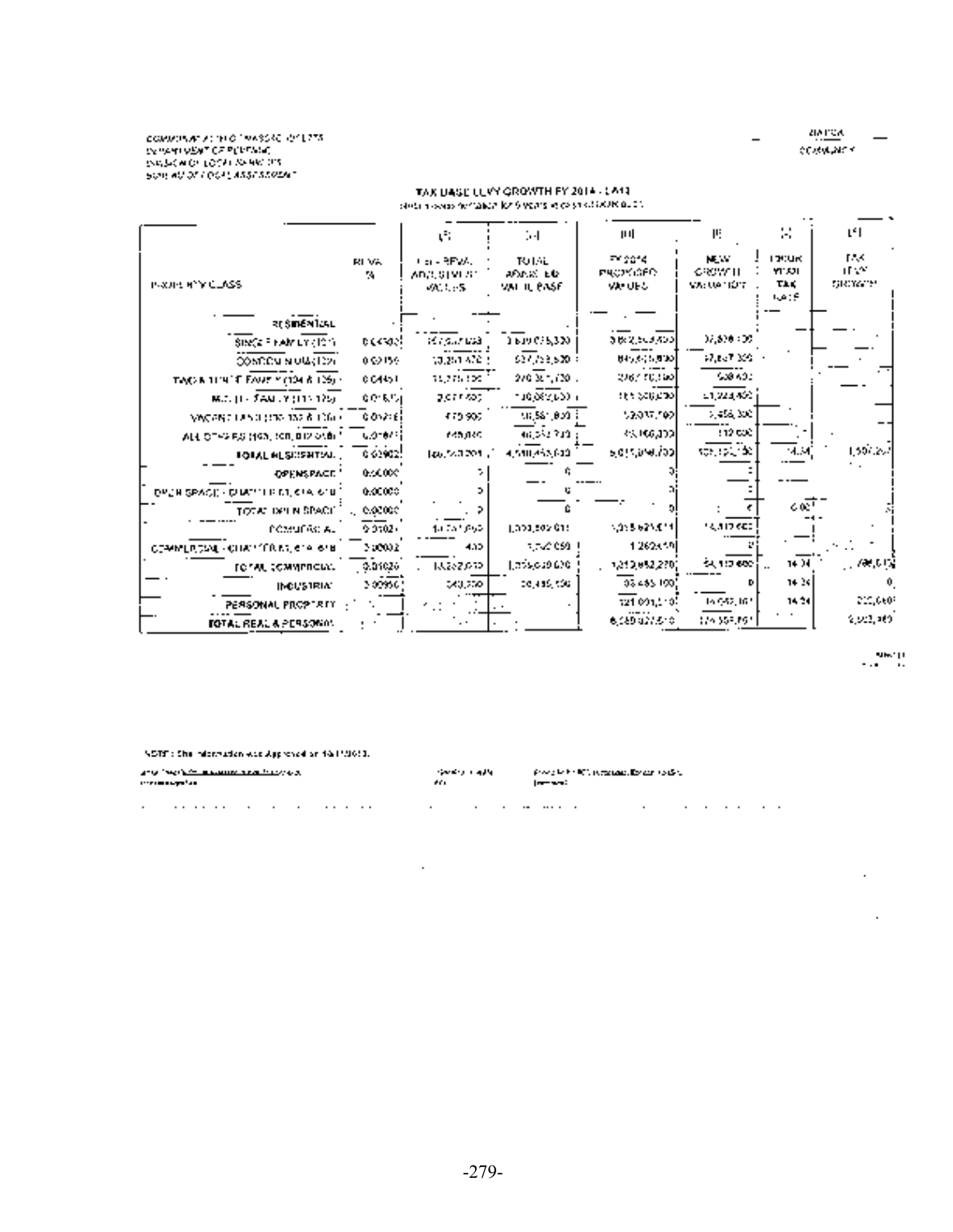## DEPARTMENT OF REVENUE MINIMUM RESIDENTIAL FACTOR COMPUTATION **FOR FY2014**

 $\epsilon$ 

#### **NATICK**

Cay/Towe/District

| А                                                                          | в                                     | c                          |                                                  |
|----------------------------------------------------------------------------|---------------------------------------|----------------------------|--------------------------------------------------|
| Class                                                                      | Full and Fair Cash.<br>Valuation      | Percontage Sharo           |                                                  |
| 1. Realdential                                                             | 5,071,958.730                         | 76 97 23%                  | 75 97235,                                        |
| 2. Open Space                                                              | о                                     | 0.0000%                    |                                                  |
| 3. Commercial                                                              | 1.369,882.270                         | 20.6377%                   | 23.0277%                                         |
| 4. Industrial                                                              | 36,485,100.                           | U 5537%                    |                                                  |
| 5. Personal Property                                                       | 121,001,510                           | 1 6363%                    |                                                  |
| <b>TOTALS</b>                                                              | 6,589,327,610                         | $100.0000\%$               |                                                  |
| Maximum Share of Levy for<br>Classes Three, Four and Personal<br>Property; | 150%<br>x                             | 23,0277%<br>Lines 3C+4C+5C | $34.5416\%$<br>Max % Share                       |
| Minimum Share of Lovy for<br>Classes One and Two:                          | 100%.                                 | 34.5416%<br>Max % Share    | 65.4584%<br>Min % Share                          |
| Minimum Residential Factor<br>(MRF)                                        | $65.4584\%$ . $\vdots$<br>Min % Share | 76 9723%<br>Lines 1C+2C    | 85.0415%<br>Minimation<br>Restrientjal<br>Factor |
| MINIMUM RESIDENTIAL PACTOR                                                 |                                       | 85.0415%                   |                                                  |

CHAPTER 58. SECTION 1A MANDATES A MINIMUM RESIDENTIAL FACTOR OF NOT LESS THAN 85%. LA/ (5-94)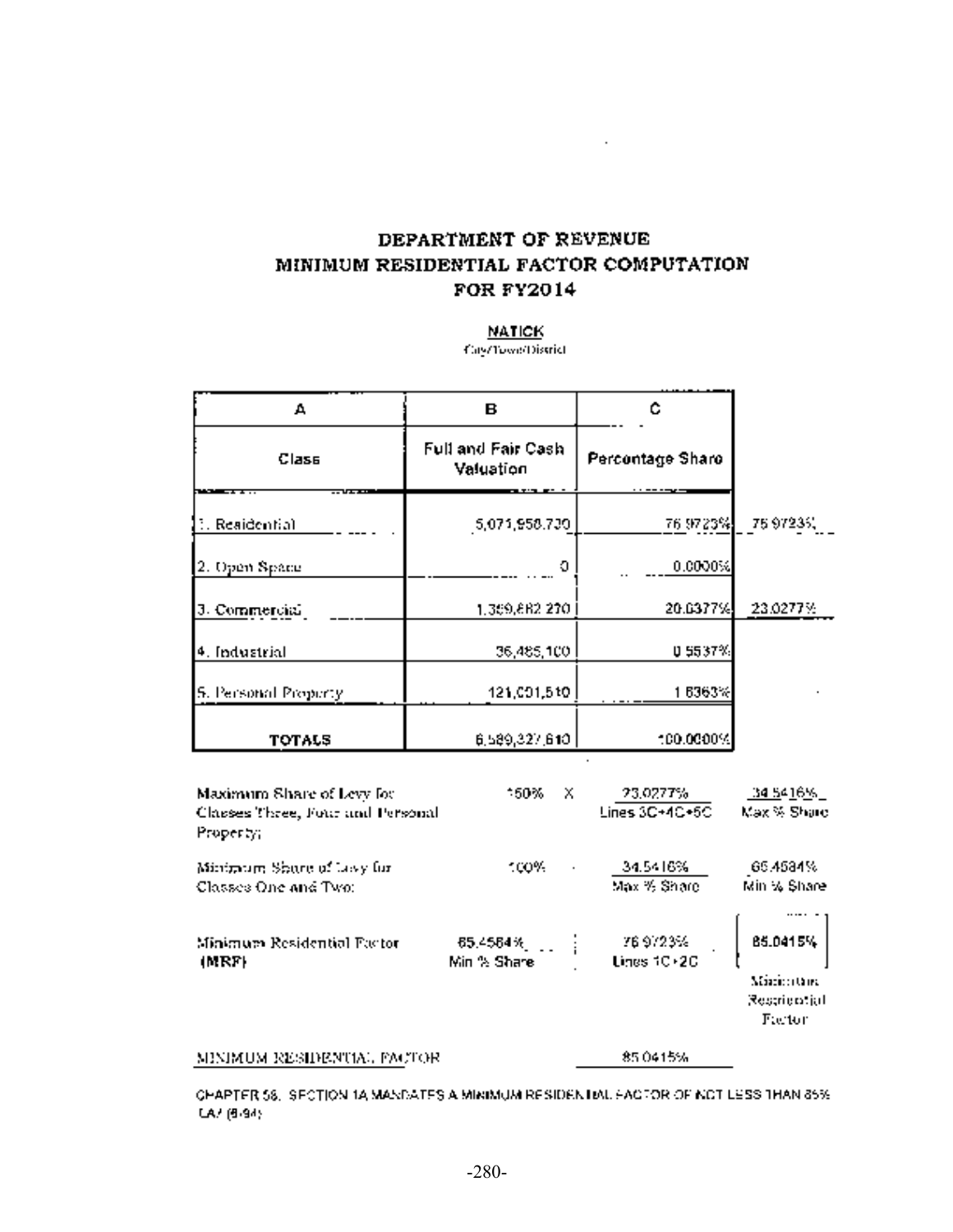#### **BUREAU OF ACCOUNTS** SCHEDULE OL:1 OVERLAY WORKSHEET FOR PISCAL 2014.

 $\cdot$ 

|                                                                           | А.<br>FY2011               | 肽.<br>FY2012 | G.<br>FY2311        | 281016<br><b>YEARS</b> | <b>TOTAL</b> |
|---------------------------------------------------------------------------|----------------------------|--------------|---------------------|------------------------|--------------|
| 1. Overlay raised por recap-                                              | ့ အားငိုက်<br>据定           | 1,528,581.97 | 1 1 1 2 3 2 3 2 4 1 |                        |              |
| 2. Overlay duficile ralgodi                                               | in deel                    | 000          | b ĉe                |                        |              |
| 3. I eas-fold: abaloments and<br>exemptions charged<br>through 06/36/2013 | 453.369.36<br>٠.           | 409,601.45+  | 562 507 84          |                        |              |
| 4. Less-ansonni francferond la<br>overlay swrpkes it any.                 | IFC)                       | σœ           | 0.00                |                        |              |
| 5. Totale - should could<br>FY2013 balance<br>nhool                       | 100994108                  | 675,190.4R   | 544,815,40          | 1.195.258.02           | 3,388,216,88 |
| ብት ያሳት <u>የብት በመከፍ</u> ት ይህ አንድ የአማርኛ የአማርኛ ምሳ<br>yazkuning Offsetji      | 1942/2012 1: 2,015<br>CH4. |              |                     |                        |              |
| 6. Peropilal additional Sability<br>(ATG Casss)                           | 設定者の合計<br>[441, 266.05]    | 360.830.66   | 309,755.88          | 418,579.81             | 1,567,537.40 |
| 7. Fotal potential liobility.<br>(add 3+6)                                | alian<br>$ -$ 894,895,22   | 640,332.17   | 907, 193, 72        |                        |              |

## City / Town (O steet NATIOR)

NOTE: The information was Approved on 11/20/2040.

 $\cdot$ 

 $|4003+6\rangle$ 

l,

| ાજાદર ઉત્તરાખ્યા આવેલા વા <u>ર્તમાલા કોઇ નિષ્ટકર</u> ના | .            | , <u>სახვის საქართველო სახვადა კა</u> სახეთ თათ |  |  | .   |
|---------------------------------------------------------|--------------|-------------------------------------------------|--|--|-----|
| 恐怖性がない<br>39 MHZ 11 2011                                | <b>SCAND</b> | A'6Y E 09 31                                    |  |  |     |
| $\cdots$<br><br>$$<br><br>                              | .            | .<br>$$<br>. .<br>.                             |  |  | . . |

 $\ddot{\phantom{0}}$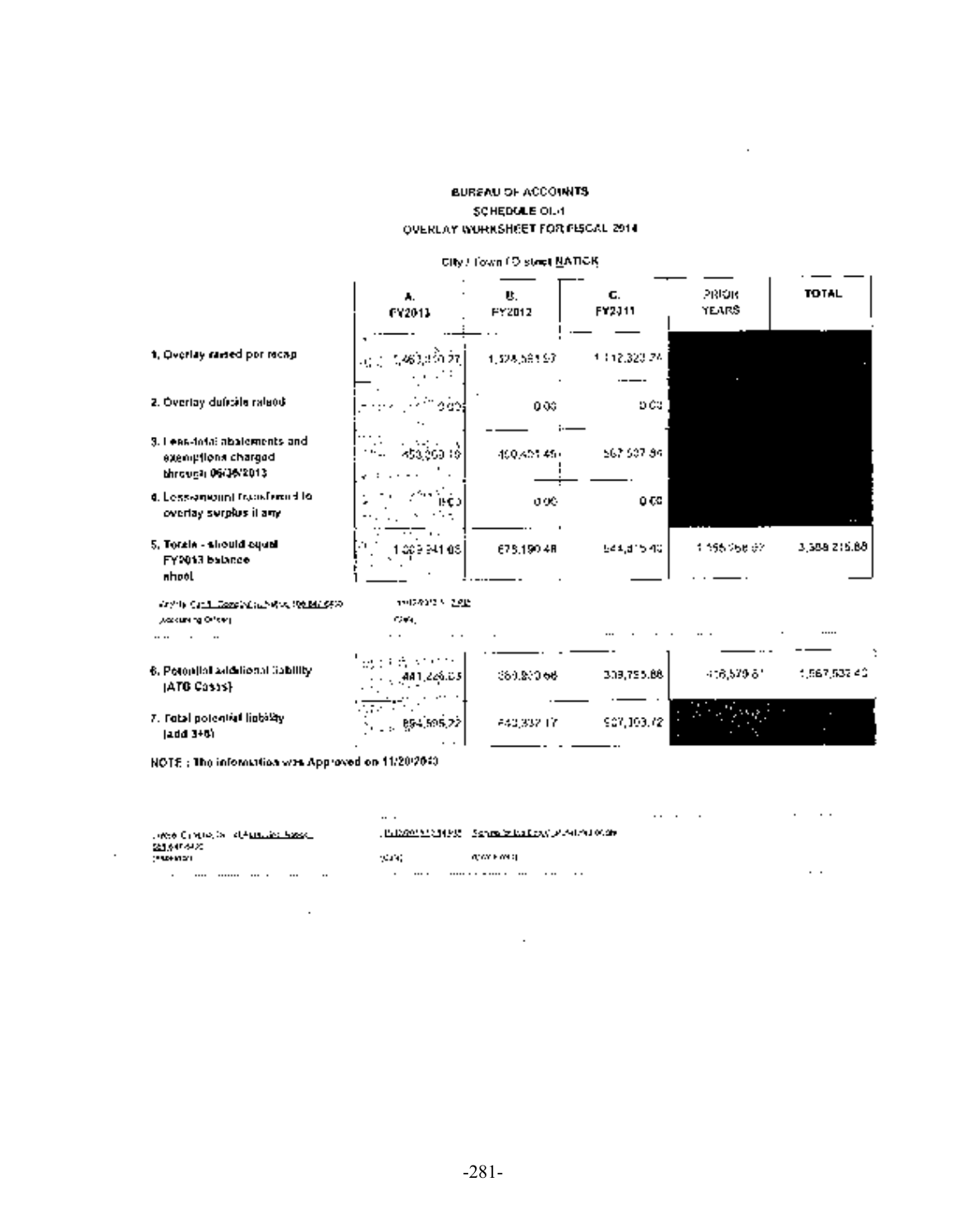#### **SCREAD OF ACCOUNTS** SCHEDULE OF AMOUNTS CERTIFIED FOR TAX TITLE PURPOSES

 $\cdot$ 

#### (Recep@ro Forma page 2, NenvPB, line 1).

| City',TewniDistrict                                                                  | NATION.           |           |
|--------------------------------------------------------------------------------------|-------------------|-----------|
|                                                                                      | Fiscal Year 12034 |           |
| Filing and recording toos including examinarie.<br>costs regulard by the Land Court. | Ŝ.                | 1930000   |
| Advertising and pulkishing costs.                                                    | \$                | 5,000.00  |
| Cortifical Marketin                                                                  | \$                | 1,000.00  |
| Cithar (spec.b)                                                                      |                   |           |
| YOYAL                                                                                | s                 | 25,000.00 |
| HOTE: The information was Approved on 11/20/2013.                                    |                   |           |
| (The University Transmission) and each BRUS,                                         | rik azarın azara  | ٠         |

**Collective parameters**  $\mathbb{Z}^n$  and  $\mathbb{Z}^n$ المتاريخ والمستمسح والمستحدث  $\mathcal{L}_{\text{max}} = \{1, 2, \ldots, 2, 1, 2, \ldots\}$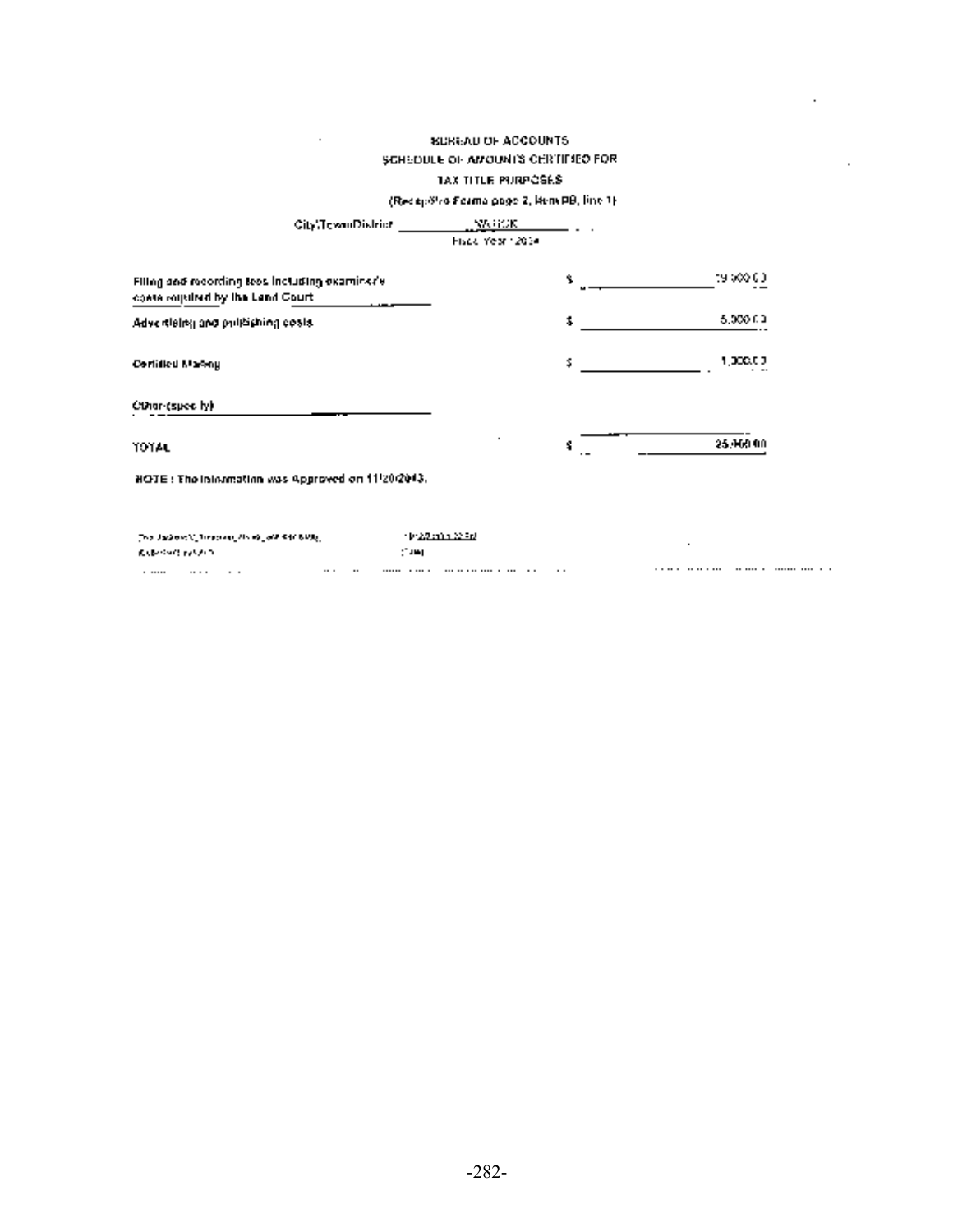#### THE COMMONWEALTH OF MASSAGHUSE ITS. OFPER MENTOR HEVENUE. UISCAL 2014 7AX CEVY LIMBA (ICA PORT)

## **NATION**

 $\sim 100$  km  $^{-1}$ 

#### SCR 6.60SFT PLANNING PLRPOSES  $\sim$

#### Final Tax Rale Set

#### I. TO CALCULATE THE FY 2015 LEVY LIMIT.

| A. FY 2012 Few Line                                                         |                        | 85,078,025                                                           |                    |
|-----------------------------------------------------------------------------|------------------------|----------------------------------------------------------------------|--------------------|
| A1: ADD Answerd FY 2012 Crowl's                                             |                        | 24,723.                                                              |                    |
| 3. ADD J.A. (1A1) 12.5%                                                     |                        | 2040.099                                                             |                    |
| C. ADD FY 2013 New Growth.                                                  |                        | 930,001                                                              |                    |
| CT, AGED FY 2013 New Grovin Adjustment                                      |                        | c                                                                    |                    |
| $0.5$ $\mu$ $\mu$ $\epsilon$ $\theta$ 2013 Override                         |                        | ٥                                                                    |                    |
| \$1. PY 2013 Sabielta                                                       |                        | 84,523,555                                                           | \$84,573,959       |
| di - F.Y. 2010 Lovy Colors,                                                 |                        | 155734.257                                                           | FY 2013 Tevy 1997. |
| 4 TO CALCULATE THE FY 2014 LEVY LIMIT                                       |                        |                                                                      |                    |
| A. FY 2012 Lavy List State L.                                               |                        | 94,573,553                                                           |                    |
| A1, ADD Amenged FY 2013 Growth                                              |                        |                                                                      |                    |
| B-AIND ( W.F FA1) 12.5%                                                     |                        | 2,514,009                                                            |                    |
| C. ADD FY 2014 New Groat's                                                  |                        | 2,563,189                                                            |                    |
| ⊙∎, ADD AY 2014 New Groven Aqustreent,                                      |                        | c                                                                    |                    |
| D. ADD EY 2014 Cherude                                                      |                        | Ĝ                                                                    |                    |
| E FY 2014 Suitsial                                                          |                        | 89, 191, 083                                                         | 595, 91, 063<br>μ, |
| H. HY 2014 Levy Culling                                                     |                        | 134 733,190                                                          | FY 2014 (explicit) |
| IN, TO CALCULATE THE FY 2014 MAXIMUM ALLOWABLE LEVY                         |                        |                                                                      |                    |
| A IFY 2014 Levy Limit from III                                              |                        | 99,195,082                                                           |                    |
| <b>Q</b> FY 2014 Bubl Exclusion(s)                                          |                        | 4,276,702                                                            |                    |
| C. FY 2014 Capital Expunditure Exclusion(b).                                |                        | ¢                                                                    |                    |
| 0), EY 2014 Stabilization Fund Cincode.                                     |                        | ٥                                                                    |                    |
| E - FY 2014 Office Adjustment                                               |                        | ٥                                                                    |                    |
| F. FY 2014 Ways / Sower                                                     |                        | ο                                                                    |                    |
| G - PY 2014 Maximum Alkawad 6 Levy                                          |                        | \$55,487,785                                                         |                    |
| NOTE: The Information was Approved on 11-20/2013.                           |                        |                                                                      |                    |
| ያ <u>ነው</u> » ይወለል። ወደ ጥምናቀበቀበ እንደአ <u>ልወረዋና የዘፈር</u><br>Tuesdich Annoyatan | - 522221219 14<br>C de | g gayan nasar basad, <u>ta balas</u> ting <u>As</u> u<br>té caracter |                    |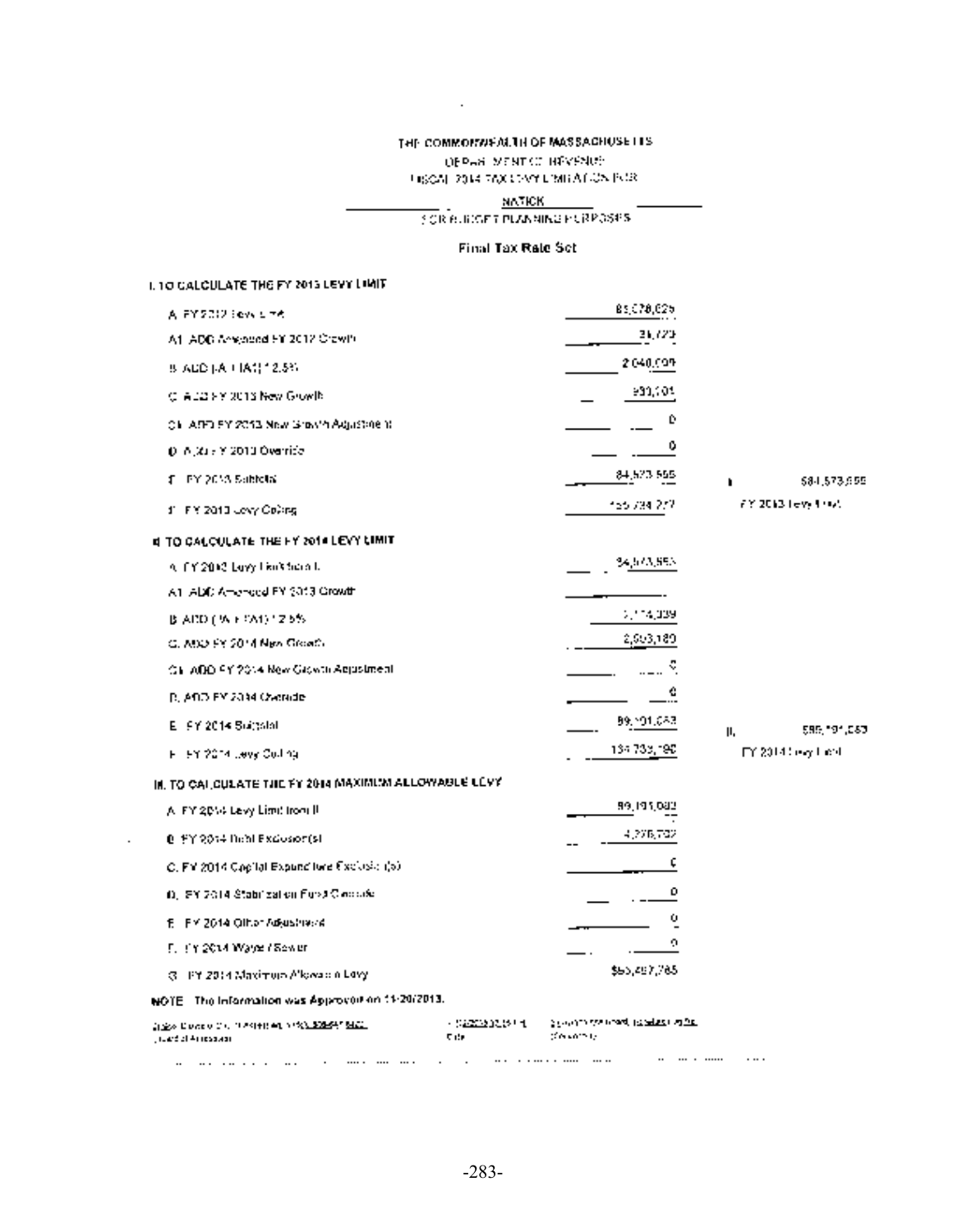#### CLEAR IMENT OF REVENUE. **BUREAU OF ACCOUNTS CLASSIFICATION TAX ALLOCATION ALAXION**

÷

| Retain to : Cureau of Accounts, Baston, Soningford, Vilasceptin,<br>1. The establed Residential Factor is accommodation of the<br>If you dealer each class to monitary 200% of its full values (as share,<br>fedia this neekdord) [actor of "1" and go to quastion 3.<br>$2$ in computing your residential factor, was a discount granted to Open Space $7$<br>Vost<br>If Yes, what is the betochlage discount 7<br>3. Was a residuative comption adapted ?"<br>Yos<br>Il Yes, e case compieto the following :<br>Class 1 Yotal Assessed Value<br>$\sim$<br>5,071,968,730<br>IJ.<br>Class 1 Total Parcel Count 1<br><sup>s e</sup> nclude all parcels with a Mixed-Lise Resident al designation.<br>Applicable number of particle to receive exemption | City / Town / Cistocl<br>Fiscal Year 2014 | No<br>No.<br>Sulected Res. | c            | 1.000100<br>x<br>х |              |
|--------------------------------------------------------------------------------------------------------------------------------------------------------------------------------------------------------------------------------------------------------------------------------------------------------------------------------------------------------------------------------------------------------------------------------------------------------------------------------------------------------------------------------------------------------------------------------------------------------------------------------------------------------------------------------------------------------------------------------------------------------|-------------------------------------------|----------------------------|--------------|--------------------|--------------|
|                                                                                                                                                                                                                                                                                                                                                                                                                                                                                                                                                                                                                                                                                                                                                        |                                           |                            |              |                    |              |
|                                                                                                                                                                                                                                                                                                                                                                                                                                                                                                                                                                                                                                                                                                                                                        |                                           |                            |              |                    |              |
|                                                                                                                                                                                                                                                                                                                                                                                                                                                                                                                                                                                                                                                                                                                                                        |                                           |                            |              |                    |              |
|                                                                                                                                                                                                                                                                                                                                                                                                                                                                                                                                                                                                                                                                                                                                                        |                                           |                            |              |                    |              |
|                                                                                                                                                                                                                                                                                                                                                                                                                                                                                                                                                                                                                                                                                                                                                        |                                           |                            |              |                    |              |
|                                                                                                                                                                                                                                                                                                                                                                                                                                                                                                                                                                                                                                                                                                                                                        |                                           |                            |              |                    |              |
|                                                                                                                                                                                                                                                                                                                                                                                                                                                                                                                                                                                                                                                                                                                                                        |                                           |                            |              |                    |              |
|                                                                                                                                                                                                                                                                                                                                                                                                                                                                                                                                                                                                                                                                                                                                                        |                                           |                            |              |                    |              |
|                                                                                                                                                                                                                                                                                                                                                                                                                                                                                                                                                                                                                                                                                                                                                        |                                           |                            |              |                    |              |
|                                                                                                                                                                                                                                                                                                                                                                                                                                                                                                                                                                                                                                                                                                                                                        |                                           |                            |              |                    |              |
|                                                                                                                                                                                                                                                                                                                                                                                                                                                                                                                                                                                                                                                                                                                                                        |                                           |                            |              |                    |              |
|                                                                                                                                                                                                                                                                                                                                                                                                                                                                                                                                                                                                                                                                                                                                                        |                                           |                            |              |                    |              |
|                                                                                                                                                                                                                                                                                                                                                                                                                                                                                                                                                                                                                                                                                                                                                        |                                           |                            |              |                    | Residențiali |
|                                                                                                                                                                                                                                                                                                                                                                                                                                                                                                                                                                                                                                                                                                                                                        |                                           |                            | Exercytion & |                    | Exemption.   |
|                                                                                                                                                                                                                                                                                                                                                                                                                                                                                                                                                                                                                                                                                                                                                        |                                           |                            | c            |                    |              |
| Net value to be easingled.                                                                                                                                                                                                                                                                                                                                                                                                                                                                                                                                                                                                                                                                                                                             |                                           |                            |              |                    |              |
| 4. Was a small cominectal examples adopted ?                                                                                                                                                                                                                                                                                                                                                                                                                                                                                                                                                                                                                                                                                                           |                                           |                            |              |                    |              |
| Yes                                                                                                                                                                                                                                                                                                                                                                                                                                                                                                                                                                                                                                                                                                                                                    |                                           | No.                        |              | х.                 |              |
| e.<br>% Sulacted                                                                                                                                                                                                                                                                                                                                                                                                                                                                                                                                                                                                                                                                                                                                       |                                           |                            |              |                    |              |
| lf Yos, aleava came are two to keying ;                                                                                                                                                                                                                                                                                                                                                                                                                                                                                                                                                                                                                                                                                                                |                                           |                            |              |                    |              |
| No. of carcols eligible<br>35,                                                                                                                                                                                                                                                                                                                                                                                                                                                                                                                                                                                                                                                                                                                         |                                           |                            |              |                    |              |
| 1 dialiwa de ci parceis.                                                                                                                                                                                                                                                                                                                                                                                                                                                                                                                                                                                                                                                                                                                               |                                           |                            |              |                    |              |
| Fotal value to be coornated                                                                                                                                                                                                                                                                                                                                                                                                                                                                                                                                                                                                                                                                                                                            |                                           |                            |              |                    |              |

 $\sim$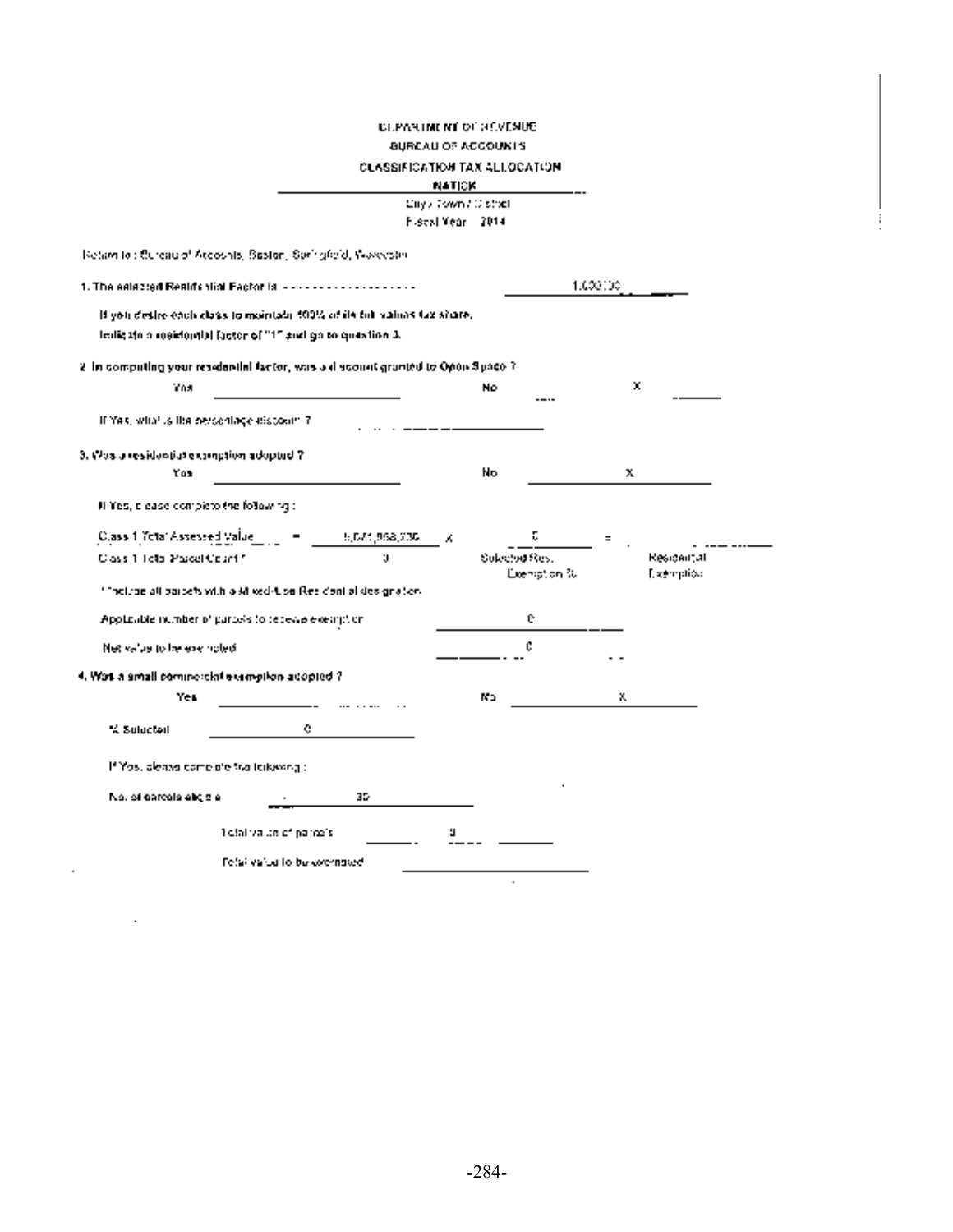5. The following information was derived from the TART 19-april adicate to celumn Dip Montflution. (assumes to 4 day is to the right of 9 in the 4 day goint) which result from your selected resident of Conce (Process and although of Millers being on security of the experience of channel for note).

|                        | 當                                                            |                                                           |                                                 |
|------------------------|--------------------------------------------------------------|-----------------------------------------------------------|-------------------------------------------------|
| 12055<br>$\cdot$ .<br> | Certified Sultanet<br>Fair Cash Vinici<br><b>Assessments</b> | <b>Transacture Full Value</b><br>Shores of Told' Tax Levy | Now Poleccage.<br>Shares of Total Tax.<br>Lung. |
| i Resular∵zii          | 5,021,258,750.00                                             | 25.9723.ts                                                | 709721%                                         |
| l Open Sprach          | e cel                                                        | G 0000 %                                                  | 0.0005.50                                       |
| l Commettati           | 5,359,882,270.00                                             | 20.637%                                                   | 20 63 1757                                      |
| Industria              | 38,486,109.00.                                               | 0.5037%                                                   | 9時37 弘                                          |
| Persona Proporty       | 121,001,510.00                                               | 1,8303.12                                                 | 1836359                                         |
| ISOTAL.                | 6,589 327 610 00                                             | TO 2002 %                                                 | $150000\%$                                      |

#### NOTE: The information is probabilities and is subject to change.

G. I horony affest that notice was given to taxpayers that a pucke (resimp on the issue of addating the tax levy perceatinges to: Soonliyeer 2014 would be held on 11/19/2012 (date). 7.00 PM, (lime), of 3: Elon Manling Roy 13 Sec Central St. (alcool, by head Noten Moremeal Nowspaper conNov # 2012 (describe type Stigstica)

 $\mathbf{I}$ City/Town Dictrict Clock

.. .

 $\cdot$  .

( We hereby shest that on 1948.2012 (date). LOSPN, 9 nm, at F2 Dich Moeing Roll 12 Last Central Et (plan) a poole ricialing on the Issue of acobility the percentages for fiscal year. 2014, that the Board of Assocrots areaentos information and data relevant to making such determination and the fiscal efficial of the idealable aboundance at the hundred and that the percentages, set foll), above with titly acopted in public session on 10/18/2013 (d110).

B. The CA Siercess caprelly, a calculated as 31 118-49.

We have been informed by the Assessors of excess lawy capacity of 31,119.49.

For cities , City Gouric lors, Aldoman, Mayor Foctowers : Goara of Selectines (Unit For districts, refulder Sat Committee or Commissioners **Stereo and** ioek. a Corta

parament ulae) **Story for Ast** jůзн, (StateMQ 6590 (Demography içer. **AND CANOT**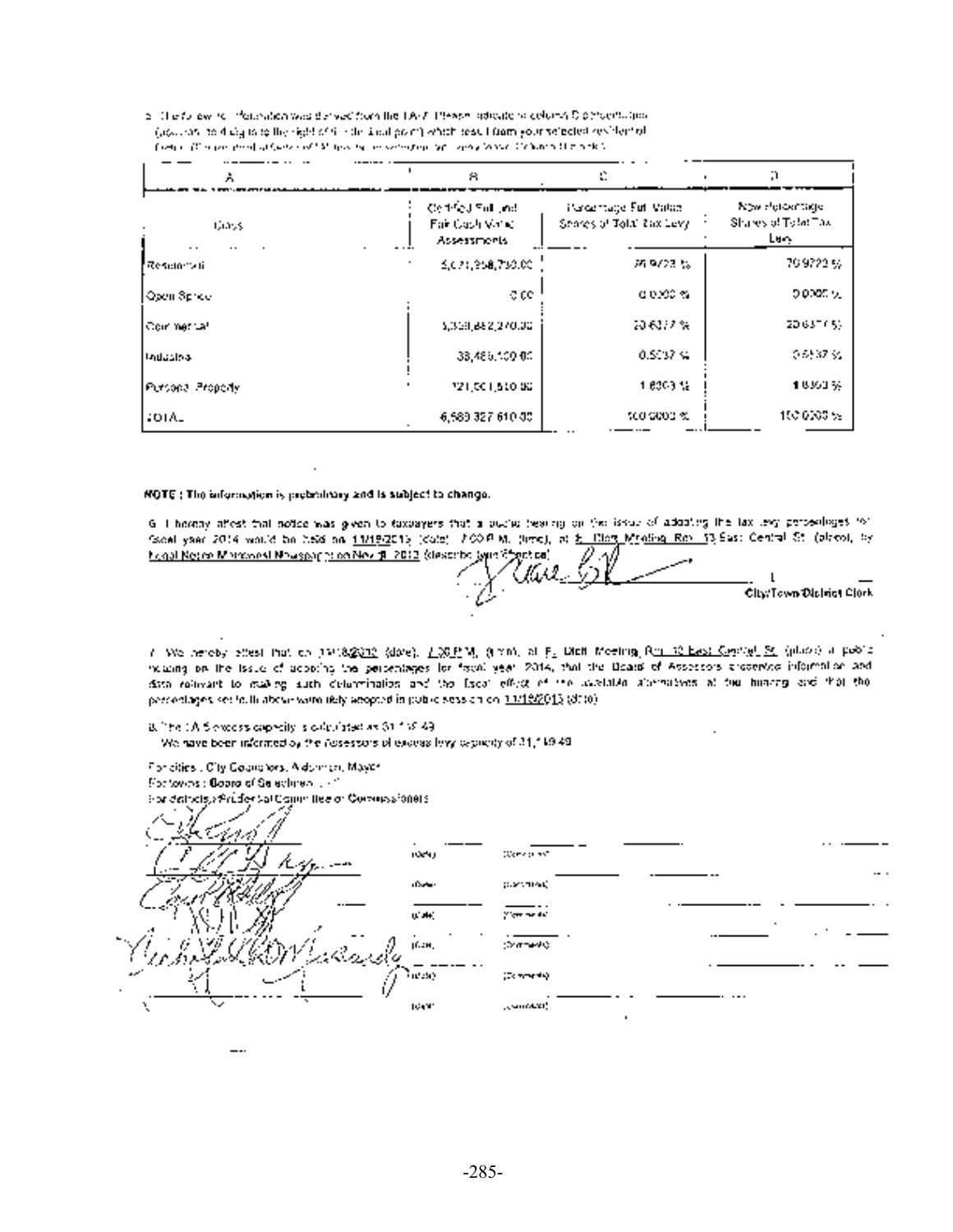| <b>MATICK</b>                                |                                                          |             | Intoxim Year Aticastosart Jog 54    |                    |      |                 |                 |                 |             |
|----------------------------------------------|----------------------------------------------------------|-------------|-------------------------------------|--------------------|------|-----------------|-----------------|-----------------|-------------|
| Packleatly                                   | Direction of the of American control of Control Control. |             |                                     |                    |      |                 |                 |                 |             |
|                                              |                                                          |             | 07.20M                              |                    |      |                 |                 |                 |             |
| Non-line Trencod Opta.                       | Azie Raim Study Thea Parist                              |             |                                     | MP-2011, 1996-2011 |      | יש המינוע בייתר |                 |                 |             |
| Property Class<br>Concent Year I ed Parrels. | 129<br>1,403                                             | 107<br>2485 | 100. Pl 51<br>79                    | 104<br>sdd.        | MS.  | 651.112<br>ᄔ    | 108.130<br>45.5 | 300 a<br>XX.    | 40000<br>14 |
|                                              |                                                          |             | Use Prior FY Assossed Values.       |                    |      |                 | ٠               |                 |             |
| This side can be \$1000                      | a:v                                                      | 154         |                                     | м                  |      |                 | s:              |                 |             |
| المنطق والوروجان المنافي                     | 247                                                      | 150         | в.                                  | м.                 |      |                 | 56              |                 |             |
| n va ahaan ASR                               | CAX.                                                     | <b>C-14</b> | الملاقة                             | S ON I             | مر و | 295             | 0.56            | $\cdots$<br>597 | 6.91        |
| るなし                                          | n m                                                      | art.        | الداحة                              | うとんく               | 5511 | 212             | 599             | 75.Z°           | DOC         |
|                                              |                                                          |             | .<br>Und Current PY Assessme Values |                    |      |                 |                 |                 |             |
| <sup>6</sup> Ferdi Juni Salen o Stado        | 340                                                      | 254         | c.                                  | 77                 |      |                 | 55              | 59.             |             |
| # Arma Cshigih Sales                         | f to                                                     | לו          | ۰                                   | ıź                 |      |                 |                 | IG.             |             |
| i S. At. Sales Varscha                       | 765.                                                     | 61%         | c ew                                | 2.0%               | 235  | 778             | e m             | 525             | 55%         |
| Consul Machin AZ IR                          | ون ق                                                     | 7,86        | ट ट्य                               | 120                | cк.  | 957             | 0 Su            | 29H             | や女          |
| lc on                                        | 514                                                      | эπ          | 0 OC                                | 414                | ۰.,  | تموز            | 000             | 2 IG F          | 204.        |
| $\cdots$                                     |                                                          | ٠           |                                     |                    |      | $\cdots$        |                 |                 |             |
| jia Onunga sulik diaw 458%.                  | 6 ISBN 9                                                 | 16%         | 0.021                               | 634                | 计变换字 | 长城市             | QCM 1           | 44%             | -16500      |

 $\epsilon$ 

Vegas d'Obene la raia d'adriger : l'est un el colen solo.

Commercial & Indigency

| Military projections, blower adjusted V. | EJ Y-11           |  |                                     |                     |
|------------------------------------------|-------------------|--|-------------------------------------|---------------------|
| Wadjaa keel diid yoo ahanga rii          | 28 ⊙носимира, она |  | ⊇l Hemysteriouks                    | Mill Market Studies |
|                                          | () quranongu      |  | الجنوم فتوحد تتواجه وعائمتنا المستك | - Jeang Andrew Ho   |

 $\cdot$ 

60 m +2lastrecela Gradate).

8010 The Stewarten was Approved an 1607/2012

The Countring Will for Fire and Click that of participate for the Copyrights is successibly that the Computer Summer Computer of the Participate of the Participate of the Participate of the Participate of the Participate o

| <b>SALLE LES LA MOST DE UNITERES</b> |                     |                                     |  |
|--------------------------------------|---------------------|-------------------------------------|--|
| トー・ピー コンチン がわか たいかかん 2009 ダクセ 風      | <b>ASSISTENTIAL</b> | 11. SEARCH ROLL ESTATE TOP THE PRO- |  |
| work's Lywar                         | 79 H                | and the state.                      |  |
|                                      |                     |                                     |  |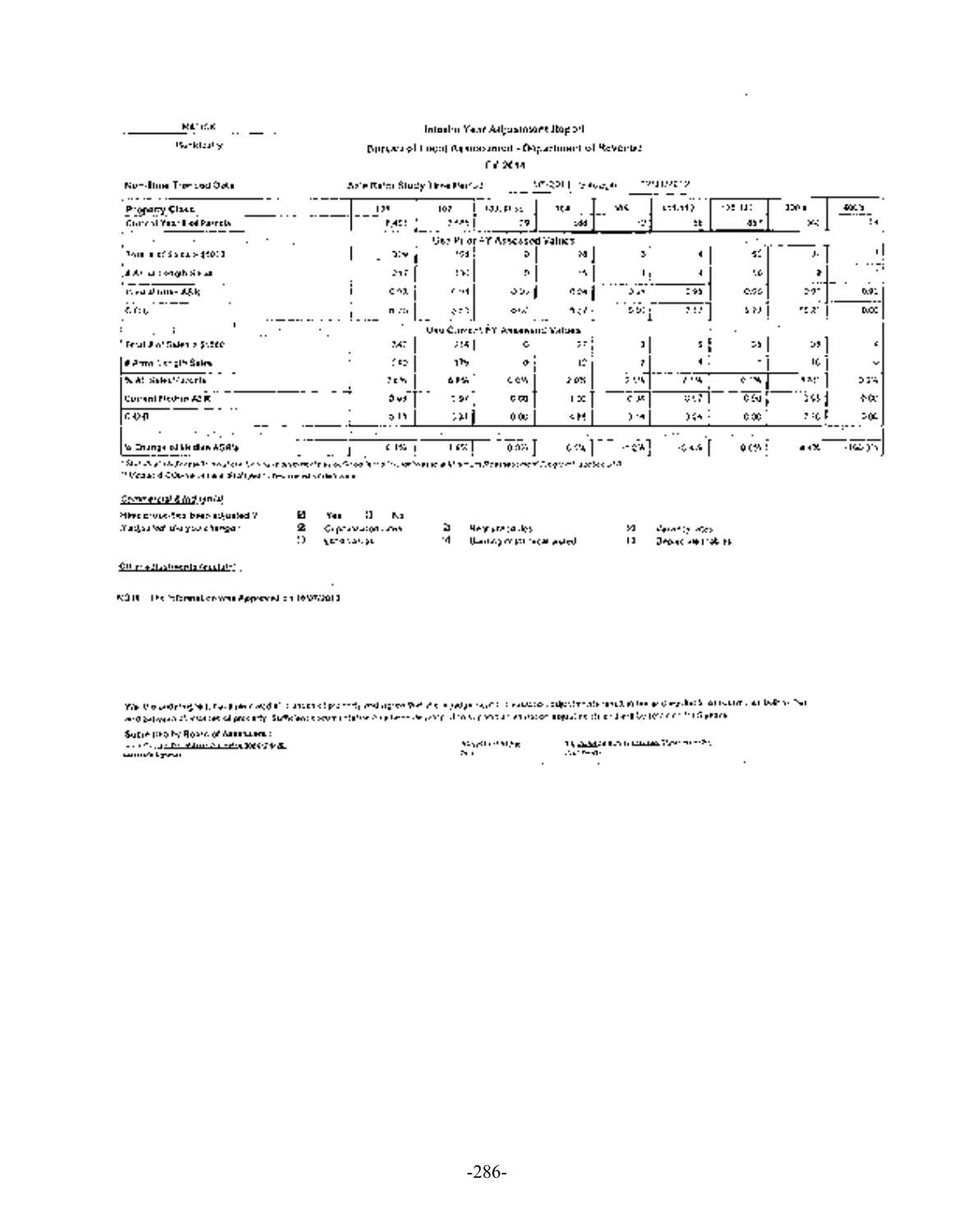#### *Massachusetts Department of Revenue Division of Local Services BUREAU OF ACCOUNTS - AUTOMATED TREASURER'S YEAR-END CASH REPORT*

#### **, for the Year Ending 6/30/13** NATICK

(City, Town, County, District)

#### **PART I: A. Cash and checks in office**

## \$ 2,419.00

#### **B. Non - Interest Bearing Checking Accounts**

| Collat Comp.  |   | Financial          | <b>Purpose</b>                   | <b>Interest</b> | <b>Balance</b> | Sub - Total |
|---------------|---|--------------------|----------------------------------|-----------------|----------------|-------------|
| eral'd Bal.   |   | <b>Institution</b> |                                  | Rate            |                |             |
| Y or N Y or N |   |                    |                                  |                 |                |             |
| Y             | N | <b>Citizens</b>    | <b>Student Activity Checking</b> | N/A             | 13,676.54      |             |
|               |   |                    |                                  | N/A             |                |             |
|               |   |                    |                                  | N/A             |                |             |
|               |   |                    |                                  | N/A             |                |             |
|               |   |                    |                                  | N/A             |                |             |
|               |   |                    |                                  | N/A             |                | \$13,676.54 |

#### **C. Interest Bearing Checking Accounts**

| Collat Comp.<br>eral'd Bal. |   | Financial<br><b>Institution</b> | <b>Purpose</b>                  | <b>Interest Rate</b> | <b>Balance</b> | Sub - Total    |
|-----------------------------|---|---------------------------------|---------------------------------|----------------------|----------------|----------------|
| Y or N Y or N               |   |                                 |                                 |                      |                |                |
| Y                           | N | <b>Citizens</b>                 | <b>Student Activity Savings</b> | 0.04                 | 1,732,585.54   |                |
|                             |   |                                 |                                 |                      |                |                |
|                             |   |                                 |                                 |                      |                |                |
|                             |   |                                 |                                 |                      |                |                |
|                             |   |                                 |                                 |                      |                |                |
|                             |   |                                 |                                 |                      |                | \$1,732,585.54 |

### **D. Liquid Investments**

|               | Collat Comp. | <b>Financial</b>       | <b>Purpose</b>               | <b>Interest Rate</b> | <b>Balance</b> | Sub - Total     |
|---------------|--------------|------------------------|------------------------------|----------------------|----------------|-----------------|
| eral'd        | Bal.         | <b>Institution</b>     |                              |                      |                |                 |
| Y or N Y or N |              |                        |                              |                      |                |                 |
| Y             | N            | <b>Bank of America</b> | <b>Comingled Funds</b>       | 0.05                 | 44, 164. 23    |                 |
| Y             | N            | <b>BankNorth</b>       | <b>Comingled Funds</b>       | 0.2                  | 554,294.11     |                 |
| Y             | N            | <b>Citizens</b>        | <b>Comingled Funds</b>       | 0.04                 | 8,118,916.69   |                 |
| Y             | N            | <b>Citizens</b>        | <b>Health Reimbursement</b>  | 0.02                 | 24,372.65      |                 |
| Y             | N            | <b>Citizens</b>        | <b>Law Enforcement</b>       | 0.02                 | 106,247.33     |                 |
| Y             | N            | <b>Citizens</b>        | <b>Recreation</b>            | 0.02                 | 3,321,673.15   |                 |
| Y             | N            | <b>Citizens</b>        | <b>Golf Enterprise</b>       | 0.04                 | 857,983.29     |                 |
| Y             | N            | <b>Citizens</b>        | <b>Energy Assistance</b>     | 0.04                 | 2,365.61       |                 |
| Y             | N            | <b>Citizens</b>        | <b>School Lunch</b>          | 0.01                 | 1,246,704.19   |                 |
| Y             | N            | <b>MMDT</b>            | <b>Comingled Funds</b>       | 0.29                 | 568,908.17     |                 |
| Y             | N            | MeroWest CU            | <b>Comingled Funds</b>       | 0.02                 | 15.95          |                 |
| Y             | N            | <b>Middlesex Svgs</b>  | <b>Parking Fines</b>         | 0.12                 | 1,827,079.12   |                 |
| Y             | N            | <b>Middlesex Svgs</b>  | <b>Historical Commission</b> | 0.2                  | 40,795.51      |                 |
| Y             | N            | <b>Middlesex Svgs</b>  | <b>Comingled Funds</b>       | 0.2                  | 74,000.14      |                 |
| Y             | N            | Sovereign              | <b>Comingled Funds</b>       | 0.4                  | 10,940,068.02  |                 |
| Y             | N            | <b>Unibank</b>         | <b>Comingled Funds</b>       | 0.2                  | 29,210,839.25  | \$56,938,427.41 |

**Note: Attach addititional sheets if needed.**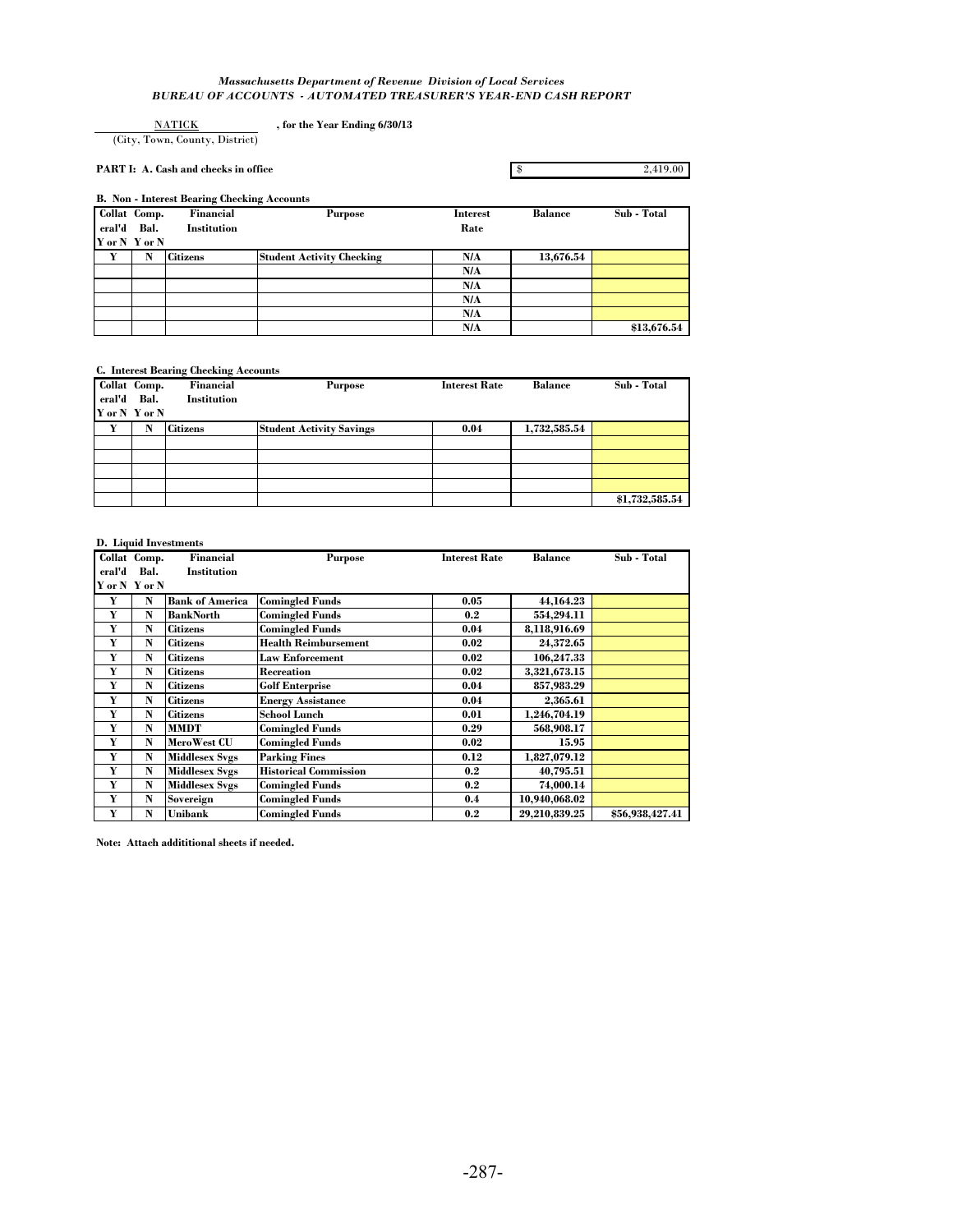#### **E. Term Investments**

| Collat Comp.<br>eral'd Bal. | Financial<br>Institution | <b>Purpose</b> | <b>Interest Rate</b> | <b>Balance</b> | Sub - Total |
|-----------------------------|--------------------------|----------------|----------------------|----------------|-------------|
| Y or N Y or N               |                          |                |                      |                |             |
|                             |                          |                |                      |                |             |
|                             |                          |                |                      |                |             |
|                             |                          |                |                      |                |             |
|                             |                          |                |                      |                |             |
|                             |                          |                |                      |                |             |
|                             |                          |                |                      |                |             |
|                             |                          |                |                      |                |             |
|                             |                          |                |                      |                |             |
|                             |                          |                |                      |                |             |
|                             |                          |                |                      |                |             |
|                             |                          |                |                      | Sub - Total    | \$0.00      |
|                             | <b>U.S. Treasury</b>     |                |                      |                |             |
|                             | <b>Bills</b>             |                |                      |                |             |
|                             | Repurchase               |                |                      |                |             |
|                             | <b>Agreements</b>        |                |                      |                |             |
|                             | <b>Other</b>             |                |                      |                |             |
|                             |                          |                |                      | Sub - Total    | \$0.00      |
|                             |                          |                |                      | Sec. E Total   | \$0.00      |

#### **F. Trust Funds**

| Collat Comp.  |      | Financial             | <b>Purpose</b>               | <b>Interest Rate</b> | <b>Balance</b> | Sub - Total     |
|---------------|------|-----------------------|------------------------------|----------------------|----------------|-----------------|
| eral'd        | Bal. | <b>Institution</b>    |                              |                      |                |                 |
| Y or N Y or N |      |                       |                              |                      |                |                 |
| Y             | N    | <b>BankNorth</b>      | <b>Conservation</b>          | 0.2 <sub>l</sub>     | 7,283,220.56   |                 |
| Y             | N    | <b>Citizens</b>       | Various Trust Funds          | 0.1                  | 395,771.35     |                 |
| Y             | N    | Eastern               | <b>Capital Planning</b>      | 0.15                 | 303,489.76     |                 |
| Y             | N    | Eastern               | <b>Disability Commission</b> | 0.15                 | 37,017.64      |                 |
| Y             | N    | <b>Middlesex</b>      | <b>Various Trust Funds</b>   | 0.22                 | 681,681.06     |                 |
| Y             | N    | <b>Natick Federal</b> | <b>Walcott Trust</b>         | 0.1                  | 709.43         |                 |
| Y             | N    | Sovereign             | <b>Stabilization</b>         | 0.2                  | 9,162,378.71   |                 |
|               |      |                       |                              |                      |                |                 |
|               |      |                       |                              |                      |                |                 |
|               |      |                       |                              |                      |                | \$17,864,268.51 |

#### **Part I Total: All Cash and Investments \$ 76,551,377.00**

#### **Note: Attach additional sheets if needed.**

| How much of the "Total Cash and Investments" was non-investible? |  |
|------------------------------------------------------------------|--|
|------------------------------------------------------------------|--|

| Due to a compensating balance agreement                      |                        |  |
|--------------------------------------------------------------|------------------------|--|
| (not applicable to counties)                                 | N/A                    |  |
| Due to grant restrictions (list by grant and include agency) | N/A                    |  |
| Due to other reasons (list and explain)                      | N/A                    |  |
| <b>Treasurer's Bond</b>                                      |                        |  |
| <b>Western Surety Company</b>                                | $9 - Jan-14$           |  |
| <b>Insurance Company</b>                                     | <b>Expiration Date</b> |  |

Insurance Company

I hereby certify that the bank statements have been reconciled through the date of this report, that the cash on hand and other items were verified by actual count, and that I have transmitted this form to the Accounting Officer for certification of Part II.

Date Treasurer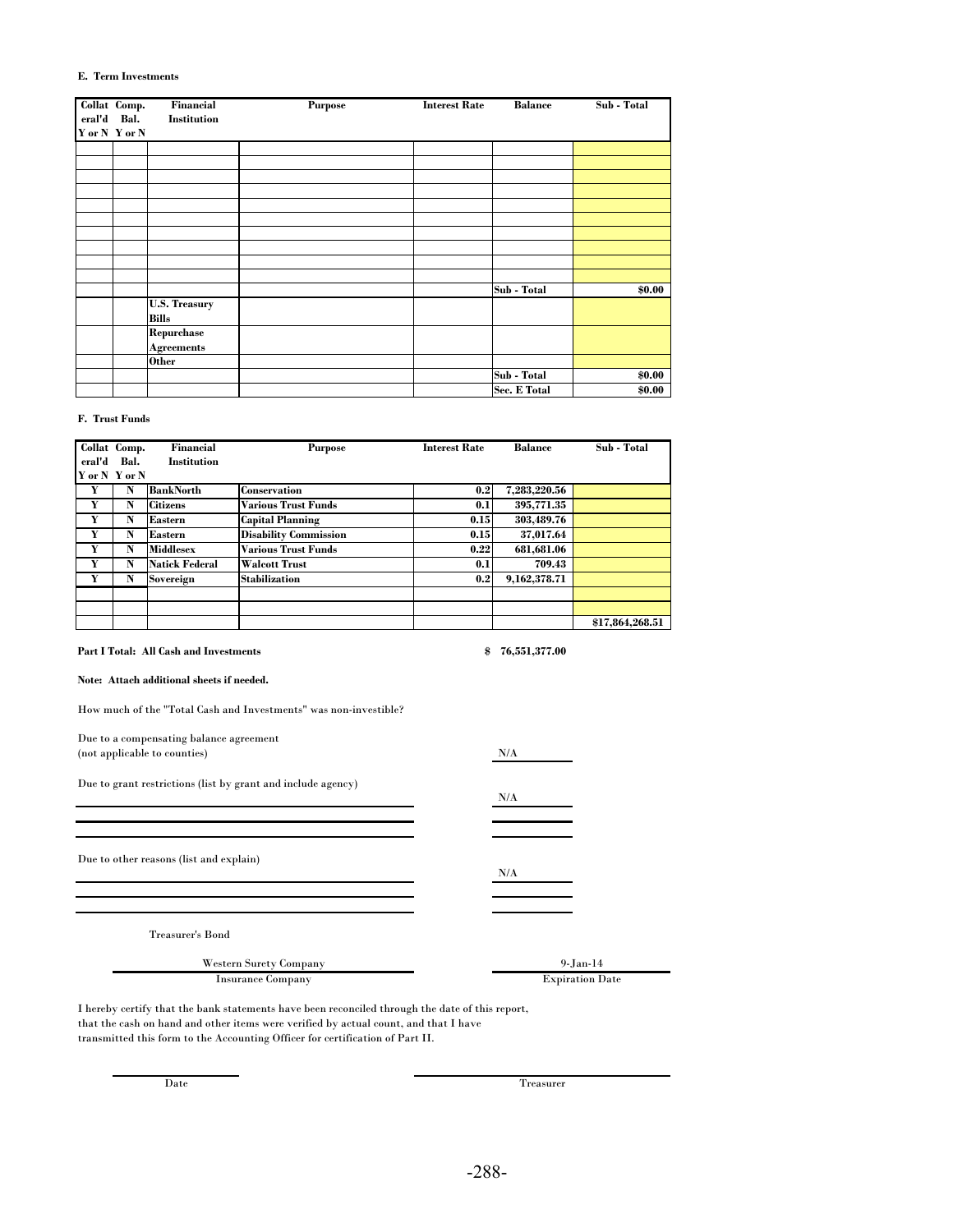Note: Attach additional sheets if needed.

#### **PART II.**

I hereby certify that the foregoing schedule, setting forth the total cash in the custody of the Treasurer, is in agreement with the general ledger controls in my department.

If the Accounting Officer does not sign PART II of this report, it will be considered as a non-reconciliation of the Treasurer's cash; therefore PART III must be completed. **PART III. X** 1. Efforts are being made to reconcile differences as set forth below. For the period ending June 30, 2013<br>  $\frac{3}{2}$  Seash balance per Treasurer:  $\frac{76,551,377}{2}$  $%$  cash balance per Treasurer: \$ cash balance per Ledger: 76,542,835 2. Other reasons or extenuating circumstances for delinquency in filing this report as set forth below. EXPLANATION: Date Accounting Officer Please Check Appropriate Box Submit completed Report using the DLS Gateway system. If a problem occurs with access or submission to Gateway, please contact: Gerry Cole at 617-626-4110 or coleg@dor.state.ma.us

Date Accounting Officer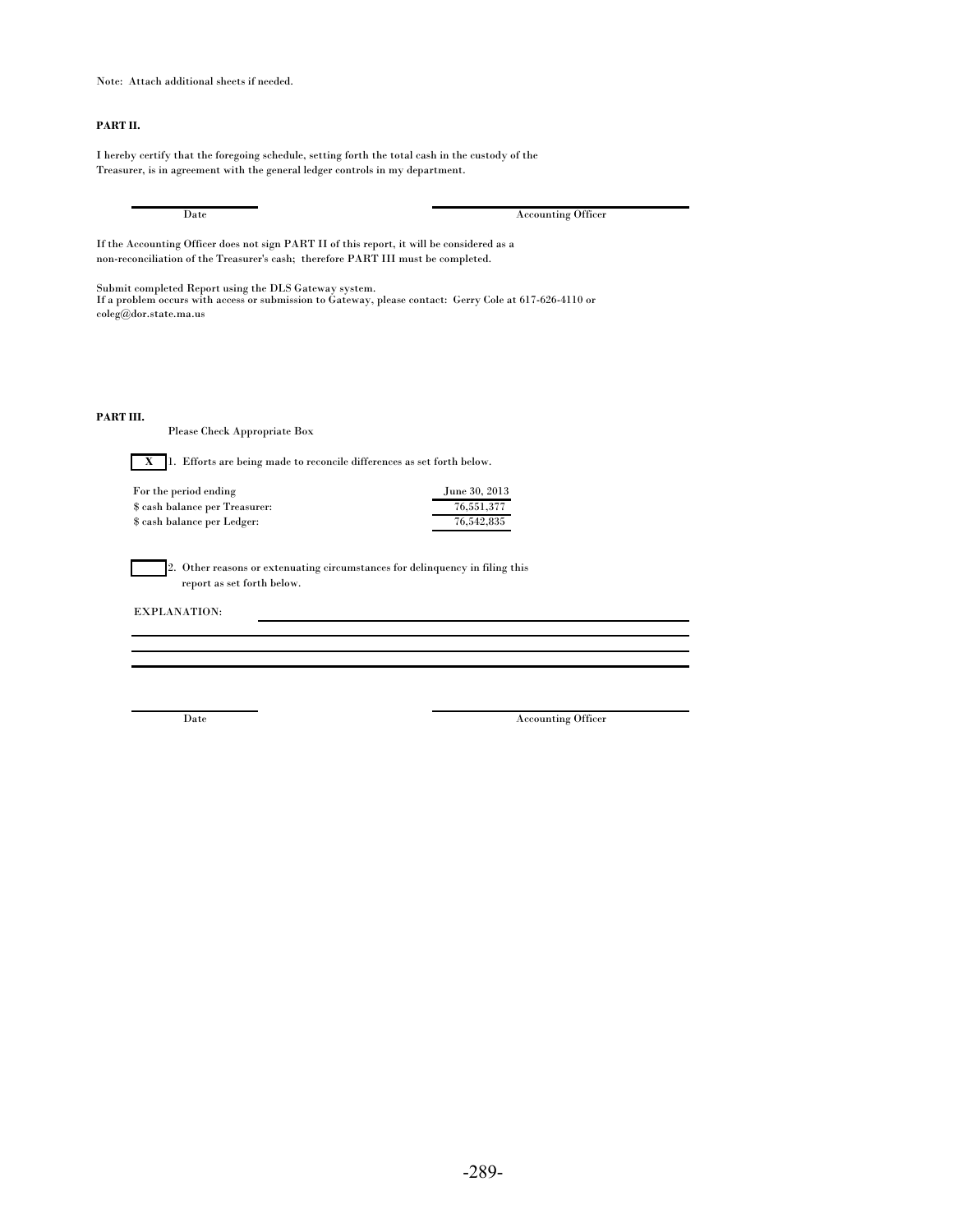#### *Massachusetts Department of Revenue, Division of Local Services Bureau of Accounts ~ Automated Statement of Indebtedness*

| City/Town/District of:    | <b>NATICK</b>   |                |                |                 | <b>FY2013</b>  |
|---------------------------|-----------------|----------------|----------------|-----------------|----------------|
|                           |                 |                |                |                 |                |
| <b>Long Term Debt</b>     | Outstanding     | $+$ New Debt   | - Retirements  | $=$ Outstanding | Interest       |
| Inside the Debt Limit     | July 1, 2012    | <b>Issued</b>  |                | June 30, 2013   | Paid in FY2013 |
| <b>Buildings</b>          | 18,903,000.00   | 250,000.00     | 2,452,000.00   | 16,701,000.00   | 542,737.00     |
| Departmental Equipment    | 2,680,000.00    | 1,621,000.00   | 515,000.00     | 3,786,000.00    | 88,638.00      |
| <b>School Buildings</b>   | 9,658,000.00    | 150,000.00     | 1,108,000.00   | 8,700,000.00    | 383,772.00     |
| School - All Other        | 855,000.00      | 600,000.00     | 80,000.00      | 1,375,000.00    | 37,919.00      |
| Sewer                     | 4,593,717.00    | 1,915,000.00   | 842,287.00     | 5,666,430.00    | 145,229.00     |
| Solid Waste               |                 |                |                | 0.00            |                |
| Other Inside              | 2,368,700.00    | 500,000.00     | 356,200.00     | 2,512,500.00    | 77,212.00      |
|                           |                 |                |                |                 |                |
| <b>SUB</b> - TOTAL Inside | \$39,058,417.00 | \$5,036,000.00 | \$5,353,487.00 | \$38,740,930.00 | \$1,275,507.00 |
|                           |                 |                |                |                 |                |
| <b>Long Term Debt</b>     | Outstanding     | $+$ New Debt   | - Retirements  | $=$ Outstanding | Interest       |

| <b>TOUS TETTH DENT</b>        | <b>Outstanding</b> | TICM DEDL       | - псигополо     | $-$ vuistanumg  | 111 to 1 05 t  |
|-------------------------------|--------------------|-----------------|-----------------|-----------------|----------------|
| <b>Outside the Debt Limit</b> | July 1, 2012       | <b>Issued</b>   |                 | June 30, 2013   | Paid in FY2013 |
| Airport                       |                    |                 |                 | 0.00            |                |
| <b>Gas/Electric Utility</b>   |                    |                 |                 | 0.00            |                |
| Hospital                      |                    |                 |                 | 0.00            |                |
| <b>School Buildings</b>       | 40,060,000.00      | 5,500,000.00    | 2,462,000.00    | 43,098,000.00   | 1,360,081.00   |
| Sewer                         |                    |                 |                 | 0.00            |                |
| Solid Waste                   | 2,056,000.00       |                 | 345,000.00      | 1.711.000.00    | 38,800.00      |
| Water                         | 9,261,401.00       | 500,000.00      | 1,150,911.00    | 8,610,490.00    | 342,969.00     |
| Other Outside                 | 1,956,223.00       | 1,210,000.00    | 1,599,010.00    | 1,567,213.00    | 86,482.00      |
|                               |                    |                 |                 |                 |                |
| <b>SUB</b> - TOTAL Outside    | \$53,333,624.00    | \$7,210,000.00  | \$5,556,921.00  | \$54,986,703.00 | \$1,828,332.00 |
|                               |                    |                 |                 |                 |                |
| <b>TOTAL Long Term Debt</b>   | \$92,392,041.00    | \$12,246,000.00 | \$10,910,408.00 | \$93,727,633.00 | \$3,103,839.00 |

*Please complete all sections of this report and return it to the Public Finance Section no later than September 30, 2013.*

I certify to the best of my knowledge that this information is complete and accurate as of this date.

Treasurer: Date: Date:

I certify that long and short term debt as identified in this Statement of Indebtedness is in agreement with the general ledger controls in my department and are also reflected on the balance sheet.

Accounting Officer: Date: Date:

| Delivery By U.S. Mail         | <b>Phone/Fax</b>     | FedEx, UPS, Other Delivery    |
|-------------------------------|----------------------|-------------------------------|
| <b>Public Finance Section</b> | $(617)$ 626-2399     | <b>Public Finance Section</b> |
| Division of Local Services    | $(617)$ 626-2382     | Division of Local Services    |
| PO Box 9569                   | $(617) 626 - 4110$   | 100 Cambridge St.             |
| <b>Boston MA 02114-9569</b>   | Fax $(617)$ 626-3916 | Boston MA 02114               |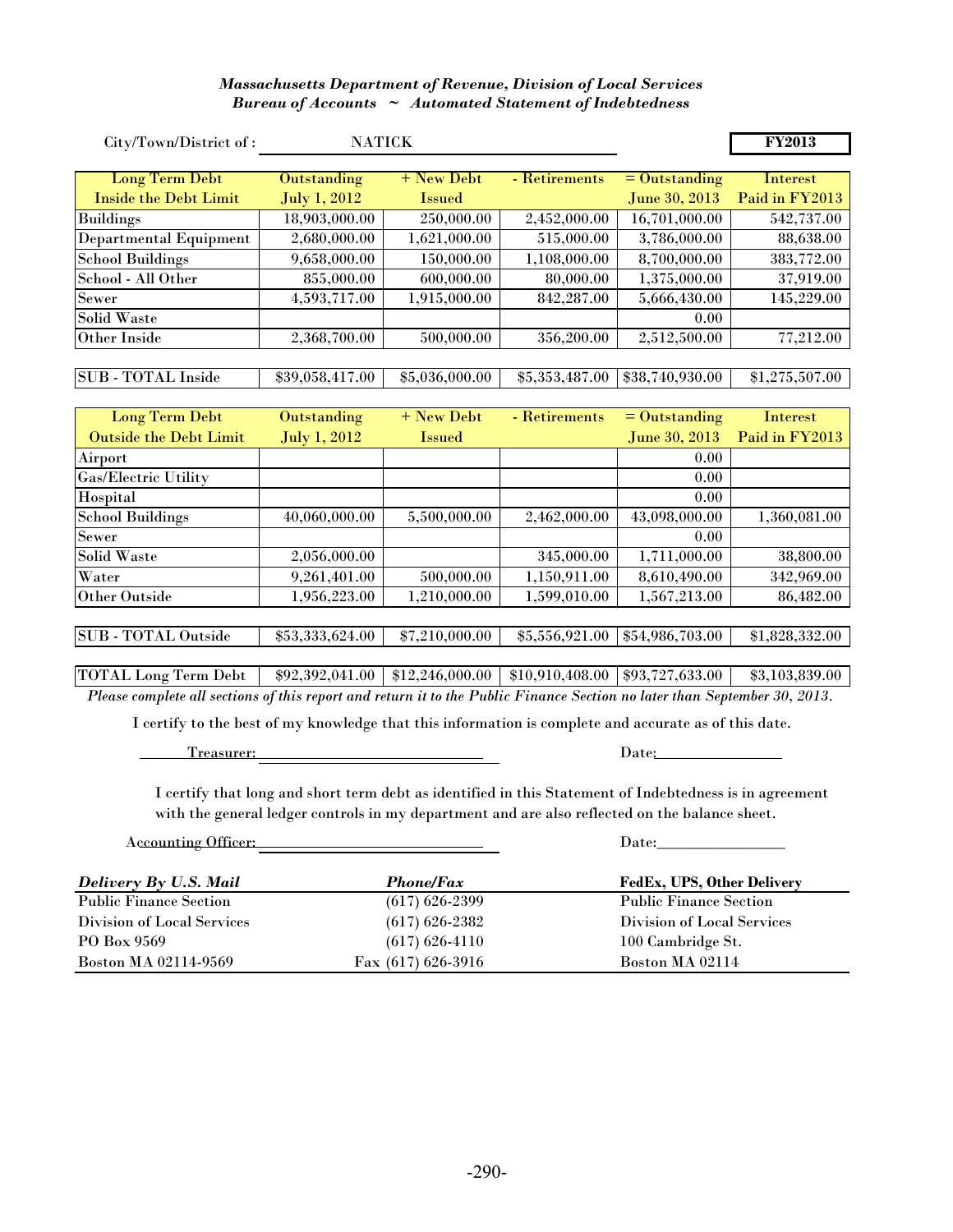| <b>Short Term Debt</b> | Outstanding         | $+$ 1ssued | $\blacktriangleright$ Retired = Outstanding Interest |                                  |
|------------------------|---------------------|------------|------------------------------------------------------|----------------------------------|
|                        | <b>July 1, 2012</b> |            |                                                      | June 30, $2013$ Paid in $FY2013$ |

| RANs - Revenue Anticipation            |        |              |        | 0.00         |        |
|----------------------------------------|--------|--------------|--------|--------------|--------|
| <b>BANs</b> - Bond Anticipation:       |        |              |        |              |        |
| <b>Buildings</b>                       |        |              |        | 0.00         |        |
| <b>School Buildings</b>                |        |              |        | 0.00         |        |
| Sewer                                  |        |              |        | 0.00         |        |
| Water                                  |        |              |        | 0.00         |        |
| Other BANs                             | 0.00   | 117,000.00   | 0.00   | 117,000.00   | 0.00   |
| <b>SANs</b> - State Grant Anticipation |        |              |        | 0.00         |        |
| FANs - Federal Gr. Anticipation        |        |              |        | 0.00         |        |
| Other Short Term Debt                  |        |              |        | 0.00         |        |
|                                        |        |              |        |              |        |
| TOTAL Short Term Debt                  | \$0.00 | \$117,000.00 | \$0.00 | \$117,000.00 | \$0.00 |

## GRAND TOTAL All Debt | \$92,392,041.00 | \$12,363,000.00 | \$10,910,408.00 | \$93,844,633.00 | \$3,103,839.00

| <b>Authorized and Unissued Debt</b> |             |                           |              |            |                |  |
|-------------------------------------|-------------|---------------------------|--------------|------------|----------------|--|
| <b>Purpose</b>                      | Date of     | Article                   | Amount       | - Issued   |                |  |
|                                     | <b>Vote</b> | <b>Number</b>             | Authorized   | - Retired  | $=$ Unissued   |  |
|                                     |             |                           |              | - Rescined | 6/30/2013      |  |
| Sewer System Rehab                  |             | 04/25/13 14-Motion E      | 1,374,000.00 | 0.00       | 1,374,000.00   |  |
| <b>Sewer Line Replacement</b>       |             | 04/25/13 14-Motion C #22  | 48,000.00    | 0.00       | 48,000.00      |  |
| Springvale WTP Valves/Fil           |             | 04/25/13 14-Motion C #21  | 100,000.00   | 0.00       | 100,000.00     |  |
| Springvale Energy Upgrade           |             | 04/25/13 14-Motion C #20  | 150,000.00   | 0.00       | 150,000.00     |  |
| <b>Prime Park Pump Station</b>      |             | 04/25/13 14-Motion C #19  | 150,000.00   | 0.00       | 150,000.00     |  |
| <b>Town Forest Reservoir</b>        |             | 04/25/13 14-Motion C #17  | 220,000.00   | 0.00       | 220,000.00     |  |
| Ground Water Well Replac            |             | 04/25/13 14-Motion C #16  | 300,000.00   | 0.00       | 300,000.00     |  |
| Police-HVAC Replace                 |             | 04/25/13 14-Motion B #10  | 180,000.00   | 0.00       | 180,000.00     |  |
| Memorial School Boiler Rep          |             | $04/25/13$ 14-Motion B #9 | 400,000.00   | 0.00       | 400,000.00     |  |
| <b>JJ</b> Lane Park                 |             | 04/25/13 14-Motion B #8   | 110,000.00   | 0.00       | 110,000.00     |  |
| <b>Memorial School Lighting</b>     |             | $04/25/13$ 14-Motion B #7 | 125,000.00   | 0.00       | 125,000.00     |  |
| <b>Field Fence Work</b>             |             | 04/25/13 14-Motion B #6   | 140,750.00   | 0.00       | 140,750.00     |  |
| <b>Retaining Wall-Pond/Ceme</b>     |             | $04/25/13$ 14-Motion B #4 | 455,000.00   | 0.00       | 455,000.00     |  |
| Roads                               |             | $04/25/13$ 14-Motion B #3 | 300,000.00   | 0.00       | 300,000.00     |  |
| Police-Dispatch Center              |             | 04/25/13 14-Motion B #2   | 230,000.00   | 0.00       | 230,000.00     |  |
|                                     |             |                           |              |            | \$4,282,750.00 |  |

SUB - TOTAL from additional sheet(s) \$12,204,967.00

TOTAL Authorized and Unissued Debt \$16,487,717.00

*Please Complete Additional Sections if Needed*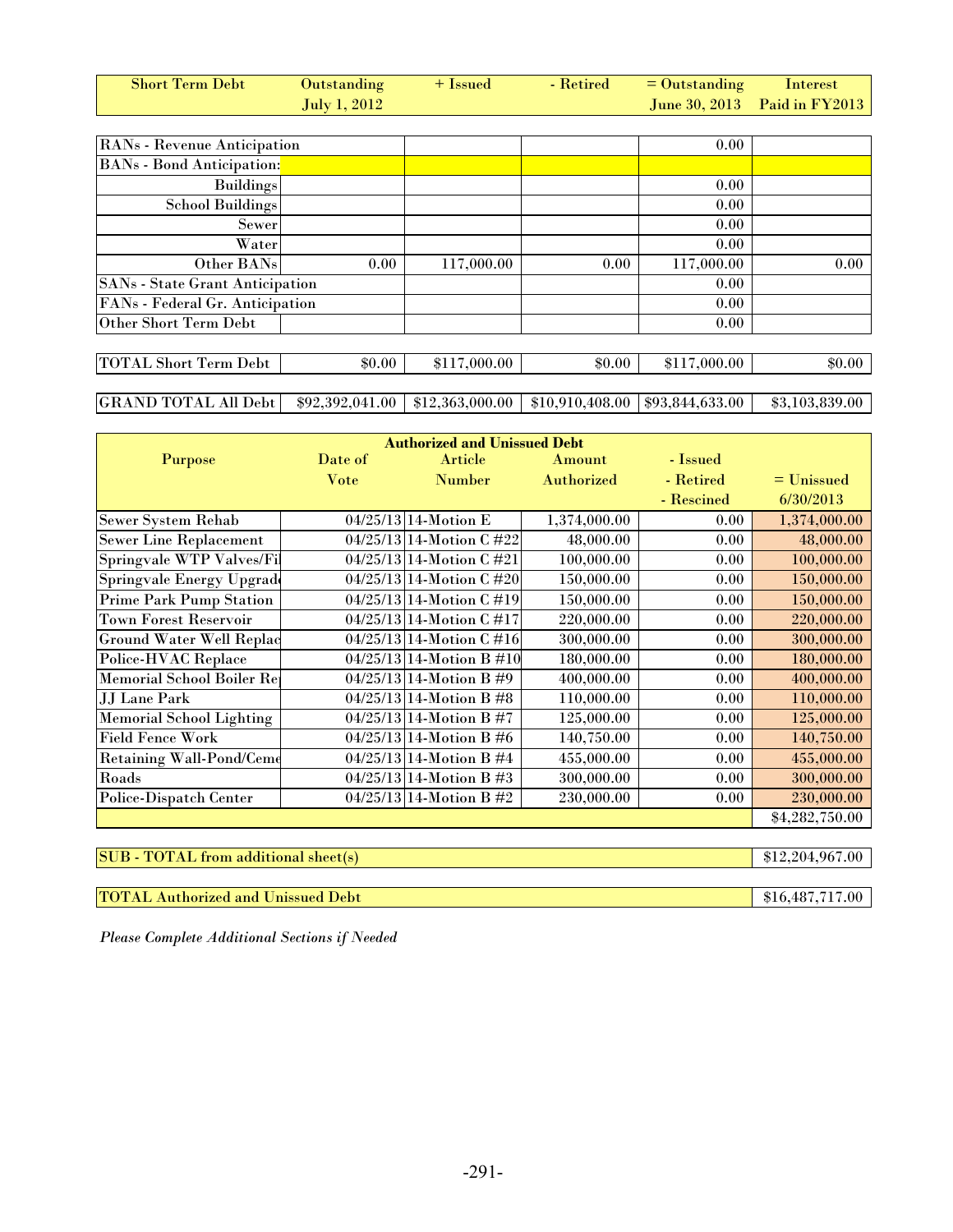|                                 | <b>Authorized and Unissued Debt - Additional Sheet(s)</b> |                             |               |               |              |  |  |
|---------------------------------|-----------------------------------------------------------|-----------------------------|---------------|---------------|--------------|--|--|
| Purpose                         | Date of                                                   | Article                     | Amount        | - Issued      |              |  |  |
|                                 | <b>Vote</b>                                               | <b>Number</b>               | Authorized    | - Retired     | $=$ Unissued |  |  |
|                                 |                                                           |                             |               | - Rescined    | 6/30/2013    |  |  |
| <b>Ben-Hem School-Playgrous</b> |                                                           | $04/25/13$ 14-Motion B #1   | 175,000.00    | 0.00          | 175,000.00   |  |  |
| DPW-Dump Truck/Sander           |                                                           | $04/25/13$ 13-Motion B #11  | 190,000.00    | 0.00          | 190,000.00   |  |  |
| DPW-Hooklift & Chassis          |                                                           | $04/25/13$ 13-Motion B #10  | 230,000.00    | 0.00          | 230,000.00   |  |  |
| <b>DPW-Recycle Totes</b>        |                                                           | $04/25/13$ 13-Motion B #9   | 570,000.00    | 0.00          | 570,000.00   |  |  |
| Sewer System Rehab-MWI          |                                                           | $04/24/12$ 16-Motion E      | 357,900.00    | 196,845.00    | 161,055.00   |  |  |
| <b>High School Construction</b> | $02/04/10$ 6                                              |                             | 85,640,000.00 | 75,941,953.00 | 9,698,047.00 |  |  |
| Sewer I&I                       | 04/17/08 14                                               |                             | 514,250.00    | 77,385.00     | 436,865.00   |  |  |
| <b>Parking Garage</b>           | 05/04/06                                                  | 14                          | 710,000.00    | 170,000.00    | 540,000.00   |  |  |
| <b>Charles River Dam</b>        |                                                           | 04/15/08 10-Motion B #3     | 187,000.00    | 100,000.00    | 87,000.00    |  |  |
| <b>Golf Carts</b>               |                                                           | $04/12/12$ Art. 15 Motion E | 117,000.00    |               | 117,000.00   |  |  |
|                                 |                                                           |                             |               |               |              |  |  |
|                                 |                                                           |                             |               |               | 0.00         |  |  |
|                                 |                                                           |                             |               |               | 0.00         |  |  |
|                                 |                                                           |                             |               |               | 0.00         |  |  |
|                                 |                                                           |                             |               |               | 0.00         |  |  |
|                                 |                                                           |                             |               |               | 0.00         |  |  |
|                                 |                                                           |                             |               |               | 0.00         |  |  |
|                                 |                                                           |                             |               |               | 0.00         |  |  |
|                                 |                                                           |                             |               |               | 0.00         |  |  |
|                                 |                                                           |                             |               |               | 0.00         |  |  |
|                                 |                                                           |                             |               |               | 0.00         |  |  |
|                                 |                                                           |                             |               |               | 0.00         |  |  |
|                                 |                                                           |                             |               |               | 0.00         |  |  |
|                                 |                                                           |                             |               |               | 0.00         |  |  |
|                                 |                                                           |                             |               |               | 0.00         |  |  |
|                                 |                                                           |                             |               |               | 0.00         |  |  |
|                                 |                                                           |                             |               |               | 0.00         |  |  |
|                                 |                                                           |                             |               |               | 0.00         |  |  |

SUB -TOTAL Additional Sheet(s) \$12,204,967.00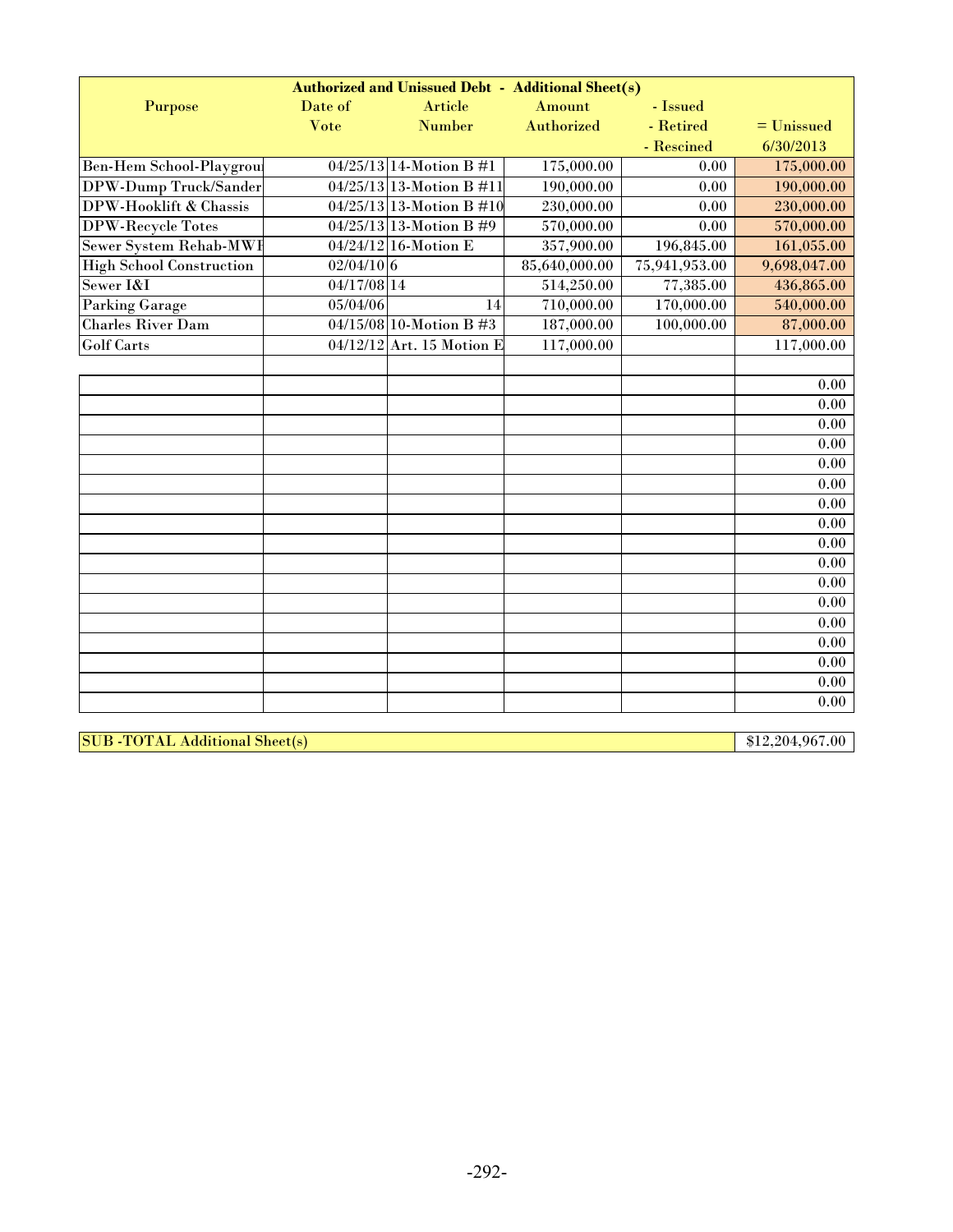| Long Term Debt                                     |                          |               |                        |                          |                      |
|----------------------------------------------------|--------------------------|---------------|------------------------|--------------------------|----------------------|
| <b>Inside the Debt Limit</b>                       | Outstanding              | + New Debt    | - Retirements          | $=$ Outstanding          | <b>Interest</b>      |
| <b>Report by Issuance</b>                          | July 1, 2012             | <b>Issued</b> |                        | June 30, 2013            | Paid in FY2013       |
| 8/1/96-Library Addition                            | 440,000.00               | 0.00          | 155,000.00             | 285,000.00               | 20,300.00            |
| $4/15/02$ -Sewer                                   | 100,000.00               | 0.00          | 10,000.00              | 90,000.00                | 4,960.00             |
| $4/15/02$ -Sewer                                   | 200,000.00               | 0.00          | 20,000.00              | 180,000.00               | 9,920.00             |
| 11/15/02-Sewer Engineering                         | 31,441.00                | 0.00          | 31,441.00              | 0.00                     | 786.00               |
| 9/1/03-Land Acquisition                            | 153,700.00               | 0.00          | 81,200.00              | $\overline{72,500.00}$   | 4,524.00             |
| 4/15/04-School Constructio                         | 5,890,000.00             | 0.00          | 495,000.00             | 5,395,000.00             | 269,288.00           |
| 4/15/04-School Remodel                             | 200,000.00               | 0.00          | 100,000.00             | 100,000.00               | 8,000.00             |
| 4/15/04-School Engineering                         | 780,000.00               | 0.00          | 65,000.00              | 715,000.00               | 35,669.00            |
| 11/1/06-Sewer                                      | 1,575,000.00             | 0.00          | 105,000.00             | 1,470,000.00             | 62,081.00            |
| 3/15/08-Building Const                             | 130,000.00               | 0.00          | 50,000.00              | 80,000.00                | 4,312.00             |
| 3/15/08-Library Addition                           | 615,000.00               | 0.00          | 210,000.00             | 405,000.00               | 20,488.00            |
| 3/15/08-School Addition                            | 140,000.00               | 0.00          | 55,000.00              | 85,000.00                | 4,650.00             |
| 3/15/08-School Addition                            | 65,000.00                | 0.00          | 15,000.00              | 50,000.00                | 2,212.00             |
| 8/15/08-Surface Drain                              | 610,000.00               | 0.00          | 110,000.00             | 500,000.00               | 22,400.00            |
| 8/15/08-Building Remodel                           | 560,000.00               | 0.00          | 95,000.00              | 465,000.00               | 20,625.00            |
| 8/15/08-Sidewalk Construct                         | 70,000.00                | 0.00          | $\overline{70},000.00$ | 0.00                     | 2,362.00             |
| 8/15/08-Equip-Fire                                 | 220,000.00               | 0.00          | 45,000.00              | 175,000.00               | 7,962.00             |
| 8/15/08-Equip                                      | 170,000.00               | $0.00\,$      | 85,000.00              | 85,000.00                | 5,844.00             |
| 8/15/08-Equip                                      | 110,000.00               | 0.00          | 20,000.00              | 90,000.00                | 4,031.00             |
| 8/15/08-Equip                                      | 50,000.00                | 0.00          | 10,000.00              | 40,000.00                | 1,812.00             |
| $5/17/10$ -Sewer                                   | 46,431.00                | 0.00          | 15,477.00              | 30,954.00                | 0.00                 |
| $6/15/10$ -Sewer                                   | 240,000.00               | $0.00\,$      | 30,000.00              | 210,000.00               | 6,750.00             |
| 6/15/10-School Remodel                             | 960,000.00               | 0.00          | 120,000.00             | 840,000.00               | 27,000.00            |
| 6/15/10-School Remodel                             | 1,330,000.00             | 0.00          | 170,000.00             | 1,160,000.00             | 37,362.00            |
| 6/15/10-Building Remodel                           | 320,000.00               | 0.00          | 40,000.00              | 280,000.00               | 9,000.00             |
| $6/15/10$ -Dept Equip                              | 100,000.00               | $0.00\,$      | 25,000.00              | 75,000.00                | 2,500.00             |
| $6/15/10$ -Dept Equip                              | 85,000.00                | 0.00          | 15,000.00              | 70,000.00                | 2,288.00             |
| $6/15/10$ -Equip-Sewer                             | 200,000.00               | 0.00          | 25,000.00              | 175,000.00               | 5,625.00             |
| $\overline{6/15}/11$ -Building Remodel             | 8,405,000.00             | 0.00          | 445,000.00             | 7,960,000.00             | 293,000.00           |
| 6/15/11-Building Remodel                           | 90,000.00                | 0.00          | 10,000.00              | 80,000.00                | 3,000.00             |
| 6/15/11-Building Remodel<br>6/15/11-School Remodel | 135,000.00<br>220,000.00 | 0.00<br>0.00  | 15,000.00              | 120,000.00               | 4,500.00             |
| 6/15/11-School Remodel                             | 245,000.00               |               | 25,000.00<br>30,000.00 | 195,000.00<br>215,000.00 | 7,350.00             |
| 6/15/11-School Remodel                             | 95,000.00                | 0.00<br>0.00  | 15,000.00              | 80,000.00                | 8,200.00<br>3,150.00 |
| $6/15/11$ -Public Way                              | 1,865,000.00             | 0.00          | 135,000.00             | 1,730,000.00             | 61,625.00            |
| $6/15/11$ -Public Way                              | 95,000.00                | 0.00          | 25,000.00              | 70,000.00                | 3,250.00             |
| 6/15/11-Equip Ambulance                            | 100,000.00               | 0.00          | 25,000.00              | 75,000.00                | 3,500.00             |
| $6/15/11$ -Equip Fire                              | 120,000.00               | 0.00          | 30,000.00              | 90,000.00                | 4,200.00             |
| $6/15/11$ -Equip Fire                              | 80,000.00                | 0.00          | 20,000.00              | 60,000.00                | 2,800.00             |
| $6/15/11$ -Equip Fire                              | 360,000.00               | 0.00          | 40,000.00              | 320,000.00               | 12,000.00            |
| $6/15/11$ -Equip DPW                               | 160,000.00               | 0.00          | 20,000.00              | 140,000.00               | 5,350.00             |
| $6/15/11$ -Equip DPW                               | 160,000.00               | 0.00          | 20,000.00              | 140,000.00               | 5,350.00             |
| $6/1/12$ -Dept Equip                               | 58,000.00                | 0.00          | 18,000.00              | 40,000.00                | 1,660.00             |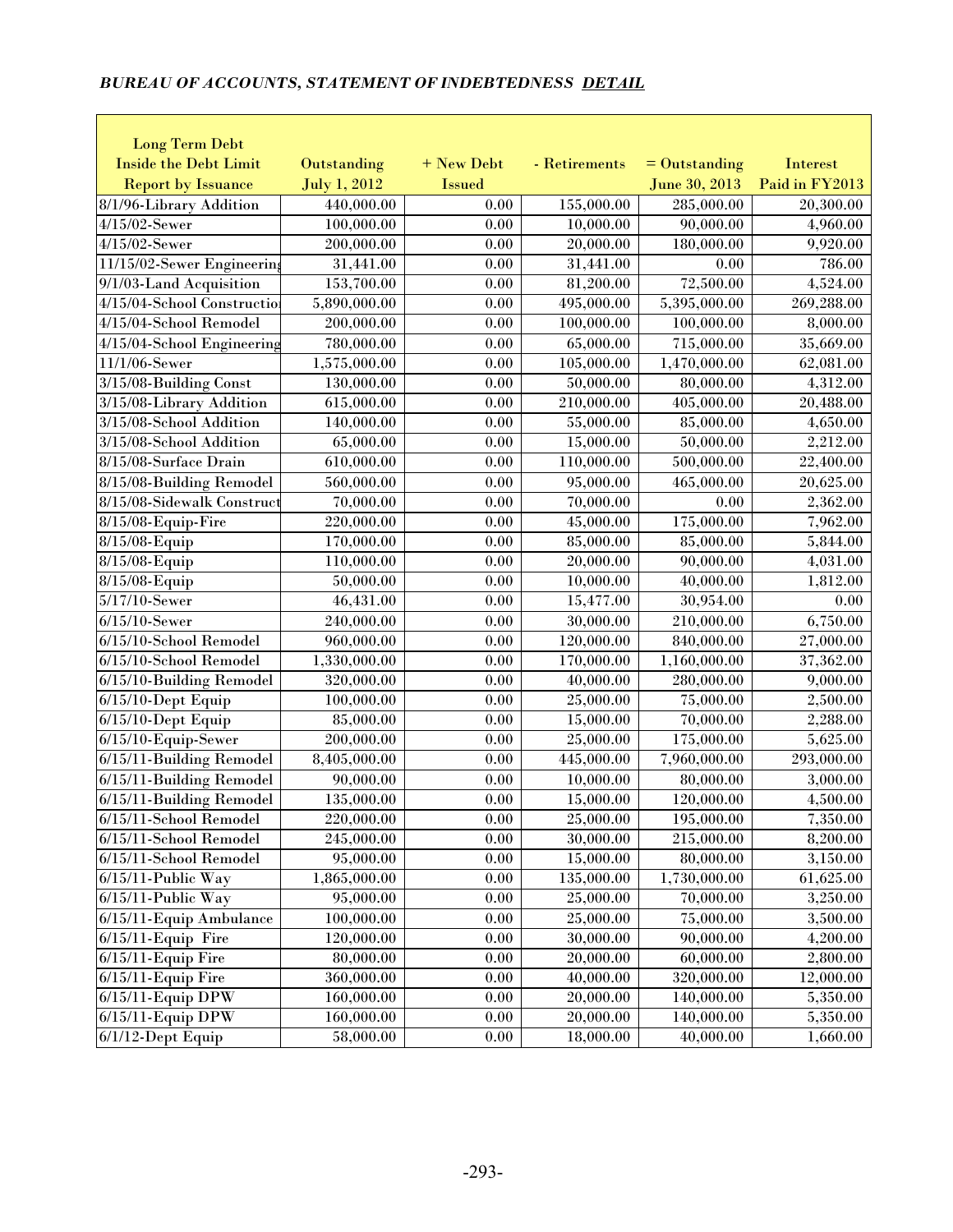| $\overline{6/1}/12$ -Equip DPW | 190,000.00    | 0.00         | 30,000.00    | 160,000.00    | 6,150.00     |  |
|--------------------------------|---------------|--------------|--------------|---------------|--------------|--|
| $6/1/12$ -Equip DPW            | 142,000.00    | 0.00         | 22,000.00    | 120,000.00    | 4,640.00     |  |
| $6/1/12$ -Equip DPW            | 125,000.00    | $0.00\,$     | 20,000.00    | 105,000.00    | 4,000.00     |  |
| $6/1/12$ -Equip DPW            | 60,000.00     | 0.00         | 10,000.00    | 50,000.00     | 1,900.00     |  |
| $6/1/12$ -Equip DPW            | 130,000.00    | $0.00\,$     | 20,000.00    | 110,000.00    | 4,200.00     |  |
| $6/1/12$ -Equip DPW            | 70,000.00     | 0.00         | 10,000.00    | 60,000.00     | 2,300.00     |  |
| 6/1/12-Equip Senior Citizen    | 120,000.00    | $0.00\,$     | 20,000.00    | 100,000.00    | 3,850.00     |  |
| $6/1/12$ -Equipment            | 70,000.00     | $0.00\,$     | 10,000.00    | 60,000.00     | 2,300.00     |  |
| 6/1/12-Senior Center Buildi    | 1,150,000.00  | 0.00         | 90,000.00    | 1,060,000.00  | 33,525.00    |  |
| 6/1/12-School Remodel          | 203,000.00    | 0.00         | 33,000.00    | 170,000.00    | 6,560.00     |  |
| $6/1/12$ -School Remodel       | 90,000.00     | 0.00         | 15,000.00    | 75,000.00     | 2,850.00     |  |
| 6/1/12-Building Remodel D      | 99,000.00     | $0.00\,$     | 19,000.00    | 80,000.00     | 3,130.00     |  |
| $6/1/12$ -Public Way           | 105,000.00    | $0.00\,$     | 25,000.00    | 80,000.00     | 3,100.00     |  |
| 6/1/12-Building Remodel        | 155,000.00    | 0.00         | 25,000.00    | 130,000.00    | 5,000.00     |  |
| 6/1/12-Outdoor Rec Facilit     | 80,000.00     | $0.00\,$     | 20,000.00    | 60,000.00     | 2,350.00     |  |
| 6/1/12-School Remodel          | 220,000.00    | 0.00         | 35,000.00    | 185,000.00    | 7,150.00     |  |
| 6/1/12-School - Public Way     | 75,000.00     | 0.00         | 15,000.00    | 60,000.00     | 2,250.00     |  |
| 6/1/12-Building Remodel        | 791,000.00    | 0.00         | 81,000.00    | 710,000.00    | 24,620.00    |  |
| 6/1/12-Building Remodel D      | 66,000.00     | 0.00         | 11,000.00    | 55,000.00     | 2,120.00     |  |
| 6/1/12-Building Remodel-S      | 504,000.00    | 0.00         | 54,000.00    | 450,000.00    | 15,580.00    |  |
| $6/1/12$ -Sewer                | 82,000.00     | $0.00\,$     | 15,000.00    | 67,000.00     | 1,438.00     |  |
| 6/1/12-Building Construcion    | 2,441,000.00  | $0.00\,$     | 530,000.00   | 1,911,000.00  | 38,817.00    |  |
| 6/1/2012-Building Add-Lib      | 611,000.00    | $0.00\,$     | 133,000.00   | 478,000.00    | 9,715.00     |  |
| $6/1/12$ -Sewer                | 205,000.00    | 0.00         | 34,000.00    | 171,000.00    | 3,737.00     |  |
| $6/1/12$ -Sewer                | 265,000.00    | 0.00         | 39,000.00    | 226,000.00    | 5,078.00     |  |
| 6/1/12-Building Construcion    | 2,895,000.00  | $0.00\,$     | 543,000.00   | 2,352,000.00  | 50,585.00    |  |
| $6/1/12$ -Sewer                | 338,000.00    | 0.00         | 44,000.00    | 294,000.00    | 6,873.00     |  |
| $6/11/12$ -Sewer               | 196,845.00    | 0.00         | 39,369.00    | 157,476.00    | 0.00         |  |
| $6/5/13$ -Sewer                | $0.00\,$      | 1,650,000.00 | 0.00         | 1,650,000.00  | $0.00\,$     |  |
| 6/5/13-Building Constructio    | 0.00          | 250,000.00   | 0.00         | 250,000.00    | 0.00         |  |
| 6/5/13-School Building         | $0.00\,$      | 150,000.00   | 0.00         | 150,000.00    | 0.00         |  |
| $6/5/13$ -Equip DPW            | $0.00\,$      | 62,000.00    | 0.00         | 62,000.00     | $0.00\,$     |  |
| $6/5/13$ -Equip DPW            | $0.00\,$      | 62,000.00    | $0.00\,$     | 62,000.00     | 0.00         |  |
| $6/5/13$ -Equip DPW            | $0.00\,$      | 110,000.00   | 0.00         | 110,000.00    | 0.00         |  |
| $6/5/13$ -Equip DPW            | $0.00\,$      | 170,000.00   | 0.00         | 170,000.00    | 0.00         |  |
| $6/5/13$ -Equip DPW            | 0.00          | 232,000.00   | 0.00         | 232,000.00    | 0.00         |  |
| 6/5/13-Equip Police            | 0.00          | 85,000.00    | 0.00         | 85,000.00     | 0.00         |  |
| 6/5/13-Equip School            | $0.00\,$      | 600,000.00   | 0.00         | 600,000.00    | 0.00         |  |
| $6/5/13$ -Equip                | 0.00          | 900,000.00   | 0.00         | 900,000.00    | 0.00         |  |
| $6/5/13$ -Engineering DPW      | 0.00          | 250,000.00   | 0.00         | 250,000.00    | 0.00         |  |
| $6/5/13$ -Engineering DPW      | $0.00\,$      | 250,000.00   | 0.00         | 250,000.00    | 0.00         |  |
| $6/5/13$ -Sewer                | 0.00          | 170,000.00   | 0.00         | 170,000.00    | 0.00         |  |
| $6/5/13$ -Sewer                | 0.00          | 95,000.00    | 0.00         | 95,000.00     | 0.00         |  |
| $6/5/13$ -Sewer                | 0.00          | 0.00         | 90,000.00    | (90,000.00)   | 0.00         |  |
| $6/5/13$ -Sewer                | 0.00          | 0.00         | 180,000.00   | (180,000.00)  | 0.00         |  |
| <b>TOTAL</b>                   | 39,058,417.00 | 5,036,000.00 | 5,353,487.00 | 38,740,930.00 | 1,275,504.00 |  |
|                                |               |              |              |               |              |  |

Must equal page 1 subtotal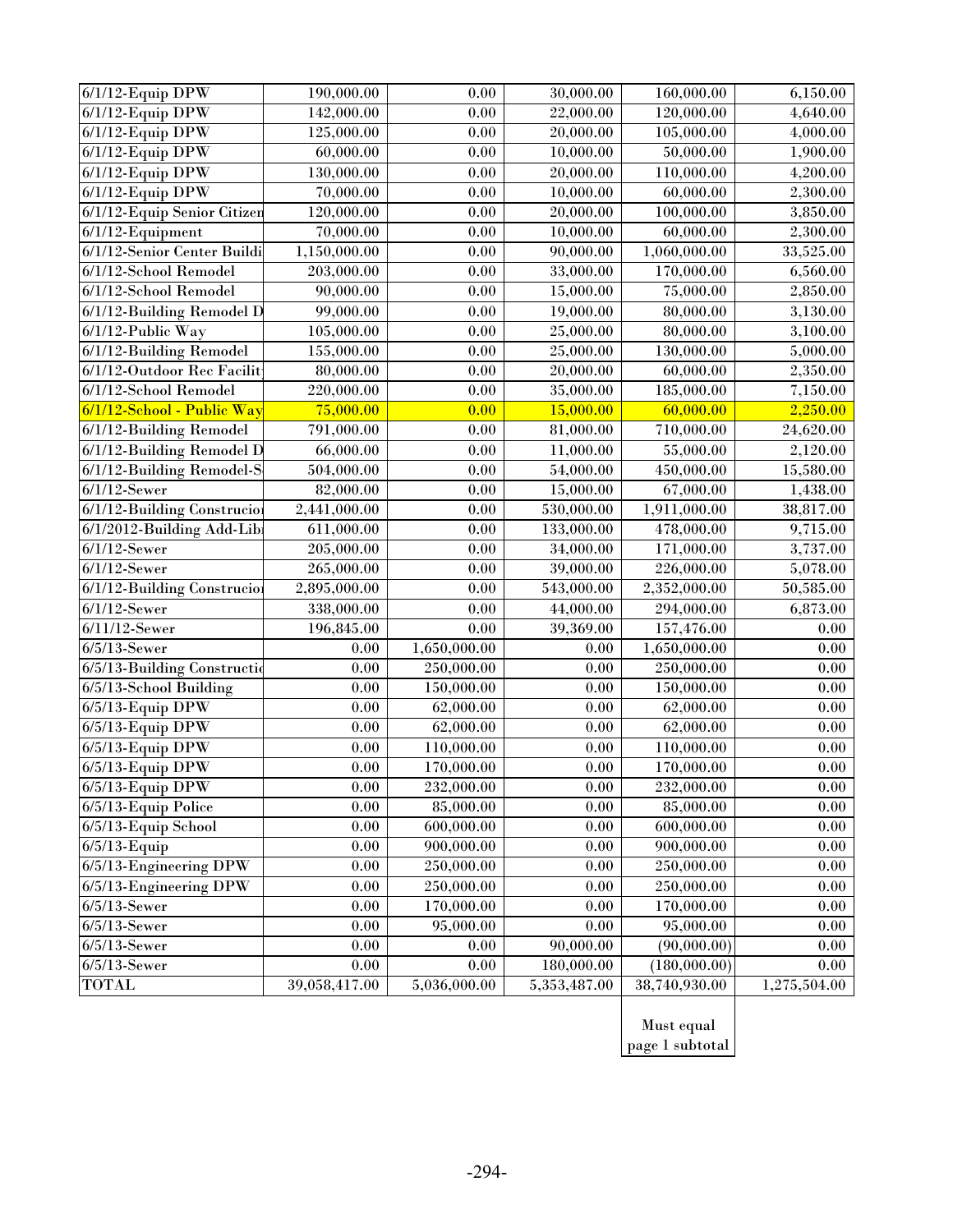| Long Term Debt               |               |               |                        |                         |                       |
|------------------------------|---------------|---------------|------------------------|-------------------------|-----------------------|
| Outside the Debt Limit       | Outstanding   | + New Debt    | - Retirements          | $=$ Outstanding         | Interest              |
| <b>Report by Issuance</b>    | July 1, 2012  | <b>Issued</b> |                        | June 30, 2013           | Paid in FY2013        |
| 9/28/01-Septic System        | 61,190.00     | 0.00          | 7,735.00               | 53,455.00               | 3,191.00              |
| 4/15/02-Golf Course          | 1,475,000.00  | 0.00          | 150,000.00             | 1,325,000.00            | 73,140.00             |
| 9/1/2003-Fuel Storage        | 18,550.00     | 0.00          | 9,800.00               | 8,750.00                | 546.00                |
| $9/1/2003$ -Fuel Storage     | 92,750.00     | 0.00          | 49,000.00              | 43,750.00               | 2,730.00              |
| $9/1/03$ -Water              | 135,000.00    | $0.00\,$      | 135,000.00             | 0.00                    | 2,700.00              |
| $4/15/04$ -Water Meters      | 70,000.00     | 0.00          | 35,000.00              | 35,000.00               | 2,800.00              |
| 7/1/04-Septic System         | 56,233.00     | 0.00          | 4,975.00               | 51,258.00               | 2,713.00              |
| 10/26/2006 Water Treatme     | 3,807,401.00  | 0.00          | 233,911.00             | 3,573,490.00            | 175,811.00            |
| 3/15/2008 Water Treatmen     | 105,000.00    | 0.00          | 30,000.00              | 75,000.00               | 3,575.00              |
| 3/15/08-Fuel Storage         | 125,000.00    | 0.00          | 45,000.00              | 80,000.00               | 4,162.00              |
| 3/15/08-Landfill Close Out   | 35,000.00     | 0.00          | 10,000.00              | 25,000.00               | 1,175.00              |
| 8/15/08-Water Mains Linin    | 1,800,000.00  | 0.00          | 300,000.00             | 1,500,000.00            | 66,375.00             |
| 3/18/09-Septic System        | 127,500.00    | 0.00          | 7,500.00               | 120,000.00              | 0.00                  |
| 6/15/10-Water Mains Linin    | 480,000.00    | 0.00          | $\overline{60,000.00}$ | 420,000.00              | 13,500.00             |
| $6/15/10$ -Well              | 200,000.00    | 0.00          | 25,000.00              | 175,000.00              | 5,625.00              |
| 6/15/10-Water Dept Equip     | 400,000.00    | 0.00          | 50,000.00              | 350,000.00              | 11,250.00             |
| 6//15/11-Water Mains Linir   | 745,000.00    | 0.00          | 55,000.00              | 690,000.00              | 24,625.00             |
| 6/15/11-School Project       | 36,575,000.00 | 0.00          | 1,925,000.00           | 34,650,000.00           | 1,275,312.00          |
| 6/15/11-School Project       | 90,000.00     | 0.00          | 25,000.00              | 65,000.00               | 3,100.00              |
| 6/15/11-School Project       | 895,000.00    | 0.00          | 50,000.00              | 845,000.00              | 31,162.00             |
| 6/15/2011-School Project     | 490,000.00    | 0.00          | 30,000.00              | $\overline{460,}000.00$ | 17,012.00             |
| 6/1/12-Water Dept Equip      | 150,000.00    | 0.00          | 30,000.00              | 120,000.00              | 4,500.00              |
| $6/1/12$ -Well               | 300,000.00    | 0.00          | 30,000.00              | 270,000.00              | $\overline{9,300.00}$ |
| 6/1/12-Water Dept Equip      | 260,000.00    | 0.00          | 30,000.00              | 230,000.00              | 8,000.00              |
| $6/1/12$ -Water Treatment Fa | 408,000.00    | $0.00\,$      | 81,000.00              | 327,000.00              | 7,002.00              |
| 6/1/12-Landfill Close Out    | 844,000.00    | 0.00          | 158,000.00             | 686,000.00              | 14,717.00             |
| $6/1/12$ -School Project     | 694,000.00    | 0.00          | 163,000.00             | 531,000.00              | 10,912.00             |
| $6/1/12$ -Water              | 190,000.00    | 0.00          | 29,000.00              | 161,000.00              | 3,595.00              |
| $6/1/12$ -Landfill Close Out | 1,177,000.00  | 0.00          | 177,000.00             | 1,000,000.00            | 22,908.00             |
| $6/1/12$ -School Project     | 1,316,000.00  | 0.00          | 269,000.00             | 1,047,000.00            | 22,582.00             |
| $6/1/12$ -Water              | 211,000.00    | 0.00          | 27,000.00              | 184,000.00              | 4,312.00              |
| $6/5/13$ -Well               | 0.00          | 300,000.00    | 0.00                   | 300,000.00              | 0.00                  |
| 6/5/13-Water Dept Equip      | 0.00          | 200,000.00    | 0.00                   | 200,000.00              | 0.00                  |
| $6/5/13$ -School Project     | 0.00          | 5,500,000.00  | $0.00\,$               | 5,500,000.00            | 0.00                  |
| 6/5/13-Golf Course           | 0.00          | 1,210,000.00  | 0.00                   | 1,210,000.00            | 0.00                  |
| 6/5/13-Golf Course           | 0.00          | 0.00          | 1,325,000.00           | (1,325,000.00)          | 0.00                  |
| <b>TOTAL</b>                 | 53,333,624.00 | 7,210,000.00  | 5,556,921.00           | 54,986,703.00           | 1,828,332.00          |

Must equal page 1 subtotal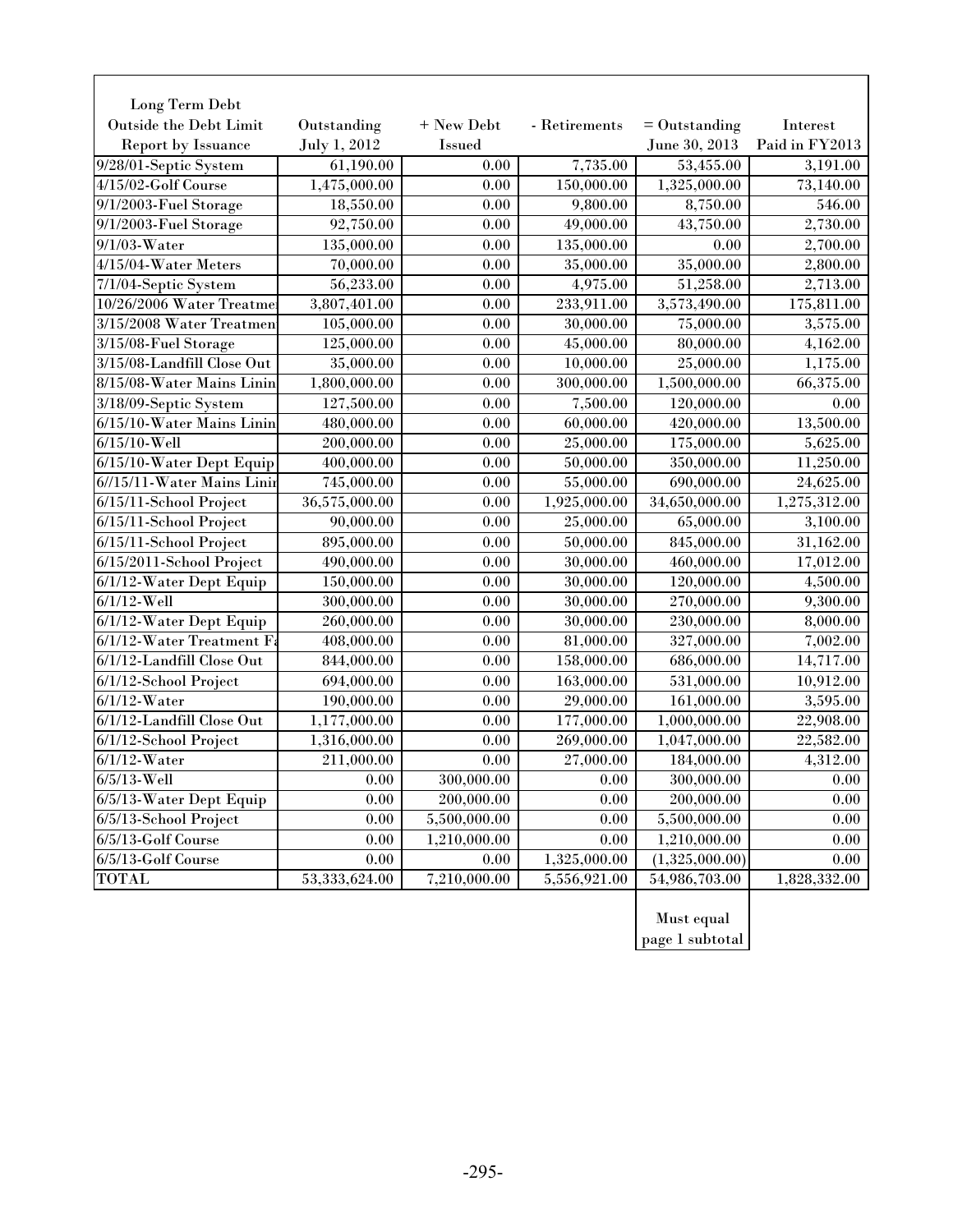| <b>Short Term Debt</b>    |              |            |           |                 |                |
|---------------------------|--------------|------------|-----------|-----------------|----------------|
| <b>Report by Issuance</b> | Outstanding  | + Issued   | - Retired | $=$ Outstanding | Interest       |
|                           | July 1, 2012 |            |           | June 30, 2013   | Paid in FY2013 |
| Equip BAN dtd 6/27/13     | 0.00         | 117,000.00 | 0.00      | 117,000.00      | 0.00           |
|                           |              |            |           | 0.00            |                |
|                           |              |            |           | 0.00            |                |
|                           |              |            |           | 0.00            |                |
|                           |              |            |           | 0.00            |                |
|                           |              |            |           | 0.00            |                |
|                           |              |            |           | 0.00            |                |
|                           |              |            |           | 0.00            |                |
|                           |              |            |           | 0.00            |                |
|                           |              |            |           | 0.00            |                |
|                           |              |            |           | 0.00            |                |
|                           |              |            |           | 0.00            |                |
|                           |              |            |           | 0.00            |                |
|                           |              |            |           | 0.00            |                |
|                           |              |            |           | 0.00            |                |
|                           |              |            |           | 0.00            |                |
| <b>TOTAL</b>              | 0.00         | 117,000.00 | 0.00      | 117,000.00      | 0.00           |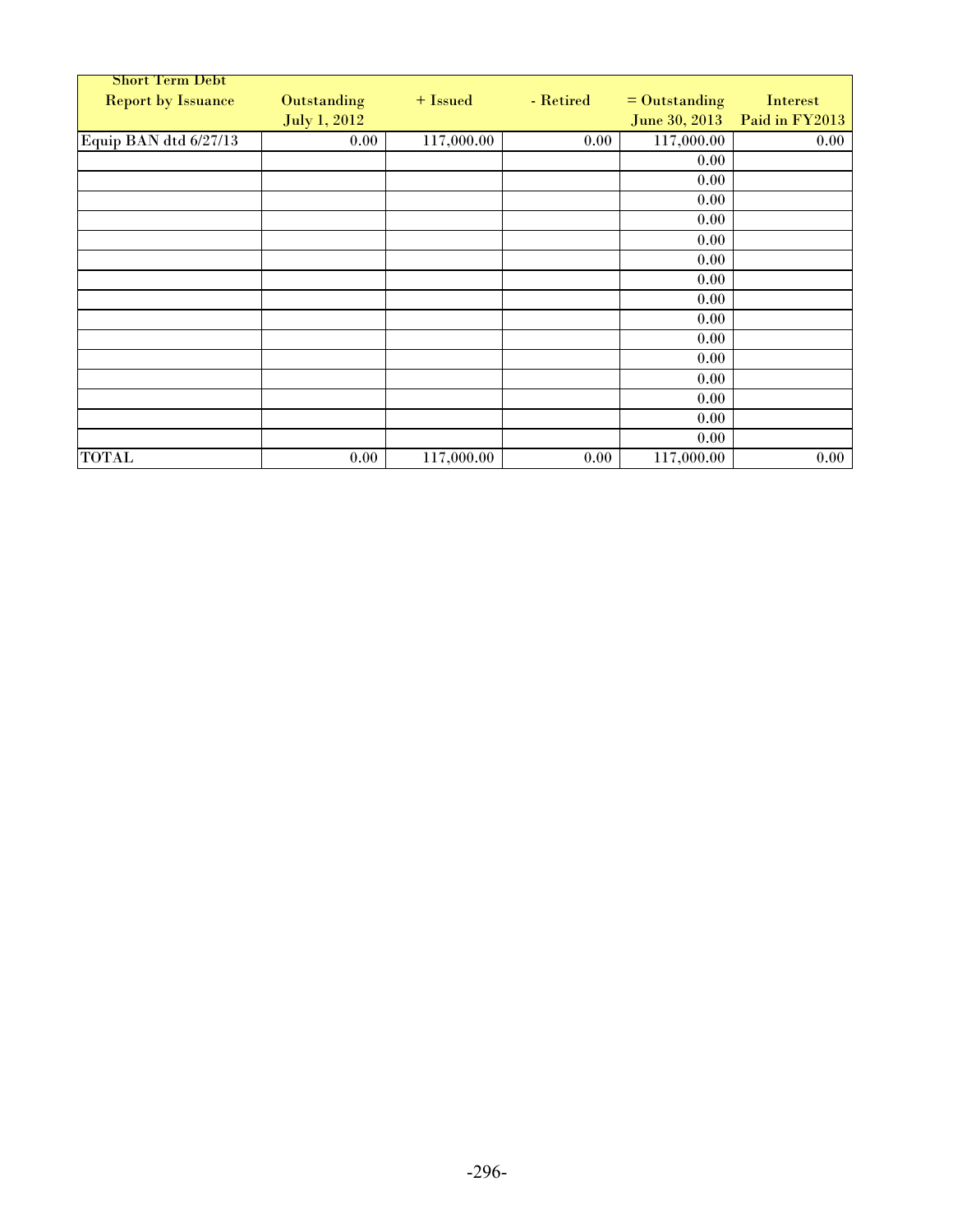## **TOWN OF NATICK Statement of Free Cash Free Cash Usage Fiscal Year 2013**

## **Certified Amount July 1, 2012 6,791,984.00**

**Uses:**

### **Annual Town Meeting**

| <b>Article 3 Capital Stabilization Fund</b>             | 211,364.00   |
|---------------------------------------------------------|--------------|
| <b>Article 5 Other Post Employment Benefits</b>         | 224,217.00   |
| Article 12E Omnibus Admin Budget FY14                   | 20,000.00    |
| <b>Article 12G Omnibus Shared Expenses FY14</b>         | 2,200,000.00 |
| Article 17 Strategic Planning - Natick Cultural Council | 30,000.00    |
| <b>Article 13B Omnibus Appropriations FY14</b>          | 437,614.00   |
| <b>Article 16 Capital Stabilization</b>                 | 2,334,123.00 |
| <b>Article 15 Operations Stabilization</b>              | 856,633.00   |
|                                                         |              |

**Closed to Fund Balance June 30, 2013 478,033.00**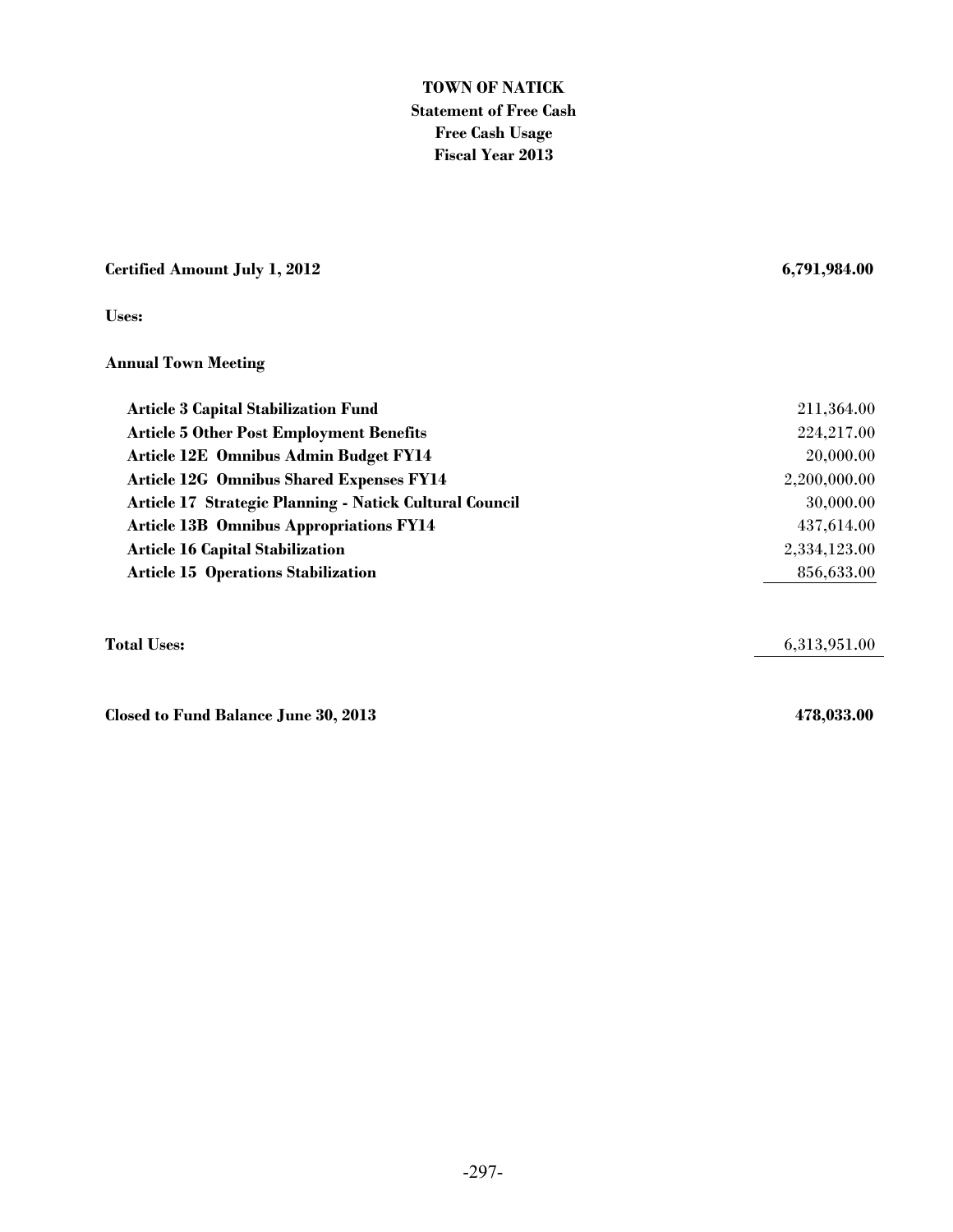#### **REVENUES COLLECTED FY13**

#### **GENERAL FUND**

| <b>ACCOUNT</b>                             | <b>ACCOUNT NAME</b>                  | ORG                                | <b>REVENUE</b> |            |
|--------------------------------------------|--------------------------------------|------------------------------------|----------------|------------|
| <b>123 BD SELECTMEN/TN ADMINISTRATOR</b>   |                                      |                                    |                |            |
| 0001-123-1-0000-000-00-4320-00-432013-     | <b>CABLE FRANCHISE FEES</b>          | 00123320                           | 2,615.00       |            |
| 0001-123-1-0000-000-00-4320-00-432022-     | <b>SELECT MISC FEES</b>              | 00123320                           | 1,380.40       |            |
| BD OF SELECTMEN/TN ADMINISTRATOR           |                                      |                                    | 3,995.40       |            |
| 0001-123-1-0000-000-00-4450-00-445011-     | <b>SELECT BILLARD LICENSE</b>        | $-00123450$                        | 80.00          |            |
| 0001-123-1-0000-000-00-4450-00-445012-     | <b>SELECT CLASS I LICENSE</b>        | $-00123450$                        | 950.00         |            |
| 0001-123-1-0000-000-00-4450-00-445013-     | <b>SELECT CLASS II LICENSE</b>       | 00123450                           | 2,000.00       |            |
| 0001-123-1-0000-000-00-4450-00-445014-     | <b>SELECT CLASS III LICENSE</b>      | $-00123450$                        | 200.00         |            |
| 0001-123-1-0000-000-00-4450-00-445015-     | SELECT COMMON VICTUALLER LIC         | $-00123450$                        | 6,400.00       |            |
| 0001-123-1-0000-000-00-4450-00-445016-     | SELECT DAILY ENTERTAINMENT LIC       | $-00123450$                        | 1,000.00       |            |
| 0001-123-1-0000-000-00-4450-00-445017-     | SELECT SUNDAY ENTERTAINMNT LIC       | $-00123450$                        | 1,250.00       |            |
| 0001-123-1-0000-000-00-4450-00-445018-     | SELECT HAWKES/PEDDLERS LICENSE       | $\hphantom{0}\hphantom{0}00123450$ | 10.00          |            |
| 0001-123-1-0000-000-00-4450-00-445019-     | <b>SELECT JUNK COLLECTOR LICENSE</b> | $\hphantom{0}\hphantom{0}00123450$ | 525.00         |            |
| 0001-123-1-0000-000-00-4450-00-445020-     | <b>SELECT INN HOLDERS LICENSE</b>    | 00123450                           | 200.00         |            |
| 0001-123-1-0000-000-00-4450-00-445021-     | <b>SELECT TAXI CAB LICENSE</b>       | $-00123450$                        | 540.00         |            |
| 0001-123-1-0000-000-00-4450-00-445026-     | ALCOHOLIC BEVERAGE LICENSE           | 00123450                           | 101,300.00     |            |
| 0001-123-1-0000-000-00-4450-00-445027-     | SELECT AUTOMATIC AMUSEMENT LIC       | $-00123450$                        | 3.675.00       |            |
| 0001-123-1-0000-000-00-4450-00-445029-     | SELECT MISCELLANEOUS LICENSE         | 00123450                           | 67.00          |            |
| <b>PERMITS</b>                             |                                      |                                    | 118,197.00     |            |
| <b>TOTAL BD SELECTMEN/TN ADMINISTRATOR</b> |                                      |                                    |                | 122,192.40 |
| <b>134 COMPTROLLER</b>                     |                                      |                                    |                |            |
| 0001-134-1-0000-000-00-4320-00-432066-     | <b>REGISTRATION FEES-REC PRGRMS</b>  | 00134320                           | 20,075.00      |            |
| 0001-134-1-0000-000-00-4320-00-432071-     | FARM ASSISTANT SALARY                | $-00134320$                        | 163,997.01     |            |
| <b>TOTAL COMPTROLLER</b>                   |                                      |                                    |                | 184,072.01 |
| 141 ASSESSOR                               |                                      |                                    |                |            |
| 0001-141-1-0000-000-00-4320-00-432001-     | <b>ASSESSOR COPIES OF RECORDS</b>    | 00141320                           | 1,446.75       |            |
| <b>TOTAL ASSESSOR</b>                      |                                      |                                    |                | 1,446.75   |
| <b>145 TREASURER</b>                       |                                      |                                    |                |            |
| 0001-145-1-0000-000-00-4320-00-432015-     | <b>RETURN CHECK FEES</b>             | 00145320                           | 675.00         |            |
| 0001-145-1-0000-000-00-4320-00-432052-     | REINS POLICE/FIRE THE HARTFORD       | 00145320                           | 41,856.29      |            |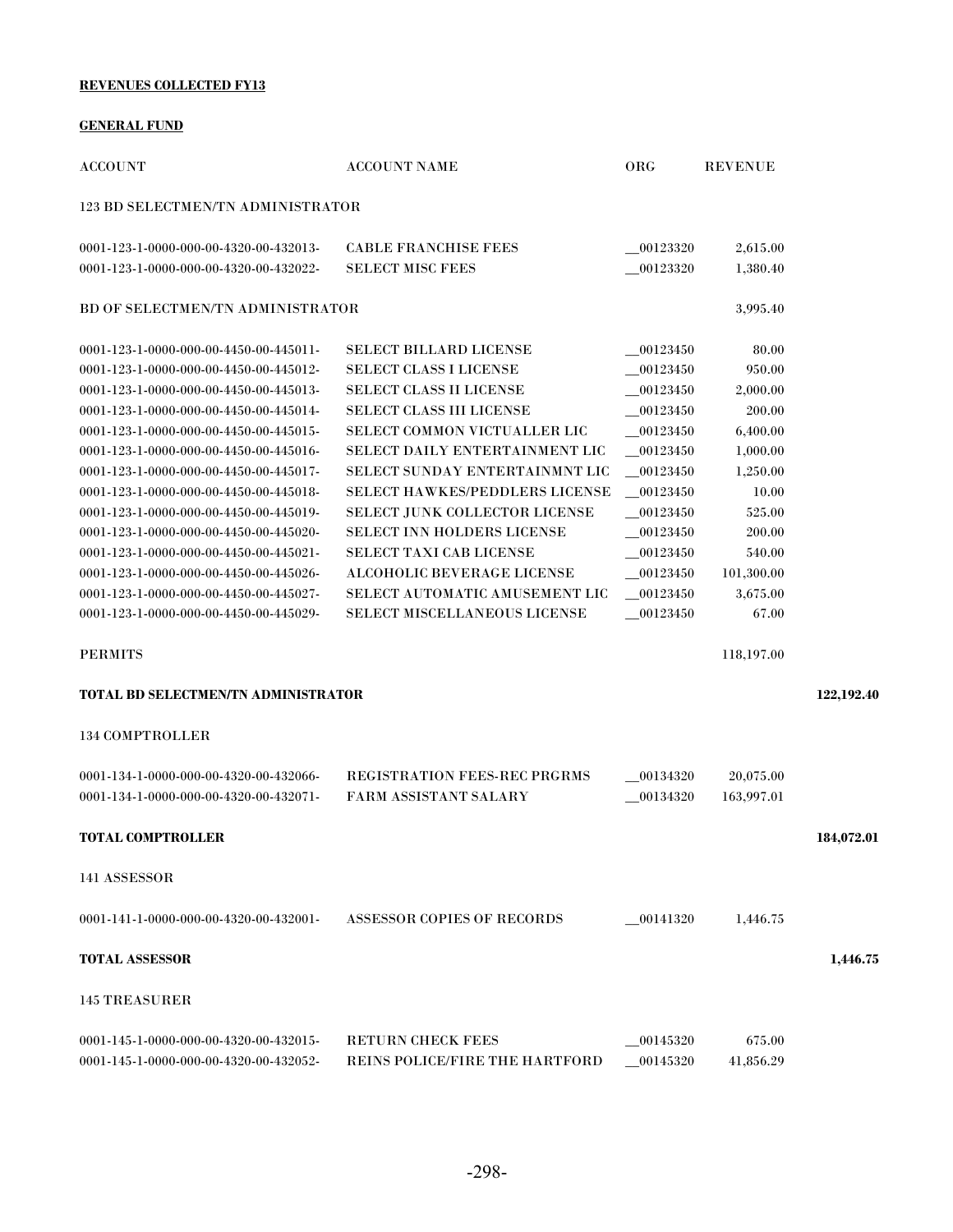| <b>TOTAL TREASURER DEPT FEES</b>        |                                      |             | 42,531.29                 |            |
|-----------------------------------------|--------------------------------------|-------------|---------------------------|------------|
| 0001-145-1-0000-000-00-4820-00-482000-  | <b>INTEREST EARNED INVESTMENTS</b>   | 00145820    | 45,756.64                 |            |
| 0001-145-1-0000-000-00-4820-00-482200-  | <b>INTEREST EARNED MONEY MARKETS</b> | 00145820    | 43,728.68                 |            |
| TOTAL TREASURER EARNINGS ON INVESTMENTS |                                      |             | 89,485.32                 |            |
| <b>TOTAL TREASURER</b>                  |                                      |             |                           | 132,016.61 |
| 146 COLLECTOR                           |                                      |             |                           |            |
| 0001-146-1-0000-000-00-4110-00-411009-  | PERSONAL PROPERTY TAX 2009           | 00146110    | $-176,523.95$             |            |
| 0001-146-1-0000-000-00-4110-00-411010-  | PERSONAL PROPERTY TAX 2010           | 00146110    | 14.96                     |            |
| 0001-146-1-0000-000-00-4110-00-411011-  | PERSONAL PROPERTY TAX 2011           | 00146110    | 393.18                    |            |
| 0001-146-1-0000-000-00-4110-00-411012-  | PERSONAL PROPERTY FY12               | $-00146110$ | 5,008.95                  |            |
| 0001-146-1-0000-000-00-4110-00-411013-  | PERSONAL PROPERTY FY13               | $-00146110$ | 1,691,821.15              |            |
| 0001-146-1-0000-000-00-4110-00-411999-  | PERSONAL PROPERTY PRIOR YRS          | 00146110    | 35.92                     |            |
| PERSONAL PROPERTY TAX                   |                                      |             | 1,520,750.21              |            |
| 0001-146-1-0000-000-00-4120-00-412008-  | <b>REAL ESTATE TAX 2008</b>          | 00146120    | 117.92                    |            |
| 0001-146-1-0000-000-00-4120-00-412009-  | <b>REAL ESTATE TAX 2009</b>          | $-00146120$ | 409.95                    |            |
| 0001-146-1-0000-000-00-4120-00-412010-  | <b>REAL ESTATE TAX 2010</b>          | 00146120    | $-91,074.91$              |            |
| 0001-146-1-0000-000-00-4120-00-412011-  | REAL ESTATE TAX 2011                 | _00146120   | 18,792.77                 |            |
| 0001-146-1-0000-000-00-4120-00-412012-  | <b>REAL ESTATE TAX FY12</b>          | $-00146120$ | 1,194,575.07              |            |
| 0001-146-1-0000-000-00-4120-00-412013-  | <b>REAL ESTATE TAX FY13</b>          |             | $-00146120$ 85,761,695.71 |            |
| 0001-146-1-0000-000-00-4120-00-412098-  | REAL ESTATE TAX PRIOR YRS            | $-00146120$ | 29,921.14                 |            |
| 0001-146-1-0000-000-00-4120-00-412099-  | <b>REAL ESTATE TAX1999</b>           | 00146120    | 0.00                      |            |
| 0001-146-1-0000-000-00-4120-00-412111-  | PROFORMA REAL ESTATE TAX             | $-00146120$ | 23,805.85                 |            |
| 0001-146-1-0000-000-00-4131-00-414000-  | RECOVERED REAL ESTATE TAX            | $-00146131$ | 3,576.48                  |            |
| REAL ESTATE TAX                         |                                      |             | 86,941,819.98             |            |
| 0001-146-1-0000-000-00-4140-00-414200-  | <b>TAX TITLES</b>                    | 00146140    | 129,504.05                |            |
| TAX TITLES                              |                                      |             | 129,504.05                |            |
| 0001-146-1-0000-000-00-4150-00-415008-  | <b>MOTOR VEHICLE TAX 2008</b>        | 00146150    | 3,080.14                  |            |
| 0001-146-1-0000-000-00-4150-00-415009-  | <b>MOTOR VEHICLE TAX 2009</b>        | $-00146150$ | 1.843.09                  |            |
| 0001-146-1-0000-000-00-4150-00-415010-  | <b>MOTOR VEHICLE TAX 2010</b>        | $-00146150$ | 5,490.61                  |            |
| 0001-146-1-0000-000-00-4150-00-415011-  | <b>MOTOR VEHICLE TAX 2011</b>        | 00146150    | 33,768.77                 |            |
| 0001-146-1-0000-000-00-4150-00-415012-  | <b>MOTOR VEHICLE EXCISE FY12</b>     | 00146150    | 604,330.80                |            |
| 0001-146-1-0000-000-00-4150-00-415013-  | <b>MOTOR VEHICLE EXCISE FY13</b>     | $-00146150$ | 3,679,888.25              |            |
| 0001-146-1-0000-000-00-4150-00-415999-  | <b>MOTOR VEHICLE PRIOR YRS</b>       | 00146150    | 6,702.14                  |            |
| <b>MOTOR VEHICLE EXCISE</b>             |                                      |             | 4,335,103.80              |            |
| 0001-146-1-0000-000-00-4160-00-416011-  | <b>BOAT EXCISE 2011</b>              | 00146160    | 0.00                      |            |
| 0001-146-1-0000-000-00-4160-00-416012-  | <b>BOAT EXCISE FY12</b>              | 00146160    | 210.00                    |            |
| 0001-146-1-0000-000-00-4160-00-416013-  | <b>BOAT EXCISE FY13</b>              | 00146160    | 3,007.97                  |            |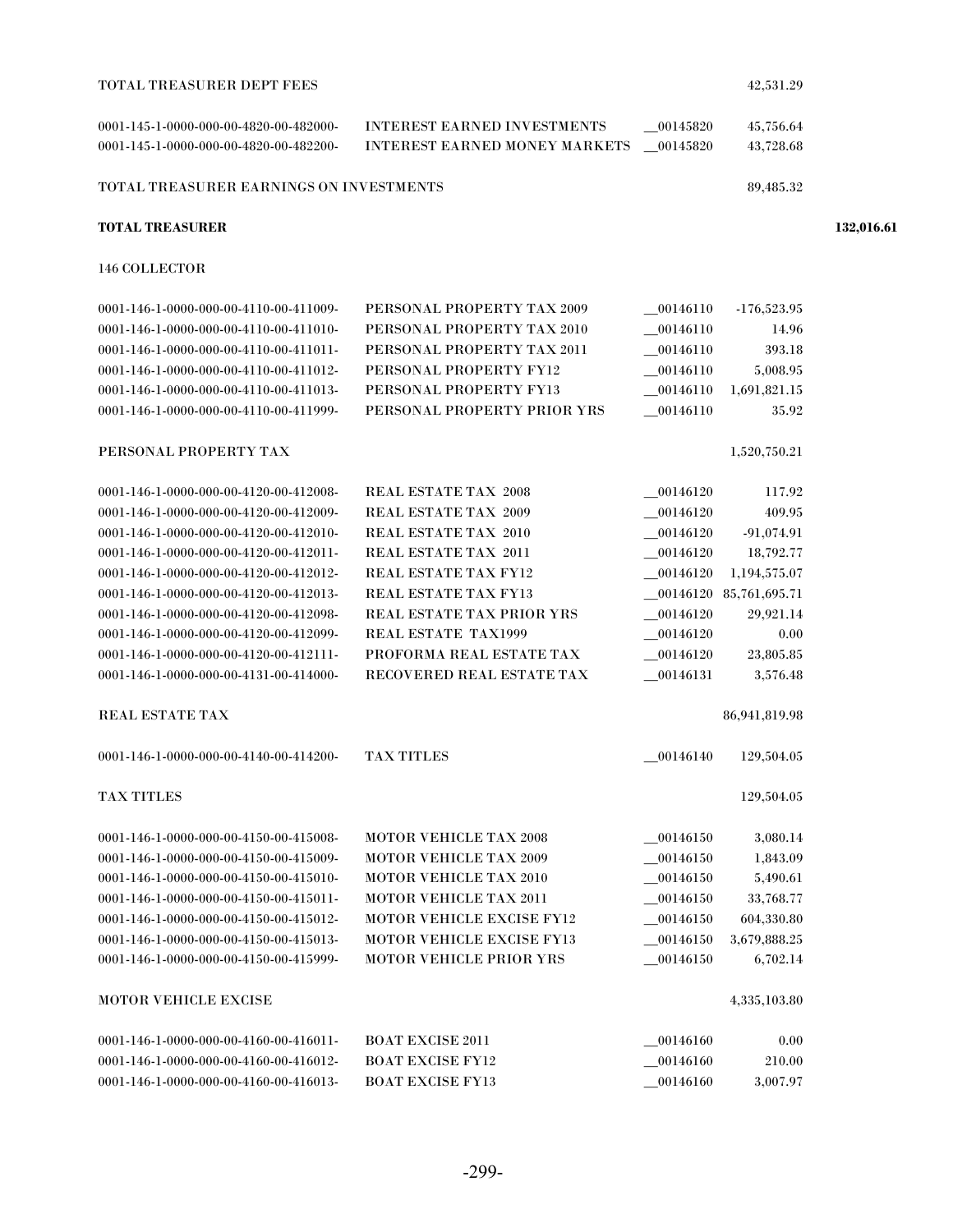| <b>BOAT EXCISE</b>                                                                                                                                                   |                                                                                                                                              |                                                       | 3,217.97                                   |
|----------------------------------------------------------------------------------------------------------------------------------------------------------------------|----------------------------------------------------------------------------------------------------------------------------------------------|-------------------------------------------------------|--------------------------------------------|
| 0001-146-1-0000-000-00-4162-00-416200-                                                                                                                               | <b>RECOVERY EXCISE</b>                                                                                                                       | 00146162                                              | 3,017.44                                   |
| <b>TOTAL RECOVERY</b>                                                                                                                                                |                                                                                                                                              |                                                       | 3,017.44                                   |
| 0001-146-1-0000-000-00-4170-00-417000-<br>0001-146-1-0000-000-00-4170-00-417100-<br>0001-146-1-0000-000-00-4170-00-417200-                                           | PENALITIES ON TAXES & EXCISE<br><b>INTEREST ON TAXES</b><br><b>INTEREST ON MOTOR VEHICLE</b>                                                 | $\textcolor{blue}{00146170}$<br>00146170<br>00146170  | 78,631.06<br>213,142.07<br>32,165.59       |
| 0001-146-1-0000-000-00-4170-00-417300-<br>0001-146-1-0000-000-00-4170-00-417400-<br>0001-146-1-0000-000-00-4170-00-417405-<br>0001-146-1-0000-000-00-4170-00-417600- | <b>INTEREST &amp; PENALTIES TAX TITLE</b><br><b>INTEREST ON BETTERMENTS</b><br>C/S/S BETTERMENT COMM INTEREST<br><b>INTEREST BOAT EXCISE</b> | 00146170<br>$-00146170$<br>$-00146170$<br>$-00146170$ | 52,893.28<br>2,335.47<br>8,323.65<br>27.44 |
| PENALTIES AND INTEREST ON TAXES                                                                                                                                      |                                                                                                                                              |                                                       | 387,518.56                                 |
| 0001-146-1-0000-000-00-4180-00-418100-<br>0001-146-1-0000-000-00-4180-00-418200-<br>0001-146-1-0000-000-00-4180-00-418400-                                           | IN LIEU TAX MA MORSE HLTHCARE<br>IN LIEU TAX HOUSING AUTHORITY<br>IN LIEU TAX TCAN NATICK ARTS                                               | 00146180<br>00146180<br>$-00146180$                   | 19,473.43<br>12,324.55<br>3,502.90         |
| PAYMENT IN LIEU OF TAXES                                                                                                                                             |                                                                                                                                              |                                                       | 35,300.88                                  |
| 0001-146-1-0000-000-00-4190-00-419100-<br>0001-146-1-0000-000-00-4190-00-419560-<br>0001-146-1-0000-000-00-4190-00-467500-                                           | OTHER TAXES HOTEL/MOTEL<br>APPORT CURB/ST/SWLK BETTERMNT<br><b>MEALS-LOCAL AID</b>                                                           | 00146190<br>00146190<br>$-00146190$                   | 1,224,469.66<br>4,806.82<br>925,996.73     |
| <b>OTHER TAXES</b>                                                                                                                                                   |                                                                                                                                              |                                                       | 2,155,273.21                               |
| 0001-146-1-0000-000-00-4210-00-421100-<br>0001-146-1-0000-000-00-4210-00-421101-                                                                                     | <b>WATER USER CHARGES</b><br><b>USER CHARGES WATER STATE</b>                                                                                 | 00146210<br>00146210                                  | 0.00<br>0.00                               |
| WATER USER CHARGES - GF                                                                                                                                              |                                                                                                                                              |                                                       | 0.00                                       |
| 0001-146-1-0000-000-00-4220-00-422000-                                                                                                                               | TX PER CH59 SEC D OCCUPNCY PER                                                                                                               | 00146220                                              | 671,947.94                                 |
| <b>TAXES PER CH 59</b>                                                                                                                                               |                                                                                                                                              |                                                       | 671,947.94                                 |
| 0001-146-1-0000-000-00-4320-00-432000-<br>0001-146-1-0000-000-00-4320-00-432016-<br>0001-146-1-0000-000-00-4320-00-432065-                                           | <b>PAYT FEES</b><br>DEPUTY COLLECTOR CLEARING FEES<br>SENTINEL BENEFIT FORFEITURES                                                           | 00146320<br>$-00146320$<br>$\_00146320$               | 928,925.75<br>0.00<br>4,834.70             |
| DEPARTMENTAL FEES                                                                                                                                                    |                                                                                                                                              |                                                       | 933,760.45                                 |
| 0001-146-1-0000-000-00-4360-00-436003-<br>0001-146-1-0000-000-00-4360-00-436515-                                                                                     | <b>COLE CENTRE RENTAL</b><br><b>RIVERBEND SCHOOL</b>                                                                                         | 00146360<br>$-00146360$                               | 17,280.00<br>32,499.96                     |
| POLICE RENTALS                                                                                                                                                       |                                                                                                                                              |                                                       | 49,779.96                                  |
| 0001-146-1-0000-000-00-4370-00-437100-                                                                                                                               | MUNICIPAL LIEN CERTIFICATES                                                                                                                  | 00146370                                              | 150,505.00                                 |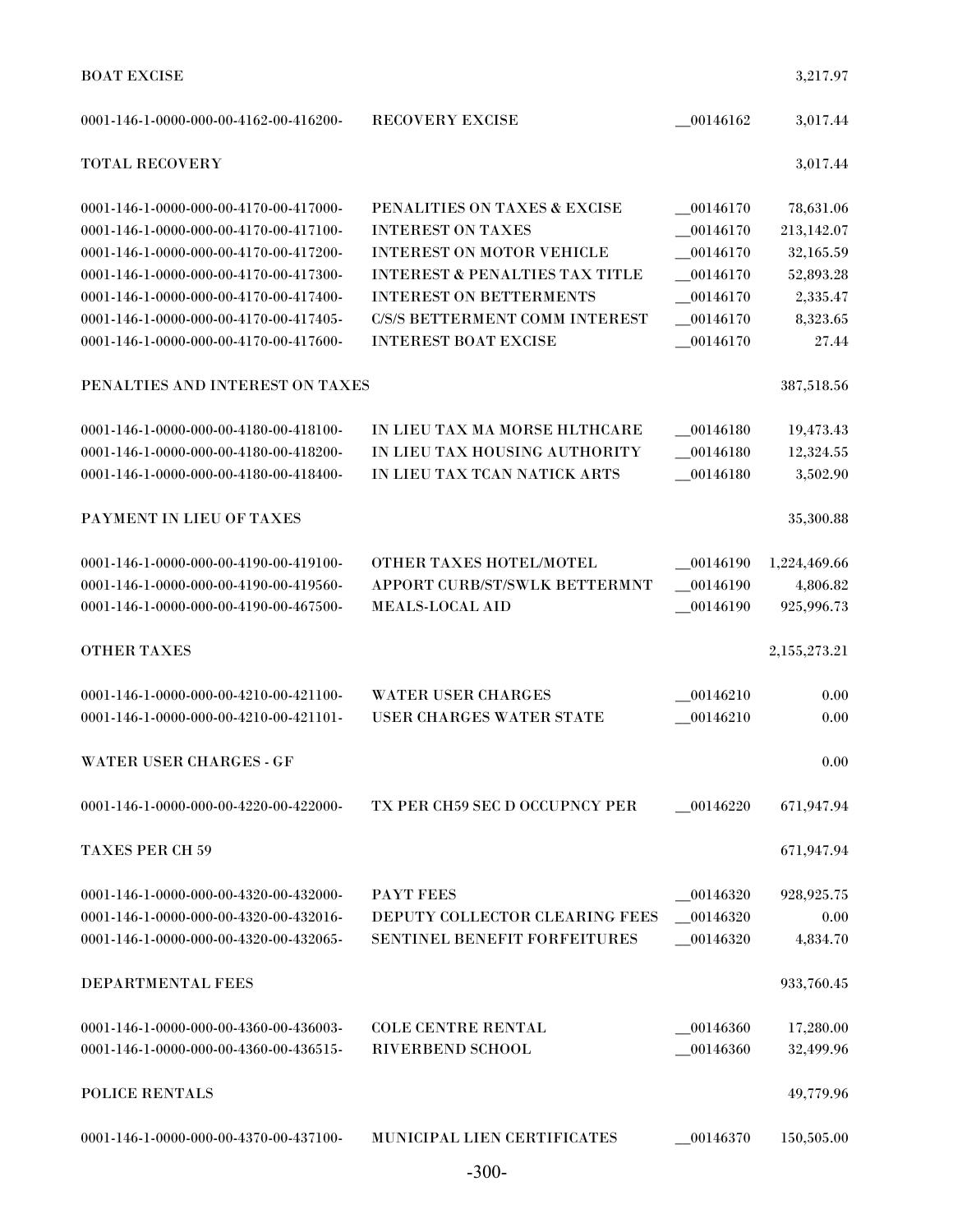| <b>TOTAL COLLECTOR</b>                 |                                    |                                    |            | 98.576.820.46 |
|----------------------------------------|------------------------------------|------------------------------------|------------|---------------|
| TOTAL MISC NON-RECURRING (PENS COLA)   |                                    |                                    | 495,881.93 |               |
| 0001-146-1-0000-000-00-4930-00-493000- | PREMIUM - BOND ISSUE               | 00146930                           | 482,092.08 |               |
| 0001-146-1-0000-000-00-4845-00-484005- | PENSION REIMBURSEMENT COLA         | 00146692                           | 8,506.61   |               |
| 0001-146-1-0000-000-00-4845-00-431300- | <b>TOWN DEPTS MISC INCOME</b>      | 00146692                           | 5,283.24   |               |
| <b>MISCELLANEOUS REVENUE</b>           |                                    |                                    | 564,986.50 |               |
| 0001-146-1-0000-000-00-4840-00-484000- | <b>MISCELLANEOUS NON-RECURRING</b> | $\hphantom{0}\hphantom{0}00146840$ | 4,920.71   |               |
| 0001-146-1-0000-000-00-4800-00-480000- | <b>MISCELLANEOUS NON-RECURRING</b> | $\hphantom{0}\hphantom{0}00146800$ | 560,065.79 |               |
| TOTAL FINES AND FORFEITS               |                                    |                                    | 194,059.62 |               |
| 0001-146-1-0000-000-00-4770-00-477005- | <b>AUTO LEASE SURCHARGES</b>       | 00146770                           | 10,622.40  |               |
| 0001-146-1-0000-000-00-4770-00-477004- | <b>PARKING FINES</b>               | 00146770                           | 68,181.30  |               |
| 0001-146-1-0000-000-00-4770-00-477003- | DISTRICT COURT FINES               | 00146770                           | 111,556.92 |               |
| 0001-146-1-0000-000-00-4450-00-445000- | <b>SENIOR CTZNS PARKNG PERMITS</b> | 00146450                           | 3,699.00   |               |
| OTHER DEPARTMENTAL REVENUE             |                                    |                                    | 154,897.96 |               |
| 0001-146-1-0000-000-00-4370-00-437144- | <b>DEMAND RESPONSE</b>             | 00146370                           | 4,392.96   |               |

# TOWN CLERK

| 0001-161-1-0000-000-00-4320-00-432002- | TN CLERK DOG LICENSE FEES      | 00161320 | 34,595.95 |
|----------------------------------------|--------------------------------|----------|-----------|
| 0001-161-1-0000-000-00-4320-00-432018- | TN CLERK HISTORIC SYSRICT FEE  | 00161320 | 115.00    |
| 0001-161-1-0000-000-00-4320-00-432019- | TN CLERK ZBA FILING FEES       | 00161320 | 12,555.00 |
|                                        |                                |          |           |
| <b>DEPARTMENTAL FEES</b>               |                                |          | 47,265.95 |
|                                        |                                |          |           |
| 0001-161-1-0000-000-00-4370-00-437010- | TN CLERK BUSINESS CERTIFICATE  | 00161370 | 14,900.00 |
| 0001-161-1-0000-000-00-4370-00-437020- | TN CLERK BIRTH CERTIFICATE     | 00161370 | 16,206.00 |
| 0001-161-1-0000-000-00-4370-00-437025- | TN CLERK DEATH CERTIFICATE     | 00161370 | 15,580.00 |
| 0001-161-1-0000-000-00-4370-00-437035- | TN CLERK MARRIAGE INTENTIONS   | 00161370 | 4,050.00  |
|                                        |                                |          |           |
| <b>OTHER DEPT FEES</b>                 |                                |          | 50,736.00 |
|                                        |                                |          |           |
| 0001-161-1-0000-000-00-4450-00-445001- | TN CLERK POLICE WATER BAN FINE | 00161450 | 800.00    |
| 0001-161-1-0000-000-00-4770-00-477010- | TN CLERK BD HEALTH FINES       | 00161770 | 770.00    |
|                                        |                                |          |           |
| <b>FINES AND FORFEITS</b>              |                                |          | 1,570.00  |
|                                        |                                |          |           |
| 0001-161-1-0000-000-00-4450-00-445003- | TN CLERK MARRIAGE LICENSE      | 00161450 | 5,775.00  |
| 0001-161-1-0000-000-00-4450-00-445025- | TN CLERK AUCTIONER LICENSE     | 00161450 | 0.00      |
| 0001-161-1-0000-000-00-4450-00-445704- | TN CLERK BAZZAR PERM           | 00161450 | 525.00    |
| 0001-161-1-0000-000-00-4450-00-445705- | TN CLERK GASOLINE STORAGE PERM | 00161450 | 890.00    |
| 0001-161-1-0000-000-00-4770-00-477000- | <b>TN CLERK FINES</b>          | 00161770 | 250.00    |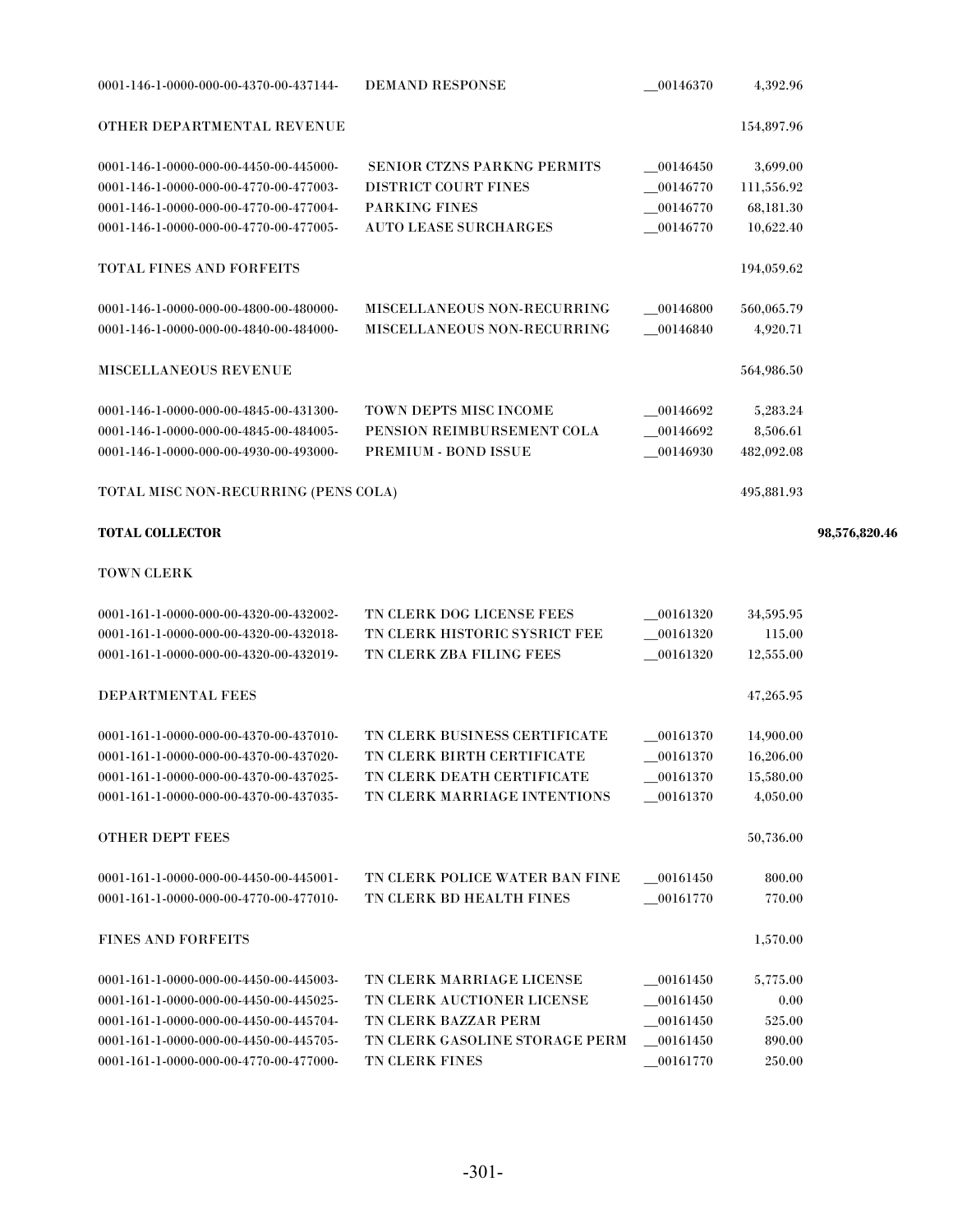| <b>PERMITS</b>                                            |                                      |             | 7,440.00     |              |
|-----------------------------------------------------------|--------------------------------------|-------------|--------------|--------------|
| $0001 - 161 - 1 - 0000 - 000 - 00 - 4810 - 00 - 481001 -$ | TN CLERK SALE RESIDENT BOOKS         | $-00161810$ | 785.00       |              |
| <b>SALE OF INVENTORY</b>                                  |                                      |             | 785.00       |              |
| <b>TOTAL TOWN CLERK</b>                                   |                                      |             |              | 107,796.95   |
| <b>COMMUNITY DEVELOPMENT</b>                              |                                      |             |              |              |
| 0001-180-1-0000-000-00-4320-00-432014-                    | <b>PLANNING BOARD FEES</b>           | 00180320    | 17,350.00    |              |
| 0001-180-1-0000-000-00-4320-00-432023-                    | <b>SEALER WEIGHTS MEASURER FEES</b>  | 00180320    | 5,914.00     |              |
| 0001-180-1-0000-000-00-4320-00-432025-                    | <b>COMM DEV COMMUTER PARKING</b>     | 00180320    | 63,347.00    |              |
| DEPARTMENTAL FEES                                         |                                      |             | 86,611.00    |              |
| 0001-180-1-0000-000-00-4370-00-437000-                    | <b>COMM DEV ANR PLANS</b>            | $-00180370$ | 3,200.00     |              |
| 0001-180-1-0000-000-00-4370-00-437001-                    | COMM DEV BOOKS/MAPS/BYLAWS           | 00180370    | 460.25       |              |
| 0001-180-1-0000-000-00-4370-00-437002-                    | <b>COMM DEV DEFINITIVE PLAN FILE</b> | 00180370    | 7,400.00     |              |
| 0001-180-1-0000-000-00-4370-00-437003-                    | <b>COMM DEV PARKING STICKERS</b>     | $-00180370$ | 84,179.00    |              |
| 0001-180-1-0000-000-00-4370-00-437004-                    | <b>COMM DEV PERMIT RESEARCH</b>      | $-00180370$ | 613.25       |              |
| 0001-180-1-0000-000-00-4370-00-437005-                    | <b>COMM DEV DESIGN REVIEW BD</b>     | 00180370    | 150.00       |              |
| 0001-180-1-0000-000-00-4370-00-437007-                    | <b>BLDG DEPT ALTERATIONS</b>         | 00180370    | 647,350.45   |              |
| 0001-180-1-0000-000-00-4370-00-437008-                    | <b>BLDG DEPT NEW BUILDINGS</b>       | 00180370    | 456,105.00   |              |
| 0001-180-1-0000-000-00-4370-00-437009-                    | <b>BLDG DEPT CERT OF INSPECTION</b>  | 00180370    | 6,411.00     |              |
| 0001-180-1-0000-000-00-4370-00-437011-                    | <b>BLDG DEPT RE-INSPECTION</b>       | 00180370    | 730.00       |              |
| <b>OTHER DEPT REVENUE</b>                                 |                                      |             | 1,206,598.95 |              |
| 0001-180-1-0000-000-00-4457-00-445701-                    | <b>BLDG DEPT ELECRICAL PERMIT</b>    | 00180457    | 196,406.59   |              |
| 0001-180-1-0000-000-00-4457-00-445702-                    | <b>BLDG DEPT GAS PERMIT</b>          | 00180457    | 27,141.00    |              |
| 0001-180-1-0000-000-00-4457-00-445703-                    | <b>BLDG DEPT PLUMBING PERMIT</b>     | 00180457    | 63,208.94    |              |
| 0001-180-1-0000-000-00-4457-00-445723-                    | BLDG DEPT CERT OF OCCUPANCY          | 00180457    | 4,344.00     |              |
| 0001-180-1-0000-000-00-4840-00-484000-                    | <b>MISC RECURRING</b>                | 00180840    | 80.00        |              |
| <b>LICENSES AND PERMITS</b>                               |                                      |             | 291,180.53   |              |
| <b>TOTAL COMMUNITY DEVELOPMENT</b>                        |                                      |             |              | 1,584,390.48 |
| <b>POLICE</b>                                             |                                      |             |              |              |
| $0001-210-2-0000-000-00-4320-00-432010-$                  | <b>POLICE REPORT FEES</b>            | 00210320    | 5,719.50     |              |
| 0001-210-2-0000-000-00-4320-00-432012-                    | <b>POLICE SOLICITOR FEES</b>         | 00210320    | 220.00       |              |
| 0001-210-2-0000-000-00-4320-00-432038-                    | <b>POLICE FINGERPRINTS</b>           | 00210320    | 5.00         |              |
| 0001-210-2-0000-000-00-4320-00-432039-                    | <b>POLICE SUBPOENAS</b>              | $-00210320$ | 29.00        |              |
| 0001-210-2-0000-000-00-4320-00-432070-                    | <b>RMV FEES</b>                      | 00210320    | 21,507.00    |              |
| DEPARTMENTAL FEES                                         |                                      |             | 27,480.50    |              |
| 0001-210-2-0000-000-00-4370-00-437056-                    | <b>POLICE FIREARM ID'S</b>           | 00210370    | 9,487.50     |              |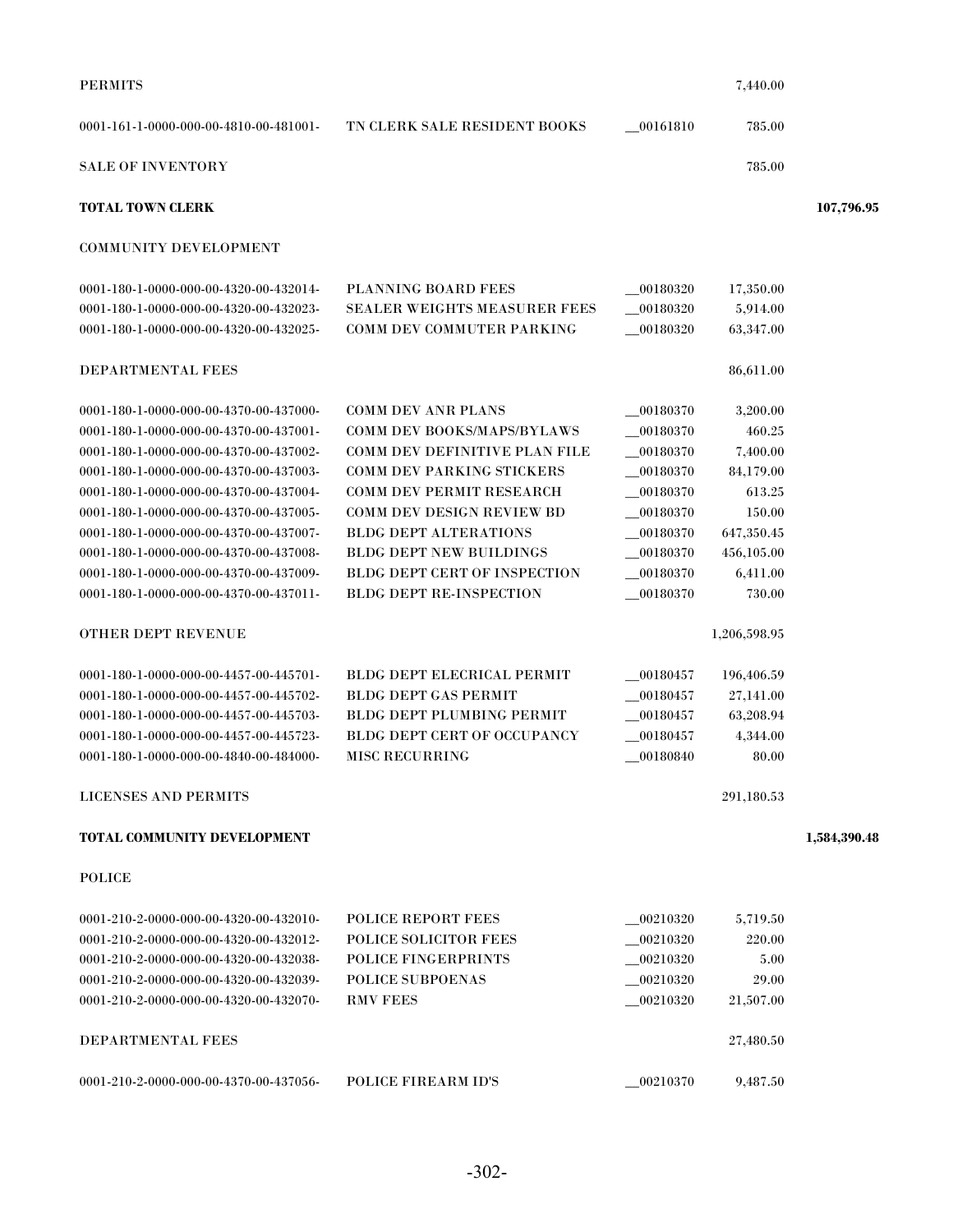| 0001-210-2-0000-000-00-4370-00-437105-                    | POLICE SPECIAL DUTY S/CHGS     | 00210370 | 27,050.76 |  |
|-----------------------------------------------------------|--------------------------------|----------|-----------|--|
| 0001-210-2-0000-000-00-4370-00-437142-                    | <b>RECOVERED PAID DETAILS</b>  | 00210370 | 0.00      |  |
| OTHER DEPARTMENTAL REVENUE                                |                                |          | 36,538.26 |  |
| $0001 - 210 - 2 - 0000 - 000 - 00 - 4450 - 00 - 445010 -$ | POLICE TAXI LICENSE            | 00210450 | 0.00      |  |
| 0001-210-2-0000-000-00-4450-00-445719-                    | POLICE WORK PERMITS            | 00210450 | 0.00      |  |
| 0001-210-2-0000-000-00-4450-00-445730-                    | POLICE SUNDAY/HOLIDAY PERMITS  | 00210450 | 20.00     |  |
| <b>PERMITS</b>                                            |                                |          | 20.00     |  |
| $0001 - 210 - 2 - 0000 - 000 - 00 - 4840 - 00 - 484000 -$ | <b>MISCELLANEOUS RECURRING</b> | 00210840 | 760.15    |  |
| DEPT MISC RECURRING                                       |                                |          | 760.15    |  |
|                                                           |                                |          |           |  |

# **TOTAL POLICE 64,798.91**

FIRE

| 0001-220-2-0000-000-00-4320-00-432017-                    | <b>AMBULANCE SERVICE FEES</b>           | 00220320 | 1,492,334.71 |              |
|-----------------------------------------------------------|-----------------------------------------|----------|--------------|--------------|
| 0001-220-2-0000-000-00-4320-00-432020-                    | FIRE ALARM BOX ANNUAL FEE               | 00220320 | 64,000.00    |              |
| 0001-220-2-0000-000-00-4320-00-432033-                    | <b>FIRE MASS PIKE ASSISTANCE</b>        | 00220320 | 11,950.00    |              |
| 0001-220-2-0000-000-00-4320-00-432034-                    | <b>FIRE REPORT COPIES</b>               | 00220320 | 166.00       |              |
| 0001-220-2-0000-000-00-4320-00-432035-                    | FIRE SPECIAL DUTY S/CHARGES             | 00220320 | 7,355.00     |              |
| 0001-220-2-0000-000-00-4370-00-437006-                    | FIRE SYSRICT 14 HAZ MAT REIMB           | 00220370 | 0.00         |              |
| <b>DEPARTMENTAL FEES</b>                                  |                                         |          | 1,575,805.71 |              |
| 0001-220-2-0000-000-00-4450-00-445706-                    | <b>FIRE VARIOUS PERMITS</b>             | 00220450 | 55,010.00    |              |
| <b>PERMITS</b>                                            |                                         |          | 55,010.00    |              |
| $0001 - 220 - 2 - 0000 - 000 - 00 - 4840 - 00 - 484000 -$ | <b>FIRE MISCELLANEOUS INCOME</b>        | 00220840 | 0.00         |              |
| <b>MISC NON-RECURRING</b>                                 |                                         |          | 0.00         |              |
| <b>TOTAL FIRE</b>                                         |                                         |          |              | 1,630,815.71 |
| <b>SCHOOL</b>                                             |                                         |          |              |              |
| 0001-300-3-0000-000-00-4320-00-432063-                    | <b>SCHOOL HLTH REIMBURSEMENTS</b>       | 00300320 | 139,097.49   |              |
| 0001-300-3-0000-000-00-4320-00-432064-                    | SCHOOL MEDICARE REIMBURSEMENTS 00300320 |          | 48,159.26    |              |
|                                                           |                                         |          |              |              |
| <b>DEPARTMENTAL FEES</b>                                  |                                         |          | 187,256.75   |              |
|                                                           |                                         |          |              |              |

# **TOTAL SCHOOL ADMINISTRATION 187,256.75**

DPW

0001-420-4-0000-000-00-4250-00-425100- BULKY WASTE PICKUP \_\_00420250 90,318.65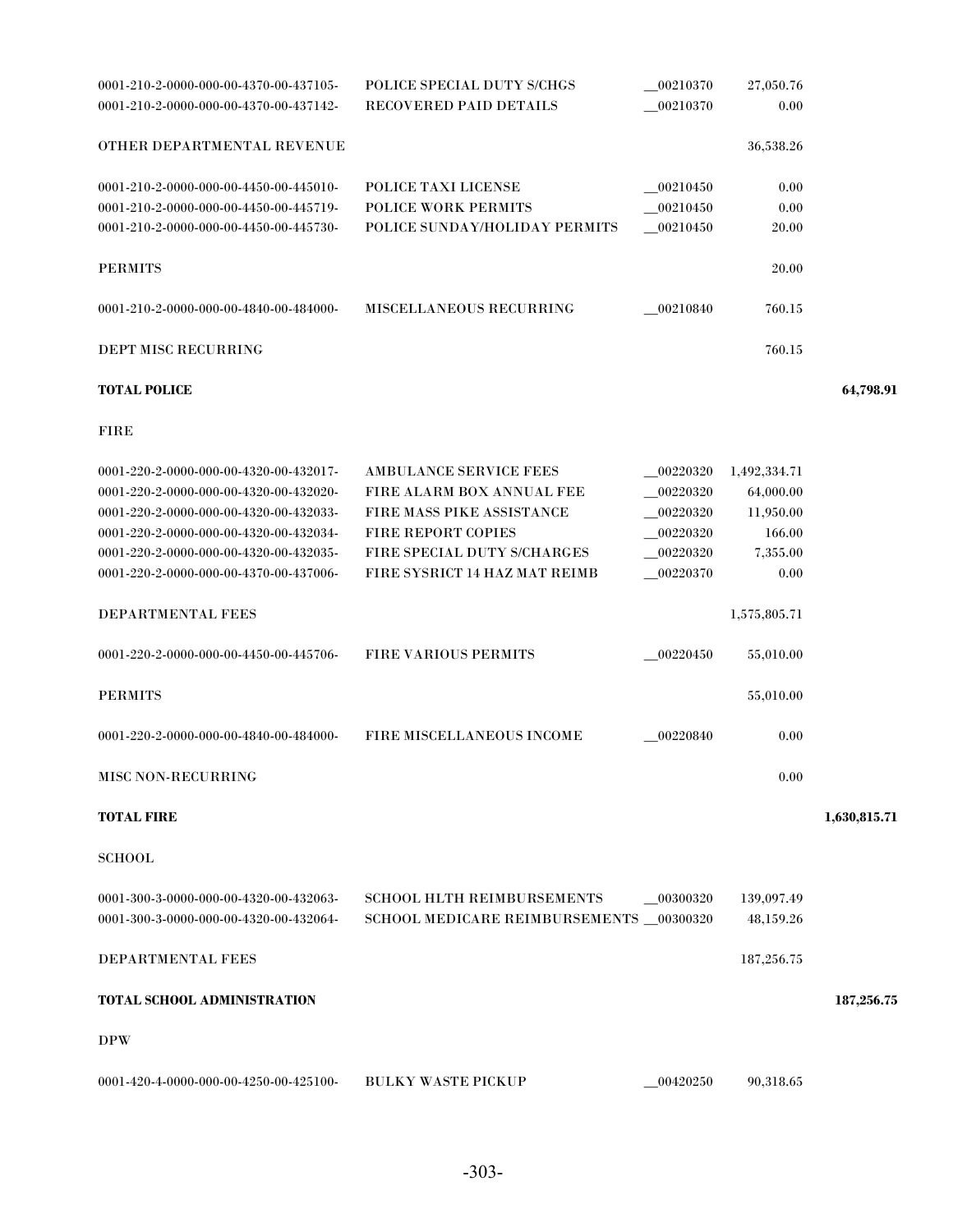| DPW NON-UTILITY USAGE CHARGE | 90.318.65 |
|------------------------------|-----------|
|                              |           |

| 0001-420-4-0000-000-00-4320-00-432040- | PUB WKS MAPS                       | 00420320 | 70.00       |
|----------------------------------------|------------------------------------|----------|-------------|
| 0001-420-4-0000-000-00-4320-00-432041- | <b>PUB WKS RECYCLING BINS</b>      | 00420320 | 1,047.50    |
| 0001-420-4-0000-000-00-4320-00-432044- | PUB WKS RECYCLED METAL             | 00420320 | 33, 397. 36 |
| 0001-420-4-0000-000-00-4320-00-432045- | PUB WKS RECYCLED PAPER             | 00420320 | 6,173.60    |
| 0001-420-4-0000-000-00-4320-00-432061- | <b>RECYCLE OIL PRODUCTS</b>        | 00420320 | 665.50      |
|                                        |                                    |          |             |
| DEPARTMENTAL FEES                      |                                    |          | 41,353.96   |
|                                        |                                    |          |             |
| 0001-420-4-0000-000-00-4450-00-445733- | PUB WKS SEWER PERMITS              | 00420450 | 12,325.00   |
| 0001-420-4-0000-000-00-4450-00-445734- | PUB WKS STREET OPENING PERMIT      | 00420450 | 47,155.00   |
| 0001-420-4-0000-000-00-4450-00-445735- | PUB WKS WATER METER PERMIT         | 00420450 | 1,425.00    |
| 0001-420-4-0000-000-00-4450-00-445736- | PUB WKS WATER PERMITS              | 00420450 | 7,000.00    |
|                                        |                                    |          |             |
| DEPARTMENTAL PERMITS                   |                                    |          | 67,905.00   |
|                                        |                                    |          |             |
| 0001-420-4-0000-000-00-4840-00-484000- | <b>MISCELLANEOUS NON-RECURRING</b> | 00420840 | 0.00        |
|                                        |                                    |          |             |
| <b>MISC NON-RECURRING</b>              |                                    |          | 0.00        |
|                                        |                                    |          |             |

# **TOTAL PUBLIC WORKS ADMIN 199,577.61**

BOARD OF HEALTH

| 0001-512-5-0000-000-00-4370-00-437015- | BD HLTH UNDERGRND TNK REGISTRY 00512370 |          | 2,600.00  |
|----------------------------------------|-----------------------------------------|----------|-----------|
| 0001-512-5-0000-000-00-4370-00-437016- | BD HLTH UNDERGRND TANK CONSTRU 00512370 |          | 350.00    |
| 0001-512-5-0000-000-00-4370-00-437055- | BD HLTH UNDERGRND TANK REMOVAI 00512370 |          | 800.00    |
| 0001-512-5-0000-000-00-4370-00-437060- | BD HLTH HOUSEHLD HAZARDOUS WST 00512370 |          | 950.00    |
| 0001-512-5-0000-000-00-4370-00-437065- | <b>BD HLTH PERC TEST/APPLICATION</b>    | 00512370 | 5,700.00  |
| 0001-512-5-0000-000-00-4370-00-437080- | <b>BD HLTH PLAN REVIEW</b>              | 00512370 | 5,156.00  |
| 0001-512-5-0000-000-00-4370-00-437090- | <b>BD HLTH SWIMMING POOL INSTALER</b>   | 00512370 | 2,300.00  |
| 0001-512-5-0000-000-00-4370-00-437130- | <b>BD HEALTH RUBBISH CONTRACTORS</b>    | 00512370 | 1,150.00  |
| DEPARTMENTAL REVENUE                   |                                         |          | 19,006.00 |
| 0001-512-5-0000-000-00-4370-00-477010- | TN CLERK BD HEALTH FINES                | 00512370 | 1,725.00  |
| DEPARTMENTAL FINES AND FORFEITURES     |                                         |          | 1,725.00  |
| 0001-512-5-0000-000-00-4450-00-445004- | <b>BD HLTH DAY CAMP LICENSE</b>         | 00512450 | 793.14    |
| 0001-512-5-0000-000-00-4450-00-445005- | <b>BD HLTH FROZEN DESERT LICENSE</b>    | 00512450 | 650.00    |
| 0001-512-5-0000-000-00-4450-00-445006- | <b>BD HLTH FUNERAL DIRECTR LICENS</b>   | 00512450 | 300.00    |
| 0001-512-5-0000-000-00-4450-00-445007- | <b>BD HLTH MILK/CREAM LICENSE</b>       | 00512450 | 1,796.00  |
| 0001-512-5-0000-000-00-4450-00-445008- | <b>BD HLTH MOTEL LICENSE</b>            | 00512450 | 850.00    |
| 0001-512-5-0000-000-00-4450-00-445009- | <b>BD HLTH TANNING LICENSE</b>          | 00512450 | 300.00    |
| 0001-512-5-0000-000-00-4450-00-445707- | <b>BD HLTH BAKERY PERMIT</b>            | 00512450 | 2,600.00  |
| 0001-512-5-0000-000-00-4450-00-445708- | <b>BD HLTH BEE PERMIT</b>               | 00512450 | 160.00    |
| 0001-512-5-0000-000-00-4450-00-445710- | <b>BD HLTH CAMP PERMIT</b>              | 00512450 | 200.00    |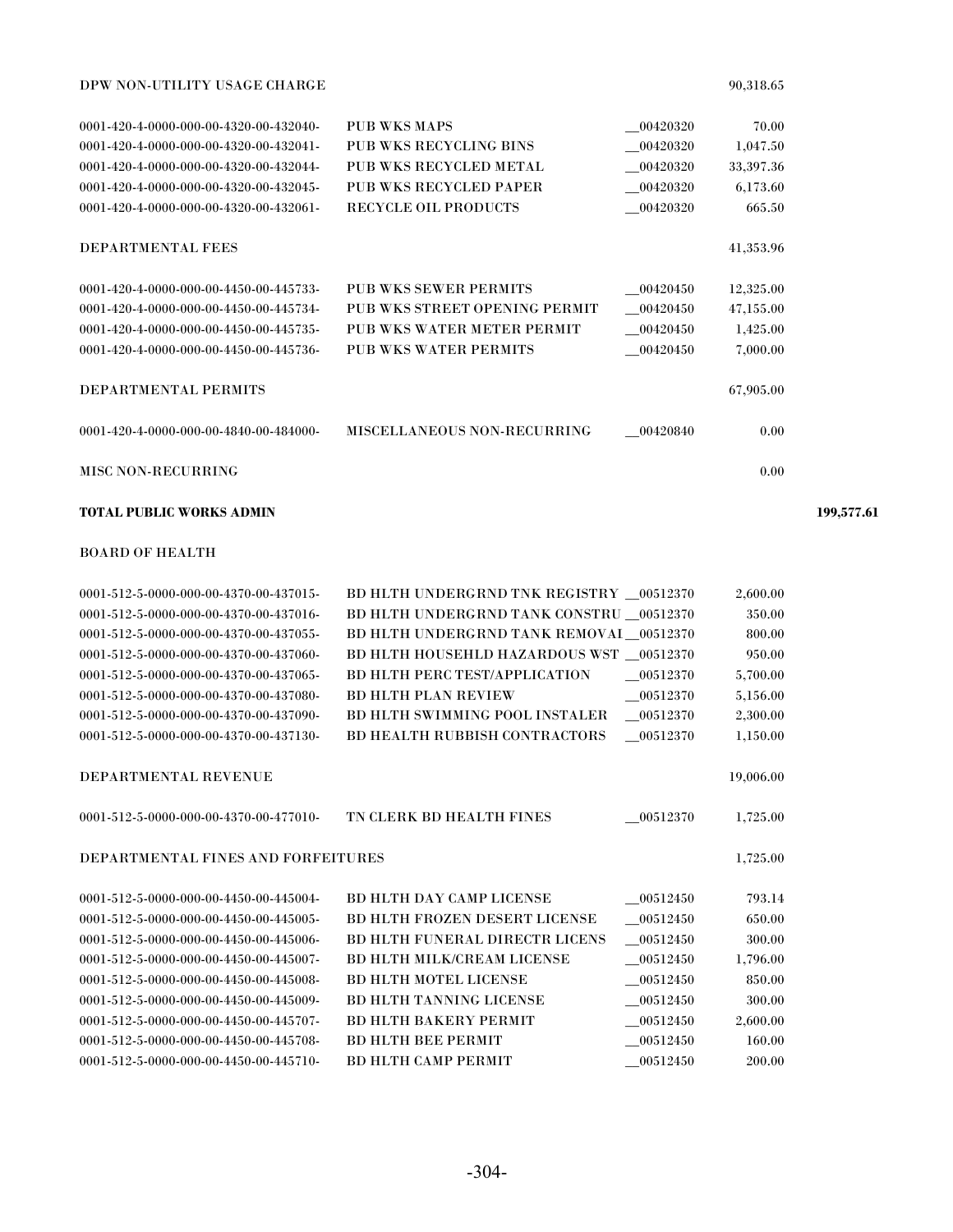| 0001-512-5-0000-000-00-4450-00-445711- | <b>BD HLTH CATERING PERMIT</b>            | 00512450    | 2,450.00     |                |
|----------------------------------------|-------------------------------------------|-------------|--------------|----------------|
| 0001-512-5-0000-000-00-4450-00-445712- | <b>BD HLTH CHEMICAL TOILET PERMIT</b>     | 00512450    | 225.00       |                |
| 0001-512-5-0000-000-00-4450-00-445713- | BD HLTH FOOD ESTABLISHMNT PERM            | 00512450    | 103,972.50   |                |
| 0001-512-5-0000-000-00-4450-00-445714- | <b>BD HLTH FOOD CERTIFICATES</b>          | 00512450    | 0.00         |                |
| 0001-512-5-0000-000-00-4450-00-445719- | <b>BD HLTH LIVE STOCK PERMIT</b>          | 00512450    | 1,730.00     |                |
| 0001-512-5-0000-000-00-4450-00-445721- | BD HLTH METHYL ALCOHOL PERMIT             | 00512450    | 180.00       |                |
| 0001-512-5-0000-000-00-4450-00-445722- | BD HLTH MOBILE FOOD SERVER PERMI_00512450 |             | 120.00       |                |
| 0001-512-5-0000-000-00-4450-00-445723- | <b>BD HLTH OCCUPANCY INSPECTION</b>       | 00512450    | 45,170.00    |                |
| 0001-512-5-0000-000-00-4450-00-445724- | <b>BD HLTH SEPTAGE HAULER PERMIT</b>      | $-00512450$ | 7,800.00     |                |
| 0001-512-5-0000-000-00-4450-00-445725- | BD HLTH SEPTIC INSTALLER PERM             | $-00512450$ | 2,750.00     |                |
| 0001-512-5-0000-000-00-4450-00-445726- | BD HLTH SEPTIC SYSTEM PERMIT              | $-00512450$ | 9,550.00     |                |
| 0001-512-5-0000-000-00-4450-00-445727- | BD HLTH SWIMMING POOL PERMIT              | $-00512450$ | 12,131.25    |                |
| 0001-512-5-0000-000-00-4450-00-445728- | <b>BD HLTH TOBACCO PERMIT</b>             | $-00512450$ | 2,400.00     |                |
| 0001-512-5-0000-000-00-4450-00-445747- | <b>BD HLTH WELL PERMIT</b>                | $-00512450$ | 900.00       |                |
| <b>LICENSES AND PERMITS</b>            |                                           |             | 197,027.89   |                |
| TOTAL BOARD OF HEALTH                  |                                           |             |              | 217,758.89     |
| 0001-610-6-0000-000-00-4370-00-437146  | LIBRARY SALE OF HISTORY BOOKS             | $-00610370$ | 14,286.85    |                |
| <b>TOTAL TOWN CLERK</b>                |                                           |             |              | 14,286.85      |
|                                        |                                           |             |              |                |
| 0001-800-8-0000-000-00-4610-00-461001- | <b>STATE OWNED LAND</b>                   | 00800610    | 110,187.00   |                |
| 0001-800-8-0000-000-00-4610-00-461002- | <b>ABATEMENTS TO VETERANS</b>             | 00800610    | 105,658.00   |                |
| 0001-800-8-0000-000-00-4620-00-462001- | <b>SCHOOL AID CHAPTER 70</b>              | 00800620    | 7,640,286.00 |                |
| 0001-800-8-0000-000-00-4620-00-462004- | <b>SCHOOL CONSTRUCTION CHAP 645</b>       | $-00800620$ | 0.00         |                |
| 0001-800-8-0000-000-00-4620-00-462005- | <b>SCHOOL CHOICE</b>                      | 00800620    | 0.00         |                |
| 0001-800-8-0000-000-00-4620-00-462007- | <b>CHARTER SCHOOL TUITIONS</b>            | 00800620    | 134,391.00   |                |
| 0001-800-8-0000-000-00-4660-00-466000- | UNRESTRICTED GENERAL GOVMT AID            | 00800660    | 3,223,110.00 |                |
| 0001-800-8-0000-000-00-4660-00-466010- | 2012 ONE TIME AID                         | 00800660    | 0.00         |                |
| 0001-800-8-0000-000-00-4660-00-466015- | <b>VETERANS BENEFITS</b>                  | 00800660    | 126,844.00   |                |
| 0001-800-8-0000-000-00-4680-00-468010- | MUNICIPAL MEDICAD REIMBURSEMNT 00800680   |             | 100,000.00   |                |
| 0001-800-8-0000-000-00-4680-00-468098- | <b>ABANDONED PROPERTY STATE</b>           | $-00800680$ | 45.67        |                |
| TOTAL STATE AND COUNTY CHARGES         |                                           |             |              | 11,440,521.67  |
|                                        |                                           |             |              |                |
| 0001-990-9-0000-000-00-4970-00-497000- | TRANSFERS FROM OTHER FUNDS                | 00990970    | 299,101.00   |                |
| 0001-990-9-0000-000-00-4970-00-497006- | TRANS FROM W/S - INDIRECTS                | 00990970    | 2,581,514.00 |                |
| <b>TOTAL TRANSFER IN</b>               |                                           |             | 2,880,615.00 |                |
| <b>TOTAL OTHER FINANCING USES</b>      |                                           |             |              | 2,880,615.00   |
| <b>TOTAL GENERAL FUND</b>              |                                           |             |              | 117,344,367.05 |
| <b>GOLF</b>                            |                                           |             |              |                |
| 6000-632-6-0000-000-00-4320-00-432400- | <b>CART RENTALS</b>                       | 60004320    | 71,157.21    |                |
| 6000-632-6-0000-000-00-4320-00-432405- | <b>GREEN FEES</b>                         | 60004320    | 341,407.56   |                |
|                                        |                                           |             |              |                |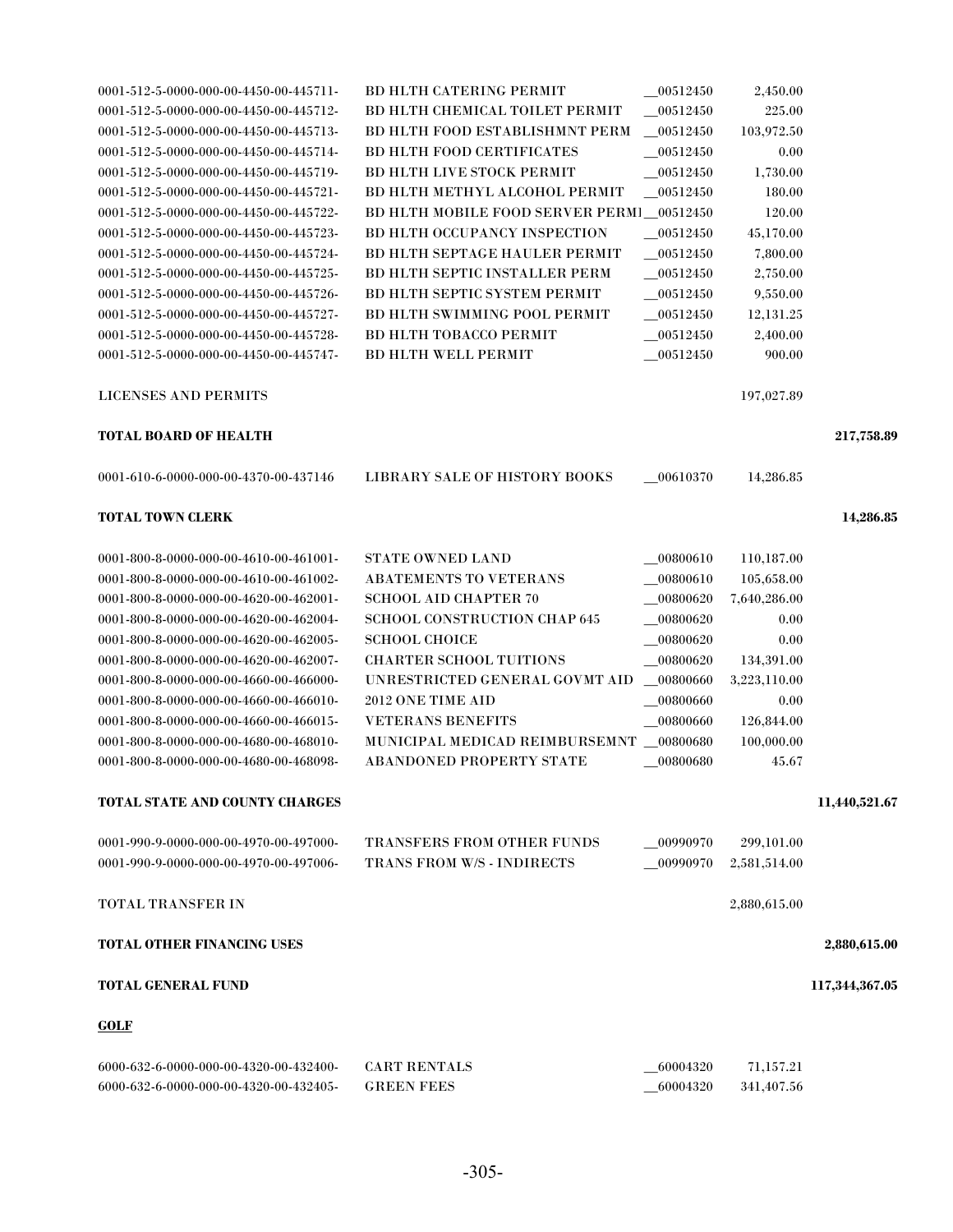| 6000-632-6-0000-000-00-4320-00-432410- | <b>BEVERAGES GOLF COURSE</b>  | 60004320 | 9,766.96     |
|----------------------------------------|-------------------------------|----------|--------------|
| 6000-632-6-0000-000-00-4320-00-432415- | <b>FOOD-GOLF COURSE</b>       | 60004320 | 5,773.13     |
| 6000-632-6-0000-000-00-4320-00-432420- | <b>PRO SHOP MERCHANDISE</b>   | 60004320 | 15,664.19    |
| 6000-632-6-0000-000-00-4320-00-432425- | <b>GOLF INSTRUCTION</b>       | 60004320 | 8,615.09     |
| 6000-632-6-0000-000-00-4320-00-432430- | <b>GIFT CERTIFICATES</b>      | 60004320 | 903.64       |
| 6000-632-6-0000-000-00-4320-00-432435- | <b>SEASON TICKET SALES</b>    | 60004320 | 97,970.00    |
| 6000-632-6-0000-000-00-4320-00-432445- | <b>TOURNAMENT SPONSORSHPS</b> | 60004320 | 0.00         |
| 6000-632-6-0000-000-00-4320-00-432450- | <b>GHIN GOLF SVS</b>          | 60004320 | 3,270.91     |
| 6000-632-6-0000-000-00-4320-00-432465- | <b>GOLF - CASH OVER/UNDER</b> | 60004320 | 1.17         |
| 6000-632-6-0000-000-00-4320-00-432475- | <b>SHOP CREDITS</b>           | 60004320 | 1,098.52     |
| 6000-632-6-0000-000-00-4320-00-432500- | <b>MASS SALES TAX</b>         | 60004320 | 5,198.58     |
|                                        |                               |          |              |
| <b>DEPARTMENTAL FEES</b>               |                               |          | 560,826.96   |
|                                        |                               |          |              |
| 6000-632-6-0000-000-00-4820-00-484000- | <b>MISCELLANEOUS REVENUE</b>  | 60004820 | 1,978.36     |
| 6000-632-6-0000-000-00-4930-00-493000- | PREMIUM - BOND ISSUE          | 60004930 | 10,366.85    |
| 6000-632-6-0000-000-00-4970-00-497000- | <b>TRANSFERS IN</b>           | 60004970 | 310,000.00   |
|                                        |                               |          |              |
| <b>TOTAL UNDEFINED</b>                 |                               |          | 322, 345. 21 |

# **TOTAL GOLF 883,172.17**

#### **WATER/SEWER**

6500-000-0-0000-000-00-0000-00-497000- TRANSFER IN \_\_6500 375,000.00 6500-440-4-0000-000-00-0000-00-482000- INTEREST EARNED INVESTMENTS \_\_650440 12,776.00 6500-440-4-0000-000-00-0000-00-484000- MISCELLANEOUS NON-RECURRING \_\_650440 16,726.12 6500-440-4-0000-000-00-0000-40-482300- INT/PREMIUM BORROWING \_\_650710 122,500.00 WATER/SEWER SHARED 527,002.12 6500-445-4-0000-000-00-0000-00-400400- USER CHARGES SEWER \_\_650445 7,511,163.39 6500-445-4-0000-000-00-0000-00-401010- U/LIENS A/T SEWER 2010 \_\_650445 -1,490.16 6500-445-4-0000-000-00-0000-00-401011- U/LIENS A/T SEWER 2011 \_\_650445 -59,627.54 6500-445-4-0000-000-00-0000-00-401012- U/LIEN A/T SEWER 2012 \_\_650445 113,406.91 6500-445-4-0000-000-00-0000-00-401013- U/LIEN A/T SEWER 2013 \_\_650445 301,667.62 6500-445-4-0000-000-00-0000-00-417410- INT ON SEWER BETTERMENTS \_\_650445 108,267.08 6500-445-4-0000-000-00-0000-00-417420- UNAPPORT SEWER BETT COMM INT \_\_650445 251.09 6500-445-4-0000-000-00-0000-00-475100- SWR BETTRMT COMM INTEREST \_\_650445 85,390.98 6500-445-4-0000-000-00-0000-00-475200- UNAPP SEWER BETTERMENT \_\_650445 8,938.38 6500-445-4-0000-000-00-0000-00-475300- APPORT SEWER BETTERMENT \_\_650445 134,932.78 6500-445-4-0000-000-00-000-00-478200- SEWER ENTRANCE FEES 650445 650445 269.944.50 SEWER 8,472,845.03 6500-446-4-0000-000-00-0000-00-400403- REVENUE INTEREST ADDED SEWER \_\_650446 39,511.51 6500-446-4-0000-000-00-0000-00-401010- U/LIENS A/T WATER 2010 \_\_650446 -1,353.62 6500-446-4-0000-000-00-0000-00-401011- U/LIENS A/T WATER 2011 \_\_650446 -32,496.71 6500-446-4-0000-000-00-0000-00-401012- U/LIEN A/T WATER 2012 \_\_650446 57,757.82 6500-446-4-0000-000-00-0000-00-401013- U/LIEN A/T WATER 2013 \_\_650446 160,012.23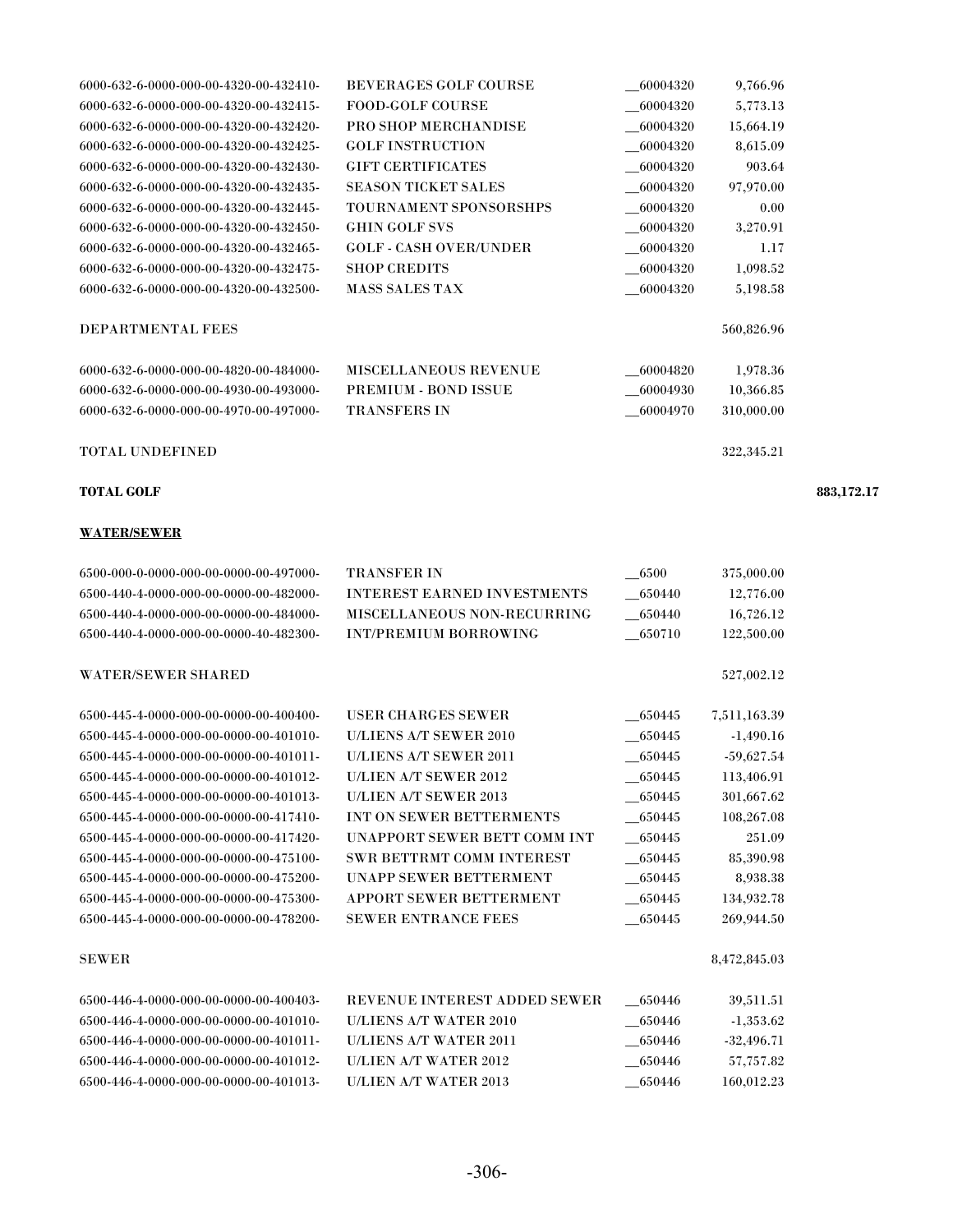| <b>TOTAL WATER/SEWER REVENUE</b>         |                             |        |              | 13,936,720.94 |
|------------------------------------------|-----------------------------|--------|--------------|---------------|
| <b>WATER</b>                             |                             |        | 4.936.873.79 |               |
| $6500-446-4-0000-000-00-0000-00-424200-$ | WATER USER CHARGES          | 650446 | 4.512.665.64 |               |
| $6500-446-4-0000-000-00-0000-00-424000-$ | REVENUE WATER FLAT CHARGES  | 650446 | 175, 103, 65 |               |
| $6500-446-4-0000-000-00-0000-00-417700-$ | <b>INTEREST ADDED WATER</b> | 650446 | 25.673.27    |               |

| TOTAL REVENUE COLLECTED GENERAL FUND. GOLF ENTERPRISE AND WATER/SEWER ENTERPRISE FUND       132.164.260.16 |  |  |
|------------------------------------------------------------------------------------------------------------|--|--|
|                                                                                                            |  |  |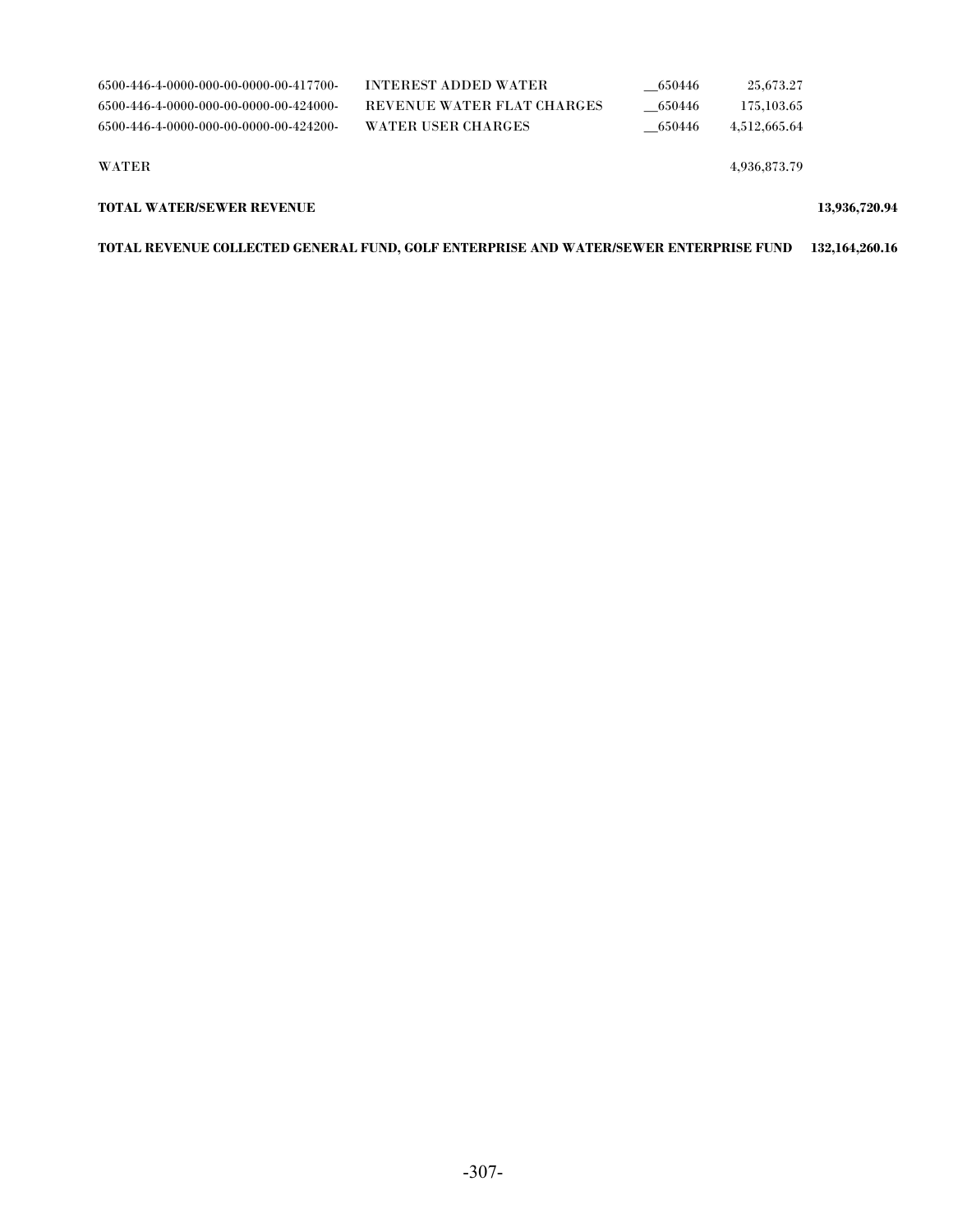|                                                                                                                                   | ORIGINAL<br>PPROP<br>◀                 | <b>TRANFRS/A</b><br><b>PJSMTS</b>     | REVISED<br><b>BUDGET</b>                 | YTD EXPENDEIENCUMBRANCE                |                                    | <b>AVAILABLE</b><br>BUDGET           | USED<br>PCT                   |
|-----------------------------------------------------------------------------------------------------------------------------------|----------------------------------------|---------------------------------------|------------------------------------------|----------------------------------------|------------------------------------|--------------------------------------|-------------------------------|
| <b>OTHER CHARGES &amp; EXP</b><br>TOTAL PRINTING TOWN REPORT<br><b>LI5 PRINTING TOWN REPORT</b><br>57                             | 5,500.00<br>5,500.00                   | 0.00<br>0.00                          | 5,500.00<br>5,500.00                     | 4,177.90<br>4,177.90                   | 0.00<br>$\mathbf{0.00}$            | 1,322.10<br>1,322.10                 | 76.00%<br>$76.00\%$           |
| <b>OTHER CHARGES &amp; EXP</b><br>TOTAL INSURANCE PROPERTY/LIABILITY<br><b>117 INSURANCE PROPERTY/LIABILITY</b><br>57             | 238,175.00<br>238,175.00               | 26,765.00<br>26,765.00                | 579,940.00<br>579,940.00                 | 489,955.50<br>489,955.50               | 0.00<br>0.00                       | 89,984.50<br>89,984.50               | 84.48%<br>84.48%              |
| PERSONNELL SERVICES<br>OTHER CHARGES & EXP<br>TOTAL BD SELECTMEN/TN ADMINISTRATOR<br>123 BD SELECTMEN/TN ADMINISTRATOR<br>57<br>5 | 575,890.00<br>264,107.00<br>839,997.00 | 10,803.00<br>217,857.13<br>228,660.13 | 586,693.00<br>481,964.13<br>1,068,657.13 | 585,242.35<br>834,942.56<br>249,700.21 | 0.00<br>$0.00\,$<br>$\frac{8}{10}$ | 225,443.55<br>1,450.65<br>223,992.90 | 99.75%<br>$51.81\%$<br>78.13% |
| PERSONNELL SERVICES<br>OTHER CHARGES & EXP<br>TOTAL FINANCE COMMITTEE<br>131 FINANCE COMMITTEE<br>57<br>5                         | 9,000.00<br>13,000.00<br>22,000.00     | 0.00<br>0.00<br>0.00                  | 9,000.00<br>13,000.00<br>22,000.00       | 6,935.65<br>6,072.55<br>13,008.20      | 0.00<br>0.00<br>$\frac{8}{10}$     | 2,064.35<br>6,927.45<br>8,991.80     | 77.10%<br>46.71%<br>59.13%    |
| OTHER CHARGES & EXP<br>TOTAL RESERVE FUND<br>132 RESERVE FUND<br>57                                                               | 400,000.00<br>400,000.00               | $-86,000.00$<br>$-36,000.00$          | 314,000.00<br>314,000.00                 | 0.00<br>$\frac{8}{3}$                  | 0.00<br>$\frac{8}{10}$             | 314,000.00<br>314,000.00             | $0.00\%$<br>$0.00\%$          |
| PERSONNELL SERVICES<br>OTHER CHARGES & EXP<br>TOTAL COMPTROLLER<br>134 COMPTROLLER<br>57<br>5                                     | 395,072.00<br>23,250.00<br>418,322.00  | 7,813.00<br>.,876.51<br>9,689.51      | 402,885.00<br>25,126.51<br>428,011.51    | 358,642.50<br>12,537.10<br>371,179.60  | 0.00<br>0.00<br>$\rm _{0.00}$      | 44,242.50<br>56,831.91<br>12,589.41  | 89.02%<br>49.90%<br>86.72%    |
| PERSONNELL SERVICES<br>TOTAL FINANCE DEPARTMENT<br>35 FINANCE DEPARTMENT<br>51                                                    | 55,212.00<br>55,212.00                 | 0.00<br>0.00                          | 55,212.00<br>55,212.00                   | 54,999.90<br>54,999.90                 | 0.00<br>0.00                       | 212.10<br>212.10                     | 99.60%<br>99.62%              |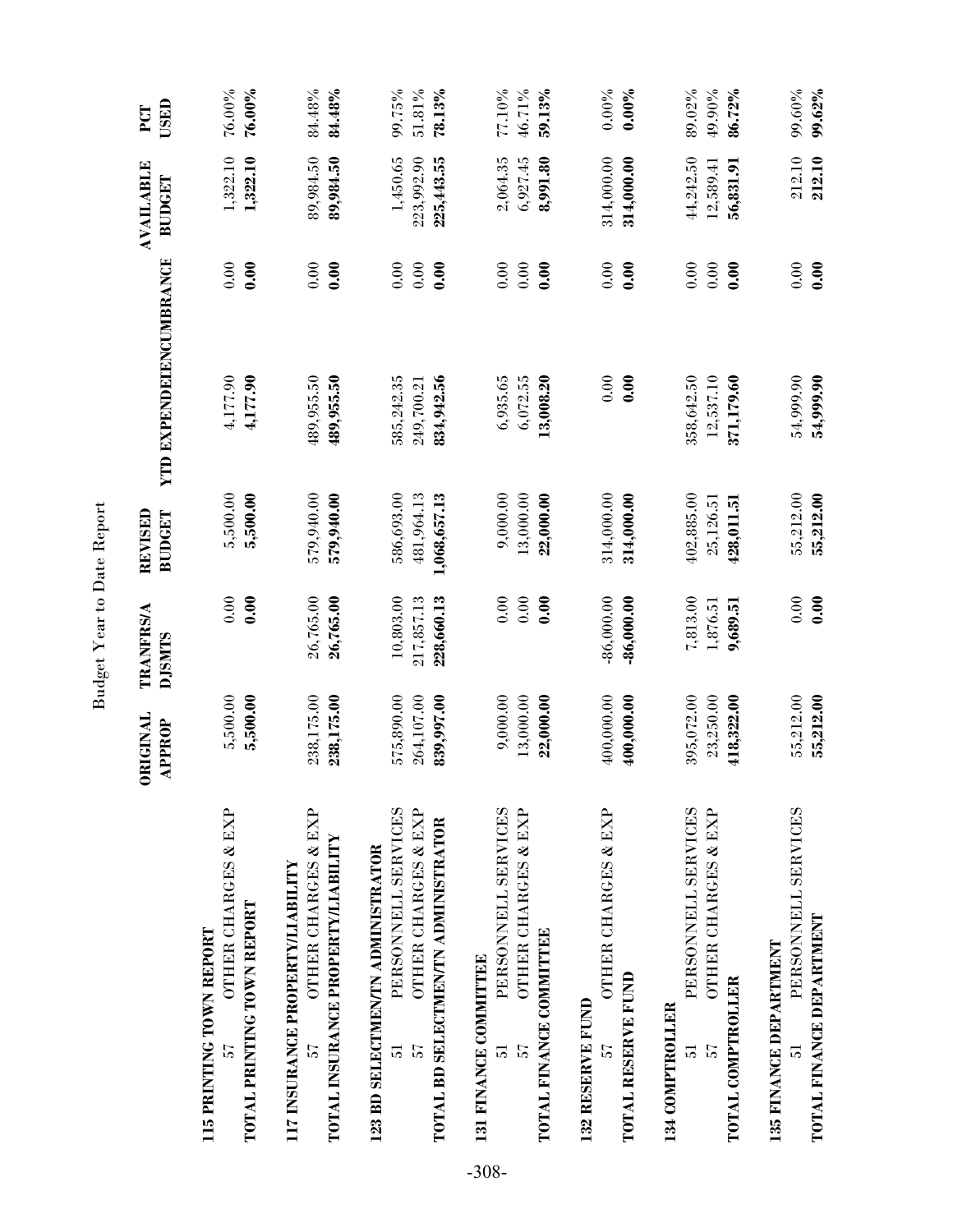| TOTAL ASSESSORS<br>141 ASSESSORS<br>57<br>5                            | <b>OTHER CHARGES &amp; EXP</b><br>PERSONNELL SERVICES                                                      | 310,219.00<br>112,500.00<br>422,719.00               | 3,674.00<br>314,840.26<br>318,514.26            | 313,893.00<br>427,340.26<br>741,233.26               | 313,475.94<br>79,813.19<br>393,289.13                | 0.00<br>0.00<br>$\frac{8}{10}$         | 417.06<br>347,944.13<br>347,527.07            | 99.87%<br>18.68%<br>53.06%              |
|------------------------------------------------------------------------|------------------------------------------------------------------------------------------------------------|------------------------------------------------------|-------------------------------------------------|------------------------------------------------------|------------------------------------------------------|----------------------------------------|-----------------------------------------------|-----------------------------------------|
| TOTAL TREASURER<br>145 TREASURER<br>57<br>5                            | PERSONNELL SERVICES<br>OTHER CHARGES & EXP                                                                 | 105,397.00<br>174,697.00<br>69,300.00                | 750.00<br>63,690.07<br>64,440.07                | 106,147.00<br>239,137.07<br>132,990.07               | 135,508.97<br>94,032.57<br>41,476.40                 | 0.00<br>0.00<br>$\frac{8}{10}$         | 12,114.43<br>103,628.10<br>91,513.67          | 88.59%<br>31.19%<br>56.67%              |
| TOTAL COLLECTOR OF REVENUE<br>146 COLLECTOR OF REVENUE<br>57<br>5      | PERSONNELL SERVICES<br><b>OTHER CHARGES &amp; EXP</b>                                                      | 195,322.00<br>185,250.00<br>380,572.00               | 2,744.00<br>9,007.05<br>11,751.05               | 198,066.00<br>194,257.05<br>392,323.05               | 188,056.13<br>137,389.75<br>325,445.88               | 0.00<br>0.00<br>$\frac{8}{10}$         | 10,009.87<br>56,867.30<br>66,877.17           | 94.95%<br>70.73%<br>82.95%              |
| 57                                                                     | <b>OTHER CHARGES &amp; EXP</b><br>TOTAL LEGAL SERVICES - TOWN COUNSEL<br>151 LEGAL SERVICES - TOWN COUNSEL | 304,480.00<br>304,480.00                             | 115,545.37<br>115,545.37                        | 420,025.37<br>420,025.37                             | 204,143.66<br>204,143.66                             | 0.00<br>0.00                           | 215,881.71<br>215,881.71                      | 48.60%<br>48.60%                        |
| <b>TOTAL PERSONNEL BOARD</b><br>152 PERSONNEL BOARD<br>57              | <b>OTHER CHARGES &amp; EXP</b>                                                                             | 1,000.00<br>1,000.00                                 | 0.00<br>$\frac{8}{10}$                          | 1,000.00<br>1,000.00                                 | 0.00<br>$\frac{8}{10}$                               | 0.00<br>$\frac{8}{10}$                 | 1,000.00<br>1,000.00                          | $0.00\%$<br>$0.00\%$                    |
| TOTAL INFORMATION SYSTEMS<br>155 INFORMATION SYSTEMS<br>58<br>57<br>51 | PERSONNELL SERVICES<br>OTHER CHARGES & EXP<br>CAPITAL OUTLAY                                               | 238,945.00<br>374,100.00<br>265,000.00<br>878,045.00 | 2,814.00<br>34,317.46<br>39,593.72<br>76,725.18 | 241,759.00<br>408,417.46<br>954,770.18<br>304,593.72 | 241,259.26<br>862,093.53<br>390,272.87<br>230,561.40 | 0.00<br>0.00<br>0.00<br>$\frac{8}{10}$ | 499.74<br>18,144.59<br>92,676.65<br>74.032.32 | 99.79%<br>95.56%<br>75.69%<br>$90.29\%$ |
| TOTAL TOWN CLERK<br>161 TOWN CLERK<br>57<br>5                          | PERSONNELL SERVICES<br>OTHER CHARGES & EXP                                                                 | 209,863.00<br>21,750.00<br>231,613.00                | 2,356.00<br>7,200.000<br>9,556.00               | 212,219.00<br>28,950.00<br>241,169.00                | 218,577.56<br>211,956.09<br>6,621.47                 | 0.00<br>0.00<br>0.00                   | 22,328.53<br>22,591.44<br>262.91              | 99.88%<br>22.87%<br>$90.63\%$           |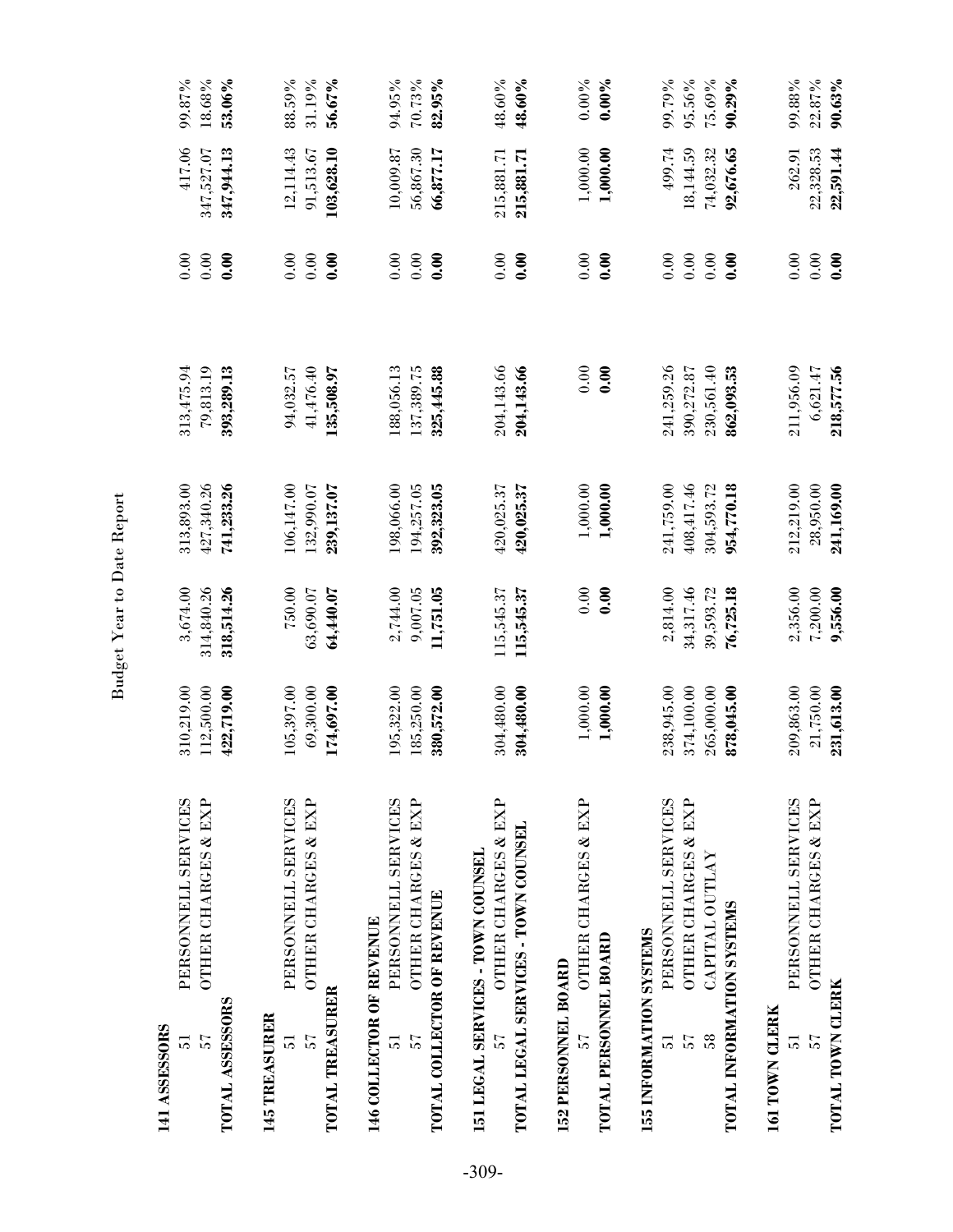| 162 BOARD OF REGISTRARS<br>57<br>51                                | PERSONNELL SERVICES<br>OTHER CHARGES & EXP                      | 59,565.00<br>62,500.00                         | 18,000.00<br>0.00                    | 77,565.00<br>62,500.00                     | 67,167.24<br>38,155.13                     | 0.00<br>0.00                             | 10,397.76<br>24,344.87                | 86.59%<br>61.05%           |
|--------------------------------------------------------------------|-----------------------------------------------------------------|------------------------------------------------|--------------------------------------|--------------------------------------------|--------------------------------------------|------------------------------------------|---------------------------------------|----------------------------|
| TOTAL BOARD OF REGISTRARS                                          |                                                                 | 122,065.00                                     | 18,000.00                            | 140,065.00                                 | 105,322.37                                 | 0.00                                     | 34,742.63                             | 75.20%                     |
| 180 COMMUNITY DEVELOPMENT<br>51                                    | PERSONNELL SERVICES                                             | 728,864.00                                     | 23,784.50                            | 752,648.50                                 | 754.272.73                                 | 0.00                                     | $-1,624.23$                           | 100.22%                    |
| 57                                                                 | <b>OTHER CHARGES &amp; EXP</b><br>TOTAL COMMUNITY DEVELOPMENT   | 23,811.00<br>752,675.00                        | 479.06<br>24,263.56                  | 24,290.06<br>776,938.56                    | 16,200.76<br>770,473.49                    | 0.00<br>$\frac{8}{10}$                   | 8,089.30<br>6,465.07                  | 66.70%<br>99.17%           |
| 192 PUBLIC BLDGS PROP MAINT<br>57                                  | <b>OTHER CHARGES &amp; EXP</b><br>TOTAL PUBLIC BLDGS PROP MAINT | 536,848.00<br>,536,848.00                      | 53,716.00<br>53,716.00               | 1,590,564.00<br>1,590,564.00               | 1,371,036.35<br>1,371,036.35               | 0.00<br>$\frac{8}{10}$                   | 219,527.65<br>219,527.65              | 86.20%<br>$86.20\%$        |
| <b>TOTAL POLICE DEPARTMENT</b><br>210 POLICE DEPARTMENT<br>57<br>5 | PERSONNELL SERVICES<br><b>OTHER CHARGES &amp; EXP</b>           | ,900,056.00<br>170,013.00<br>6,070,069.00<br>ທ | 138,809.43<br>148,283.70<br>9,474.27 | 6,038,865.43<br>6,218,352.70<br>179,487.27 | 163,082.70<br>5,718,585.57<br>5,881,668.27 | 0.00<br>0.00<br>$\mathbf{0.00}$          | 225,829.38<br>16,404.57<br>209,424.81 | 94.70%<br>90.86%<br>94.59% |
| TOTAL FIRE DEPARTMENT<br>220 FIRE DEPARTMENT<br>57<br>5            | PERSONNELL SERVICES<br><b>OTHER CHARGES &amp; EXP</b>           | 243,011.00<br>131,300.00<br>7,374,311.00<br>Ŀ, | 27,206.00<br>15,647.90<br>42,853.90  | 7,270,217.00<br>146,947.90<br>7,417,164.90 | 7,146,451.70<br>133,068.84<br>7,279,520.54 | 0.00<br>0.00<br>$\widetilde{\mathbf{S}}$ | 123,765.30<br>13,879.06<br>137,644.36 | 98.30%<br>90.56%<br>98.14% |
| <b>TOTAL WEIGHTS/MEASURES</b><br>244 WEIGHTS/MEASURES<br>57        | <b>OTHER CHARGES &amp; EXP</b>                                  | 15,509.00<br>15,509.00                         | 0.00<br>$\frac{8}{10}$               | 15,509.00<br>15,509.00                     | 15,412.49<br>15,412.49                     | 0.00<br>$\frac{8}{10}$                   | 96.51<br>96.51                        | 99.38%<br>99.38%           |
| TOTAL PARKING ENFORCEMENT<br>246 PARKING ENFORCEMENT<br>57<br>5    | PERSONNELL SERVICES<br><b>OTHER CHARGES &amp; EXP</b>           | 31,950.00<br>73,000.00<br>104,950.00           | 0.00<br>45,552.51<br>45,552.51       | 31,950.00<br>118,552.51<br>150,502.51      | 24,991.92<br>60,529.69<br>85,521.61        | 0.00<br>0.00<br>$\frac{8}{10}$           | 6,958.08<br>64,980.90<br>58,022.82    | 78.22%<br>51.06%<br>56.82% |

Budget Year to Date Report

Budget Year to Date Report

251 NATICK EMERGENCY MANAGEMENT **251 NATICK EMERGENCY MANAGEMENT**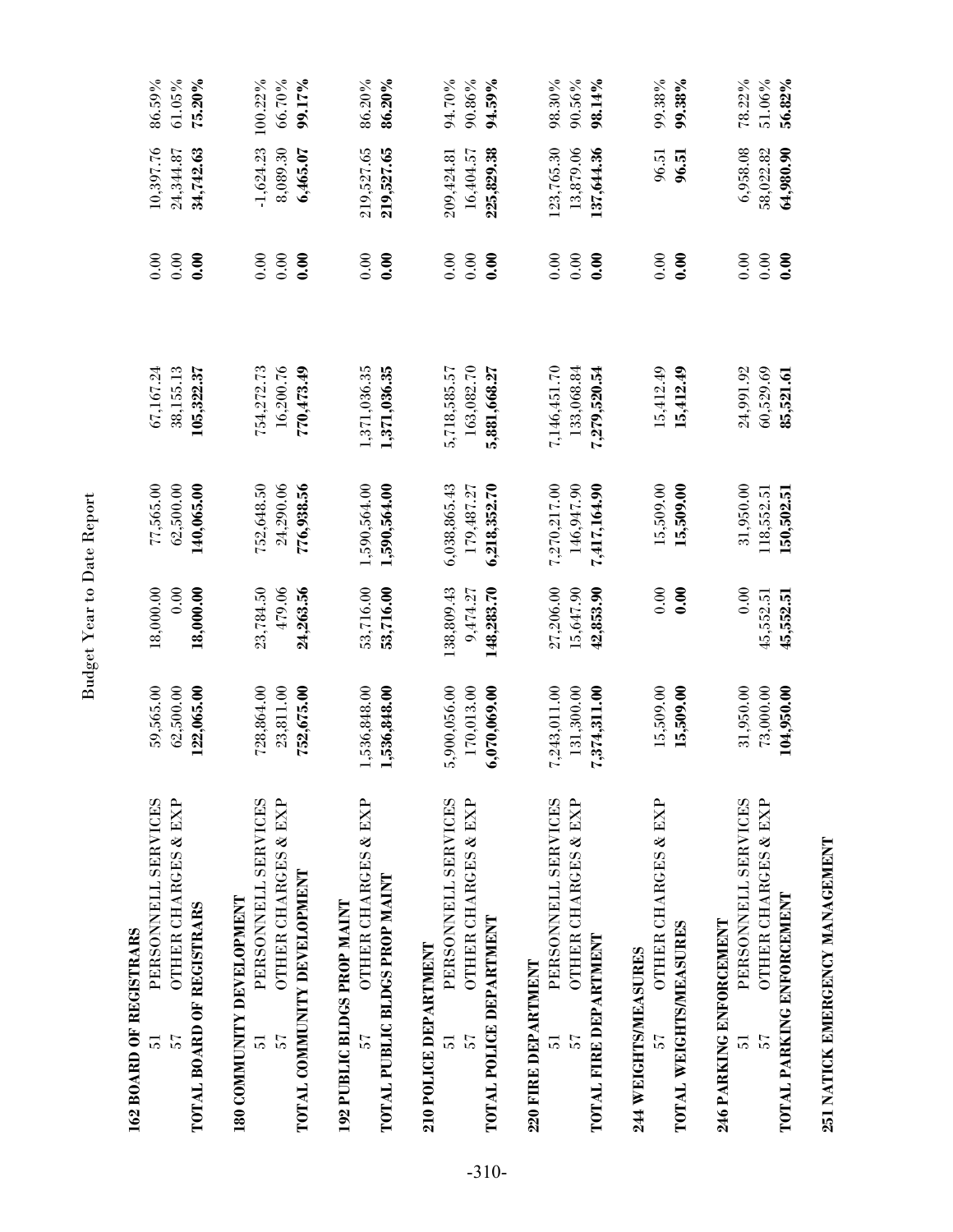| 57                                                           | <b>OTHER CHARGES &amp; EXP</b><br>TOTAL NATICK EMERGENCY MANAGEMENT                                            | 35,600.00<br>35,600.00                         | 0.00<br>$\frac{8}{10}$                | 35,600.00<br>35,600.00                         | 35,121.72<br>35,121.72                         | 0.00<br>$\frac{8}{10}$         | 478.28<br>478.28                              |  |
|--------------------------------------------------------------|----------------------------------------------------------------------------------------------------------------|------------------------------------------------|---------------------------------------|------------------------------------------------|------------------------------------------------|--------------------------------|-----------------------------------------------|--|
| TOTAL ADMINISTRATION<br>300 ADMINISTRATION<br>57<br>51       | PERSONNELL SERVICES<br><b>OTHER CHARGES &amp; EXP</b>                                                          | 4,576,611.00<br>3,586,407.00<br>,163,018.00    | 45,767.00<br>449,266.49<br>495,033.49 | 4,622,378.00<br>4,035,673.49<br>8,658,051.49   | 8,750,525.98<br>4,777,100.23<br>3,973,425.75   | 0.00<br>0.00<br>0.00           | $-92,474.49$<br>$-154,722.23$<br>62.247.74    |  |
| TOTAL REGULAR EDUCATION<br>310 REGULAR EDUCATION<br>57<br>51 | PERSONNELL SERVICES<br>OTHER CHARGES & EXP                                                                     | 22,941,775.00<br>.791, 114.00<br>24,732,889.00 | 229,448.00<br>93,017.93<br>322,465.93 | 23,171,223.00<br>1,884,131.93<br>25,055,354.93 | 22,806,279.55<br>1,801,707.02<br>24,607,986.57 | 0.00<br>0.00<br>0.00           | 447,368.36<br>364,943.45<br>82,424.91         |  |
| TOTAL SPECIAL EDUCATION<br>320 SPECIAL EDUCATION<br>57<br>51 | PERSONNELL SERVICES<br><b>OTHER CHARGES &amp; EXP</b>                                                          | 5,864,264.00<br>5,233,681.00<br>,097,945.00    | 58,649.00<br>46,733.87<br>105,382.87  | 5,922,913.00<br>5,280,414.87<br>11,203,327.87  | 5,217,794.83<br>11,126,736.04<br>5,908,941.21  | 0.00<br>0.00<br>$\frac{6}{10}$ | 13,971.79<br>62,620.04<br>76,591.83           |  |
| 57<br>5                                                      | PERSONNELL SERVICES<br>OTHER CHARGES & EXP<br>TOTAL ENGLISH LANGUAGE LEARNERS<br>330 ENGLISH LANGUAGE LEARNERS | 200,704.00<br>830.00<br>201,534.00             | 2,007.00<br>0.00<br>2,007.00          | 202,711.00<br>830.00<br>203,541.00             | 268,563.57<br>2,466.30<br>271,029.87           | 0.00<br>0.00<br>0.00           | $-67,488.87$<br>$-1,636.30$<br>$-69,125.17$   |  |
| 57<br>TOTAL 504<br>350 504                                   | <b>OTHER CHARGES &amp; EXP</b>                                                                                 | 147,784.00<br>147,784.00                       | 1,294.78<br>1,294.78                  | 149,078.78<br>149,078.78                       | 75,797.57<br>12'161'21                         | 0.00<br>0.00                   | 73,281.21<br>73,281.21                        |  |
| <b>TOTAL PRESCHOOL</b><br>360 PRESCHOOL<br>57<br>5           | PERSONNELL SERVICES<br>OTHER CHARGES & EXP                                                                     | 538,495.00<br>10,000.00<br>548,495.00          | 5,386.00<br>0.00<br>5,386.00          | 543,881.00<br>10.000.00<br>553,881.00          | 661,401.82<br>13,002.29<br>674,404.11          | 0.00<br>0.00<br>$\frac{8}{10}$ | $-3.002.29$<br>$-117,520.82$<br>$-120,523.11$ |  |
| 370 NORTHSTAR<br>51                                          | PERSONNELL SERVICES                                                                                            | 448.154.00                                     | 4.482.00                              | 452,636.00                                     | 485,173.60                                     | 0.00                           | $-32.537.60$ 107.19%                          |  |

Budget Year to Date Report

Budget Year to Date Report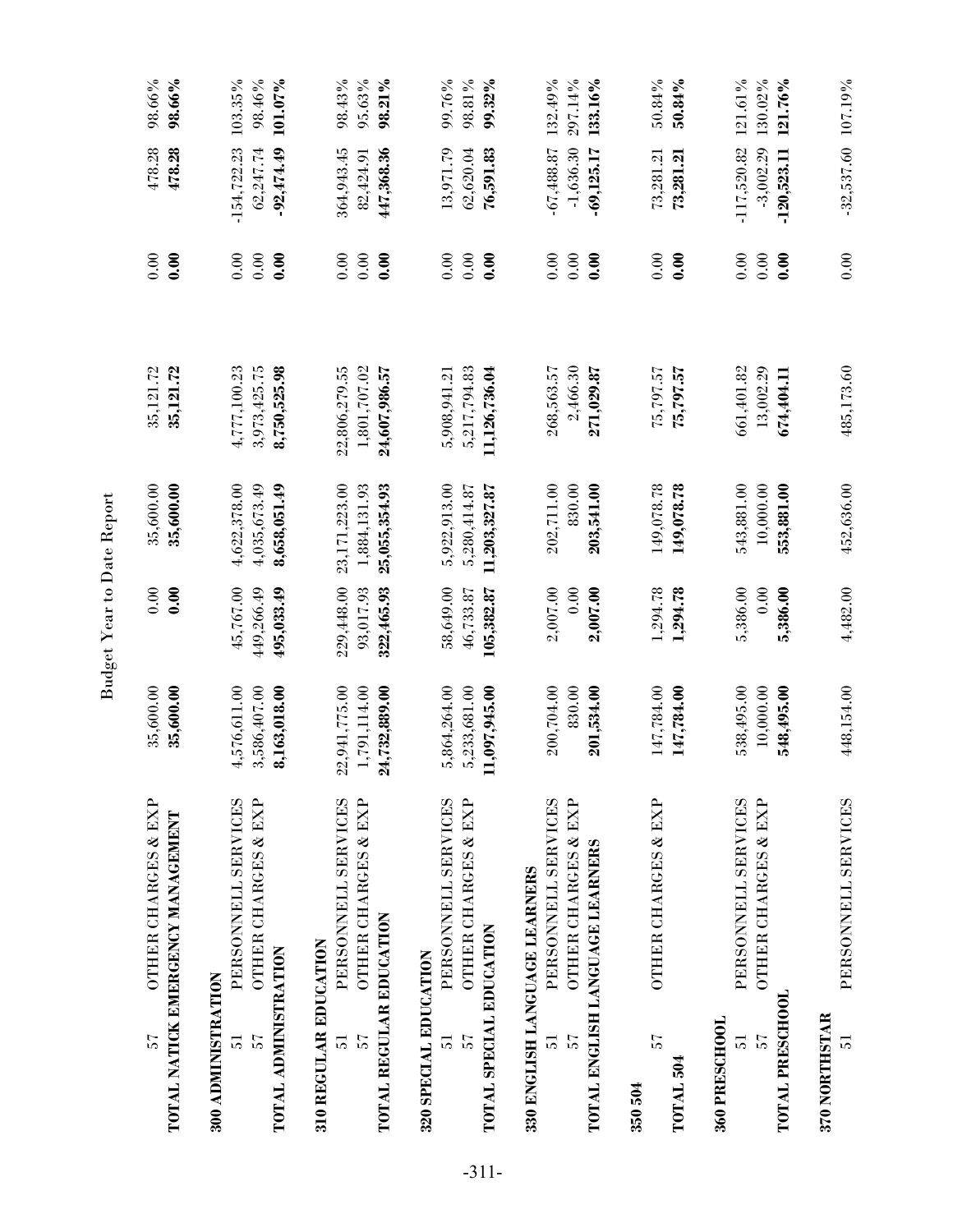| <b>TOTAL NORTHSTAR</b><br>57                                        | OTHER CHARGES & EXP                                                                                          | 454,004.00<br>5,850.00                                 | 0.00<br>4,482.00                            | 5,850.00<br>458,486.00                                   | 5,546.94<br>490,720.54                                   | 0.00<br>0.00                 | $-32,234.54$<br>303.06                           | 94.82%<br>107.03%                     |
|---------------------------------------------------------------------|--------------------------------------------------------------------------------------------------------------|--------------------------------------------------------|---------------------------------------------|----------------------------------------------------------|----------------------------------------------------------|------------------------------|--------------------------------------------------|---------------------------------------|
| TOTAL OTHER<br>57<br>5<br>380 OTHER                                 | PERSONNELL SERVICES<br><b>OTHER CHARGES &amp; EXP</b>                                                        | 114,090.00<br>153,290.00<br>39,200.00                  | 1,141.00<br>0.00<br>1,141.00                | 115,231.00<br>39,200.00<br>154,431.00                    | 115,061.59<br>36,473.70<br>151,535.29                    | 0.00<br>0.00<br>0.00         | 2,726.30<br>169.41<br>2,895.71                   | 99.85%<br>93.05%<br>98.12%            |
| TOTAL TECHNOLOGY<br><b>390 TECHNOLOGY</b><br>58<br>57<br>5          | PERSONNELL SERVICES<br><b>OTHER CHARGES &amp; EXP</b><br>CAPITAL OUTLAY                                      | 712,512.00<br>,131,790.00<br>128,866.00<br>,973,168.00 | 11,320.00<br>0.00<br>62,163.21<br>73,483.21 | 1,143,110.00<br>128,866.00<br>2,046,651.21<br>774,675.21 | 1,125,865.18<br>745,332.32<br>102,562.20<br>1,973,759.70 | 0.00<br>0.00<br>0.00<br>0.00 | 17,244.82<br>29,342.89<br>26,303.80<br>72,891.51 | 98.49%<br>96.21%<br>79.59%<br>96.44%  |
| 57<br>5                                                             | PERSONNELL SERVICES<br>OTHER CHARGES & EXP<br>TOTAL PUBLIC WORKS ENGINEERING<br>410 PUBLIC WORKS ENGINEERING | 391,019.00<br>96,900.00<br>487,919.00                  | 5,334.00<br>49,685.66<br>55,019.66          | 396,353.00<br>146,585.66<br>542,938.66                   | 380,652.17<br>62,796.36<br>443,448.53                    | 0.00<br>0.00<br>0.00         | 15,700.83<br>83,789.30<br>99,490.13              | 96.04%<br>42.84%<br>$81.68\%$         |
| TOTAL PUBLIC WORKS - ADMIN<br>420 PUBLIC WORKS - ADMIN<br>57<br>5   | PERSONNELL SERVICES<br><b>OTHER CHARGES &amp; EXP</b>                                                        | 43,305.00<br>234,507.00<br>277,812.00                  | 7,964.00<br>1,297.69<br>9,261.69            | 44,602.69<br>242,471.00<br>287,073.69                    | 233,938.49<br>32,430.40<br>266,368.89                    | 0.00<br>0.00<br>0.00         | 12,172.29<br>20,704.80<br>8,532.51               | 96.48%<br>72.71%<br>92.79%            |
| 57                                                                  | <b>OTHER CHARGES &amp; EXP</b><br>TOTAL PUBLIC WORKS BLDG MAINTENANCE<br>425 PUBLIC WORKS BLDG MAINTENANCE   | 360,150.00<br>360,150.00                               | 29,568.22<br>29,568.22                      | 389,718.22<br>389.718.22                                 | 339.892.79<br>339,892.79                                 | 0.00<br>0.00                 | 49,825.43<br>49,825.43                           | 87.22%<br>$87.22\%$                   |
| TOTAL PUBLIC WORKS WATER<br>426 PUBLIC WORKS WATER<br>58<br>57<br>5 | PERSONNELL SERVICES<br>OTHER CHARGES & EXP<br>CAPITAL OUTLAY                                                 | 513,241.00<br>265,339.00<br>5,000.00<br>783,580.00     | 4,246.66<br>6.649.00<br>0.00<br>10,895.66   | 269,585.66<br>5,000.00<br>794,475.66<br>519.890.00       | 267,891.64<br>456,538.93<br>5,000.00<br>729,430.57       | 0.00<br>0.00<br>0.00<br>0.00 | 63,351.07<br>1,694.02<br>0.00<br>65.045.09       | 99.37%<br>100.00%<br>91.81%<br>87.81% |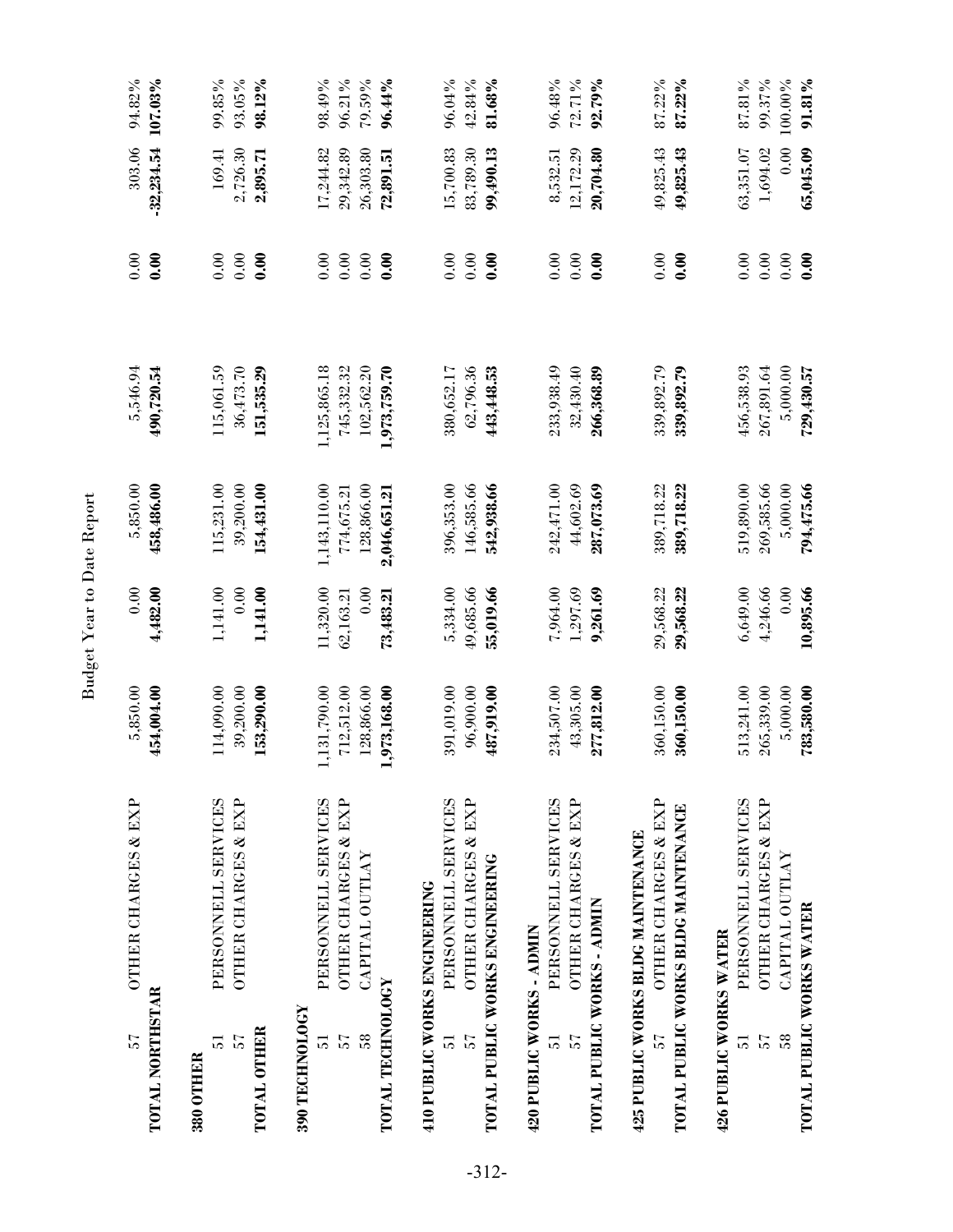| 57<br>5                                                       | PERSONNELL SERVICES<br>OTHER CHARGES & EXP<br>TOTAL PUBLIC WORKS SANTATION<br>427 PUBLIC WORKS SANITATION                                  | 461,760.00<br>235,645.00<br>697,405.00                  | 7,068.30<br>49,567.44<br>56,635.74            | 285,212.44<br>468,828.30<br>754.040.74                   | 422,678.80<br>239,757.48<br>662,436.28                   | 0.00<br>0.00<br>0.00           | 91,604.46<br>46,149.50<br>45,454.96                     | 90.16%<br>84.06%<br>87.85%             |
|---------------------------------------------------------------|--------------------------------------------------------------------------------------------------------------------------------------------|---------------------------------------------------------|-----------------------------------------------|----------------------------------------------------------|----------------------------------------------------------|--------------------------------|---------------------------------------------------------|----------------------------------------|
| 58<br>57<br>5                                                 | TOTAL PUB WKS HWY MAINT/SANT/RECYCLE<br>PERSONNELL SERVICES<br>OTHER CHARGES & EXP<br>429 PUB WKS HWY MAINT/SANT/RECYCLE<br>CAPITAL OUTLAY | ,835,700.00<br>.,357,768.00<br>6,250.00<br>3,199,718.00 | 279,032.74<br>24,391.00<br>303,423.74<br>0.00 | 2,114,732.74<br>1,382,159.00<br>6,250.00<br>3,503,141.74 | 2,506,709.47<br>1,357,543.34<br>1,162.99<br>3,865,415.80 | 0.00<br>0.00<br>0.00<br>0.00   | $-362,274.06$<br>24,615.66<br>$-391,976.73$<br>5,087.01 | 18.61%<br>110.34%<br>98.22%<br>118.54% |
| 450 FACILITIES MANAGEMENT<br>57<br>5                          | PERSONNELL SERVICES<br><b>OTHER CHARGES &amp; EXP</b><br>TOTAL FACILITIES MANAGEMENT                                                       | 2,339,159.00<br>110,634.00<br>2,449,793.00              | 29,837.00<br>$_{0.00}$<br>29,837.00           | 2,368,996.00<br>110,634.00<br>2,479,630.00               | 2,334,700.32<br>87,618.79<br>2,422,319.11                | 0.00<br>0.00<br>$\frac{8}{10}$ | 34,295.68<br>57,310.89<br>23,015.21                     | 98.55%<br>79.20%<br>$97.69\%$          |
| TOTAL BOARD OF HEALTH<br>512 BOARD OF HEALTH<br>57<br>5       | PERSONNELL SERVICES<br>OTHER CHARGES & EXP                                                                                                 | 387,518.00<br>49,950.00<br>437,468.00                   | 5,671.00<br>5,793.93<br>11,464.93             | 393,189.00<br>55,743.93<br>448,932.93                    | 388,085.63<br>429,766.74<br>41,681.11                    | 0.00<br>0.00<br>0.00           | 5,103.37<br>14,062.82<br>19,166.19                      | 98.70%<br>74.77%<br>95.73%             |
| 540 541 COUNCIL ON AGING<br>TOTAL COUNCIL ON AGING<br>57<br>5 | PERSONNELL SERVICES<br><b>OTHER CHARGES &amp; EXP</b>                                                                                      | 491,653.00<br>41,962.00<br>533,615.00                   | 18,219.00<br>1,359.88<br>19,578.88            | 43,321.88<br>509,872.00<br>553,193.88                    | 30,815.07<br>521,651.58<br>490,836.51                    | 0.00<br>0.00<br>$\frac{8}{10}$ | 19,035.49<br>31,542.30<br>12,506.81                     | 96.27%<br>71.13%<br>$94.30\%$          |
| TOTAL VETERANS SERVICES<br>543 VETERANS SERVICES<br>57<br>5   | PERSONNELL SERVICES<br>OTHER CHARGES & EXP                                                                                                 | 113,050.00<br>194,885.00<br>307,935.00                  | 1,706.00<br>69,053.32<br>70,759.32            | 114,756.00<br>263,938.32<br>378,694.32                   | 259,733.54<br>374,299.65<br>114,566.11                   | 0.00<br>0.00<br>$\frac{8}{10}$ | 189.89<br>4,204.78<br>4,394.67                          | 99.83%<br>98.41%<br>98.84%             |
| 57                                                            | OTHER CHARGES & EXP<br><b>TOTAL COMMISSION ON DISABILITY</b><br>549 COMMISSION ON DISABILITY                                               | 1,810.00<br>1,810.00                                    | 0.00<br>$\frac{6}{10}$                        | 1,810.00<br>1,810.00                                     | 246.44<br>246.44                                         | 0.00<br>0.00                   | 1,563.56<br>1,563.56                                    | 13.62%<br>13.62%                       |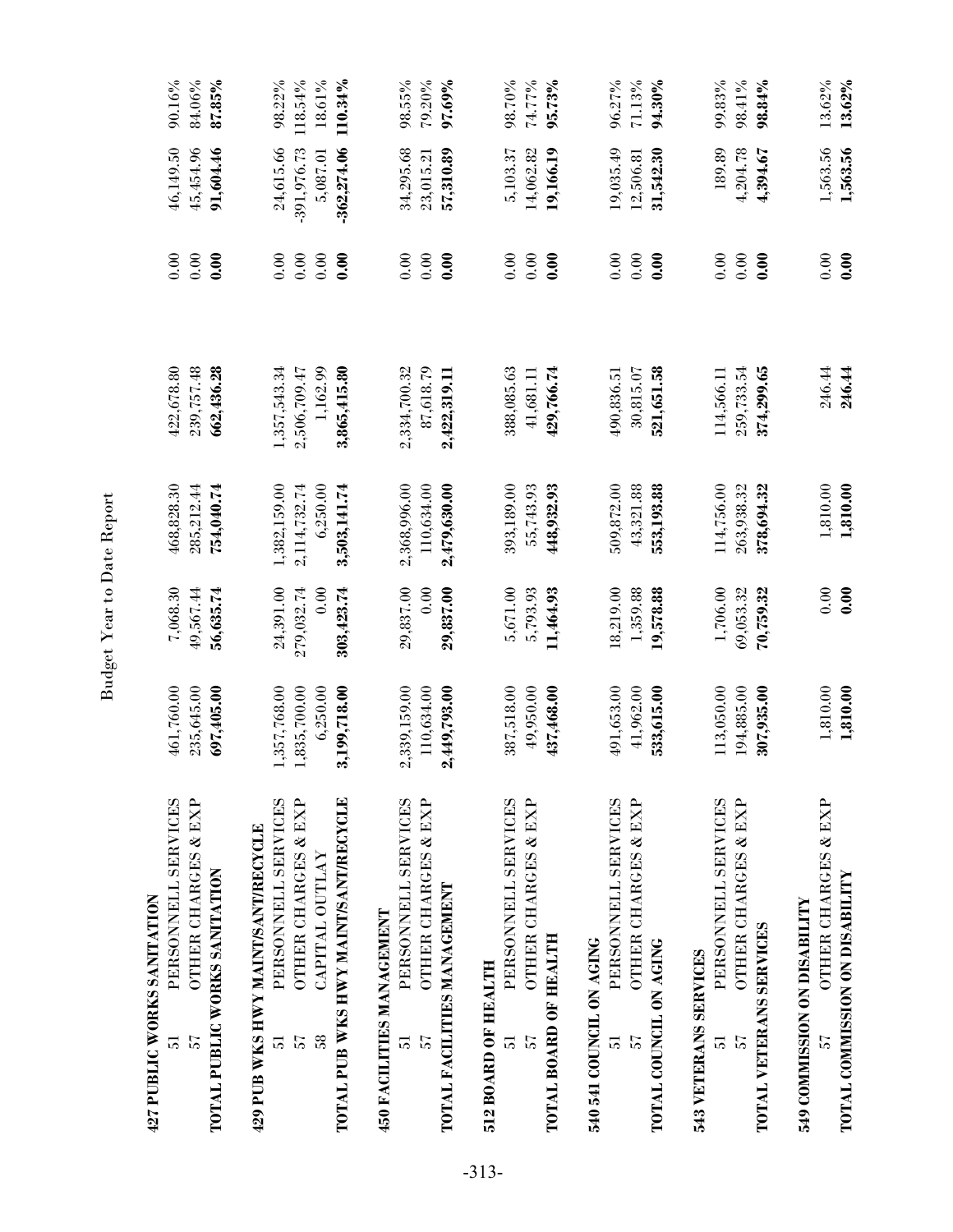| <b>610 MORSE INSTITUTE LIBRARY</b><br>57<br>51                        | PERSONNELL SERVICES<br>OTHER CHARGES & EXP<br><b>TOTAL MORSE INSTITUTE LIBRARY</b>                          | ,578,054.00<br>287,004.00<br>,865,058.00    | 21,409.00<br>0.00<br>21,409.00       | 1,599,463.00<br>287,004.00<br>1,886,467.00   | 1,592,416.58<br>273,849.83<br>1,866,266.41   | 0.00<br>0.00<br>0.00            | 7,046.42<br>20,200.59<br>13,154.17  | 99.56%<br>95.42%<br>98.93%  |
|-----------------------------------------------------------------------|-------------------------------------------------------------------------------------------------------------|---------------------------------------------|--------------------------------------|----------------------------------------------|----------------------------------------------|---------------------------------|-------------------------------------|-----------------------------|
| TOTAL BACON FREE LIBRARY<br><b>615 BACON FREE LIBRARY</b><br>57<br>51 | PERSONNELL SERVICES<br><b>OTHER CHARGES &amp; EXP</b>                                                       | 114,533.00<br>15,549.00<br>130,082.00       | 0.00<br>0.00<br>0.00                 | 15,549.00<br>130,082.00<br>114,533.00        | 112,535.46<br>17,469.06<br>130,004.52        | 0.00<br>0.00<br>$\frac{8}{10}$  | 1,997.54<br>$-1,920.06$<br>34.57    | 98.26%<br>112.35%<br>99.94% |
| TOTAL RECREATION AND PARKS<br>630 RECREATION AND PARKS<br>57<br>51    | PERSONNELL SERVICES<br>OTHER CHARGES & EXP                                                                  | 488,550.00<br>54,830.00<br>543,380.00       | 8,487.00<br>255.43<br>8,742.43       | 497,037.00<br>55,085.43<br>552,122.43        | 496,255.10<br>54,625.08<br>550,880.18        | 0.00<br>0.00<br>$\mathbf{0.00}$ | 781.90<br>1,242.25<br>460.35        | 99.84%<br>99.16%<br>99.78%  |
| TOTAL ARTS COUNCIL<br>690 ARTS COUNCIL<br>57                          | <b>OTHER CHARGES &amp; EXP</b>                                                                              | 700.00<br>700.00                            | 261.98<br>261.98                     | 961.98<br>961.98                             | 277.76<br>277.76                             | 0.00<br>$\mathbf{0.00}$         | 684.22<br>684.22                    | 28.87%<br>28.87%            |
| TOTAL HISTORIC COMMISSION<br>691 HISTORIC COMMISSION<br>57            | <b>OTHER CHARGES &amp; EXP</b>                                                                              | 1,000.00<br>1,000.00                        | 0.00<br>$\frac{6}{10}$               | 1,000.00<br>1,000.00                         | 714.00<br>714.00                             | 0.00<br>$\frac{6}{10}$          | 286.00<br>286.00                    | 71.40%<br>$-40\%$           |
| 57                                                                    | OTHER CHARGES & EXP<br>TOTAL HISTORIC DISTRICT COMMISSION<br>692 HISTORIC DISTRICT COMMISSION               | 500.00<br>500.00                            | 0.00<br>0.00                         | 500.00<br>500.00                             | 405.75<br>405.75                             | 0.00<br>$\mathbf{0.00}$         | 94.25<br>94.25                      | 81.15%<br>81.15%            |
| $\frac{8}{5}$<br>57                                                   | OTHER CHARGES & EXP<br>TOTAL INTEREST AND MATURING DEBT<br>CAPITAL OUTLAY<br>710 INTEREST AND MATURING DEBT | 181,234.00<br>1,090,680.73<br>10,271,914.73 | $-63,394.00$<br>0.00<br>$-63,394.00$ | 10,090,680.73<br>10,208,520.73<br>117,840.00 | 10,071,691.78<br>10,175,127.19<br>103,435.41 | 0.00<br>0.00<br>0.00            | 14,404.59<br>18,988.95<br>33,393.54 | 87.78%<br>99.81%<br>99.67%  |

**800 STATE AND COUNTY CHARGES**

800 STATE AND COUNTY CHARGES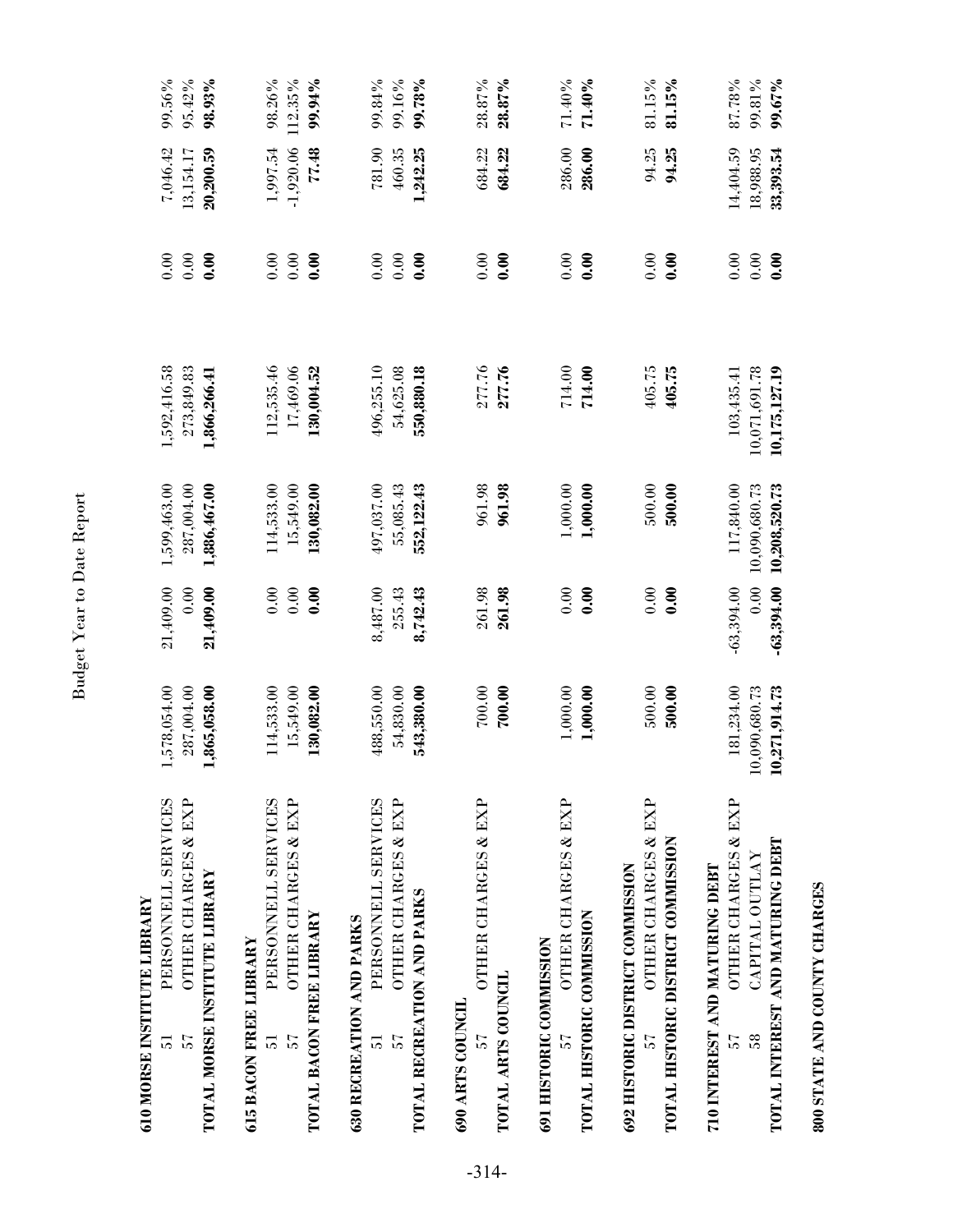| Report<br>J  |  |
|--------------|--|
| ate          |  |
| $\mathbf{c}$ |  |
| ear<br>4     |  |
| udget<br>D   |  |

| OTHER CHARGES & EXP<br>TOTAL STATE AND COUNTY CHARGES<br>57                                           | 0.00                           | $0.00 \quad 1.524.261.00$<br>1,524,261.00 | 1,524,261.00<br>1,524,261.00                             | 1,421,445.00<br>1,421,445.00   | 0.00<br>0.00 | 102,816.00<br>102,816.00 | 93.25%<br>93.25%                |
|-------------------------------------------------------------------------------------------------------|--------------------------------|-------------------------------------------|----------------------------------------------------------|--------------------------------|--------------|--------------------------|---------------------------------|
| PERSONNELL SERVICES<br>TOTAL OTHER EMPLOYEE BENEFITS<br>900 OTHER EMPLOYEE BENEFITS<br>$\overline{a}$ | 15,174,510.00<br>15,174,510.00 |                                           | $-62,054.75$ 15,112,455.25<br>$-62,054.75$ 15,112,455.25 | 14,404,196.92<br>14,404,196.92 | 0.00<br>0.00 | 708,258.33<br>708,258.33 | 95.31%<br>95.31%                |
| PERSONNELL SERVICES<br>TOTAL RETIREMENT BOARD<br>911 RETIREMENT BOARD<br>5                            | 6,082,991.00<br>6,082,991.00   | 0.00<br>0.00                              | 6,082,991.00<br>6,082,991.00                             | 6,082,991.00<br>6,082,991.00   | 0.00<br>0.00 |                          | 0.00 100.00%<br>$0.001000.00\%$ |
| PERSONNELL SERVICES<br>TOTAL NON-CONTRIBUTORY PENSIONS<br>912 NON-CONTRIBUTORY PENSIONS               | 67,209.00<br>67,209.00         | 9,200.00<br>9,200.00                      | 76,409.00<br>76,409.00                                   | 70,534.62<br>70,534.62         | 0.00<br>0.00 | 5,874.38<br>5,874.38     | 92.31%<br>92.31%                |
| PERSONNELL SERVICES<br>TOTAL NON-CONTRIBUTORY PENSIONS<br>990 OTHER FINANCING USES                    | 0.00<br>0.00                   | 5,306,734.58<br>5,306,734.58              | 5,306,734.58<br>5,306,734.58                             | 5,306,734.58<br>5,306,734.58   | 0.00<br>0.00 |                          | 0.00 100.00%<br>$0.00100000\%$  |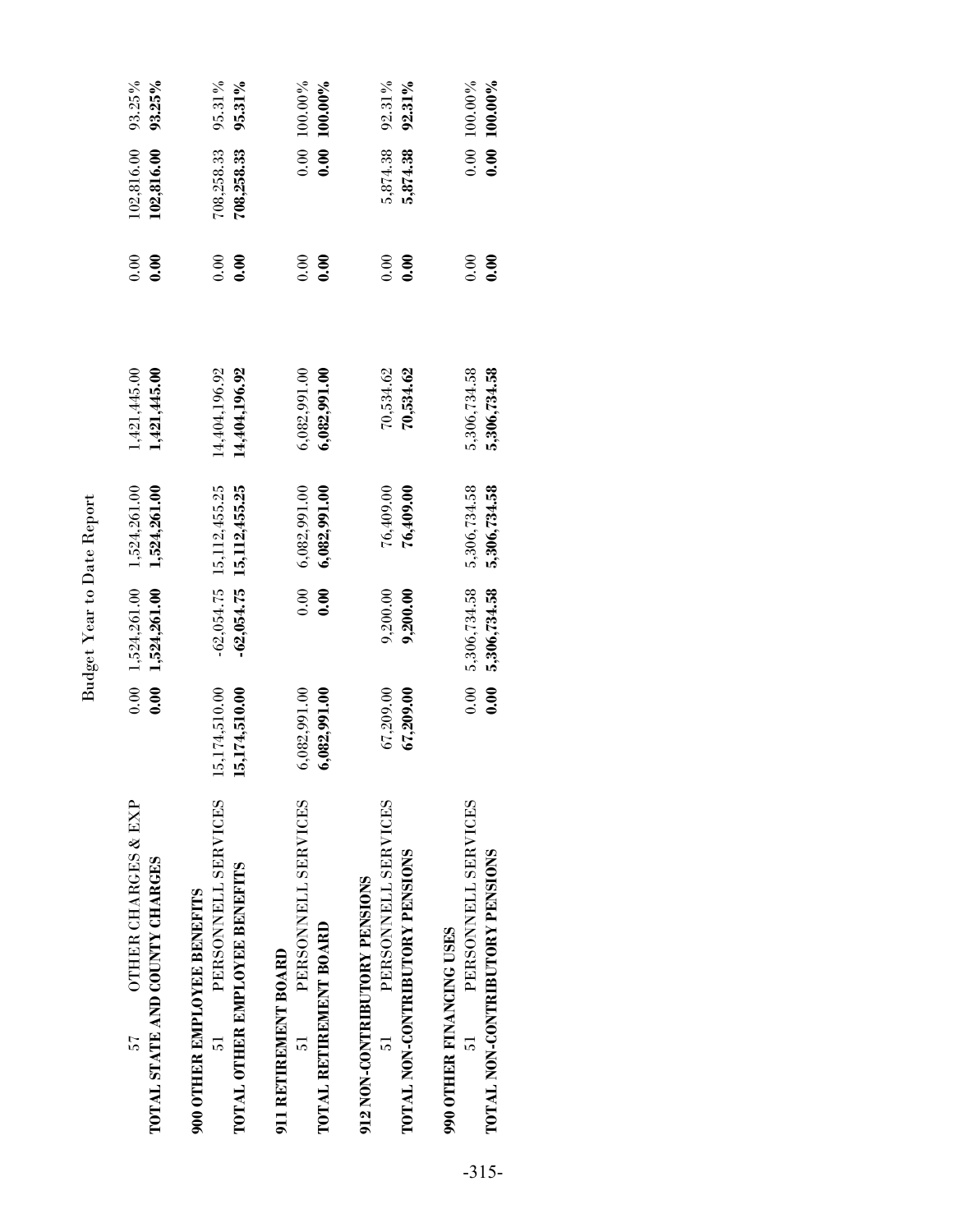# **Town of Natick Capital Projects Fund Balances June 30, 2013**

# *Capital Projects*

|               |                                 | <b>Ending</b>       |
|---------------|---------------------------------|---------------------|
| <u>Fund #</u> | <b>Fund Name</b>                | <b>Fund Balance</b> |
| 5000          | Cap Equip #9 -3 B and 4B 11/10  | 68.00               |
| 5001          | Cap Improvement 1-10            | 1,071,539.32        |
| 5002          | <b>Ben Hem School</b>           | 18,840.06           |
| 5003          | <b>Boden Lane Pump Station</b>  | 54.96               |
| 5004          | <b>Computer Equipment</b>       | 9,019.77            |
| 5005          | <b>I/Net Equipment</b>          | 8,316.22            |
| 5006          | Morse Library                   | 17,763.83           |
| 5007          | <b>Curbing Boden Lane</b>       | 16,000.00           |
| 5008          | <b>Street Lights</b>            | 28,492.46           |
| 5009          | Water Treatment Plant           | 337.75              |
| 5010          | Wilson/Kennedy Middle           | 15,359.00           |
| 5011          | DPW Facility                    | 1,367.19            |
| 5012          | <b>Highway Chapter 90</b>       | 30,488.43           |
| 5015          | <b>Land Acquisitions</b>        | 2,863.99            |
| 5016          | Pegan/Cove Lake Coch            | 13,196.51           |
| 5017          | <b>Brown School</b>             | 47,441.31           |
| 5018          | <b>Fire Truck</b>               | 3,912.45            |
| 5019          | CP SW E/Central St 1,015,000    | 424.00              |
| 5020          | C/p Springvale Trmt Plant 5.8M  | 255.73              |
| 5021          | Capital Equip Ban 1,165K        | 5,224.11            |
| 5022          | Capital Imprmt Ban 713k         | 410,634.87          |
| 5023          | <b>C/P SWR CLBHSE/SDLBRK RD</b> | 32,506.76           |
| 5024          | Swr/Speen/Nmain/Park GOB 2.1m   | 316,621.52          |
| 5025          | <b>Phase 5 Relining</b>         | 932,500.32          |
| 5026          | <b>KMS Boiler</b>               | 50.00               |
| 5027          | FTM Art 5 Cap Eq Borrowing      | 771.74              |
| 5028          | <b>HS Feasibility Study</b>     |                     |
| 5029          | ATM 08 Art 9 CAP Eq Borrow      | 4,998.78            |
| 5030          | Police/Fire HVAC (Old x128)     |                     |
| 5031          | High School Const Art 6/7 Jan   | 2,305,259.07        |
| 5032          | Senior Ctr Art 1 Jan 10         | 473,245.14          |
| 5033          | Ambulance Purch Art 9 Spg '10   | 25.00               |
| 5034          | Fire Grnd Repeatr Art 9 Spg '10 | 15,386.10           |
| 5035          | Replace h-54 Truck Art 9 SPG 10 |                     |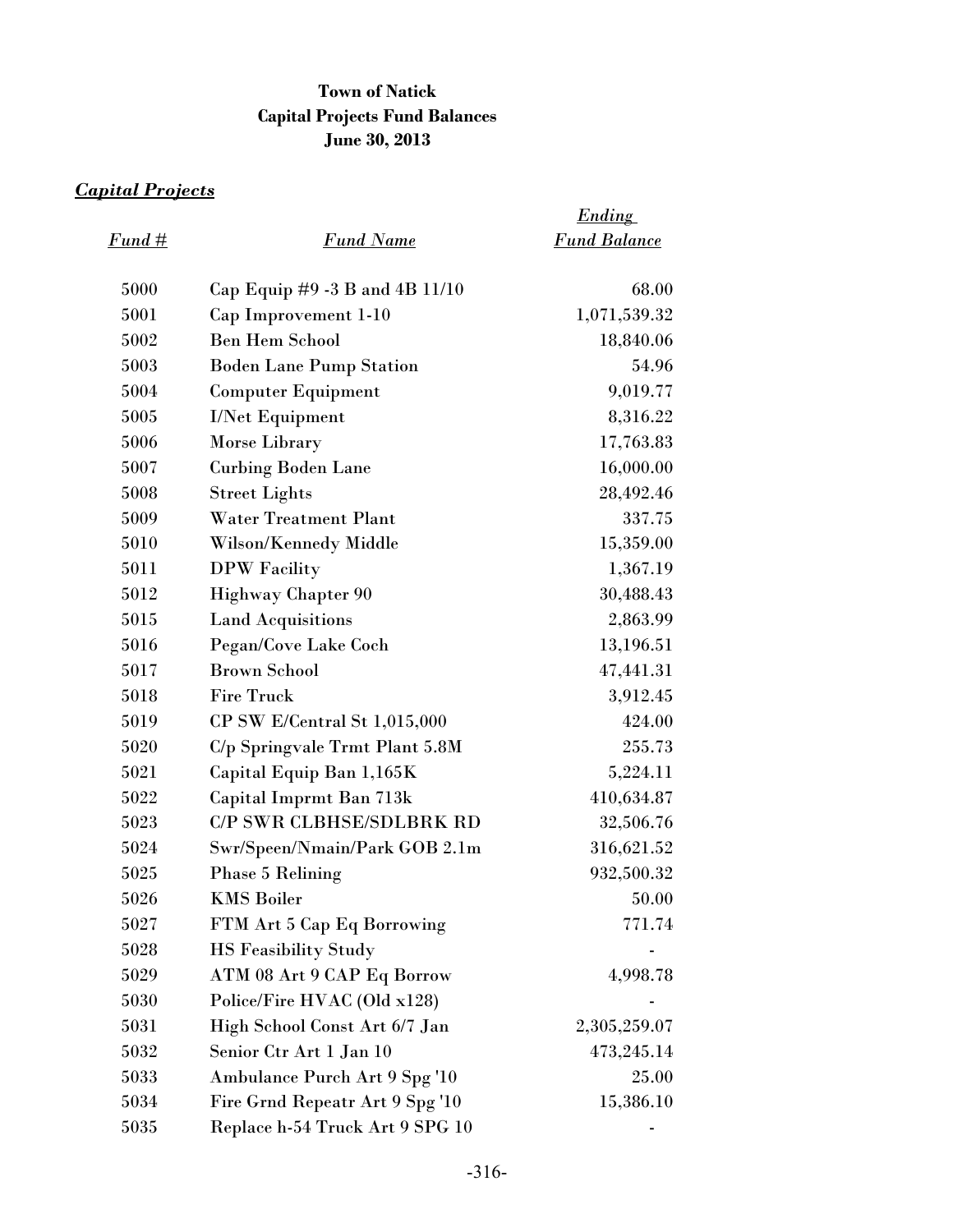| 5036 | Replace H-44 Truck Art 9 Spg 10         |              |
|------|-----------------------------------------|--------------|
| 5037 | C/P Lndfil/Glf GOB 9,390,000            | 11,118.44    |
| 5038 | <b>Sewer I/I Auth Various</b>           | 101,415.45   |
| 5039 | C/P Mun Oil Tnk GOB 925,000             | 1,034.56     |
| 5040 | Oak St Field                            | 28,094.21    |
| 5041 | $C/P$ Watlne lkshre GOB 1.040.0         | 150,106.21   |
| 5042 | Cap Improvement #12 Art 12B 7, 8, 9 & 1 | 138,793.08   |
| 5043 | Cap Improvement $\#13B$ 4, 6, 8 & 9     | 229,499.63   |
| 5045 | <b>Art 10 FY12</b>                      | 295,000.00   |
| 5046 | Art 15 FY12                             | 114,418.52   |
| 5047 | Art 16 FY12                             | 119,761.65   |
| 5048 | 75 West St                              | 711,100.00   |
| 5049 | <b>Recycling Packers</b>                | 105,429.00   |
| 5050 | <b>Bond Rfdg FY12</b>                   |              |
| 5051 | Art 6B FY13                             | 633,971.25   |
| 5052 | <b>Bond Rfdg FY13</b>                   | 1,614,935.00 |
|      |                                         |              |

TOTAL CAPITAL FUNDS 10,037,641.39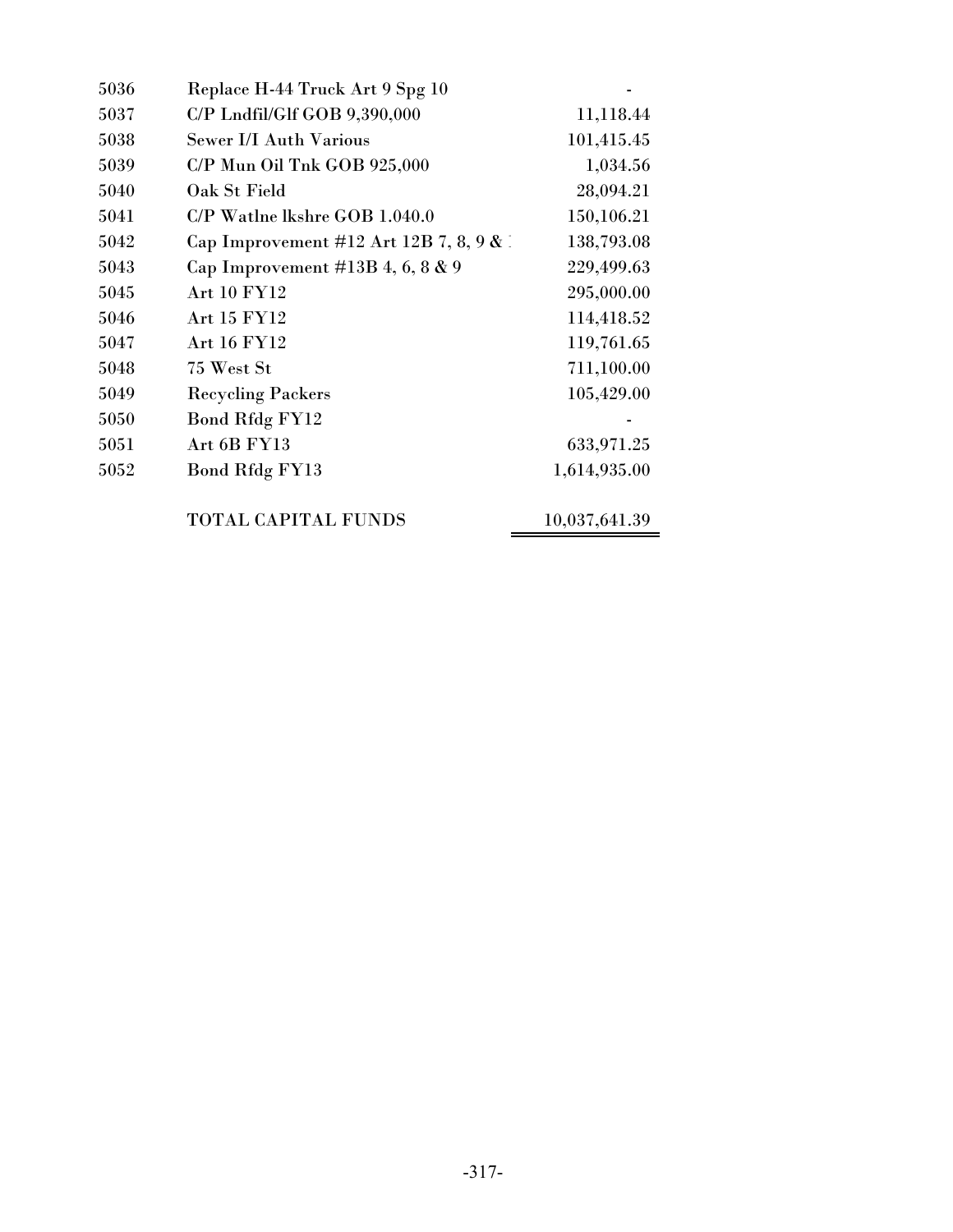#### **Town of Natick Balance Sheet As of June 30, 2013 General Fund 0001 and 0002 (These figures are unaudited)**

| Assets                                           |                            |            |
|--------------------------------------------------|----------------------------|------------|
| Cash:                                            |                            |            |
| <b>Unrestricted Savings - Operating</b>          | 28,165,381.00              |            |
| Petty Cash Advances:<br>Collector                | 200.00                     |            |
| <b>Public Works Administration</b>               | 125.00                     |            |
| <b>Town Clerk</b>                                | 200.00                     |            |
| <b>Police Department</b>                         | 100.00                     |            |
| Recreation #1                                    | 100.00                     |            |
| Recreation #2                                    | 100.00                     |            |
| <b>Community Development</b>                     | 150.00                     |            |
| Board of Health                                  | 35.00                      |            |
| Council on Aging                                 | 80.00                      |            |
| Fire Department<br>Selectmen                     | 25.00<br>200.00            |            |
| <b>School Dept</b>                               | 904.00                     |            |
| <b>Total Cash</b>                                |                            | 28,167,600 |
| <b>Accounts Receivable:</b>                      |                            |            |
| <b>Real Estate Taxes:</b>                        |                            |            |
| Real Estate 2013                                 | 1,451,045.73               |            |
| Real Estate 2012                                 | 126,483.92                 |            |
| Real Estate 2011                                 | 135,854.83                 |            |
| Real Estate 2010<br>Real Estate 2009             | (33,825.89)                |            |
| Real Estate 2008                                 | (2,070.34)<br>(47, 451.42) |            |
| Real Estate PY                                   | (180, 319.83)              | 1,449,717  |
|                                                  |                            |            |
| <b>Personal Property Taxes:</b>                  |                            |            |
| Personal Property 2013                           | 5,956.27                   |            |
| Personal Property 2012                           | 19,331.30                  |            |
| Personal Property 2011                           | 13,310.01                  |            |
| Personal Property 2010                           | 12,147.25                  |            |
| Personal Property 2009<br>Personal Property 2008 | 16,926.10<br>11,113.86     |            |
| Personal Property PY                             | 56,742.10                  | 135,527    |
| Tax Liens & Deferrals:                           |                            |            |
| Tax Liens Receivable                             | 1,450,535.13               |            |
| Tax Per Chapter 41A Receivable                   | 313,222.29                 | 1,763,757  |
| <b>Excise Taxes:</b>                             |                            |            |
| <b>MVE 2013</b>                                  | 450,197.01                 |            |
| <b>MVE 2012</b>                                  | 72,000.39                  |            |
| <b>MVE 2011</b>                                  | 30, 345. 34                |            |
| <b>MVE 2010</b>                                  | 23,191.72                  |            |
| <b>MVE 2009</b>                                  | 18,554.37                  |            |
| <b>MVE 2008</b>                                  | 22,772.71                  |            |
| <b>MVE 2007</b>                                  | (36.25)                    |            |
| MVE Prior Yrs                                    | 81,276.34                  |            |
| Boat Excise 2010                                 | 401.00                     |            |
| Boat Excise 2011                                 | 111.67                     |            |
| Boat Excise 2012                                 | 409.67<br>668.03           | 699,892    |
| Boat Excise 2013                                 |                            |            |
| <b>Trash Fees:</b><br>Trash Liens 2006           | 130.89                     |            |
| PAYT Program (Pay as you Throw)                  | 116,294.37                 | 116,425    |
| Department Receivables:                          |                            |            |
| Veterans                                         | 140,363.89                 |            |
| Retiree CH 32-9A1/2                              | 2,024.47                   |            |
| <b>Ambulance Services</b>                        | 590,814.25                 | 733,203    |
| Other Receivables:                               |                            |            |
| <b>Parking Fines</b>                             | 32,678.00                  |            |
| Betterments Added to Tax                         | 3,190.03                   |            |
| <b>Un-Apportioned Assessments</b>                | 29,767.08                  |            |
| Supplemental Tax Receivable                      | 102,589.47                 | 168,225    |
| <b>Total Assets</b>                              |                            | 33,234,346 |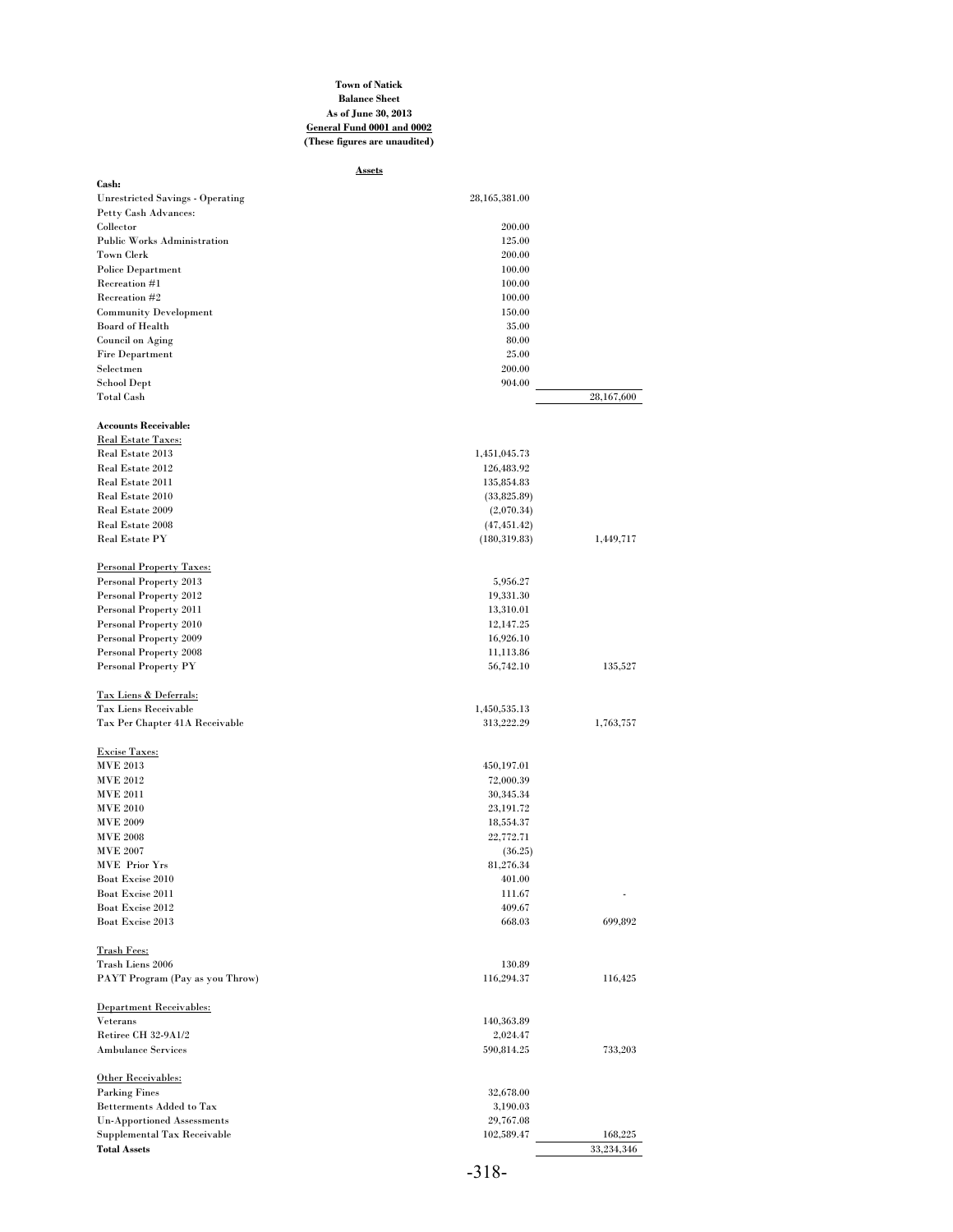# **Liabilities**

| Warrants Payable - Operating                                                               |                                      | 1,452,825.51             |            |
|--------------------------------------------------------------------------------------------|--------------------------------------|--------------------------|------------|
| <b>Accrued Payroll</b>                                                                     |                                      | 6,083,885.62             |            |
| Other Liabilities - FY14 Tax Paid FY13                                                     |                                      | 89,895.00                | 7,626,606  |
| Deferred Revenue:                                                                          |                                      |                          |            |
| <b>Property Tax</b>                                                                        |                                      | (1,802,971.89)           |            |
| Ambulance                                                                                  |                                      | 590,814.25               |            |
| Supplemental Tax                                                                           |                                      | 102,589.47               |            |
| Tax Liens/Foreclosures                                                                     |                                      | 1,450,535.13             |            |
| <b>Tax Litigation</b>                                                                      |                                      | $\overline{\phantom{a}}$ |            |
| Tax Per Chapter 41A                                                                        |                                      | 313,222.29               |            |
| Land Transferred to Conservation                                                           |                                      |                          |            |
| <b>Motor Vehicle</b>                                                                       |                                      | 698,301.63               |            |
| <b>Boat Excise</b><br><b>Trash Fees</b>                                                    |                                      | 1,590.37<br>÷,           |            |
| Trash Liens                                                                                |                                      | 130.89                   |            |
| <b>Betterments</b>                                                                         |                                      |                          |            |
| <b>PAYT</b> Program                                                                        |                                      | 116,294.37               |            |
| <b>Parking Fines</b>                                                                       |                                      | 32,678.00                |            |
| <b>Betterments</b>                                                                         |                                      | 32,957.11                |            |
| Departmental Revenue (Retirees)                                                            |                                      | 2,024.47                 |            |
| Departmental Revenue (Veterans)                                                            |                                      | 140,363.89               | 1,678,530  |
|                                                                                            |                                      |                          |            |
| Allowance for Abatement/Exemptions:                                                        |                                      |                          |            |
| <b>Year 2013</b>                                                                           |                                      | 1,009,941.08             |            |
| <b>Year 2012</b>                                                                           |                                      | 678,190.48               |            |
| <b>Year 2011</b><br><b>Year 2010</b>                                                       |                                      | 544,815.40               |            |
| <b>Year 2009</b>                                                                           |                                      | 412,129.62<br>247,996.53 |            |
| <b>Year 2008</b>                                                                           |                                      | 143,842.28               |            |
| <b>Year 2007</b>                                                                           |                                      | 146,393.23               |            |
| <b>Prior Years</b>                                                                         |                                      | 204,907.16               | 3,388,216  |
|                                                                                            |                                      |                          |            |
| <b>Employee Withholdings &amp; Other</b>                                                   |                                      |                          |            |
| Other Liabilities                                                                          |                                      |                          |            |
| <b>Federal Withholdings</b>                                                                |                                      | 1,079.02<br>683.33       |            |
| Withholdings State<br>MTRS                                                                 |                                      | 366.88                   |            |
| Group Life/Dental                                                                          |                                      | (36,818.15)              |            |
| Group Health; HMOs, Medex, Tufts, Pilgrim, Network Blue, Fallon                            |                                      | 860,577.60               |            |
| Deferred Comp Plans; OBRA,457 & Roth                                                       |                                      | 20,991.12                |            |
| Egr Life Dividend                                                                          |                                      |                          |            |
| Disability Insurance; Jefferson Pilot                                                      |                                      | 3,908.21                 |            |
| <b>Union Dues</b>                                                                          |                                      | (278.00)                 |            |
| Undistributed receipts                                                                     |                                      |                          |            |
| <b>Tailings Payroll</b>                                                                    |                                      | 73,633.22                |            |
| Tailings Vendor (1)                                                                        |                                      | 182,955.95               |            |
| Tailings Vendor (4)                                                                        |                                      | 9,103.30                 |            |
| Natick Metrowest CU (01-9035)                                                              |                                      | ٠                        |            |
| United Way of Metrowest (01-9090)                                                          |                                      |                          | 1,116,202  |
| <b>Total Liabilities</b>                                                                   |                                      |                          | 13,809,554 |
| <b>Fund Balances</b>                                                                       |                                      |                          |            |
| <b>Fund Balances:</b>                                                                      |                                      |                          |            |
| Fund Balance (359000) Fund 0001                                                            |                                      | 14,209,125.39            |            |
| Revenue (391000) Fund 0001                                                                 |                                      | 117,344,467.65           |            |
| Expenditures (393000) Fund 0001                                                            |                                      | (117, 647, 020.23)       |            |
| Res for Encumbrances (394000) Fund 0001                                                    |                                      | (1,673,039.38)           |            |
|                                                                                            | Undesignated F/B                     |                          | 12,233,533 |
| Fund Balance Overlay Surplus (3220)                                                        |                                      |                          |            |
| F/B Res for Encumbrances (394000)                                                          | Fund 0001 and 0002                   | 1,850,206.10             |            |
| F/B Res for Expenditure (352000)                                                           | <b>Fund 0001</b>                     | 3,185,581.00             |            |
| F/B Res for Cont. Approp. (329500)                                                         | <b>Fund 0002</b>                     | 2,865,366.44             |            |
| F/B Reserve for Future Debt Service - 2011                                                 | <b>Fund 0001</b>                     |                          |            |
| F/B Reserve for Future Debt Service - 2012                                                 | <b>Fund 0001</b><br><b>Fund 0001</b> | 2,219.00                 |            |
| Fund Balance Petty Cash (3250)<br>F/B Res for Approp Deficit (3452) (Snow and Ice Deficit) |                                      | (712, 114.58)            | 7,191,258  |
|                                                                                            | <b>Fund 0001</b>                     |                          |            |
|                                                                                            | Total All F/B                        |                          | 19,424,791 |
| <b>Total Liabilities and Fund Equity</b>                                                   |                                      |                          | 33,234,346 |
|                                                                                            |                                      |                          |            |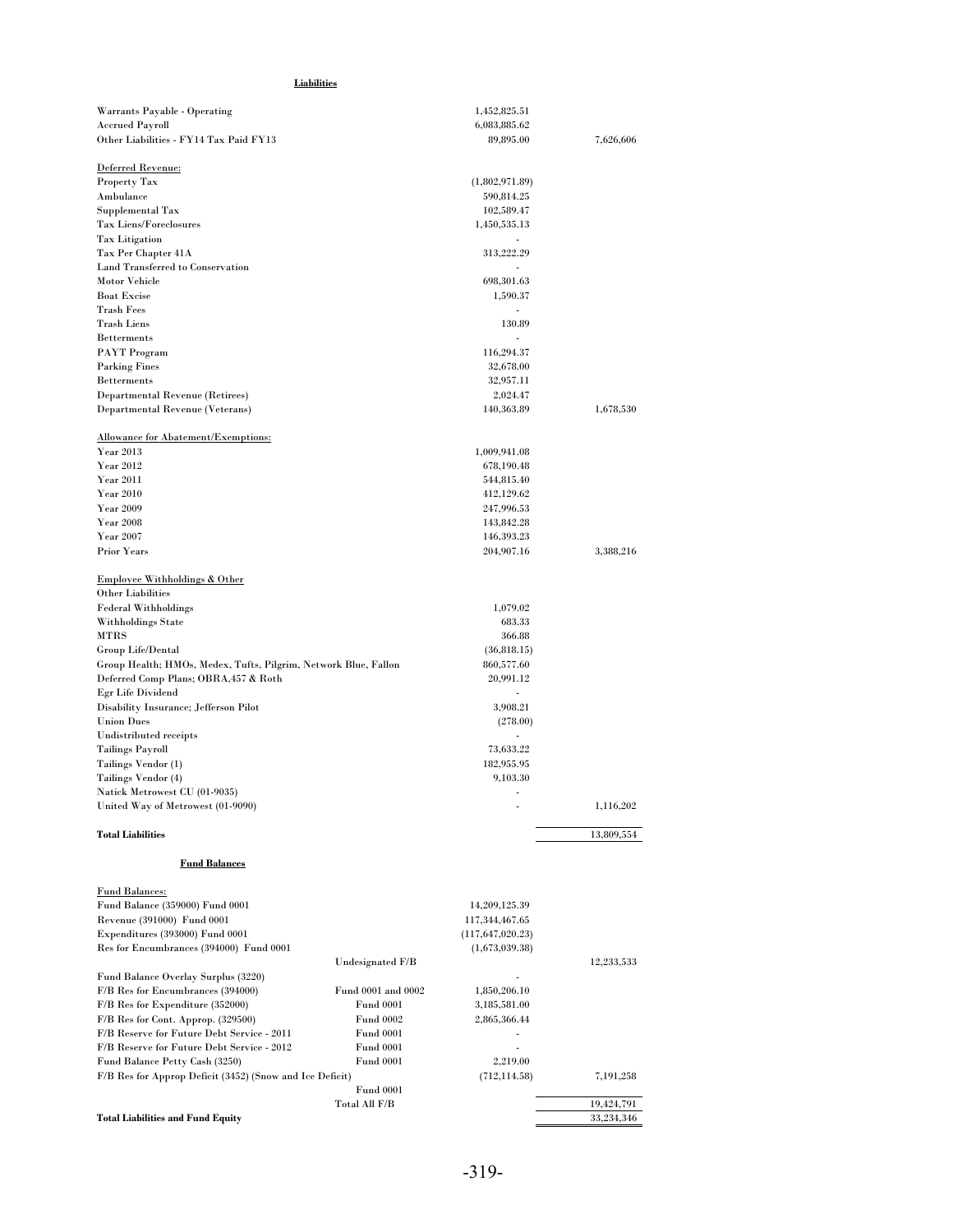TOWN OF NATICK, MASSACHUSETTS **TOWN OF NATICK, MASSACHUSETTS**

# Combining Balance Sheet<br>Special Revenue Funds<br>June 30, 2013<br>(These figures are unaudited) **(These figures are unaudited) Combining Balance Sheet Special Revenue Funds June 30, 2013**

| <b>ASSETS</b>                                                     |   | Fund 0012<br>Lunch<br>School | School Other<br>Special Rev<br>0100-0999 |         | <b>State Grants</b><br>1000-1499<br>School |   | Federal Grants<br>1500-1999<br>School | Revolving<br>2000-2099 | 2100-2199<br>Reserved<br>Receipts |   | Town Other<br>Special Rev<br>2200-2999 | <b>State Grants</b><br>3000-3499<br>Town | Federal Grants<br>3600-3999<br>Town |                  | Total                    |         |
|-------------------------------------------------------------------|---|------------------------------|------------------------------------------|---------|--------------------------------------------|---|---------------------------------------|------------------------|-----------------------------------|---|----------------------------------------|------------------------------------------|-------------------------------------|------------------|--------------------------|---------|
| Cash and cash equivalents<br>Investments                          | ⇎ | 163,384                      | 2,230,723<br>₩                           |         | 340                                        | œ | (84, 539)                             | 223,990                | 3,051,774<br>₩                    | œ | ₩<br>4,662,509                         | œ<br>322,884                             |                                     | œ<br>17,352      | 10,588,417               |         |
| Due From Other Governments<br>Accounts receivable<br>Receivables: |   |                              |                                          |         |                                            |   |                                       |                        |                                   |   | 175,507                                |                                          |                                     |                  |                          | 175,507 |
| Other assets                                                      |   |                              |                                          |         |                                            |   |                                       |                        |                                   |   |                                        |                                          |                                     |                  |                          |         |
| Total Assets                                                      | œ | 163.384                      | 2.230.723<br>œ                           |         | 340                                        | œ | œ<br>(84, 539)                        | 223,990                | 3,051,774<br>œ                    | œ | ⇔<br>4,838,016                         | œ<br>322,884                             |                                     | ¢0<br>17,352     | 10,763,924               |         |
| LIABILITIES AND FUND EOUITY                                       |   |                              |                                          |         |                                            |   |                                       |                        |                                   |   |                                        |                                          |                                     |                  |                          |         |
| Warrants and accounts payable<br>iabilities:                      | œ |                              | œ                                        |         |                                            | œ | œ                                     |                        | œ                                 | œ | œ<br>(597)                             | œ                                        |                                     | œ                |                          | (597)   |
| Accrued liabilities<br>Deferred revenue                           |   |                              |                                          |         |                                            |   |                                       |                        |                                   |   | 175,507                                |                                          |                                     |                  |                          | 175,507 |
| Anticipation notes payable<br>Other liabilities                   |   |                              |                                          |         |                                            |   |                                       |                        |                                   |   |                                        |                                          |                                     |                  |                          |         |
| <b>Total Liabilities</b>                                          |   |                              |                                          |         |                                            |   |                                       |                        |                                   |   | 174,910                                |                                          |                                     |                  |                          | 174,910 |
| Reserved for encumbrances<br><b>Fund Balances:</b>                |   |                              |                                          | 129,738 | 260                                        |   | 35,259                                | 154                    |                                   |   | 11,015                                 | 3,001                                    |                                     |                  |                          | 179,427 |
| Unreserved/undesignated<br>Total Fund Equity                      |   | 163,384<br>163,384           | 2,230,723<br>2,100,985                   |         | 340<br>$\approx$                           |   | (84, 539)<br>(119, 798)               | 223,990<br>223,836     | 3,051,774<br>3,051,774            |   | 4,663,106<br>4,652,092                 | 319,882<br>322,884                       |                                     | 17,352<br>17,352 | 10,589,013<br>10,409,587 |         |
| Total Liabilities and Fund Equity                                 | ¢ | 163,384                      | 2,230,723<br>¢                           |         | 340                                        | œ | œ<br>(84, 539)                        | 223,990                | 3,051,774<br>œ                    | œ | œ<br>4,838,016                         | œ<br>322,884                             |                                     | œ<br>17,352      | 10,763,924               |         |

Variance (0)0 - -- - - - - (0)

 $\hat{\lambda}$ 

 $\hat{\lambda}$ 

 $\circ$ 

 $\odot$ 

Variance

 $\hat{\boldsymbol{\beta}}$ 

 $\odot$ 

 $\tilde{\mathcal{N}}$ 

 $\hat{\boldsymbol{\beta}}$ 

 $\hat{\mathcal{N}}$ 

 $\hat{\mathcal{N}}$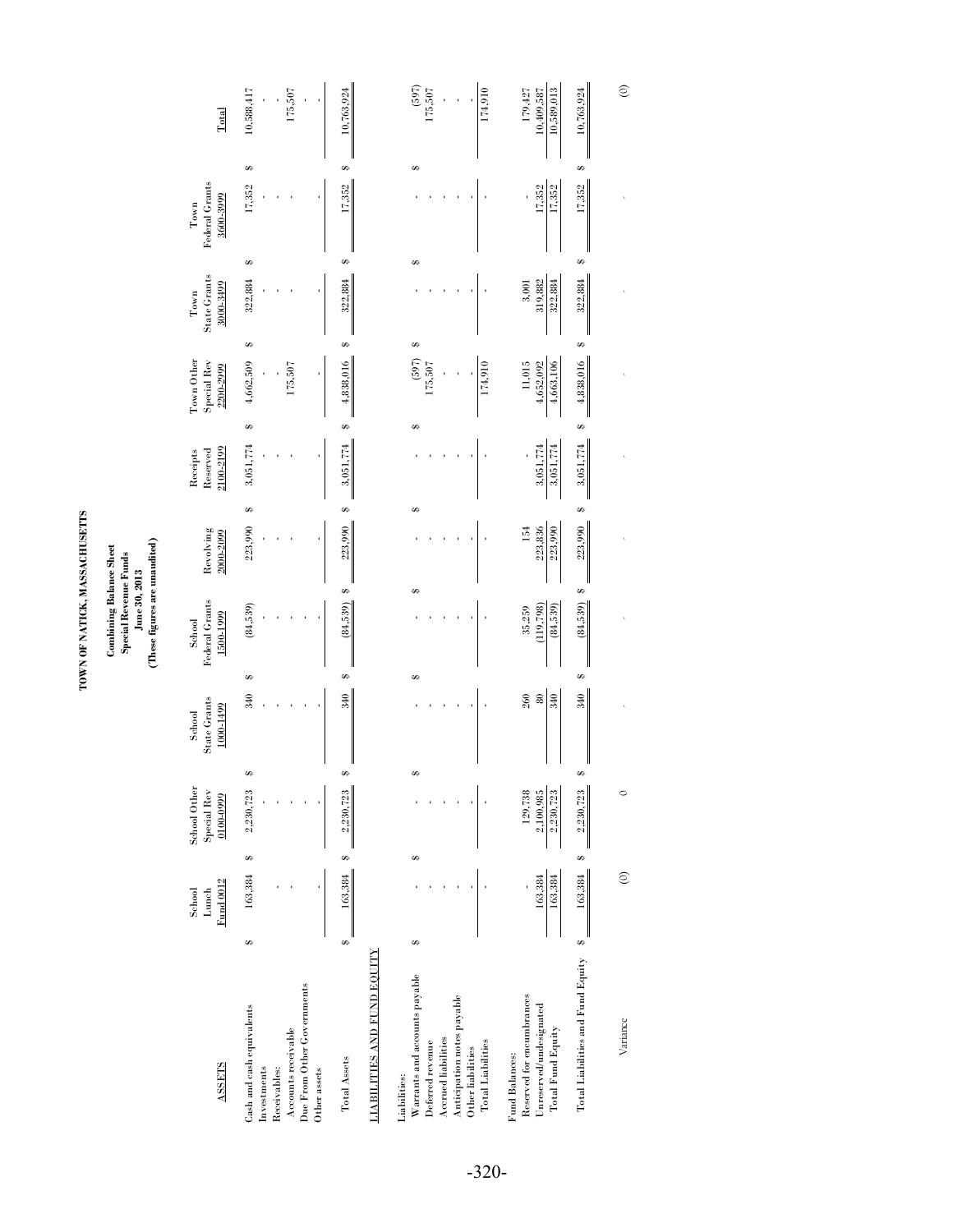TOWN OF NATICK, MASSACHUSETTS **TOWN OF NATICK, MASSACHUSETTS**

# **Combining Balance Sheet**<br>Capital Projects<br>June 30, 2013 **Combining Balance Sheet Capital Projects June 30, 2013**

| <b>ASSETS</b>                                                                                                                                                           |   | Fund 3500<br>Chapter 90<br>Roads |   | Fund 5000-5999<br>Governmental<br>Projects<br>Capital |   | Fund 6010-6099<br>Projects<br>Capital<br>Golf |   | Fund 6510-6599<br>Water/Sewer<br>Projects<br>Capital |   | $\rm Total\ All$<br>Projects<br>Capital |
|-------------------------------------------------------------------------------------------------------------------------------------------------------------------------|---|----------------------------------|---|-------------------------------------------------------|---|-----------------------------------------------|---|------------------------------------------------------|---|-----------------------------------------|
| Cash and cash equivalents<br>Accounts receivable<br>Investments<br>Receivables:<br>Other assets                                                                         | ⇔ | (76, 464)                        | ⇔ | 10,037,641                                            | ⇔ | 954                                           | ⇔ | 2,865,076                                            | ⇔ | 12,827,207                              |
| LIABILITIES AND FUND EQUITY<br>Total Assets                                                                                                                             | ↔ | 76,464)                          | ₩ | 10,037,641                                            | ⇔ | 954                                           | ⇔ | 2,865,076                                            | ₩ | 12,827,207                              |
| Warrants and accounts payable<br>Anticipation notes payable<br>Accrued liabilities<br><b>Total Liabilities</b><br>Deferred revenue<br>Other liabilities<br>Liabilities: | ⇔ |                                  | ⇔ | (134, 688)<br>(134, 688)                              | ⇔ | 117,000<br>117,000                            | ⇔ |                                                      | ⇔ | (17, 688)<br>(134, 688)<br>117,000      |
| Reserved for Encumbrances<br>Reserved for Expenditures<br>Unreserved/undesignated<br>Reserve for Petty Cash<br>Total Fund Equity<br>Fund Balances:                      |   | 76,464)<br>76,464)               |   | 10,172,329<br>607,102<br>9,565,227                    |   | (116,046)<br>$\sqrt{116,046}$                 |   | 2,865,076<br>962<br>2,864,114                        |   | 608,064<br>12,844,895<br>12,236,831     |
| Total Liabilities and Fund Equity<br>Variance                                                                                                                           | ↔ | 76,464)                          | ⇔ | 10,037,641                                            | ⇔ | $\odot$<br>954                                | ⇔ | 2,865,076                                            | ⇔ | 12,827,207                              |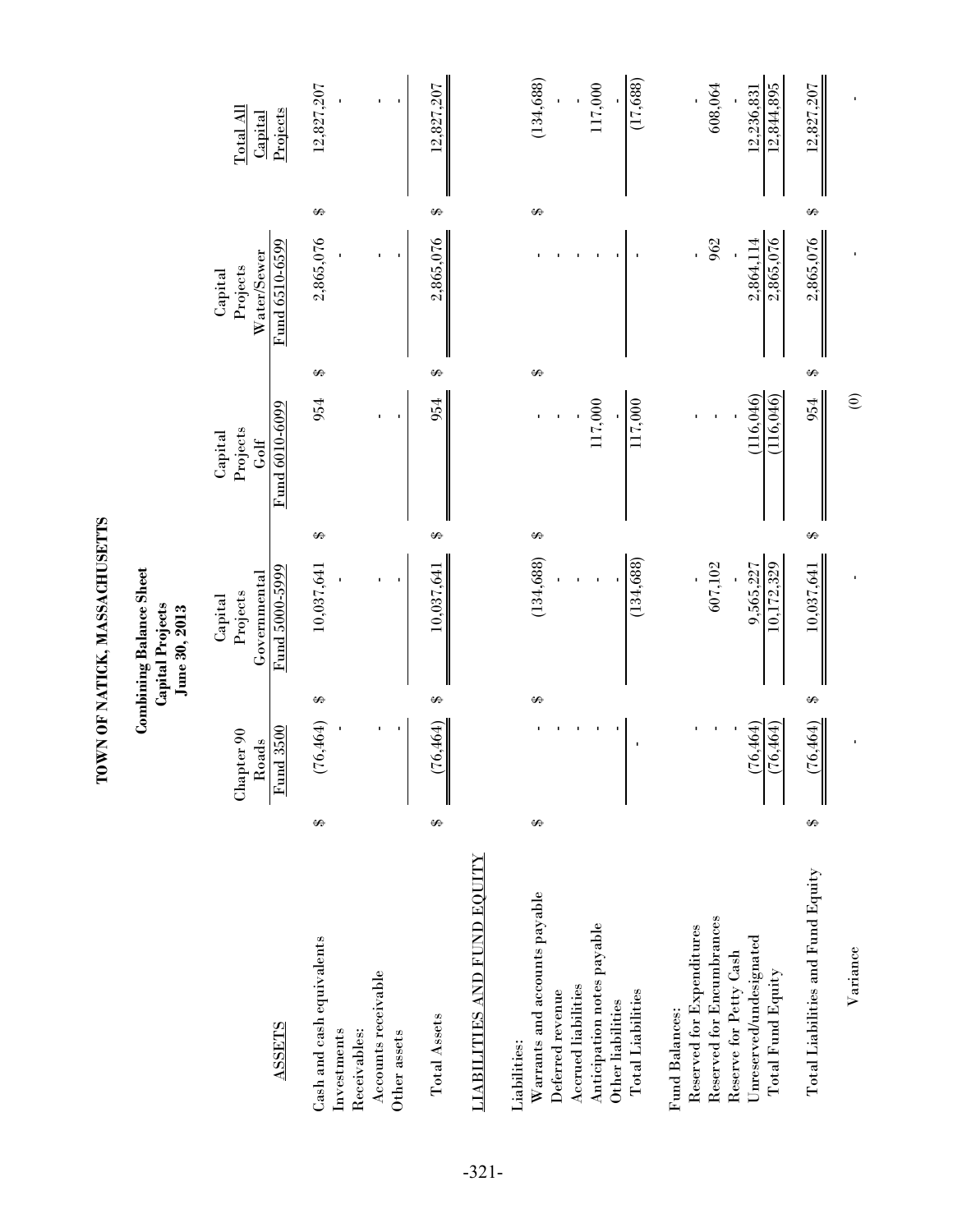# **TOWN OF NATICK, MASSACHUSETTS**

# **Combining Balance Sheet Enterprise Funds June 30, 2013 (These figures are unaudited)**

|                                          | Golf             |                                               | Water & Sewer  |       |           |
|------------------------------------------|------------------|-----------------------------------------------|----------------|-------|-----------|
| <b>ASSETS</b>                            | <b>Fund 6000</b> |                                               | Fund 6500/6502 |       | Total     |
| Cash and cash equivalents                | \$<br>153,091    | \$                                            | 4,458,538      | \$    | 4,611,629 |
| Investments                              |                  |                                               |                |       |           |
| Receivables:                             |                  |                                               | 3,670,581      |       | 3,670,581 |
| Accounts receivable                      |                  |                                               |                |       |           |
| Other assets                             |                  |                                               |                |       |           |
| <b>Total Assets</b>                      | \$<br>153,091    | $\, \, \raisebox{12pt}{$\scriptstyle \circ$}$ | 8,129,119      | $\$\$ | 8,282,210 |
| <b>LIABILITIES AND FUND EQUITY</b>       |                  |                                               |                |       |           |
| Liabilities:                             |                  |                                               |                |       |           |
| Warrants and accounts payable            | \$<br>193        | \$                                            |                | \$    | 193       |
| Deferred revenue                         |                  |                                               | 3,670,581      |       | 3,670,581 |
| <b>Accrued liabilities</b>               |                  |                                               |                |       |           |
| Anticipation notes payable               |                  |                                               |                |       |           |
| Other liabilities                        |                  |                                               |                |       |           |
| <b>Total Liabilities</b>                 | 193              |                                               | 3,670,581      |       | 3,670,774 |
| <b>Fund Balances:</b>                    |                  |                                               |                |       |           |
| <b>Restricted for Debt Service</b>       |                  |                                               | 1,251,376      |       | 1,251,376 |
| Reserved for encumbrances                | 6,853            |                                               | 149,079        |       | 155,932   |
| Reserved for continuing appropriation    |                  |                                               | 1,291,573      |       | 1,291,573 |
| F/B Reserve for Exp - Retained Earnings  | 45,171           |                                               |                |       | 45,171    |
| <b>Reserve for Petty Cash</b>            | 200              |                                               |                |       | 200       |
| Unreserved/undesignated                  | 100,674          |                                               | 1,766,510      |       | 1,867,184 |
| <b>Total Fund Equity</b>                 | 152,898          |                                               | 4,458,538      |       | 4,611,436 |
| <b>Total Liabilities and Fund Equity</b> | \$<br>153,091    | \$                                            | 8,129,119      | $\$\$ | 8,282,210 |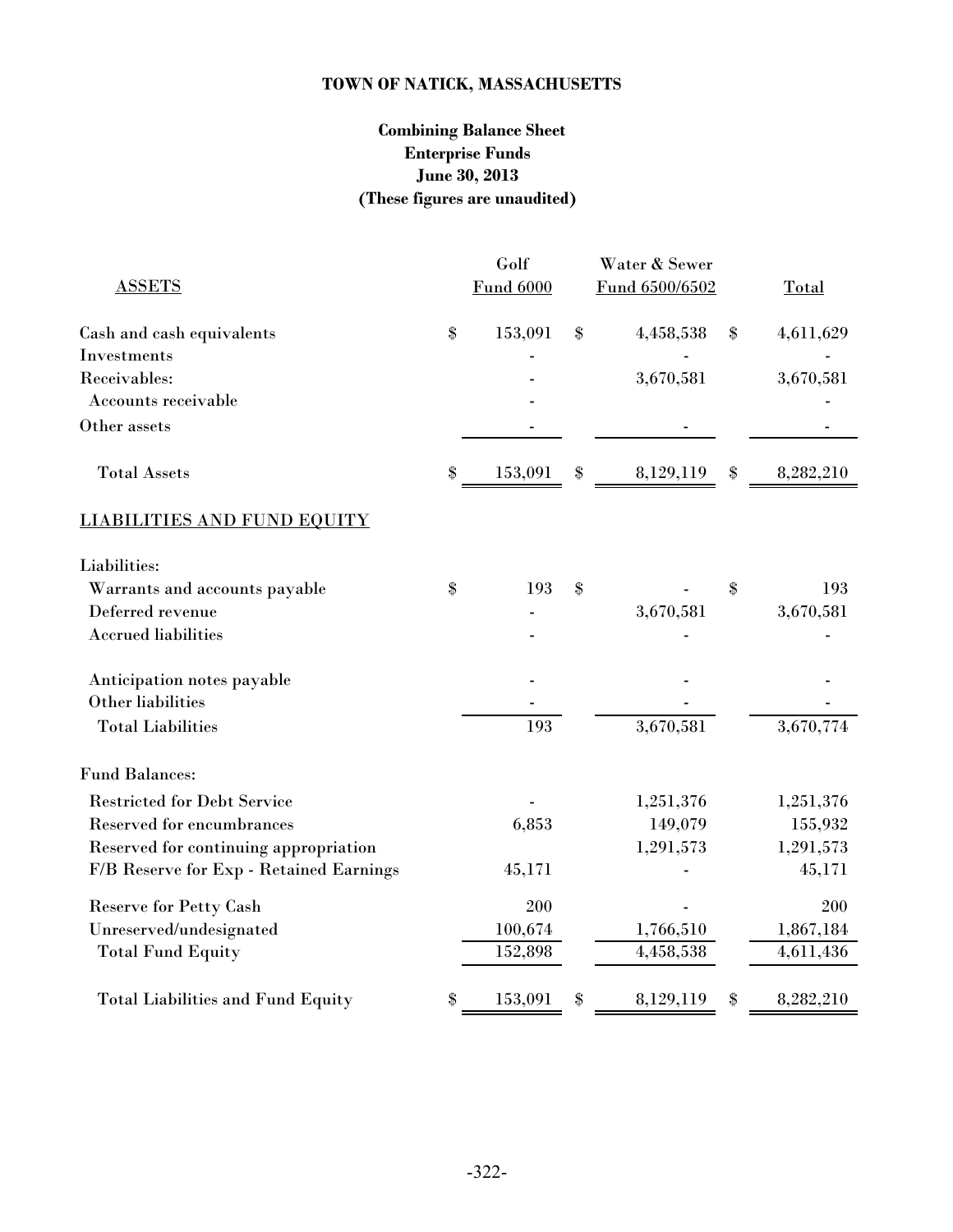TOWN OF NATICK, MASSACHUSETTS **TOWN OF NATICK, MASSACHUSETTS**

# Combining Balance Sheet<br>Trust and Agency Funds<br>June 30, 2013<br>(These figures are unaudited) **(These figures are unaudited) Combining Balance Sheet Trust and Agency Funds June 30, 2013**

| Total                                              | 20,347,982                                                      |                                     | 20,347,982   |                             |              |                                                   |                     |                            |                   |                          |                                             | 10,106        | 20,337,876              | 20,347,982               | 20,347,982                           |
|----------------------------------------------------|-----------------------------------------------------------------|-------------------------------------|--------------|-----------------------------|--------------|---------------------------------------------------|---------------------|----------------------------|-------------------|--------------------------|---------------------------------------------|---------------|-------------------------|--------------------------|--------------------------------------|
|                                                    | ↮                                                               |                                     | ↮            |                             |              | œ                                                 |                     |                            |                   |                          |                                             |               |                         |                          | ↮                                    |
| Fund 8900-8950<br>Student Activity<br>Other Agency | 330,461                                                         |                                     | 330,461      |                             |              |                                                   |                     |                            |                   |                          |                                             | 10,106        | 320,355                 | 330,461                  | 330,461                              |
|                                                    | G                                                               |                                     | œ            |                             |              | ¢٥                                                |                     |                            |                   |                          |                                             |               |                         |                          | G                                    |
| Dfrd Comp<br>Fund 8500                             |                                                                 |                                     |              |                             |              |                                                   |                     |                            |                   |                          |                                             |               |                         |                          |                                      |
|                                                    | ⊕                                                               |                                     | ⊕            |                             |              | ¢٥                                                |                     |                            |                   |                          |                                             |               |                         |                          | ↮                                    |
| Fund 8100-8499<br>Agency                           | 3,373,498                                                       |                                     | 3,373,498    |                             |              |                                                   |                     |                            |                   |                          |                                             |               | 3,373,498               | 3,373,498                | 3,373,498                            |
|                                                    | ↮                                                               |                                     | ↮            |                             |              | ¢٥                                                |                     |                            |                   |                          |                                             |               |                         |                          | ↮                                    |
| Fund 7700<br><b>OPEB</b>                           | 221,613                                                         |                                     | 221,613      |                             |              |                                                   |                     |                            |                   |                          |                                             |               | 221,613                 | 221,613                  | 221,613                              |
|                                                    | ↮                                                               |                                     | œ            |                             |              | ¢٥                                                |                     |                            |                   |                          |                                             |               |                         |                          | ↮                                    |
| Fund 7600-7699<br>Scholarships                     | 342,715                                                         |                                     | 342,715      |                             |              |                                                   |                     |                            |                   |                          |                                             |               | 342,715                 | 342,715                  | 342,715                              |
|                                                    | G                                                               |                                     | œ            |                             |              | ¢٥                                                |                     |                            |                   |                          |                                             |               |                         |                          | ↮                                    |
| Fund 7200-7299<br><b>Trust Funds</b>               | 7,241,959                                                       |                                     | 7,241,959    |                             |              |                                                   |                     |                            |                   |                          |                                             |               | 7,241,959               | 7,241,959                | 7,241,959                            |
|                                                    | ↮                                                               |                                     | ↮            |                             |              | ↮                                                 |                     |                            |                   |                          |                                             |               |                         |                          | ↮                                    |
| Fund 7000-7099<br>Stabilization                    | 8,837,736                                                       |                                     | 8,837,736    |                             |              |                                                   |                     |                            |                   |                          |                                             |               | 8,837,736               | 8,837,736                | 8,837,736                            |
|                                                    | ↮                                                               |                                     | ↮            |                             |              | ₩                                                 |                     |                            |                   |                          |                                             |               |                         |                          |                                      |
| <b>ASSETS</b>                                      | Cash and cash equivalents<br><b>Investments</b><br>Receivables: | Accounts receivable<br>Other assets | Total Assets | LIABILITIES AND FUND EQUITY | Liabilities: | Warrants and accounts payable<br>Deferred revenue | Accrued liabilities | Anticipation notes payable | Other liabilities | <b>Total Liabilities</b> | Reserved for encumbrances<br>Fund Balances: | Nonexpendable | Unreserved/undesignated | <b>Total Fund Equity</b> | Total Liabilities and Fund Equity \$ |

Variance (0) - - - - - - (0)

 $\frac{1}{\sqrt{2}}$ 

 $\hat{\mathcal{N}}$ 

 $\odot$ 

Variance

 $\hat{\Delta}$ 

 $\odot$ 

 $\tilde{\lambda}$ 

 $\hat{\mathcal{N}}$ 

 $\hat{\lambda}$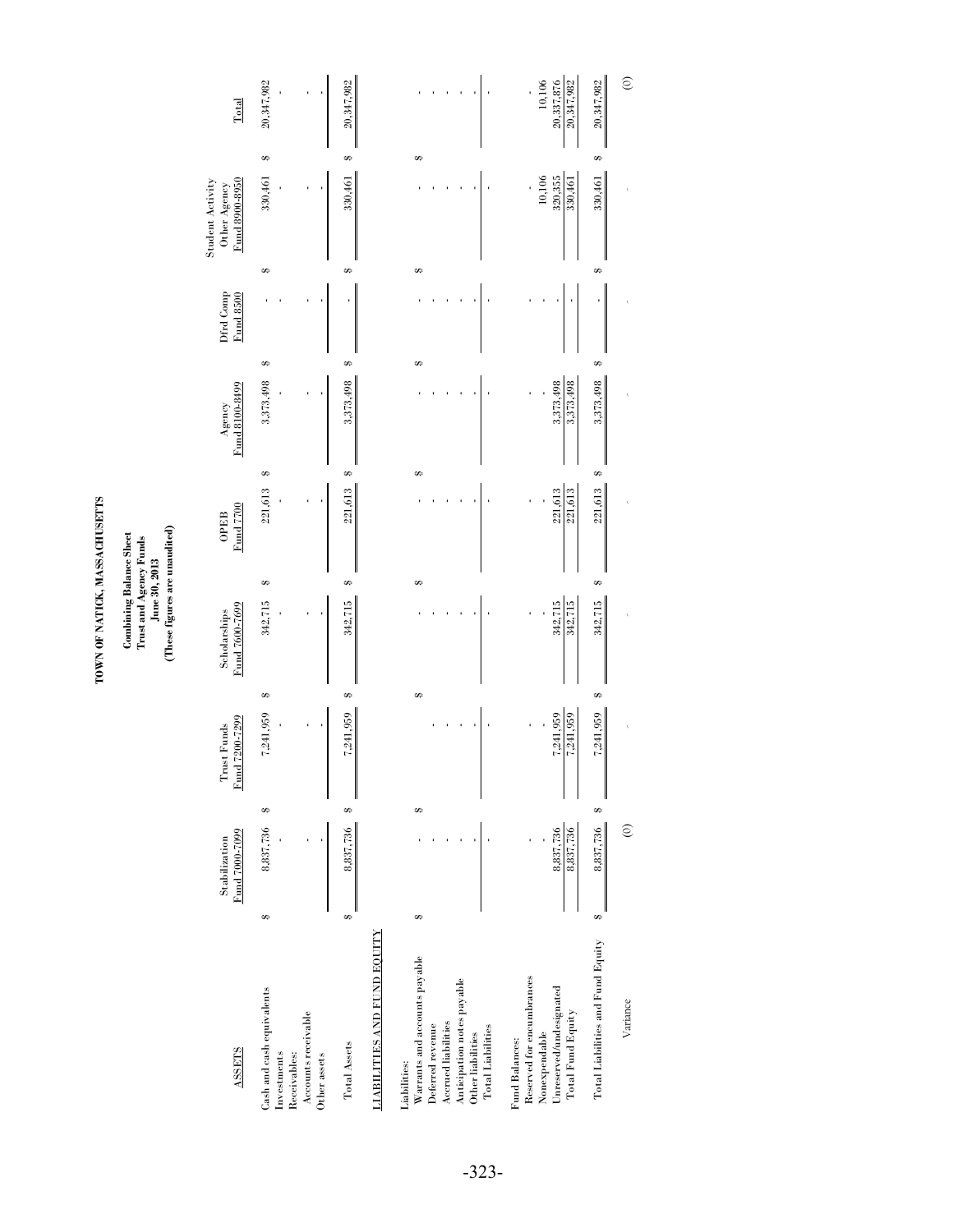| <b>Last Name</b>             | <b>First Name</b> | <b>Job Title</b>                        | BASE      | <b>OVERTIME OTHER</b> |          | <b>GROSS</b> |
|------------------------------|-------------------|-----------------------------------------|-----------|-----------------------|----------|--------------|
| <b>SELECTMAN</b>             |                   |                                         |           |                       |          |              |
| WHITE                        | <b>MARTHA</b>     | SELECTMAN / TOWN ADMINISTRATO 159357.42 |           |                       |          | 159357.42    |
| CARR                         | <b>MARILYN</b>    | PERSONNEL COORDINATOR                   | 8226.22   |                       |          | 8226.22      |
| <b>CHALLIS</b>               | <b>DONNA</b>      | <b>EXECUTIVE ASSISTANT P/TIME</b>       | 48970.68  |                       |          | 48970.68     |
| <b>CLARK</b>                 | <b>LINDA</b>      | <b>BENEFIT MANAGER</b>                  | 58920.5   |                       | 5412.41  | 64332.91     |
| <b>FLEMING</b>               | <b>MAUREEN</b>    | <b>EXECUTIVE ASSISTANT</b>              | 61337.91  |                       | 1000     | 62337.91     |
| TRANFAGLIA                   | <b>RICHARD</b>    | DIRECTOR PERSONNEL                      | 98007.48  |                       | 1750     | 99757.48     |
| <b>WILES</b>                 | <b>ANN</b>        | DEPARTMENTAL SUPPORT PERS               | 8708.08   |                       |          | 8708.08      |
|                              |                   |                                         | 443528.29 | $\bf{0}$              | 8162.41  | 451690.7     |
| <b>FINANCE DEPARTMENT</b>    |                   |                                         |           |                       |          |              |
| <b>WALTERS YOUNG</b>         | MICHAEL           | <b>DEPUTY TA / FIN DIRECTOR</b>         | 115157.85 |                       | 1750     | 116907.85    |
| <b>TREASURER/COLLECTOR</b>   |                   |                                         |           |                       |          |              |
| <b>JANKOWSKI</b>             | <b>THADDEUS</b>   | <b>COLLECTOR TREASURER</b>              | 105769.25 |                       |          | 105769.25    |
| <b>KELLEY</b>                | <b>ELIZABETH</b>  | ASSISTANT COLLECTOR/TREASURER           | 61202.87  |                       |          | 61202.87     |
| <b>GOLDMAN</b>               | <b>ALLISON</b>    | ADMINISTRATIVE ASSISTANT                | 28320.59  | 1848.6                |          | 30169.19     |
| <b>PHILBEN</b>               | <b>VICKIE</b>     | DEPARTMENT ASSISTANT P/TIME             | 21094.16  |                       |          | 21094.16     |
| <b>PILLA</b>                 | <b>JUSTINA</b>    | ADMINISTRATIVE ASSISTANT                | 47705.32  | 3322.1                |          | 51027.42     |
| <b>REDDOCH</b>               | <b>TERESA</b>     | <b>ADMINISTRATIVE ASSISTANT</b>         | 47879.83  | 2227.23               |          | 50107.06     |
| <b>WURTH</b>                 | CAROL             | <b>EXECUTIVE ASSISTANT 1116 CLKS</b>    | 48354.94  | 218.29                |          | 48573.23     |
| <b>COMPTROLLER</b>           |                   |                                         |           |                       |          |              |
| <b>ROCHE</b>                 | <b>PETER</b>      | PROCUREMENT OFFICER                     | 73435.87  |                       | 1000     | 74435.87     |
| <b>SHAUGHNESSY</b>           | <b>MARGARET</b>   | <b>STAFF ACCOUNTANT</b>                 | 77694.74  |                       |          | 77694.74     |
| <b>SHERMAN</b>               | <b>DEBBIE JO</b>  | SPECIAL ASSISTANT TO FIN DIR            | 56172.28  |                       | 6302.88  | 62475.16     |
| <b>SKIPPER</b>               | JULIE             | PAYROLL MANAGER                         | 50907.81  |                       |          | 50907.81     |
| <b>TOMASETTI</b>             | <b>CYNTHIA</b>    | ASSISTANT COMPTROLLER                   | 68888.46  |                       | 6905.77  | 75794.23     |
| <b>ASSESSOR</b>              |                   |                                         |           |                       |          |              |
| <b>DANGELO</b>               | JANICE            | <b>DIRECTOR OF ASSESSING</b>            | 96268.39  |                       | 750      | 97018.39     |
| <b>CONRAD</b>                | <b>LORNA</b>      | <b>EXECUTIVE ASSISTANT 1116 CLKS</b>    | 50746     | 363.5                 |          | 51109.5      |
| <b>HANSBERRY</b>             | <b>ANN</b>        | ADMINISTRATIVE ASSISTANT                | 43606.86  |                       |          | 43606.86     |
| MARSHALL                     | CARL              | <b>ASSISTANT ASSESSOR</b>               | 69517.13  |                       | 117.15   | 69634.28     |
| <b>NIEDBALA</b>              | CAROL             | <b>ASSISTANT ASSESSOR</b>               | 70030.61  |                       |          | 70030.61     |
| <b>SPENCER</b>               | MARGARET          | DEPARTMENTAL SUPPORT PERS               | 17988.69  |                       |          | 17988.69     |
|                              |                   |                                         | 1150741.7 | 7979.72               | 16825.8  | 1175547.17   |
| <b>TOWN CLERK</b>            |                   |                                         |           |                       |          |              |
| <b>PACKER</b>                | <b>DIANE</b>      | <b>TOWN CLERK</b>                       | 73000.01  |                       |          | 73000.01     |
| <b>BLATZ</b>                 | <b>DEBRA</b>      | ADMINISTRATIVE ASSISTANT                | 47046.05  | 1502.55               |          | 48548.6      |
| <b>GRAVELINE</b>             | <b>KERRY</b>      | <b>EXECUTIVE ASSISTANT 1116 CLKS</b>    | 49408.83  | 1021.97               | 240      | 50670.8      |
| <b>HANSEN</b>                | <b>NANCY</b>      | ADMINISTRATIVE ASSISTANT                | 40804.34  | 496.74                |          | 41301.08     |
|                              |                   |                                         | 210259.23 | 3021.26               | 240      | 213520.49    |
| <b>REGISTRARS</b>            |                   |                                         |           |                       |          |              |
| <b>AWKWARD</b>               | ROBERT            | <b>ASSISTANT REGISTRAR</b>              | 965.16    |                       |          | 965.16       |
| <b>LAFLEUR</b>               | <b>SANDRA</b>     | <b>ASSISTANT REGISTRAR</b>              | 563.01    |                       |          | 563.01       |
| <b>LAMBERT</b>               | <b>DONNA</b>      | $\#REF!$                                | 402.15    |                       |          | 402.15       |
| <b>NORTHGRAVES</b>           | <b>NANCY</b>      | <b>ASSISTANT REGISTRAR</b>              | 965.16    |                       |          | 965.16       |
| <b>PACKER</b>                | <b>DIANE</b>      | REGISTRAR                               | 1377.96   |                       |          | 1377.96      |
|                              |                   |                                         | 4273.44   | $\bf{0}$              | $\bf{0}$ | 4273.44      |
| <b>COMMUNITY DEVELOPMENT</b> |                   |                                         |           |                       |          |              |
| <b>REFFETT</b>               | <b>PATRICK</b>    | DIRECTOR COMMUNITY DEVELPMEN 105606.71  |           |                       | 1786.27  | 107392.98    |
| <b>BOIS</b>                  | ROBERT            | ENVIRONMENTAL COMPLIANCE OFF            | 99320.79  |                       |          | 99320.79     |
| <b>CALHOUN</b>               | <b>SUSAN</b>      | <b>ADMINISTRATIVE ASSISTANT</b>         | 48263.54  | 2900.91               |          | 51164.45     |
| <b>CONNELLY</b>              | <b>MICHAEL</b>    | <b>LOCAL BUILDING INSPECTOR</b>         | 72913.4   |                       | 6940     | 79853.4      |
| COX                          | <b>MAEGAN</b>     | <b>ADMINISTRATIVE ASSISTANT</b>         | 3021.36   | 284.36                |          | 3305.72      |
|                              | <b>MICHAEL</b>    | ECONOMIC DEVELOPMENT PLANNEI            |           |                       |          | 7788.47      |
| <b>GALLERANI</b>             |                   |                                         | 7788.47   | 17455.51              |          |              |
| <b>GREEL</b>                 | ANN               | <b>EXECUTIVE PLANNING ASSISTANT</b>     | 57416.94  |                       |          | 74872.45     |
| <b>GUSMINI</b>               | <b>DAVID</b>      | <b>BUILDING COMMISSIONER</b>            | 24230.78  |                       |          | 24230.78     |
| LIBBY                        | ERIC              | <b>LOCAL BUILDING INSPECTOR</b>         | 63548.33  |                       |          | 63548.33     |
| MELCHIORRI                   | <b>MICHAEL</b>    | <b>BUILDING COMMISSIONER</b>            | 45726.46  |                       | 26014.52 | 71740.98     |
| <b>MERKEL</b>                | <b>JOSEPH</b>     | <b>HOUSING/GENERAL PLANNER</b>          | 73327.85  |                       |          | 73327.85     |
|                              |                   |                                         | 601164.63 | 20640.78              | 34740.79 | 656546.2     |
| <b>INSPECTORS</b>            |                   |                                         |           |                       |          |              |
| <b>BOURET</b>                | <b>KEVIN</b>      | <b>INSPECTOR OF WIRING</b>              | 9751.2    |                       |          | 9751.2       |
| <b>CHAVIOUS</b>              | <b>SCOTT</b>      | <b>INSPECTOR OF WIRING</b>              | 71204.42  |                       |          | 71204.42     |
| <b>DEMPSEY</b>               | ROBERT            | <b>INSPECTOR OF PLUMBING</b>            | 41187.8   |                       |          | 41187.8      |
| <b>LESSARD</b>               | <b>GEORGE</b>     | <b>INSPECTOR OF PLUMBING</b>            | 1840.47   |                       |          | 1840.47      |
|                              |                   |                                         | 123983.89 | $\bf{0}$              | $\bf{0}$ | 123983.89    |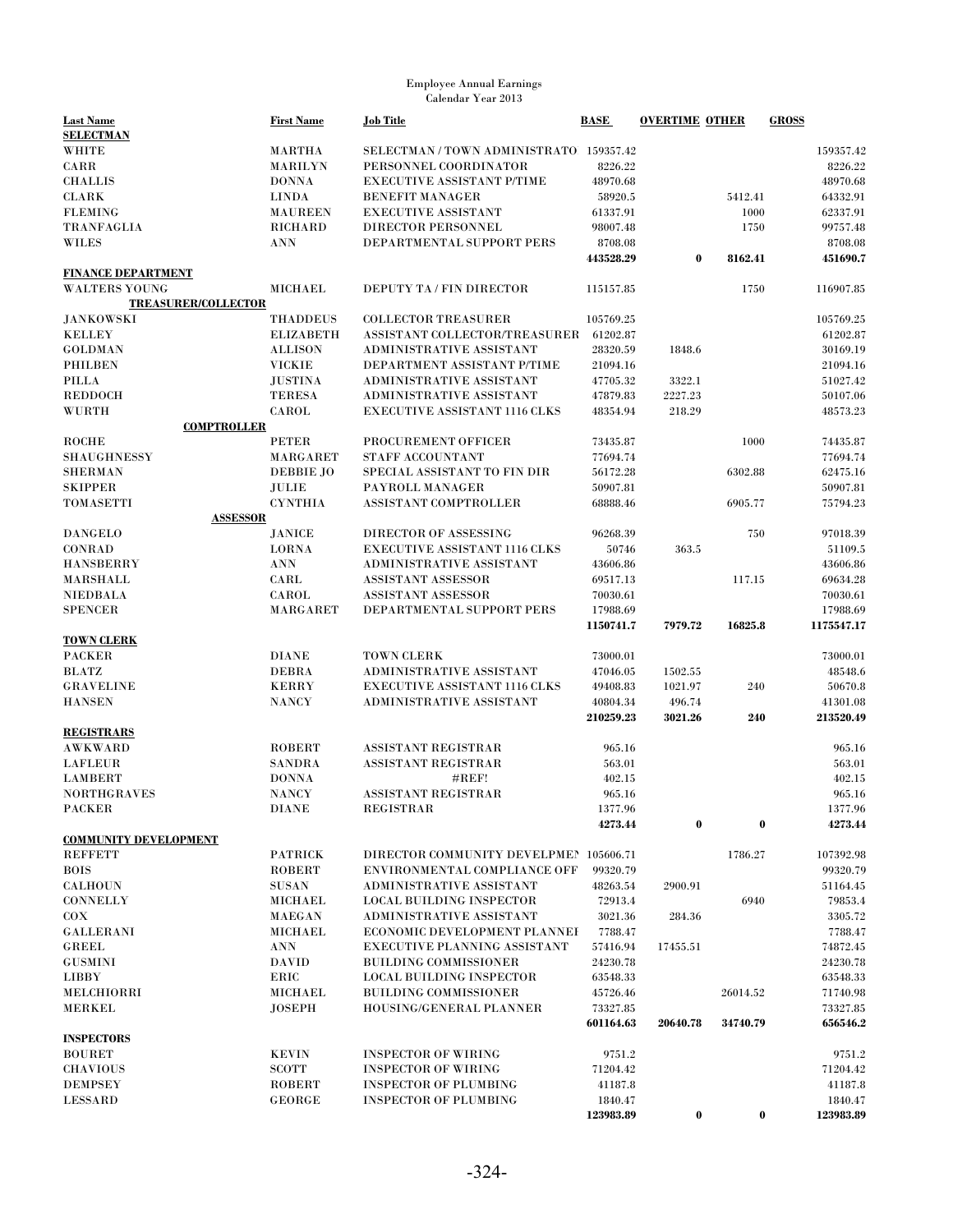| <b>FACILITIES MANAGEMENT</b>     |                                  |                                                                 |                      |                    |            |                      |
|----------------------------------|----------------------------------|-----------------------------------------------------------------|----------------------|--------------------|------------|----------------------|
| COMERFORD                        | PAUL                             | <b>FACILITIY SERVICES DIRECT-BW</b>                             | 106523.94            |                    |            | 106523.94            |
| <b>AHERN</b>                     | <b>ALEJANDRO</b>                 | MAINENANCE TEMPORARY HELP                                       | 2168.43              |                    |            | 2168.43              |
| <b>ALLEN</b>                     | <b>MICHAEL</b>                   | <b>CUSTODIAN - JR II AFTERNOON</b>                              | 43533.49             | 2797.6             | 250        | 46581.09             |
| <b>ASSENCOA</b>                  | <b>WALTER</b>                    | <b>CUSTODIAN - JR I NIGHT</b>                                   | 43399.42             | 7952.04            | 250        | 51601.46             |
| <b>BASTIEN</b>                   | <b>JEFFREY</b>                   | <b>CUSTODIAN - JR II AFTERNOON</b>                              | 43597.88             | 6063.04            | 250        | 49910.92             |
| <b>CALDERON</b>                  | <b>ISMAEL</b>                    | <b>CUSTODIAN - JR I NIGHT</b>                                   | 42599.42             | 9462.79            | 250        | 52312.21             |
| <b>CARTER</b>                    | <b>JEFFREY</b>                   | <b>CUSTODIAN SR II</b>                                          | 49389.49             | 5613.77            | 250        | 55253.26             |
| <b>CHAPSKI</b>                   | <b>LAWRENCE</b>                  | <b>CUSTODIAN - JR I AFTERNOON</b>                               | 42479.42             | 3746.7             | 250        | 46476.12             |
| <b>CHRISTIE</b>                  | <b>KEVIN</b>                     | MAINENANCE TEMPORARY HELP                                       | 3525.35              |                    |            | 3525.35              |
| <b>COHEN</b>                     | <b>JEFFREY</b>                   | MAINENANCE TEMPORARY HELP                                       | 3223.94              |                    |            | 3223.94              |
| COXALL                           | <b>KEVIN</b>                     | MAINTENANCE MANAGER                                             | 74392.06             |                    | 1000       | 75392.06             |
| <b>CRESPI</b><br>D'AGOSTINO      | <b>JORDAN</b>                    | <b>MAINENANCE TEMPORARY HELP</b>                                | 2910.39              |                    |            | 2910.39              |
| DIAZ                             | <b>MARK</b>                      | <b>CUSTODIAN - JR II AFTERNOON</b><br>MAINENANCE TEMPORARY HELP | 40994.99             | 3601.4             | 250        | 44846.39<br>3108.79  |
| <b>FAMANIA</b>                   | <b>BENJAMIN</b><br><b>CARLOS</b> | <b>CUSTODIAN - SR I DAY</b>                                     | 3108.79              |                    | 250        |                      |
| <b>FAMANIA</b>                   | <b>GILBERTO</b>                  | <b>CUSTODIAN - JR II NIGHT</b>                                  | 47702.25<br>31687.1  | 11113.1<br>2379.4  | 250        | 59065.35<br>34316.5  |
| <b>FOWLER</b>                    | <b>CHRIS</b>                     | <b>CUSTODIAN - JR I NIGHT</b>                                   | 42599.42             | 6633.18            | 250        | 49482.6              |
| <b>GALAN</b>                     | LUIS                             | <b>CUSTODIAN - JR II AFTERNOON</b>                              | 43533.49             | 4641.18            | 250        | 48424.67             |
| <b>GILBERT</b>                   | <b>CHRIS</b>                     | <b>CUSTODIAN - JR II NIGHT</b>                                  | 48911.8              | 4801.85            | 250        | 53963.65             |
| <b>GILBERT</b>                   | <b>SHAWN</b>                     | <b>CUSTODIAN - SRIDAY</b>                                       | 47699.6              | 6403.46            | 250        | 54353.06             |
| GRAHAM                           | JAMES                            | WORKING FOREMAN MAINTENANCE                                     | 38268.33             | 11995.17           | 1054.88    | 51318.38             |
| <b>GRANT</b>                     | <b>BARRINGTON</b>                | MAINENANCE TEMPORARY HELP                                       | 218.44               |                    |            | 218.44               |
| <b>HALLORAN</b>                  | <b>DANIEL</b>                    | <b>CUSTODIAN - JR I AFTERNOON</b>                               | 14350.86             | 223.97             |            | 14574.83             |
| <b>HARRIS</b>                    | <b>ROBERT</b>                    | <b>CUSTODIAN - JR I AFTERNOON</b>                               | 43571.28             | 2839.65            | 250        | 46660.93             |
| <b>HARVEY</b>                    | <b>EDWARD</b>                    | <b>CUSTODIAN - SR I DAY</b>                                     | 48513.08             | 9724.31            | 250        | 58487.39             |
| <b>HENDERSON</b>                 | <b>PETER</b>                     | <b>CUSTODIAN ASSISTANT NIGHT</b>                                | 52240.19             | 3386.32            | 250        | 55876.51             |
| <b>HERNANDEZ</b>                 | <b>CHRISTIAN</b>                 | MAINENANCE TEMPORARY HELP                                       | 4370.41              |                    |            | 4370.41              |
| <b>HEYDE</b>                     | <b>MICHAEL</b>                   | MAINENANCE TEMPORARY HELP                                       | 3021.55              |                    |            | 3021.55              |
| <b>HILL</b>                      | <b>JAMES</b>                     | <b>CUSTODIAN - SRIDAY</b>                                       | 48129.82             | 13496.63           | 250        | 61876.45             |
| <b>JORDAN</b>                    |                                  | CHRISTOPHER CUSTODIAN - SR I DAY                                | 46440.97             | 5962.77            | 250        | 52653.74             |
| <b>KENNEY</b>                    | <b>PATRICK</b>                   | <b>CUSTODIAN - JR I NIGHT</b>                                   | 39979.9              | 4884.59            | 250        | 45114.49             |
| KORPI                            | <b>ERIKA</b>                     | MAINENANCE TEMPORARY HELP                                       | 8071.63              |                    |            | 8071.63              |
| <b>LAROSA</b>                    | <b>LEONARD</b>                   | <b>CUSTODIAN - SR I DAY</b>                                     | 45485.69             | 4468.35            | 250        | 50204.04             |
| <b>LAVEZZO</b>                   | <b>JAMES</b>                     | FAC MAIN-SUPRVSR CUSTODIANS                                     | 66133.21             | 410.5              |            | 66543.71             |
| <b>LEBLANC</b>                   |                                  | CHRISTOPHER MAINENANCE TEMPORARY HELP                           | 2125.81              |                    |            | 2125.81              |
| <b>LINDSEY</b>                   | <b>GERARD</b>                    | <b>CUSTODIAN - JR II AFTERNOON</b>                              | 43287.28             | 3128.93            | 250        | 46666.21             |
| <b>LUBINSKI</b>                  | <b>ROBERT</b>                    | <b>CUSTODIAN - JR I AFTERNOON</b>                               | 41639.43             | 10106.44           | 250        | 51995.87             |
| LUZ                              | <b>STEPHANIE</b>                 | SPECIAL ASST MAINT DIRECTOR                                     | 54147.84             |                    | 750        | 54897.84             |
| <b>MELLISH</b>                   | <b>CAROLYN</b>                   | <b>MAINTENANCE III</b>                                          | 50600.46             | 3986.08            | 250        | 54836.54             |
| <b>MILLER</b>                    | <b>DEIRDRE</b>                   | <b>CUSTODIAN - JR I AFTERNOON</b>                               | 39459.9              | 6658.49            | 250        | 46368.39             |
| <b>MOORES</b>                    | <b>DAVID</b>                     | <b>CUSTODIAN SR III</b>                                         | 55523.48             | 15706.14           | 250        | 71479.62             |
| <b>MOORES</b>                    | <b>DAVID</b>                     | MAINTENANCE II                                                  | 34760.17             | 2992.25            | 250        | 38002.42             |
| <b>MORRISON</b>                  | <b>DAVID</b>                     | MAINT MECHANIC IV                                               | 9314.44              | 873.23             | 6311.76    | 16499.43             |
| <b>MORRISON</b>                  | <b>SCOTT</b>                     | MAINENANCE TEMPORARY HELP                                       | 3133.97              |                    |            | 3133.97              |
| $\operatorname{\mathbf{NEE}}$    | CONOR                            | MAINENANCE TEMPORARY HELP                                       | 2602.66              |                    |            | 2602.66              |
| <b>NUNEZ</b>                     | <b>LETICIA</b>                   | MAINENANCE TEMPORARY HELP                                       | 218.44               |                    |            | 218.44               |
| <b>OTERO</b>                     | <b>OSCAR</b>                     | <b>CUSTODIAN - SR I DAY</b>                                     | 46711.85             | 8341.23            | 250        | 55303.08             |
| PLANT                            | MARK<br><b>EDWARD</b>            | <b>CUSTODIAN - JR II DAY</b>                                    | 42093.49             | 7435.51            | 250        | 49779                |
| <b>PORTER</b>                    |                                  | <b>MAINTENANCE III</b>                                          | 44618.78             | 10316.17           | 250        | 55184.95             |
| <b>RAMALHO</b><br><b>REPELLA</b> | JOHN<br><b>TIMOTHY</b>           | <b>CUSTODIAN - JR I DAY</b><br><b>CUSTODIAN - SR I DAY</b>      | 41839.42<br>48516.12 | 5312.03<br>7415.99 | 250<br>250 | 47401.45<br>56182.11 |
| <b>RICHARD</b>                   | <b>MAURICE</b>                   | <b>MAINT MECHANIC IV</b>                                        | 40560.69             | 5653.2             | 250        | 46463.89             |
| <b>RINES</b>                     | <b>DAVID</b>                     | <b>CUSTODIAN - SR I DAY</b>                                     | 42763.84             | 5703.64            | 250        | 48717.48             |
| <b>RODRIGUES</b>                 | <b>DAVID</b>                     | <b>CUSTODIAN SR II</b>                                          | 49076                | 14214.78           | 250        | 63540.78             |
| <b>RUTKOWSKI</b>                 | <b>RONALD</b>                    | <b>MAINT MECHANIC IV</b>                                        | 64352.97             | 20961.61           | 250        | 85564.58             |
| SONT*                            | ${\bf ANDREW}$                   | MAINENANCE TEMPORARY HELP                                       | 3032.95              |                    |            | 3032.95              |
| <b>SULLIVAN</b>                  | <b>JASON</b>                     | <b>CUSTODIAN - JR I AFTERNOON</b>                               | 17316.6              | 821.89             |            | 18138.49             |
| TOTI                             | PHILLIP                          | <b>CUSTODIAN - JR I AFTERNOON</b>                               | 18939.77             | 826.79             |            | 19766.56             |
| <b>VALLE</b>                     | <b>ROBERT</b>                    | <b>CUSTODIAN SR II</b>                                          | 53443.47             | 15259.01           | 5250.01    | 73952.49             |
| <b>VELASTEGUI</b>                | <b>TIMOTHY</b>                   | MAINENANCE TEMPORARY HELP                                       | 2429.49              |                    |            | 2429.49              |
| <b>WATKINS</b>                   | <b>DAVID</b>                     | <b>MAINENANCE TEMPORARY HELP</b>                                | 4290.04              |                    |            | 4290.04              |
| <b>WATKINS</b>                   | KYLE                             | MAINENANCE TEMPORARY HELP                                       | 3786.29              |                    |            | 3786.29              |
| <b>WHITE</b>                     | GREGORY                          | <b>CUSTODIAN - JR I AFTERNOON</b>                               | 34892.49             | 3061.17            | 250        | 38203.66             |
| WIGHT                            | JAMES                            | <b>CUSTODIAN - JR I AFTERNOON</b>                               | 35811.79             | 4223.45            | 250        | 40285.24             |
| WRIGHT                           | <b>DREW</b>                      | MAINENANCE TEMPORARY HELP                                       | 3842.5               |                    |            | 3842.5               |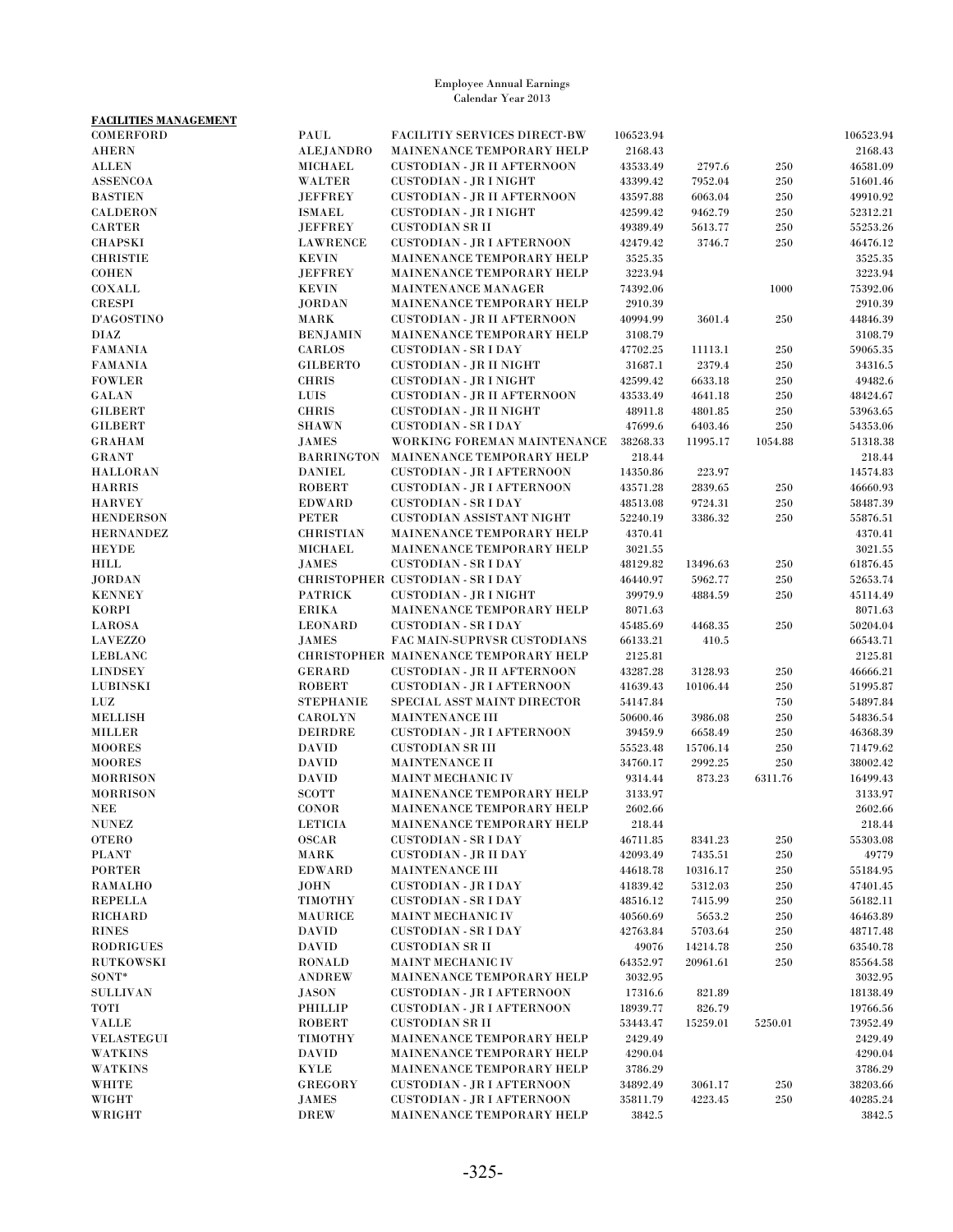| <b>ZICKO</b>                    | <b>JOHN</b>                      | <b>CUSTODIAN - JR I NIGHT</b>                             | 44199.42             | 3199.77   | 250      | 47649.19             |
|---------------------------------|----------------------------------|-----------------------------------------------------------|----------------------|-----------|----------|----------------------|
|                                 |                                  |                                                           | 2202107.9            | 288799.57 | 23866.65 | 2514774.1            |
| <b>WEIGHTS/MEASURES</b>         |                                  |                                                           |                      |           |          |                      |
| <b>MULVEY</b>                   | <b>JOSEPH</b>                    | <b>SEALER OF WEIGHTS &amp; MEASURES</b>                   | 14657.52             |           |          | 14657.52             |
| <b>COMMUNITY SERVICES</b>       |                                  |                                                           |                      |           |          |                      |
| <b>LAMBERT</b>                  | JEMMA                            | DIRECTOR OF COMMUNITY SERVICE                             | 69615.33             |           |          | 69615.33             |
| <b>SENIOR CENTER</b>            |                                  |                                                           |                      |           |          |                      |
| <b>MUNNS</b>                    | MOIRA                            | DIRECTOR COA/HUMAN SERV                                   | 75430.73             |           | 1732.25  | 77162.98             |
| <b>BROWN</b>                    | <b>ANNA</b>                      | <b>CLERK PART-TIME H4</b>                                 | 15514.53             |           |          | 15514.53             |
| <b>BUDD</b>                     | <b>DEBRA</b>                     | <b>OUTREACH COORDINATOR</b>                               | 46599.85             |           |          | 46599.85             |
| CARR                            | <b>THERESA</b>                   | ADMINISTRATIVE ASSISTANT                                  | 46821.92             |           |          | 46821.92             |
| <b>CARSON</b>                   | <b>NANCY</b>                     | <b>SOCIAL WORKER</b>                                      | 6569.96              |           | 690.06   | 7260.02              |
| <b>CHECKET</b><br><b>COLON</b>  | <b>HELEN</b><br><b>KENNETH</b>   | <b>SOCIAL WORKER</b><br><b>BUILDING MONITOR PART TIME</b> | 61486.45<br>11567.18 |           | 358.46   | 61844.91<br>11567.18 |
| <b>CUGINI</b>                   | <b>ELIZABETH</b>                 | SENIOR CLERK PERM PT 1116 CLKS                            | 24272.14             |           | 2380.63  | 26652.77             |
| <b>DURANT</b>                   | LAURA                            | <b>CLERK PART-TIME H4</b>                                 | 6336.24              |           |          | 6336.24              |
| <b>EBELING</b>                  | ALLAN                            | BUILDING MONITOR PART TIME                                | 3533.85              |           |          | 3533.85              |
| <b>EDWARDS</b>                  | <b>KAREN</b>                     | <b>VOLUNTEER CORDINATOR</b>                               | 14201.08             |           | 250      | 14451.08             |
| <b>FLEMING</b>                  | <b>BRIAN</b>                     | BUILDING MONITOR PART TIME                                | 3103.8               |           |          | 3103.8               |
| <b>FLYNN</b>                    | <b>TIMOTHY</b>                   | <b>BUILDING MONITOR PART TIME</b>                         | 875.98               |           |          | 875.98               |
| <b>FRUNEAUX</b>                 | <b>MARCO</b>                     | <b>BUILDING MONITOR PART TIME</b>                         | 7667.88              |           |          | 7667.88              |
| <b>HUGHES</b>                   | <b>AMANDA</b>                    | DEPARTMENT ASSISTANT                                      | 7879                 |           |          | 7879                 |
| <b>KENNEDY</b>                  | <b>JEFFREY</b>                   | BUILDING MONITOR PART TIME                                | 6047.65              |           |          | 6047.65              |
| <b>KIRBY</b><br><b>MCNALLY</b>  | <b>SHARON</b><br><b>LORRAINE</b> | PROGRAM ASSISTANT<br><b>VOLUNTEER CORDINATOR</b>          | 8400.41<br>15643.5   |           | 250      | 8400.41<br>15893.5   |
| <b>MURRAY</b>                   | <b>MIGNONNE</b>                  | ASSIST DIRECTOR COUNCIL AGING                             | 59171.74             |           | 500      | 59671.74             |
| <b>PLAYER</b>                   | <b>CHRISTINA</b>                 | <b>SOCIAL WORKER</b>                                      | 31621.97             |           |          | 31621.97             |
| <b>NAUM</b>                     | <b>PETER</b>                     | <b>INDEPENDANT CONTRACTOR</b>                             | 13357.5              |           |          | 13357.5              |
| <b>RECREATION</b>               |                                  |                                                           |                      |           |          |                      |
| <b>CUGINI</b>                   | <b>RICHARD</b>                   | <b>DIRECTOR</b>                                           | 22785.82             |           | 42999.98 | 65785.8              |
| MARSHALL                        | <b>JONATHAN</b>                  | <b>DIRECTOR PARKS &amp; REC SVS</b>                       | 77109.98             |           | 2826.85  | 79936.83             |
| <b>ADELMANN</b>                 | <b>DERMOT</b>                    | <b>TIMER/SCORER</b>                                       | 955.98               |           |          | 955.98               |
| <b>ALLEN</b>                    | <b>RAYMOND</b>                   | PT LABORER RECREATION                                     | 3190.88              |           |          | 3190.88              |
| <b>ALLEN</b>                    | <b>SANDRA</b>                    | <b>LEADER</b>                                             | 562.03               |           |          | 562.03               |
| <b>ALLEN</b>                    | ROSS                             | <b>ASSISTANT LEADER</b>                                   | 801.59               |           |          | 801.59               |
| <b>APESECHE</b><br><b>ARENA</b> | <b>TYLER</b><br><b>JEAN</b>      | <b>SPECIALIST</b><br><b>ASSISTANT DIRECTOR</b>            | 5107.87<br>5496.48   |           |          | 5107.87<br>5496.48   |
| <b>ARTHUR</b>                   | <b>NICHOLAS</b>                  | <b>SPECIALIST</b>                                         | 274.76               |           |          | 274.76               |
| <b>ASTON</b>                    | <b>ELIZABETH</b>                 | <b>SR. COUNSELOR</b>                                      | 3750.46              |           |          | 3750.46              |
| <b>BAPTISTE</b>                 | <b>BENJAMIN</b>                  | TIMER/SCORER                                              | 273.42               |           |          | 273.42               |
| <b>BARBO</b>                    | <b>LAUREN</b>                    | <b>ATTENDANT</b>                                          | 283.55               |           |          | 283.55               |
| <b>BERSIN</b>                   | JACOB                            | <b>ASSISTANT DIRECTOR</b>                                 | 2185.54              |           |          | 2185.54              |
| <b>BERTOLINO</b>                | <b>BECKY</b>                     | <b>SPECIALIST</b>                                         | 1264.38              |           |          | 1264.38              |
| <b>BERTOLINO</b>                | AMY                              | <b>ASSISTANT DIRECTOR</b>                                 | 2143.23              |           |          | 2143.23              |
| <b>BONILLA</b>                  | <b>KATHERIN</b>                  | SPECIALIST                                                | 3763.59              |           |          | 3763.59              |
| <b>BOUDREAU</b>                 | <b>COURTNEY</b>                  | <b>LEADER</b>                                             | 1025.64              |           |          | 1025.64              |
| <b>BOURRUT LACOUTURE</b>        |                                  | <b>JEAN-CLAUDE ASSIST DIRECTOR FARM</b>                   | 46913.33             |           |          | 46913.33             |
| <b>BOYNTON</b>                  | <b>ANDREW</b>                    | <b>TIMER/SCORER</b>                                       | 114.39               |           |          | 114.39               |
| <b>BRANDT</b>                   | JASON                            | <b>ADULT CONTRACTOR</b>                                   | 424.9<br>573.3       |           |          | 424.9                |
| <b>BRIDGE</b><br><b>BRYANT</b>  | <b>JEFFREY</b><br><b>HENRY</b>   | <b>CERTIFIED SPORTS OFFICIAL</b><br><b>SPECIALIST</b>     | 28.9                 |           |          | 573.3<br>28.9        |
| <b>BUGDEN</b>                   | LEAH                             | WATER SAFETY INSTRUCTOR                                   | 4396                 |           |          | 4396                 |
| <b>BURKE</b>                    | <b>MICHAEL</b>                   | <b>SPECIALIST</b>                                         | 5164.25              |           |          | 5164.25              |
| <b>CALDERON</b>                 | <b>MICHAEL</b>                   | <b>SR. COUNSELOR</b>                                      | 2989.37              |           |          | 2989.37              |
| <b>CANNEY</b>                   | <b>CAROLINE</b>                  | <b>LEADER</b>                                             | 618.43               |           |          | 618.43               |
| <b>CARNEY</b>                   | <b>MEGAN</b>                     | <b>SR. COUNSELOR</b>                                      | 2283.52              |           |          | 2283.52              |
| <b>CARTER</b>                   | <b>MELISSA</b>                   | REC SPECIAL NEEDS COORDINATOR                             | 25743.72             |           |          | 25743.72             |
| <b>CARTY</b>                    | <b>STEPHEN</b>                   | <b>CERTIFIED SPORTS OFFICIAL</b>                          | 535.08               |           |          | 535.08               |
| CAVAGNUOLO                      | <b>JARED</b>                     | PROGRAM INSTRUCTOR                                        | 1773.74              |           |          | 1773.74              |
| <b>CECCHI</b>                   | <b>JENNIFER</b>                  | <b>HEAD LIFEGUARD</b>                                     | 1137.64              |           |          | 1137.64              |
| <b>CHASE</b>                    | ANNE                             | <b>CAMP NURSE</b>                                         | 2139                 |           |          | 2139                 |
| <b>CHIZEK</b>                   | <b>CAROLINE</b>                  | <b>LEADER</b>                                             | 2869.72              |           |          | 2869.72              |
| <b>CIGNA</b>                    | LISA                             | <b>ASSISTANT DIRECTOR</b>                                 | 2540.28              |           |          | 2540.28              |
| <b>CIVIDINO</b><br><b>CLARK</b> | MARK<br>JONATHAN                 | <b>SPECIALIST</b><br><b>ASSISTANT DIRECTOR</b>            | 69.36<br>3172.3      |           |          | 69.36<br>3172.3      |
|                                 |                                  |                                                           |                      |           |          |                      |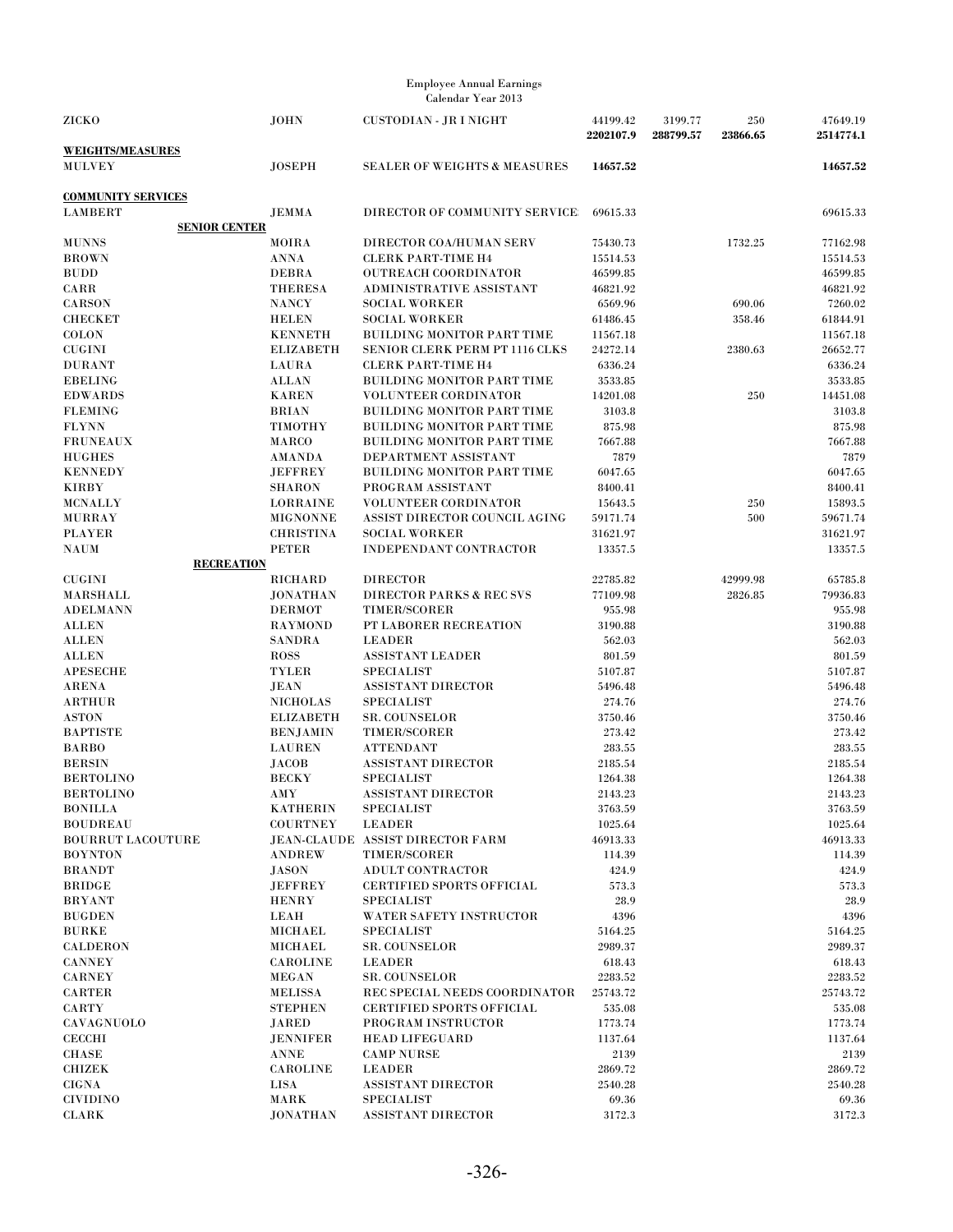|                                     |                                 | <b>Employee Annual Earnings</b>               |                   |        |                   |
|-------------------------------------|---------------------------------|-----------------------------------------------|-------------------|--------|-------------------|
|                                     |                                 | Calendar Year 2013                            |                   |        |                   |
| <b>CLOVER</b>                       | <b>EMILY</b>                    | <b>LEADER</b>                                 | 1619.94           |        | 1619.94           |
| <b>COBURN</b>                       | <b>STEPHANIE</b>                | <b>SPECIALIST</b>                             | 1101.35           |        | 1101.35           |
| <b>COFFEY</b>                       | <b>MARY LOU</b>                 | DEPARTMENT ASSISTANT                          | 47151.21          | 2445.7 | 49596.91          |
| <b>COFFEY</b>                       | <b>CHRIS</b>                    | <b>ASSISTANT DIRECTOR</b>                     | 13178.51          |        | 13178.51          |
| <b>COFFEY</b>                       | <b>ALTORIA</b>                  | <b>SPECIALIST</b>                             | 6444.75           |        | 6444.75           |
| <b>COFFEY</b>                       | AMBER-RAE                       | <b>LEADER</b>                                 | 10059.38          |        | 10059.38          |
| <b>COFFEY</b>                       | <b>CHRISTOPHER SPECIALIST</b>   |                                               | 11734.15          |        | 11734.15          |
| <b>COHEN</b>                        | RICHARD                         | <b>CERTIFIED SPORTS OFFICIAL</b>              | 535.08            |        | 535.08            |
| <b>COHEN</b><br><b>COHEN</b>        | <b>ANGELA</b><br><b>LEAH</b>    | <b>ATTENDANT</b><br><b>SPECIALIST</b>         | 264.38<br>4612.21 |        | 264.38<br>4612.21 |
| <b>COLELLA</b>                      | <b>ANDREW</b>                   | <b>ASSISTANT DIRECTOR</b>                     | 4403.7            |        | 4403.7            |
| <b>COLEMAN</b>                      | <b>NICHOLAS</b>                 | <b>SPECIALIST</b>                             | 3626.95           |        | 3626.95           |
| CONAWAY                             | <b>RHONDA</b>                   | <b>ASSISTANT DIRECTOR</b>                     | 7111.16           |        | 7111.16           |
| CONAWAY                             | RICHARD                         | <b>LEADER</b>                                 | 1212.12           |        | 1212.12           |
| CONAWAY                             | <b>PATRICK</b>                  | <b>ASSISTANT LEADER</b>                       | 2971.2            |        | 2971.2            |
| <b>CONDON</b>                       | <b>KIMBERLY</b>                 | SUPERVISOR MAJOR PROGAMS                      | 14599.65          |        | 14599.65          |
| <b>CONNELLY</b>                     | <b>KRISTEN</b>                  | <b>LEADER</b>                                 | 2003.18           |        | 2003.18           |
| COSMOS                              | <b>PHILLIP</b>                  | <b>SPECIALIST</b>                             | 4190.5            |        | 4190.5            |
| <b>COTTER</b>                       | JUSTIN                          | <b>ASSISTANT DIRECTOR</b>                     | 1337.42           |        | 1337.42           |
| <b>COTTER</b>                       | <b>KEVIN</b>                    | DIRECTOR MEDIUM SIZED PROGRAM                 | 3131.52           |        | 3131.52           |
| <b>COTTON</b>                       | <b>KENNETH</b>                  | <b>CERTIFIED SPORTS OFFICIAL</b>              | 477.75            |        | 477.75            |
| <b>COUPER</b>                       | SUSAN                           | <b>CAMP NURSE</b>                             | 12772             |        | 12772             |
| <b>DANIELSON</b>                    | AMY                             | <b>SPECIALIST</b>                             | 8482.93           |        | 8482.93           |
| <b>DANNIN</b>                       | <b>SARAH</b>                    | <b>LEADER</b>                                 | 3035.85           |        | 3035.85           |
| <b>DESVEAUX</b><br><b>DIXON</b>     | <b>SANDRA</b><br><b>JUDITH</b>  | <b>SPECIALIST</b><br>SUPERVISOR MAJOR PROGAMS | 672.71<br>2734.62 |        | 672.71<br>2734.62 |
| <b>DIXON</b>                        | <b>STEPHANIE</b>                | <b>LEADER</b>                                 | 616.11            |        | 616.11            |
| <b>DIXON</b>                        | NOAH                            | <b>ATTENDANT</b>                              | 1370.03           |        | 1370.03           |
| <b>ECKLES</b>                       | CARLY                           | WATER SAFETY INSTRUCTOR                       | 6099.59           |        | 6099.59           |
| <b>EHLE</b>                         | <b>CAMERON</b>                  | <b>SR. COUNSELOR</b>                          | 3238.57           |        | 3238.57           |
| <b>FAIR</b>                         | <b>KEVIN</b>                    | <b>SR. COUNSELOR</b>                          | 3660.36           |        | 3660.36           |
| <b>FAIR</b>                         | <b>ARTHUR</b>                   | <b>LEADER</b>                                 | 515.04            |        | 515.04            |
| <b>FARRELL</b>                      | MOLLY                           | <b>ASSISTANT LEADER</b>                       | 2264.03           |        | 2264.03           |
| <b>FEAK</b>                         | <b>DANIEL</b>                   | <b>SR. COUNSELOR</b>                          | 3963.41           |        | 3963.41           |
| FEDERICO-GROME                      | <b>TAYLOR</b>                   | <b>LEADER</b>                                 | 2641.62           |        | 2641.62           |
| <b>FERRARO</b>                      | <b>MICHAEL</b>                  | <b>CERTIFIED SPORTS OFFICIAL</b>              | 611.52            |        | 611.52            |
| <b>FINKELSTEIN</b>                  | <b>DEBORAH</b>                  | <b>SPECIALIST</b>                             | 2103.81           |        | 2103.81           |
| <b>FITZGIBBONS</b>                  | <b>MATTHEW</b>                  | <b>SPECIALIST</b>                             | 3473.45           |        | 3473.45           |
| <b>FLEMING</b>                      | <b>KATHLEEN</b>                 | PROGRAM INSTRUCTOR                            | 2633.51           |        | 2633.51           |
| <b>FOLEY</b><br><b>FOLEY</b>        | <b>SHANNON</b><br><b>DILLON</b> | <b>SR. COUNSELOR</b><br><b>ATTENDANT</b>      | 2505.75<br>1395.9 |        | 2505.75<br>1395.9 |
| <b>FOLEY</b>                        | <b>PATRICK</b>                  | <b>LEADER</b>                                 | 553.8             |        | 553.8             |
| <b>FOLEY</b>                        | <b>ERICKA</b>                   | <b>LEADER</b>                                 | 1725.6            |        | 1725.6            |
| <b>FOLEY</b>                        | KATY                            | PLAYGROUP STAFF - MANAGER                     | 4506.58           |        | 4506.58           |
| <b>FRIEDMAN</b>                     | <b>AARON</b>                    | DIRECTOR REC PROGRAM / SP EVEN                | 62126.39          |        | 62126.39          |
| <b>FULLER</b>                       | <b>DEMETRIUS</b>                | SUPERVISOR MAJOR PROGAMS                      | 1515.01           |        | 1515.01           |
| <b>FURDAN</b>                       | <b>BRIDGET</b>                  | <b>TIMER/SCORER</b>                           | 638.91            |        | 638.91            |
| <b>GALANTE</b>                      | <b>LOUIS</b>                    | <b>CERTIFIED SPORTS OFFICIAL</b>              | 783.51            |        | 783.51            |
| GARRITY                             | <b>ELISE</b>                    | <b>LEADER</b>                                 | 2853.44           |        | 2853.44           |
| <b>GAZIANO</b>                      | <b>JUSTINE</b>                  | <b>TIMER/SCORER</b>                           | 44.64             |        | 44.64             |
| <b>GILES</b>                        | <b>BRUNO</b>                    | <b>CERTIFIED SPORTS OFFICIAL</b>              | 114.66            |        | 114.66            |
| GOOSE                               | <b>DANIEL</b>                   | TIMER/SCORER                                  | 1719.95           |        | 1719.95           |
| <b>GORMAN</b>                       | <b>SHAUN</b>                    | <b>TIMER/SCORER</b>                           | 228.78            |        | 228.78            |
| <b>GREENWALD O'BRIEN</b>            | <b>JESSICA</b>                  | SUPERVISOR MAJOR PROGAMS                      | 1750.26           |        | 1750.26           |
| <b>GREGORIAN</b><br><b>GRIESMER</b> | SARAH<br>LEE                    | SUPERVISOR MAJOR PROGAMS<br><b>LEADER</b>     | 430.47<br>1024.54 |        | 430.47<br>1024.54 |
| <b>GRIFFITH</b>                     | <b>JOHN</b>                     | <b>CERTIFIED SPORTS OFFICIAL</b>              | 592.41            |        | 592.41            |
| <b>GRIFFITHS</b>                    | <b>EMILY</b>                    | <b>LEADER</b>                                 | 1937.32           |        | 1937.32           |
| <b>GRIFFITHS</b>                    | <b>BEN</b>                      | <b>ASSISTANT LEADER</b>                       | 1689.89           |        | 1689.89           |
| <b>GUSMINI</b>                      | <b>SHANNON</b>                  | LIFE GUARD                                    | 1865.48           |        | 1865.48           |
| <b>HAMEL</b>                        | KYLE                            | <b>LEADER</b>                                 | 1620.6            |        | 1620.6            |
| <b>HAMNETT</b>                      | <b>DONALD</b>                   | <b>LEADER</b>                                 | 2664              |        | 2664              |
| <b>HANSEN</b>                       | MIA                             | <b>HEAD LIFEGUARD</b>                         | 4967.19           |        | 4967.19           |
| <b>HEDRICK</b>                      | <b>STEVEN</b>                   | <b>CERTIFIED SPORTS OFFICIAL</b>              | 630.63            |        | 630.63            |
| <b>HEUER</b>                        | WILLIAM                         | <b>CERTIFIED SPORTS OFFICIAL</b>              | 535.08            |        | 535.08            |
| <b>HILL</b>                         | JAMIE                           | <b>SR. COUNSELOR</b>                          | 3127.46           |        | 3127.46           |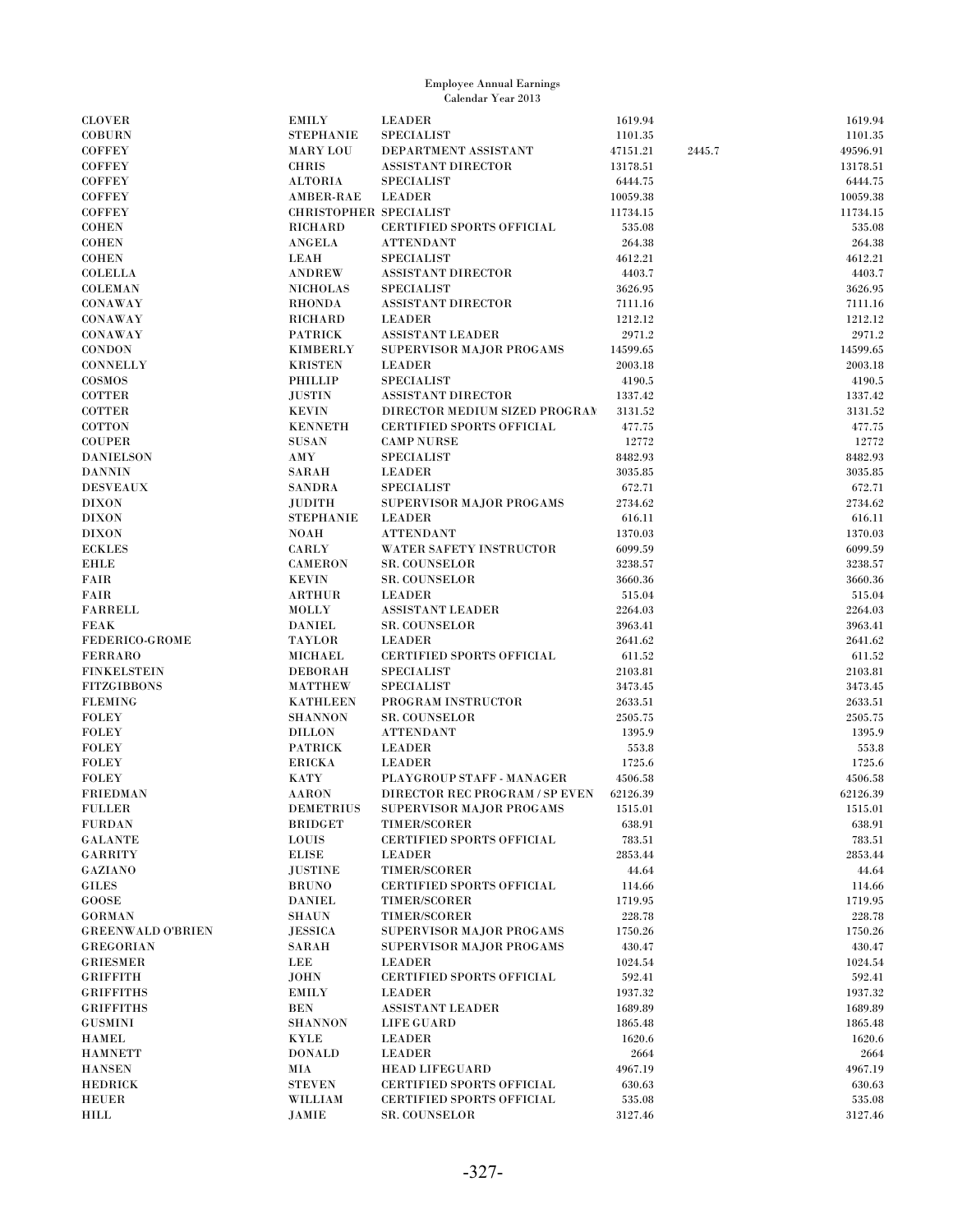| <b>HOURIHAN</b>  | <b>THOMAS</b>             | <b>ASSISTANT DIRECTOR</b>        | 2112.15  |         |        | 2112.15           |
|------------------|---------------------------|----------------------------------|----------|---------|--------|-------------------|
| HUBBARD          | <b>JAMES</b>              | <b>SR. COUNSELOR</b>             | 3289.85  |         |        | 3289.85           |
| <b>HUNTER</b>    | <b>CHANTEL</b>            | <b>HEAD LIFEGUARD</b>            | 4950.98  |         |        | 4950.98           |
| IBRAHIM          | <b>ADHAM</b>              | <b>SR. COUNSELOR</b>             | 3343.81  |         |        | 3343.81           |
| <b>JACKSON</b>   | CAROL                     | DIRECTOR MEDIUM SIZED PROGRAM    | 839.97   |         |        | 839.97            |
| JENKINS          | <b>GEORGE</b>             | <b>SR. COUNSELOR</b>             | 3038.85  |         |        | 3038.85           |
| JENNETT          | <b>ALLISON</b>            | <b>ASSISTANT DIRECTOR</b>        | 6134.05  |         |        | 6134.05           |
| JOYCE            | <b>KATHRYN</b>            | <b>BEACH MANAGER</b>             | 2755     |         |        | 2755              |
| KEARNS           | <b>KRYSTAL</b>            | <b>LEADER</b>                    | 2990.34  |         |        | 2990.34           |
| <b>KEEFE</b>     | KARLA                     | SUPERVISOR MAJOR PROGAMS         | 7920     |         |        | 7920              |
| KEEFE            | <b>DANIEL</b>             | ASSISTANT DIRECTOR PARKS/REC     | 75404.38 |         | 973.92 | 76378.3           |
| <b>KEEFE</b>     | <b>BRENNA</b>             | <b>SPECIALIST</b>                | 5340.84  |         |        | 5340.84           |
| KELEMANIK        | <b>MARY GRACE</b>         | SUPERVISOR MAJOR PROGAMS         | 1458.55  |         |        | 1458.55           |
| KELLEY           | <b>JOANNE</b>             | <b>SPECIALIST</b>                | 666.1    |         |        | 666.1             |
| KENNEDY          | <b>MEGHAN</b>             | <b>LEADER</b>                    | 2048.32  |         |        | 2048.32           |
| <b>KENNEDY</b>   | <b>VICTORIA</b>           | TIMER/SCORER                     | 44.64    |         |        |                   |
|                  |                           |                                  | 791.01   |         |        | 44.64             |
| KNOTT            | <b>STEVEN</b>             | <b>ASSISTANT LEADER</b>          |          |         |        | 791.01            |
| KRASA            | <b>REBECCA</b>            | <b>LEADER</b>                    | 1119.5   |         |        | 1119.5            |
| KWOK             | $\bf{ADAM}$               | <b>LEADER</b>                    | 2717.28  |         |        | 2717.28           |
| KYGER            | <b>LINDY</b>              | TIMER/SCORER                     | 178.56   |         |        | 178.56            |
| LARKIN           | <b>JOHN</b>               | <b>SPECIALIST</b>                | 3739.9   |         |        | 3739.9            |
| LAVALLEY         | <b>JONATHAN</b>           | <b>SR. COUNSELOR</b>             | 3252.2   |         |        | 3252.2            |
| LEGGETT          | <b>KATHERINE</b>          | <b>SR. COUNSELOR</b>             | 3501.4   |         |        | 3501.4            |
| LESSARD          | <b>GRACE</b>              | <b>WATER SAFETY INSTRUCTOR</b>   | 4209     |         |        | 4209              |
| LETIZIA          |                           | CHRISTOPHER ASSISTANT DIRECTOR   | 2203.99  |         |        | 2203.99           |
| LEVINE           | JAMES                     | <b>HEAD LIFEGUARD</b>            | 4330.62  |         |        | 4330.62           |
| <b>LEVINE</b>    | <b>SETH</b>               | ADULT CONTRACTOR                 | 333.85   |         |        | 333.85            |
| LI               | <b>TONG</b>               | LIFE GUARD                       | 4404.84  |         |        | 4404.84           |
| LIBBY            | <b>JEFFREY</b>            | <b>WATER SAFETY INSTRUCTOR</b>   | 9273.3   |         |        | 9273.3            |
| LOMBARDO         | <b>LINDSAY</b>            | TIMER/SCORER                     | 290.16   |         |        | 290.16            |
| LYDON            | <b>ANDREW</b>             | <b>LEADER</b>                    | 835.34   |         |        | 835.34            |
| MACBLANE         | <b>KYLE</b>               | <b>ATTENDANT</b>                 | 2279.81  |         |        | 2279.81           |
| <b>MAGARIE</b>   | <b>KENNETH</b>            | <b>SPECIALIST</b>                | 3699.2   |         |        | 3699.2            |
| MAGEE            | <b>LORRAINE</b>           | <b>LEADER</b>                    | 2466.42  |         |        | 2466.42           |
| MALCOLM          | <b>DEVAN</b>              | <b>TIMER/SCORER</b>              | 273.42   |         |        | 273.42            |
| MAPEL            | <b>ETHAN</b>              | <b>ASSISTANT DIRECTOR</b>        | 8588.09  |         |        | 8588.09           |
| MARTIN           | WILLIAM                   | <b>CERTIFIED SPORTS OFFICIAL</b> | 630.63   |         |        | 630.63            |
| MASON            | <b>CHRISTOPHER LEADER</b> |                                  | 3257.85  |         |        | 3257.85           |
| MASTRIANNI       | ZACHARY                   | TIMER/SCORER                     | 298.53   |         |        | 298.53            |
|                  |                           |                                  |          |         |        |                   |
| MEGA             | <b>JENNIFER</b>           | <b>LEADER</b>                    | 267.67   |         |        | 267.67<br>3219.08 |
| MILLER           | LORA                      | <b>SPECIALIST</b>                | 3219.08  |         |        |                   |
| MILLER           | <b>ERIN</b>               | <b>ASSISTANT DIRECTOR</b>        | 65.24    |         |        | 65.24             |
| MOLINA           | <b>NANCY</b>              | <b>SPECIALIST</b>                | 8818.14  |         |        | 8818.14           |
| MUCCIARONE       | <b>PRESTON</b>            | PT LABORER RECREATION            | 4362.3   |         |        | 4362.3            |
| MURPHY           | <b>JACK</b>               | <b>ASSISTANT LEADER</b>          | 1324.51  |         |        | 1324.51           |
| <b>MUSKOPF</b>   |                           | JACQUELINE ASSISTANT DIRECTOR    | 4305.84  |         |        | 4305.84           |
| NASER            | <b>MATTHEW</b>            | <b>LIFE GUARD</b>                | 5701.82  |         |        | 5701.82           |
| <b>O'CONNELL</b> | <b>CHRIS</b>              | <b>ASSISTANT DIRECTOR</b>        | 4289.53  |         |        | 4289.53           |
| O'CONNOR         | <b>ANDREW</b>             | <b>LIFE GUARD</b>                | 234.74   |         |        | 234.74            |
| $0\mathrm{LSEN}$ | SAMUEL                    | <b>HEAD LIFEGUARD</b>            | 1493.85  |         |        | 1493.85           |
| ORDWAY           | <b>LAUREN</b>             | <b>ATTENDANT</b>                 | 2988.86  |         |        | 2988.86           |
| 0'REILLY         | <b>LINDA</b>              | <b>SPECIALIST</b>                | 758.43   |         |        | 758.43            |
| 0'REILLY         | <b>ERIN</b>               | <b>SPECIALIST</b>                | 277      |         |        | 277               |
| PATTERSON        | <b>BENJAMIN</b>           | <b>SR. COUNSELOR</b>             | 3189.68  |         |        | 3189.68           |
| PATTERSON        | <b>NICOLAS</b>            | LIFE GUARD                       | 3094.3   |         |        | 3094.3            |
| PEDRO            | <b>EDWARD</b>             | <b>ASSISTANT LEADER</b>          | 135.37   |         |        | 135.37            |
| PICCARDI-HASWELL | <b>CHRISTIAN</b>          | <b>ATTENDANT</b>                 | 1463.58  |         |        | 1463.58           |
| PINAULT          | <b>LINDA</b>              | ADMINISTRATIVE ASSISTANT         | 53322.37 | 1436.12 |        | 54758.49          |
| PINI             | <b>MEGHAN</b>             | <b>LEADER</b>                    | 3182     |         |        | 3182              |
| PLAIN            | <b>ANNE-MARIE</b>         | <b>ASSISTANT DIRECTOR</b>        | 4468.94  |         |        | 4468.94           |
| POMFRET          | ALEX                      | <b>LEADER</b>                    | 793.78   |         |        | 793.78            |
| PUTNAM           | PETER                     | <b>CERTIFIED SPORTS OFFICIAL</b> | 535.08   |         |        | 535.08            |
| RAINONE          | AMY                       | <b>ASSISTANT DIRECTOR</b>        | 3653.44  |         |        | 3653.44           |
| RAITHEL          | <b>COLTON</b>             | <b>LEADER</b>                    | 4745.24  |         |        | 4745.24           |
| RAJABI           | <b>ROXANNA</b>            | <b>LEADER</b>                    | 2869.72  |         |        | 2869.72           |
| RANIERI          | <b>NICHOLAS</b>           | <b>TIMER/SCORER</b>              | 22.32    |         |        | 22.32             |
|                  |                           |                                  |          |         |        |                   |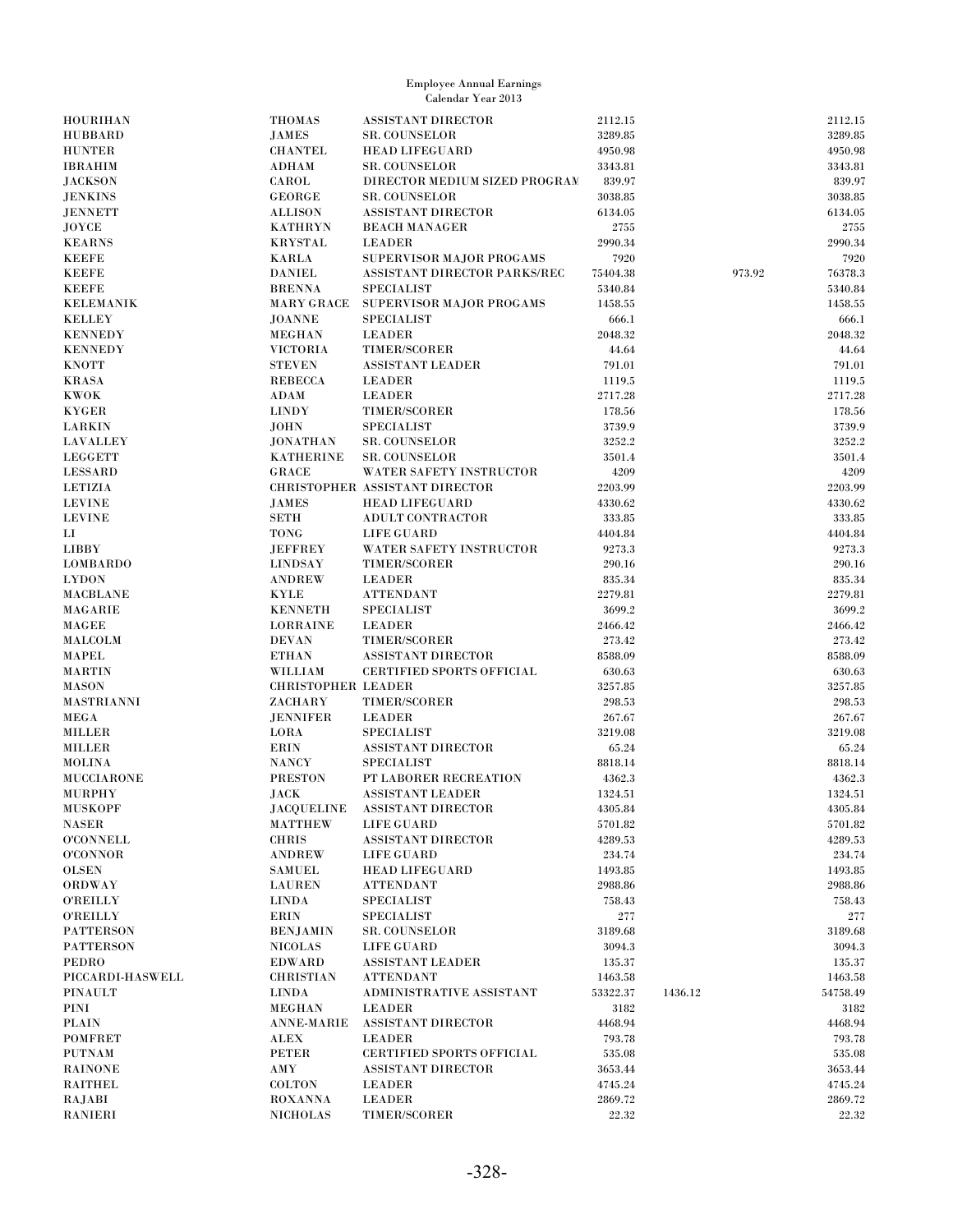| <b>RANIERI</b>       | <b>MATTHEW</b>                | <b>TIMER/SCORER</b>                  | 22.32    | 22.32        |
|----------------------|-------------------------------|--------------------------------------|----------|--------------|
| <b>REARDON</b>       | <b>DANIEL</b>                 | <b>LEADER</b>                        | 2364.3   | 2364.3       |
| <b>REARDON</b>       | GREGORY                       | <b>LEADER</b>                        | 2521.92  | 2521.92      |
| <b>REARDON</b>       | <b>BRAD</b>                   | <b>LEADER</b>                        | 775.32   | 775.32       |
| <b>REILLY</b>        | <b>KATHRYN</b>                | LIFE GUARD                           | 2384     | 2384         |
| <b>ROBERTS</b>       | <b>FRANCIS</b>                | <b>SPECIALIST</b>                    | 4279.55  | 4279.55      |
| <b>RODIS</b>         | <b>KEVIN</b>                  | <b>SPECIALIST</b>                    | 1468.35  | 1468.35      |
| <b>RODRIGUEZ</b>     | <b>MICHELLE</b>               | SUPERVISOR MAJOR PROGAMS             | 8626.66  | 8626.66      |
| <b>ROGERS</b>        | <b>MATTHEW</b>                | <b>ASSISTANT DIRECTOR</b>            | 89.71    | 89.71        |
| <b>ROLLINS</b>       | <b>ANDREW</b>                 | <b>MANAGER</b>                       | 4648.36  | 4648.36      |
| <b>ROSS</b>          | LORI                          | DIRECTOR MEDIUM SIZED PROGRAM        | 3131.52  | 3131.52      |
| <b>ROVNER</b>        | <b>MATTHEW</b>                | <b>ADULT CONTRACTOR</b>              | 394.55   | 394.55       |
| <b>SAVOIA</b>        | <b>NICHOLAS</b>               | <b>ATTENDANT</b>                     | 1509.03  | 1509.03      |
| <b>SAVOIA</b>        | <b>REBECCA</b>                | <b>TIMER/SCORER</b>                  | 111.6    | 111.6        |
| <b>SCHNEIDER</b>     | <b>MATTHEW</b>                | <b>WATER SAFETY INSTRUCTOR</b>       | 4823.62  | 4823.62      |
| <b>SEFTON</b>        | <b>DONALD</b>                 | <b>CERTIFIED SPORTS OFFICIAL</b>     | 458.64   | 458.64       |
| <b>SEVERANCE</b>     | JONATHAN                      | <b>ASSISTANT DIRECTOR</b>            | 2006.13  | 2006.13      |
| SHAGORY              | ARIEL                         | <b>CERTIFIED CAMP NURSE</b>          | 4340     | 4340         |
| <b>SHARKEY</b>       | <b>LESLIE</b>                 | <b>SR. COUNSELOR</b>                 | 3115     | 3115         |
| <b>SHAW-HERLIHY</b>  | <b>LAURIE</b>                 | <b>CLERK PART-TIME H3</b>            | 4884.21  | 4884.21      |
| SHEETS-POLING        | <b>DANIEL</b>                 | <b>SPECIALIST</b>                    | 3281.83  | 3281.83      |
|                      |                               |                                      |          | $\mathbf{0}$ |
| <b>SIMKINS</b>       | <b>LYNDA</b>                  | DIRECTOR COMMUNITY FARM              | 70460.11 | 70460.11     |
| <b>SIMONELLI</b>     | MICHAEL                       | <b>LEADER</b>                        | 1092.8   | 1092.8       |
| <b>SINCLAIR</b>      | <b>CHAD</b>                   | <b>MANAGER</b>                       | 2479.12  | 2479.12      |
| <b>SLATTERY</b>      | RICHARD                       | <b>CERTIFIED SPORTS OFFICIAL</b>     | 707.07   | 707.07       |
| <b>SMITH</b>         | AMANDA                        | PROGRAM INSTRUCTOR                   | 1773.74  | 1773.74      |
| <b>SPENCER</b>       | <b>JESSICA</b>                | <b>LEADER</b>                        | 1061.9   | 1061.9       |
| <b>SPENCER</b>       | <b>RYAN</b>                   | <b>LEADER</b>                        | 616.42   | 616.42       |
| SPINAZOLA            | <b>RODNEY</b>                 | <b>ADULT CONTRACTOR</b>              | 515.97   | 515.97       |
| STODDART             | <b>JEFFREY</b>                | LIFE GUARD                           | 3659.81  | 3659.81      |
| <b>SWANSON</b>       | <b>NICHOLAS</b>               | LIFE GUARD                           | 4109.73  | 4109.73      |
| <b>SWANSON</b>       | <b>ERIK</b>                   | <b>ATTENDANT</b>                     | 1961.98  | 1961.98      |
| <b>TAMAREN-LEDDY</b> | <b>BARRETT</b>                | <b>LEADER</b>                        | 3529.8   | 3529.8       |
| TAMAREN-LEDDY        | <b>COLIN</b>                  | <b>LEADER</b>                        | 2462.55  | 2462.55      |
| <b>TEHAN</b>         | <b>CATHERINE</b>              | <b>TIMER/SCORER</b>                  | 111.6    | 111.6        |
| <b>THALHEIMER</b>    | <b>RACHAEL</b>                | LIFE GUARD                           | 3905.23  | 3905.23      |
| <b>THOMPSON</b>      | <b>PETER</b>                  | <b>ADULT CONTRACTOR</b>              | 1487.15  | 1487.15      |
| <b>TIERNEY</b>       | <b>CHRISTOPHER LIFE GUARD</b> |                                      | 3236.28  | 3236.28      |
| <b>TISHER</b>        | <b>CLAUDIA</b>                | <b>LEADER</b>                        | 2908.2   | 2908.2       |
| <b>TOMASSIAN</b>     | <b>HEATHER</b>                | <b>BEACH MANAGER</b>                 | 5060     | 5060         |
| <b>TOWNSEND</b>      | <b>CASEY</b>                  | <b>ASSIST DIRECTOR FARM</b>          | 8076.94  | 8076.94      |
| <b>TRABUCCO</b>      | <b>KELSEY</b>                 | <b>LEADER</b>                        | 1051.54  | 1051.54      |
| <b>TRABUCCO</b>      | <b>CARRIE</b>                 | <b>SPECIALIST</b>                    | 2523.7   | 2523.7       |
| <b>TROGOS</b>        | <b>PETER</b>                  | <b>CERTIFIED SPORTS OFFICIAL</b>     | 305.76   | 305.76       |
| <b>TRUDEAU</b>       | <b>ASHLEY</b>                 | <b>LEADER</b>                        | 91.76    | 91.76        |
| <b>TURNER</b>        | $\operatorname{AMANDA}$       | <b>SPECIALIST</b>                    | 2839.43  | 2839.43      |
| <b>UMBRELL</b>       | <b>PATRICIA</b>               | <b>FARM OFFICE ADMINISTRATOR</b>     | 35998.54 | 35998.54     |
| <b>VROTSOS</b>       | <b>DYLAN</b>                  | <b>ASSISTANT LEADER</b>              | 3170.4   | 3170.4       |
| <b>WALDEN</b>        | CAROLL                        | <b>SPECIALIST</b>                    | 433.5    | 433.5        |
| <b>WALKER</b>        | <b>BRAD</b>                   | <b>ASSISTANT DIRECTOR</b>            | 3800.23  | 3800.23      |
| WARD                 | <b>CONOR</b>                  | <b>TIMER/SCORER</b>                  | 410.13   | 410.13       |
| <b>WHITE</b>         | <b>JAMES</b>                  | SUPERVISOR MAJOR PROGAMS             | 3999.26  | 3999.26      |
| WHITE                | JAMES                         | PT LABORER RECREATION                | 311.18   | 311.18       |
| <b>WHITE</b>         | <b>AMANDA</b>                 | SPECIALIST                           | 5030.65  | 5030.65      |
| <b>WHITNEY</b>       | <b>JOHN</b>                   | <b>TIMER/SCORER</b>                  | 217.62   | 217.62       |
| <b>WHYTE</b>         | <b>DUSTIN</b>                 | <b>LIFE GUARD</b>                    | 4371     | 4371         |
| WILBUR               | <b>BRIAN</b>                  | <b>SPECIALIST</b>                    | 3653.63  | 3653.63      |
| <b>WILLETT</b>       | <b>HUGH</b>                   | <b>HEAD LIFEGUARD</b>                | 841.8    | 841.8        |
| WILLIAMS             | <b>PATRICIA</b>               | DIRECTOR MEDIUM SIZED PROGRAM        | 6740.13  | 6740.13      |
| WILLING              | <b>ALINA</b>                  | <b>LEADER</b>                        | 32.47    | 32.47        |
| <b>WOLF FRITZ</b>    | <b>REGINA</b>                 | DIRECTOR MEDIUM SIZED PROGRAM        | 8057.14  | 8057.14      |
| WOODWARD             | JONATHAN                      | DIRECTOR MEDIUM SIZED PROGRAM        | 4460.79  | 4460.79      |
| WRIGHT               | <b>CINDY</b>                  | SUPERVISOR MAJOR PROGAMS             | 8083.19  | 8083.19      |
|                      | <b>VETERANS</b>               |                                      |          |              |
| <b>CAREW</b>         | PAUL                          | <b>VETERANS SERVICES OFFICER</b>     | 64699.85 | 64699.85     |
|                      |                               |                                      |          |              |
| YOUNG                | <b>SHEILA</b>                 | <b>EXECUTIVE ASSISTANT 1116 CLKS</b> | 51387.41 | 51387.41     |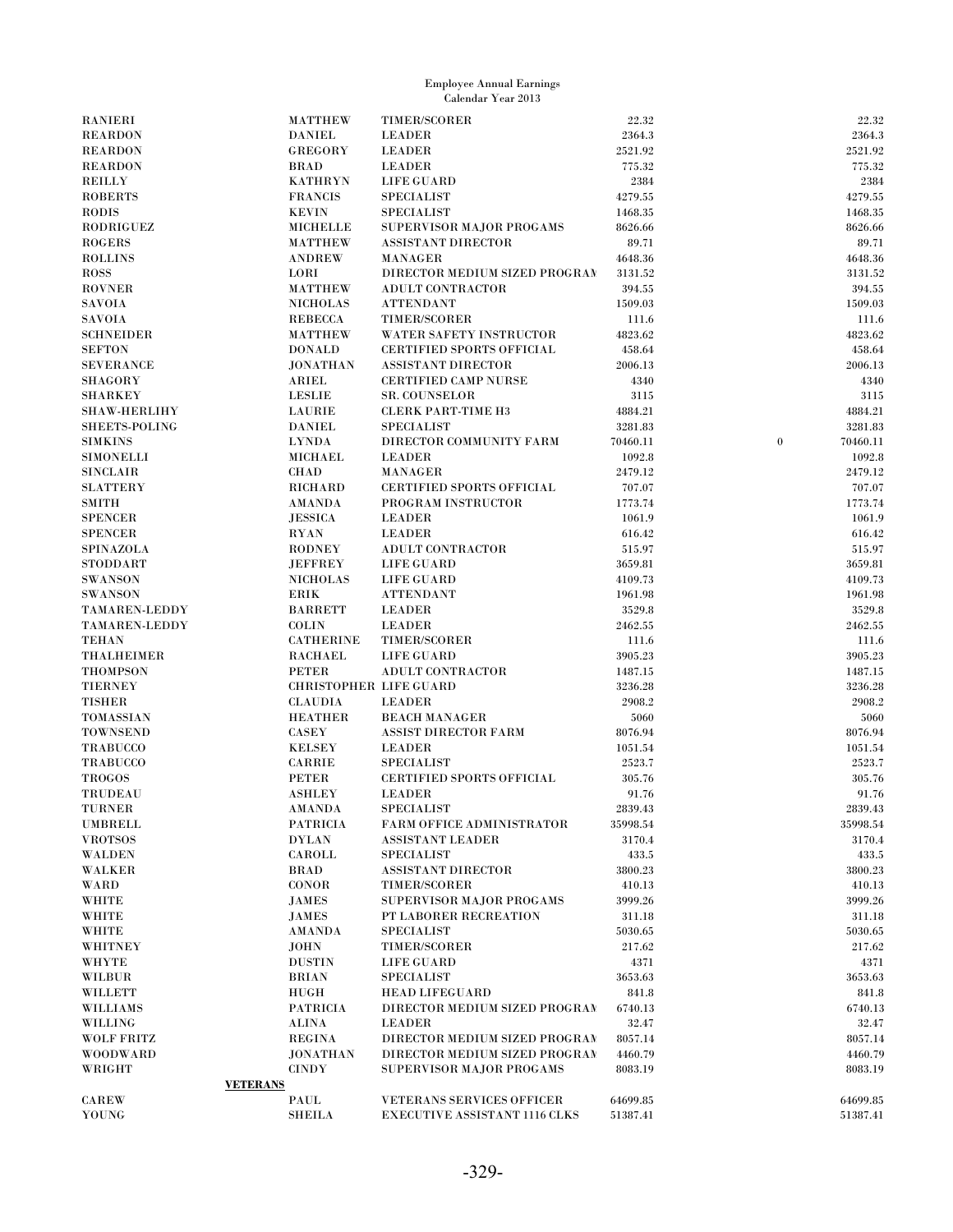|                                  |                               |                                                         | 1767944.3           | 3881.82          | 52962.15 | 1824788.3           |
|----------------------------------|-------------------------------|---------------------------------------------------------|---------------------|------------------|----------|---------------------|
| INFORMATIONAL TECHNOLOGY         |                               |                                                         |                     |                  |          |                     |
| <b>LEFRANCOIS</b>                | <b>ROBERT</b>                 | DIR INFORMATION TECHNOLOGY                              | 99623.34            |                  | 9911.01  | 109534.35           |
| <b>LENTINI</b>                   | <b>KATHLEEN</b>               | <b>COMMUNICATIONS/INFO OFFICER</b>                      | 11750               |                  |          | 11750               |
| <b>VALENTIN</b>                  | JOEL                          | I/S NETWORK ADMINISTRATOR                               | 70529.73            |                  | 700.21   | 71229.94            |
| WHELAN                           | <b>GERALD</b>                 | I/S DATA BASE ADMIN                                     | 75462.27            |                  | 7495.3   | 82957.57            |
|                                  |                               |                                                         | 257365.34           | $\mathbf{0}$     | 18106.52 | 275471.86           |
| <u>PUBLIC WORKS</u>              |                               |                                                         |                     |                  |          |                     |
| <b>ADMINISTRATION</b>            |                               |                                                         |                     |                  |          |                     |
| <b>CHENARD</b>                   | WILLIAM                       | <b>DIRECTOR OF PUBLIC WORKS</b>                         | 120297.34           |                  | 4899.99  | 125197.33           |
| ARENA BLAIR                      | <b>CHERYL</b>                 | <b>EXECUTIVE ASSISTANT 1116 CLKS</b>                    | 53629.22            | 22629.17         |          | 76258.39            |
| MUI                              | <b>NELSON</b>                 | DPW DATA ANALYST                                        | 51474.09            |                  | 2000     | 53474.09            |
| QUILTY                           | <b>KELSEY</b>                 | <b>SUMMER INTERN</b>                                    | 5738.61             |                  |          | 5738.61             |
|                                  | <b>ENGINEERING</b>            |                                                         |                     |                  |          |                     |
| <b>COVIELLO</b>                  | MARK<br><b>BRIAN</b>          | <b>TOWN ENGINEER</b>                                    | 99635.87            |                  | 7000     | 106635.87           |
| <b>ALCOCK</b><br><b>BLALOCK</b>  | <b>DANIEL</b>                 | <b>CADD/GIS TECHNICIAN</b><br><b>INTERN COOP WORKER</b> | 55548.82<br>22542.5 |                  | 6000     | 61548.82<br>22542.5 |
| <b>DEROSA</b>                    | WILLIAM                       | PART TIME CONSTRUCION INSPECTO                          | 16362.5             |                  |          | 16362.5             |
| <b>DIGIACOMO</b>                 | <b>JOHN</b>                   | <b>ASSISTANT TOWN ENGINEER</b>                          | 86286.27            |                  | 7000     | 93286.27            |
| <b>GLEICHAUF</b>                 | KURT                          | <b>INTERN COOP WORKER</b>                               | 20934.41            |                  |          | 20934.41            |
| <b>HANSEN</b>                    | <b>JEFFREY</b>                | RECORDS AND PERMITS ENGINEER                            | 65831.47            |                  | 8500     | 74331.47            |
| <b>LANE</b>                      | ADAM                          | <b>INTERN COOP WORKER</b>                               | 700                 |                  |          | 700                 |
| MASSE                            | <b>THEODORE</b>               | <b>INTERN COOP WORKER</b>                               | 700                 |                  |          | 700                 |
| <b>EQUIPMENT MAINT.</b>          |                               |                                                         |                     |                  |          |                     |
| <b>COLLINS</b>                   | <b>THOMAS</b>                 | DIVISION SUPERVISOR / Assistant DPW                     | 102056.2            |                  | 6500     | 108556.2            |
| <b>DAUKSZ</b>                    | <b>MATTHEW</b>                | <b>MECHANIC WELDER</b>                                  | 41297.37            | 11595.14         | 100      | 52992.51            |
| <b>FISHER JR</b>                 | <b>KENNETH</b>                | <b>GENERAL FOREMAN</b>                                  | 53394.28            | 14374.73         | 100      | 67869.01            |
| <b>HAYNES II</b>                 | <b>WESLEY</b>                 | <b>WORKING FOREMAN</b>                                  | 52659.68            | 7044.18          | 100      | 59803.86            |
| <b>MURPHY</b>                    | <b>BENJAMIN</b>               | <b>MECHANIC WELDER</b>                                  | 42203.19            | 6423.02          | 100      | 48726.21            |
| <b>RUDY</b>                      | <b>RYAN</b>                   | <b>MECHANIC WELDER</b>                                  | 47678.77            | 9348.17          | 100      | 57126.94            |
| <b>ST.GERMAIN</b>                | <b>PETER</b>                  | <b>LEAD MECHANIC</b>                                    | 53802.35            | 6412.55          | 100      | 60314.9             |
| WETHERELL                        | <b>CULLEN</b>                 | <b>MECHANIC WELDER</b>                                  | 20491.53            | 3187.44          | 100      | 23778.97            |
| WILHELM                          | <b>MITCHELL</b>               | <b>MECHANIC WELDER</b>                                  | 41200.41            | 6114.29          | 100      | 47414.7             |
| HIGHWAY AND SANITATION           |                               |                                                         |                     |                  |          |                     |
| <b>HLADICK</b>                   | <b>THOMAS</b>                 | <b>HIGHWAY DIVISION SUPERVISOR</b>                      | 98574.91            |                  | 7500     | 106074.91           |
| <b>CAISSIE</b>                   | <b>BRIAN</b>                  | <b>SKILLED LABORER</b>                                  | 49729.88            | 18800.59         | 350      | 68880.47            |
| <b>CAISSIE</b>                   | <b>MICHAEL</b>                | <b>SANITATION DRIVER</b>                                | 43121.03            | 12804.97         | 350      | 56276               |
| CARRIGG                          | <b>THOMAS</b>                 | <b>SKILLED LABORER</b>                                  | 44054               | 15721.09         | 350      | 60125.09            |
| <b>CLOUGHER</b>                  | <b>GERALD</b>                 | <b>WORKING FOREMAN</b>                                  | 47827.5             | 19653.99         | 350      | 67831.49            |
| <b>CORNELIUS</b>                 | <b>MATTHEW</b>                | <b>TRASH COLLECTOR</b>                                  | 48699.29            | 13665.15         | 350      | 62714.44            |
| <b>COVIELLO</b><br><b>CROSBY</b> | <b>DAVID</b><br><b>JOSEPH</b> | <b>LABORER PART-TIME H3</b><br><b>SKILLED LABORER</b>   | 3247.07<br>14702.24 | 18.92<br>4667.55 |          | 3265.99<br>19369.79 |
| <b>CURTIS</b>                    | <b>STEVEN</b>                 | HEAVY EQUIPMENT OPERATOR                                | 51006.77            | 25162.84         | 350      | 76519.61            |
| <b>DANGELO</b>                   | <b>KEITH</b>                  | <b>SKILLED LABORER</b>                                  | 38760.43            | 8351.01          | 350      | 47461.44            |
| <b>DEBEAUCOURT</b>               | <b>PATRICK</b>                | <b>SKILLED LABORER</b>                                  | 29697.82            | 3937.65          | 350      | 33985.47            |
| <b>FRANCIOSE</b>                 | <b>JOSEPH</b>                 | SANITATION DRIVER                                       | 45024.55            | 16027.99         | $350\,$  | 61402.54            |
| <b>GRADY</b>                     | <b>PATRICK</b>                | <b>LABORER PART-TIME H3</b>                             | $\boldsymbol{0}$    |                  |          | $\bf{0}$            |
| <b>GRASSEY</b>                   | <b>ANDREW</b>                 | <b>LABORER PART-TIME H3</b>                             | 6557.21             | 28.38            |          | 6585.59             |
| <b>HOLMGREN</b>                  | PAUL                          | <b>SKILLED LABORER</b>                                  | 38466               | 15960.27         | 350      | 54776.27            |
| <b>HOPKINS</b>                   | <b>THOMAS</b>                 | <b>GENERAL FOREMAN</b>                                  | 61586.13            | 27978.29         | 550      | 90114.42            |
| <b>HOYT</b>                      | <b>MATTHEW</b>                | HEAVY EQUIPMENT OPERATOR                                | 51190.24            | 20995.78         | 350      | 72536.02            |
| <b>IVESON</b>                    | <b>JEFFREY</b>                | <b>SANITATION DRIVER</b>                                | 49320.86            | 14598.18         | 350      | 64269.04            |
| LUTTRELL                         | <b>MICHAEL</b>                | HEAVY EQUIPMENT OPERATOR                                | 51184.52            | 21749.87         | 350      | 73284.39            |
| MAGAZZU                          | <b>ORAZIO</b>                 | <b>GENERAL FOREMAN</b>                                  | 61848.64            | 25763.31         | 350      | 87961.95            |
| MELCHIORRI                       | <b>MICHAEL</b>                | <b>SKILLED LABORER</b>                                  | 35679.83            | 3345.64          | 350      | 39375.47            |
| NICOLI                           | JAMES                         | <b>LABORER PART-TIME H3</b>                             | 5693.91             |                  |          | 5693.91             |
| <b>PALMER</b>                    | <b>JAYSON</b>                 | <b>SANITATION DRIVER</b>                                | 51332.75            | 8517.17          | 350      | 60199.92            |
| <b>PONS</b>                      | MICHAEL                       | HEAVY EQUIPMENT OPERATOR                                | 52186.1             | 25146.96         | 350      | 77683.06            |
| ${\bf P YNE}$                    | <b>DANIEL</b>                 | <b>SKILLED LABORER</b>                                  | 47288.06            | 8262.88          | 350      | 55900.94            |
| <b>QUILTY</b>                    | <b>JOHN</b>                   | <b>WORKING FOREMAN</b>                                  | 55240.01            | 15643.17         | 350      | 71233.18            |
| QUILTY                           | THOMAS                        | <b>SKILLED LABORER</b>                                  | 51401.7             | 16918.8          | 350      | 68670.5             |
| <b>SLAMIN</b>                    | <b>PETER</b>                  | <b>SANITATION DRIVER</b>                                | 51112.13            | 12630.78         | 350      | 64092.91            |
| STICKA                           | JARED                         | <b>LABORER PART-TIME H3</b>                             | 8614.25             | 26.41            |          | 8640.66             |
| THOMPSON                         | MARK                          | <b>SKILLED LABORER</b>                                  | 14652.84            | 3723.34          |          | 18376.18            |
| WALKER                           | GARY                          | <b>WORKING FOREMAN</b>                                  | 54118.2             | 13980.75         | 350      | 68448.95            |
| <b>DINNOCENZO</b>                | <b>DANIEL</b>                 | HEAVY EQUIPMENT OPERATOR                                | 37305.61            | 5871.92          | 1350     | 44527.53            |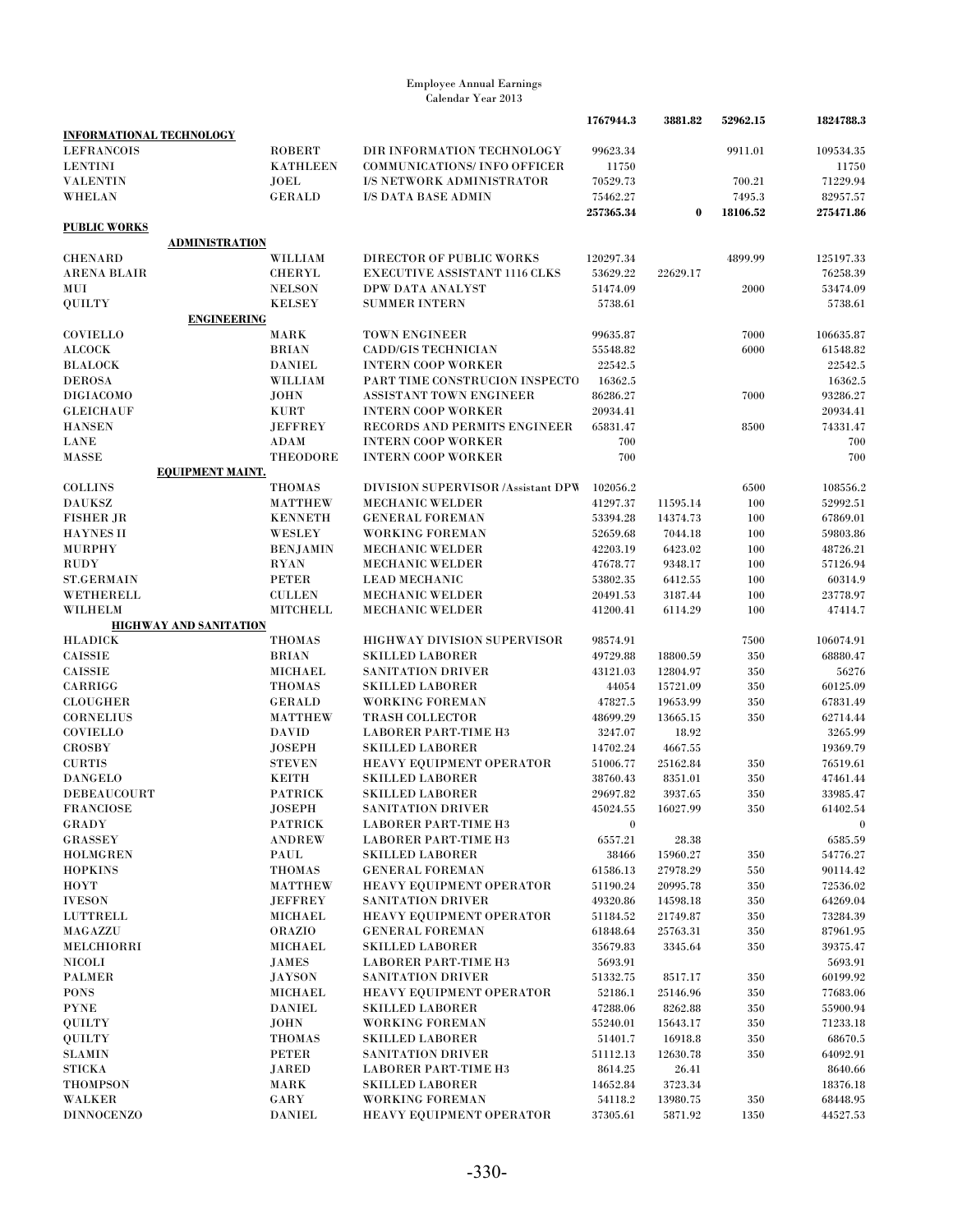| <b>HALFREY</b>            |                                  | <b>ALAN</b>                   | <b>WORKING FOREMAN</b>                                              | 54757.5              | 16692.46           | 1500               | 72949.96             |
|---------------------------|----------------------------------|-------------------------------|---------------------------------------------------------------------|----------------------|--------------------|--------------------|----------------------|
| <b>PERODEAU</b>           | <b>WATER AND SEWER</b>           | <b>RICHARD</b>                |                                                                     | 90211.32             |                    |                    |                      |
| COMEAU                    |                                  | <b>ANTHONY</b>                | <b>CHIEF PLANT OPERATOR</b><br><b>WATER/SEWER DIVISION SUPERVSR</b> | 97647                |                    | 8100<br>7300       | 98311.32<br>104947   |
| <b>HARTLEY</b>            |                                  | <b>JEFFREY</b>                | <b>SKILLED LABORER</b>                                              | 35679.83             | 8775.65            | 1350               | 45805.48             |
| <b>HEFFLER</b>            |                                  | <b>STEVEN</b>                 | WORKING FOREMAN W/LICENSE                                           | 69692.95             | 30594.8            | 3250               | 103537.75            |
| <b>HENDRY</b>             |                                  | JAMIE                         | PUMPING STATION OPERATOR                                            | 42108.43             | 6537.13            | 3000               | 51645.56             |
| <b>MCDANIEL</b>           |                                  | <b>MICHAEL</b>                | <b>GENERAL FOREMAN</b>                                              | 56686.41             | 13941.03           | 650                | 71277.44             |
| <b>MCGEEVER</b>           |                                  | MICHAEL                       | HEAVY EQUIPMENT OPERATOR                                            | 51129.22             | 11895.75           | 350                | 63374.97             |
| <b>AHERN</b>              |                                  | <b>SEAN</b>                   | <b>LABORER PART-TIME H3</b>                                         | 5551.56              |                    |                    | 5551.56              |
| AMES                      |                                  | RICHARD                       | <b>GIS/TECHNOLOGY COORDINATOR</b>                                   | 92209.79             |                    | 6300               | 98509.79             |
| <b>BROWN</b>              |                                  | ROBERT                        | NIGHT OPERATOR TRMNT PLANT                                          | 54732.85             | 143.42             | 500                | 55376.27             |
| <b>BURKE</b>              |                                  | <b>EDWARD</b>                 | <b>ASSISTANT SUPERVISOR</b>                                         | 69903.81             | 968.64             | 7800               | 78672.45             |
| <b>BURKE</b>              |                                  | <b>KENNETH</b>                | <b>STATION OPER LAB TECH</b>                                        | 40755.17             | 5734.09            | 2750               | 49239.26             |
| <b>CRISAFULLI</b>         |                                  | <b>SAMUEL</b>                 | <b>SKILLED LABORER</b>                                              | 49673.74             | 11699.06           | 1500               | 62872.8              |
| <b>DOLLAWAY</b>           |                                  | <b>JEFFREY</b>                | HEAVY EQUIPMENT OPERATOR                                            | 51234.18             | 12873.74           | 1500               | 65607.92             |
| <b>DREW</b>               |                                  | <b>ALEX</b>                   | <b>CRAFTSMAN</b>                                                    | 51079.36             | 13726.14           | 2250               | 67055.5              |
| <b>JONES</b>              |                                  | <b>JUDITH</b>                 | ADMINISTRATIVE ASSISTANT                                            | 47879.83             | 1801.62            | 500                | 50181.45             |
| <b>LIENHARD</b>           |                                  | <b>THOMAS</b>                 | STATION OPERATOR W/LICENSE                                          | 57441.48             | 11219.8            | 3100               | 71761.28             |
| MAGAZZU                   |                                  | <b>PETER</b>                  | <b>SKILLED LABORER</b>                                              | 48941.97             | 4758.07            | 850                | 54550.04             |
| <b>MILLER</b>             |                                  | <b>AARON</b>                  | <b>STATION OPER LAB TECH</b>                                        | 48757.93             | 11727.58           | 3850               | 64335.51             |
| <b>PERODEAU</b>           |                                  | <b>JOHN</b>                   | <b>WATER/SEWER DIVISION SUPERVSR</b>                                | 27888                |                    | 32250              | 60138                |
| <b>RUDD</b>               |                                  | <b>SHAWN</b>                  | <b>SKILLED LABORER</b>                                              | 49673.75             | 16331.6            | 1250               | 67255.35             |
| <b>SPURLING</b>           |                                  | SCOTT                         | <b>WORKING FOREMAN</b>                                              | 53228.29             | 14553              | 2550               | 70331.29             |
| <b>SULLIVAN</b>           |                                  | <b>WAYNE</b>                  | <b>CRAFTSMAN</b>                                                    | 51072.35             | 14758.48           | 3750               | 69580.83             |
|                           | , FACILITIES & NATURAL RESOURCES |                               |                                                                     |                      |                    |                    |                      |
| <b>GOODHIND</b>           |                                  | <b>ARTHUR</b>                 | <b>DIVISION SUPERVISOR</b>                                          | 87327.32             |                    | 8800               | 96127.32             |
| <b>ALLEN</b>              |                                  | <b>RICHARD</b>                | <b>GENERAL FOREMAN</b>                                              | 61192.39             | 7687.58            | 550                | 69429.97             |
| <b>BACCARI</b>            |                                  | <b>SCOTT</b>                  | <b>WORKING FOREMAN</b>                                              | 54515.02             | 36474              | 350                | 91339.02             |
| <b>COTTER</b>             |                                  | WILLIAM                       | <b>SKILLED LABORER</b>                                              | 48198.6              | 24057.58           | 350                | 72606.18             |
| <b>GILKEY</b>             |                                  | <b>BENJAMIN</b>               | <b>LABORER PART-TIME H3</b>                                         | 6037.06              |                    |                    | 6037.06              |
| <b>HALPERN</b>            |                                  | <b>NANCY</b>                  | <b>GARDENING ASSISTANT</b>                                          | 5985.61              |                    |                    | 5985.61              |
| <b>HENDRICKS</b>          |                                  |                               | <b>CHRISTOPHER SKILLED LABORER</b>                                  | 5498.09              | 418.23             |                    | 5916.32              |
| <b>LEMONT</b>             |                                  | <b>JOHN</b>                   | <b>CRAFTSMAN</b>                                                    | 50107.66             | 12987.12           | 550                | 63644.78             |
| MAGEE                     |                                  | <b>JANE</b>                   | <b>GARDENING ASSISTANT</b>                                          | 4171.08              |                    |                    | 4171.08              |
| <b>MAHONEY</b>            |                                  | ROBERT                        | <b>LABORER PART-TIME H3</b>                                         | 6777.88              |                    |                    | 6777.88              |
| PERRY                     |                                  | <b>TIMOTHY</b>                | <b>SKILLED LABORER</b>                                              | 49880.31             | 13136.02           | 350                | 63366.33             |
| SPINAZOLA                 |                                  | <b>RODNEY</b>                 | <b>SKILLED LABORER</b>                                              | 48697.31             | 12449.57           | 908.9              | 62055.78             |
| WARD                      |                                  | CODY                          | <b>LABORER PART-TIME H3</b>                                         | 5816.36              |                    |                    | 5816.36              |
|                           |                                  |                               |                                                                     | 4085830.8            | 783024.5           | 167858.89          | 5036714.16           |
| <b>FIRE DEPARTMENT</b>    |                                  |                               |                                                                     |                      |                    |                    |                      |
| <b>SHERIDAN</b>           |                                  | <b>JAMES</b>                  | <b>FIRE CHIEF</b>                                                   | 125457.7             |                    | 1500               | 126957.7             |
| <b>ADAMS</b>              |                                  | <b>RICHARD</b>                | <b>FIREFIGHTER</b>                                                  | 62986.7              | 7473.83            | 1635.18            | 72095.71             |
| <b>ALBERGHINI</b>         |                                  | WILLIAM                       | <b>FIREFIGHTER</b>                                                  | 63280.36             | 17033.92           | 9419.73            | 89734.01             |
| <b>ARENA</b>              |                                  | <b>JAMES</b>                  | FIRE LIEUTENANT 4YRS SVS                                            | 74366.57             | 13274.86           | 3941.26            | 91582.69             |
| <b>ARENA</b>              |                                  | SALVATORE                     | FIRE CAPTAIN                                                        | 80047.69             | 20105.26           | 5186.04            | 105338.99            |
| <b>ARENA</b>              |                                  | <b>STEPHEN</b>                |                                                                     |                      |                    | 2260.06            | 71986.68             |
|                           |                                  |                               |                                                                     |                      |                    |                    |                      |
|                           |                                  |                               | <b>FIREFIGHTER</b>                                                  | 63021.82             | 6704.8             |                    |                      |
| <b>ARENA-MYERS</b>        |                                  | <b>DONNA</b>                  | <b>EXECUTIVE ASSISTANT 1116 CLKS</b>                                | 27962.01             | 813.09             | 12962.39           | 41737.49             |
| <b>ARSENAULT</b>          |                                  | <b>DIANNE</b>                 | <b>EXECUTIVE ASSISTANT FIRE</b>                                     | 47671.92             | 2045.48            | 1000               | 50717.4              |
| <b>AUSTIN</b>             |                                  | JOHN                          | <b>FIRE CAPTAIN</b>                                                 | 72566.78             | 9522.41            | 5167.86            | 87257.05             |
| <b>BALCOM</b>             |                                  | <b>ANDREW</b>                 | FIRE LIEUTENANT 4YRS SVS                                            | 63201.42             | 9910.27            | 14092.27           | 87203.96             |
| BIAGI                     |                                  | <b>RONALD</b>                 | <b>FIREFIGHTER</b>                                                  | 62986.7              | 12249.72           | 5915.54            | 81151.96             |
| <b>BLACK</b>              |                                  | <b>JAMES</b>                  | <b>FIREFIGHTER</b>                                                  | 63922.1              | 15563.09           | 1451.99            | 80937.18             |
| <b>BOUVIER</b>            |                                  | <b>DOUGLAS</b>                | FIREFIGHTER/PARAMEDIC                                               | 41633.05             | 2933.75            | 6510.96            | 51077.76             |
| <b>BROGAN</b>             |                                  | <b>KELLY</b>                  | FIREFIGHTER/PARAMEDIC                                               | 58853.08             | 6848.97            | 12691.28           | 78393.33             |
| <b>CANTOR</b>             |                                  | ERIC                          | FIREFIGHTER/PARAMEDIC                                               | 20655.52             | 586.96             | 3214.59            | 24457.07             |
| <b>CARNEY</b>             |                                  | <b>PETER</b>                  | FIRE DEPUTY CHIEF                                                   | 86974.84             | 5937.16            | 3487.79            | 96399.79             |
| CARUSO                    |                                  | <b>ANTHONY</b>                | FIREFIGHTER/PARAMEDIC                                               | 58853.08             | 7254.56            | 11414.28           | 77521.92             |
| <b>CHAMBERLAIN</b>        |                                  | IAN                           | <b>FIREFIGHTER</b>                                                  | 61066.72             | 9395.88            | 3915.09            | 74377.69             |
| <b>COLLINS</b>            |                                  |                               | <b>CHRISTOPHER FIREFIGHTER</b>                                      | 65919.12             | 16283.95           | 6056.36            | 88259.43             |
| <b>CONDLIN</b>            |                                  | <b>M PAMELA</b>               | ADMINISTRATIVE ASSISTANT                                            | 47129.82             | 2530.4             |                    | 49660.22             |
| <b>CONLON</b>             |                                  | <b>MICHAEL</b>                | <b>FIRE LIEUTENANT 4YRS SVS</b>                                     | 70247.36             | 10329.53           | 4323.9             | 84900.79             |
| <b>CONNELLY</b>           |                                  | <b>EDWARD</b>                 | FIRE DEPUTY CHIEF                                                   | 94456.32             | 18181.74           | 7746.16            | 120384.22            |
| <b>CONNELLY</b>           |                                  | MARK                          | <b>ACTING CAPTAIN</b>                                               | 79935.59             | 22007.48           | 10636              | 112579.07            |
| <b>CORBETT</b><br>CORLISS |                                  | <b>ASHLEY</b><br><b>BRETT</b> | FIREFIGHTER/PARAMEDIC<br><b>FIREFIGHTER</b>                         | 20248.44<br>61066.72 | 560.45<br>12680.31 | 3285.72<br>3735.18 | 24094.61<br>77482.21 |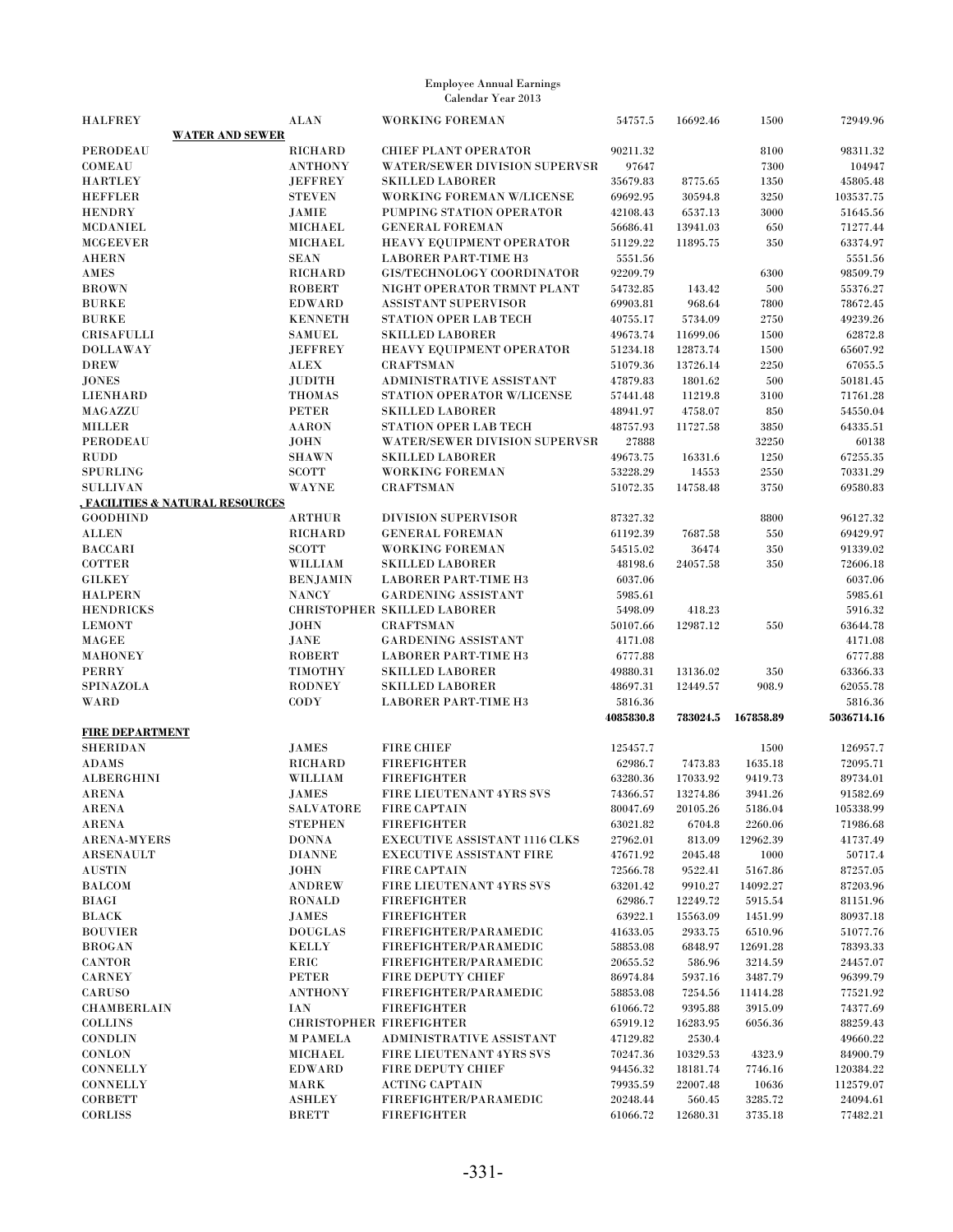|                                  |                                  | Calendar Year 2013                                     |                      |                     |                     |                      |
|----------------------------------|----------------------------------|--------------------------------------------------------|----------------------|---------------------|---------------------|----------------------|
| CRISAFULLI                       | <b>SAMUEL</b>                    | FIRE LIEUTENANT 4YRS SVS                               | 67985.66             | 8994.31             | 15506.56            | 92486.53             |
| <b>CURLEY</b>                    | <b>JOHN</b>                      | <b>FIREFIGHTER</b>                                     | 62736.85             | 9563.44             | 3794.19             | 76094.48             |
| CUSTODIO                         | <b>KENNETH</b>                   | FIRE LIEUTENANT 4YRS SVS                               | 18548.22             | 636.96              | 20204.95            | 39390.13             |
| <b>DANGELO</b><br><b>DICICCO</b> | <b>KEVIN</b>                     | FIREFIGHTER/PARAMEDIC<br><b>FIREFIGHTER</b>            | 61319.23             | 8740.61             | 20744.63            | 90804.47             |
|                                  | <b>DAVID</b>                     |                                                        | 61139.69             | 8021.54             | 7155.54<br>12890.55 | 76316.77             |
| <b>D'INNOCENZO</b><br>DODGE      | <b>MATTHEW</b><br><b>KENNETH</b> | FIREFIGHTER/PARAMEDIC<br>FIREFIGHTER/PARAMEDIC         | 58877.86             | 8099.28<br>225.98   | 2892.72             | 79867.69             |
| <b>DONOVAN</b>                   | <b>JOSHUA</b>                    | FIREFIGHTER/PARAMEDIC                                  | 20248.44<br>53465.58 | 7640.29             | 9735.22             | 23367.14<br>70841.09 |
| <b>DOUCETTE</b>                  | GARY                             | <b>FIREFIGHTER</b>                                     | 61620.26             | 4642.27             | 1995.18             | 68257.71             |
| $_{\rm{DOW}}$                    | <b>DANIEL</b>                    | FIRE DEPUTY CHIEF                                      | 92526.22             | 12687.9             | 13242.34            | 118456.46            |
| <b>DOWNING</b>                   | <b>RONALD</b>                    | FIRE LIEUTENANT 4YRS SVS                               | 75049.68             | 16083.63            | 22752.85            | 113886.16            |
| <b>FAHEY</b>                     | <b>JAMES</b>                     | FIRE LIEUTENANT 4YRS SVS                               | 13066.74             | 1910.88             | 14803.43            | 29781.05             |
| <b>FARQUHARSON</b>               | <b>DOUGLAS</b>                   | <b>FIREFIGHTER</b>                                     | 66595.72             | 9644.89             | 5660.11             | 81900.72             |
| FERRARI                          | ADAM                             | FIREFIGHTER/PARAMEDIC                                  | 58853.08             | 8610.5              | 13533.78            | 80997.36             |
| <b>FORANCE</b>                   | THOMAS                           | <b>FIRE LIEUTENANT 4YRS SVS</b>                        | 76240.91             | 17577.72            | 12299.08            | 106117.71            |
| <b>FORREST</b>                   | <b>BARRY</b>                     | <b>FIREFIGHTER</b>                                     | 65384.09             | 11818.79            | 6957.54             | 84160.42             |
| <b>FRANCIOSE</b>                 | ROCCO                            | <b>FIRE CAPTAIN</b>                                    | 87047.75             | 848.21              | 3947.86             | 91843.82             |
| GENTILE                          | <b>ALAN</b>                      | FIREFIGHTER/PARAMEDIC                                  | 23064.32             | 432.45              | 3294.96             | 26791.73             |
| HAIGIS                           | <b>MICHAEL</b>                   | <b>FIREFIGHTER</b>                                     | 68185                | 3545.34             | 2135.36             | 73865.7              |
| <b>HARTWELL</b>                  | <b>DANIEL</b>                    | <b>FIREFIGHTER</b>                                     | 67512.6              | 3096.27             | 5442.83             | 76051.7              |
| <b>HEADLEY</b>                   | <b>GRANTLEY</b>                  | <b>FIREFIGHTER</b>                                     | 63748.47             | 7668.72             | 5131.19             | 76548.38             |
| HERRING                          | <b>JOHN</b>                      | <b>FIREFIGHTER</b>                                     | 66074.88             | 16252.09            | 11450.54            | 93777.51             |
| <b>HLADICK</b>                   | <b>MARTIN</b>                    | <b>FIREFIGHTER</b>                                     | 65599.44             | 16171.84            | 4934.73             | 86706.01             |
| <b>HLADICK</b>                   | <b>ANDREW</b>                    | FIRE LIEUTENANT LESS 4YRS SVS                          | 68921.25             | 13829.55            | 2587.36             | 85338.16             |
| <b>KELLEY</b>                    | TIMOTHY                          | <b>FIREFIGHTER</b>                                     | 62259.75             | 5050.55             | 3029.33             | 70339.63             |
| LAMME                            | <b>DANIEL</b>                    | FIREFIGHTER/PARAMEDIC                                  | 53383.25             | 5648.07             | 13346.5             | 72377.82             |
| LATAWIEC                         | WOJCIECH                         | FIREFIGHTER/PARAMEDIC                                  | 53465.58             | 12142.41            | 9995.22             | 75603.21             |
| LEE                              | <b>GLYNNIS</b>                   | FIREFIGHTER/PARAMEDIC                                  | 59959.9              | 5567.4              | 10586.64            | 76113.94             |
| LENTINI                          | <b>MICHAEL</b>                   | <b>FIRE DEPUTY CHIEF</b>                               | 93327.36             | 12517.61            | 7746.16             | 113591.13            |
| LEVEY                            | <b>KENNETH</b>                   | FIRE LIEUTENANT 4YRS SVS                               | 72621.39             | 12985.24            | 9726.77             | 95333.4              |
| <b>LINTON</b>                    | <b>BRIAN</b>                     | FIREFIGHTER/PARAMEDIC                                  | 63749.92             | 9890.39             | 5511.22             | 79151.53             |
| LIPOMA                           | <b>VICTOR</b>                    | <b>FIRE CAPTAIN</b>                                    | 76378.66             | 15850.67            | 7178.84             | 99408.17             |
| MABARDY                          | <b>NICHOLAS</b>                  | <b>FIREFIGHTER</b>                                     | 61139.69             | 17020.84            | 15627.46            | 93787.99             |
| MAGLIOZZI<br>MAHONEY             | <b>ROBERT</b>                    | FIREFIGHTER/PARAMEDIC<br>FIRE LIEUTENANT LESS 4YRS SVS | 62817.84             | 8459.34<br>9586.69  | 8926.28             | 80203.46<br>88338.59 |
| <b>MATHEWS</b>                   | WALTER<br><b>DANIEL</b>          | <b>FIRE LIEUTENANT 4YRS SVS</b>                        | 73476.76<br>77835.19 | 9157.45             | 5275.14<br>3546.11  | 90538.75             |
| MELCHIORRI                       | <b>ROCKY</b>                     | <b>FIREFIGHTER</b>                                     | 63833.9              | 12963.74            | 5290.18             | 82087.82             |
| MELLOR                           | <b>JUSTIN</b>                    | FIREFIGHTER/PARAMEDIC                                  | 50330.41             | 7211.59             | 11761.03            | 69303.03             |
| MITCHELL                         | ROY                              | <b>FIRE CAPTAIN</b>                                    | 80047.69             | 17362.95            | 5786                | 103196.64            |
| MIX                              |                                  | CHRISTOPHER FIREFIGHTER/PARAMEDIC                      | 53094.19             | 5723.63             | 13285.32            | 72103.14             |
| MORTARELLI                       | <b>JOSEPH</b>                    | FIRE LIEUTENANT 4YRS SVS                               | 67673.87             | 6278.17             | 3981.3              | 77933.34             |
| MULLEN II                        | <b>MATTHEW</b>                   | FIREFIGHTER/PARAMEDIC                                  | 58913.26             | 2246.9              | 9478.28             | 70638.44             |
| <b>NORRIS</b>                    | <b>KERI</b>                      | FIRE LIEUTENANT 4YRS SVS                               | 68095.14             | 2803.56             | 14182.31            | 85081.01             |
| PERRYMAN                         | <b>MICHAEL</b>                   | <b>FIREFIGHTER</b>                                     | 63833.9              | 16127.94            | 5279.28             | 85241.12             |
| QUIGLEY-BOYLAN                   | $\operatorname{TANYA}$           | FIREFIGHTER/PARAMEDIC                                  | 60853.08             | 2306.89             | 11175.64            | 74335.61             |
| QUILTY                           | <b>MICHAEL</b>                   | <b>FIREFIGHTER</b>                                     | 67612.9              | 9384.75             | 8171.36             | 85169.01             |
| <b>REASONOVER</b>                | <b>RANDY</b>                     | FIREFIGHTER/PARAMEDIC                                  | 20248.44             | 174.77              | 2892.72             | 23315.93             |
| <b>REYNOLDS</b>                  | <b>THOMAS</b>                    | <b>FIREFIGHTER</b>                                     | 66768.3              | 17508.36            | 9250.18             | 93526.84             |
| ROTHMAN                          | <b>EUGENE</b>                    | <b>FIRE CAPTAIN</b>                                    | 77946.31             | 19260.93            | 17362.79            | 114570.03            |
| SALVUCCI                         | <b>MICHAEL</b>                   | FIREFIGHTER/PARAMEDIC                                  | 45778.8              | 6362.09             | 9584.94             | 61725.83             |
| SANSOSSIO                        | CIRO                             | <b>FIREFIGHTER</b>                                     | 58930.96             | 5888.18             | 17100.38            | 81919.52             |
| SHEARLEY                         | <b>RICHARD</b>                   | FIRE LIEUTENANT LESS 4YRS SVS                          | 68609.44             | 16269.51            | 13111.28            | 97990.23             |
| SLATTERY                         | <b>JOSEPH</b>                    | <b>FIREFIGHTER</b>                                     | 6232.27              |                     | 16460.42            | 22692.69             |
| SMITH                            | JAMES                            | <b>FIRE LIEUTENANT 4YRS SVS</b>                        | 72175.3              | 7684.86             | 4114.2              | 83974.36             |
| SMITH                            | <b>SCOTT</b>                     | <b>FIREFIGHTER</b>                                     | 62520.46             | 4940.2              | 7229.28<br>4709.18  | 74689.94             |
| SPENCER<br>STEVENSON             | THOMAS<br><b>ROBERT</b>          | <b>FIREFIGHTER</b><br>FIREFIGHTER/PARAMEDIC            | 66877.72<br>45778.8  | 13151.81<br>4960.91 | 7611.71             | 84738.71<br>58351.42 |
| STICKA                           | WILLIAM                          | <b>FIREFIGHTER</b>                                     | 63001.01             | 15800.49            | 9214.21             | 88015.71             |
| TOPHAM                           | <b>THOMAS</b>                    | <b>FIREFIGHTER</b>                                     | 60628.12             | 22030.84            | 10675.8             | 93334.76             |
| TOTA                             | PAUL                             | <b>FIRE DEPUTY CHIEF</b>                               | 94279.68             | 13131.94            | 13543.6             | 120955.22            |
| VANTASSEL                        | <b>GORDON</b>                    | SUPT OF COMMUNICATIONS                                 | 79378.59             | 8234.7              | 6029.96             | 93643.25             |
| WARD                             | <b>EDWARD</b>                    | FIRE LIEUTENANT LESS 4YRS SVS                          | 71157.21             | 15862.19            | 2472.2              | 89491.6              |
| WARREN                           | <b>PATRICK</b>                   | FIREFIGHTER/PARAMEDIC                                  | 23064.32             | 34.32               | 3294.96             | 26393.6              |
| WEDGEWORTH                       | <b>JOHNNY</b>                    | <b>FIREFIGHTER</b>                                     | 63833.9              | 3896.75             | 2055.18             | 69785.83             |
| WEITSEN II                       | <b>RICHARD</b>                   | FIREFIGHTER/PARAMEDIC                                  | 61407.34             | 2306.77             | 9739.2              | 73453.31             |
| WHITE                            | <b>RICHARD</b>                   | <b>FIRE CHIEF</b>                                      | 109557.61            | 10742.4             | 13693.6             | 133993.61            |

Employee Annual Earnings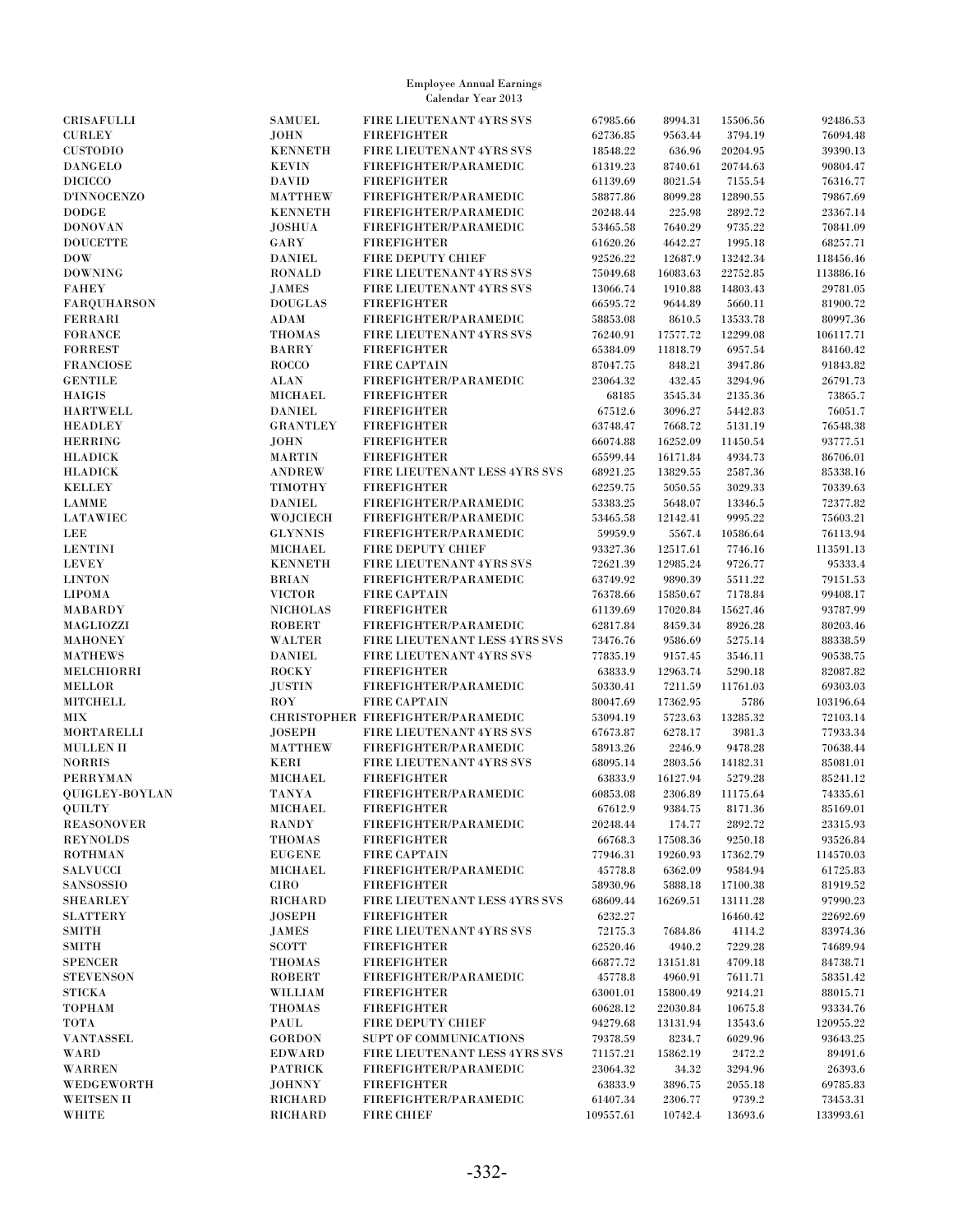| WILLIAMSON           | ERIC             | FIREFIGHTER/PARAMEDIC          | 58853.08  | 10191.72  | 11386.64  | 80431.44   |
|----------------------|------------------|--------------------------------|-----------|-----------|-----------|------------|
| <b>WOZNY</b>         | <b>CHRIS</b>     | FIREFIGHTER/PARAMEDIC          | 60147.52  | 10898.16  | 13014.14  | 84059.82   |
|                      |                  |                                | 5780202.2 | 842590.01 | 758076.07 | 7380868.26 |
| POLICE DEPARTMENT    |                  |                                |           |           |           |            |
| <b>HICKS</b>         | <b>JAMES</b>     | <b>POLICE CHIEF</b>            | 170166.01 |           | 500       | 170666.01  |
| <b>ALLEY</b>         | <b>EDWARD</b>    | PARKING ENFORCEMENT P/TIME     | 3176.8    |           |           | 3176.8     |
| <b>ARENA</b>         | <b>EDWARD</b>    | POLICE DETECTIVE               | 66589.78  | 2563.65   | 19629.5   | 88782.93   |
| <b>BAUR</b>          | <b>SUSAN</b>     | <b>CIVILIAN DISPATCHER</b>     | 55013.64  | 1532.24   | 2100      | 58645.88   |
| <b>BAZIGIAN</b>      | ERIC             | POLICE PATROLMAN               | 68882.24  | 4547.45   | 27663.5   | 101093.19  |
| <b>BLANCHARD</b>     | <b>ELIZABETH</b> | POLICE PATROLMAN               | 66469.82  | 1889.5    | 25071.5   | 93430.82   |
| <b>BOSSELMAN</b>     | <b>BRIAN</b>     | POLICE PATROLMAN               | 68849.06  | 9237.11   | 15843.5   | 93929.67   |
|                      |                  |                                |           |           |           |            |
| <b>BRACKETT</b>      | <b>DEBRA</b>     | <b>MATRON</b>                  | 911.35    |           |           | 911.35     |
| <b>BROGAN</b>        | <b>DANIEL</b>    | POLICE PATROLMAN               | 68857.16  | 2665.45   | 27531.5   | 99054.11   |
| <b>BURNS</b>         | <b>SHANNON</b>   | DEPARTMENT ASSISTANT           | 34052.84  | 9248.46   | 1245.03   | 44546.33   |
| <b>BUTLER</b>        | <b>THOMAS</b>    | POLICE PATROLMAN               | 67598.23  | 32.75     | 12972     | 80602.98   |
| <b>CARNEY</b>        | MARY             | ADMINISTRATIVE ASSISTANT       | 46782.31  | 1807.55   |           | 48589.86   |
| <b>CAVICCHI</b>      | <b>DAVID</b>     | PARKING ENFORCEMENT P/TIME     | 4628.8    |           |           | 4628.8     |
| <b>CIOCCA</b>        | <b>DANIEL</b>    | <b>CIVILIAN DISPATCHER</b>     | 48678.29  | 18185.9   | 1750      | 68614.19   |
| <b>COLBY</b>         | <b>AUBREY</b>    | <b>CIVILIAN DISPATCHER</b>     | 47633.29  | 7868.17   | 2100      | 57601.46   |
| CONAWAY              | <b>BRETT</b>     | POLICE SERGEANT                | 92220.58  | 17735.9   | 29977.4   | 139933.88  |
| <b>DELEHANTY</b>     | <b>KEVIN</b>     | POLICE PATROLMAN               | 69917.9   | 21382.58  | 29252.8   | 120553.28  |
| <b>DIMODICA</b>      |                  | CHRISTOPHER POLICE PATROLMAN   | 67333.56  | 6130.21   | 7068      | 80531.77   |
| <b>DOHERTY</b>       | <b>JOHN</b>      | POLICE SERGEANT                | 79699.41  | 5058.62   | 1400      | 86158.03   |
| <b>DONOVAN</b>       | <b>RICHARD</b>   | DISPATCHER PART TIME           | 865.8     |           |           | 865.8      |
| <b>DOUGLAS</b>       | <b>RICHARD</b>   | SPECIAL POLICE OFFICERS        |           |           | 1932      | 1932       |
|                      |                  |                                |           |           |           |            |
| <b>DUNLOP</b>        | ROBERT           | POLICE SERGEANT                | 101940.93 | 6625.43   | 28566.02  | 137132.38  |
| <b>FITZGERALD</b>    | <b>KENNETH</b>   | POLICE PATROLMAN               | 67153.7   | 13775.01  | 31705.4   | 112634.11  |
| <b>FITZPATRICK</b>   | <b>LEO</b>       | POLICE SERGEANT                | 90674.16  | 7542.64   | 5726.57   | 103943.37  |
| <b>FLEMING</b>       | <b>LAWRENCE</b>  | SPECIAL POLICE OFFICERS        |           |           | 39732     | 39732      |
| <b>FORDE</b>         | <b>VINCENT</b>   | POLICE SERGEANT                | 94948.05  | 6472.22   | 40911.82  | 142332.09  |
| <b>GEISSLER</b>      | WILLIAM          | POLICE PATROLMAN               | 66251.71  |           | 5977.4    | 72229.11   |
| <b>GOODWIN</b>       | <b>CHARLES</b>   | <b>CIVILIAN DISPATCHER</b>     | 45226.58  | 22523.96  | 2100      | 69850.54   |
| GRAHAM               | <b>ALLAN</b>     | POLICE SERGEANT                | 97553.06  | 4498.29   | 16852.23  | 118903.58  |
| <b>GRASSEY</b>       | <b>ALFRED</b>    | PARKING ENFORCEMENT P/TIME     | 4401.41   |           |           | 4401.41    |
| <b>GRASSEY</b>       | <b>BRIAN</b>     | POLICE LIEUTENANT              | 116671.46 | 16318.58  | 20129.95  | 153119.99  |
| <b>GUNTER</b>        | TROY             | <b>CIVILIAN DISPATCHER</b>     | 43811.03  | 1731.55   | 2100      | 47642.58   |
| <b>HALL</b>          | <b>RYAN</b>      | POLICE PATROLMAN               | 62916.6   |           | 14943.5   | 77860.1    |
| <b>HALLORAN</b>      | <b>RICHARD</b>   | POLICE DETECTIVE               | 69136.36  | 8030.03   | 31934.47  | 109100.86  |
| <b>HASWELL</b>       | <b>JOHN</b>      | POLICE PATROLMAN               | 67503     | 2252.71   | 32961.5   | 102717.21  |
| <b>HAYES</b>         | <b>JOSEPH</b>    | POLICE SERGEANT                | 7.11      | 236.93    |           | 244.04     |
| <b>HEFFLER</b>       | <b>ELIZABETH</b> |                                |           |           |           | 88484.92   |
|                      |                  | POLICE PATROLMAN               | 66589.78  | 1419.64   | 20475.5   |            |
| <b>HOFFMAN</b>       | <b>ROBERT</b>    | POLICE SERGEANT                | 100646.79 | 4509.18   | 57266.76  | 162422.73  |
| <b>HOWARD</b>        | <b>CHAD</b>      | POLICE PATROLMAN               | 64880.73  | 17119.34  | 34971.5   | 116971.57  |
| <b>INGHAM</b>        | <b>BRIAN</b>     | POLICE SERGEANT                | 95809.48  | 25280.34  | 14318.4   | 135408.22  |
| <b>JENNINGS</b>      | <b>LEONARD</b>   | SPECIAL POLICE OFFICERS        | 6624      |           | 10500     | 17124      |
| <b>KELLEY</b>        | <b>KEVEN</b>     | POLICE PATROLMAN               | 65452.3   | 3396.85   | 1608      | 70457.15   |
| <b>KEOHANE</b>       | JAMES            | POLICE PATROLMAN               | 68467.49  | 2626.19   | 29990.8   | 101084.48  |
| <b>KILLEEN</b>       | <b>RYAN</b>      | POLICE PATROLMAN               | 53416.77  | 4664.84   | 29048.06  | 87129.67   |
| LACERRA              | <b>SCOTT</b>     | POLICE PATROLMAN               | 63899.23  | 21538.39  | 11826.4   | 97264.02   |
| <b>LAMONT</b>        | <b>THOMAS</b>    | <b>SPECIAL POLICE OFFICERS</b> |           |           | 32124     | 32124      |
| <b>LANOUE</b>        | GREGORY          | POLICE PATROLMAN               | 67406.98  | 7775.86   | 23798.8   | 98981.64   |
| <b>LAUZON</b>        | <b>BRIAN</b>     | POLICE LIEUTENANT              | 113585.35 | 15285.1   | 20127.51  | 148997.96  |
| <b>LEAVITT</b>       | <b>DANIEL</b>    | DISPATCHER PART TIME           | 2197.29   | 5916.28   |           | 8113.57    |
| <b>LINTON</b>        | <b>JAMES</b>     | PARKING ENFORCEMENT P/TIME     | 16269.77  |           |           | 16269.77   |
| <b>LOFTUS</b>        | <b>ERIN</b>      | <b>CIVILIAN DISPATCHER</b>     | 54422.97  | 8751.3    | 2600      | 65774.27   |
|                      | <b>MICHAEL</b>   |                                | 64943.49  |           |           |            |
| MABARDY              |                  | POLICE PATROLMAN               |           | 10495.07  | 16672.6   | 92111.16   |
| <b>MASON</b>         | <b>PETER</b>     | <b>SPECIAL POLICE OFFICERS</b> |           |           | 10020     | 10020      |
| <b>MELNIK</b>        | <b>SERGEY</b>    | POLICE PATROLMAN               | 50383.27  | 3672.54   | 24513.28  | 78569.09   |
| MORRILL              | <b>DIANE</b>     | POLICE PATROLMAN               | 72157.89  | 725.4     |           | 72883.29   |
| <b>MUNGER</b>        | SEAN             | POLICE PATROLMAN               | 67153.7   | 8134.53   | 7237.4    | 82525.63   |
| <b>MURPHY</b>        | <b>ROBERT</b>    | POLICE PATROLMAN               | 66503.04  | 169.5     | 35247.5   | 101920.04  |
| <b>NGUYEN</b>        | <b>TOAN</b>      | POLICE PATROLMAN               | 68318.5   |           |           | 68318.5    |
| <b>ORDWAY</b>        | JAMES            | POLICE DETECTIVE               | 70256.56  | 2488.81   | 6885.5    | 79630.87   |
| <b>O'SHAUGHNESSY</b> | JAMES            | POLICE PATROLMAN               | 62531.9   | 12122.68  | 5532      | 80186.58   |
| PAGLIARULO           | <b>STEVEN</b>    | POLICE LIEUTENANT              | 113408.76 | 1930.54   | 1400      | 116739.3   |
| PAYNE                | <b>RYAN</b>      | POLICE PATROLMAN               | 66273.7   | 4033.55   | 35197.4   | 105504.65  |
|                      |                  |                                |           |           |           |            |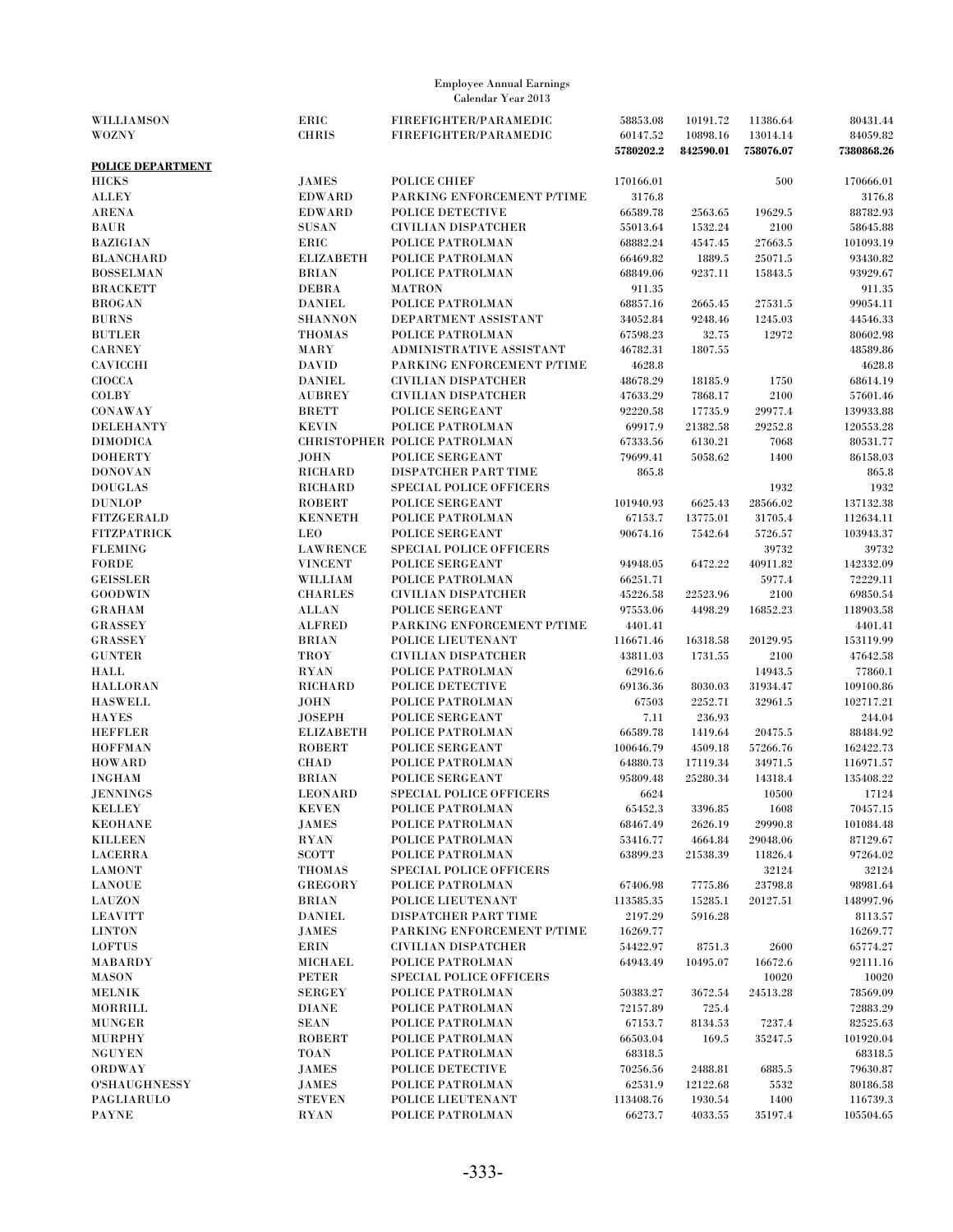|                                  |                        | <b>Employee Annual Earnings</b><br>Calendar Year 2013    |                      |          |                      |                       |
|----------------------------------|------------------------|----------------------------------------------------------|----------------------|----------|----------------------|-----------------------|
| QUILTY                           | <b>JAMES</b>           | POLICE PATROLMAN                                         | 64992.08             | 7767.8   | 17643.5              | 90403.38              |
| <b>RADOCK</b>                    | <b>EDWARD</b>          | <b>CLERK PART-TIME H3</b>                                | 15229.93             |          |                      | 15229.93              |
| <b>RICHARDSON</b>                | <b>RONALD</b>          | POLICE PATROLMAN                                         | 67046.46             | 3335.67  | 14832                | 85214.13              |
| RODRIGUEZ                        | <b>CHRISTIAN</b>       | POLICE PATROLMAN                                         | 66751.82             | 3626.93  | 42639.5              | 113018.25             |
| ROSSI CAFARELLI                  | CARA                   | POLICE LIEUTENANT                                        | 109133.51            | 4785.26  | 5489.78              | 119408.55             |
| <b>ROURKE</b>                    | <b>TRACY</b>           | <b>CIVILIAN DISPATCHER</b>                               | 52246.52             | 793.38   | 1600                 | 54639.9               |
| <b>SALIS</b>                     |                        | S CHRISTOPHEIPOLICE PATROLMAN                            | 68882.24             | 25014.94 | 48875.5              | 142772.68             |
| <b>SCOTT</b>                     | <b>DONNA</b>           | <b>CIVILIAN DISPATCHER</b>                               | 53342.34             | 563.89   | 600                  | 54506.23              |
| <b>SHOWSTEAD</b>                 |                        | CHRISTOPHER POLICE PATROLMAN                             | 66155.66             | 5349.97  | $37716\,$            | 109221.63             |
| <b>ST.HILAIRE</b>                | MARK                   | POLICE SERGEANT                                          | 95950.97             | 1324.04  | 18822.77             | 116097.78             |
| <b>STERLING</b>                  | MARK                   | <b>CIVILIAN DISPATCHER</b>                               | 55321.32             | 2890.82  | 2600                 | 60812.14              |
| <b>SUTHERLAND</b>                | <b>JASON</b>           | POLICE PATROLMAN                                         | 65296.64             | 32594.12 | 6157.4               | 104048.16             |
| <b>TAYLOR</b><br><b>THOMPSON</b> | <b>SEAN</b><br>PAUL    | POLICE PATROLMAN                                         | 35785.74             | 405.45   | 7599.1<br>31481.55   | 43790.29              |
| THURSTON                         | <b>JOSEPH</b>          | POLICE SERGEANT<br>POLICE PATROLMAN                      | 94018.99<br>78098.59 | 13984.69 | 1130                 | 139485.23<br>79228.59 |
| <b>TOSI</b>                      | <b>KEITH</b>           | ANIMAL CONTROL OFFICER                                   | 46116.48             | 5698.78  | 4679.06              | 56494.32              |
| <b>VIEIRA</b>                    | <b>RICHARD</b>         | POLICE SERGEANT                                          | 101929.29            | 8633.83  | 41927.78             | 152490.9              |
| <b>VITALE</b>                    | <b>THOMAS</b>          | POLICE PATROLMAN                                         | 68003.08             | 2887.25  | 15295.4              | 86185.73              |
| <b>WADE</b>                      | <b>SCOTT</b>           | POLICE PATROLMAN                                         | 67598.23             | 2828.03  | 5796                 | 76222.26              |
| <b>WATKINS</b>                   | <b>MARYLEE</b>         | <b>EXECUTIVE ASSISTANT POLICE</b>                        | 50703.89             |          | 500                  | 51203.89              |
| WHITE                            | <b>ROBERT</b>          | SPECIAL POLICE OFFICERS                                  | 13104                | 227.85   | 24680.22             | 38012.07              |
| <b>CROSSING GUARDS</b>           |                        |                                                          |                      |          |                      |                       |
| <b>BLINN</b>                     | <b>GLADYS</b>          | <b>SCHOOL TRAFFIC SUPERVISOR</b>                         | 7380.8               |          |                      | $7380.8\,$            |
| <b>BOURET</b>                    | <b>CASSANDRA</b>       | <b>SCHOOL TRAFFIC SUPERVISOR</b>                         | 10976.28             |          |                      | 10976.28              |
| CASEY                            | MARY                   | <b>SCHOOL TRAFFIC SUPERVISOR</b>                         | 6929.76              |          |                      | 6929.76               |
| <b>CHAREST</b>                   | <b>ANTHONY</b>         | <b>SCHOOL TRAFFIC SUPERVISOR</b>                         | 10117.8              |          |                      | 10117.8               |
| <b>COLLINS</b>                   | CAROLYN                | <b>SCHL TRAFFIC SPVSR 2 POSTS</b>                        | 12048.74             |          |                      | 12048.74              |
| <b>LEMIEUX</b>                   | <b>SUSAN</b>           | <b>SCHOOL TRAFFIC SUPERVISOR</b>                         | 6737.76              |          |                      | 6737.76               |
| <b>MARCHAND</b>                  | <b>KATHLEEN</b>        | <b>RESERVE CROSSING GUARD</b>                            | 977.94               |          |                      | 977.94                |
| <b>MARTINO</b>                   | <b>JUDITH</b>          | <b>SCHL TRAFFIC SPVSR 2 POSTS</b>                        | 11037.6              |          |                      | 11037.6               |
| MCPARLAND                        | <b>LINDA</b>           | <b>SCHOOL TRAFFIC SUPERVISOR</b>                         | 829.49               |          |                      | 829.49                |
| <b>MURPHY</b>                    | <b>EDWARD</b>          | <b>SCHL TRAFFIC SPVSR 2 POSTS</b>                        | 11037.6              |          |                      | 11037.6               |
|                                  |                        |                                                          |                      |          |                      |                       |
| <b>MURRAY</b>                    | <b>ROBIN</b>           | <b>SCHOOL TRAFFIC SUPERVISOR</b>                         | 9527.86              |          |                      | 9527.86               |
| <b>SAURO</b>                     | <b>BARBARA</b>         | <b>SCHOOL TRAFFIC SUPERVISOR</b>                         | 7298.8               |          |                      | 7298.8                |
| <b>SHANNON</b>                   | <b>MAURA</b>           | <b>SCHOOL TRAFFIC SUPERVISOR</b>                         | 7503.79              |          |                      | 7503.79               |
| TAHMILI                          | <b>ANGELIA</b>         | <b>RESERVE CROSSING GUARD</b>                            | 119.66               |          |                      | 119.66                |
|                                  |                        |                                                          | 5036353.4            |          | 484661.52 1241104.56 | 6762119.51            |
| <b>BOARD OF HEALTH</b>           |                        |                                                          |                      |          |                      |                       |
| WHITE                            | <b>JAMES</b>           | DIRECTOR PUBLIC HEALTH                                   | 95432.89             |          | 750                  | 96182.89              |
| <b>ANDERSON</b>                  | JANE                   | <b>ENVIR HEALTH AGENT</b>                                | 66057.6              |          | 500                  | 66557.6               |
| <b>BOUDREAU</b>                  | <b>MICHAEL</b>         | <b>ENVIR HEALTH AGENT</b>                                | 68350.63             |          | 7284.22              | 75634.85              |
| <b>COTTER</b>                    | JEAN                   | DEPARTMENT ASSISTANT                                     | 45052.11             |          |                      | 45052.11              |
| <b>MERCER</b>                    | <b>LEILA</b>           | <b>PUBLIC HEALTH NURSE</b>                               | 63521.98             |          | 270.06               | 63792.04              |
| MORGAN                           | PAMELA<br><b>KEITH</b> | EXECUTIVE ASSISTANT 1116 CLKS<br><b>ANIMAL INSPECTOR</b> | 52796.8              |          | 247                  | 53043.8               |
| TOSI                             |                        |                                                          | 3377.52<br>394589.53 | $\bf{0}$ | 9051.28              | 3377.52<br>403640.81  |
| <b>MORSE LIBRARY</b>             |                        |                                                          |                      |          |                      |                       |
| <b>STETSON</b>                   | <b>LINDA</b>           | DIRECTOR MORSE INSTITUTE                                 | 95385.36             |          |                      | 95385.36              |
| <b>ARNOLD</b>                    | <b>KRISTEN</b>         | (H) LIBRARY ASSISTANT                                    | 21321.3              | 2071.58  |                      | 23392.88              |
| <b>BAILEY</b>                    | <b>ELIZABETH</b>       | (H) REFERENCE LIBRARIAN                                  | 52085.82             | 881.05   |                      | 52966.87              |
| <b>BARNICLE</b>                  | <b>SUSANMARIE</b>      | (S) CHILDREN'S LIBRARIAN                                 | 63824.01             | 3121.66  |                      | 66945.67              |
| <b>BARTLETT</b>                  | KAROL                  | (S) REFERENCE LIBRARIAN                                  | 64371.82             |          |                      | 64371.82              |
| <b>BATES</b>                     | <b>PATRICIA</b>        | (H) LIBRARY ASSOCIATE                                    | 12812.42             | 1523.2   |                      | 14335.62              |
| <b>BEEKMAN</b>                   | <b>BARBARA</b>         | <b>LIBRARY PAGES</b>                                     | 1723.13              |          |                      | 1723.13               |
| <b>BERNFELD</b>                  | <b>LINDA</b>           | (H) REFERENCE LIBRARIAN                                  | 24770.03             | 593.28   |                      | 25363.31              |
| <b>BIAGETTI</b>                  | CELIA                  | <b>LIBRARY PAGES</b>                                     | 4060.2               |          |                      | 4060.2                |
| <b>BORDEAUX</b>                  | <b>GAYLENE</b>         | <b>M/LIB ARCHIVIST</b>                                   | 14635.23             | 472.85   |                      | 15108.08              |
| <b>BORGHI</b>                    | MARY                   | (S) LIBRARY ASSISTANT                                    | 42936.78             | 873.44   |                      | 43810.22              |
| <b>CHAMPION</b>                  | <b>LINDA</b>           | (S) CHILDREN'S PROGRAMMER                                | 64006.06             | 787.11   |                      | 64793.17              |
| <b>CHING</b>                     | <b>CAROLYN</b>         | <b>EXECUTIVE ASSISTANT LIBRARY</b>                       | 54582.37             | 2366.19  | 5445.84              | 62394.4               |
| <b>CHRISTIE</b>                  | <b>LAURIE</b>          | (H) LIBRARY ASSISTANT                                    | 38233.19             | 2515.34  |                      | 40748.53              |
| <b>CULKIN</b>                    | <b>CONSTANCE</b>       | (H) LIBRARY ASSOCIATE                                    | 2958.15              | 1788.43  |                      | 4746.58               |
| <b>CUTLER</b>                    | <b>PATRICIA</b>        | (H) LIBRARY ASSOCIATE                                    | 387                  |          |                      | 387                   |
| <b>DENNIS</b><br><b>DEUTSCH</b>  | SAMUEL<br>MERYL        | <b>LIBRARY PAGES</b><br>(H) REFERENCE LIBRARIAN          | 2035.64<br>18663.92  | 595.64   |                      | 2035.64<br>19259.56   |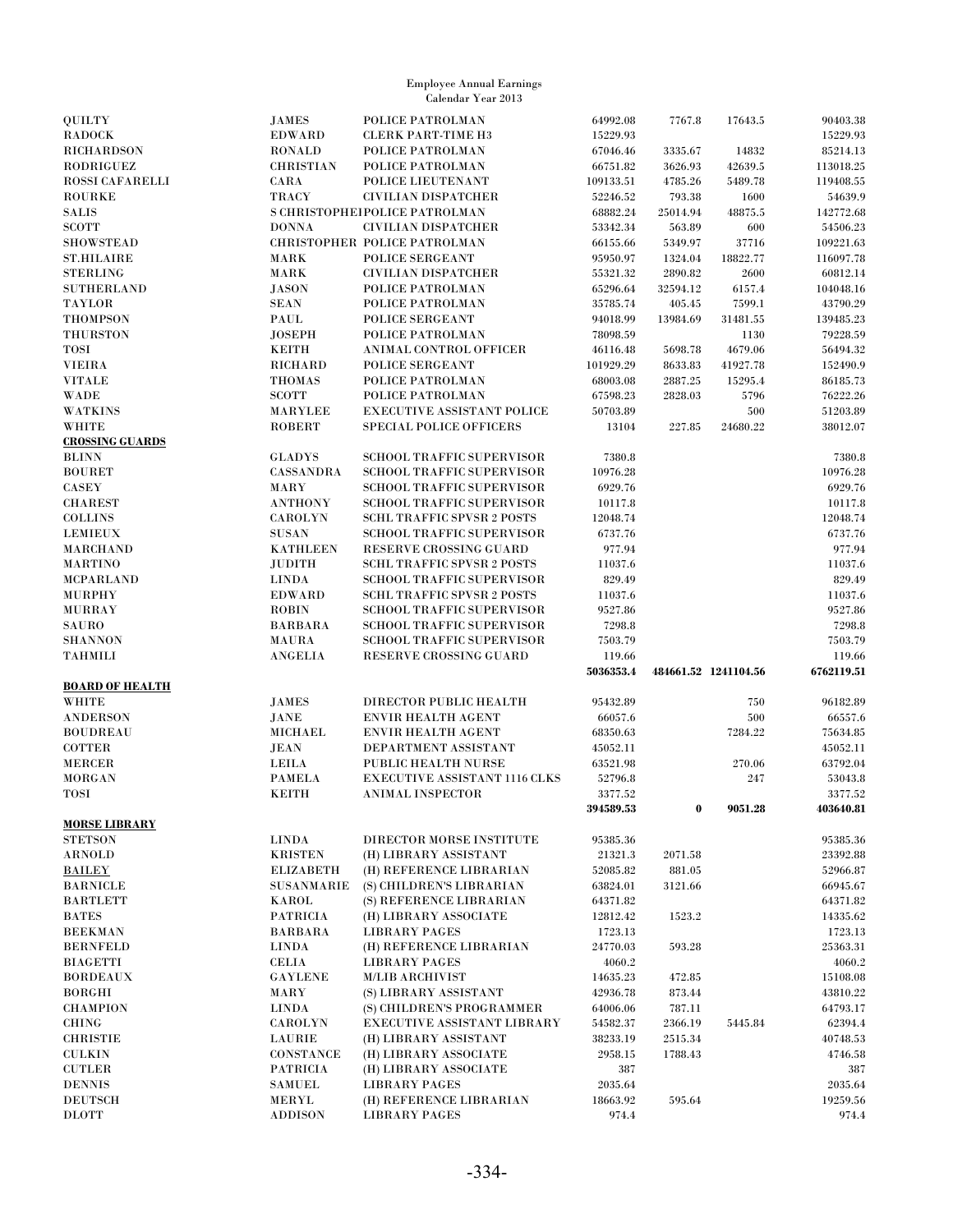| <b>DONNELLY</b>                   | <b>MARY ANN</b>              | (H) LIBRARY ASSOCIATE                                      | 1955.37        | 175.99   |          | 2131.36        |
|-----------------------------------|------------------------------|------------------------------------------------------------|----------------|----------|----------|----------------|
| <b>EDWARDS</b>                    | <b>DYLAN</b>                 | <b>LIBRARY PAGES</b>                                       | 1780.8         |          |          | 1780.8         |
| <b>FINLAY</b>                     | <b>JANE</b>                  | ASSISTANT DIRECTOR LIBRARY                                 | 73459.12       |          | 500      | 73959.12       |
| <b>FLAHERTY</b>                   | <b>KATHLEEN</b>              | (H) LIBRARY ASSOCIATE                                      | 11571.92       | 761.12   |          | 12333.04       |
| <b>HANSEN</b>                     | <b>NICHOLAS</b>              | <b>LIBRARY PAGES</b>                                       | 3946.35        |          |          | 3946.35        |
| <b>HARNEY</b>                     | <b>CONOR</b>                 | <b>LIBRARY PAGES</b>                                       | 109.2          |          |          | 109.2          |
| <b>HINCKLEY</b>                   | CAROL                        | (H) LIBRARY ASSOCIATE                                      | 16578.55       | 1225.87  |          | 17804.42       |
| <b>HOLMES</b>                     | CARY                         | (H) REFERENCE LIBRARIAN                                    | 24297.83       | 5030.44  |          | 29328.27       |
| <b>HULING</b>                     | <b>ROSEMARY</b>              | (S) BOOKMOBILE LIBRARIAN                                   | 56581.59       | 3575.74  |          | 60157.33       |
| <b>JONES</b>                      | MARTHA                       | (S) SUPERVISOR TECHNICAL SVS                               | 70846.47       |          |          | 70846.47       |
| KORNBLUM                          | <b>SUSAN</b>                 | (H) LIBRARY CLERK                                          | 5456.38        |          |          | 5456.38        |
| <b>KRIGER</b>                     | <b>JEANNE</b>                | (H) LIBRARY ASSOCIATE                                      | 19065.47       | 207.76   |          | 19273.23       |
| <b>KYRIAKIS</b>                   | <b>DEMETRIOS</b>             | (S) SUPERVISOR REFERENCE SVS                               | 70246.47       |          |          | 70246.47       |
| <b>LATHWOOD</b>                   | <b>PAMELA</b>                | (S) TECHNOLOGY ASSOCIATE                                   | 56524.33       | 1159.69  |          | 57684.02       |
| <b>LAWRENCE-ARCHER</b>            | <b>JAMES</b>                 | <b>LIBRARY PAGES</b>                                       | 8227.96        |          |          | 8227.96        |
| MAGARIE                           | <b>BARBARA</b>               | (H) LIBRARY ASSOCIATE                                      | 18196.73       | 2036.76  |          | 20233.49       |
| <b>MAGEE</b>                      | <b>JANE</b>                  | (H) LIBRARY ASSISTANT                                      | 32747.64       | 2001.71  |          | 34749.35       |
| <b>MAGEE</b>                      | <b>JONATHAN</b>              | <b>LIBRARY PAGES</b>                                       | 1001.38        |          |          | 1001.38        |
| <b>MCGILLIS</b>                   | <b>JENNIFER</b>              | (H) LIBRARY ASSISTANT                                      | 36322.81       | 2784.78  |          | 39107.59       |
| <b>NARDI</b>                      | <b>MARIE</b>                 | COMMUNITY RELATIONS/GRNT COOI                              | 39405.19       | 822.01   |          | 40227.2        |
| <b>PANDIL</b>                     | <b>PATRICIA</b>              | (H) LIBRARY ASSOCIATE                                      | 15217.25       | 765.14   |          | 15982.39       |
| <b>PERKINS</b>                    | <b>KAREN</b>                 | (H) LIBRARY ASSISTANT                                      | 37828.02       | 2354.73  |          | 40182.75       |
| <b>PHILLIPS</b>                   | <b>FAY</b>                   | (H) LIBRARY ASSOCIATE                                      | 18054.79       | 1475.29  |          | 19530.08       |
| <b>QUINN</b>                      | <b>NORINE</b>                | (H) LIBRARY ASSOCIATE                                      | 18304.29       | 1209.53  |          | 19513.82       |
| <b>REDINGTON</b>                  | DELL                         | (S) LIBRARY ASSISTANT                                      | 42106.03       | 2052.48  |          | 44158.51       |
| <b>REICHMAN</b>                   | <b>KRISTIN</b>               | (H) LIBRARY ASSOCIATE                                      | 858.45         | 599.87   |          | 1458.32        |
| <b>RICHARD</b>                    | JANET                        | (H) LIBRARY ASSISTANT                                      | 30684.13       | 295.81   |          | 30979.94       |
| <b>RIZOLI</b>                     | <b>KELLY</b>                 | (H) LIBRARY ASSOCIATE                                      | 7339.37        | 756.16   |          | 8095.53        |
| <b>SCHNEIDER</b>                  | <b>REBECCA</b>               | (H) REFERENCE LIBRARIAN                                    | 49206.71       | 1965.49  | 250      | 51422.2        |
| <b>SCHONTAG</b>                   | <b>DAWN</b>                  | (H) REFERENCE LIBRARIAN                                    | 18761          | 2312.11  |          | 21073.11       |
| <b>SILVETTI</b>                   | <b>JESSICA</b>               | (H) LIBRARY ASSOCIATE                                      | 12793.51       | 2720.76  |          | 15514.27       |
| <b>SMITH</b>                      | <b>DALE</b>                  | (S) SUPERVISOR CHILDREN'S SVS                              | 70111.21       | 3594.98  |          | 73706.19       |
| <b>SMITH</b>                      | <b>TIMOTHY</b>               | <b>LIBRARY PAGES</b>                                       | 258.68         |          |          | 258.68         |
| <b>STARK</b>                      | JOY                          | <b>LIBRARY PAGES</b>                                       | 294            |          |          | 294            |
| <b>SULLIVAN</b>                   | <b>ELLEN</b>                 | (S) CHILDREN'S ROOM ASSOCIATE                              | 48313.06       | 983.14   |          | 49296.2        |
| <b>SULLIVAN</b>                   | <b>MAUREEN</b>               | PROG.COORD.VETS ORAL HISTORY                               | 19161.75       |          |          | 19161.75       |
| <b>TAYLOR</b>                     | <b>NINA</b>                  | (S) REFERENCE LIBRARIAN                                    | 40609.72       | 464.53   |          | 41074.25       |
| <b>TURNER</b>                     | <b>KATHLEEN</b>              | (H) LIBRARY ASSOCIATE                                      | 13033.3        | 510.17   |          | 13543.47       |
| WALLACE                           | JAMES                        | (H) LIBRARY ASSOCIATE                                      | 8126.93        | 775.59   |          | 8902.52        |
| $\operatorname{\mathbf{WELCH}}$   | <b>PAULA</b>                 | (S) SUPERVISOR CIRCULATION SVS                             | 69613.79       | 5417.11  |          | 75030.9        |
| <b>YANEZA</b>                     | JAIME                        | <b>LIBRARY PAGES</b>                                       | 1673.7         |          |          | 1673.7         |
| YIN                               | <b>LISA</b>                  | (H) LIBRARY ASSOCIATE                                      | 11074.22       | 535.92   |          | 11610.14       |
|                                   |                              |                                                            | 1566126.9      | 66160.45 | 6195.84  | 1638483.23     |
| <b>BACON LIBRARY</b>              |                              |                                                            |                |          |          |                |
| <b>BRISBIN</b>                    | <b>JOHN</b>                  | DIRECTOR BACON FREE                                        | 52488.51       |          |          | 52488.51       |
| <b>CARUSO</b>                     | <b>FRANCES</b>               | LIBRARY ASSISTANT BACON FREE                               | 13804.59       |          |          | 13804.59       |
| MAYNARD                           | <b>CHARLANNE</b>             | LIBRARY ASSISTANT BACON FREE                               | 1549.41        |          |          | 1549.41        |
| <b>MEYER</b>                      | <b>HOLLEY</b>                | <b>ASSIST DIRECTOR BACON FREE</b>                          | 35462          |          | 250      | 35712          |
| <b>STIRLING</b>                   | CASEY                        | <b>LIBRARY ASSISTANT BACON FREE</b>                        | 8398.23        |          |          | 8398.23        |
| WALSH                             | <b>JOHN</b>                  | <b>LIBRARY ASSISTANT BACON FREE</b>                        | 5718.54        |          |          | 5718.54        |
|                                   |                              |                                                            | 117421.28      | $\bf{0}$ | 250      | 117671.28      |
| <b>SASSAMON TRACE GOLF COURSE</b> |                              |                                                            |                |          |          |                |
| <b>MEAGHER</b>                    | <b>PETER</b>                 | MANAGER SASSAMON TRACE GOLF C                              | 70079.12       |          | 12361.71 | 82440.83       |
| <b>ARMANDO</b>                    | <b>KRISTOFFER</b>            | SUPERINTENDANT GOLF COURSE                                 | 43723.18       |          |          | 43723.18       |
| <b>BARDELLINI</b>                 | <b>FRANCIS</b>               | RANGER/STARTER GOLF COURSE                                 | 1555           |          |          | 1555           |
| <b>BOGLE</b>                      | <b>KERRY</b>                 | <b>CLUB HOUSE ATTENDANTS</b>                               | 3412.5         |          |          | 3412.5         |
| <b>CARLSON</b>                    | <b>CHERYL</b>                | <b>CLUB HOUSE ATTENDANTS</b>                               | 3148.75        |          |          | 3148.75        |
| <b>COHEN</b>                      | <b>BRADLEY</b>               | RANGER/STARTER GOLF COURSE                                 | 1805           |          |          | 1805           |
| <b>COLLINS</b>                    | <b>VINCENT</b>               | <b>GOLF COURSE MECHANIC</b>                                | 9390           |          |          | 9390           |
| <b>DAVIDSON</b>                   | ERIC                         | <b>CLUB HOUSE ATTENDANTS</b>                               | 4405.5         |          |          | 4405.5         |
| <b>DONNELLY</b>                   | ROBERT                       | RANGER/STARTER GOLF COURSE                                 | 1547.5         |          |          | 1547.5         |
| <b>FILLEDES</b>                   | <b>TASSOS</b>                | RANGER/STARTER GOLF COURSE                                 | 1220           |          |          | 1220           |
| <b>FIORENTINO</b>                 | GREGG                        | <b>CLUB HOUSE ATTENDANTS</b>                               | 3250.5         |          |          | 3250.5         |
| <b>FLEMING</b><br><b>HUNTT</b>    | <b>BRIAN</b><br><b>BRYCE</b> | <b>CLUB HOUSE SUPERVISOR</b><br>RANGER/STARTER GOLF COURSE | 1977.25<br>360 |          |          | 1977.25<br>360 |
| <b>KENIRY</b>                     | ROBERT                       | RANGER/STARTER GOLF COURSE                                 | 8095           |          |          | 8095           |
|                                   |                              |                                                            |                |          |          |                |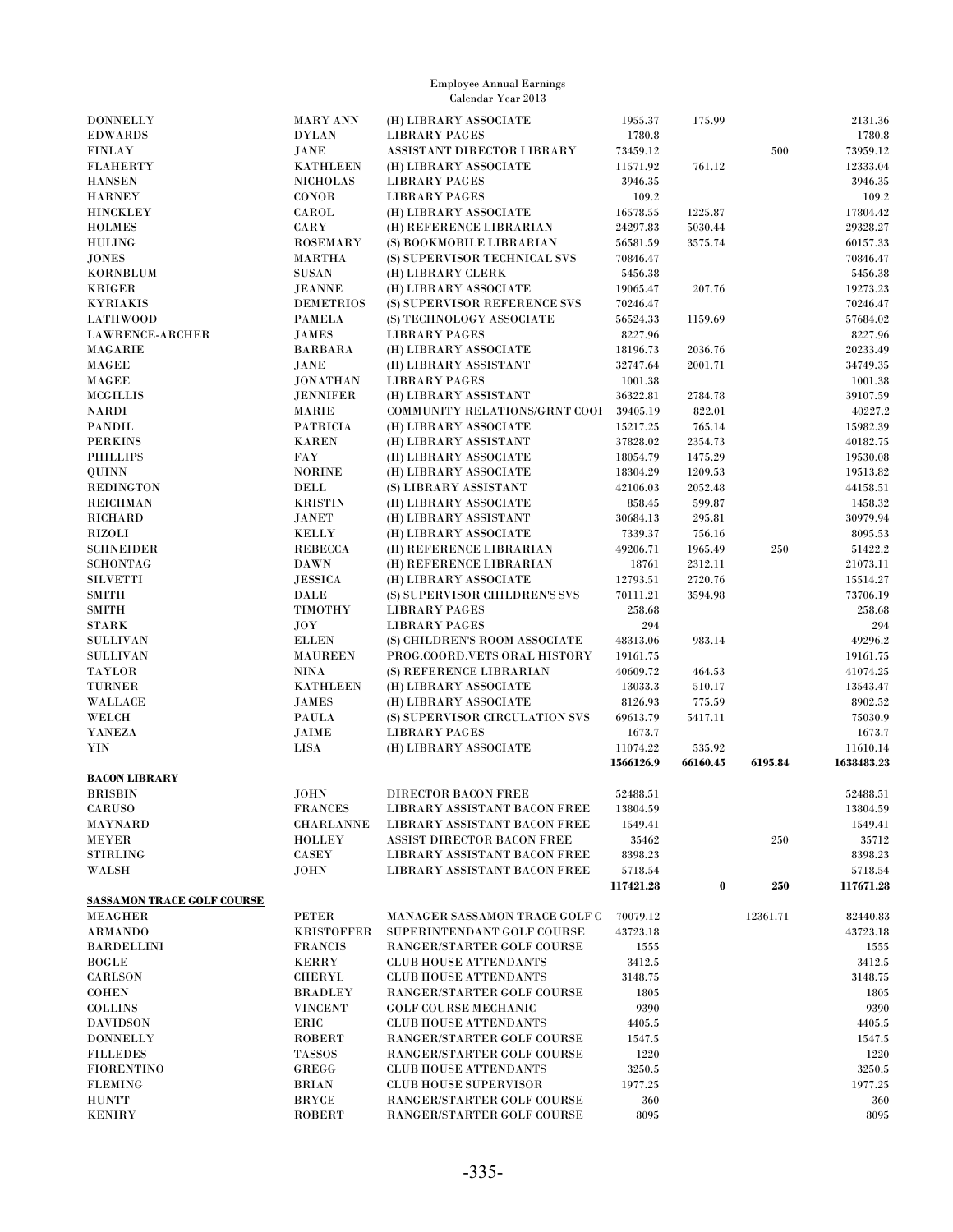| <b>KENIRY</b>                     | JOHN             | EQUIPMENT OPERATOR GOLF               | 6756      |          |          | 6756      |
|-----------------------------------|------------------|---------------------------------------|-----------|----------|----------|-----------|
|                                   |                  |                                       |           |          |          |           |
| <b>KWOK</b>                       | <b>BRANDON</b>   | <b>CLUB HOUSE ATTENDANTS</b>          | 3865      |          |          | 3865      |
| <b>MCDOWELL</b>                   | <b>KURT</b>      | <b>ASSIST MANAGER GOLF COURSE</b>     | 23680.37  |          |          | 23680.37  |
| <b>MUCCIARONE</b>                 | <b>DAVID</b>     | <b>GOLF COURSE FOREMAN</b>            | 27125     |          |          | 27125     |
|                                   |                  |                                       |           |          |          |           |
| <b>PAOLETTI</b>                   | PAUL             | <b>CLUB HOUSE ATTENDANTS</b>          | 2667.5    |          |          | 2667.5    |
| RAE                               | WILLIAM          | <b>CLUB HOUSE SUPERVISOR</b>          | 2473.25   |          |          | 2473.25   |
| <b>SCHROEDER</b>                  | SAMUEL           | <b>CART ATTENDANT</b>                 | 1139.02   |          |          | 1139.02   |
|                                   |                  |                                       |           |          |          |           |
| SEGAL                             | <b>DAVID</b>     | <b>CLUB HOUSE ATTENDANTS</b>          | 2625      |          |          | 2625      |
| <b>SHEINFELD</b>                  | ROBERT           | RANGER/STARTER GOLF COURSE            | 5147.5    |          |          | 5147.5    |
|                                   |                  |                                       |           |          |          |           |
| <b>SURFACE</b>                    | PAUL             | <b>CLUB HOUSE ATTENDANTS</b>          | 1405      |          |          | 1405      |
| WHITE                             | <b>ROBERT</b>    | EQUIPMENT OPERATOR GOLF               | 6900      |          |          | 6900      |
| WORTHINGTON                       | <b>CARTER</b>    | <b>CLUB HOUSE ATTENDANTS</b>          | 5494.25   |          |          | 5494.25   |
|                                   |                  |                                       |           |          |          |           |
|                                   |                  |                                       | 173168.07 | $\bf{0}$ | $\bf{0}$ | 173168.07 |
| <b>NON-CONTRIBS</b>               |                  |                                       |           |          |          |           |
|                                   |                  |                                       |           |          |          |           |
| <b>CARDELLICCHIO</b>              | <b>DOLORES</b>   | <b>NON CONTRIB PENSION</b>            | 16208.25  |          |          | 16208.25  |
| <b>CAREY</b>                      | <b>CONSTANCE</b> | <b>NON CONTRIB PENSION</b>            | 6630.8    |          |          | 6630.8    |
| <b>POTENZA</b>                    | <b>HELEN</b>     | <b>NON CONTRIB PENSION</b>            | 20649.75  |          |          | 20649.75  |
|                                   |                  |                                       |           |          |          |           |
|                                   |                  |                                       | 43488.8   | $\bf{0}$ | $\bf{0}$ | 43488.8   |
| <b>RETIREMENT BOARD</b>           |                  |                                       |           |          |          |           |
|                                   |                  |                                       |           |          |          |           |
| <b>BACON</b>                      | <b>KATHLEEN</b>  | DIRECTOR RETIREMENT SYSTEM            | 95203.81  |          |          | 95203.81  |
| <b>MANCUSO</b>                    | MARYJO           | <b>RETIRE BD EXECUTIVE ASS'T</b>      | 64229.2   |          |          | 64229.2   |
| <b>SULLIVAN</b>                   | <b>ROSEMARY</b>  | RETIRE BD CLERICAL STAFF              | 11062.5   |          |          | 11062.5   |
|                                   |                  |                                       |           |          |          |           |
|                                   |                  |                                       | 170495.51 | $\bf{0}$ | $\bf{0}$ | 170495.51 |
| <b>SCHOOL</b>                     |                  |                                       |           |          |          |           |
|                                   |                  |                                       |           |          |          |           |
| <b>SCHOOL ADMINISTRATION - 22</b> |                  |                                       |           |          |          |           |
| <b>AHERN</b>                      | JOAN             | LEVEL III SECRETARY SCHOOL YR         | 40773.83  |          |          | 40773.83  |
| <b>AKMURADOV</b>                  | <b>ISMAIL</b>    | <b>INSTRUMENTAL MUSIC INST PRIVAT</b> | 8685.5    |          |          | 8685.5    |
|                                   |                  |                                       |           |          |          |           |
| <b>ALDRICH</b>                    | <b>FREDERICK</b> | <b>INSTRUMENTAL MUSIC INST PRIVAT</b> | 7604.5    |          |          | 7604.5    |
| <b>AUCOIN</b>                     | <b>CATHERINE</b> | LEVEL II SECRETARY SCHOOL YEAR        | 44664.17  |          |          | 44664.17  |
|                                   |                  |                                       |           |          |          |           |
| <b>BARBATO</b>                    | GAIL             | SUBSTITUTE COORDINATOR                | 19488     |          |          | 19488     |
| <b>BARRALES</b>                   | <b>EVELYN</b>    | <b>ABA TECHNICIAN</b>                 | 29360.56  |          |          | 29360.56  |
| <b>BERNARD</b>                    | <b>KELLY</b>     | <b>ABA TECHNICIAN</b>                 | 30569.34  |          |          | 30569.34  |
|                                   |                  |                                       |           |          |          |           |
| <b>BLACKADAR</b>                  | <b>WARREN</b>    | STRENGTH & CONDITIONING COACH         | 11992     |          |          | 11992     |
| <b>CACCAVELLI</b>                 | <b>ROBIN</b>     | LEVEL III SECRETARY SCHOOL YR         | 38660.74  | 337.5    | 3315.4   | 42313.64  |
|                                   |                  |                                       |           |          |          |           |
| <b>CARRICK</b>                    | <b>IRENE</b>     | MEDIA PARA HIGH SCHOOL                | 29970.59  |          |          | 29970.59  |
| <b>CASANO</b>                     | JOSEPH           | <b>INSTRUMENTAL MUSIC INST PRIVAT</b> | 13420     |          |          | 13420     |
| <b>CASANO</b>                     | <b>MICHAEL</b>   | <b>INSTRUMENTAL MUSIC INST PRIVAT</b> | 7758.5    |          |          | 7758.5    |
|                                   |                  |                                       |           |          |          |           |
| <b>CATLIN</b>                     | AMY              | <b>CLERICAL WORKER PART TIME</b>      | 8992.55   |          |          | 8992.55   |
| <b>COHEN</b>                      | <b>DONNA</b>     | LEVEL II SECRETARY SCHOOL YEAR        | 43680.95  |          |          | 43680.95  |
| CONNELLY                          | <b>LAUREN</b>    | <b>CERTIFIED LICENSED ASSISTANT</b>   | 22957.77  |          |          | 22957.77  |
|                                   |                  |                                       |           |          |          |           |
| <b>CRANDALL</b>                   | <b>THERESE</b>   | LEVEL II SECRETARY SCHOOL YEAR        | 42888.34  |          |          | 42888.34  |
| <b>CROSBY</b>                     | <b>CHRISTINE</b> | LEVEL II SECRETARY SCHOOL YEAR        | 44267.68  |          |          | 44267.68  |
| <b>CULKIN</b>                     |                  | <b>MEDIA PARA ELEM &amp; MIDDLE</b>   |           |          |          | 25131.66  |
|                                   | <b>CONSTANCE</b> |                                       | 25131.66  |          |          |           |
| D'ANTONIO                         | JUDITH           | <b>JOB COACH/TECH</b>                 | 18782.28  |          |          | 18782.28  |
| <b>DAVIDSON</b>                   | <b>PATRICIA</b>  | LEVEL III SECRETARY SCHOOL YR         | 38790.95  |          |          | 38790.95  |
|                                   |                  |                                       |           |          |          |           |
| FELDMAN                           | AMANDA           | <b>ABA TECHNICIAN</b>                 | 5537.45   |          |          | 5537.45   |
| <b>GERSHKOWITZ</b>                | <b>BARBARA</b>   | DETENTION SUPERVISOR                  | 1184.4    |          |          | 1184.4    |
| <b>GREEN</b>                      | <b>CATHERINE</b> | ONLINE TRAINING FACILITATOR           | 24638.52  | 935.6    |          | 25574.12  |
|                                   |                  |                                       |           |          |          |           |
| <b>HARVEY</b>                     | <b>ROXANN</b>    | <b>ABA TECHNICIAN</b>                 | 2961.62   |          |          | 2961.62   |
| <b>HERNANDEZ</b>                  | <b>SUSAN</b>     | DETENTION SUPERVISOR                  | 1113.83   |          |          | 1113.83   |
| <b>HOLIHAN</b>                    | <b>JEANNE</b>    | <b>MEDIA PARA ELEM &amp; MIDDLE</b>   | 28758.39  | 123.05   |          | 28881.44  |
|                                   |                  |                                       |           |          |          |           |
| <b>HOUSTON</b>                    | <b>BRUCE</b>     | <b>INSTRUMENTAL MUSIC INST PRIVAT</b> | 3454.5    | 750      |          | 4204.5    |
| <b>HURD</b>                       | PAMELA           | <b>CERTIFIED LICENSED ASSISTANT</b>   | 37975.62  |          |          | 37975.62  |
|                                   |                  |                                       |           |          |          |           |
| JASSAL                            | <b>HARDEEP</b>   | <b>ABA TECHNICIAN</b>                 | 32810.51  |          |          | 32810.51  |
| <b>JOHNSON</b>                    | MARY             | <b>SECRETARIES - RETIRED SUBS</b>     | 1796.28   |          |          | 1796.28   |
| <b>JOHNSON</b>                    | <b>STANLEY</b>   | <b>INSTRUMENTAL MUSIC INST PRIVAT</b> | 16283     |          |          | 16283     |
|                                   |                  |                                       |           |          |          |           |
| <b>KAYE</b>                       | <b>RONALD</b>    | <b>INSTRUMENTAL MUSIC INST PRIVAT</b> | 11466     |          |          | 11466     |
| <b>KELLEY</b>                     | <b>DONNA</b>     | LEVEL II SECRETARY SCHOOL YEAR        | 44041.89  | 96.68    |          | 44138.57  |
| LABOLLITA                         | JENNIFER         | <b>ABA TECHNICIAN</b>                 | 27219     |          |          | 27219     |
|                                   |                  |                                       |           |          |          |           |
| <b>LANGAN</b>                     | <b>LEIGH-ANN</b> | <b>MEDIA PARA ELEM &amp; MIDDLE</b>   | 24661.59  |          |          | 24661.59  |
| <b>LARKIN</b>                     | <b>CATHERINE</b> | LEVEL II SECRETARY SCHOOL YEAR        | 45719.69  | 2150.16  |          | 47869.85  |
|                                   |                  |                                       |           |          |          |           |
| MACGREGOR                         | JOYCE            | LEVEL II SECRETARY SCHOOL YEAR        | 41202.05  |          |          | 41202.05  |
| MAILLET                           | <b>ELLEN</b>     | LEVEL II SECRETARY SCHOOL YEAR        | 40968.78  | 14.23    |          | 40983.01  |
| MAKRANSKY                         | <b>BARBARA</b>   | <b>MEDIA PARA ELEM &amp; MIDDLE</b>   | 25066.04  |          |          | 25066.04  |
|                                   |                  |                                       |           |          |          |           |
| MCDERMOTT                         | ROSE             | LEVEL II SECRETARY SCHOOL YEAR        | 33685.01  |          |          | 33685.01  |
| <b>MCDONALD</b>                   | <b>PAULA</b>     | <b>ABA TECHNICIAN</b>                 | 5074.52   |          |          | 5074.52   |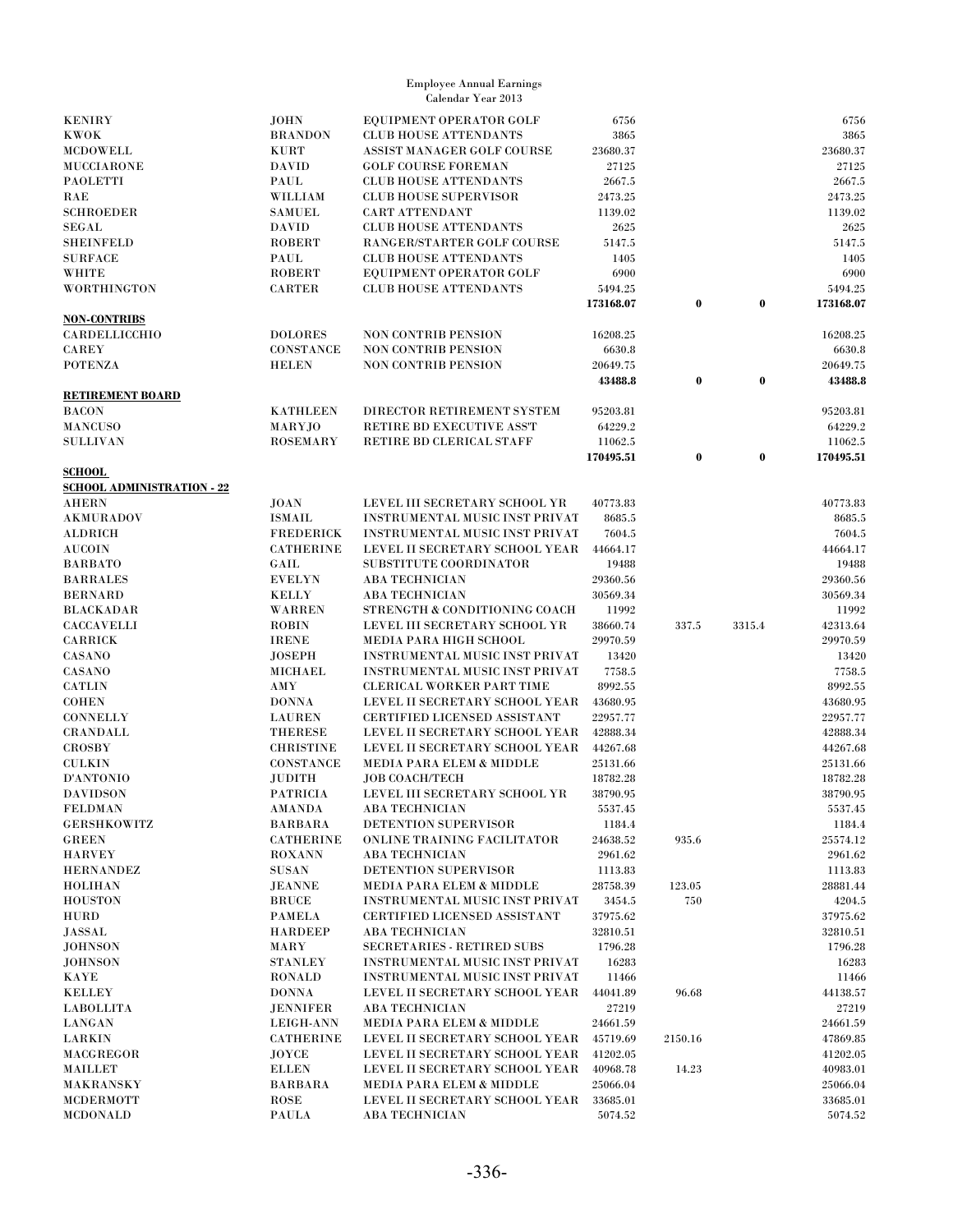| <b>MILCH</b>                    | <b>DOUGLAS</b>   | <b>ONLINE TRAINING FACILITATOR</b>      | 39995.68  |         | 1785     | 41780.68   |
|---------------------------------|------------------|-----------------------------------------|-----------|---------|----------|------------|
| <b>MORIN</b>                    | <b>ELIZABETH</b> | <b>ABA TECHNICIAN</b>                   | 28191.53  |         |          | 28191.53   |
| MOSS                            | <b>REBECCA</b>   | <b>MEDIA PARA ELEM &amp; MIDDLE</b>     | 26177.66  | 200     |          | 26377.66   |
| <b>PIETTE</b>                   | <b>LEEANN</b>    | <b>ABA TECHNICIAN</b>                   | 19718.41  |         |          | 19718.41   |
| <b>PRESUTTI</b>                 | WILLIAM          | <b>BUILDING MONITOR</b>                 | 33109.24  | 337.5   |          | 33446.74   |
| <b>REAM</b>                     |                  | <b>INSTRUMENTAL MUSIC INST PRIVAT</b>   |           |         |          |            |
|                                 | <b>DEBORAH</b>   |                                         | 17359.5   |         |          | 17359.5    |
| RONDEAU KEEDY                   | <b>JEANNINE</b>  | <b>ABA TECHNICIAN</b>                   | 19316.3   |         |          | 19316.3    |
| <b>ROONEY</b>                   | <b>VALERIE</b>   | LEVEL III SECRETARY SCHOOL YR           | 30656.32  |         |          | 30656.32   |
| <b>SILVERSTEIN</b>              | <b>STEVEN</b>    | <b>INSTRUMENTAL MUSIC INST PRIVAT</b>   | 18768     | 87.5    |          | 18855.5    |
| <b>SLATTERY</b>                 | <b>ROBIN</b>     | LEVEL II SECRETARY SCHOOL YEAR          | 44267.68  | 850     |          | 45117.68   |
| <b>SPENCER</b>                  | LISA             | LEVEL II SECRETARY SCHOOL YEAR          | 44267.68  |         |          | 44267.68   |
| <b>STAFFORD</b>                 | TERRI            | MEDIA PARA ELEM & MIDDLE                | 22686.72  |         |          | 22686.72   |
| <b>TARANTO</b>                  |                  |                                         |           |         |          |            |
|                                 | <b>RAMON</b>     | INSTRUMENTAL MUSIC INST PRIVAT          | 15649     |         |          | 15649      |
| <b>THOMAS</b>                   | JANE             | HIGH SCHOOL TUTOR                       | 16119.2   |         |          | 16119.2    |
| <b>TOMASO</b>                   | <b>JOSEPH</b>    | WELLNCTRSUPERVISOR                      | 32813.44  | 4700.13 |          | 37513.57   |
| <b>TUXBURY</b>                  | <b>MEGAN</b>     | <b>ABA TECHNICIAN</b>                   | 29888.56  | 200     |          | 30088.56   |
| <b>URBANI</b>                   | <b>ANGELO</b>    | INSTRUMENTAL MUSIC INST PRIVAT          | 13402     |         |          | 13402      |
| <b>WONG</b>                     | <b>BRIAN</b>     | MEDIA PARA HIGH SCHOOL                  | 28129.59  | 200     |          | 28329.59   |
| YOUNG                           | MARIA            | <b>MEDIA PARA ELEM &amp; MIDDLE</b>     | 28976.66  |         |          | 28976.66   |
|                                 | <b>DESTINY</b>   |                                         |           |         |          |            |
| <b>ASHWORTH</b>                 |                  | <b>LEVEL I SECRETARY</b>                | 17695.98  | 281.15  |          | 17977.13   |
|                                 |                  |                                         | 1511247.8 | 11263.5 | 5100.4   | 1527611.65 |
| <b>SCHOOL ADMINISTRATION-52</b> |                  |                                         |           |         |          |            |
| <b>BACON</b>                    | <b>ELLEN</b>     | FINANCIAL ANALYST                       | 71679.12  |         |          | 71679.12   |
| <b>BAER</b>                     | <b>JESSICA</b>   | <b>TECHNOLOGY TRAINER</b>               | 50966.14  | 778.59  |          | 51744.73   |
| <b>BECERRA</b>                  | <b>STEPHANIE</b> | <b>NETWORK ENGINEER</b>                 | 64437.12  | 713.22  |          | 65150.34   |
| <b>BECKWITH</b>                 | <b>IRENE</b>     | SECRETARY TO DIR FISCAL MGMT            | 53762.53  |         |          | 53762.53   |
| <b>BECKWITH</b>                 | TODD             | <b>TECHNICIAN II</b>                    |           |         |          | 42664.31   |
|                                 |                  |                                         | 42519.88  | 144.43  |          |            |
| <b>BOLAND</b>                   | RYAN             | TECHNOLOGY INTERN                       | 5573.23   |         |          | 5573.23    |
| <b>BRAUNSCHWEIGER</b>           | <b>DEREK</b>     | <b>TECHNICIAN II</b>                    | 55104.52  | 1073.01 |          | 56177.53   |
| <b>CONSTANTINE</b>              | <b>VIRGINIA</b>  | LEVEL I SECRETARY                       | 32247.09  | 66.96   | 2237.53  | 34551.58   |
| <b>CULVER</b>                   | <b>SHERRY</b>    | DATA MANAGER                            | 71407.46  | 800     |          | 72207.46   |
| <b>DAVIS</b>                    | <b>MARIANNE</b>  | DIRECTOR HUMAN RESOURCES                | 121107.6  |         |          | 121107.6   |
| <b>DINERMAN</b>                 | <b>ERICA</b>     | <b>GRANT MANAGER</b>                    | 51841.7   |         |          | 51841.7    |
| <b>DIRIENZO</b>                 | <b>SUZANNE</b>   | LEVEL II SECRETARY                      | 49781.93  |         |          | 49781.93   |
|                                 |                  |                                         |           |         |          |            |
| <b>DRETLER</b>                  | <b>ASTRID</b>    | PROJECT COORDINATOR                     | 7142      |         |          | 7142       |
| <b>EMANUEL</b>                  | <b>CAROLINE</b>  | DATA ANALYST                            | 50057.84  | 600     |          | 50657.84   |
| <b>FOSSETT</b>                  | <b>KAREN</b>     | <b>CLERICAL WORKER PART TIME</b>        | 1439.22   |         |          | 1439.22    |
| <b>GARRAN</b>                   | <b>BETH</b>      | BOARD CERT BEHAVIOR ANALYST             | 47184.72  |         |          | 47184.72   |
| <b>GELLER</b>                   | <b>JASON</b>     | TECHNOLOGY INTERN                       | 2480.81   |         |          | 2480.81    |
| <b>GRIMNER</b>                  | <b>SUSAN</b>     | PLANNING & BUDGET ANALYST PPS           | 62382.36  | 2500    |          | 64882.36   |
| <b>HENDERSON</b>                | ADAM             | <b>LEVEL II SECRETARY</b>               | 49481.93  | 319.09  |          | 49801.02   |
|                                 |                  |                                         |           |         |          |            |
| <b>HOTCHKISS</b>                | <b>HILLARY</b>   | <b>BOARD CERT BEHAVIOR ANALYST</b>      | 68355.97  |         |          | 68355.97   |
| <b>HURLEY</b>                   | WILLIAM          | DIR FISCAL/MANAGEMENT SERVICE: 123668.2 |           |         |          | 123668.2   |
| <b>JOHNSON</b>                  | <b>SUZANNE</b>   | DATA ENTRY CLERK                        | 23934.79  |         |          | 23934.79   |
| <b>JOYAL</b>                    | PAULA            | DATA ENTRY CLERK                        | 5091.56   |         |          | 5091.56    |
| <b>KELLEY</b>                   | ${\rm SUSAN}$    | LEVEL III SECRETARY                     | 34717.81  | 2470    |          | 37187.81   |
| <b>LEDUC</b>                    | <b>KAREN</b>     | ASST SUPERINTENDENT CURRICULL 69083.56  |           |         |          | 69083.56   |
| <b>LINTON</b>                   | <b>SANDRA</b>    | LEVEL II SECRETARY                      | 49731.93  |         |          | 49731.93   |
|                                 |                  |                                         |           |         |          |            |
| LUFF                            | <b>TIMOTHY</b>   | DIRECTOR PUPIL SERVICES                 | 116607.68 |         |          | 116607.68  |
| MА                              | JULIE            | <b>BOARD CERT BEHAVIOR ANALYST</b>      | 79236.65  |         |          | 79236.65   |
| <b>MAGLEY</b>                   | <b>GRACEANN</b>  | ONLINE LEARNING SUPERVISOR              | 41538.48  |         |          | 41538.48   |
| <b>MARASCIA</b>                 | <b>PAMELA</b>    | LEVEL II SECRETARY                      | 46829.25  |         |          | 46829.25   |
| MATTIA                          | <b>KATHLEEN</b>  | <b>LEVEL I SECRETARY</b>                | 50821.44  |         |          | 50821.44   |
| MAURO                           | JANET            | LEVEL III SECRETARY                     | 46729.49  | 90.75   |          | 46820.24   |
| <b>MCAULEY</b>                  | <b>COLLEEN</b>   | <b>SECRETARIES - RETIRED SUBS</b>       | 38017.62  | 1726.84 | 5027.62  | 44772.08   |
| <b>MURPHY</b>                   | <b>KAREN</b>     | <b>LEVEL I SECRETARY</b>                | 52224.7   |         |          | 52224.7    |
|                                 |                  |                                         |           |         |          |            |
| <b>NOLIN</b>                    | ANNA             | ASST SUPERINTENDENT CURRICULL 123597.26 |           |         |          | 123597.26  |
| <b>POTTS</b>                    | <b>JEANETTE</b>  | <b>LEVEL I SECRETARY</b>                | 52124.7   |         |          | 52124.7    |
| <b>REILLY</b>                   | <b>SHARON</b>    | SECRETARY TO SUPERINTENDENT             | 64579.02  |         |          | 64579.02   |
| <b>ROBIDOUX</b>                 | <b>PAMELA</b>    | LEVEL II SECRETARY                      | 50351.93  | 14.51   |          | 50366.44   |
| <b>ROCHE</b>                    | <b>DENNIS</b>    | DIRECTOR TECHNOLOGY                     | 118382.8  |         |          | 118382.8   |
| <b>SANCHIONI</b>                | PETER            | SUPERINTENDENT SCHOOLS                  | 187716.94 |         | 12153.85 | 199870.79  |
| <b>SANDOW</b>                   | <b>JOANNE</b>    | LEVEL III SECRETARY                     | 31909.41  | 337.97  | 4107.71  | 36355.09   |
|                                 |                  |                                         |           |         |          |            |
| <b>SLATTERY</b>                 | <b>DONNA</b>     | LEVEL II SECRETARY                      | 49681.93  | 732.03  |          | 50413.96   |
| <b>SOENS</b>                    | <b>JOSEPH</b>    | <b>TECHNOLOGY INTERN</b>                | 1798.79   |         |          | 1798.79    |
| <b>SWANSON</b>                  | <b>KIMBERLY</b>  | <b>CLERICAL WORKER PART TIME</b>        | 3104.8    |         |          | $3104.8\,$ |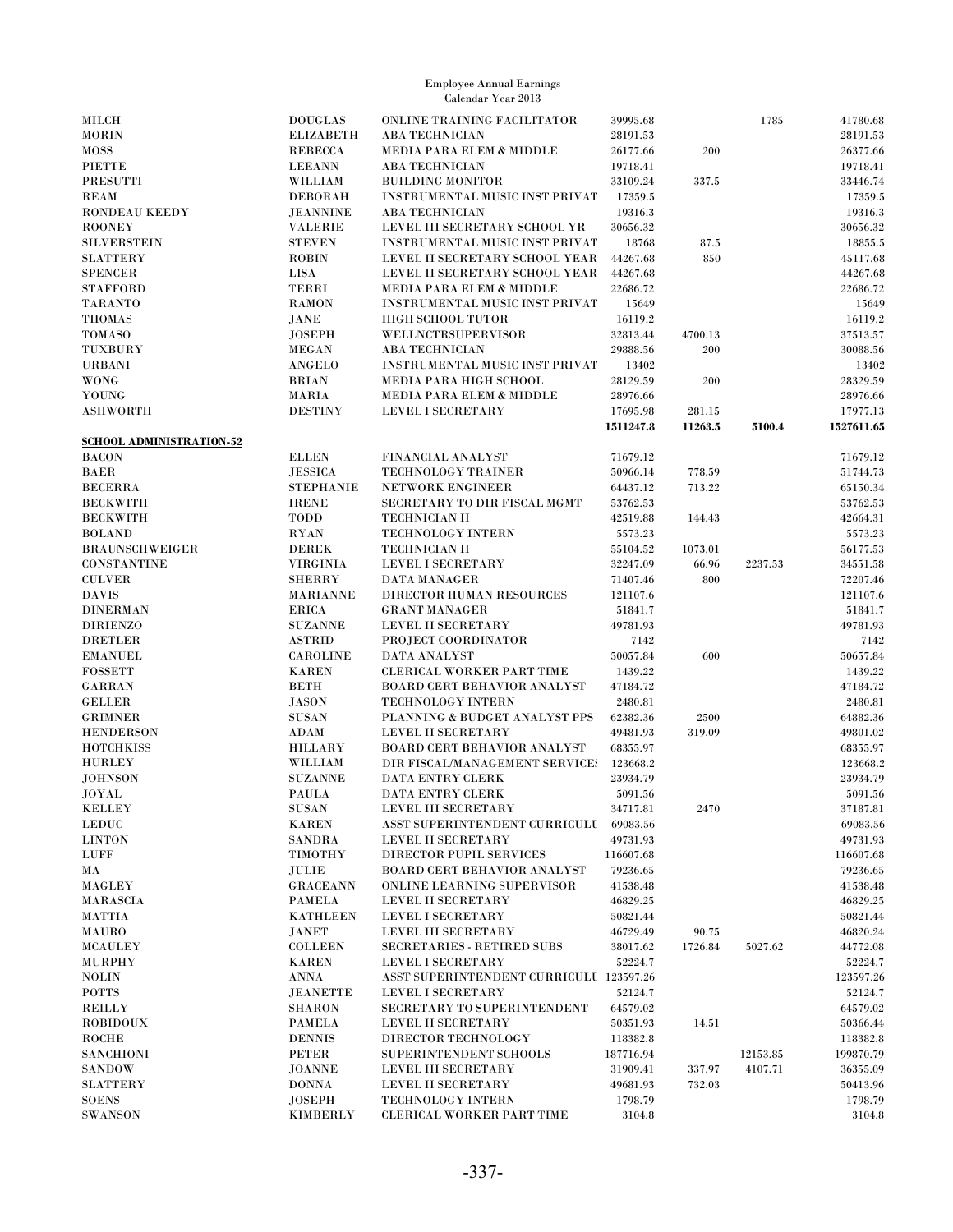| <b>THISTLE</b>                      | <b>JASON</b>     | <b>NETWORK MANAGER</b>                | 79642.42  | 217.93  |          | 79860.35  |
|-------------------------------------|------------------|---------------------------------------|-----------|---------|----------|-----------|
| <b>TOKLU</b>                        | <b>JANET</b>     | HUMAN RESOURCES ASSISTANT             | 52177.42  |         |          | 52177.42  |
| <b>WARD</b>                         | <b>TRACY</b>     | LEVEL II SECRETARY                    | 17060.13  | 184.78  |          | 17244.91  |
| <b>WARREN</b>                       | <b>DANIEL</b>    | <b>TECHNICIAN II</b>                  | 55104.52  | 252     |          | 55356.52  |
| WESTLAKE                            | <b>EMERY</b>     | <b>TECHNICIAN II</b>                  | 53020.9   |         |          | 53020.9   |
| <b>WHITE</b>                        | <b>SANDRA</b>    | <b>LEVEL III SECRETARY</b>            | 46429.49  |         |          | 46429.49  |
| WILLIAMSON                          |                  | <b>CHRISTOPHER TECHNOLOGY INTERN</b>  | 2684.58   |         |          | 2684.58   |
| <b>WILSON</b>                       | LAKISHA          | <b>HELP DESK MANAGER</b>              | 64437.12  | 360.29  |          | 64797.41  |
|                                     |                  |                                       | 2790990.5 | 13382.4 | 23526.71 | 2827899.6 |
| <b>STUDENT SUPPORT FACILITATORS</b> |                  |                                       |           |         |          |           |
| <b>ACKERLEY</b>                     | <b>JEANNE</b>    | STUDENT SUPPORT FACILITATOR           | 23313.28  |         |          | 23313.28  |
| <b>ALESSANDRO</b>                   | <b>THERESA</b>   | <b>BUILDING SUPPRT HIRED AFT 9/94</b> |           |         |          | 10652.29  |
|                                     |                  |                                       | 10652.29  |         |          |           |
| <b>ARNO</b>                         | <b>KIMBERLEE</b> | <b>CAFETERIA MONITOR</b>              | 1624.86   |         |          | 1624.86   |
| <b>AVOLESE</b>                      | <b>ANDREA</b>    | STUDENT SUPPORT FACILITATOR           | 21077.37  |         |          | 21077.37  |
| <b>BELL</b>                         | <b>CAROLE</b>    | STUDENT SUPPORT HIGH SCHOOL           | 24772.18  |         |          | 24772.18  |
| <b>BERELOWITZ</b>                   | <b>ELANA</b>     | STUDENT SUPPORT FACILITATOR           | 20036.69  |         |          | 20036.69  |
| <b>BERG</b>                         | <b>LYNDA</b>     | <b>BUILDING SUPPRT HIRED AFT 9/94</b> | 9952.36   |         |          | 9952.36   |
| <b>BERGIN</b>                       | <b>JAN</b>       | STUDENT SUPPORT FACILITATOR           | 21602.26  |         |          | 21602.26  |
| <b>BOUDREAU</b>                     | <b>KYLE</b>      | STUDENT SUPPORT HIGH SCHOOL           | 21490.4   | 1975    |          | 23465.4   |
| <b>BOUDREAU</b>                     | <b>ALEXANDRA</b> | STUDENT SUPPORT HIGH SCHOOL           | 5086.08   |         |          | 5086.08   |
| <b>BRENNEMAN</b>                    | <b>MICHAEL</b>   | STUDENT SUPPORT HIGH SCHOOL           | 25612.18  |         |          | 25612.18  |
| <b>BROWNE</b>                       | <b>DARLENE</b>   | <b>FEIP TUTORS</b>                    | 11363.9   |         |          | 11363.9   |
| <b>CAIN</b>                         | <b>KAREN</b>     | STUDENT SUPPORT FACILITATOR           | 23669.86  |         |          | 23669.86  |
| <b>CALDERON</b>                     | MARY             | STUDENT SUPPORT FACILITATOR           | 21852.26  |         |          | 21852.26  |
| <b>CANTER</b>                       | $\bf ANN$        | <b>FEIP TUTORS</b>                    | 10618.21  |         |          | 10618.21  |
| CHRZANOWSKI                         | <b>DIANA</b>     | STUDENT SUPPORT FACILITATOR           | 23206.76  |         |          | 23206.76  |
| <b>COHEN</b>                        | <b>RICHARD</b>   | <b>CAFETERIA MONITOR</b>              | 172.33    |         |          | 172.33    |
| <b>COLEMAN</b>                      | <b>NICHOLAS</b>  | STUDENT SUPPORT HIGH SCHOOL           | 21631.3   | 200     |          | 21831.3   |
| COSMOS                              | PHILLIP          | STUDENT SUPPORT FACILITATOR           | 10849.8   |         |          | 10849.8   |
| <b>D'ALESSANDRO</b>                 | <b>MICHAEL</b>   | STUDENT SUPPORT FACILITATOR           | 9618      | 55.31   |          | 9673.31   |
| <b>DALICANDRO</b>                   | <b>ROSARIA</b>   | <b>FEIP TUTORS</b>                    | 4479.31   |         |          | 4479.31   |
| <b>DALY</b>                         | <b>KATHLEEN</b>  | STUDENT SUPPORT HIGH SCHOOL           | 24772.18  |         |          | 24772.18  |
| <b>DANIELSON</b>                    | AMY              | STUDENT SUPPORT FACILITATOR           | 16024.51  |         |          | 16024.51  |
| D'ANTONIO                           |                  | STUDENT SUPPORT FACILITATOR           |           |         |          | 21485.62  |
|                                     | <b>JENNIFER</b>  |                                       | 21485.62  |         |          |           |
| <b>DEHART</b>                       | <b>DEBORAH</b>   | <b>FEIP TUTORS</b>                    | 11094.4   |         |          | 11094.4   |
| <b>DESANTIS</b>                     | <b>GRETCHEN</b>  | <b>CAFETERIA MONITOR</b>              | 2410.64   |         |          | 2410.64   |
| <b>DIBARTOLA</b>                    | APRIL            | <b>FEIP TUTORS</b>                    | 4300.58   |         |          | 4300.58   |
| <b>DIXON</b>                        | <b>JANET</b>     | STUDENT SUPPORT FACILITATOR           | 23869.86  |         |          | 23869.86  |
| <b>DIXON</b>                        | <b>JUDITH</b>    | STUDENT SUPPORT FACILITATOR           | 21602.26  |         |          | 21602.26  |
| <b>DONAHUE</b>                      | <b>ELIZABETH</b> | <b>BUILDING SUPPRT HIRED AFT 9/94</b> | 3654.99   |         |          | 3654.99   |
| <b>DONOVAN</b>                      | AMY              | STUDENT SUPPORT FACILITATOR           | 9527.08   |         |          | 9527.08   |
| <b>DONOVAN</b>                      | <b>KATIE</b>     | STUDENT SUPPORT FACILITATOR           | 21602.26  |         |          | 21602.26  |
| <b>DOUGALL</b>                      | SARAH            | STUDENT SUPPORT HIGH SCHOOL           | 15094.22  | 10      |          | 15104.22  |
| <b>DUNN</b>                         | ${\bf LAUREL}$   | <b>BUILDING SUPPRT HIRED AFT 9/94</b> | 20261.04  |         |          | 20261.04  |
| <b>EARNER</b>                       | <b>SUSAN</b>     | STUDENT SUPPORT FACILITATOR           | 2663.98   |         |          | 2663.98   |
| <b>EHLE</b>                         | ${\bf ANDREW}$   | STUDENT SUPPORT FACILITATOR           | 8416.73   |         |          | 8416.73   |
| FAIR                                | <b>KEVIN</b>     | STUDENT SUPPORT HIGH SCHOOL           | 24260.35  | 822.5   | 1305     | 26387.85  |
| <b>FITZGIBBONS</b>                  | <b>MATTHEW</b>   | STUDENT SUPPORT FACILITATOR           | 15208.73  |         |          | 15208.73  |
| <b>FLAHERTY</b>                     | <b>JOANNE</b>    | STUDENT SUPPORT FACILITATOR           | 30095.5   |         |          | 30095.5   |
| <b>FONTES</b>                       | <b>ELAINE</b>    | STUDENT SUPPORT FACILITATOR           | 23769.86  |         |          | 23769.86  |
| <b>FRISWELL</b>                     | SARAH            | STUDENT SUPPORT FACILITATOR           | 20832.37  |         |          | 20832.37  |
| <b>GERRY</b>                        | <b>KATHRYN</b>   | STUDENT SUPPORT FACILITATOR           | 21368.98  |         |          | 21368.98  |
| <b>GERSH</b>                        | <b>MADELINE</b>  | STUDENT SUPPORT FACILITATOR           | 20403.76  |         |          | 20403.76  |
| <b>GHODRAT</b>                      | SEDI             | STUDENT SUPPORT HIGH SCHOOL           | 24693.14  |         |          | 24693.14  |
| <b>GILLIS</b>                       | <b>MARILYN</b>   | STUDENT SUPPORT FACILITATOR           | 23569.86  |         |          | 23569.86  |
| <b>GLOYD</b>                        | <b>KAREN</b>     | STUDENT SUPPORT FACILITATOR           | 11445.63  |         |          | 11445.63  |
| GOSS                                | <b>JUDY</b>      | STUDENT SUPPORT FACILITATOR           | 25156.44  |         |          | 25156.44  |
| <b>GRUNES</b>                       | <b>ELISSA</b>    | STUDENT SUPPORT HIGH SCHOOL           | 24772.18  |         |          | 24772.18  |
| <b>HASWELL</b>                      | MARGARET         | <b>BUILDING SUPPRT HIRED AFT 9/94</b> | 11755.5   |         |          | 11755.5   |
| <b>HENLEY</b>                       | <b>THOMAS</b>    | STUDENT SUPPORT HIGH SCHOOL           | 8725.88   | 684.07  |          | 9409.95   |
| <b>IKEN</b>                         | <b>DEBORAH</b>   | <b>CAFETERIA MONITOR</b>              | 4201.63   |         |          | 4201.63   |
| <b>INDRESANO</b>                    | <b>DOMENICA</b>  | STUDENT SUPPORT HIGH SCHOOL           | 13136.11  |         |          | 13136.11  |
| <b>JONES</b>                        | <b>JOANNA</b>    | <b>CAFETERIA MONITOR</b>              | 36.41     |         |          | 36.41     |
| <b>KILLGOAR</b>                     | <b>MAUREEN</b>   | <b>FEIP TUTORS</b>                    |           |         |          | 10725.45  |
|                                     |                  |                                       | 10725.45  |         |          |           |
| <b>KLEPPER</b>                      | <b>ROBERT</b>    | STUDENT SUPPORT FACILITATOR           | 21698.31  |         |          | 21698.31  |
| <b>KNOWLTON</b>                     | <b>KIMBERLY</b>  | STUDENT SUPPORT FACILITATOR           | 8882.16   |         |          | 8882.16   |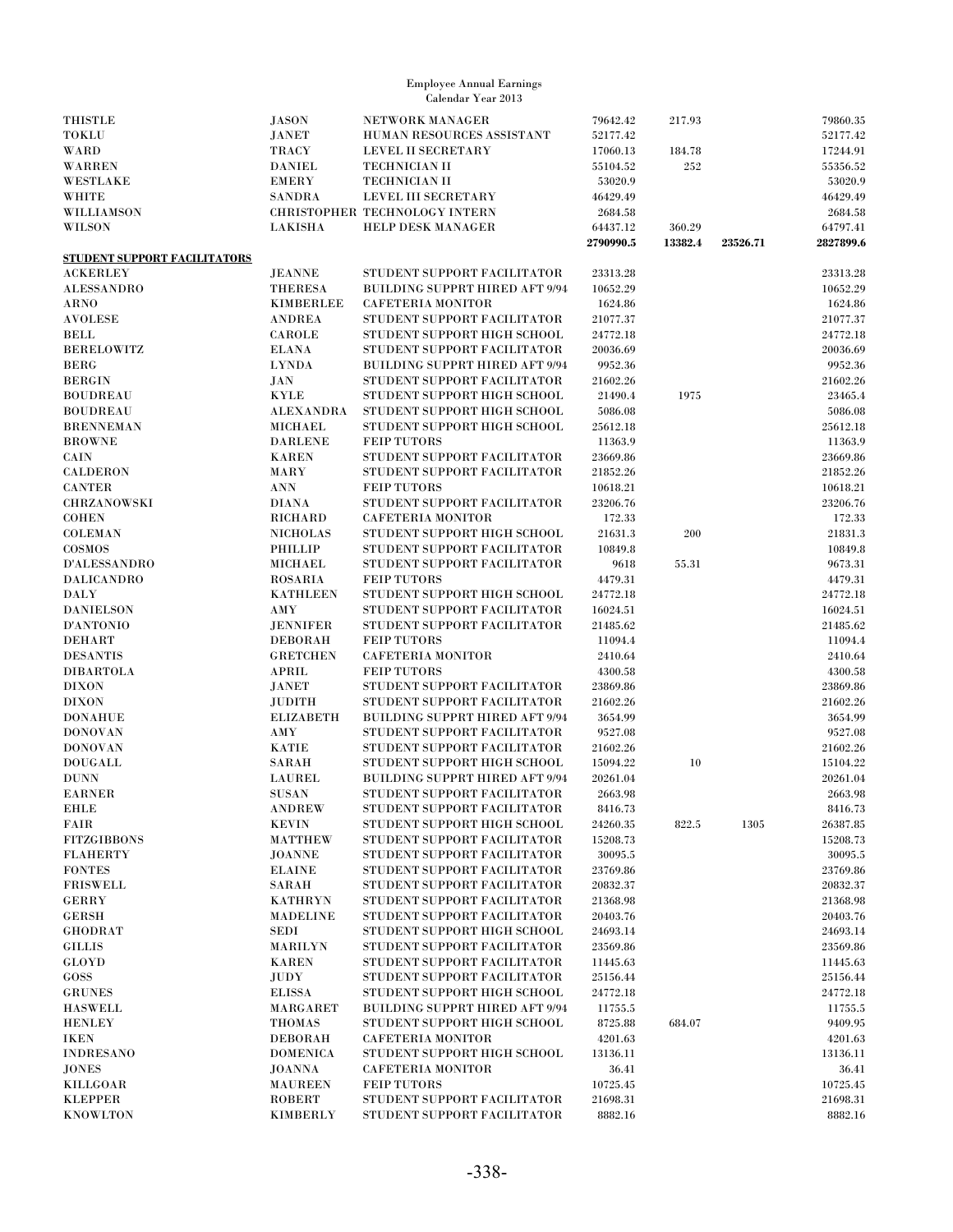| LARKIN                | <b>JOHN</b>      | STUDENT SUPPORT HIGH SCHOOL           | 10195.92 | 247.5   |         | 10443.42             |
|-----------------------|------------------|---------------------------------------|----------|---------|---------|----------------------|
| LEONE                 | <b>NICOLE</b>    | STUDENT SUPPORT FACILITATOR           | 20568.2  |         |         | 20568.2              |
| <b>LEVINE</b>         | <b>LOUISE</b>    | STUDENT SUPPORT FACILITATOR           | 23269.86 |         |         | 23269.86             |
| LOCHIATTO             | <b>LORNA</b>     | STUDENT SUPPORT HIGH SCHOOL           | 24972.18 |         |         | 24972.18             |
| LOCKHART              | <b>VIRGINIA</b>  | STUDENT SUPPORT FACILITATOR           | 23269.86 |         |         | 23269.86             |
| LUBARSKY              | <b>MARCY</b>     | STUDENT SUPPORT FACILITATOR           | 21602.26 |         |         | 21602.26             |
| LYNCH                 | <b>CLAIRE</b>    | STUDENT SUPPORT FACILITATOR           | 23937.41 |         |         | 23937.41             |
| MABARDY               | <b>LISA</b>      | STUDENT SUPPORT HIGH SCHOOL           | 23566.77 |         |         | 23566.77             |
| MABARDY               | <b>ASHLEY</b>    | STUDENT SUPPORT HIGH SCHOOL           | 43048.28 | 193.59  | 16799   | 60040.87             |
| <b>MACNEIL</b>        | <b>CAROLYN</b>   | <b>BUILDING SUPPORT</b>               | 20440.66 |         |         | 20440.66             |
| <b>MAGNUSON</b>       | <b>BRANDON</b>   | STUDENT SUPPORT FACILITATOR           | 8335.45  |         |         | 8335.45              |
| MАK                   | AMY              | STUDENT SUPPORT FACILITATOR           | 23669.86 |         |         | 23669.86             |
| <b>MARCELIN-HENRY</b> | <b>YVES</b>      | STUDENT SUPPORT FACILITATOR           | 8966.49  |         |         | 8966.49              |
| MARTIN                | <b>ANDREA</b>    | STUDENT SUPPORT FACILITATOR           | 19871.83 |         |         | 19871.83             |
| MCCALL                | <b>KATHLEEN</b>  | <b>FEIP TUTORS</b>                    | 11621.92 |         |         | 11621.92             |
| MCQUILLAN             | <b>VALERIE</b>   | STUDENT SUPPORT FACILITATOR           | 11634.93 |         |         | 11634.93             |
| MELANSON              | <b>JEANNE</b>    | STUDENT SUPPORT FACILITATOR           | 13009.8  |         |         | 13009.8              |
| MEYLER                | <b>STEPHANIE</b> | STUDENT SUPPORT FACILITATOR           | 13772    |         |         | 13772                |
| <b>MIXON</b>          | <b>STEPHANIE</b> | STUDENT SUPPORT FACILITATOR           | 14467.88 |         |         | 14467.88             |
| MOOR                  | <b>DONNA</b>     | STUDENT SUPPORT FACILITATOR           | 23930.93 |         |         | 23930.93             |
| MUDARRI               | <b>SUSAN</b>     | STUDENT SUPPORT FACILITATOR           | 27620.07 |         |         | 27620.07             |
| <b>NAVARRO</b>        | <b>NANCY</b>     | STUDENT SUPPORT HIGH SCHOOL           | 24772.18 |         |         | 24772.18             |
| <b>O'BRIEN</b>        | <b>NANCY</b>     | STUDENT SUPPORT FACILITATOR           | 23669.86 |         |         | 23669.86             |
| <b>O'BRIEN</b>        | <b>JOANNE</b>    | STUDENT SUPPORT FACILITATOR           | 23269.86 |         |         | 23269.86             |
| <b>O'BRIEN</b>        | LORI             | <b>CAFETERIA MONITOR</b>              | 1323.27  |         |         | 1323.27              |
| OLEN                  | <b>KAREN</b>     | STUDENT SUPPORT FACILITATOR           | 21602.26 |         |         | 21602.26             |
| OLIVEIRA              | CHERYL           | STUDENT SUPPORT FACILITATOR           | 28256.91 |         |         | 28256.91             |
| <b>O'NEILL</b>        | <b>KATHRYN</b>   | STUDENT SUPPORT FACILITATOR           | 12156.72 |         |         | 12156.72             |
| <b>O'REILLY</b>       | <b>SHEILA</b>    | STUDENT SUPPORT FACILITATOR           | 23343.66 |         |         | 23343.66             |
| <b>POWELL</b>         | <b>RICHARD</b>   | STUDENT SUPPORT HIGH SCHOOL           | 24872.18 |         |         | 24872.18             |
| POWNELL               | <b>JANET</b>     | <b>BUILDING SUPPORT</b>               | 24189.59 |         |         | 24189.59             |
| PREBENSEN             | <b>DEBORAH</b>   | STUDENT SUPPORT FACILITATOR           | 23719.86 |         |         | 23719.86             |
| PREBENSEN             | <b>MEGAN</b>     | STUDENT SUPPORT FACILITATOR           | 19086.51 |         |         | 19086.51             |
| <b>RANGE</b>          | <b>JUDITH</b>    | <b>CAFETERIA MONITOR</b>              | 3104.53  |         |         | 3104.53              |
| <b>RASMUSSEN</b>      | MARIE            | STUDENT SUPPORT FACILITATOR           | 21602.26 |         |         | 21602.26             |
| <b>REBULA</b>         | <b>NANCY</b>     | STUDENT SUPPORT HIGH SCHOOL           | 24240.09 |         |         | 24240.09             |
| ROGERS                | <b>MATTHEW</b>   | STUDENT SUPPORT HIGH SCHOOL           | 24372.18 |         |         | 24372.18             |
| <b>ROLLINS</b>        | <b>ANDREW</b>    | STUDENT SUPPORT FACILITATOR           | 23519.86 | 2536.02 | 3736.52 | 29792.4              |
| ROSENBERG             | <b>DOLORES</b>   | STUDENT SUPPORT FACILITATOR           | 13372.23 |         |         | 13372.23             |
| <b>ROURKE</b>         | CAROL            | STUDENT SUPPORT FACILITATOR           | 23869.86 |         |         | 23869.86             |
| SAVILONIS             | MARSHA           | STUDENT SUPPORT FACILITATOR           | 23819.86 |         |         | 23819.86             |
| SCHALLER              | <b>TRACY</b>     | STUDENT SUPPORT FACILITATOR           | 10849.8  |         |         | 10849.8              |
| SCHOLL                | <b>STEPHANIE</b> | <b>CAFETERIA MONITOR</b>              | 3054.8   |         |         | 3054.8               |
| SCURLOCK              | <b>PATRICIA</b>  | STUDENT SUPPORT FACILITATOR           | 13539.53 | 55.31   |         | 13594.84             |
| <b>SEFTON</b>         | <b>VIRGINIA</b>  | STUDENT SUPPORT FACILITATOR           | 22891.27 |         |         | 22891.27             |
| SHAUGHNESSY           | ELIZABETH        | <b>BUILDING SUPPRT HIRED AFT 9/94</b> | 12853.82 |         |         | 12853.82             |
| SISTRAND              | JANINE           | STUDENT SUPPORT FACILITATOR           | 23269.86 |         |         | 23269.86             |
| SLAUTA                | MARTHA           | STUDENT SUPPORT FACILITATOR           | 23203.75 |         |         | 23203.75             |
| SLAUTA                | <b>SHEILA</b>    | STUDENT SUPPORT FACILITATOR           | 21602.26 |         |         | 21602.26             |
| SOPHIS                | <b>PATRICIA</b>  | STUDENT SUPPORT FACILITATOR           | 23003.75 |         |         | 23003.75             |
| SOUZA                 | JEAN             | STUDENT SUPPORT FACILITATOR           | 19347.45 |         |         | 19347.45             |
| SPARICIO              | MARY             | <b>CAFETERIA MONITOR</b>              | 3577.58  |         |         | 3577.58              |
| SPINAZOLA             | <b>ROBYN</b>     | <b>CAFETERIA MONITOR</b>              | 705.29   |         |         | 705.29               |
| SUDENFIELD            | JULIE            | STUDENT SUPPORT FACILITATOR           | 22083.97 |         |         | 22083.97             |
|                       |                  |                                       |          |         |         |                      |
| TALLINO               | CARALYN          | <b>BUILDING SUPPRT HIRED AFT 9/94</b> | 4758.17  |         |         | 4758.17              |
| TAMBINI               | <b>DIANNE</b>    | STUDENT SUPPORT FACILITATOR           | 23719.86 |         |         | 23719.86             |
| THERIAULT             | ANN MARIE        | STUDENT SUPPORT FACILITATOR           | 24499.86 |         |         | 24499.86<br>15701.97 |
| THOMPSON              | <b>JESSICA</b>   | STUDENT SUPPORT HIGH SCHOOL           | 15701.97 |         |         |                      |
| TOCK                  | MARIA            | STUDENT SUPPORT FACILITATOR           | 21602.26 |         |         | 21602.26             |
| <b>TOOMEY</b>         | <b>MICHELE</b>   | STUDENT SUPPORT FACILITATOR           | 8884.13  |         |         | 8884.13              |
| <b>TORRES-RIVERA</b>  | MARIA            | STUDENT SUPPORT FACILITATOR           | 16637.5  |         |         | 16637.5              |
| TRAYERS               | LISA             | STUDENT SUPPORT HIGH SCHOOL           | 26164.71 | 292.5   |         | 26457.21             |
| UBALDINO              | <b>CATHERINE</b> | STUDENT SUPPORT FACILITATOR           | 23669.86 |         |         | 23669.86             |
| VONDERLIETH           | <b>KATHERINE</b> | STUDENT SUPPORT FACILITATOR           | 24995.97 |         |         | 24995.97             |
| WALKER                | <b>SUSAN</b>     | STUDENT SUPPORT FACILITATOR           | 23669.86 |         |         | 23669.86             |
| WHITNEY               | <b>KATHLEEN</b>  | STUDENT SUPPORT HIGH SCHOOL           | 29319.05 | 1070    |         | 30389.05             |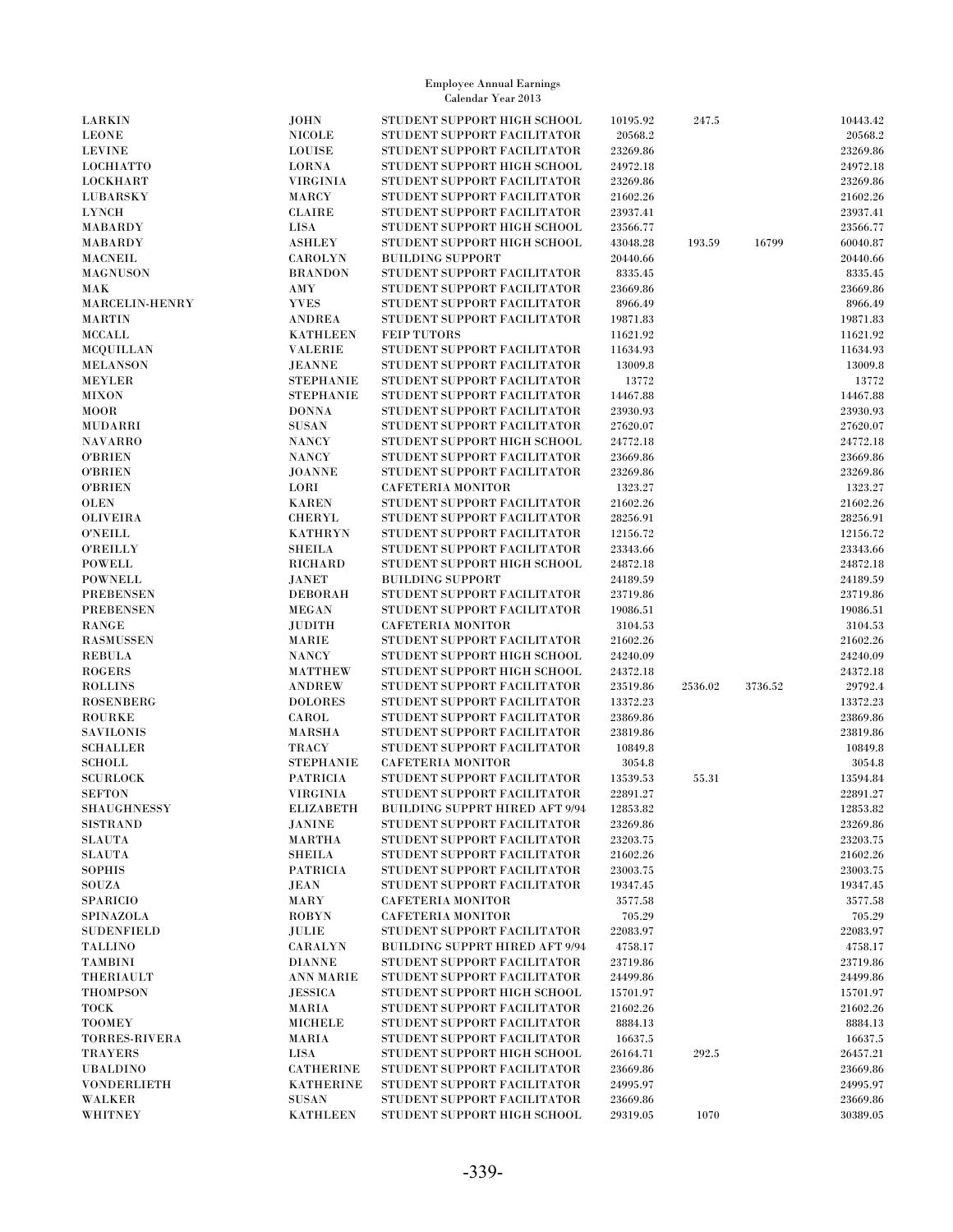| WHITNEY                            | <b>JEAN</b>      | STUDENT SUPPORT FACILITATOR    | 19086.51  |        |          | 19086.51   |
|------------------------------------|------------------|--------------------------------|-----------|--------|----------|------------|
| <b>WILLIAMS</b>                    |                  | <b>FEIP TUTORS</b>             | 11689.9   |        |          |            |
|                                    | <b>LINDA</b>     |                                |           |        |          | 11689.9    |
| WILLIAMS                           | <b>PATRICIA</b>  | STUDENT SUPPORT FACILITATOR    | 23914.95  |        |          | 23914.95   |
| WOOLARD                            | <b>MICHELE</b>   | STUDENT SUPPORT FACILITATOR    | 17881.38  |        |          | 17881.38   |
| YAGER                              | <b>JONNA</b>     | STUDENT SUPPORT HIGH SCHOOL    | 4211.97   |        |          | 4211.97    |
| ZAMBARANO                          | <b>MICHAEL</b>   | STUDENT SUPPORT HIGH SCHOOL    | 1677      |        |          | 1677       |
| ZANCHI                             | MARY             | STUDENT SUPPORT FACILITATOR    | 24822.69  |        |          | 24822.69   |
| ZELIGER                            | <b>CHRISTINE</b> | STUDENT SUPPORT FACILITATOR    | 19261.96  |        |          | 19261.96   |
| <b>ZIRLEN</b>                      | <b>BARBARA</b>   | STUDENT SUPPORT FACILITATOR    | 23769.86  |        |          | 23769.86   |
|                                    |                  |                                |           |        |          |            |
|                                    |                  |                                | 2284059.1 | 8141.8 | 21840.52 | 2314041.44 |
| <b>SUMMER SCHOOL/ SUMMER STAFF</b> |                  |                                |           |        |          |            |
| <b>ACKERLEY</b>                    | <b>JEANNE</b>    | SUMMER SCHOOL REMEDIAL STAFF   | 932.28    |        |          | 932.28     |
| <b>AHERN</b>                       | <b>JOAN</b>      | SUMMER SCHOOL REMEDIAL STAFF   | 2144.21   |        |          | 2144.21    |
| <b>AVOLESE</b>                     | <b>ANDREA</b>    | SUMMER SCHOOL REMEDIAL STAFF   | 1678.1    |        |          | 1678.1     |
| <b>BARBATO</b>                     | <b>MICHELLE</b>  | SUMMER SCHOOL REMEDIAL STAFF   | 2000      |        |          | 2000       |
| <b>BARRALES</b>                    | <b>EVELYN</b>    | SUMMER SCHOOL REMEDIAL STAFF   | 2695      |        |          | 2695       |
|                                    |                  |                                |           |        |          |            |
| <b>BELL</b>                        | <b>CAROLE</b>    | SUMMER SCHOOL REMEDIAL STAFF   | 1678.1    |        |          | 1678.1     |
| <b>BELL</b>                        | <b>CAROLYN</b>   | SUMMER SCHOOL REMEDIAL STAFF   | 2000      |        |          | 2000       |
| <b>BERNARD</b>                     | <b>KELLY</b>     | SUMMER SCHOOL REMEDIAL STAFF   | 1890      |        |          | 1890       |
| <b>BERTOLOZZI</b>                  | <b>ELIZABETH</b> | SUMMER SCHOOL REMEDIAL STAFF   | 2025      |        |          | 2025       |
| <b>BLACKADAR</b>                   | <b>WARREN</b>    | <b>NATICK SUMMER ACADEMICS</b> | 2500      |        |          | 2500       |
| <b>BOUDREAU</b>                    | <b>KYLE</b>      | SUMMER SCHOOL REMEDIAL STAFF   | 1491.65   |        |          | 1491.65    |
| <b>BROWN</b>                       | LOIS             | SUMMER SCHOOL REMEDIAL STAFF   | 1215      |        |          | 1215       |
| <b>BROWN</b>                       | <b>CAROLYN</b>   | <b>NATICK SUMMER ACADEMICS</b> | 1900      |        |          | 1900       |
|                                    | <b>ROBIN</b>     | NATICK SUMMER ACADEMICS        |           |        |          |            |
| <b>CACCAVELLI</b>                  |                  |                                | 1475      |        |          | 1475       |
| <b>CARTER</b>                      | <b>LAUREN</b>    | SUMMER SCHOOL REMEDIAL STAFF   | 2500      |        |          | 2500       |
| <b>CATANIA</b>                     | JEE              | SUMMER SCHOOL REMEDIAL STAFF   | 1678.1    |        |          | 1678.1     |
| <b>CAULFIELD</b>                   | MICHAEL          | <b>NATICK SUMMER ACADEMICS</b> | 1700      |        |          | 1700       |
| <b>CAULFIELD</b>                   | <b>GINA</b>      | TITLE 1 SUMMER SCHOOL          | 1918.19   |        |          | 1918.19    |
| <b>CROSBY</b>                      | <b>CHRISTINE</b> | SUMMER SCHOOL REMEDIAL STAFF   | 1631.49   |        |          | 1631.49    |
| <b>CUNNINGHAM</b>                  | <b>BRENNA</b>    | TITLE 1 SUMMER SCHOOL          | 2984.45   |        |          | 2984.45    |
| <b>DABRUSH</b>                     | MARGARET         | NATICK SUMMER ACADEMICS        | 1050      |        |          | 1050       |
| <b>DALEY</b>                       |                  | <b>NATICK SUMMER ACADEMICS</b> |           |        |          | 3960.5     |
|                                    | <b>KARI-ANN</b>  |                                |           | 3960.5 |          |            |
| <b>DANNIN</b>                      | <b>JENNIFER</b>  | TITLE 1 SUMMER SCHOOL          | 596.89    |        |          | 596.89     |
| <b>DOHERTY</b>                     | <b>JENNIFER</b>  | SUMMER SCHOOL REMEDIAL STAFF   | 2250      |        |          | 2250       |
| FAIR                               | <b>CATHERINE</b> | SUMMER SCHOOL REMEDIAL STAFF   | 1700      |        |          | 1700       |
| <b>FONTES</b>                      | <b>ELAINE</b>    | SUMMER SCHOOL REMEDIAL STAFF   | 932.28    |        |          | 932.28     |
| <b>GAMMONS</b>                     | <b>REBECCA</b>   | SUMMER SCHOOL REMEDIAL STAFF   | 1200      |        |          | 1200       |
| <b>GRUNES</b>                      | <b>ELISSA</b>    | SUMMER SCHOOL REMEDIAL STAFF   | 1305.2    |        |          | 1305.2     |
| <b>HANNA</b>                       | <b>JOSHUA</b>    | NATICK SUMMER ACADEMICS        | 875       | 3960.5 |          | 4835.5     |
| <b>HOLMGREN</b>                    | <b>JILL</b>      | TITLE 1 SUMMER SCHOOL          | 1822.88   |        |          | 1822.88    |
| HURD                               | <b>PAMELA</b>    | SUMMER SCHOOL REMEDIAL STAFF   | 2308.5    |        |          | 2308.5     |
|                                    |                  |                                |           |        |          |            |
| <b>JASSAL</b>                      | <b>HARDEEP</b>   | SUMMER SCHOOL REMEDIAL STAFF   | 2820      |        |          | 2820       |
| <b>JOHNSON</b>                     | MARY             | TITLE 1 SUMMER SCHOOL          | 2477.09   |        |          | 2477.09    |
| JOKI                               | ALEXA            | SUMMER SCHOOL REMEDIAL STAFF   | 1538.26   |        |          | 1538.26    |
| <b>KACIAN</b>                      | PATRICIA         | SUMMER SCHOOL REMEDIAL STAFF   | 2535      |        |          | 2535       |
| LABOLLITA                          | JENNIFER         | SUMMER SCHOOL REMEDIAL STAFF   | 2790      |        |          | 2790       |
| <b>LAVALLEY</b>                    | <b>AVERY</b>     | <b>NATICK SUMMER ACADEMICS</b> | 1791      |        |          | 1791       |
| LIPTAK                             | <b>KAREN</b>     | SUMMER SCHOOL REMEDIAL STAFF   | 2000      |        |          | 2000       |
| MACGREGOR                          | JOYCE            | NATICK SUMMER ACADEMICS        | 1426      |        |          | 1426       |
| <b>MCCARTHY</b>                    | <b>KAREN</b>     | TITLE 1 SUMMER SCHOOL          | 1268.39   |        |          | 1268.39    |
|                                    |                  |                                |           |        |          |            |
| MCDERMOTT                          | JAKE             | SUMMER SCHOOL REMEDIAL STAFF   | 1109.41   |        |          | 1109.41    |
| MCGONAGLE                          | <b>KAYLEY</b>    | NATICK SUMMER ACADEMICS        | 1140      |        |          | 1140       |
| <b>MERSON</b>                      | JAN              | <b>NATICK SUMMER ACADEMICS</b> | 2079      |        |          | 2079       |
| MILCH                              | <b>DOUGLAS</b>   | NATICK SUMMER ACADEMICS        | 2934.71   |        |          | 2934.71    |
| <b>MIXON</b>                       | <b>STEPHANIE</b> | SUMMER SCHOOL REMEDIAL STAFF   | 1678.1    |        |          | 1678.1     |
| <b>MOLONEY</b>                     | <b>BRIAN</b>     | <b>NATICK SUMMER ACADEMICS</b> | 500       |        |          | 500        |
| <b>MORIN</b>                       | <b>ELIZABETH</b> | SUMMER SCHOOL REMEDIAL STAFF   | 2375      |        |          | 2375       |
| MUDARRI                            | <b>SUSAN</b>     | SUMMER SCHOOL REMEDIAL STAFF   | 1678.1    |        |          | 1678.1     |
| <b>NASER</b>                       | <b>BARBARA</b>   | TITLE 1 SUMMER SCHOOL          | 2387.56   |        |          | 2387.56    |
| <b>O'BRIEN</b>                     | <b>CATHERINE</b> | SUMMER SCHOOL REMEDIAL STAFF   | 2000      |        |          | 2000       |
|                                    |                  |                                |           |        |          |            |
| <b>O'LEARY</b>                     | <b>DANIEL</b>    | <b>NATICK SUMMER ACADEMICS</b> | 2167.5    |        |          | 2167.5     |
| OLEN                               | <b>KAREN</b>     | SUMMER SCHOOL REMEDIAL STAFF   | 1678.1    |        |          | 1678.1     |
| <b>O'NEILL</b>                     | KATHRYN          | SUMMER SCHOOL REMEDIAL STAFF   | 1305.2    |        |          | 1305.2     |
| <b>PERKINS</b>                     | <b>KERRYN</b>    | <b>NATICK SUMMER ACADEMICS</b> | 687.5     |        |          | 687.5      |
| <b>PLACHY</b>                      | <b>LINDA</b>     | NATICK SUMMER ACADEMICS        | 2125      |        |          | 2125       |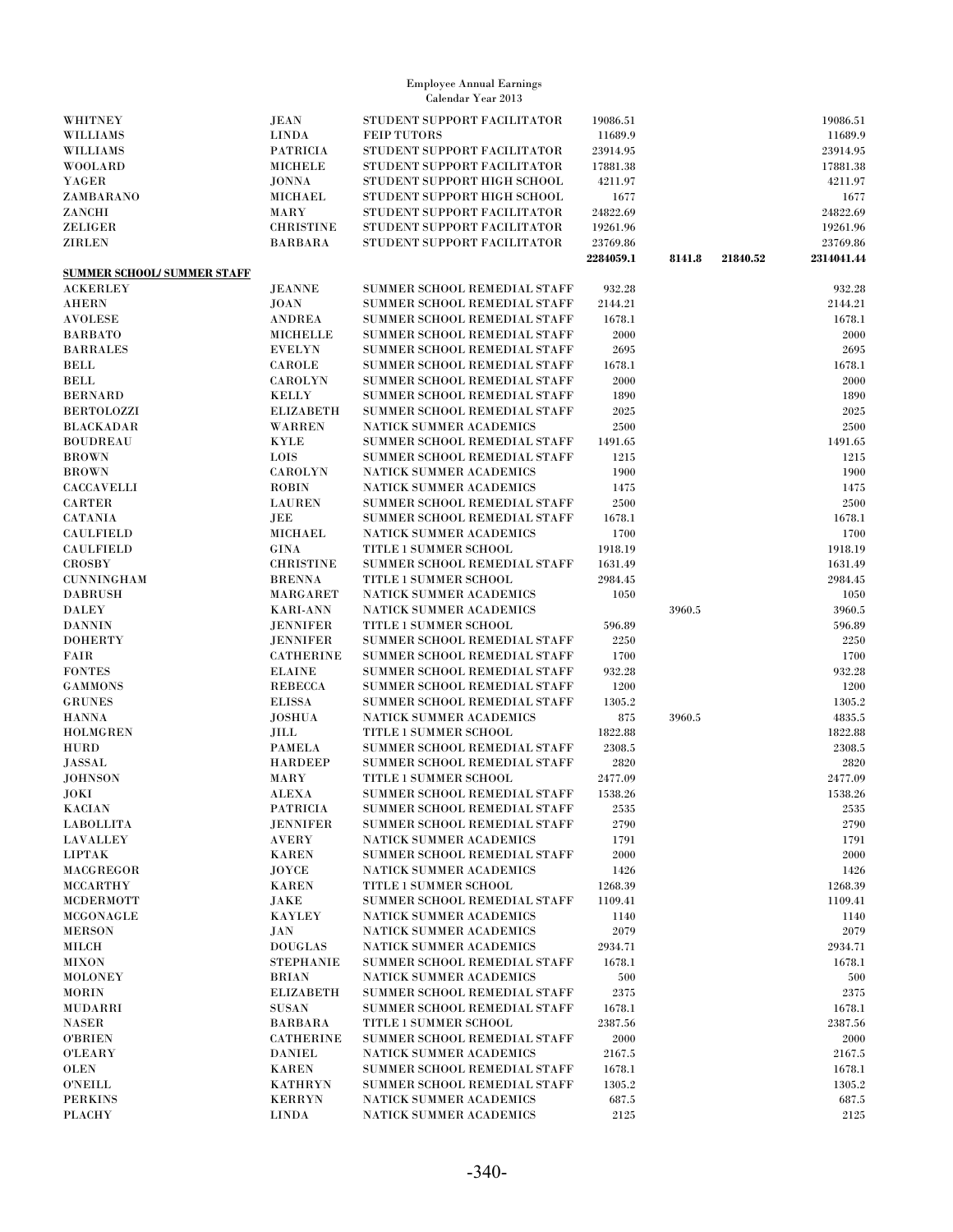| <b>RONAN</b>                   | GAIL              | SUMMER SCHOOL REMEDIAL STAFF                  | 2820      |        |          | 2820      |
|--------------------------------|-------------------|-----------------------------------------------|-----------|--------|----------|-----------|
|                                | <b>DOLORES</b>    |                                               |           |        |          |           |
| <b>ROSENBERG</b>               |                   | SUMMER SCHOOL REMEDIAL STAFF                  | 1678.1    |        |          | 1678.1    |
| <b>RUSSO</b>                   | <b>MICHAEL</b>    | <b>NATICK SUMMER ACADEMICS</b>                | 2262.5    |        |          | 2262.5    |
|                                |                   |                                               |           |        |          |           |
| <b>SCOTT</b>                   | <b>DOUGLAS</b>    | <b>NATICK SUMMER ACADEMICS</b>                | 1875      |        |          | 1875      |
| <b>SLATTERY</b>                | <b>ROBIN</b>      | <b>NATICK SUMMER ACADEMICS</b>                | 4743.19   |        |          | 4743.19   |
| <b>SOPHIS</b>                  | <b>PATRICIA</b>   | SUMMER SCHOOL REMEDIAL STAFF                  | 1305.2    |        |          | 1305.2    |
|                                |                   |                                               |           |        |          |           |
| <b>SUGRUE</b>                  | <b>DANA</b>       | SUMMER SCHOOL REMEDIAL STAFF                  | 1510.29   |        |          | 1510.29   |
| <b>TAGLIAPIETRA</b>            | PAUL              | SUMMER SCHOOL REMEDIAL STAFF                  | 4235      |        |          | 4235      |
|                                |                   |                                               |           |        |          |           |
| THERIAULT                      | <b>ANNMARIE</b>   | SUMMER SCHOOL REMEDIAL STAFF                  | 1678.1    |        |          | 1678.1    |
| <b>TRAYERS</b>                 | <b>LISA</b>       | SUMMER SCHOOL REMEDIAL STAFF                  | 1696.75   |        |          | 1696.75   |
|                                |                   |                                               |           |        |          |           |
| TUXBURY                        | <b>MEGAN</b>      | SUMMER SCHOOL REMEDIAL STAFF                  | 2100      |        |          | 2100      |
| WHITNEY                        | <b>KATHLEEN</b>   | SUMMER SCHOOL REMEDIAL STAFF                  | 1678.1    |        |          | 1678.1    |
|                                |                   |                                               |           |        |          |           |
| YEE                            | <b>THERESA</b>    | TITLE 1 SUMMER SCHOOL                         | 1790.67   |        |          | 1790.67   |
|                                |                   |                                               | 125941.14 | 7921   | $\bf{0}$ | 133862.14 |
|                                |                   |                                               |           |        |          |           |
| <b>SCHOOL RACIAL IMBALANCE</b> |                   |                                               |           |        |          |           |
| <b>BRESNICK</b>                | <b>DEBORAH</b>    | TUTOR/HOMEBOUND                               | 13566.37  | 588.52 |          | 14154.89  |
|                                |                   |                                               |           |        |          |           |
| <b>PEARSON</b>                 |                   | ALEXANDRIA DIRECTOR METCO                     | 73188.64  |        |          | 73188.64  |
| <b>ZITOLI</b>                  | <b>TRACY</b>      | <b>ACADEMIC LIAISON</b>                       | 6018.98   |        |          | 6018.98   |
|                                |                   |                                               |           |        |          |           |
|                                |                   |                                               | 92773.99  | 588.52 | $\bf{0}$ | 93362.51  |
| <b>ASAP</b>                    |                   |                                               |           |        |          |           |
|                                |                   |                                               |           |        |          |           |
| <b>ACKERLEY</b>                | CARLY             | ASAP ASSIST INSTRUCTOR                        | 6537.65   |        |          | 6537.65   |
| <b>ADELMAN</b>                 | <b>JENIFER</b>    | <b>ASAP SITE SUPERVISOR</b>                   | 30958.13  |        | 370.08   | 31328.21  |
|                                |                   |                                               |           |        |          |           |
| <b>ALLEN</b>                   | <b>RAYMOND</b>    | <b>ASAP TUTOR/MENTOR</b>                      | 1445.39   |        |          | 1445.39   |
| <b>ALSTON</b>                  | <b>BROOKE</b>     | <b>ASAP TUTOR/MENTOR</b>                      | 3220.92   |        |          | 3220.92   |
|                                |                   |                                               |           |        |          |           |
| <b>ASCHER-RADECHOVSKY</b>      | <b>CAMILA</b>     | <b>ASAP ASSIST INSTRUCTOR</b>                 | 1572.43   |        |          | 1572.43   |
| <b>ASTE</b>                    | <b>MELISSA</b>    | <b>ASAP TUTOR/MENTOR</b>                      | 276.35    |        |          | 276.35    |
|                                |                   |                                               |           |        |          |           |
| <b>BARDSLEY</b>                | <b>FRANCESCA</b>  | <b>ASAP SITE SUPERVISOR</b>                   | 9335.15   |        |          | 9335.15   |
| <b>BAUTISTA</b>                | <b>ISABEL</b>     | <b>ASAP TUTOR/MENTOR</b>                      | 1161.69   |        |          | 1161.69   |
|                                |                   |                                               |           |        |          |           |
| <b>BELFORTI</b>                | AMY               | ASAP ASSISTANT DIRECTOR                       | 35921.75  |        |          | 35921.75  |
| <b>BELFORTI</b>                | <b>EVAN</b>       | <b>ASAP TUTOR/MENTOR</b>                      | 1802.46   |        |          | 1802.46   |
|                                |                   |                                               |           |        |          |           |
| <b>BERELOWITZ</b>              | ADAM              | <b>ASAP TUTOR/MENTOR</b>                      | 1946.74   |        |          | 1946.74   |
| <b>BERTINO</b>                 | <b>AMANDA</b>     | <b>ASAP LEAD INSTRUCTOR</b>                   | 7333.57   |        |          | 7333.57   |
|                                |                   |                                               |           |        |          |           |
| <b>BIRCHLER</b>                | CARALEIGH         | <b>ASAP INSTRUCTOR</b>                        | 9543.91   |        |          | 9543.91   |
| <b>BOWLING</b>                 | <b>MATTHEW</b>    | <b>ASAP ASSIST INSTRUCTOR</b>                 | 540.85    |        |          | 540.85    |
|                                |                   |                                               |           |        |          |           |
| <b>BROWN</b>                   | <b>CAROLYN</b>    | ASAP ASST. SITE SUPERVISOR                    | 647.32    |        |          | 647.32    |
| <b>BRZENK</b>                  | <b>DAVID</b>      | <b>ASAP SITE SUPERVISOR</b>                   | 19503.24  |        |          | 19503.24  |
|                                |                   |                                               |           |        |          |           |
| <b>CAP-RENZI</b>               | <b>MEGAN</b>      | <b>ASAP DIRECTOR</b>                          | 62575.53  |        |          | 62575.53  |
| CARR                           | JAMIE             | <b>ASAP TUTOR/MENTOR</b>                      | 3465.49   |        |          | 3465.49   |
|                                |                   |                                               |           |        |          |           |
| <b>CARVALHO</b>                | <b>DINA</b>       | ASAP ASST. SITE SUPERVISOR                    | 26050.47  |        |          | 26050.47  |
| <b>CATLIN</b>                  | <b>TUCKER</b>     | <b>ASAP TUTOR/MENTOR</b>                      | 58.7      |        |          | 58.7      |
|                                |                   |                                               |           |        |          |           |
| <b>CHANDLER</b>                | <b>AUSTIN</b>     | <b>ASAP TUTOR/MENTOR</b>                      | 381.52    |        |          | 381.52    |
| <b>CIVIDINO</b>                | <b>MARK</b>       | <b>ASAP SUBSTITUTE STAFF</b>                  | 9407.64   |        |          | 9407.64   |
|                                |                   |                                               |           |        |          |           |
| <b>COFFEY</b>                  | <b>ALTORIA</b>    | ASAP ASST. SITE SUPERVISOR                    | 7065.99   |        |          | 7065.99   |
| <b>COFFEY</b>                  |                   | <b>CHRISTOPHER ASAP ASST. SITE SUPERVISOR</b> | 21783.35  |        |          | 21783.35  |
|                                |                   |                                               |           |        |          |           |
| <b>CONSTANTINE</b>             | <b>ASHLEY</b>     | <b>ASAP LEAD INSTRUCTOR</b>                   | 6557.87   |        |          | 6557.87   |
| <b>COOK</b>                    | JACOB             | ASAP SITE SUPERVISOR                          | 31553.08  |        |          | 31553.08  |
|                                |                   |                                               |           |        |          |           |
| <b>CUSELLA</b>                 | SAMANTHA          | <b>ASAP ASSIST INSTRUCTOR</b>                 | 9569.72   |        |          | 9569.72   |
| <b>DAIGLE</b>                  | <b>JACQUELINE</b> | <b>ASAP LEAD INSTRUCTOR</b>                   | 13740.06  |        |          | 13740.06  |
|                                |                   |                                               |           |        |          |           |
| <b>DAIGLE</b>                  | <b>ELISE</b>      | <b>ASAP TUTOR/MENTOR</b>                      | 4355.7    |        |          | 4355.7    |
| <b>DEL PRETE</b>               | TONI              | ASAP ASST. SITE SUPERVISOR                    | 17158.43  |        |          | 17158.43  |
|                                |                   |                                               |           |        |          |           |
| <b>DELPRETE</b>                | GINA              | <b>ASAP SITE SUPERVISOR</b>                   | 31504.41  |        | 751.32   | 32255.73  |
| <b>DESANTIS</b>                | <b>ANTHONY</b>    | <b>ASAP TUTOR/MENTOR</b>                      | 2433.42   |        |          | 2433.42   |
| <b>DORFNEILSEN</b>             |                   |                                               |           |        |          |           |
|                                | <b>NATALIE</b>    | <b>ASAP TUTOR/MENTOR</b>                      | 1249.73   |        |          | 1249.73   |
| <b>FARINA</b>                  | NATALIA           | <b>ASAP TUTOR/MENTOR</b>                      | 2408.95   |        |          | 2408.95   |
| <b>FITZGERALD</b>              | <b>MORGAN</b>     | <b>ASAP SITE SUPERVISOR</b>                   | 31444.91  |        | 370.08   | 31814.99  |
|                                |                   |                                               |           |        |          |           |
| <b>FITZGERALD</b>              | <b>KELLEY</b>     | ASAP ASSIST INSTRUCTOR                        | 4331.99   |        |          | 4331.99   |
| <b>FITZGERALD</b>              | AMY               | <b>ASAP TUTOR/MENTOR</b>                      | 1313.32   |        |          | 1313.32   |
|                                |                   |                                               |           |        |          |           |
| <b>FORTINI</b>                 | <b>DOMINIQUE</b>  | <b>ASAP ASSIST INSTRUCTOR</b>                 | 658.33    |        |          | 658.33    |
| GAGNER                         | MARYLOU           | ASAP ASST. SITE SUPERVISOR                    | 24215.12  |        |          | 24215.12  |
|                                |                   |                                               |           |        |          |           |
| GARRITY                        | <b>ELISE</b>      | <b>ASAP TUTOR/MENTOR</b>                      | 1888.04   |        |          | 1888.04   |
| GRAHAM                         | <b>AARON</b>      | ASAP ASST. SITE SUPERVISOR                    | 10884.27  |        |          | 10884.27  |
|                                |                   |                                               |           |        |          |           |
| <b>GRANNAN-DOLL</b>            | <b>KELSEY</b>     | ASAP ASST. SITE SUPERVISOR                    | 18316.99  |        |          | 18316.99  |
| <b>GRUNDBERG</b>               | ANN               | ASAP ASSIST INSTRUCTOR                        | 3964.47   |        |          | 3964.47   |
|                                |                   |                                               |           |        |          |           |
| <b>GRUNDBERG</b>               | <b>FORD</b>       | <b>ASAP TUTOR/MENTOR</b>                      | 2528.8    |        |          | 2528.8    |
| <b>GUILFOIL</b>                | TIMOTHY           | <b>ASAP TUTOR/MENTOR</b>                      | 821.74    |        |          | 821.74    |
|                                |                   |                                               |           |        |          |           |
| <b>HEALEY</b>                  | <b>TRISTEN</b>    | ASAP ASSIST INSTRUCTOR                        | 2778.76   |        |          | 2778.76   |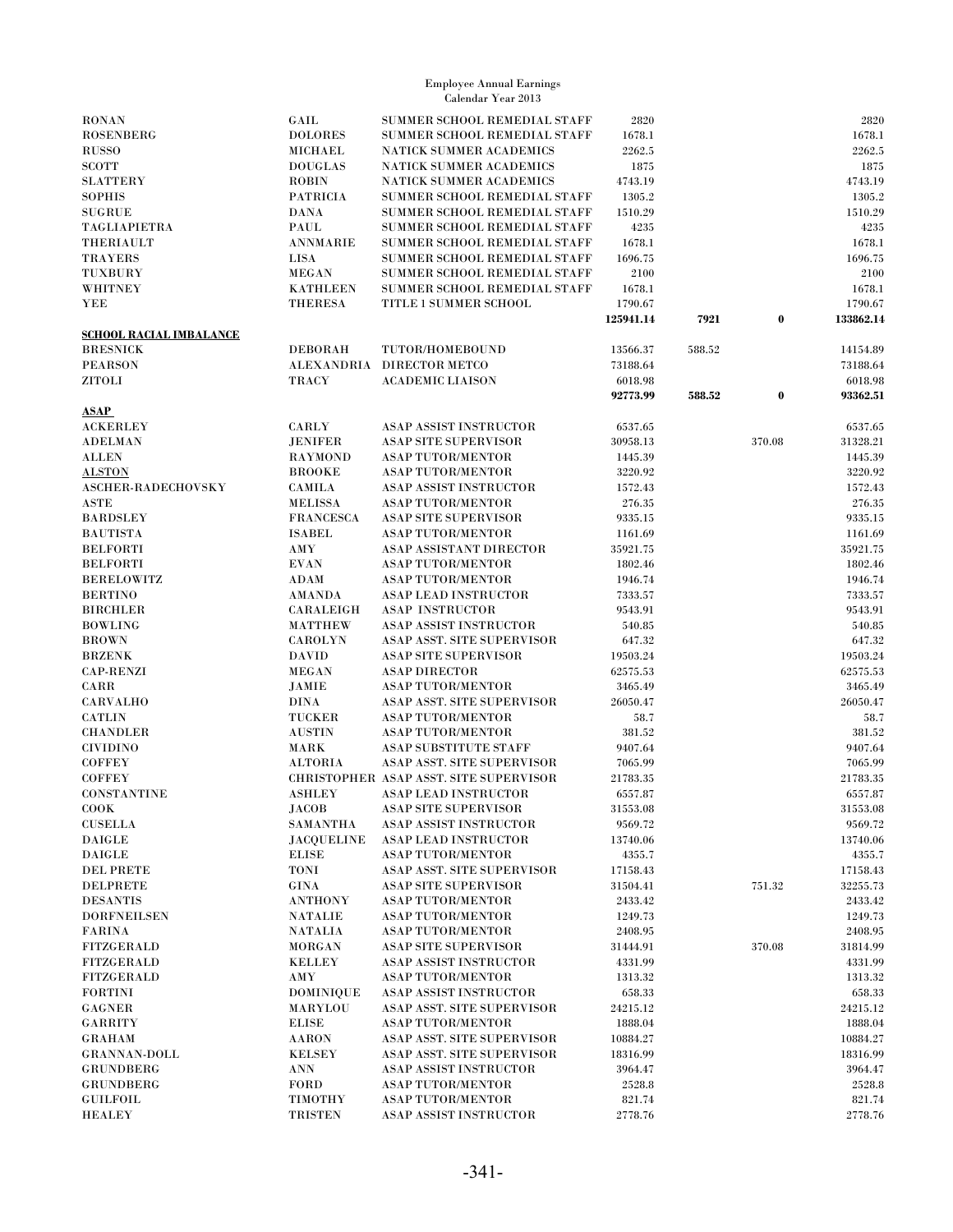|                                  |                                 | Calendar Year 2013                                    |                    |                    |
|----------------------------------|---------------------------------|-------------------------------------------------------|--------------------|--------------------|
| <b>HEYDE</b>                     | <b>BRIANNA</b>                  | ASAP ASST. SITE SUPERVISOR                            | 17755.57           | 17755.57           |
| <b>HEYDE</b>                     | <b>MICHAEL</b>                  | ASAP SUBSTITUTE STAFF                                 | 2100.59            | 2100.59            |
| <b>HOBAN</b>                     | <b>MEREDITH</b>                 | <b>ASAP INSTRUCTOR</b>                                | 3125.92            | 3125.92            |
| <b>HOLLAND</b>                   | <b>KATHY</b>                    | ASAP ASST. SITE SUPERVISOR                            | 19487.13           | 19487.13           |
| <b>HOLTZ</b>                     | <b>ANDERSON</b>                 | <b>ASAP TUTOR/MENTOR</b>                              | 317.93             | 317.93             |
| <b>JACOBS</b>                    | PATRICIA                        | ASAP ASSIST INSTRUCTOR                                | 2174.02            | 2174.02            |
| <b>KACIAN</b>                    | <b>KATY</b>                     | <b>ASAP TUTOR/MENTOR</b>                              | 63.59              | 63.59              |
| <b>KAYSER</b><br><b>KEOUGH</b>   | <b>JOSEPH</b>                   | <b>ASAP ASSIST INSTRUCTOR</b>                         | 6088.26            | 6088.26<br>293.48  |
| <b>KOSTIN</b>                    | <b>SHARLA</b><br><b>MELISSA</b> | <b>ASAP TUTOR/MENTOR</b><br><b>ASAP TUTOR/MENTOR</b>  | 293.48<br>1963.87  | 1963.87            |
| <b>KOVAL</b>                     | <b>ALLYSON</b>                  | <b>ASAP TUTOR/MENTOR</b>                              | 3225.84            | 3225.84            |
| <b>LAPORTE</b>                   | <b>KELLY</b>                    | <b>ASAP TUTOR/MENTOR</b>                              | 777.71             | 777.71             |
| <b>LAVALLEE</b>                  | <b>EMILIA</b>                   | <b>ASAP TUTOR/MENTOR</b>                              | 1922.3             | 1922.3             |
| LEE                              | <b>JARED</b>                    | ASAP SUBSTITUTE STAFF                                 | 2623.75            | 2623.75            |
| <b>LEVINE</b>                    | <b>TYLER</b>                    | <b>ASAP TUTOR/MENTOR</b>                              | 2174.19            | 2174.19            |
| <b>LINDSEY</b>                   | <b>KATHLEEN</b>                 | <b>ASAP ASSIST INSTRUCTOR</b>                         | 8888.72            | 8888.72            |
| <b>MACLELLAN</b>                 | <b>CATHERINE</b>                | <b>ASAP ASSIST INSTRUCTOR</b>                         | 5401.33            | 5401.33            |
| <b>MACUMBER</b>                  | <b>KATE</b>                     | <b>ASAP ASSIST INSTRUCTOR</b>                         | 2401.69            | 2401.69            |
| <b>MALDONADO</b>                 | <b>ASHLEY</b>                   | <b>ASAP ASSIST INSTRUCTOR</b>                         | 4507.11            | 4507.11            |
| <b>MCCOWAN</b>                   | <b>FELICIA</b>                  | <b>ASAP INSTRUCTOR</b>                                | 4890.75            | 4890.75            |
| <b>MCDERMOTT</b>                 | JAKE                            | ASAP SUBSTITUTE STAFF                                 | 2769.27            | 2769.27            |
| <b>MCGINLEY</b>                  | MARIE                           | <b>ASAP INSTRUCTOR</b>                                | 9755.92            | 9755.92            |
| <b>MERSON</b>                    | <b>JAN</b>                      | <b>ASAP INSTRUCTOR</b>                                | 13831.69           | 13831.69           |
| <b>MOLINA</b>                    | <b>NANCY</b>                    | <b>ASAP SITE SUPERVISOR</b>                           | 31926.27           | 370.08<br>32296.35 |
| <b>MORAN</b>                     | <b>MARGARET</b>                 | ASAP ASSISTANT DIRECTOR                               | 35765.25           | 35765.25           |
| <b>MOSES</b>                     | <b>CHRISTINA</b>                | <b>ASAP INSTRUCTOR</b>                                | 6392.1             | 6392.1             |
| <b>MUCCIARONE</b>                | <b>DEBBIE</b>                   | <b>ASAP LEAD INSTRUCTOR</b>                           | 8745.66            | 8745.66            |
| <b>MUCCIARONE</b>                | <b>PRESTON</b>                  | <b>ASAP ASSIST INSTRUCTOR</b>                         | 8215.62            | 8215.62            |
| <b>MUCCIARONE</b>                | <b>DAVID</b>                    | <b>ASAP ASSIST INSTRUCTOR</b>                         | 3489.04            | 3489.04            |
| <b>MUCCIARONE</b>                | <b>ASHLEY</b>                   | <b>ASAP ASSIST INSTRUCTOR</b>                         | 8751.15            | 8751.15            |
| <b>MURPHY-DANIELS</b>            | <b>COLLEEN</b>                  | ASAP INSTRUCTOR                                       | 10335.67           | 10335.67           |
| <b>NATARELLI</b>                 | <b>LINDSEY</b>                  | <b>ASAP ASSIST INSTRUCTOR</b>                         | 7288.87            | 7288.87            |
| <b>NATOLA</b>                    | <b>STEPHEN</b>                  | <b>ASAP TUTOR/MENTOR</b>                              | 586.95             | 586.95             |
| <b>NEMECZKY</b>                  | <b>KRISTINA</b>                 | <b>ASAP TUTOR/MENTOR</b>                              | 885.32             | 885.32             |
| <b>NEWTON</b>                    | <b>HAZEL</b>                    | <b>ASAP ASSIST INSTRUCTOR</b>                         | 2713               | 2713<br>1190.91    |
| <b>OSTROFF</b><br><b>PACHECO</b> | <b>JEANNE</b><br><b>MEGAN</b>   | <b>ASAP INSTRUCTOR</b><br><b>ASAP LEAD INSTRUCTOR</b> | 1190.91<br>10326.6 | 10326.6            |
| <b>PADDEN</b>                    | <b>CHARLOTTE</b>                | <b>ASAP LEAD INSTRUCTOR</b>                           | 4847.35            | 4847.35            |
| <b>PALMGREN</b>                  | <b>SPENCER</b>                  | <b>ASAP LEAD INSTRUCTOR</b>                           | 10081.54           | 10081.54           |
| <b>PATTERSON</b>                 | <b>MADELINE</b>                 | <b>ASAP TUTOR/MENTOR</b>                              | 3898.35            | 3898.35            |
| PEIRCE                           | DARYL                           | <b>ASAP SITE SUPERVISOR</b>                           | 25569.65           | 25569.65           |
| <b>PORTESHAWVER</b>              | <b>NATHAN</b>                   | <b>ASAP LEAD INSTRUCTOR</b>                           | 4870.2             | 4870.2             |
| <b>POULOS</b>                    | <b>AURALEE</b>                  | <b>ASAP INSTRUCTOR</b>                                | 9586.61            | 9586.61            |
| RAJABI                           | <b>ROXANNA</b>                  | <b>ASAP TUTOR/MENTOR</b>                              | 1296.19            | 1296.19            |
| <b>RANDALL</b>                   | TIMOTHY                         | ASAP ASSIST INSTRUCTOR                                | 5407.51            | 5407.51            |
| <b>REILLY</b>                    | <b>ELIZABETH</b>                | <b>ASAP TUTOR/MENTOR</b>                              | 1080.97            | 1080.97            |
| <b>REYNOLDS</b>                  | <b>KELLEE</b>                   | <b>ASAP ASSIST INSTRUCTOR</b>                         | 714.03             | 714.03             |
| <b>ROBNETT</b>                   | <b>JAMES</b>                    | ASAP ASST. SITE SUPERVISOR                            | 10559.11           | 10559.11           |
| <b>ROCHWERGER</b>                | <b>PENNI</b>                    | <b>ASAP INSTRUCTOR</b>                                | 6509.81            | 6509.81            |
| <b>ROSIN</b>                     | <b>ALISON</b>                   | <b>ASAP TUTOR/MENTOR</b>                              | 2367.4             | 2367.4             |
| ROSS                             | <b>KAREN</b>                    | <b>ASAP INSTRUCTOR</b>                                | 2489.85            | 2489.85            |
| <b>RUSSELL</b>                   | <b>MICHELLE</b>                 | ASAP SUBSTITUTE STAFF                                 | 1376.48            | 1376.48            |
| <b>RUSSELL</b>                   | <b>ANNE</b>                     | <b>ASAP TUTOR/MENTOR</b>                              | 2849.2             | 2849.2             |
| <b>SAMUELS</b>                   | <b>MATTHEW</b>                  | <b>ASAP TUTOR/MENTOR</b>                              | 1626.35            | 1626.35            |
| <b>SANT</b>                      | <b>JACQUELINE</b>               | <b>ASAP TUTOR/MENTOR</b>                              | 1939.4             | 1939.4             |
| <b>SCAFIDI</b>                   | <b>SHARON</b>                   | <b>ASAP INSTRUCTOR</b>                                | 3737.14            | 3737.14            |
| <b>SCHALLER</b><br>SEETO         | <b>KATE</b><br><b>KRISTEN</b>   | <b>ASAP TUTOR/MENTOR</b><br>ASAP SUBSTITUTE STAFF     | 58.7<br>2224.56    | 58.7<br>2224.56    |
| SHAHVARI                         | <b>JOANNE</b>                   | <b>ASAP INSTRUCTOR</b>                                | 8482.93            | 8482.93            |
| <b>SHAHVARI</b>                  | <b>HAYLEE</b>                   | <b>ASAP ASSIST INSTRUCTOR</b>                         | 2062.45            | 2062.45            |
| SHOOSHANIAN                      | JULIE                           | <b>ASAP INSTRUCTOR</b>                                | 5733.64            | 5733.64            |
| SHUJA                            | <b>ILYAS</b>                    | <b>ASAP TUTOR/MENTOR</b>                              | 1760.88            | 1760.88            |
| <b>SMITH</b>                     | <b>EMILY</b>                    | <b>ASAP ASSIST INSTRUCTOR</b>                         | 4978.3             | 4978.3             |
| <b>SMUDIN</b>                    | <b>KATHERINE</b>                | <b>ASAP TUTOR/MENTOR</b>                              | 2181.53            | 2181.53            |
| <b>SPADARO</b>                   | <b>JOSHUA</b>                   | <b>ASAP TUTOR/MENTOR</b>                              | 1044.3             | 1044.3             |
| <b>SPILLANE</b>                  | <b>HAYLEY</b>                   | ASAP SUBSTITUTE STAFF                                 | 1888.59            | 1888.59            |

Employee Annual Earnings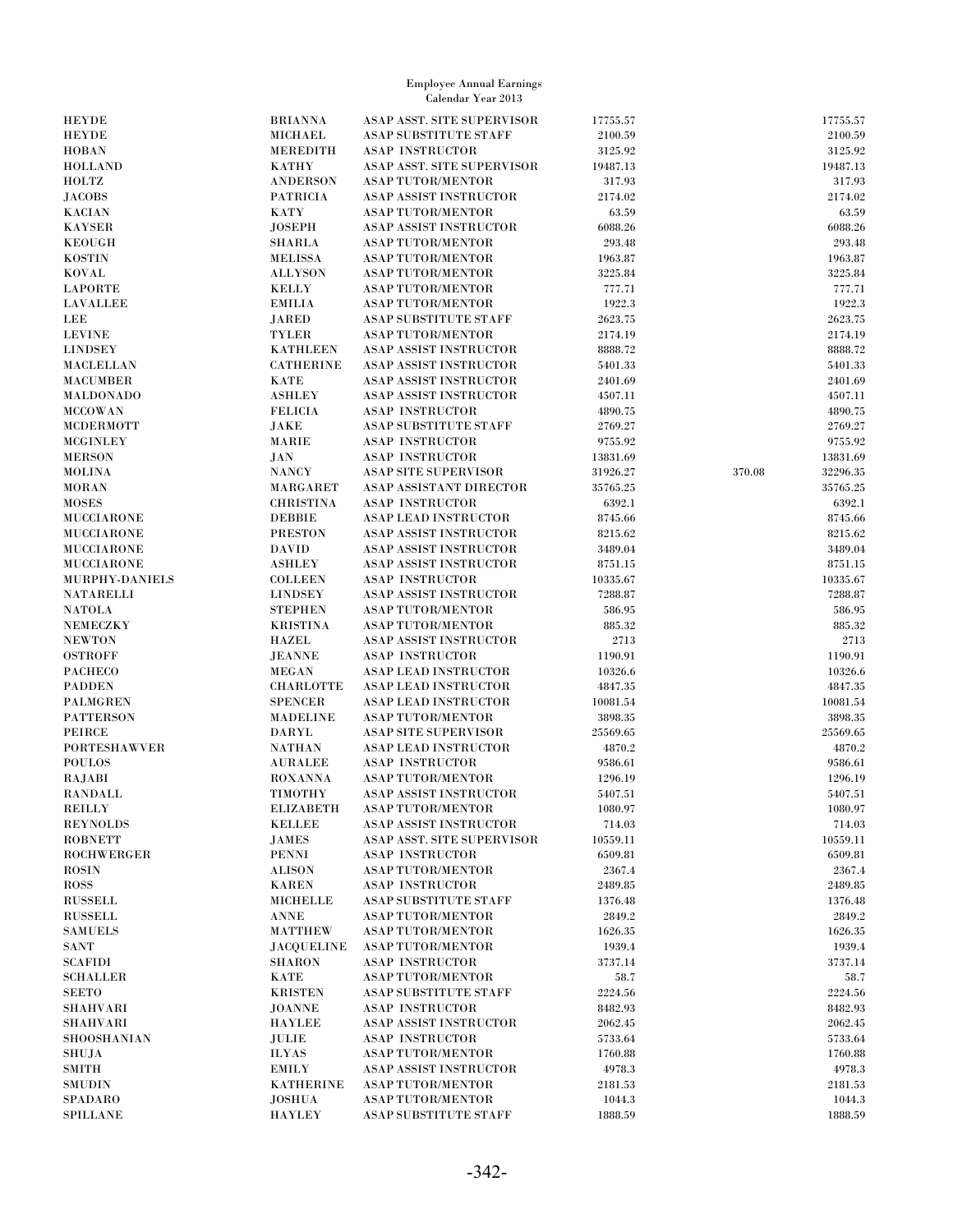| <b>STECKBECK</b>    | <b>CATHERINE</b> | <b>ASAP SUBSTITUTE STAFF</b>          | 5877.27   |          |         | 5877.27   |
|---------------------|------------------|---------------------------------------|-----------|----------|---------|-----------|
| <b>SULLIVAN</b>     | <b>ASHLEY</b>    | ASAP ASSIST INSTRUCTOR                | 4276.38   |          |         | 4276.38   |
| <b>SULSER</b>       | <b>ELIZABETH</b> | <b>ASAP INSTRUCTOR</b>                | 7462.83   |          |         | 7462.83   |
| <b>SULSER</b>       | <b>DIANE</b>     | <b>ASAP LEAD INSTRUCTOR</b>           | 12829.12  |          |         | 12829.12  |
| <b>TAVARES</b>      | <b>LORENA</b>    | <b>ASAP TUTOR/MENTOR</b>              | 684.77    |          |         | 684.77    |
| <b>TWINING</b>      | <b>KELCIE</b>    | <b>ASAP INSTRUCTOR</b>                | 5910.47   |          |         | 5910.47   |
|                     |                  |                                       |           |          |         |           |
| <b>UBALDINO</b>     | <b>THOMAS</b>    | <b>ASAP TUTOR/MENTOR</b>              | 1932.08   |          |         | 1932.08   |
| <b>VALERIO</b>      | <b>ELISE</b>     | ASAP ASSIST INSTRUCTOR                | 6739.49   |          |         | 6739.49   |
| <b>VERDELLI</b>     | <b>GEMMA</b>     | <b>ASAP LEAD INSTRUCTOR</b>           | 10681.73  |          |         | 10681.73  |
| <b>VROTSOS</b>      | <b>DYLAN</b>     | <b>ASAP TUTOR/MENTOR</b>              | 753.25    |          |         | 753.25    |
| <b>WALKER</b>       | <b>CAMERON</b>   | <b>ASAP TUTOR/MENTOR</b>              | 4267.68   |          |         | 4267.68   |
| WALSH               | <b>PATRICK</b>   | <b>ASAP SITE SUPERVISOR</b>           | 27216.15  |          | 751.32  | 27967.47  |
| WARD                | CODY             | ASAP ASSIST INSTRUCTOR                | 8788.71   |          |         | 8788.71   |
|                     |                  |                                       |           |          |         |           |
| <b>WEIDNER</b>      | <b>RYAN</b>      | ASAP SUBSTITUTE STAFF                 | 2687.73   |          |         | 2687.73   |
| <b>WIRONEN</b>      | GREGORY          | <b>ASAP LEAD INSTRUCTOR</b>           | 2140.3    |          |         | 2140.3    |
| <b>WONG</b>         | <b>ERICA</b>     | ASAP TUTOR/MENTOR                     | 442.67    |          |         | 442.67    |
| <b>WOODSIDE</b>     | <b>FAITH</b>     | ASAP KINDERGARTEN COORDINATO 12482.87 |           |          |         | 12482.87  |
| <b>ZIEGLER</b>      | <b>ETHAN</b>     | <b>ASAP TUTOR/MENTOR</b>              | 1337.77   |          |         | 1337.77   |
|                     |                  |                                       | 987101.68 | $\bf{0}$ | 2612.88 | 989714.56 |
| <b>SCHOOL LUNCH</b> |                  |                                       |           |          |         |           |
|                     |                  |                                       |           |          |         |           |
| AMBROSINO           | <b>JAMES</b>     | <b>FOOD SERVICE WORKER PART TIME</b>  | 1422.56   |          |         | 1422.56   |
| <b>ANAYA</b>        | MARIA            | <b>FOOD SERVICE WORKER PART TIME</b>  | 1167.18   |          |         | 1167.18   |
| <b>ANTONIELLO</b>   | <b>JUDITH</b>    | <b>SUBSTITUTE FOOD SERVICE WRKER</b>  | 336.7     |          |         | 336.7     |
| <b>BAILEY</b>       | <b>NICOLE</b>    | FOOD SERVICE MIDDLE SCHOOL MGI        | 29443.75  |          | 130     | 29573.75  |
| <b>BOUDREAU</b>     | <b>DELPHINE</b>  | <b>FOOD SERVICE WORKER PART TIME</b>  | 9769.62   | 50.7     | 130     | 9950.32   |
| <b>BOURET</b>       | <b>CASSANDRA</b> | <b>SUBSTITUTE FOOD SERVICE WRKER</b>  | 1314.5    |          |         | 1314.5    |
| <b>CHIAVARINI</b>   | <b>RAECHEL</b>   | <b>FOOD SERVICE COOK BAKER</b>        | 20682.67  | 2188.32  | 130     | 23000.99  |
|                     |                  |                                       |           |          |         |           |
| <b>COLLINS</b>      | <b>CAROLYN</b>   | <b>FOOD SERVICE WORKER PART TIME</b>  | 988.16    |          |         | 988.16    |
| <b>CROFT</b>        | JULIE            | SUBSTITUTE FOOD SERVICE WRKER         | 0.37      |          |         | 0.37      |
| DE DOMING           | TONI             | <b>FOOD SERVICE WORKER PART TIME</b>  | 5415.83   |          | 130     | 5545.83   |
| <b>DESJARDIN</b>    | <b>ARLENE</b>    | FOOD SERVICE WORKER PART TIME         | 11016.85  |          | 130     | 11146.85  |
| <b>DESMARAIS</b>    | <b>TANYA</b>     | <b>FOOD SERVICE WORKER PART TIME</b>  | 8840.53   |          | 130     | 8970.53   |
| <b>DISNEY</b>       | <b>KARIENE</b>   | FOOD SERVICE WORKER PART TIME         | 7277.04   |          | 130     | 7407.04   |
| <b>DUFFY</b>        | <b>MARIE</b>     | FOOD SERVICE WORKER PART TIME         | 8502.02   |          | 130     | 8632.02   |
|                     |                  |                                       |           |          |         |           |
| <b>DUNN</b>         | <b>PATRICIA</b>  | <b>FOOD SERVICE WORKER PART TIME</b>  | 9644.22   |          | 130     | 9774.22   |
| FAIR                | <b>KRISTINE</b>  | <b>FOOD SERVICE WORKER PART TIME</b>  | 12362.72  | 249.32   | 130     | 12742.04  |
| <b>FEBUS</b>        | <b>VIRGINIA</b>  | <b>FOOD SERVICE WORKER PART TIME</b>  | 11215.85  | 238.11   | 130     | 11583.96  |
| <b>FORAN</b>        | <b>ROSEANN</b>   | <b>FOOD SERVICE COOK SUPERVISOR</b>   | 21693.81  | 801.65   | 130     | 22625.46  |
| <b>HARDY</b>        | AMANDA           | <b>FOOD SERVICE WORKER PART TIME</b>  | 8263.26   |          | 130     | 8393.26   |
| <b>HARROW</b>       | <b>CHARLENE</b>  | <b>FOOD SERVICE WORKER PART TIME</b>  | 10642.09  | 271.59   | 130     | 11043.68  |
| <b>HARTLEY</b>      | JUDE             | SUBSTITUTE FOOD SERVICE WRKER         | 194.02    |          |         | 194.02    |
| <b>HIGGINS</b>      | <b>PATRICIA</b>  | FOOD SERVICE WORKER PART TIME         | 7753.5    |          | 130     | 7883.5    |
|                     |                  |                                       |           |          |         |           |
| <b>HILLARD</b>      | <b>KIMBERLY</b>  | FOOD SERVICE WORKER PART TIME         | 11967.5   |          | 130     | 12097.5   |
| <b>HLADICK</b>      | LOIS             | FOOD SERVICE WORKER PART TIME         | 5093.85   |          | 130     | 5223.85   |
| <b>INDELICATO</b>   | <b>LISA</b>      | SUBSTITUTE FOOD SERVICE WRKER         | 228.27    |          |         | 228.27    |
| <b>INDRESANO</b>    | ${\bf ANGELA}$   | FOOD SERVICE WORKER FULL TIME         | 17639.27  | 364.68   | 130     | 18133.95  |
| <b>JENCUNAS</b>     | $\bf ANN$        | FOOD SERVICE MANAGER HIGH SCH         | 34576.62  | 3783.95  | 130     | 38490.57  |
| LAROSA              | <b>BARBARA</b>   | <b>FOOD SERVICE WORKER PART TIME</b>  | 9602.07   |          | 130     | 9732.07   |
| <b>LAVIN</b>        | <b>SUSAN</b>     | <b>FOOD SERVICE WORKER PART TIME</b>  | 8264.03   |          | 130     | 8394.03   |
|                     |                  |                                       |           |          |         |           |
| <b>LAWSON</b>       | JEANMARIE        | <b>FOOD SERVICE WORKER PART TIME</b>  | 9055.85   |          | 130     | 9185.85   |
| <b>LEVERONE</b>     | <b>DEBRA</b>     | <b>FOOD SERVICE WORKER PART TIME</b>  | 9356.92   | 361.87   | 130     | 9848.79   |
| <b>LEWIS</b>        | <b>GLORIA</b>    | <b>FOOD SERVICE WORKER PART TIME</b>  | 7732.84   |          | 130     | 7862.84   |
| MACDONALD           | <b>CHRISTINE</b> | <b>FOOD SERVICE WORKER PART TIME</b>  | 11274.69  |          | 130     | 11404.69  |
| <b>MARCHAND</b>     | <b>KATHLEEN</b>  | SUBSTITUTE FOOD SERVICE WRKER         | 468.59    |          |         | 468.59    |
| <b>MARSO</b>        | <b>KAREN</b>     | <b>FOOD SERVICE COOK BAKER</b>        | 20754.66  | 502.62   | 130     | 21387.28  |
| <b>MAXFIELD</b>     | <b>MELISSA</b>   | SUBSTITUTE FOOD SERVICE WRKER         | 165.89    |          |         | 165.89    |
| <b>MCGOVERN</b>     | KERI             | <b>FOOD SERVICE WORKER PART TIME</b>  |           |          |         | 10093.05  |
|                     |                  |                                       | 9963.05   |          | 130     |           |
| <b>MCGRATH</b>      | <b>JANICE</b>    | <b>FOOD SERVICE WORKER PART TIME</b>  | 6657.73   |          | 130     | 6787.73   |
| MONTAGNA            | <b>ELEANOR</b>   | <b>SUBSTITUTE FOOD SERVICE WRKER</b>  | 45.65     |          |         | 45.65     |
| MOORE               | <b>TRACY</b>     | <b>FOOD SERVICE WORKER PART TIME</b>  | 6529.88   |          | 130     | 6659.88   |
| MURPHY              | <b>EILEEN</b>    | FOOD SERVICE MIDDLE SCHOOL MGI        | 29284.02  | 1200.61  | 130     | 30614.63  |
| MURRAY              | <b>ROBIN</b>     | <b>FOOD SERVICE WORKER PART TIME</b>  | 12265.94  | 89.62    | 130     | 12485.56  |
| <b>POULACK</b>      | <b>CHRISTINE</b> | <b>SUBSTITUTE FOOD SERVICE WRKER</b>  | 40.75     |          |         | 40.75     |
| <b>ROBINSON</b>     | <b>DIANE</b>     | SUBSTITUTE FOOD SERVICE WRKER         | 2431.07   |          |         | 2431.07   |
|                     |                  |                                       |           |          |         |           |
| <b>STEVENS</b>      | <b>KAREN</b>     | <b>FOOD SERVICE WORKER PART TIME</b>  | 7831.91   |          | 130     | 7961.91   |
| <b>SUTHERLAND</b>   | <b>JOSEPHINE</b> | FOOD SERVICE WORKER FULL TIME         | 19157.44  | 948.78   | 130     | 20236.22  |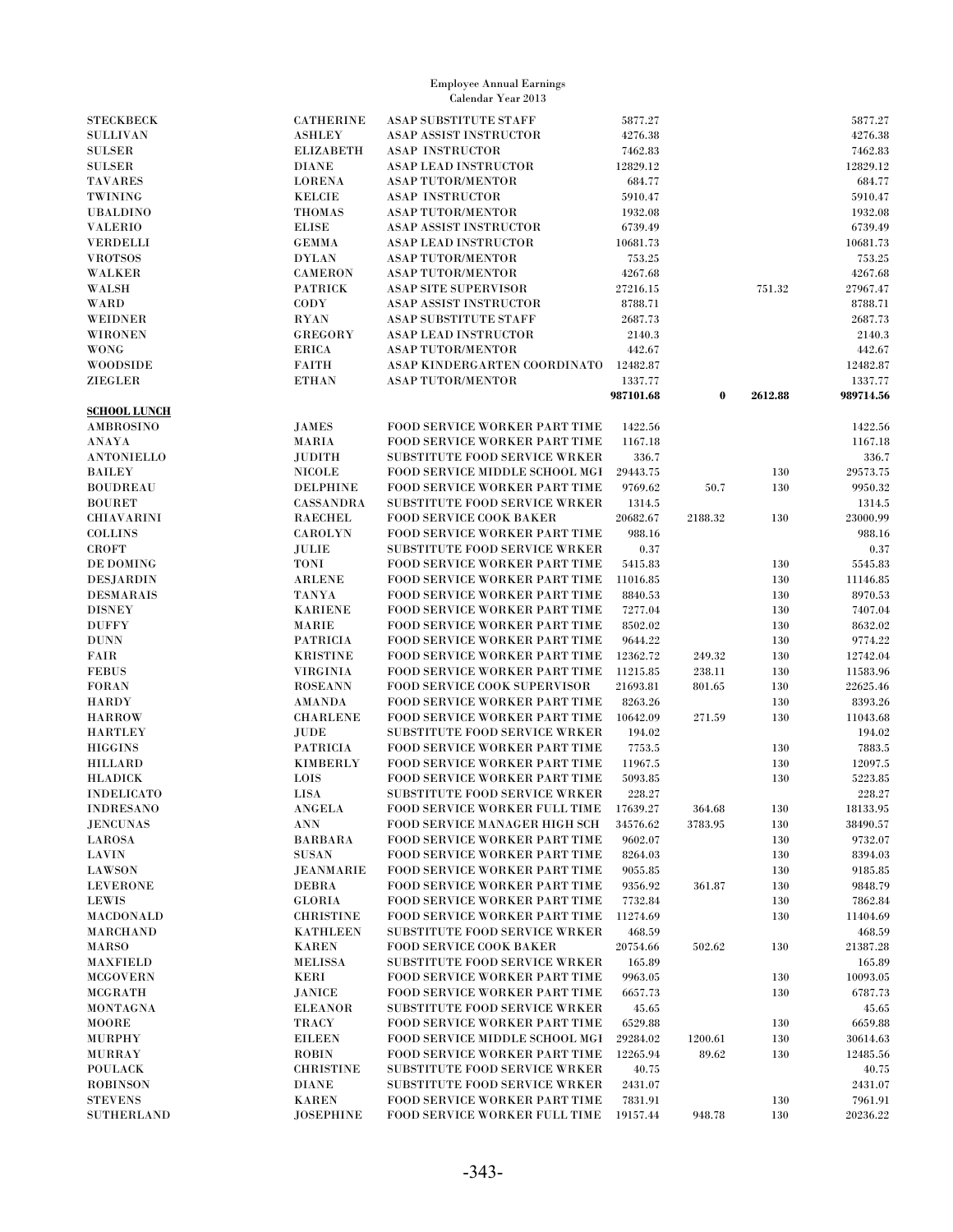| <b>TODESCO</b>                          | <b>MARIANNE</b>   | SUBSTITUTE FOOD SERVICE WRKER           | 4230.81   |          |         | 4230.81        |
|-----------------------------------------|-------------------|-----------------------------------------|-----------|----------|---------|----------------|
| <b>WEDDLE</b>                           | <b>KRISTINE</b>   | <b>SUBSTITUTE FOOD SERVICE WRKER</b>    | 292.71    |          |         | 292.71         |
| WILLIAMSON                              | <b>MARYANN</b>    | FOOD SERVICE WORKER PART TIME           | 6112.4    |          | 130     | 6242.4         |
| <b>WONG</b>                             | <b>BETTY</b>      | FOOD SERVICE WORKER PART TIME           | 8833.63   |          | 130     | 8963.63        |
|                                         |                   |                                         | 447805.29 | 11051.82 | 4550    | 463407.11      |
|                                         |                   |                                         |           |          |         |                |
| <b>SCHOOL SUPERVISION</b>               |                   |                                         |           |          |         |                |
| <b>BERTUCCI</b>                         | <b>ROSE</b>       | PRINCIPAL SECONDARY EDUCATION 132309.97 |           |          |         | 132309.97      |
| <b>DOWNING</b>                          | <b>KIRK</b>       | PRINCIPAL ELEMENTARY EDUCATI(121410.05  |           |          |         | 121410.05      |
| <b>GHILANI</b>                          | <b>KAREN</b>      | PRINCIPAL ELEMENTARY EDUCATI(112121.1   |           |          |         | 112121.1       |
| <b>IVES</b>                             | LAURA             | ASSIST DIR PUPIL SERV-SYEAR             | 36818.19  |          |         | 36818.19       |
|                                         |                   |                                         |           |          |         |                |
| <b>JOSEPH</b>                           | <b>MATTHEW</b>    | PRINCIPAL ELEMENTARY EDUCATI(118688.57  |           |          |         | 118688.57      |
| <b>KELLY</b>                            | <b>IAN</b>        | PRINCIPAL ELEMENTARY EDUCATI(121410.05  |           |          |         | 121410.05      |
| <b>KINKEAD</b>                          | <b>MARYBETH</b>   | PRINCIPAL PRESCHOOL                     | 109022.03 | 491.82   |         | 109513.85      |
| <b>MCGOVERN</b>                         | <b>LINDSEY</b>    | ASSIST DIR PUPIL SERV-SYEAR             | 96408.52  |          |         | 96408.52       |
| PAGE                                    | WILLIAM           | PRINCIPAL MIDDLE EDUCATION              | 119166.7  |          | 4304.34 | 123471.04      |
|                                         |                   |                                         |           |          |         |                |
| <b>SMITH</b>                            | <b>HEATHER</b>    | PRINCIPAL ELEMENTARY EDUCATI(           | 58250.01  |          |         | 58250.01       |
| TAGLIAPIETRA                            | PAUL              | ASSIST DIR PUPIL SERV-SYEAR             | 96408.52  | 400      |         | 96808.52       |
| <b>VICKERY</b>                          | <b>ROSEMARY</b>   | PRINCIPAL MIDDLE EDUCATION              | 123804.98 |          |         | 123804.98      |
|                                         |                   |                                         | 1245818.7 | 891.82   | 4304.34 | 1251014.85     |
|                                         |                   |                                         |           |          |         |                |
| <b>SCHOOL VICE PRINCIPALS/DIRECTORS</b> |                   |                                         |           |          |         |                |
| ANNIBALLI                               | ROBERT            | DIRECTOR PHYSICAL EDUCATION             | 83615.8   | 750      | 8444.24 | 92810.04       |
| <b>BALBONI</b>                          | <b>SUSAN</b>      | VICE PRIN MIDDLE SCHL YR                | 106676.01 |          |         | 106676.01      |
| <b>BOUDREAU</b>                         | MARGARET          | VICE PRINCIPAL SECONDARY                | 111865.81 |          |         | 111865.81      |
| <b>CARNEY</b>                           | <b>NIALL</b>      | VICE PRINCIPAL MIDDLE                   | 106112.66 |          |         | 106112.66      |
|                                         |                   |                                         |           |          |         |                |
| <b>COLLINS</b>                          | <b>TIMOTHY</b>    | <b>ATHLETIC DIRECTOR</b>                | 95060.55  |          |         | 95060.55       |
| <b>GALVIN</b>                           | ZACHARY           | VICE PRINCIPAL SECONDARY                | 116733.68 |          |         | 116733.68      |
| GATTO                                   | <b>BENJAMIN</b>   | ASSISTANT PRINCIPAL ELMEN               | 89635.99  |          |         | 89635.99       |
| <b>HATT</b>                             | <b>MEGAN</b>      | VICE PRINCIPAL MIDDLE                   | 106112.66 |          |         | 106112.66      |
| <b>KENNY</b>                            | <b>SUZANNE</b>    | VICE PRIN MIDDLE SCHL YR                | 67079.04  | 4000     |         | 71079.04       |
|                                         |                   |                                         |           |          |         |                |
| <b>MILLER</b>                           | <b>STEPHEN</b>    | DIR FINE ARTS M+30                      | 91042.17  | 994.3    |         | 92036.47       |
|                                         |                   |                                         | 973934.37 | 5744.3   | 8444.24 | 988122.91      |
| <b>BENNET HEMENWAY SCHOOL</b>           |                   |                                         |           |          |         |                |
| <b>BARBATO</b>                          | <b>MICHELLE</b>   | ELEMENTARY TEACHER BACHELOR             | 43672.83  |          |         | 43672.83       |
| <b>BRIONES</b>                          | <b>LISA</b>       | ELEMENTARY TEACHER MASTER +3            | 81702.84  | 27.84    | 855.95  | 82586.63       |
|                                         |                   |                                         |           |          |         |                |
| CRAIG                                   | <b>ASHLEY</b>     | ELEMENTARY TEACHER BACHELOR             | 50389.52  | 200      |         | 50589.52       |
| CRITCHLOW                               | <b>KELLY</b>      | ELEMENTARY TEACHER BACHELOR             | 15790.5   |          |         | 15790.5        |
| <b>DAHLHEIMER</b>                       | SARAH             | ELEMENTARY TEACHER MASTERS              | 68079.84  | 281.42   |         | 68361.26       |
| <b>DEBIASE</b>                          | <b>LAURA</b>      | ELEMENTARY TEACHER MASTER +3            | 80919.48  |          |         | 80919.48       |
| <b>ELLIOTT</b>                          | <b>MELISSA</b>    | ELEMENTARY TEACHER MASTERS              | 61112.32  |          |         | 61112.32       |
|                                         |                   |                                         |           |          |         |                |
| <b>FAIR</b>                             | <b>CATHERINE</b>  | ELEMENTARY TEACHER MASTERS              | 61206.25  | 27.84    |         | 61234.09       |
| <b>FOSTER</b>                           | <b>JOANNE</b>     | ELEMENTARY TEACHER MASTER +3            | 81702.84  |          |         | 81702.84       |
| <b>GOLDWAIT</b>                         | MARYGRACE         | ELEMENTARY TEACHER MASTERS              | 61112.32  |          |         | 61112.32       |
| <b>HAYES</b>                            | <b>LISA</b>       | ELEMENTARY TEACHER MASTER +3            | 81702.84  | 27.84    |         | 81730.68       |
| HOLT                                    | <b>JACQUELYN</b>  | ELEMENTARY TEACHER MASTERS+7            | 87934.81  | 27.84    |         | 87962.65       |
|                                         |                   |                                         |           |          |         |                |
| <b>HUSE</b>                             | <b>ALISON</b>     | ELEMENTARY TEACHER MASTERS              | 66033.6   |          |         | 66033.6        |
| <b>KERN</b>                             | <b>LINDSAY</b>    | ELEMENTARY TEACHER MASTERS              | 49061.05  | 163.48   |         | 49224.53       |
| KILLORIN                                | <b>JACQUELINE</b> | ELEMENTARY TEACHER MASTERS+(            | 69136.18  | 55.68    |         | 69191.86       |
| <b>KRAKAUER</b>                         | <b>KATHRYN</b>    | ELEMENTARY TEACHER MASTERS              | 63556.57  |          | 1010    | 64566.57       |
| <b>KRUSZEWSKA</b>                       | <b>CAROLINA</b>   | ELEMENTARY TEACHER MASTERS              | 73565.19  | 28.4     |         | 73593.59       |
|                                         |                   |                                         |           |          |         |                |
| <b>LAPLANTE</b>                         | NINA              | ELEMENTARY TEACHER MASTERS              | 75547.85  | 27.84    |         | 75575.69       |
| <b>LETOVSKY</b>                         | <b>SHARON</b>     | ELEMENTARY TEACHER MASTERS              | 61112.32  |          |         | 61112.32       |
| MARZULLO                                | <b>KIMBERLY</b>   | ELEMENTARY TEACHER MASTERS              | 69442.46  |          |         | 69442.46       |
| <b>MCSHANE</b>                          | <b>VICTORIA</b>   | ELEMENTARY TEACHER MASTERS              | 61112.32  |          |         | 61112.32       |
| <b>MOORES</b>                           | <b>LAUREN</b>     | ELEMENTARY TEACHER MASTER +3            |           | 28.4     |         | 72665          |
|                                         |                   |                                         | 72636.6   |          |         |                |
| NEMESKAL                                | <b>CHRISTINE</b>  | ELEMENTARY TEACHER MASTERS              | 68079.84  |          |         | 68079.84       |
| <b>O'BRIEN</b>                          | <b>CATHERINE</b>  | ELEMENTARY TEACHER MASTER +3            | 81702.84  |          |         | 81702.84       |
| <b>SILVERBERG</b>                       | LEE               | ELEMENTARY TEACHER MASTERS+(            | 73407.34  |          |         | 73407.34       |
| <b>SIMMONS</b>                          | <b>JULIANNE</b>   | ELEMENTARY TEACHER MASTERS              | 48297.55  |          |         | 48297.55       |
|                                         | <b>KATHERINE</b>  | ELEMENTARY TEACHER BACHELOR             |           |          |         | 61890.28       |
| WRAIGHT                                 |                   |                                         | 61890.28  |          |         |                |
|                                         |                   |                                         | 1769908.4 | 896.58   | 1865.95 | 1772670.91     |
| <b>BROWN SCHOOL</b>                     |                   |                                         |           |          |         |                |
| ALBERT                                  | MICHAEL           | ELEMENTARY TEACHER MASTER +3            | 82974.22  |          |         | 82974.22       |
| <b>BARNES</b>                           | <b>LESLIE</b>     | ELEMENTARY TEACHER MASTERS              | 66033.6   |          |         | 66033.6        |
| <b>BERNATH</b>                          | <b>NANCY</b>      | ELEMENTARY TEACHER BACHELOR             | 67969.02  | 27.84    |         | 67996.86       |
|                                         |                   |                                         |           |          |         |                |
| <b>BRODSKY</b>                          | <b>RACHAEL</b>    | ELEMENTARY TEACHER MASTERS              | 68079.84  |          |         | 68079.84       |
| <b>COLLERAN</b>                         | <b>DANIELLE</b>   | ELEMENTARY TEACHER MASTERS              | 66033.6   | 28.4     | 1010    | $\sqrt{67072}$ |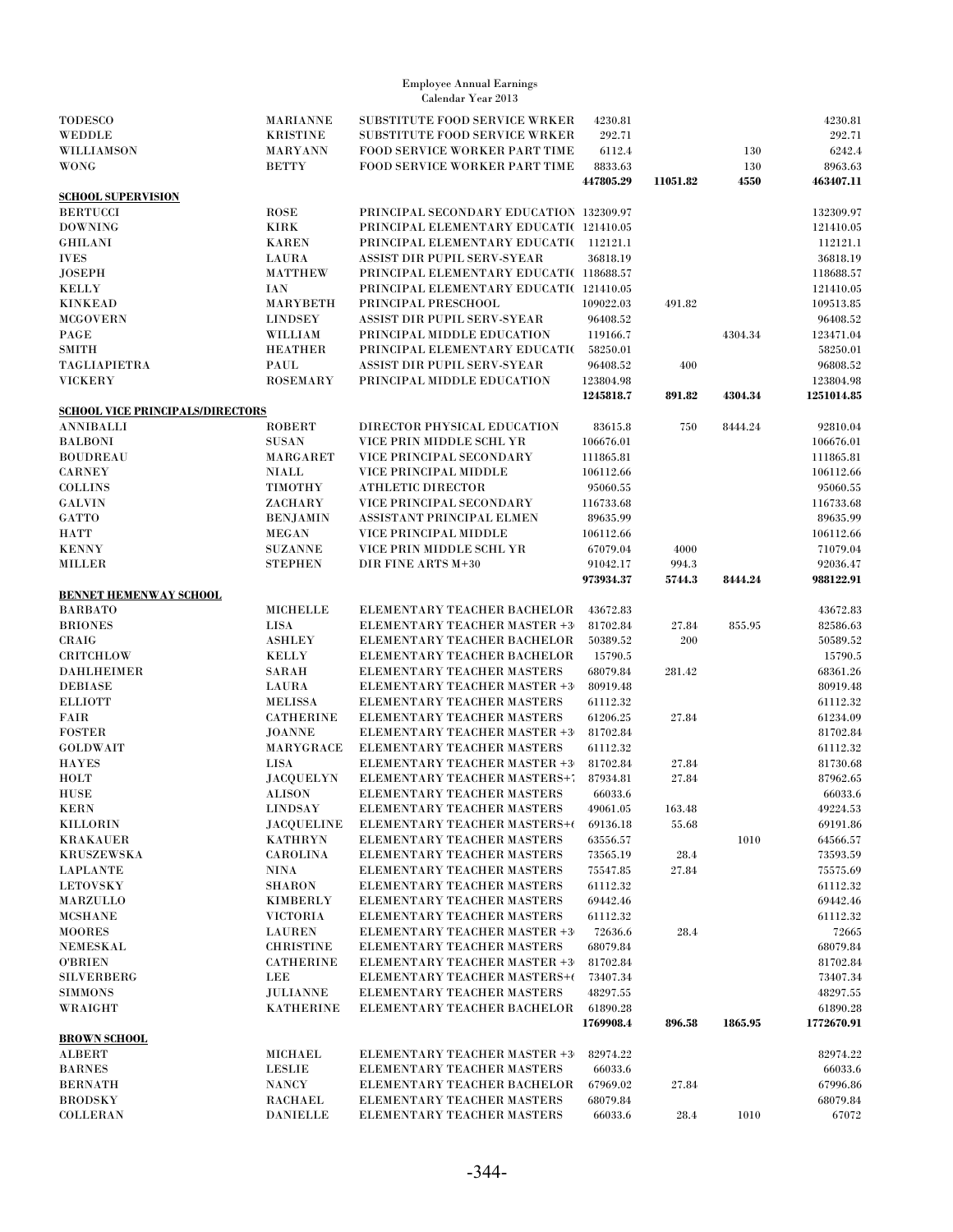| <b>COSTELLO</b>              | <b>PAMELA</b>                                       | ELEMENTARY TEACHER MASTERS                               | 66934.68             | 28.4           |         | 66963.08             |
|------------------------------|-----------------------------------------------------|----------------------------------------------------------|----------------------|----------------|---------|----------------------|
| <b>CURTIN</b>                | <b>MELISSA</b>                                      | ELEMENTARY TEACHER BACHELOR                              | 25333.6              | 2394.24        |         | 27727.84             |
|                              |                                                     |                                                          |                      |                |         |                      |
| <b>D'AGNELLI</b>             | <b>LINDSAY</b>                                      | ELEMENTARY TEACHER MASTERS                               | 49197.38             | 28.4           |         | 49225.78             |
| <b>DMITRIEV</b>              | JULIA                                               | ELEMENTARY TEACHER MASTERS                               | 54328.1              | 483.52         |         | 54811.62             |
| <b>FORZAGLIA</b>             | <b>KRISTINA</b>                                     | ELEMENTARY TEACHER MASTERS                               | 52238.51             | 575.82         |         | 52814.33             |
| GAGNE                        | <b>ANGELINA</b>                                     | <b>ELEMENTARY TEACHER MASTER +3</b>                      | 82523.93             | 228.4          |         | 82752.33             |
| <b>HURLEY</b>                | <b>KATHLEEN</b>                                     | ELEMENTARY TEACHER MASTER +3                             | 81702.84             | 27.84          |         | 81730.68             |
| <b>KELLY</b>                 | <b>MICHAEL</b>                                      | ELEMENTARY TEACHER BACHELOR                              | 43666.02             |                |         | 43666.02             |
|                              |                                                     |                                                          |                      |                |         |                      |
| LEVINE-WILSON                | <b>NANCY</b>                                        | ELEMENTARY TEACHER MASTER +60                            |                      | 5000           |         | 5000                 |
| LUKE                         | <b>PATRICIA</b>                                     | ELEMENTARY TEACHER MASTERS+?                             | 87934.81             |                |         | 87934.81             |
| <b>MACINNES</b>              | <b>MELISSA</b>                                      | ELEMENTARY TEACHER MASTERS                               | 67404.4              |                |         | 67404.4              |
| <b>MARTIN</b>                | <b>ANNA</b>                                         | ELEMENTARY TEACHER MASTERS                               | 26044.92             | 28.4           |         | 26073.32             |
| MELCHIORRI                   | <b>BEVERLY</b>                                      | ELEMENTARY TEACHER BACHELOR                              | 67523.16             | 399.96         |         | 67923.12             |
| <b>RISI</b>                  | <b>JENNIFER</b>                                     | <b>ELEMENTARY TEACHER MASTER +3</b>                      | 81702.84             | 56.8           |         | 81759.64             |
|                              |                                                     |                                                          |                      |                |         |                      |
| <b>SHERMAN</b>               | SALLY                                               | ELEMENTARY TEACHER MASTERS                               | 56501.88             |                |         | 56501.88             |
| <b>STEFANOWICZ</b>           | <b>JARED</b>                                        | ELEMENTARY TEACHER MASTER +3                             | 80816.05             | 28.4           |         | 80844.45             |
| YOUNG                        | <b>DENISE</b>                                       | ELEMENTARY TEACHER MASTERS+7                             | 87934.81             | 425.7          |         | 88360.51             |
|                              |                                                     |                                                          | 1362878.2            | 9762.12        | 1010    | 1373650.33           |
| <b>SCHOOL HEALTH SERVICE</b> |                                                     |                                                          |                      |                |         |                      |
| <b>ARNOLD</b>                |                                                     |                                                          |                      |                |         | 37823.46             |
|                              | <b>ALICIA</b>                                       | <b>NURSE BACHELORS</b>                                   | 37768.46             | 55             |         |                      |
| <b>BEATTY</b>                | <b>SUSANNE</b>                                      | <b>NURSE BACHELORS</b>                                   | 67523.16             |                |         | 67523.16             |
| <b>BOEGEHOLD</b>             | <b>KATHERINE</b>                                    | <b>SUBSTITUTE NURSE</b>                                  | 55                   |                |         | 55                   |
| <b>GEMMELL-STEINBERG</b>     | <b>ELIZABETH</b>                                    | <b>NURSE BACHELORS</b>                                   | 65677.15             |                |         | 65677.15             |
| <b>GILBERT</b>               | <b>KRISTIN</b>                                      | <b>NURSE BACHELORS</b>                                   | 66875.29             |                |         | 66875.29             |
| <b>GRAVES</b>                | <b>LISA</b>                                         | <b>SUBSTITUTE NURSE</b>                                  | 1530                 |                |         | 1530                 |
|                              |                                                     |                                                          |                      |                |         |                      |
| <b>LAGAN</b>                 | <b>MARYANNE</b>                                     | <b>SUBSTITUTE NURSE</b>                                  | 1124                 |                |         | 1124                 |
| <b>LEBLANC</b>               | <b>MICHELLE</b>                                     | <b>NURSE BACHELORS</b>                                   | 12829.74             |                |         | 12829.74             |
| MARCINKIEWICZ                | <b>NICOLE</b>                                       | <b>NURSE MASTERS</b>                                     | 72248.21             | 160.98         |         | 72409.19             |
| <b>MCNEILL</b>               | <b>KELLY</b>                                        | <b>SUBSTITUTE NURSE</b>                                  | 2520                 |                |         | 2520                 |
| <b>NASER</b>                 | <b>BARBARA</b>                                      | <b>NURSE BACHELORS</b>                                   | 61890.28             | 200            |         | 62090.28             |
|                              |                                                     |                                                          |                      |                |         |                      |
| <b>PERISTERE</b>             | <b>SUSAN</b>                                        | <b>SUBSTITUTE NURSE</b>                                  | 3495                 |                |         | 3495                 |
| <b>RAHN</b>                  | JANICE                                              | <b>NURSE BACHELORS</b>                                   | 67523.16             |                |         | 67523.16             |
| <b>RUFO</b>                  | <b>KAREN</b>                                        | <b>NURSE DIRECTOR</b>                                    | 83615.8              |                |         | 83615.8              |
| <b>SANTINO</b>               | <b>PAULINE</b>                                      | <b>NURSE MASTERS</b>                                     | 68011.3              |                |         | 68011.3              |
| <b>SEAMAN</b>                | <b>KATHERINE</b>                                    | <b>SUBSTITUTE NURSE</b>                                  | 1045                 |                |         | 1045                 |
| <b>SEMONIAN</b>              | <b>SELENA</b>                                       | <b>SUBSTITUTE NURSE</b>                                  | 450                  |                |         | 450                  |
|                              |                                                     |                                                          |                      |                |         |                      |
| <b>SINGER</b>                | <b>BARBARA</b>                                      | <b>NURSE MASTERS</b>                                     | 55912.94             |                |         | 55912.94             |
| TWISS                        | <b>DENISE</b>                                       | <b>NURSE MASTERS</b>                                     | 41830.39             | 1404           |         | 43234.39             |
| <b>VERMOUTH</b>              | MARY                                                | <b>NURSE BACHELORS</b>                                   | 67523.16             |                |         | 67523.16             |
|                              |                                                     |                                                          | 779448.04            | 1819.98        | 0       | 781268.02            |
| <b>JOHNSON SCHOOL</b>        |                                                     |                                                          |                      |                |         |                      |
| ABRAMO                       | <b>KRISTINA</b>                                     | ELEMENTARY TEACHER MASTERS                               |                      |                |         | 34789.82             |
|                              |                                                     |                                                          | 34789.82             |                |         |                      |
| <b>BACSIK</b>                | <b>DIANNE</b>                                       | SPECIAL NEEDS TEACHER MASTERS                            | 47306.12             | 200            |         | 47506.12             |
| <b>BLAKE</b>                 | <b>KRISTEN</b>                                      | ELEMENTARY TEACHER MASTERS+(                             | 63506.69             |                |         | 63506.69             |
| <b>BRUNS</b>                 | AMY                                                 | ELEMENTARY TEACHER MASTERS+(                             | 85789.78             |                | 773     | 86562.78             |
| <b>CAULFIELD</b>             | GINA                                                | <b>ELEMENTARY TEACHER MASTERS</b>                        | 50229.44             | 28.4           |         | 50257.84             |
| <b>CUNNINGHAM</b>            | <b>BRENNA</b>                                       | ELEMENTARY TEACHER MASTERS                               | 56501.88             |                |         | 56501.88             |
| <b>GEORGE</b>                | <b>LELANA</b>                                       |                                                          |                      |                |         |                      |
|                              |                                                     | ELEMENTARY TEACHER MASTERS                               | 45337.54             |                |         | 45337.54             |
| <b>KENNY</b>                 | <b>BRENDA</b>                                       | ELEMENTARY TEACHER MASTERS                               | 73565.19             |                |         | 73565.19             |
| <b>SUGRUE</b>                | MARIA                                               | ELEMENTARY TEACHER MASTERS                               | 75101.99             | 28.4           |         | 75130.39             |
| <b>TENNEY</b>                | <b>MARYA</b>                                        | ELEMENTARY TEACHER MASTERS                               | 72248.21             |                |         | 72248.21             |
| TOURANGEAU                   | JUSTIN                                              | ELEMENTARY TEACHER BACHELOR                              | 50045.94             | 53.58          |         | 50099.52             |
| <b>WOOD</b>                  |                                                     |                                                          |                      |                |         |                      |
|                              | <b>JEFFERSON</b>                                    | ELEMENTARY TEACHER MASTER +3                             | 81702.84             | 120.14         | 1525.37 | 83348.35             |
|                              |                                                     |                                                          | 736125.44            | 430.52         | 2298.37 | 738854.33            |
| <b>LILJA SCHOOL</b>          |                                                     |                                                          |                      |                |         |                      |
| <b>ALTCHEK</b>               | <b>BETHANY</b>                                      | ELEMENTARY TEACHER MASTERS+t                             | 87482.16             |                |         | 87482.16             |
| <b>BARRY</b>                 | <b>KEVIN</b>                                        | ELEMENTARY TEACHER BACHELOR                              | 49389.36             | 81.42          |         | 49470.78             |
| <b>BLOCH</b>                 | <b>JESSIE</b>                                       | ELEMENTARY TEACHER MASTERS                               | 55811.06             |                |         | 55811.06             |
|                              |                                                     |                                                          |                      |                |         |                      |
| <b>BOURN</b>                 | <b>KAREN</b>                                        | ELEMENTARY TEACHER MASTER +3                             | 52610.38             |                |         | 52610.38             |
| <b>BRAINERD</b>              | <b>JESSICA</b>                                      | ELEMENTARY TEACHER MASTER +3                             | 64637.42             | 27.84          | 938.9   | 65604.16             |
| <b>CHASE</b>                 | <b>KENDRA</b>                                       | ELEMENTARY TEACHER MASTERS                               | 69442.46             | 27.84          |         | 69470.3              |
| <b>CONNELLY</b>              | KELLI                                               | ELEMENTARY TEACHER MASTERS                               | 74276.47             | 27.84          |         | 74304.31             |
| <b>CURRAN</b>                | SARAH                                               | ELEMENTARY TEACHER MASTER +3                             | 60353.16             | 107.8          | 1010    | 61470.96             |
|                              |                                                     |                                                          |                      |                |         |                      |
| <b>EGERHEI</b>               |                                                     |                                                          |                      |                |         |                      |
|                              | <b>JEAN</b>                                         | ELEMENTARY TEACHER MASTER +3                             | 81702.84             | 27.84          |         | 81730.68             |
| <b>EVANS</b><br><b>FOX</b>   | ALISON<br>${\bf A} {\bf B} {\bf B} {\bf I} {\bf E}$ | ELEMENTARY TEACHER MASTERS<br>ELEMENTARY TEACHER MASTERS | 58762.22<br>41974.21 | 27.84<br>27.84 | 915.2   | 59705.26<br>42002.05 |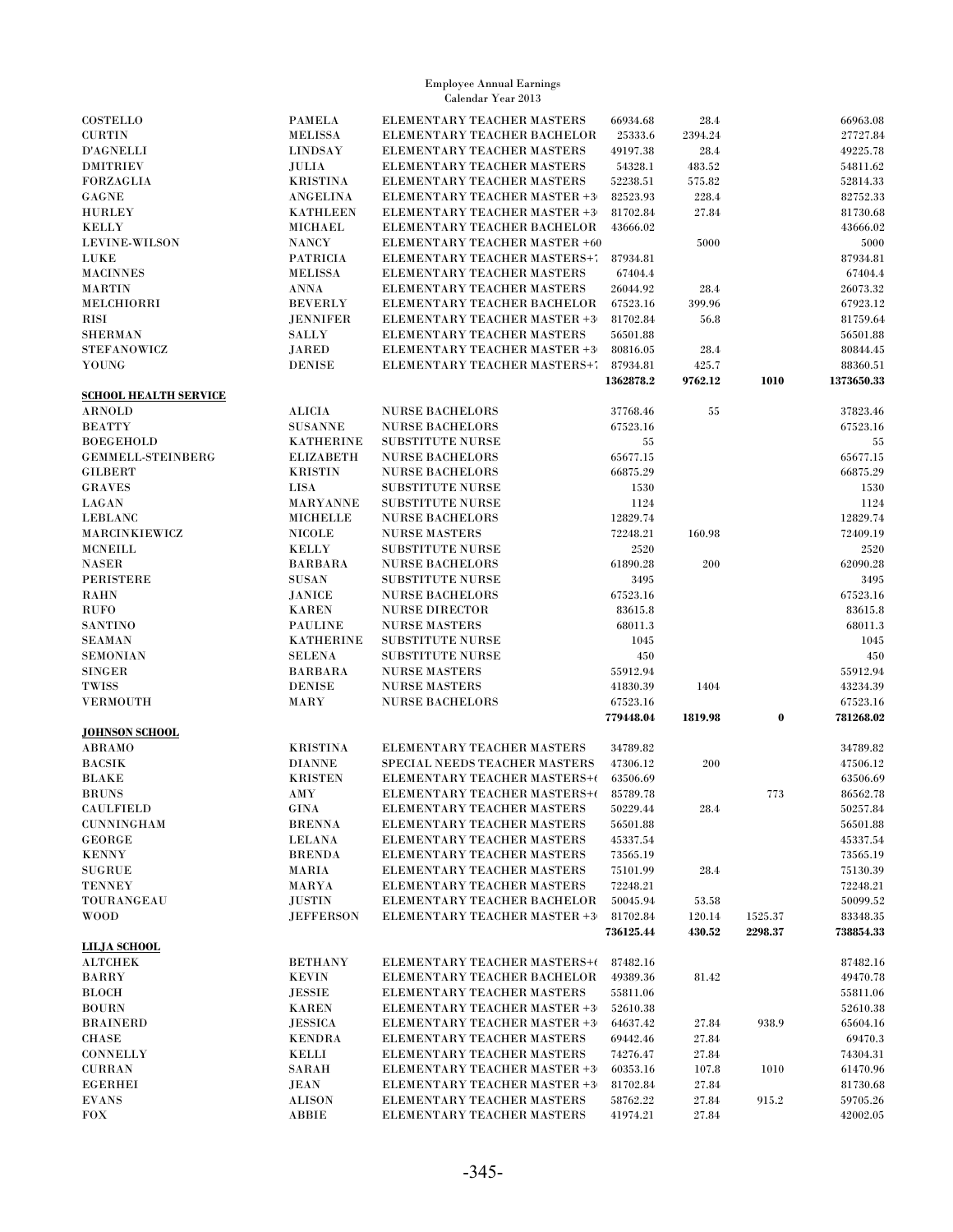| <b>GALLAGHER</b>                | <b>ASHLEY</b>                 | ELEMENTARY TEACHER MASTERS                       | 54328.1              | 27.84         |         | 54355.94             |
|---------------------------------|-------------------------------|--------------------------------------------------|----------------------|---------------|---------|----------------------|
| <b>GAYNER</b>                   | <b>ANNE</b>                   | ELEMENTARY TEACHER MASTERS                       | 52238.51             | 27.84         |         | 52266.35             |
| <b>HIRSCH</b>                   | <b>JENNIFER</b>               | ELEMENTARY TEACHER MASTERS                       | 45486.6              | 27.84         |         | 45514.44             |
|                                 |                               |                                                  |                      |               |         |                      |
| <b>KOZIN</b>                    | <b>HEATHER</b>                | ELEMENTARY TEACHER MASTERS                       | 17369.28             |               |         | 17369.28             |
| <b>MCENANEY</b>                 | <b>KRISTEN</b>                | ELEMENTARY TEACHER MASTERS+(                     | 87486.16             |               |         | 87486.16             |
| <b>NESVET</b>                   | <b>NANCY</b>                  | ELEMENTARY TEACHER BACHELOR                      | 47489.54             | 27.84         |         | 47517.38             |
| <b>NORRMAN</b>                  | <b>CHRISTINE</b>              | ELEMENTARY TEACHER BACHELOR                      | 67523.16             | 27.84         |         | 67551                |
| <b>PERSHOUSE</b>                | SARAH                         | ELEMENTARY TEACHER MASTERS                       | 63556.57             |               |         | 63556.57             |
| <b>PRANGE</b>                   |                               | ELEMENTARY TEACHER MASTERS                       |                      |               |         |                      |
|                                 | <b>LINDSAY</b>                |                                                  | 50229.44             | 28.4          |         | 50257.84             |
| QUIMBY                          | SARAH                         | ELEMENTARY TEACHER MASTERS                       | 48297.55             |               |         | 48297.55             |
| <b>STARKEL</b>                  | <b>HEATHER</b>                | ELEMENTARY TEACHER MASTERS                       | 52238.51             | 27.84         |         | 52266.35             |
|                                 |                               |                                                  | 1282685.2            | 551.7         | 2864.1  | 1286100.96           |
| <b>MEMORIAL SCHOOL</b>          |                               |                                                  |                      |               |         |                      |
| <b>ANDERSON</b>                 | <b>KATHLEEN</b>               | ELEMENTARY TEACHER MASTER +3                     | 80919.48             |               |         | 80919.48             |
|                                 |                               |                                                  |                      |               |         |                      |
| ARAUJO                          | <b>KIMBERLY</b>               | ELEMENTARY TEACHER BACHELOR                      | 27521.1              |               |         | 27521.1              |
| <b>BALDASSARI</b>               | <b>CHRISTINA</b>              | ELEMENTARY TEACHER MASTERS                       | 58428.61             | 57.12         |         | 58485.73             |
| <b>BARTER</b>                   | <b>JOHN</b>                   | SPECIAL NEEDS TEACHER MASTERS                    | 66033.6              |               | 1500    | 67533.6              |
| <b>BROTHERS</b>                 | <b>ELIZABETH</b>              | ELEMENTARY TEACHER MASTERS                       | 16814.19             |               |         | 16814.19             |
| <b>CORNELY</b>                  | <b>ERIN</b>                   | ELEMENTARY TEACHER BACHELOR                      | 32892.96             |               |         | 32892.96             |
|                                 |                               |                                                  |                      |               |         |                      |
| <b>DANDURAND</b>                | <b>EMILY</b>                  | ELEMENTARY TEACHER MASTERS                       | 17559.64             |               |         | 17559.64             |
| <b>DESAUTELS</b>                | <b>LAUREN</b>                 | ELEMENTARY TEACHER MASTERS                       | 19538.28             |               |         | 19538.28             |
| <b>DIVITO</b>                   | <b>KAREN</b>                  | ELEMENTARY TEACHER BACHELOR                      | 67523.16             |               |         | 67523.16             |
| <b>HAWKES</b>                   | <b>KELSI</b>                  | ELEMENTARY TEACHER MASTERS                       | 50675.3              | 400           |         | 51075.3              |
|                                 |                               |                                                  |                      |               |         |                      |
| <b>HOFFMAN</b>                  | <b>JORDAN</b>                 | ELEMENTARY TEACHER MASTERS+(                     | 61232.11             | 200           | 495.21  | 61927.32             |
| <b>HOOKWAY</b>                  | CAROL                         | ELEMENTARY TEACHER BACHELOR                      | 67523.16             |               |         | 67523.16             |
| <b>JOHNSEN</b>                  | <b>CHRISTINE</b>              | ELEMENTARY TEACHER MASTER +3                     | 74886.97             | 347.98        |         | 75234.95             |
| <b>JOHNSON</b>                  | <b>JESSICA</b>                | ELEMENTARY TEACHER MASTER +3                     | 67222.58             |               |         | 67222.58             |
| <b>KENNEY</b>                   | <b>ELIZABETH</b>              | ELEMENTARY TEACHER MASTER +3                     | 27672.93             |               |         | 27672.93             |
|                                 |                               | ELEMENTARY TEACHER BACHELOR                      |                      |               |         |                      |
| <b>KENNY</b>                    | MARY                          |                                                  | 66948.53             | 200           |         | 67148.53             |
| <b>LEVINE</b>                   | JULIE                         | ELEMENTARY TEACHER MASTERS                       | 72102.18             |               |         | 72102.18             |
| <b>LYDON</b>                    | <b>MARGARET</b>               | ELEMENTARY TEACHER MASTER +3                     | 81702.84             |               |         | 81702.84             |
| <b>MACKENZIE</b>                | ELKE                          | ELEMENTARY TEACHER MASTER +3                     | 69912.08             |               |         | 69912.08             |
| <b>MCCARTHY</b>                 | <b>CATHERINE</b>              | ELEMENTARY TEACHER BACHELOR                      | 31537.24             |               |         | 31537.24             |
| <b>REILLY</b>                   | <b>CATHERINE</b>              | ELEMENTARY TEACHER MASTERS                       | 54328.1              |               |         | 54328.1              |
|                                 |                               |                                                  |                      |               |         |                      |
| <b>SINEL</b>                    | <b>ALYSSA</b>                 | ELEMENTARY TEACHER MASTERS                       | 54328.1              | 400           |         | 54728.1              |
| <b>SNOW</b>                     | <b>ERIN</b>                   | ELEMENTARY TEACHER MASTER +3                     | 67222.58             | 253.58        |         | 67476.16             |
| <b>TALARICO</b>                 | MARISA                        | ELEMENTARY TEACHER MASTER +3                     | 27678.8              |               |         | 27678.8              |
| WEILER                          | <b>KENDRA</b>                 | ELEMENTARY TEACHER MASTER +3                     | 55125.85             |               |         | 55125.85             |
|                                 |                               |                                                  | 1317330.4            | 1858.68       | 1995.21 | 1321184.26           |
|                                 |                               |                                                  |                      |               |         |                      |
| <b>KENNEDY MIDDLE SCHOOL</b>    |                               |                                                  |                      |               |         |                      |
| <b>ALAGAPPAN</b>                | <b>NANDINI</b>                | TEACHER MIDDLE MASTERS                           | 56501.88             | 362.16        | 1683.49 | 58547.53             |
| <b>ALMON</b>                    | <b>JONATHAN</b>               | <b>TEACHER MIDDLE MASTERS</b>                    | 18064.08             |               |         | 18064.08             |
| <b>ANDREOTES</b>                | <b>COLLEEN</b>                | TEACHER MIDDLE BACHELORS                         | 53420.17             | 362.16        |         | 53782.33             |
| <b>BISHOP</b>                   | <b>HEATHER</b>                | TEACHER MIDDLE MASTERS +75                       | 93703.18             | 889.68        |         | 94592.86             |
| <b>BRENNEMAN</b>                | <b>ELLEN</b>                  | TEACHER MIDDLE MASTERS +75                       | 89292.07             | 318.27        | 1600.22 | 91210.56             |
|                                 |                               |                                                  |                      |               |         |                      |
| <b>BRENNEMAN</b>                | <b>JENNIFER</b>               | TEACHER MIDDLE MASTERS +30                       | 69050.64             | 672.52        | 590.22  | 70313.38             |
| <b>CONLEY</b>                   | <b>SEAN</b>                   | TEACHER MIDDLE BACHELORS                         | 43907.82             |               | 590.22  | 44498.04             |
| <b>COTTER</b>                   | LORI                          | TEACHER MIDDLE MASTERS +30                       | 82322.84             |               |         | 82322.84             |
| <b>COTTER</b>                   | <b>KEVIN</b>                  | TEACHER MIDDLE MASTERS +30                       | 82942.84             |               | 3504.27 | 86447.11             |
| <b>COTTON</b>                   | <b>KENNETH</b>                | TEACHER MIDDLE MASTERS                           | 68079.84             |               |         | 68079.84             |
|                                 |                               |                                                  |                      |               |         |                      |
| <b>DABRUSH</b>                  | MARGARET                      | TEACHER MIDDLE MASTERS +30                       | 73148.82             |               |         | 73148.82             |
| <b>DION</b>                     | <b>CHRISTINE</b>              | TEACHER MIDDLE MASTERS                           | 74896.47             | 422.52        |         | 75318.99             |
| <b>DRAPEAU</b>                  | <b>DAVID</b>                  | TEACHER MIDDLE MASTERS                           | 55568.1              | 160.73        |         | 55728.83             |
| <b>DUMAS-ELLIOTT</b>            | <b>NICOLE</b>                 | TEACHER MIDDLE BACHELORS                         | 49389.36             |               | 1500    | 50889.36             |
| <b>DWYER</b>                    | <b>MEGHAN</b>                 | TEACHER MIDDLE MASTERS                           | 40597.58             | 512.13        |         | 41109.71             |
|                                 |                               |                                                  |                      |               |         |                      |
| <b>EVE WIILIAMS</b>             | <b>ARTHUR</b>                 | TEACHER MIDDLE MASTERS                           | 43899.27             |               |         | 43899.27             |
| <b>FOREST</b>                   |                               | <b>CHRISTOPHER TEACHER MIDDLE MASTERS +75</b>    | 91720.39             |               | 524.64  | 92245.03             |
| <b>GAUTHIER</b>                 | STACEY                        | TEACHER MIDDLE MASTERS                           | 70449.08             | 200           | 1084.13 | 71733.21             |
| <b>GRIFFIN</b>                  | <b>DONALD</b>                 | TEACHER MIDDLE MASTERS                           | 78306.47             | 160.73        |         | 78467.2              |
| <b>HACKET</b>                   | MARA                          | TEACHER MIDDLE MASTERS +30                       | 70654.31             |               | 3231.4  | 73885.71             |
|                                 | <b>MICHELLE</b>               |                                                  |                      |               |         |                      |
| <b>HAMM</b>                     |                               | TEACHER MIDDLE MASTERS +30                       | 79471.89             |               | 1683.49 | 81155.38             |
| <b>JOYCE</b>                    |                               |                                                  |                      |               |         |                      |
|                                 | <b>KIERNAN</b>                | TEACHER MIDDLE MASTERS                           | 19538.28             |               |         | 19538.28             |
| <b>KAPLAN</b>                   | TODD                          | TEACHER MIDDLE MASTERS                           | 42327.96             |               | 1093.27 | 43421.23             |
| <b>KASSAP</b>                   | <b>BETH</b>                   | TEACHER MIDDLE MASTERS +30                       | 82942.84             |               |         | 82942.84             |
|                                 |                               |                                                  |                      |               |         |                      |
| <b>KITTLER</b><br><b>KNAPIK</b> | <b>NATHAN</b><br><b>KARIN</b> | TEACHER MIDDLE MASTERS<br>TEACHER MIDDLE MASTERS | 73565.19<br>26044.92 | 318.27<br>400 | 6209    | 80092.46<br>26444.92 |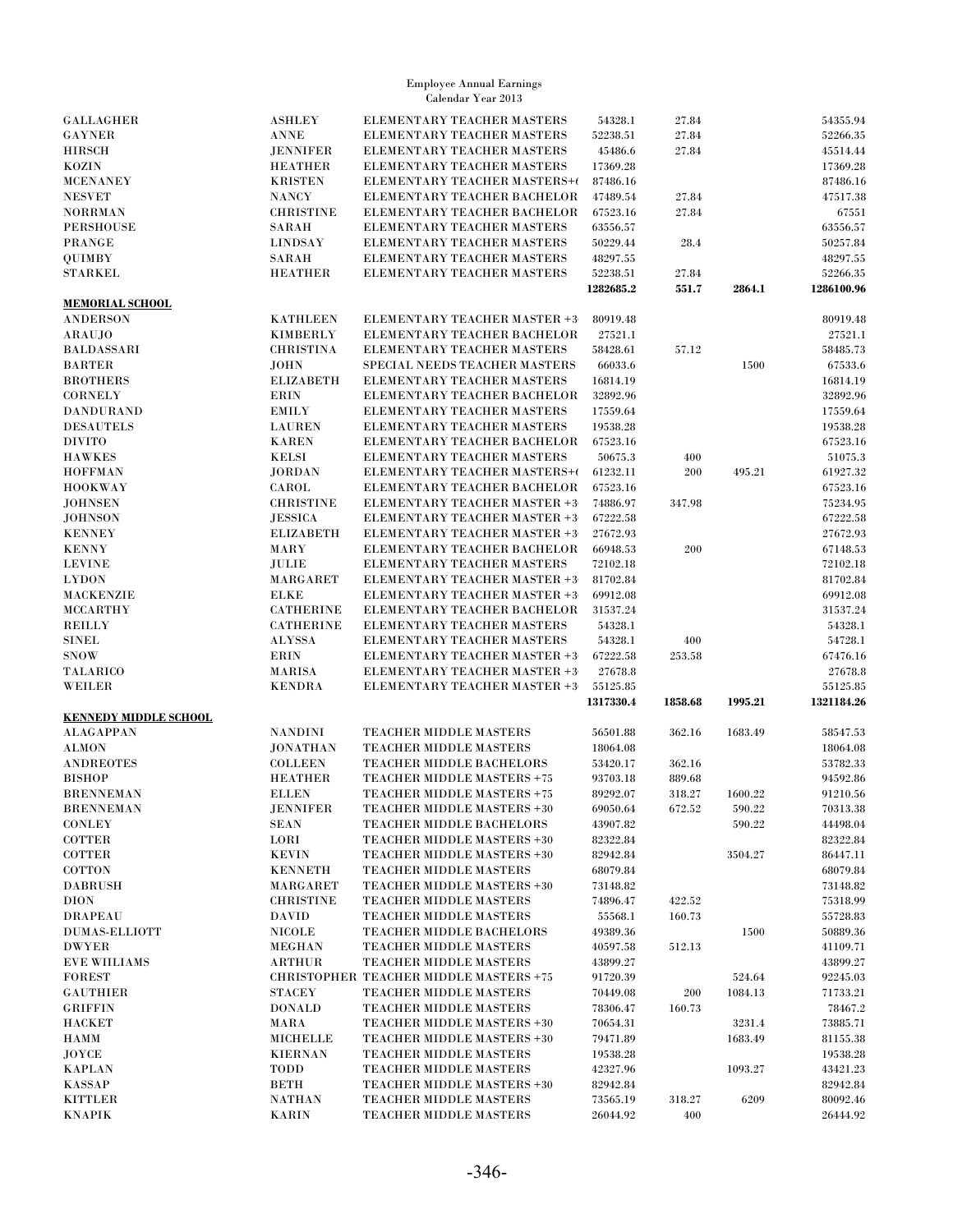| <b>KORHN</b>                | <b>MACKENZIE</b>  | <b>TEACHER MIDDLE MASTERS</b>      | 69442.46  |          |          | 69442.46   |
|-----------------------------|-------------------|------------------------------------|-----------|----------|----------|------------|
| <b>LANE</b>                 | <b>JOSEPH</b>     | TEACHER MIDDLE MASTERS             | 59291.88  | 332.61   |          | 59624.49   |
| <b>LEMON</b>                | <b>SANDRA</b>     | TEACHER MIDDLE MASTERS +30         | 82942.84  | 428.4    | 2693.49  | 86064.73   |
| <b>LYTH</b>                 | <b>DAVID</b>      | <b>TEACHER MIDDLE MASTERS</b>      | 53212.89  | 500      |          | 53712.89   |
| MARSHALL                    | <b>BRITTANY</b>   | TEACHER SECONDARY MASTERS          | 54328.1   | 836.16   | 546.55   | 55710.81   |
| <b>MASSAR</b>               | <b>JANICE</b>     | TEACHER MIDDLE MASTERS +30         | 54293.77  |          | 2272.39  | 56566.16   |
| <b>MAYHEW</b>               | <b>JOANNA</b>     | TEACHER MIDDLE BACHELORS           | 45663.89  |          |          | 45663.89   |
| <b>MCCANN</b>               | <b>MICHELLE</b>   | TEACHER MIDDLE MASTERS             | 63425.82  |          | 1229.5   | 64655.32   |
| <b>MCMAHON</b>              | <b>JEFFREY</b>    | TEACHER MIDDLE MASTERS             | 20799.11  |          |          | 20799.11   |
| <b>NORRIS</b>               | <b>ADRIENNE</b>   | TEACHER/DEPT HEAD MASTERS          | 78301.98  | 642.91   |          | 78944.89   |
| <b>PORTEN</b>               | <b>HEIDI</b>      | TEACHER MIDDLE MASTERS             | 63556.57  |          |          | 63556.57   |
| POWER                       | PAUL              | TEACHER MIDDLE MASTERS +30         | 69912.08  | 318.27   | 8656.58  | 78886.93   |
| <b>PRESSWOOD</b>            | <b>KATHERINE</b>  | TEACHER MIDDLE MASTERS             | 74276.47  |          |          | 74276.47   |
| PRUSKI-PAMIR                | <b>CHRISTINE</b>  | TEACHER MIDDLE MASTERS             | 69009.84  |          |          | 69009.84   |
| <b>REED</b>                 | <b>JENNIFER</b>   | TEACHER MIDDLE MASTERS             | 58762.22  |          |          | 58762.22   |
| <b>ROGERS</b>               | KATI              | TEACHER MIDDLE MASTERS +30         | 70842.08  |          |          | 70842.08   |
| ROTH                        | <b>LAURA</b>      | TEACHER SECONDARY MASTERS          | 50229.44  |          |          | 50229.44   |
| <b>SIMON</b>                | <b>SARAH</b>      | TEACHER MIDDLE MASTERS +60         | 75490.52  |          | 5323.99  | 80814.51   |
| <b>SMITH</b>                | <b>SUZANNE</b>    | TEACHER MIDDLE MASTERS +75         | 68479.47  |          | 2686.34  | 71165.81   |
| <b>STEFANINI</b>            | <b>THOMAS</b>     | TEACHER MIDDLE MASTERS +30         | 82159.48  |          |          | 82159.48   |
| <b>VIGUE</b>                | <b>NOEL</b>       | TEACHER MIDDLE MASTERS             | 70830.8   | 2250     |          | 73080.8    |
| ZHU                         | <b>YU LAN</b>     | TEACHER MIDDLE MASTERS             | 26553.32  |          |          | 26553.32   |
|                             |                   |                                    | 2991611.3 | 10087.52 | 46703.19 | 3048402.03 |
| <b>WILSON MIDDLE SCHOOL</b> |                   |                                    |           |          |          |            |
| <b>BAILLARGEON</b>          | JILL              | TEACHER MIDDLE MASTERS             | 48353.11  |          |          | 48353.11   |
| <b>BARANOFF</b>             | MARK              | <b>TEACHER MIDDLE MASTERS</b>      | 73194.78  | 53.58    |          | 73248.36   |
| <b>BRENNAN</b>              | <b>DONALD</b>     | <b>TEACHER MIDDLE MASTERS</b>      | 66033.6   | 318.27   |          | 66351.87   |
|                             |                   |                                    |           |          |          | 64405.03   |
| CAMPAGNA                    | <b>KRISTINE</b>   | TEACHER MIDDLE MASTERS +30         | 62152.41  |          | 2252.62  |            |
| CASEY                       | <b>KEVIN</b>      | TEACHER MIDDLE MASTERS             | 54328.1   |          | 2128.5   | 56456.6    |
| <b>COHEN</b>                | <b>PAULA</b>      | <b>TEACHER MIDDLE BACHELORS</b>    | 63747.93  | 56.24    |          | 63804.17   |
| <b>COLEMAN</b>              | <b>JUDITH</b>     | TEACHER MIDDLE MASTERS +75         | 93703.18  | 1020.83  | 1136.77  | 95860.78   |
| <b>CONNORS</b>              | <b>LYNN</b>       | TEACHER MIDDLE MASTERS +30         | 76880.62  | 500      |          | 77380.62   |
| <b>COONLEY</b>              | <b>BRIAN</b>      | TEACHER MIDDLE MASTERS             | 33452.09  |          |          | 33452.09   |
| CORCORAN                    | <b>JENNIFER</b>   | TEACHER MIDDLE MASTERS +30         | 67341.71  |          | 1010     | 68351.71   |
| <b>CROFUT</b>               | <b>NATALIA</b>    | TEACHER MIDDLE BACHELORS           | 18472.5   |          |          | 18472.5    |
| DE MARCO                    | <b>ELISA</b>      | TEACHER MIDDLE MASTERS             | 18064.08  |          |          | 18064.08   |
| <b>DOPFEL</b>               | <b>LINDA</b>      | TEACHER MIDDLE MASTERS +30         | 53053.77  | 55.68    | 8867.87  | 61977.32   |
| <b>DOYLE</b>                | <b>KENNETH</b>    | TEACHER MIDDLE MASTERS +30         | 77500.62  |          |          | 77500.62   |
| <b>DUBBS</b>                | <b>ANDREA</b>     | TEACHER MIDDLE MASTERS             | 73873.38  |          | 541.98   | 74415.36   |
| <b>FRIES</b>                | ERIC              | TEACHER MIDDLE MASTERS             | 21132.72  |          |          | 21132.72   |
| <b>FULTON</b>               | CRAIG             | TEACHER MIDDLE MASTERS             | 52238.51  | 27.84    | 4257     | 56523.35   |
| GRAF                        | <b>SUSAN</b>      | <b>TEACHER MIDDLE MASTERS</b>      | 58762.22  | 318.27   | 7829.32  | 66909.81   |
| <b>GREEN</b>                | <b>ELIZABETH</b>  | TEACHER MIDDLE MASTERS +75         | 87782     |          |          | 87782      |
| <b>HARRINGTON</b>           | <b>KATE</b>       | TEACHER MIDDLE MASTERS +60         | 75800.52  |          | 1954.98  | 77755.5    |
| <b>HAUSERMANN</b>           | <b>DANIEL</b>     | TEACHER MIDDLE MASTERS             | 54328.1   |          |          | 54328.1    |
| <b>HEIDEN</b>               | MICHAEL           | TEACHER MIDDLE MASTERS             | 74276.47  |          |          | 74276.47   |
| <b>HEIDEN</b>               | <b>ELIZABETH</b>  | TEACHER MIDDLE MASTERS +30         | 81702.84  |          |          | 81702.84   |
| <b>INSALACO-SLEEPER</b>     | <b>ANNE-MARIE</b> | TEACHER MIDDLE MASTERS +30         | 76880.62  |          |          | 76880.62   |
| <b>KNUTRUD</b>              | <b>ALEXANDER</b>  | TEACHER MIDDLE BACHELORS           | 20030.38  | 28.4     |          | 20058.78   |
| <b>LANGAN</b>               | <b>LISA</b>       | TEACHER MIDDLE MASTERS +30         | 77625.09  |          |          | 77625.09   |
| <b>LEWIS</b>                | <b>REBECCA</b>    | TEACHER MIDDLE MASTERS             | 69442.46  |          | 750      | 70192.46   |
| <b>LONGLEY</b>              | <b>CHAD</b>       | TEACHER MIDDLE MASTERS             | 70830.8   |          | 2411     | 73241.8    |
| <b>LOVELY</b>               | <b>KENNETH</b>    | TEACHER MIDDLE BACHELORS           | 64390.14  | 27.84    |          | 64417.98   |
| MACDONALD                   | <b>JASON</b>      | <b>TEACHER MIDDLE MASTERS</b>      | 48851.55  |          |          | 48851.55   |
| <b>MALLOY</b>               |                   | ANN-MARGARE TEACHER MIDDLE MASTERS | 74896.47  | 318.27   |          | 75214.74   |
| <b>MATTISON</b>             | <b>KAITLIN</b>    | TEACHER MIDDLE MASTERS             | 50229.44  | 28.4     | 590.22   | 50848.06   |
| MCDONOUGH                   | <b>KIRSTEN</b>    | TEACHER MIDDLE MASTERS +30         | 80919.48  | 28.4     | 1614.84  | 82562.72   |
| <b>MCGETTRICK</b>           | MARK              | TEACHER MIDDLE MASTERS             | 14106.11  |          |          | 14106.11   |
| <b>MCGINTY</b>              | <b>MARYANN</b>    | TEACHER MIDDLE MASTERS +30         | 81702.84  |          |          | 81702.84   |
| <b>MORETZ</b>               | <b>HEATHER</b>    | TEACHER MIDDLE MASTERS +30         | 82667.75  | 161      | 1010     | 83838.75   |
| MORRILL                     | <b>SCOTT</b>      | TEACHER MIDDLE MASTERS             | 53478.51  | 505.63   |          | 53984.14   |
| <b>MORRISON</b>             | MALLORI           | TEACHER MIDDLE MASTERS             | 58762.22  | 318.27   | 6165.83  | 65246.32   |
| <b>NEEL</b>                 | <b>JESSICA</b>    | TEACHER MIDDLE MASTERS             | 69442.46  | $\bf{0}$ |          | 69442.46   |
| <b>NORTON</b>               | MARIE             | TEACHER MIDDLE MASTERS +30         | 82995.24  |          | 196.74   | 83191.98   |
| <b>O'BRIEN</b>              | <b>ILSE</b>       | TEACHER MIDDLE MASTERS             | 70830.8   | 28.4     | 295.29   | 71154.49   |
| <b>OLIVIERI</b>             | <b>LISA</b>       | TEACHER MIDDLE MASTERS             | 19538.28  |          |          | 19538.28   |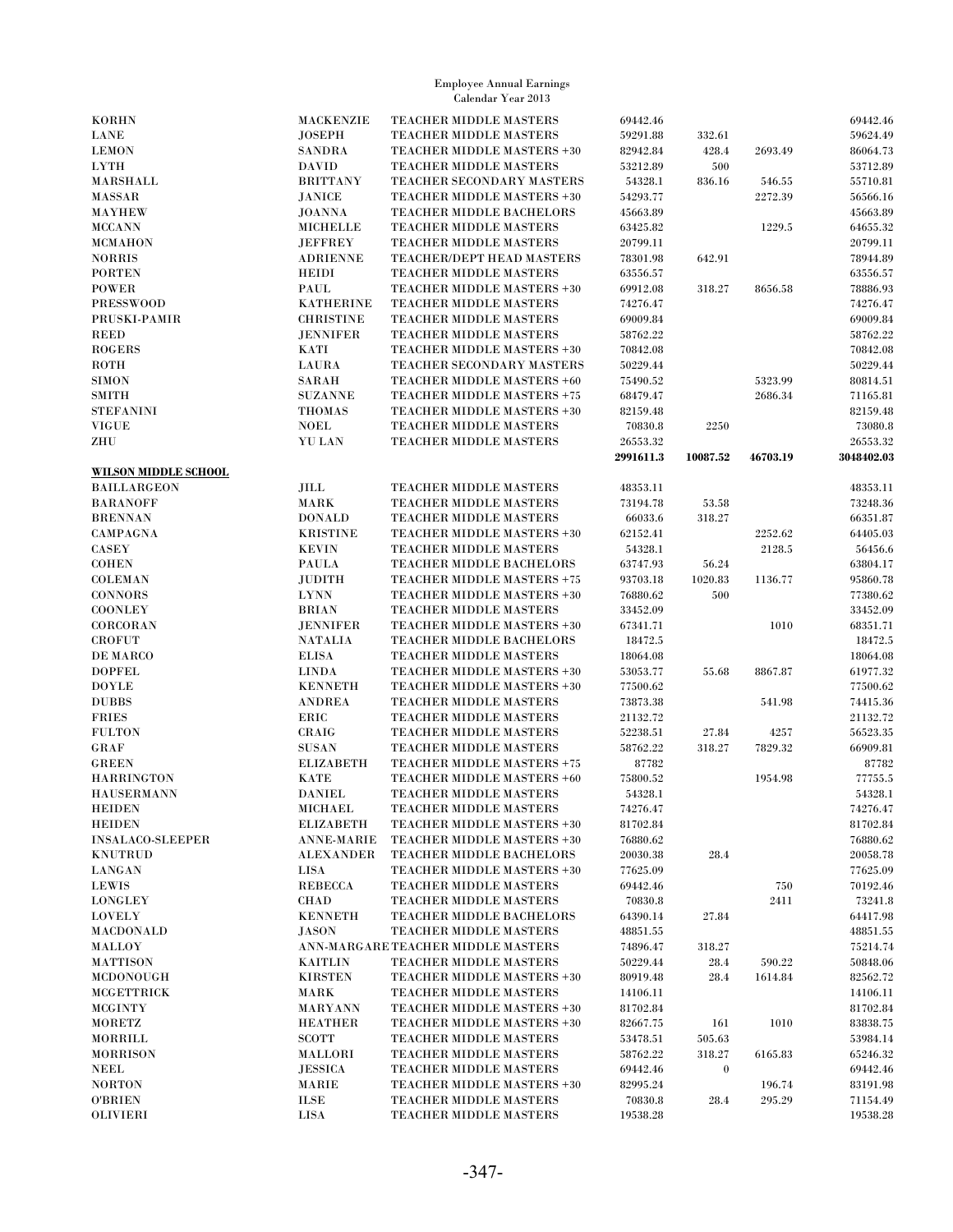| PERA                   | <b>JEFFREY</b>     | TEACHER MIDDLE MASTERS                | 61112.32  | 1560.62   | 841.84   | 63514.78 |
|------------------------|--------------------|---------------------------------------|-----------|-----------|----------|----------|
| PIRRERA                | JILL               | TEACHER MIDDLE MASTERS                | 70830.8   | 318.27    | 1093.27  | 72242.34 |
| <b>POGARIAN</b>        | <b>SHEILA</b>      | TEACHER MIDDLE MASTERS                | 71460.8   | 318.27    |          | 71779.07 |
| <b>RANDALL</b>         | <b>MARY LOU</b>    | TEACHER MIDDLE MASTERS +60            | 86719.78  | 55.68     | 1683.49  | 88458.95 |
| <b>ROSS</b>            | <b>BRIDGET</b>     | TEACHER MIDDLE MASTERS +30            | 55253.19  |           |          | 55253.19 |
| ROTH                   | <b>LINDSAY</b>     | TEACHER MIDDLE MASTERS                | 59692.22  | 200       | 1683.49  | 61575.71 |
| <b>SALLEE</b>          | <b>THOMAS</b>      | TEACHER MIDDLE MASTERS +30            | 69024.11  |           | 3189.89  | 72214    |
| <b>SCHILL</b>          | <b>RUTHANNE</b>    | TEACHER MIDDLE MASTERS +30            | 81702.84  |           |          | 81702.84 |
| <b>SENNETTE</b>        | WILBERT            | TEACHER MIDDLE MASTERS                | 63556.57  | 27.84     | 1093.27  | 64677.68 |
| <b>SHUSTER</b>         | WHITNEY            | TEACHER MIDDLE MASTERS                | 63556.57  |           | 295.29   | 63851.86 |
| <b>SHUTE</b>           | ADAM               | TEACHER MIDDLE MASTERS                | 63556.57  |           | 8974.34  | 72530.91 |
| <b>SLAVIK HAMILTON</b> | <b>CHRISTY</b>     | TEACHER MIDDLE DOCTORATE              | 90079.31  |           | 841.84   | 90921.15 |
| <b>SLETZINGER</b>      | JUDITH             | TEACHER MIDDLE MASTERS +30            | 80919.48  |           |          | 80919.48 |
| <b>SMITH</b>           | <b>AMANDA</b>      | TEACHER MIDDLE MASTERS +30            | 76385.09  | 27.84     | 168.5    | 76581.43 |
| SOCKALOSKY             | <b>TRACY</b>       | TEACHER MIDDLE MASTERS                | 66033.6   | 200       |          | 66233.6  |
| SOKOL                  | <b>KIRSTIN</b>     | TEACHER MIDDLE MASTERS +60            | 86409.78  |           | 841.84   | 87251.62 |
| <b>SOUZA</b>           | <b>PETER</b>       | TEACHER MIDDLE MASTERS +30            | 83562.84  |           |          | 83562.84 |
| <b>SUNG</b>            | <b>BENJAMIN</b>    | TEACHER MIDDLE BACHELORS              | 45663.89  |           | 109.62   | 45773.51 |
| <b>WALKER</b>          | <b>DAVID</b>       | TEACHER MIDDLE MASTERS +30            | 24510.81  |           |          | 24510.81 |
| <b>WATTS</b>           | <b>JEANNE</b>      | TEACHER MIDDLE MASTERS +30            | 81702.84  |           | 1093.27  | 82796.11 |
| <b>WEEKS</b>           | <b>MARY ELLEN</b>  | TEACHER MIDDLE MASTERS                | 32785.36  |           |          | 32785.36 |
| ZAZZARO                | <b>RACHEL</b>      | TEACHER MIDDLE MASTERS                | 12578.58  |           |          | 12578.58 |
|                        |                    |                                       | 3980893.3 | 6503.84   | 64922.91 | 4052320  |
| <b>HIGH SCHOOL</b>     |                    |                                       |           |           |          |          |
| <b>ALFEO</b>           | <b>VALERIE</b>     | TEACHER SECONDARY MASTERS             | 65912.57  | 274.06    |          | 66186.63 |
| AMARAVADI              | <b>RATNAKAR</b>    | TEACHER SECONDARY MASTERS +60         | 85789.78  | 149.6     |          | 85939.38 |
|                        | <b>JAMES</b>       | TEACHER SECONDARY MASTERS +30         | 67222.58  | 1048.23   |          | 68270.81 |
| ARAUJO                 |                    |                                       |           |           |          |          |
| <b>ASTILL</b>          | <b>KENNETH</b>     | TEACHER DEPT/HEAD MASTERS +60         | 93880.96  | 786.92    |          | 94667.88 |
| <b>BAILEY</b>          | <b>ANTHONY</b>     | $\#N/A$                               | 30928.27  | 111.09    |          | 31039.36 |
| <b>BERKOWITZ</b>       | <b>LAUREN</b>      | TEACHER SECONDARY MASTERS             | 73565.19  | 37.77     |          | 73602.96 |
| <b>BILLETT</b>         | <b>KIMBERLY</b>    | TEACHER SECONDARY BACHELORS           | 67523.16  | 399.93    |          | 67923.09 |
| <b>BRADFORD</b>        | JOEL               | $\#N/A$                               | 50711.55  | 533.62    | 7658.77  | 58903.94 |
| <b>BRENNEMAN</b>       | <b>MATTHEW</b>     | TEACHER SECONDARY BACHELORS           | 64401.28  | 37.03     | 17357.32 | 81795.63 |
| <b>BREZINSKY</b>       | <b>ELLEN</b>       | TEACHER SECONDARY MASTERS             | 21977.64  |           |          | 21977.64 |
| <b>BUONO</b>           | <b>MICHAEL</b>     | TEACHER SECONDARY BACHELORS           | 45663.89  | 6475.9    |          | 52139.79 |
| <b>BURNELL</b>         | <b>ALYCE</b>       | TEACHER SECONDARY MASTERS             | 73178.21  | 375.86    |          | 73554.07 |
| <b>BUSS</b>            | MICHAEL            | $\#N/A$                               | 58340.45  |           |          | 58340.45 |
| <b>CAMIEL</b>          | <b>SUSAN</b>       | TEACHER SECONDARY MASTERS +30         | 83562.84  | 188.85    |          | 83751.69 |
| <b>CAULFIELD</b>       | <b>DENISE-IVRA</b> | TEACHER DEPT/HEAD MASTERS +30         | 83532.89  | 75        | 1783     | 85390.89 |
| <b>CICE</b>            | <b>JOHN</b>        | TEACHER SECONDARY MASTERS +30         | 86352.84  | 658.03    |          | 87010.87 |
| <b>COFFEY</b>          | <b>ERIN</b>        | TEACHER SECONDARY MASTERS             | 66033.6   | 575.39    |          | 66608.99 |
| CONROY                 | JILL               | TEACHER SECONDARY MASTERS +30         | 26076.15  | 37.77     |          | 26113.92 |
| <b>CROHAN</b>          | <b>CYNTHIA</b>     | TEACHER SECONDARY MASTERS +30         | 81702.84  |           |          | 81702.84 |
| <b>CULLEN</b>          | LORI               | TEACHER SECONDARY MASTERS             | 58762.22  | 200       |          | 58962.22 |
| <b>CUOCO</b>           | <b>ANTHONY</b>     | TEACHER SECONDARY BACHELORS           | 14943.67  | 113.31    |          | 15056.98 |
| ${\bf CURRAN}$         | ${\bf SHEILA}$     | TEACHER SECONDARY MASTERS +30         | 80346.05  | $37.03\,$ | 314.3    | 80697.38 |
| D'AGOSTINO             | JOANNA             | TEACHER SECONDARY MASTERS +30         | 79471.89  |           |          | 79471.89 |
| DALEY                  | <b>KARI-ANN</b>    | TEACHER SECONDARY MASTERS +30         | 74886.97  | 186.09    | 695.7    | 75768.76 |
| <b>DIFRANCESCA</b>     | <b>NEIL</b>        | TEACHER SECONDARY MASTERS +30         | 74813.21  | 111.09    |          | 74924.3  |
| <b>DURYEA</b>          |                    | CHRISTOPHER TEACHER SECONDARY MASTERS | 70830.8   | 37.77     |          | 70868.57 |
| EGAN                   | AMANDA             | TEACHER SECONDARY BACHELORS           | 50319.36  | 311.09    |          | 50630.45 |
| <b>ERIKSEN</b>         | ERIN               | TEACHER SECONDARY MASTERS             | 32753.96  | 111.09    |          | 32865.05 |
| <b>FORD</b>            | <b>IVOR</b>        | TEACHER SECONDARY MASTERS +30         | 70574.11  |           |          | 70574.11 |
| <b>GARCIA-VALLES</b>   | <b>MARIA ROSA</b>  | TEACHER SECONDARY MASTERS             | 72868.21  | 275       |          | 73143.21 |
| <b>GECKLE</b>          | RICHARD            | TEACHER SECONDARY DOCTORATE           | 94729.31  | 75.54     |          | 94804.85 |
| <b>GLAVIN</b>          | LUCAS              | TEACHER SECONDARY MASTERS +30         | 60875.15  | 112.57    |          | 60987.72 |
| <b>GLIESMAN</b>        | TARA               | TEACHER SECONDARY MASTERS             | 61112.32  | 1097.11   | 2633.28  | 64842.71 |
| <b>GODIN</b>           | <b>JENNIFER</b>    | TEACHER SECONDARY MASTERS             | 68896.06  | 200       | 1010     | 70106.06 |
| <b>GUIDICE</b>         | <b>JOSEPH</b>      | TEACHER SECONDARY MASTERS             | 58762.22  | 838.47    | 4257     | 63857.69 |
| <b>HAGEMEISTER</b>     | <b>MARGARET</b>    | TEACHER SECONDARY MASTERS +30         | 82238.06  |           | 9645.14  | 91883.2  |
| <b>HANNA</b>           | <b>JOSHUA</b>      | $\#N/A$                               | 55896     | 100       | 6209     | 62205    |
| HARRIS                 | <b>BRUCE</b>       | TEACHER SECONDARY MASTERS +30         | 81702.84  | 37.03     | 4301     | 86040.87 |
| <b>HAVERSTICK</b>      | SUSAN              | TEACHER SECONDARY MASTERS             | 70830.8   | 222.18    |          | 71052.98 |
| <b>HAWES</b>           | <b>ELIZABETH</b>   | TEACHER SECONDARY BACHELORS           | 32895.05  | 148.12    |          | 33043.17 |
| <b>HINNENKAMP</b>      | <b>DANIEL</b>      | TEACHER SECONDARY MASTERS +30         | 79471.89  | 74.06     | 6982     | 86527.95 |
| <b>HISTEN</b>          | <b>SAVANNAH</b>    | TEACHER MIDDLE MASTERS +30            | 44509.25  | 311.09    |          | 44820.34 |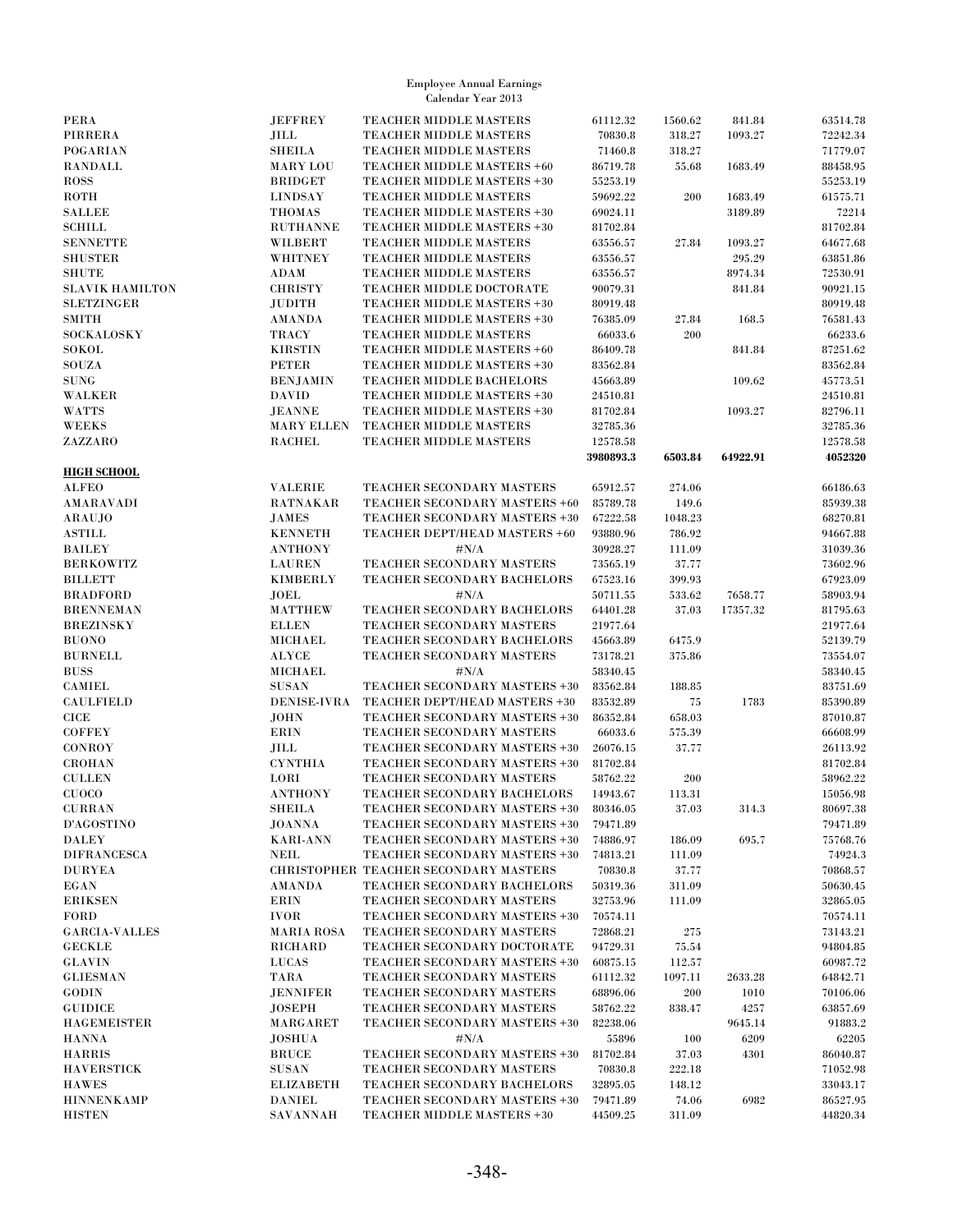| <b>HOLLINS</b>                | <b>ANDREW</b>          | TEACHER SECONDARY MASTERS +60                                  | 68431.37             | 1117.74  |           | 69549.11             |
|-------------------------------|------------------------|----------------------------------------------------------------|----------------------|----------|-----------|----------------------|
| HOYE                          | <b>JASON</b>           | TEACHER SECONDARY BACHELORS                                    | 53420.17             | 350      | 6334      | 60104.17             |
| <b>JEKANOSKI</b>              | <b>ROBERT</b>          | TEACHER SECONDARY MASTERS +30                                  | 81702.84             | 148.86   |           | 81851.7              |
| <b>KARETSKY</b>               | <b>ALEXANDER</b>       | TEACHER SECONDARY MASTERS +60                                  | 85789.78             |          |           | 85789.78             |
| <b>LANDESMAN</b>              | <b>JULIE</b>           | TEACHER SECONDARY BACHELORS                                    | 18472.5              |          |           | 18472.5              |
| <b>LAVEZZO</b>                | LISA                   | TEACHER SECONDARY BACHELORS                                    | 6073.38              | 148.66   |           | 6222.04              |
| <b>LIPSON</b>                 | <b>MICHAEL</b>         | TEACHER SECONDARY BACHELORS                                    | 49389.36             | 511.09   |           | 49900.45             |
| <b>LONCICH</b>                | <b>KRISTEN</b>         | TEACHER SECONDARY MASTERS                                      | 17369.28             | 37.77    |           | 17407.05             |
| MА                            | LILY                   | TEACHER SECONDARY MASTERS                                      | 18786.42             |          |           | 18786.42             |
| <b>MACALPINE</b>              | <b>DYLAN</b>           | TEACHER SECONDARY MASTERS                                      | 13360.95             | 351.08   |           | 13712.03             |
|                               |                        |                                                                |                      |          |           |                      |
| <b>MAGNUSON</b>               | <b>SUZANNA</b>         | TEACHER SECONDARY MASTERS                                      | 63556.57             | 814.29   | 915.2     | 65286.06             |
| <b>MARINO</b>                 | <b>KELLY</b>           | TEACHER MIDDLE MASTERS +30                                     | 81702.84             | 636.22   |           | 82339.06             |
| <b>MAURER</b>                 | <b>JOANNE</b>          | TEACHER SECONDARY MASTERS +30                                  | 81702.84             | 4839.85  |           | 86542.69             |
| MAYORGA                       | JILL                   | TEACHER SECONDARY MASTERS                                      | 23705.64             | 37.77    |           | 23743.41             |
| <b>MCCOLLUM</b>               | <b>KIMBERLY</b>        | TEACHER SECONDARY MASTERS                                      | 30646.2              | 37.03    |           | 30683.23             |
| <b>MCDONALD</b>               | <b>TIMOTHY</b>         | $\#N/A$                                                        | 51389.18             | 111.09   | 6564      | 58064.27             |
| <b>MILKOSKY</b>               | <b>KATHERINE</b>       | TEACHER SECONDARY BACHELORS                                    | 58709.11             | 1261.11  |           | 59970.22             |
| MILLER                        | <b>MATTHEW</b>         | TEACHER SECONDARY MASTERS +30                                  | 76385.09             | 112.57   | 18137.72  | 94635.38             |
| <b>MOLONEY</b>                | <b>BRIAN</b>           | TEACHER SECONDARY BACHELORS                                    | 57779.11             | 672.92   | 9348      | 67800.03             |
| MORTARA                       | <b>MICHAEL</b>         | TEACHER SECONDARY MASTERS                                      | 56501.88             | 348.86   |           | 56850.74             |
| <b>MUSANTE</b>                | <b>MARNIE</b>          | TEACHER SECONDARY MASTERS +60                                  | 87959.78             | 187.37   |           | 88147.15             |
| NAPIER BERNSTEIN              | <b>CAMILLE</b>         | TEACHER SECONDARY MASTERS +60                                  | 83446.63             | 349.8    |           | 83796.43             |
|                               |                        | TEACHER DEPT/HEAD MASTERS +60                                  |                      |          |           |                      |
| <b>OUELLET</b>                | <b>MARYANNE</b>        |                                                                | 73680.29             | 400      | 1010      | 75090.29             |
| <b>PEARSON</b>                | <b>HEATHER</b>         | TEACHER SECONDARY BACHELORS                                    | 43907.82             | 375.87   |           | 44283.69             |
| <b>PERCHESKI</b>              | <b>JOANNE</b>          | TEACHER SECONDARY MASTERS +75                                  | 87934.81             | 329.2    |           | 88264.01             |
| <b>PERKINS</b>                | <b>KERRYN</b>          | TEACHER SECONDARY MASTERS                                      | 58644.22             |          | 6829.9    | 65474.12             |
| <b>PLACHY</b>                 | <b>LINDA</b>           | TEACHER SECONDARY BACHELORS                                    | 69383.16             | 566.62   |           | 69949.78             |
| <b>ROBERSON</b>               | MARJORIE               | TEACHER SECONDARY MASTERS +30                                  | 76880.62             | 186.83   | 1010      | 78077.45             |
| <b>ROGERS</b>                 | <b>ANDREA</b>          | TEACHER SECONDARY BACHELORS                                    | 52694.62             | 437.77   |           | 53132.39             |
| RUFO                          | <b>ANTHONY</b>         | TEACHER SECONDARY BACHELORS                                    | 15790.5              |          |           | 15790.5              |
| <b>RUGGABER</b>               | <b>ALESE</b>           | TEACHER SECONDARY MASTERS +30                                  | 82942.84             |          |           | 82942.84             |
| <b>RUO</b>                    | <b>ANGELA</b>          | TEACHER SECONDARY MASTERS                                      | 50157.55             | 74.8     |           | 50232.35             |
| <b>RUSSO</b>                  | <b>MICHAEL</b>         | TEACHER SECONDARY BACHELORS                                    | 25630.1              | 598.81   |           | 26228.91             |
| <b>SAILLANT</b>               | <b>RADELY</b>          | $\#N/A$                                                        | 41391.77             | 111.09   |           | 41502.86             |
| <b>SANDERSON</b>              |                        | MARIA MONICA TEACHER SECONDARY MASTERS                         | 58762.22             | 92.58    |           | 58854.8              |
|                               |                        |                                                                |                      |          |           |                      |
| <b>SANFORD</b>                | WILLIAM                | TEACHER SECONDARY MASTERS +30                                  | 60875.15             | 148.12   |           | 61023.27             |
| <b>SCOTT</b>                  | <b>DOUGLAS</b>         | TEACHER SECONDARY MASTERS +30                                  | 77366.97             | 274.06   | 1093.27   | 78734.3              |
|                               | <b>DAVID</b>           | TEACHER SECONDARY MASTERS                                      | 56501.88             | 875.17   |           | 57377.05             |
| <b>SHAPIRO</b>                |                        |                                                                |                      |          |           |                      |
| <b>SIMMS</b>                  | JANICE                 | TEACHER SECONDARY MASTERS +30                                  | 83872.84             | 366.59   |           | 84239.43             |
| <b>STEFANINI</b>              | <b>JESSICA</b>         | TEACHER SECONDARY MASTERS                                      | 63556.57             | 893.1    |           | 64449.67             |
| <b>STEVENS</b>                | <b>JENNIFER</b>        | TEACHER SECONDARY BACHELORS                                    | 49473.54             | 181.08   | 7495.56   | 57150.18             |
| <b>TAVARES</b>                | <b>KELLY</b>           | TEACHER SECONDARY MASTERS                                      | 68699.84             | 356.04   |           | 69055.88             |
| <b>TENNEY</b>                 | <b>CAITLIN</b>         | $\#N/A$                                                        | 37421.95             | 274.06   |           | 37696.01             |
|                               | <b>SUSAN</b>           |                                                                |                      |          |           |                      |
| <b>TULLY</b>                  |                        | TEACHER SECONDARY MASTERS                                      | 68079.84             | 537.77   | 4257      | 72874.61             |
| <b>TURNER</b>                 | <b>CHARLES</b>         | TEACHER SECONDARY MASTERS                                      | 58167.05             | 341.19   |           | 58508.24             |
| VASQUEZ                       | <b>MELIDENISE</b>      | TEACHER SECONDARY MASTERS                                      | 63556.57             | 274.06   | 3315.4    | 67146.03             |
| <b>VOLDMAN</b>                | JUSTIN                 | TEACHER SECONDARY MASTERS                                      | 64641.57             | 2541.39  |           | 67182.96             |
| WALL                          | <b>BRIAN</b>           | TEACHER SECONDARY MASTERS                                      | 56501.88             | 185.15   |           | 56687.03             |
| <b>WEBER</b>                  | <b>LINDA</b>           | TEACHER DEPT/HEAD MASTERS +30                                  | 88864.02             |          |           | 88864.02             |
| <b>WEISS</b>                  | ERIC                   | TEACHER SECONDARY MASTERS +30                                  | 57463.57             | 111.83   |           | 57575.4              |
| <b>WILSON</b>                 | <b>DAVID</b>           | TEACHER SECONDARY MASTERS                                      | 48297.55             | 260.69   | 3014      | 51572.24             |
| <b>WOLFMAN</b>                | SETH                   | TEACHER SECONDARY MASTERS                                      | 52238.51             | 512.03   |           | 52750.54             |
| ZHAO                          | LEI                    | TEACHER SECONDARY MASTERS +30                                  | 11022.84             | 100      |           | 11122.84             |
|                               |                        |                                                                | 5669529.7            | 39843.67 | 132170.56 | 5841543.9            |
| <b>ELEMENTARY SPECIALISTS</b> |                        |                                                                |                      |          |           |                      |
| CAPPABIANCA                   | <b>ANTHONY</b>         | ELEMENTARY SPECIALIST M+60                                     | 83135.91             |          |           | 83135.91             |
| <b>CURTIS</b>                 | <b>BREE</b>            | ELEMENTARY SPECIALISTS M+30                                    | 65487.42             | 159.14   | 1010      | 66656.56             |
|                               |                        |                                                                |                      |          |           | 77913.88             |
| <b>DEMAYO</b>                 | GARY                   | ELEMENTARY SPECIALISTS M+30                                    | 77913.88             |          |           |                      |
| <b>DOMBROSKAS</b>             | ROBERT                 | ELEMENTARY SPECIALISTS BACHEL                                  | 34918.98             | 1907.5   |           | 36826.48             |
| <b>FURST</b>                  | <b>KATHARINE</b>       | ELEMENTARY SPECIALISTS M+30                                    | 49021.62             | 359.14   |           | 49380.76             |
| <b>GYSTER</b>                 | <b>MARYLYNNE</b>       | ELEMENTARY SPECIALISTS MASTER                                  | 58762.22             |          |           | 58762.22             |
| <b>HUGHES</b>                 | <b>VALERIE</b>         | ELEMENTARY SPECIALISTS BACHEL                                  | 43846.23             |          | 915.2     | 44761.43             |
| <b>JODICE</b>                 | MARK                   | ELEMENTARY SPECIALISTS BACHEL                                  | 67523.16             | 213.77   |           | 67736.93             |
| <b>KENNEDY</b>                | <b>SUSAN</b>           | ELEMENTARY SPECIALIST M+60                                     | 80204.94             | 913.2    |           | 81118.14             |
| PASCARELLI<br><b>PESTANA</b>  | <b>JENNEY</b><br>LAURA | ELEMENTARY SPECIALISTS MASTER<br>ELEMENTARY SPECIALISTS BACHEL | 56501.88<br>67523.16 |          |           | 56501.88<br>67523.16 |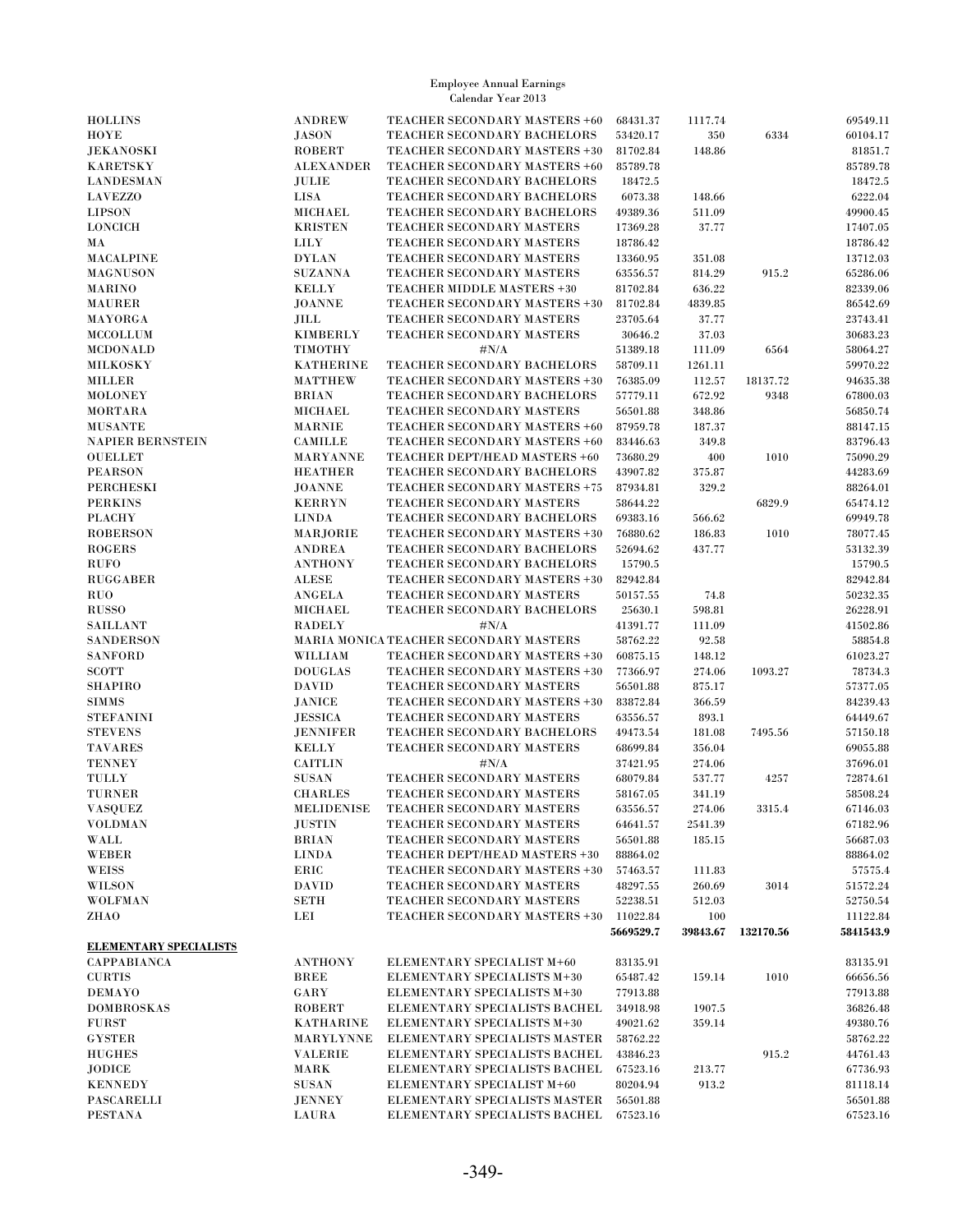| <b>RICE</b>           | <b>THOMAS</b>    | ELEMENTARY SPECIALISTS MASTER         | 70830.8  | 519.87   | 762.6   | 72113.27           |
|-----------------------|------------------|---------------------------------------|----------|----------|---------|--------------------|
| <b>ROPER</b>          | <b>TIMOTHY</b>   | ELEMENTARY SPECIALISTS BACHEL         | 32174.12 | 568.87   |         | 32742.99           |
| <b>STOETZEL</b>       | <b>KRISTIN</b>   | ELEMENTARY SPECIALISTS M+30           | 81702.84 | 344.28   |         | 82047.12           |
| <b>SUNDAY</b>         |                  |                                       |          | 159.14   |         |                    |
|                       | JENIFER          | ELEMENTARY SPECIALISTS BACHEL         | 51365.46 |          |         | 51524.6<br>8891.94 |
| <b>WANTMAN</b>        | AMBER            | ELEMENTARY TEACHER BACHELOR           | 7077.26  | 1814.68  |         |                    |
| <b>WEAVER</b>         | JANE             | ELEMENTARY SPECIALIST M+60            | 79052.94 | 319.87   |         | 79372.81           |
| WHITE                 | <b>CATHERINE</b> | ELEMENTARY SPECIALISTS M+30           | 81761.44 | 3644     | 1248.44 | 86653.88           |
| <b>WORTHINGTON</b>    | <b>MARTHA</b>    | ELEMENTARY SPECIALISTS BACHEL         | 18265.59 | 1255.87  |         | 19521.46           |
| <b>ZIDES</b>          | <b>KRISTIN</b>   | ELEMENTARY SPECIALISTS MASTER         | 30556.16 |          |         | 30556.16           |
|                       |                  |                                       | 1137626  | 12179.33 | 3936.24 | 1153741.58         |
| <b>PUPIL SERVICES</b> |                  |                                       |          |          |         |                    |
| <b>ADAMS</b>          | <b>LAUREN</b>    | TEACHER SECONDARY MASTERS             | 54328.1  | 896.4    |         | 55224.5            |
| <b>ANDERSEN</b>       | <b>JEANNE</b>    | SPECIAL NEEDS TEACHER DOCTORA         | 97240.49 | 10554.31 |         | 107794.8           |
| <b>ANDERSON</b>       | <b>STACEY</b>    | SPECIAL NEEDS TEACHER MASTERS         | 21132.72 |          |         | 21132.72           |
| <b>ARNOLD</b>         | <b>CHRISTY</b>   | TEACHER ESL MASTERS                   | 22857.21 | 431.98   |         | 23289.19           |
| <b>BAHDE</b>          | <b>JESSICA</b>   | SPECIAL NEEDS TEACHER MASTERS         | 48297.55 | 28.45    |         | 48326              |
| <b>BANGERT</b>        | <b>CANDICE</b>   | <b>OCCUP THERAPIST MASTERS</b>        | 75553.15 |          |         | 75553.15           |
| <b>BATISTA</b>        | <b>JANICE</b>    | TEACHER MIDDLE BACHELORS              | 7591.68  |          |         | 7591.68            |
| <b>BELL</b>           | <b>CAROLYN</b>   | <b>SPECIAL NEEDS TEACHER MASTR+3(</b> | 62152.41 |          |         | 62152.41           |
| <b>BERTOLOZZI</b>     | <b>ELIZABETH</b> | SPECIAL NEEDS TEACHER MASTERS         | 74276.47 | 2698.27  |         | 76974.74           |
| <b>BLAIR</b>          | <b>LISA</b>      | <b>SCHOOL PSYCHOLOGIST MASTERS</b>    | 52827    |          |         | 52827              |
| <b>BRADY</b>          | <b>ELISABETH</b> | SPECIAL NEEDS TEACHER MASTERS         | 17369.28 |          |         | 17369.28           |
|                       |                  |                                       |          |          |         |                    |
| <b>BRANDE</b>         | LAURA            | SPECIAL NEEDS TEACHER MASTERS         | 20867.47 | 28.4     |         | 20895.87           |
| <b>BRENNEMAN</b>      | <b>THOMAS</b>    | TRANS COORDINATOR M+30                | 32681.05 |          | 1657.7  | 34338.75           |
| <b>BRESNICK</b>       | <b>DONNA</b>     | SPECIAL NEEDS TEACHER MASTR+3(        | 81702.84 | 74.06    |         | 81776.9            |
| <b>BRITTON</b>        | <b>MARYANN</b>   | <b>SPECIAL NEEDS TEACHER MASTR+75</b> | 87934.81 |          |         | 87934.81           |
| <b>BROSNIHAN</b>      | <b>JAMES</b>     | <b>RE-ENTRY COORDINATOR</b>           | 53587.55 | 73.3     |         | 53660.85           |
| <b>BRUNDIGE</b>       | <b>SARAH</b>     | <b>SPEECH THERAPIST MASTERS +30</b>   | 74886.97 | 200      | 773     | 75859.97           |
| <b>CALDERON</b>       | <b>CELINA</b>    | <b>SPECIAL NEEDS TEACHER MASTERS</b>  | 61112.32 |          | 1783    | 62895.32           |
| <b>CALLAHAN</b>       | <b>ELIZABETH</b> | SPEECH THERAPIST MASTERS              | 38395.18 | 1526.88  |         | 39922.06           |
| CARR                  | <b>HEATHER</b>   | SPECIAL NEEDS TEACHER MASTERS         | 45201.54 |          |         | 45201.54           |
| <b>CARTER</b>         | <b>LAUREN</b>    | SPECIAL NEEDS TEACHER MASTERS         | 58762.22 | 1370.03  |         | 60132.25           |
| <b>CARTER</b>         | <b>KRISTEN</b>   | SCHOOL PSYCHOLOGIST MASTERS+30        | 59761.91 |          |         | 59761.91           |
| CARUSO                | <b>ALISON</b>    | PHYSICAL THERAPIST BACH               | 47266.17 |          |         | 47266.17           |
| <b>CAULFIELD</b>      | MICHAEL          | SPECIAL NEEDS TEACHER BACHELO         | 45663.89 | 670      | 3433.5  | 49767.39           |
| <b>CAVAGNUOLO</b>     | <b>JARED</b>     | SPECIAL NEEDS TEACHER MASTR+30        | 76385.09 | 755.68   | 4255.5  | 81396.27           |
| <b>CHAKIRIS</b>       | <b>JULIA</b>     | SCHOOL PSYCHOLOGIST MASTERS+30        | 47350.35 | 431.3    |         | 47781.65           |
| <b>CLARK</b>          |                  | MARIMARTHA TEACHER ESL MASTERS +30    | 84006.33 | 509.92   |         | 84516.25           |
| <b>COHEN</b>          | <b>ALICIA</b>    | SPECIAL NEEDS TEACHER MASTR+30        | 75972.99 |          | 891.5   | 76864.49           |
| <b>COLLINS</b>        | JULIE            | SPECIAL NEEDS TEACHER MASTERS         | 52238.51 |          |         | 52238.51           |
| COSTELLO              | <b>AVIVA</b>     | SPECIAL NEEDS TEACHER MASTR+3(        | 67222.58 | 113.6    |         | 67336.18           |
| <b>COURVILLE</b>      | <b>TONILEE</b>   | SPECIAL NEEDS TEACHER MASTERS         | 55341.31 |          |         | 55341.31           |
| <b>CRAWFORD</b>       | <b>DARLENE</b>   | SPECIAL NEEDS TEACHER MASTERS         | 74276.47 |          |         | 74276.47           |
| CROSS                 | <b>HANNAH</b>    | <b>EVALUATION TEAM LEADER MASTE:</b>  | 80726.37 |          |         | 80726.37           |
|                       |                  |                                       |          |          |         |                    |
| <b>CUIFFO</b>         | MILDRED          | <b>SPEECH THERAPIST MASTERS +75</b>   | 79491.39 | 1680.33  |         | 81171.72           |
| ${\tt CURLEY}$        | <b>AMANDA</b>    | SPECIAL NEEDS TEACHER MASTERS         | 56501.88 |          |         | $56501.88\,$       |
| <b>CYMROT</b>         | <b>DONNA</b>     | SCHOOL PSYCHOLOGIST MASTERS+30        | 82760.01 | 124.9    |         | 82884.91           |
| <b>D'ANGELO</b>       | MARK             | SPECIAL NEEDS TEACHER MASTERS         | 61112.32 | 510.33   |         | 61622.65           |
| <b>DANIELSON</b>      | ANN              | SPECIAL NEEDS TEACHER MASTERS         | 44565.9  |          |         | 44565.9            |
| <b>DELDUCHETTO</b>    | <b>ANN MARIE</b> | SPECIAL NEEDS TEACHER MASTERS         | 63556.57 |          |         | 63556.57           |
| <b>DERMODY</b>        | <b>JENNIFER</b>  | SPECIAL NEEDS TEACHER MASTERS         | 48297.55 |          |         | 48297.55           |
| <b>DIMASCIO</b>       | <b>LAUREN</b>    | SPECIAL NEEDS TEACHER MASTERS         | 49960.62 |          |         | 49960.62           |
| <b>D'INNOCENZO</b>    | CARA             | SPECIAL NEEDS TEACHER MASTR+30        | 43074.62 |          |         | 43074.62           |
| <b>DOHERTY</b>        | JENNIFER         | SPECIAL NEEDS TEACHER MASTERS         | 61112.32 |          |         | 61112.32           |
| <b>FERRARI</b>        | <b>MEGAN</b>     | TEACHER ESL MASTERS                   | 19098.24 |          |         | 19098.24           |
| <b>FIALKOW</b>        | JULIE            | SPECIAL NEEDS TEACHER MASTERS         | 69442.46 |          |         | 69442.46           |
| <b>FOUTZ</b>          | <b>LAUREN</b>    | SPECIAL NEEDS TEACHER MASTERS         | 61112.32 |          |         | 61112.32           |
| <b>FRANCIOSE</b>      | <b>JAMES</b>     | SPECIAL NEEDS TEACHER MASTERS         | 74276.47 |          |         | 74276.47           |
| <b>FRISWELL</b>       | SHEILA           | SPECIAL NEEDS TEACHER MASTR+30        | 82528.36 |          |         | 82528.36           |
| <b>GAMMONS</b>        | <b>REBECCA</b>   | SPEECH THERAPIST MASTERS              | 49265.49 | 596.26   |         | 49861.75           |
| GAVIN                 | MARY             | <b>SPECIAL NEEDS TEACHER MASTR+30</b> | 67668.44 |          |         | 67668.44           |
| GELLER                | <b>ANDREA</b>    | <b>SOCIAL WORKER MASTERS</b>          | 74276.47 | 170.31   |         | 74446.78           |
| <b>GENTILE</b>        | MICHAEL          | SPECIAL NEEDS TEACHER MASTERS         | 16701.21 |          |         | 16701.21           |
| <b>GRIMES</b>         | <b>MICHAEL</b>   | SPECIAL NEEDS TEACHER MASTERS         | 74276.47 |          | 3135.48 | 77411.95           |
| GUILD                 | <b>MARION</b>    | <b>OCCUP THERAPIST BACHELOR'S</b>     | 40513.98 | 722.54   |         | 41236.52           |
| <b>GUILLEMETTE</b>    | <b>CHRISTINA</b> | SPECIAL NEEDS TEACHER MASTERS         |          |          | 250     | 44040.98           |
|                       |                  |                                       | 43790.98 |          |         |                    |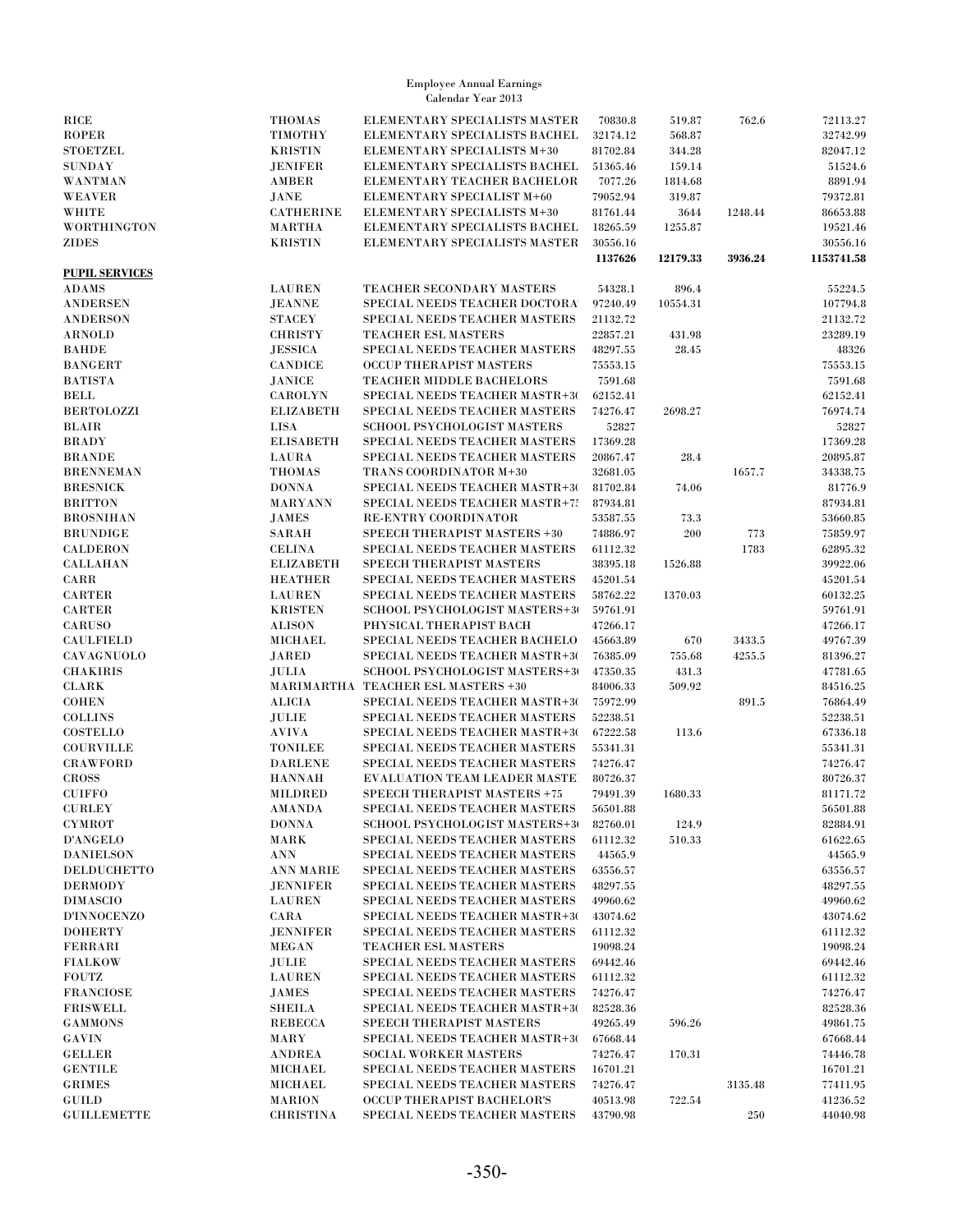| <b>HARKINS</b>        | <b>EDYTHE</b>                | SPECIAL NEEDS TEACHER MASTERS         | 35415.53  | 1021.47 |         | 36437      |
|-----------------------|------------------------------|---------------------------------------|-----------|---------|---------|------------|
| <b>HILL</b>           | <b>MICHAEL</b>               | SPECIAL NEEDS TEACHER MASTERS         | 66033.6   | 4906.39 |         | 70939.99   |
| <b>HOLMES</b>         | <b>DIANE</b>                 | EVALUATION TEAM LEADER BCHLR          | 74684.34  | 1341.62 | 3006.3  | 79032.26   |
| KANAVAS-DEROCHER      | <b>DEANNA</b>                | SCHOOL PSYCHOLOGIST MASTERS+30        | 74886.97  | 1562.26 |         | 76449.23   |
| KAPETANAKOS           | <b>BROOKE</b>                | SPEECH THERAPIST MASTERS +30          | 66279.38  |         |         | 66279.38   |
| <b>KARIAN</b>         | SARAH                        | SPEECH THERAPIST MASTERS              | 1742.69   |         |         | 1742.69    |
| <b>KIEBISH</b>        | <b>CHRISTINA</b>             | SPECIAL NEEDS TEACHER MASTERS         | 65138.72  |         |         | 65138.72   |
| <b>KLECAN</b>         | MARY                         | <b>SPECIAL NEEDS TEACHER MASTR+30</b> | 44454.37  |         |         | 44454.37   |
| <b>KRIKORIAN</b>      | <b>RENEE</b>                 | <b>OCCUP THERAPIST MASTERS</b>        | 36907.19  |         |         | 36907.19   |
| KUHLMAN-HUSSEY        | <b>DEBORAH</b>               | <b>SPECIAL NEEDS TEACHER MASTR+30</b> | 65362.27  |         |         | 65362.27   |
| <b>LENGAUER</b>       | <b>THERESA</b>               | SPECIAL NEEDS TEACHER MASTERS         | 48297.55  |         | 109.62  | 48407.17   |
| <b>LICHODOLIK</b>     | <b>JESSICA</b>               | SPECIAL NEEDS TEACHER MASTERS         | 24180.57  |         |         | 24180.57   |
| <b>LIPTAK</b>         | <b>KAREN</b>                 | <b>SPECIAL NEEDS TEACHER MASTR+3(</b> | 81702.84  |         | 1010    | 82712.84   |
| <b>LYNCH</b>          | <b>JENNIFER</b>              | SPECIAL NEEDS TEACHER MASTERS         | 44251.04  |         |         | 44251.04   |
| <b>MACISAAC</b>       | <b>KATHLEEN</b>              | <b>SPECIAL NEEDS TEACHER MASTR+30</b> | 82974.22  |         |         | 82974.22   |
| <b>MAHONEY</b>        | AMANDA                       | SPECIAL NEEDS TEACHER MASTERS         | 74276.47  | 56.8    |         | 74333.27   |
| MAKI                  | <b>BENJAMIN</b>              | SPECIAL NEEDS TEACHER MASTERS         | 16701.21  | 377.7   |         | 17078.91   |
| <b>MALONEY</b>        | <b>KATHLEEN</b>              | <b>SPECIAL NEEDS TEACHER MASTR+30</b> | 81702.84  | 355.3   |         | 82058.14   |
| <b>MANCHESTER</b>     | <b>JOAN</b>                  | <b>SPECIAL NEEDS TEACHER MASTR+3(</b> | 69912.08  | 541.39  |         | 70453.47   |
| <b>MANFRA</b>         | JAMIE                        | SCHOOL PSYCHOLOGIST MASTERS+30        | 57463.57  | 832.74  |         | 58296.31   |
| <b>MARQUIS</b>        | <b>CATHERINE</b>             | SPECIAL NEEDS TEACHER MASTR+30        | 81702.84  | 343.47  | 1735.6  | 83781.91   |
| <b>MCCARTHY</b>       | JANE                         | SPECIAL NEEDS TEACHER MASTERS         | 74276.47  |         |         | 74276.47   |
| <b>MCFARLAND</b>      | <b>JOSEPH</b>                | TEACHER SECONDARY MASTERS             | 74276.47  | 37.77   |         | 74314.24   |
| MCGOWAN-D'ENTREMONT   | <b>JANE</b>                  | SPECIAL NEEDS TEACHER MASTERS         | 74276.47  |         |         | 74276.47   |
| <b>MELIONES</b>       | MARINA                       | SPECIAL NEEDS TEACHER MASTERS         | 18786.42  | 453.24  |         | 19239.66   |
| MIKAELIAN             | <b>NEVART</b>                | <b>EVALUATION TEAM LEADER MSTR+:</b>  | 88526.52  |         |         | 88526.52   |
| <b>MILLER</b>         | MARK                         | SPECIAL NEEDS TEACHER MASTERS         | 74276.47  |         |         | 74276.47   |
| <b>MOHAN</b>          | <b>THOMAS</b>                | SPECIAL NEEDS TEACHER MASTR+30        | 40314.76  |         |         | 40314.76   |
| <b>MOLINARI-BATES</b> | <b>BARBARA</b>               | <b>EVALUATION TEAM LEADER MSTR+:</b>  | 88864.02  | 1898.46 |         | 90762.48   |
| MOORE                 | LATANYA                      | SCHOOL PYSCHOLOGIST MAS+60            | 70583.91  |         |         | 70583.91   |
| MORRISON              | <b>KRISTINA</b>              | SCHOOL PSYCHOLOGIST MASTERS+30        | 69912.08  |         |         | 69912.08   |
| MORRISSEY             | <b>MAUREEN</b>               | <b>SPECIAL NEEDS TEACHER MASTR+30</b> | 81702.84  |         |         | 81702.84   |
| MORTARELLI            | MARK                         | NORTH STAR PROGRAM COORDINAT          | 80726.37  |         | 14196   | 94922.37   |
| <b>NEMETH</b>         | AMANDA                       | SPEECH THERAPIST MASTERS +30          | 76880.62  | 200     |         | 77080.62   |
| <b>NICHOLS</b>        | <b>NANCY</b>                 | SCHOOL PSYCHOLOGIST MASTERS+30        | 11230.72  |         |         | 11230.72   |
| <b>PARKER</b>         | <b>JENNIFER</b>              | SPEECH THERAPIST MASTERS +30          | 82389.3   |         |         | 82389.3    |
| <b>PLOURDE</b>        | <b>MICHELLE</b>              | SPECIAL NEEDS TEACHER MASTERS         | 44778.68  | 555.68  |         | 45334.36   |
| PRICE                 | <b>CLAUDIA</b>               | <b>SPECIAL NEEDS TEACHER MASTR+30</b> | 49021.62  | 200     | 541.1   | 49762.72   |
| <b>REARDON</b>        | MARIA                        | <b>EVALUATION TEAM LEADER MSTR+0</b>  | 52419.57  |         |         | 52419.57   |
| <b>RIGDON</b>         | <b>JENNIFER</b>              | <b>SPECIAL NEEDS TEACHER MASTR+3(</b> | 80919.48  | 864.69  |         | 81784.17   |
| <b>RONAN</b>          | GAIL                         | SPEECH THERAPIST MASTERS +30          | 81702.84  |         |         | 81702.84   |
| <b>ROSENBERG</b>      | <b>MARILYN</b>               | SCHOOL PSYCHOLOGIST DOCTORATE         | 25268.94  |         |         | 25268.94   |
| <b>SCHAEFFER</b>      | JANET                        | SCHOOL PSYCHOLOGIST MASTERS+30        | 69447.48  |         |         | 69447.48   |
| <b>SCHNEEKLOTH</b>    | <b>REBECCA</b>               | SPECIAL NEEDS TEACHER MASTERS         | 66033.6   | 250     |         | 66283.6    |
| <b>SUGARMAN</b>       | <b>CATHERINE</b>             | NTY PROJECT DIRECTOR                  | 2003.5    |         |         | 2003.5     |
| <b>SYLVAIN</b>        | CASEY                        | TEACHER ESL MASTERS                   | 40699.36  |         |         | 40699.36   |
| SZOLOMAYER            | <b>CHERYL</b>                | SPECIAL NEEDS TEACHER MASTERS         | 69442.46  | 37.03   |         | 69479.49   |
| <b>TENNEY</b>         | <b>KATHLEEN</b>              | SPECIAL NEEDS TEACHER MASTERS         | 52238.51  | 57.12   |         | 52295.63   |
| <b>WALLS</b>          | <b>BRYANT</b>                | <b>SOCIAL WORKER MASTERS</b>          | 73925.38  |         | 4728    | 78653.38   |
| WALTON                | MARY                         | SPECIAL NEEDS TEACHER MASTR+30        | 81702.84  | 85.2    |         | 81788.04   |
| <b>WEEKS</b>          | <b>KAYCEE</b>                | SPEECH THERAPIST MASTERS +30          | 62152.41  |         |         | 62152.41   |
| WESTFIELD             | <b>BRANDON</b>               | PHYSICAL THERAPIST MASTERS            | 54024.76  |         |         | 54024.76   |
| WETHERBEE             | <b>MEGHAN</b>                | SPECIAL NEEDS TEACHER MASTERS         | 56501.88  | 1262.92 |         | 57764.8    |
| YURRITA               | JENNIFER                     | SPECIAL NEEDS TEACHER MASTERS         | 56501.88  |         |         | 56501.88   |
| ZIEGLER               | <b>ANNETTE</b>               | SOCIAL WORKER MASTERS +30             | 81702.84  | 124.9   |         | 81827.74   |
|                       |                              |                                       | 6419935.8 | 41533.4 | 41506.3 | 6502975.51 |
| <b>GUIDANCE-26</b>    |                              |                                       |           |         |         |            |
| <b>BRUCE</b>          | JANE                         | <b>GUIDANCE COUNSELOR MASTERS</b>     | 55107.45  |         |         | 55107.45   |
| <b>CONESA</b>         | <b>ISABEL</b>                | <b>GUIDANCE COUNSELOR MASTERS</b>     | 68274.41  | 212.18  | 1500.05 | 69986.64   |
| <b>CRAWFORD</b>       | MELISSA                      | <b>GUIDANCE COUNSELOR MASTERS</b>     | 52238.51  |         |         | 52238.51   |
| DALTON-THOMAS         | <b>KAREN</b>                 | <b>GUIDANCE COUNSELOR MASTERS</b>     | 83894.92  | 75      |         | 83969.92   |
| <b>FINOCCHI</b>       | <b>ELIZABETH</b>             | <b>GUIDANCE COUNSELOR MASTERS +3</b>  | 58636.58  | 75      |         | 58711.58   |
| GARRY                 | RANDALL                      | <b>GUIDANCE COUNSELOR MASTERS +3</b>  | 73623.43  | 75      |         | 73698.43   |
| GILROY                | <b>ALISON</b>                | <b>GUIDANCE COUNSELOR MASTERS</b>     | 18175.74  | 75      |         | 18250.74   |
| GRAY                  | $\boldsymbol{\mathrm{ADAM}}$ | <b>GUIDANCE COUNSELOR MASTERS</b>     | 58008.12  |         |         | 58008.12   |
| <b>GREENHOLT</b>      | <b>SHARON</b>                | <b>GUIDANCE COUNSELOR MASTERS</b>     | 56927.15  |         |         | 56927.15   |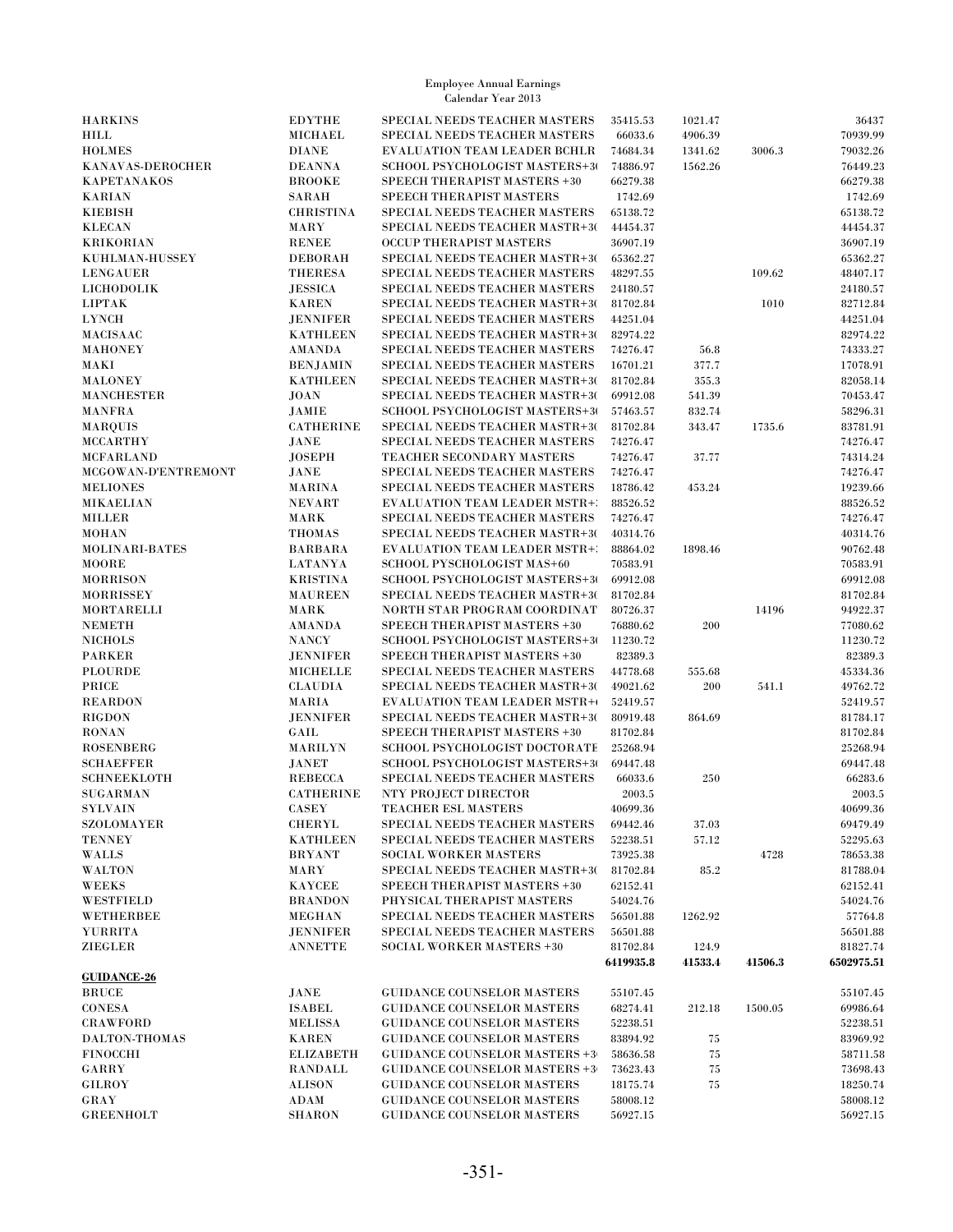| <b>KIRITSY</b>               | <b>TARA</b>                            | SCHOOL PYSCHOLOGIST MAS+75           | 87091.27  | 99.33    |                  | 87190.6    |
|------------------------------|----------------------------------------|--------------------------------------|-----------|----------|------------------|------------|
| <b>LOFTUS</b>                | <b>LAURA</b>                           | <b>GUIDANCE COUNSELOR MASTERS +3</b> | 32681.05  | 1072.88  | 610.2            | 34364.13   |
|                              |                                        |                                      |           |          |                  |            |
| MACDONALD                    | <b>MELISA</b>                          | <b>GUIDANCE COUNSELOR MASTERS</b>    | 44564.05  |          | $\boldsymbol{0}$ | 44564.05   |
| <b>MCKELVEY</b>              | <b>CATHERINE</b>                       | SCHOOL PYSCHOLOGIST MAS+60           | 23468.85  |          |                  | 23468.85   |
| <b>MEISNER</b>               | MARIA                                  | <b>GUIDANCE COUNSELOR MASTERS</b>    | 37650.24  |          |                  | 37650.24   |
| <b>MOLLOY</b>                | <b>ELISE</b>                           | <b>GUIDANCE COUNSELOR MASTERS +3</b> | 47805.48  | 335.48   | 1925.17          | 50066.13   |
| <b>MORIN</b>                 | <b>KELLY</b>                           | <b>GUIDANCE COUNSELOR MASTERS</b>    | 59022.11  |          | 2686.34          | 61708.45   |
| <b>PAPASSO</b>               | <b>NICOLE</b>                          | <b>GUIDANCE COUNSELOR MASTERS +3</b> | 68427.19  |          | 1711.76          | 70138.95   |
| <b>RANDALL</b>               | AMANDA                                 | <b>GUIDANCE COUNSELOR MASTERS +3</b> | 49036.76  | 1045.5   |                  | 50082.26   |
| ROSHI                        | MARJOLA                                | SCHOOL PSYCHOLOGIST MASTERS+30       | 39800.91  |          |                  | 39800.91   |
| <b>STROTHER</b>              | <b>MATTHEW</b>                         | <b>GUIDANCE COUNSELOR MASTERS +3</b> | 84298.38  | 75       | 16568.3          | 100941.68  |
|                              |                                        |                                      | 1098732.6 | 3140.37  | 25001.82         | 1126874.79 |
|                              |                                        |                                      |           |          |                  |            |
| <b>SCHOOL LIBRARIES</b>      |                                        |                                      |           |          |                  |            |
| <b>BLOOM</b>                 | AMY                                    | <b>TEACHER MIDDLE MASTERS</b>        | 56501.88  |          |                  | 56501.88   |
| MCDONALD                     | TARA                                   | <b>MEDIA SPECIALISTS MASTERS +30</b> | 74586.66  |          |                  | 74586.66   |
| <b>ROTKIEWICZ</b>            | <b>KATHERINE</b>                       | <b>TEACHER MIDDLE BACHELORS</b>      | 61467.9   |          | 98.43            | 61566.33   |
|                              |                                        |                                      | 192556.44 | $\bf{0}$ | 98.43            | 192654.87  |
| <b>TITLE 1</b>               |                                        |                                      |           |          |                  |            |
| <b>ADELMAN</b>               | <b>STACEY</b>                          | <b>TITLE 1 TEACHER</b>               | 20025.01  |          |                  | 20025.01   |
| <b>BARRASSO</b>              | MAURA                                  | <b>TITLE 1 TEACHER</b>               | 11188.9   |          |                  | 11188.9    |
| <b>DANNIN</b>                | <b>JENNIFER</b>                        | <b>TITLE 1 TEACHER</b>               | 25407.67  |          |                  | 25407.67   |
| <b>DEAN</b>                  | <b>TRACY</b>                           | <b>TITLE 1 TEACHER</b>               | 14785.95  |          |                  | 14785.95   |
|                              |                                        |                                      |           |          |                  |            |
| <b>DUCHARME</b>              | JANET                                  | <b>TITLE 1 TEACHER</b>               | 15577.98  |          |                  | 15577.98   |
| <b>FOLEY</b>                 | <b>KATHLEEN</b>                        | <b>TITLE 1 TEACHER</b>               | 8500.22   |          |                  | 8500.22    |
| <b>HIGGINS</b>               | <b>LISA</b>                            | <b>TITLE 1 TEACHER</b>               | 6468.83   |          |                  | 6468.83    |
| <b>JOHNSON</b>               | MARY                                   | <b>TITLE 1 TEACHER</b>               | 6392.71   |          |                  | 6392.71    |
| <b>KISEL</b>                 | <b>DANIEL</b>                          | <b>TITLE 1 TEACHER</b>               | 2890.33   |          |                  | 2890.33    |
| <b>LIPOMA</b>                | <b>JENNIFER</b>                        | <b>TITLE 1 TEACHER</b>               | 22205.57  |          |                  | 22205.57   |
| <b>MCCARTHY</b>              | <b>KAREN</b>                           | <b>TITLE 1 TEACHER</b>               | 10722.02  |          |                  | 10722.02   |
|                              |                                        |                                      |           |          |                  |            |
| <b>TRACY</b>                 | <b>TERRY</b>                           | <b>TITLE 1 TEACHER</b>               | 10206.84  |          |                  | 10206.84   |
| YEE                          | <b>THERESA</b>                         | <b>TITLE 1 TEACHER</b>               | 23292.26  |          |                  | 23292.26   |
|                              |                                        |                                      | 177664.29 | $\bf{0}$ | $\bf{0}$         | 177664.29  |
| <b>SUBSTITUTES-LONG TERM</b> |                                        |                                      |           |          |                  |            |
| <b>ALSTON</b>                | <b>SUSAN</b>                           | SUB STDNT S/FACILITATOR LNG/TM       | 3464.04   |          |                  | 3464.04    |
| <b>BOPP</b>                  | <b>KIMBERLEE</b>                       | SUBSTITUTE TEACHER LONG TERM         | 2184      |          |                  | 2184       |
| <b>CAIRNEY</b>               | AIMEE                                  | SUBSTITUTE TEACHER LONG TERM         | 20037.4   | 75       |                  | 20112.4    |
| <b>CARTER</b>                | <b>MELISSA</b>                         | SUB STDNT S/FACILITATOR LNG/TM       | 360.16    |          |                  | 360.16     |
| <b>CHAMBERS</b>              | MEREDITH                               | SUBSTITUTE TEACHER LONG TERM         | 9408      |          |                  | 9408       |
| <b>CLARK</b>                 | <b>ERIN</b>                            | SUBSTITUTE TEACHER LONG TERM         | 3795      |          |                  | 3795       |
|                              |                                        |                                      |           |          |                  |            |
| COCHI                        | <b>LYANNE</b>                          | SUB STDNT S/FACILITATOR LNG/TM       | 4807.17   |          |                  | 4807.17    |
| <b>COOPER</b>                | <b>LINDA</b>                           | PERMANENT SUBSTITUTE TEACHER         | 19714     |          |                  | 19714      |
| <b>DUMONT</b>                | <b>RICHARD</b>                         | SUBSTITUTE TEACHER LONG TERM         | 10808     |          |                  | 10808      |
| <b>DUNNIGAN</b>              | JOHN                                   | PERMANENT SUBSTITUTE TEACHER         | 18822     |          |                  | 18822      |
| <b>FEINBERG</b>              | MARILYN                                | SUBSTITUTE TEACHER LONG TERM         | 9680      |          |                  | 9680       |
| <b>FRIEDA</b>                | JACLYN                                 | SUBSTITUTE TEACHER LONG TERM         | 5200      |          |                  | 5200       |
| ${\tt GUSTAFSON}$            | $\mathbf K\mathbf U\mathbf R\mathbf T$ | SUBSTITUTE TEACHER LONG TERM         | 2016      |          |                  | $2016\,$   |
| HATT                         | <b>MARCUS</b>                          | SUBSTITUTE TEACHER LONG TERM         | 10752     |          |                  | 10752      |
|                              |                                        |                                      | 21006.35  |          |                  |            |
| <b>HOLMGREN</b>              | JILL                                   | PERMANENT SUBSTITUTE TEACHER         |           |          |                  | 21006.35   |
| <b>JENNINGS</b>              | <b>STEPHANIE</b>                       | SUB STDNT S/FACILITATOR LNG/TM       | 7788.75   |          |                  | 7788.75    |
| <b>KAPLAN</b>                | <b>LESLIE</b>                          | SUBSTITUTE TEACHER LONG TERM         | 6591      |          |                  | 6591       |
| <b>KENT</b>                  | <b>LAUREN</b>                          | PERMANENT SUBSTITUTE TEACHER         | 11605     |          |                  | 11605      |
| KILLAM                       | LISA                                   | SUBSTITUTE TEACHER LONG TERM         | 1512      |          |                  | 1512       |
| <b>LANTZ</b>                 | <b>KRISTY</b>                          | PERMANENT SUBSTITUTE TEACHER         | 8690      |          |                  | 8690       |
| <b>LINDSEY</b>               | <b>KATHERINE</b>                       | SUBSTITUTE TEACHER LONG TERM         | 7230.82   |          |                  | 7230.82    |
| <b>LOUGHLIN</b>              | <b>LESLIE</b>                          | SUBSTITUTE TEACHER LONG TERM         | 14301.5   |          |                  | 14301.5    |
| <b>MAGUIRE</b>               | JANE                                   | SUBSTITUTE TEACHER LONG TERM         | 3547.5    |          |                  | 3547.5     |
|                              |                                        |                                      |           |          |                  |            |
| <b>MASTERSON</b>             | JILL                                   | SUBSTITUTE TEACHER LONG TERM         | 825       |          |                  | 825        |
| <b>MITCHELL</b>              | <b>ALISON</b>                          | SUB STDNT S/FACILITATOR LNG/TM       | 4636.9    |          |                  | 4636.9     |
| MUNDY                        | PETER                                  | SUB STDNT S/FACILITATOR LNG/TM       | 14069.71  |          |                  | 14069.71   |
| <b>NORGAARD</b>              | <b>COLIN</b>                           | SUBSTITUTE TEACHER LONG TERM         | 7056      |          |                  | 7056       |
| <b>O'LEARY</b>               | <b>DANIEL</b>                          | PERMANENT SUBSTITUTE TEACHER         | 19380     |          |                  | 19380      |
| <b>PEASE</b>                 | <b>SANDY</b>                           | SUB STDNT S/FACILITATOR LNG/TM       | 1778.12   |          |                  | 1778.12    |
| <b>RANDALL</b>               | JAMES                                  | SUBSTITUTE TEACHER LONG TERM         | 7920      |          |                  | 7920       |
| <b>RETELAS</b>               |                                        | SUBSTITUTE TEACHER LONG TERM         | 12096     |          |                  | 12096      |
|                              | KALLI                                  |                                      |           |          |                  |            |
| <b>RICCIARDI</b>             | KARA                                   | SUB STDNT S/FACILITATOR LNG/TM       | 14617.15  |          |                  | 14617.15   |
| <b>SHAW</b>                  | <b>CAROLYN</b>                         | SUB STDNT S/FACILITATOR LNG/TM       | 1374.57   |          |                  | 1374.57    |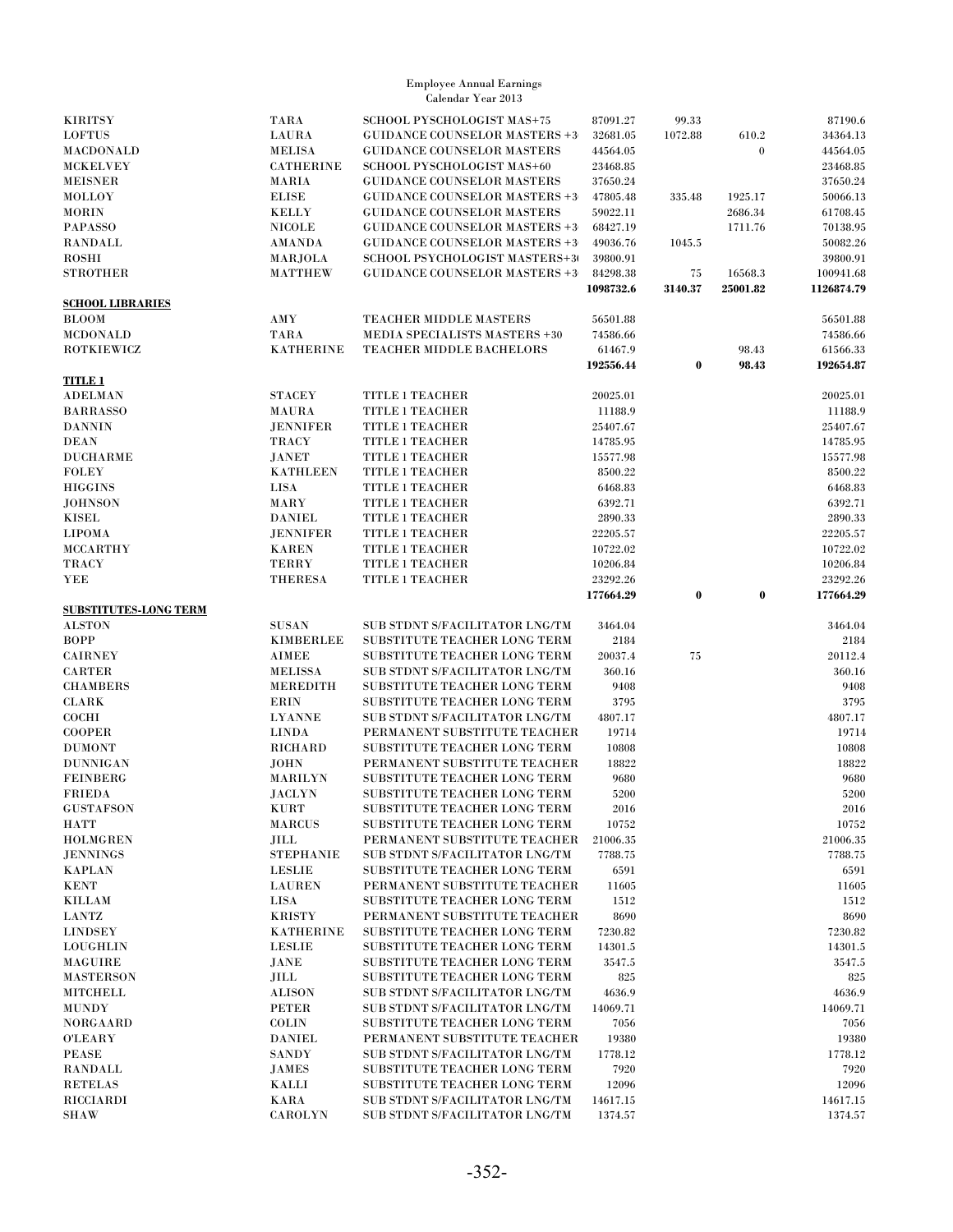| YON                                   | <b>ELIZABETH</b>               | <b>SUBSTITUTE TEACHER + 15 DAYS</b>                                        | 2756<br>289830.14 | 75<br>$\bf{0}$ | 2756<br>289905.14 |
|---------------------------------------|--------------------------------|----------------------------------------------------------------------------|-------------------|----------------|-------------------|
| <b>SUBSTITUTES</b>                    |                                |                                                                            |                   |                |                   |
| <b>ALGUS</b>                          | <b>KAREN</b>                   | TUTOR/KINDERGARTEN                                                         | 15929.75          |                | 15929.75          |
| <b>ALHADI</b>                         | SABA                           | <b>SUBSTITUTE TEACHER + 15 DAYS</b>                                        | 11303             |                | 11303             |
| <b>ANDERSON</b>                       | CAROL                          | TUTOR/KINDERGARTEN                                                         | 17438.56          |                | 17438.56          |
| <b>ANDERSON</b>                       | <b>MATTHEW</b>                 | <b>ACCOMPANIST</b>                                                         | 865               |                | 865               |
| <b>ARNOLD</b>                         | <b>ROBYN</b>                   | <b>SUBSTITUTE TEACHER + 15 DAYS</b>                                        | 1681              |                | 1681              |
| <b>BAND</b>                           | <b>DIANNE</b>                  | <b>SUBSTITUTE TEACHER</b>                                                  | 735.53            |                | 735.53            |
| <b>BANERJEE</b>                       | <b>JAYASHREE</b>               | <b>SUBSTITUTE TEACHER</b>                                                  | 90.39             |                | 90.39             |
| <b>BARBO</b>                          | <b>ANN</b>                     | SUBSTITUTE TEACHER + 15 DAYS                                               | 3868.27           |                | 3868.27           |
| <b>BARR</b>                           | <b>SANDRA</b>                  | <b>SUBSTITUTE TEACHER</b>                                                  | 1094.47           |                | 1094.47           |
| <b>BENDER-COHN</b>                    | <b>RENEE</b>                   | <b>SUBSTITUTE TEACHER</b>                                                  | 94                |                | 94                |
| <b>BERLIN</b>                         | <b>JOAN</b>                    | TUTOR/KINDERGARTEN                                                         | 9876              |                | 9876              |
| <b>BISHOP</b>                         | <b>BONITA</b>                  | <b>SUBSTITUTE TEACHER + 15 DAYS</b>                                        | 5740              |                | 5740              |
| <b>BISHOP</b>                         | <b>JAMES</b>                   | <b>COACHING STAFF</b>                                                      |                   | 2482           | 2482              |
| <b>BOEGEHOLD</b>                      | <b>BENJAMIN</b>                | <b>SUBSTITUTE TEACHER</b>                                                  | 92                |                | 92                |
| <b>BOUCHER</b>                        | <b>KATHLEEN</b>                | <b>COACHING STAFF</b>                                                      |                   | 2482           | 2482              |
| <b>BRITT</b>                          | <b>MICHAEL</b>                 | <b>SUBSTITUTE TEACHER + 15 DAYS</b>                                        | 8238              |                | 8238              |
| <b>BRODY</b>                          | <b>MELISSA</b>                 | <b>SUBSTITUTE TEACHER</b>                                                  | 1175              |                | 1175              |
| <b>BROWN</b>                          | <b>LOIS</b>                    | <b>SUBSTITUTE TEACHER + 15 DAYS</b>                                        | 729               |                | 729               |
| <b>BROWNE</b>                         | <b>KATHLEEN</b>                | <b>SUBSTITUTE TEACHER</b>                                                  | 104               |                | 104               |
| <b>BROWNING</b>                       | <b>CHRISTINE</b>               | <b>SUBSTITUTE TEACHER + 15 DAYS</b>                                        | 11972.71          |                | 11972.71          |
| <b>BUSCHENFELDT</b>                   | <b>KIRK</b>                    | <b>COACHING STAFF</b>                                                      | 550               | 8914.7         | 9464.7            |
| <b>BUTTS</b>                          | <b>KATHLEEN</b>                | TUTOR/KINDERGARTEN                                                         | 16392.25          |                | 16392.25          |
| <b>CAFFREY</b>                        | <b>DERMOT</b>                  | <b>COACHING STAFF</b>                                                      |                   | 3014           | 3014              |
| <b>CAINE</b>                          | <b>NEILL</b>                   | <b>COACHING STAFF</b>                                                      |                   | 840            | 840               |
| <b>CARADONNA</b>                      | MARIE                          | <b>SUBSTITUTE TEACHER + 15 DAYS</b>                                        | 834               |                | 834               |
| <b>CARNEY</b>                         | <b>MAUREEN</b>                 | <b>SUBSTITUTE TEACHER + 15 DAYS</b>                                        | 520               |                | 520               |
| <b>CARTER</b>                         | <b>VIOLA</b>                   | <b>SUBSTITUTE TEACHER + 15 DAYS</b>                                        | 5649              |                | 5649              |
| <b>CATANIA</b>                        | JEE                            | <b>SUBSTITUTE TEACHER + 15 DAYS</b>                                        | 13025.22          |                | 13025.22          |
| <b>CHAHROUR</b>                       | <b>ANDREA</b>                  | <b>SUBSTITUTE TEACHER</b>                                                  | 94                |                | 94                |
| <b>CHAMPAGNE</b>                      | <b>NICHOLAS</b>                | <b>SUBSTITUTE TEACHER</b>                                                  | 554.51            |                | 554.51            |
| <b>CHUE</b>                           | <b>KARIN</b>                   | <b>COACHING STAFF</b>                                                      |                   | 3627.32        | 3627.32           |
| <b>CONNORS</b>                        | <b>ANNE</b>                    | TUTOR/HOMEBOUND                                                            | 11107.87          |                | 11107.87          |
| <b>CONWELL</b>                        | $\bf AMY$                      | <b>SUBSTITUTE TEACHER</b>                                                  | 1770              |                | 1770              |
| COPPI                                 | <b>DOUGLAS</b>                 | <b>SUBSTITUTE TEACHER + 15 DAYS</b>                                        | 2420              |                | 2420              |
| <b>COVIELLO</b>                       | <b>DAVID</b>                   | <b>SUBSTITUTE TEACHER</b>                                                  | 368               |                | 368               |
| <b>CURNS</b>                          | <b>SHERRY</b>                  | <b>SUBSTITUTE TEACHER + 15 DAYS</b>                                        | 10072             |                | 10072             |
| <b>CURNS</b>                          | <b>DONALD</b>                  | <b>SUBSTITUTE TEACHER + 15 DAYS</b>                                        | 1896              |                | 1896              |
| <b>CURRAN</b>                         | MARTHA                         | <b>SUBSTITUTE TEACHER LONG TERM</b>                                        | 1976              |                | 1976              |
| <b>CUSSON</b>                         | <b>KERI</b>                    | <b>SUBSTITUTE TEACHER + 15 DAYS</b>                                        | 1410.75           |                | 1410.75           |
| DA COSTA                              | <b>VICTORIA</b>                | <b>SUBSTITUTE TEACHER</b>                                                  | 184               |                | 184               |
| <b>DASILVA</b>                        | <b>DEBRA</b>                   | SUB STDNT SUPPORT FACILITATR                                               | 7861.18           |                | 7861.18           |
| <b>DAVIDSON</b>                       | <b>ASHLEY</b>                  | TUTOR/KINDERGARTEN                                                         | 16518.5           | 17232.56       | 33751.06          |
|                                       |                                |                                                                            |                   |                | 3901.56           |
| <b>DAVIES</b><br><b>DECHRISTOFORO</b> | <b>DAWN</b>                    | <b>SUBSTITUTE TEACHER + 15 DAYS</b><br><b>SUBSTITUTE TEACHER + 15 DAYS</b> | 3901.56           |                |                   |
| DELL                                  | <b>JOHN</b><br><b>MARJORIE</b> |                                                                            | 11812<br>3072.3   |                | 11812<br>3072.3   |
| <b>DEPALO</b>                         | LISA                           | <b>SUBSTITUTE TEACHER + 15 DAYS</b>                                        | 2200              |                |                   |
|                                       |                                | TUTOR/HOMEBOUND                                                            |                   | 570            | 2770              |
| <b>DIGIANDOMENICO</b>                 | <b>CHARLES</b>                 | <b>COACHING STAFF</b>                                                      | $\mathbf{0}$      | 2554.2         | 2554.2            |
| <b>DONNELLY</b>                       | SARAH                          | SPECIALTY ADVISOR                                                          |                   |                | $\mathbf{0}$      |
| <b>DONNELLY</b>                       | ALAN                           | <b>COACHING STAFF</b>                                                      |                   | 2554.2         | 2554.2            |
| <b>DORFNEILSEN</b>                    | JULIE                          | <b>SUBSTITUTE TEACHER + 15 DAYS</b>                                        | 1040              |                | 1040              |
| <b>ENGLE</b>                          | $\boldsymbol{\mathrm{ADAM}}$   | <b>SUBSTITUTE TEACHER + 15 DAYS</b>                                        | 14686.17          |                | 14686.17          |
| <b>EVANS</b>                          | <b>NANCY</b>                   | <b>SUBSTITUTE TEACHER + 15 DAYS</b>                                        | 4819.45           |                | 4819.45           |
| <b>EVERETT-WILSON</b>                 | <b>ANDREA</b>                  | <b>SUBSTITUTE TEACHER</b>                                                  |                   | 131.2          | 131.2             |
| <b>FEATHERSTONE</b>                   | <b>ELAINA</b>                  | <b>SUBSTITUTE TEACHER + 15 DAYS</b>                                        | 2634.29           |                | 2634.29           |
| <b>FISCHLOWITZ-ROBERTS</b>            | <b>AARON</b>                   | <b>SUBSTITUTE TEACHER</b>                                                  | 460               |                | 460               |
| <b>FLANAGAN</b>                       | <b>AISHLEEN</b>                | <b>SUBSTITUTE TEACHER</b>                                                  | 184               |                | 184               |
| <b>FOILB</b>                          | <b>TRACY</b>                   | <b>SUBSTITUTE TEACHER + 15 DAYS</b>                                        | 14463.97          |                | 14463.97          |
| <b>FREDA</b>                          | MARIA                          | TUTOR/KINDERGARTEN                                                         | 11673.87          |                | 11673.87          |
| <b>FRUTKOFF</b>                       | CAROL                          | <b>SUBSTITUTE TEACHER + 15 DAYS</b>                                        | 418               |                | 418               |
| GALVIN                                | <b>KATELYN</b>                 | <b>COACHING STAFF</b>                                                      |                   | 2532           | 2532              |
| GANONG                                | JOANN                          | <b>SUBSTITUTE TEACHER</b>                                                  | 59081.95          | 9645.14        | 68727.09          |
| <b>GAVELIS</b>                        | CAROL                          | SUB STDNT SUPPORT FACILITATR                                               | 3459.92           |                | 3459.92           |
| <b>GAVELIS</b>                        | <b>ANTHONY</b>                 | <b>SUBSTITUTE TEACHER + 15 DAYS</b>                                        |                   | 5071           | 5071              |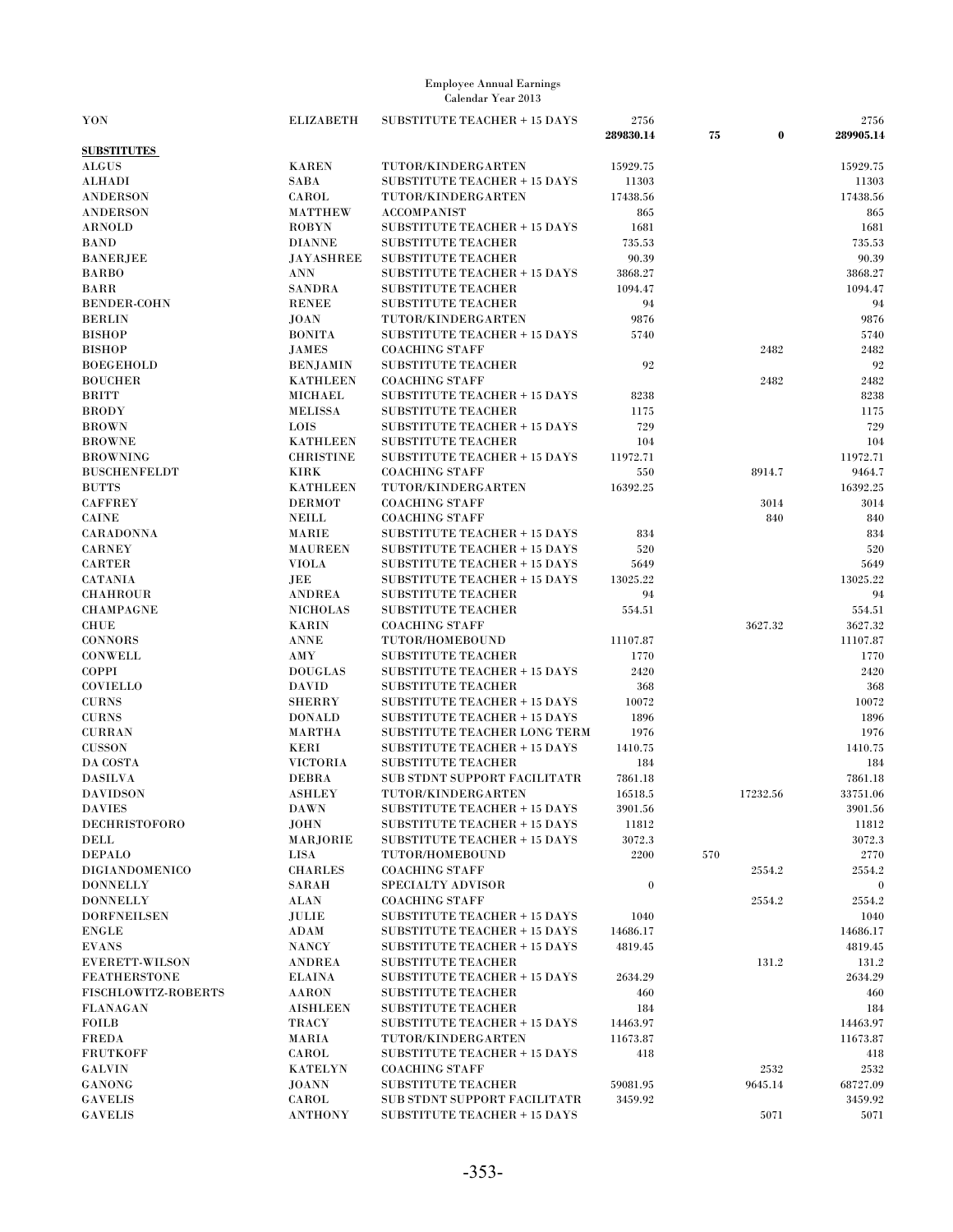| <b>GELFAND</b>                  | <b>CHERYL</b>        | <b>SUBSTITUTE TEACHER + 15 DAYS</b>            | 12416.89 |                | 12416.89           |
|---------------------------------|----------------------|------------------------------------------------|----------|----------------|--------------------|
| <b>GENOVESE</b>                 | <b>CLELIA</b>        | <b>SUBSTITUTE TEACHER + 15 DAYS</b>            | 4873     |                | 4873               |
| <b>GIANNOS KOTSARI</b>          | <b>EVANGELIA</b>     | <b>SUBSTITUTE TEACHER + 15 DAYS</b>            | 2079.56  |                | 2079.56            |
| $_{\rm GOLD}$                   | <b>ESTA</b>          | <b>SUBSTITUTE TEACHER + 15 DAYS</b>            | 6646     |                | 6646               |
| <b>GRIFFIN</b>                  | <b>NANCY</b>         | <b>SUBSTITUTE TEACHER + 15 DAYS</b>            | 3447.19  |                | 3447.19            |
| GUAGENTY                        | <b>KELLY</b>         | <b>SUBSTITUTE TEACHER + 15 DAYS</b>            | 5817.59  |                | 5817.59            |
| HALL                            | <b>MARNIE</b>        | <b>SUBSTITUTE TEACHER + 15 DAYS</b>            | 4133.4   |                | 4133.4             |
| <b>HANSON</b>                   | CARROLL              | <b>SUBSTITUTE TEACHER + 15 DAYS</b>            | 3364     |                | 3364               |
| HANSTINE                        | SUMI                 | <b>SUBSTITUTE TEACHER + 15 DAYS</b>            | 3172     |                | 3172               |
| <b>HARDING</b>                  | <b>LINDA</b>         | <b>SUBSTITUTE TEACHER + 15 DAYS</b>            | 4800.2   |                | 4800.2             |
| HEALY                           | PAUL                 | <b>SUBSTITUTE TEACHER + 15 DAYS</b>            | 4088     |                | 4088               |
| <b>HEFTER</b>                   | SARAH                | TUTOR/KINDERGARTEN                             | 9625     |                | 9625               |
| <b>HEISTAND</b>                 | <b>KIMBERLY</b>      | <b>SUBSTITUTE TEACHER + 15 DAYS</b>            | 5597     |                | 5597               |
| <b>HELMAS</b>                   | <b>PATRICK</b>       | <b>COACHING STAFF</b>                          |          | 3556.52        | 3556.52            |
| HEPP                            | <b>RUTH</b>          | <b>SUBSTITUTE TEACHER + 15 DAYS</b>            | 2056.78  |                | 2056.78            |
| HOLLAND                         | <b>KAREN</b>         | TUTOR/KINDERGARTEN                             | 14642.5  |                | 14642.5            |
| HOLMAN                          | <b>ELLEN</b>         | SUB STDNT SUPPORT FACILITATR                   | 45.2     |                | 45.2               |
| <b>HOPEWELL</b>                 | <b>CLAUDIA</b>       | <b>SUBSTITUTE TEACHER + 15 DAYS</b>            | 2634.5   |                | 2634.5             |
| HUG                             | <b>SHARON</b>        | <b>SUBSTITUTE TEACHER + 15 DAYS</b>            | 6660     |                | 6660               |
| HYMES                           | <b>JENNIFER</b>      | <b>SUBSTITUTE TEACHER + 15 DAYS</b>            | 4432.39  |                | 4432.39            |
| <b>INFANGER</b>                 | <b>KARL</b>          | <b>COACHING STAFF</b>                          |          | 7450.8         | 7450.8             |
| <b>JENKINSON</b>                | <b>EDWARD</b>        | <b>COACHING STAFF</b>                          |          | 6152.16        | 6152.16            |
| <b>JENNETT</b>                  | ALLISON              | <b>SUBSTITUTE TEACHER</b>                      | 874      |                | 874                |
| <b>JOHNSON</b>                  | <b>JOSEPH</b>        | <b>COACHING STAFF</b>                          |          | 7326.62        | 7326.62            |
| JOKI                            | ALEXA                | TUTOR/KINDERGARTEN                             | 17127    |                | 17127              |
| <b>JONES</b>                    | ROBERT               | <b>SUBSTITUTE TEACHER + 15 DAYS</b>            | 2470     |                | 2470               |
| KAHN                            | JULIE                | TUTOR/KINDERGARTEN                             | 16194.25 | 3014           | 16194.25           |
| <b>KAPLAN</b><br><b>KHAEMBA</b> | ERIC                 | <b>COACHING STAFF</b><br><b>COACHING STAFF</b> |          | 6104.56        | 3014               |
| <b>KIMLER</b>                   | JANET<br><b>LISA</b> | SUBSTITUTE TEACHER + 15 DAYS                   | 2445.31  |                | 6104.56<br>2445.31 |
| <b>KOSAN</b>                    | <b>KELSEY</b>        | TUTOR/KINDERGARTEN                             | 13675.1  |                | 13675.1            |
| KRAUSS                          | <b>MEGHAN</b>        | TUTOR/KINDERGARTEN                             | 11606    |                | 11606              |
| LERMAN                          | <b>STEVEN</b>        | <b>SUBSTITUTE TEACHER + 15 DAYS</b>            | 1053.75  |                | 1053.75            |
| LIBIN                           | <b>JENNIFER</b>      | <b>COACHING STAFF</b>                          |          | 3616.8         | 3616.8             |
| $\text{LODI}$                   | <b>MATTHEW</b>       | <b>COACHING STAFF</b>                          |          | 3014           | 3014               |
| $_{\rm LOGUE}$                  | <b>MICHAEL</b>       | <b>SUBSTITUTE TEACHER + 15 DAYS</b>            | 1470.2   |                | 1470.2             |
| LOMBARDI                        | <b>DAVID</b>         | <b>COACHING STAFF</b>                          |          | 7474.44        | 7474.44            |
| LOUNSBURY                       | ZITA                 | SUBSTITUTE TEACHER + 15 DAYS                   | 5137.82  |                | 5137.82            |
| LYNCH                           | <b>KIMBERLY</b>      | TUTOR/KINDERGARTEN                             | 770      |                | 770                |
| MABARDY                         | ALYSSA               | <b>COACHING STAFF</b>                          | 550      | 845.83<br>4342 | 5737.83            |
| MAGUIRE                         | <b>CAMRYN</b>        | <b>COACHING STAFF</b>                          |          | 10402.24       | 10402.24           |
| MAHANEY                         | <b>ANN</b>           | <b>SUBSTITUTE TEACHER + 15 DAYS</b>            |          | 144            | 144                |
| <b>MAHONEY</b>                  | ROSEMARY             | <b>SUBSTITUTE TEACHER + 15 DAYS</b>            | 9197.39  |                | 9197.39            |
| MALEY                           | <b>JENNIFER</b>      | TUTOR/KINDERGARTEN                             | 6370     |                | 6370               |
| <b>MANDEL FOLLY</b>             | <b>CLAIRE</b>        | <b>SUBSTITUTE TEACHER + 15 DAYS</b>            | 1352     |                | 1352               |
| MANDELL                         | <b>ELLEN</b>         | TUTOR/HOMEBOUND                                | 173.54   |                | 173.54             |
| MANNA                           | M. PETER             | <b>SUBSTITUTE TEACHER + 15 DAYS</b>            | 1160     |                | 1160               |
| MARCUS                          | <b>JOLENE</b>        | <b>SUBSTITUTE TEACHER + 15 DAYS</b>            | 14946.85 |                | 14946.85           |
| <b>MARDEN</b>                   | CHRISTINA            | <b>SUBSTITUTE TEACHER + 15 DAYS</b>            | 9139     |                | 9139               |
| MATTHEWSON                      | MARY                 | TUTOR/KINDERGARTEN                             | 15580.7  |                | 15580.7            |
| MAXWELL                         | CAROL                | <b>SUBSTITUTE TEACHER</b>                      | 92       |                | 92                 |
| MCGUIRE                         | PAUL                 | SUBSTITUTE TEACHER + 15 DAYS                   | 4915     |                | 4915               |
| MCSHANE                         | JESSICA              | <b>SUBSTITUTE TEACHER + 15 DAYS</b>            | 14740.79 |                | 14740.79           |
| <b>MCTAGUE</b>                  | BARBARA              | SUBSTITUTE BLDG ASSISTANT                      | 8622.03  |                | 8622.03            |
| MEI                             | ROBERT               | <b>COACHING STAFF</b>                          |          | 6209           | 6209               |
| MEISENHELDER                    | JENNA                | <b>SUBSTITUTE TEACHER</b>                      | 470      |                | 470                |
| MERLINO                         | <b>CHANTEL</b>       | <b>COACHING STAFF</b>                          |          | 4450.64        | 4450.64            |
| MEYER                           | <b>ERICA</b>         | <b>SUBSTITUTE TEACHER</b>                      | 414      |                | 414                |
| MOHAR                           | <b>DORIAN</b>        | <b>SUBSTITUTE TEACHER</b>                      | 1400     |                | 1400               |
| MONTECALVO                      | <b>JANET</b>         | <b>SUBSTITUTE TEACHER</b>                      | 92       |                | 92                 |
| MORIARTY                        | <b>CAROLYN</b>       | TUTOR/KINDERGARTEN                             | 16321.75 |                | 16321.75           |
| MUELLER                         | <b>ELIZABETH</b>     | <b>SUBSTITUTE TEACHER + 15 DAYS</b>            | 1164.79  |                | 1164.79            |
| NIEDERMEYER                     | LAURA                | <b>SUBSTITUTE TEACHER + 15 DAYS</b>            | 2205     |                | 2205               |
| O'CONNELL                       | <b>VINCENT</b>       | <b>SUBSTITUTE TEACHER + 15 DAYS</b>            | 104      |                | 104                |
| <b>O'KEEFE</b>                  | MICHAEL              | <b>COACHING STAFF</b>                          |          | 5023.26        | 5023.26            |
| OSHIRO                          | <b>FRANCO</b>        | <b>SUBSTITUTE TEACHER</b>                      | 470      |                | 470                |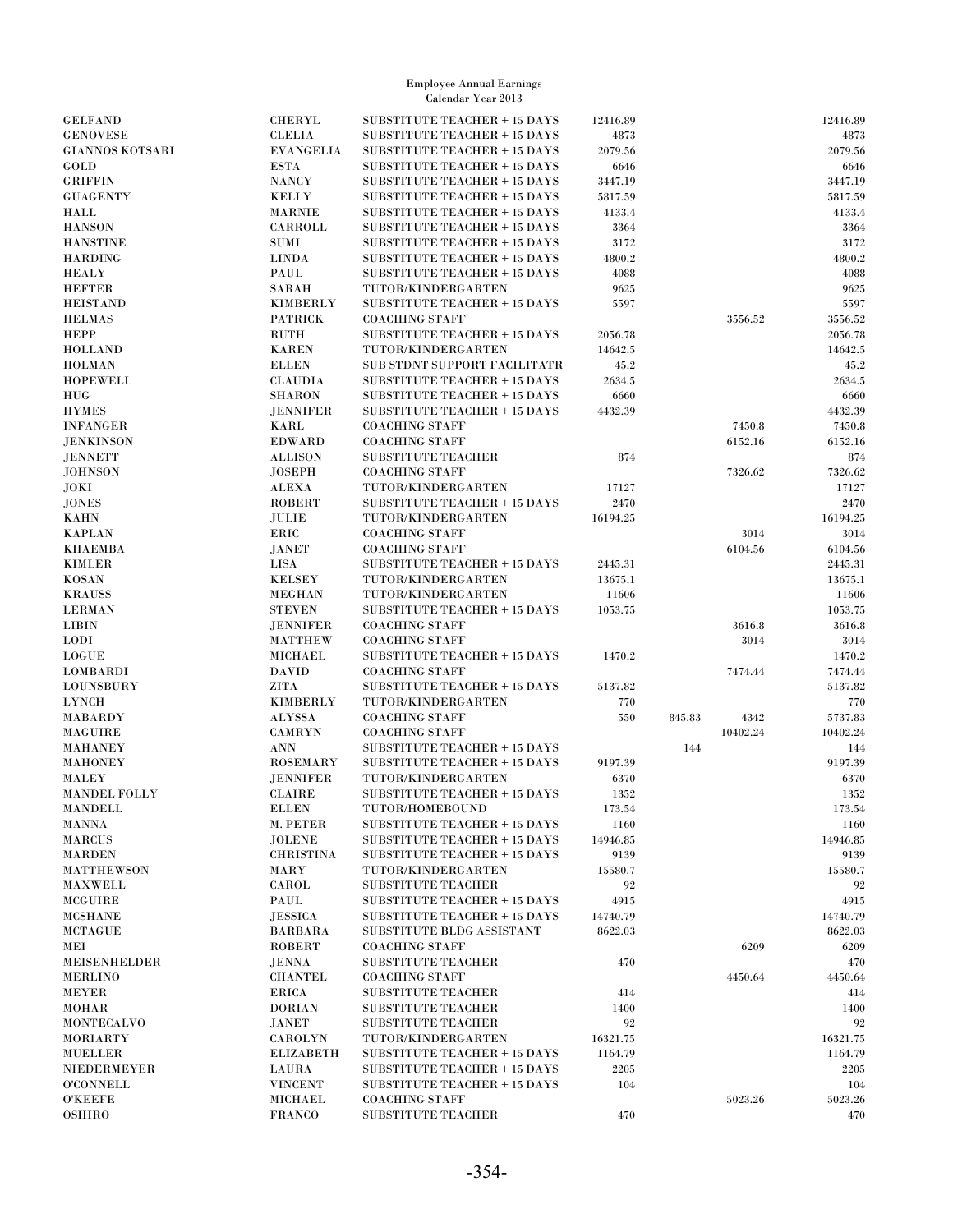| <b>PABST</b>              | <b>RICHARD</b>       | <b>SUBSTITUTE TEACHER + 15 DAYS</b>   | 948       |        |                   | 948        |
|---------------------------|----------------------|---------------------------------------|-----------|--------|-------------------|------------|
| <b>PANCHUCK</b>           | <b>MICHAEL</b>       | <b>SUBSTITUTE TEACHER + 15 DAYS</b>   | 2610      | 843.81 |                   | 3453.81    |
| <b>PANDIL</b>             | <b>CHARLES</b>       | <b>SUBSTITUTE TEACHER + 15 DAYS</b>   | 3224      |        |                   | 3224       |
| <b>PARVEN</b>             | <b>MICHELLE</b>      | TUTOR/KINDERGARTEN                    | 15896.88  |        |                   | 15896.88   |
| PAUL                      | <b>MARYBETH</b>      | <b>COACHING STAFF</b>                 |           |        | 7760.68           | 7760.68    |
| <b>PECKHAM</b>            | <b>STEVEN</b>        | <b>SUBSTITUTE TEACHER</b>             | 184       |        |                   | 184        |
| <b>PENROD</b>             | <b>JEANNE</b>        | <b>SUBSTITUTE TEACHER + 15 DAYS</b>   | 5445      |        |                   | 5445       |
| <b>PETTEPIT</b>           | <b>ANN</b>           | <b>SUBSTITUTE TEACHER + 15 DAYS</b>   | 2188      |        |                   | 2188       |
| <b>POTTS</b>              | <b>GEORGE</b>        | TUTOR/HOMEBOUND                       | 4252.14   |        |                   | 4252.14    |
| <b>POWSNER</b>            | <b>SUSAN</b>         | <b>SUBSTITUTE TEACHER</b>             | 231.69    |        |                   | 231.69     |
| PRICE                     | MARIA                | <b>SUBSTITUTE TEACHER + 15 DAYS</b>   | 1092      |        |                   | 1092       |
|                           |                      |                                       |           |        |                   |            |
| <b>RAIDER</b>             | <b>JEFFREY</b>       | <b>SUBSTITUTE TEACHER + 15 DAYS</b>   | 3302      |        |                   | 3302       |
| <b>RAITHEL</b>            | JANE                 | <b>ACCOMPANIST</b>                    | 3263      |        |                   | 3263       |
| <b>ROGERS</b>             | GREGORY              | <b>COACHING STAFF</b>                 |           |        | 5108.4            | 5108.4     |
| ROMANO                    | MARY                 | TUTOR/KINDERGARTEN                    | 16580     |        |                   | 16580      |
| <b>ROSE</b>               | <b>BARBARA</b>       | SUBSTITUTE MEDIA ASSISTANT            | 225.98    |        |                   | 225.98     |
| <b>ROTHENBERG</b>         | <b>JOHANNA</b>       | <b>SUBSTITUTE TEACHER</b>             | 276       |        |                   | 276        |
| ROWAN                     | <b>KRISTEN</b>       | <b>SUBSTITUTE TEACHER + 15 DAYS</b>   | 2218      |        |                   | 2218       |
| $_{\rm ROY}$              | MARY                 | <b>SUBSTITUTE TEACHER + 15 DAYS</b>   | 7984.37   |        |                   | 7984.37    |
| <b>SANFORD</b>            | <b>MICHAEL</b>       | <b>SUBSTITUTE TEACHER</b>             | 92        |        |                   | 92         |
| <b>SAYESS</b>             | <b>NADIA</b>         | <b>SUBSTITUTE TEACHER</b>             | 368       |        |                   | 368        |
| <b>SBORDONE</b>           | <b>ALLISON</b>       | TUTOR/HOMEBOUND                       | 3910.2    |        |                   | 3910.2     |
| <b>SCALISE-MARINOFSKY</b> | <b>JENNIFER</b>      | <b>COACHING STAFF</b>                 |           |        | 5767.24           | 5767.24    |
| <b>SCAMMON</b>            | <b>SALLY</b>         | SUB STDNT SUPPORT FACILITATR          | 11190.92  |        |                   | 11190.92   |
| <b>SHAGORY</b>            | <b>ARIEL</b>         | SUBSTITUTE TEACHER + 15 DAYS          | 3074.71   |        |                   | 3074.71    |
| <b>SHAGORY</b>            | <b>EDWARD</b>        | <b>SUBSTITUTE TEACHER + 15 DAYS</b>   | 7904.6    |        |                   | 7904.6     |
| <b>SHAVER</b>             | <b>KRISTINA</b>      | <b>SUBSTITUTE TEACHER</b>             | 329       |        |                   | 329        |
| <b>SHEPARD</b>            | <b>DOUGLAS</b>       | <b>SUBSTITUTE TEACHER + 15 DAYS</b>   | 10819.59  |        |                   | 10819.59   |
| <b>SIMPSON</b>            | WHITNEY              | TUTOR/KINDERGARTEN                    | 10206.37  |        |                   | 10206.37   |
| <b>SINCLAIR</b>           | <b>CHAD</b>          | <b>COACHING STAFF</b>                 |           |        | 6489.52           | 6489.52    |
| <b>SLATTERY</b>           | RICHARD              | <b>COACHING STAFF</b>                 |           |        | 3167              | 3167       |
| <b>SMITH</b>              | <b>BRIAN</b>         |                                       | 94        |        |                   | 94         |
|                           |                      | <b>SUBSTITUTE TEACHER</b>             |           |        |                   |            |
| SMITH-CAFFREY             | <b>RACHEL</b>        | <b>SUBSTITUTE TEACHER + 15 DAYS</b>   | 4553.18   |        |                   | 4553.18    |
| SOMA                      | GAYLE                | TUTOR/KINDERGARTEN                    | 16154.25  |        |                   | 16154.25   |
| <b>STANLEY</b>            | MICHAEL              | <b>COACHING STAFF</b>                 |           |        | 3737.36           | 3737.36    |
| <b>STARK</b>              | <b>VALERIE</b>       | <b>ACCOMPANIST</b>                    | 618       |        |                   | 618        |
| <b>STEINMETZ</b>          | AMY                  | <b>SUBSTITUTE TEACHER</b>             | 188       |        |                   | 188        |
| <b>STUCCHI</b>            | <b>DANIELLE</b>      | TUTOR/KINDERGARTEN                    | 6918      |        |                   | 6918       |
| <b>SUXHO</b>              | PETRAQ               | <b>COACHING STAFF</b>                 |           |        | 15172.1           | 15172.1    |
| <b>THOMAS</b>             | <b>KEVIN</b>         | <b>COACHING STAFF</b>                 |           |        | 4099.04           | 4099.04    |
| <b>TOBIN</b>              | <b>EMILY</b>         | <b>SUBSTITUTE TEACHER + 15 DAYS</b>   | 4748      |        |                   | 4748       |
| TRIPPI                    | <b>KERRY</b>         | <b>SUBSTITUTE TEACHER</b>             | 834       |        |                   | 834        |
| <b>TRUDEAU</b>            | <b>ASHLEY</b>        | TUTOR/KINDERGARTEN                    | 6706      |        |                   | 6706       |
| <b>TUMANG</b>             | MARIA                | <b>SUBSTITUTE TEACHER + 15 DAYS</b>   | 6866      |        |                   | 6866       |
| <b>UPCHURCH</b>           | KATIE                | <b>SUBSTITUTE TEACHER + 15 DAYS</b>   | 1222      |        |                   | 1222       |
| <b>VANTASSEL</b>          | <b>NANCY</b>         | TUTOR/KINDERGARTEN                    | 481.25    |        |                   | 481.25     |
| <b>VANTASSEL</b>          | JULIE                | <b>COACHING STAFF</b>                 | 1443.75   |        | 1507              | 2950.75    |
| WAGER                     | WILLIAM              | <b>SUBSTITUTE TEACHER + 15 DAYS</b>   | 106       |        |                   | 106        |
| WALLACE                   | <b>TERRI</b>         | TUTOR/KINDERGARTEN                    | 6644      |        |                   | 6644       |
| <b>WEBSTER</b>            | <b>BETH</b>          | <b>SUBSTITUTE TEACHER + 15 DAYS</b>   | 11122.41  |        |                   | 11122.41   |
| WEITHMAN                  | <b>GEORGE</b>        | <b>SUBSTITUTE TEACHER + 15 DAYS</b>   | 3375.47   |        |                   | 3375.47    |
| <b>WILKINS</b>            |                      |                                       |           |        |                   | 7219.62    |
| <b>WILSON</b>             | LISA<br><b>LEOLA</b> | <b>COACHING STAFF</b>                 |           |        | 7219.62           |            |
|                           |                      | <b>SUBSTITUTE TEACHER + 15 DAYS</b>   | 104       |        |                   | 104        |
| <b>WILSON</b>             | <b>ANNE</b>          | <b>SUBSTITUTE TEACHER</b>             | 1340.99   |        |                   | 1340.99    |
| WRIGHT                    | CRYSTAL              | <b>SUBSTITUTE TEACHER</b>             | 376       |        |                   | 376        |
| YOUNG                     |                      | <b>CHRISTOPHER SUBSTITUTE TEACHER</b> | 184       |        |                   | 184        |
| <b>YZAGUIRRE</b>          | <b>RAQUEL</b>        | <b>SUBSTITUTE TEACHER</b>             | 94        |        |                   | 94         |
| <b>ZIRLEN</b>             | <b>JULIANNE</b>      | <b>SUBSTITUTE TEACHER + 15 DAYS</b>   | 1532      |        |                   | 1532       |
| <b>ZUCCHI</b>             | JON                  | <b>SUBSTITUTE TEACHER + 15 DAYS</b>   | 6894.52   |        |                   | 6894.52    |
|                           |                      |                                       | 801389.18 |        | 2403.64 199245.32 | 1003038.14 |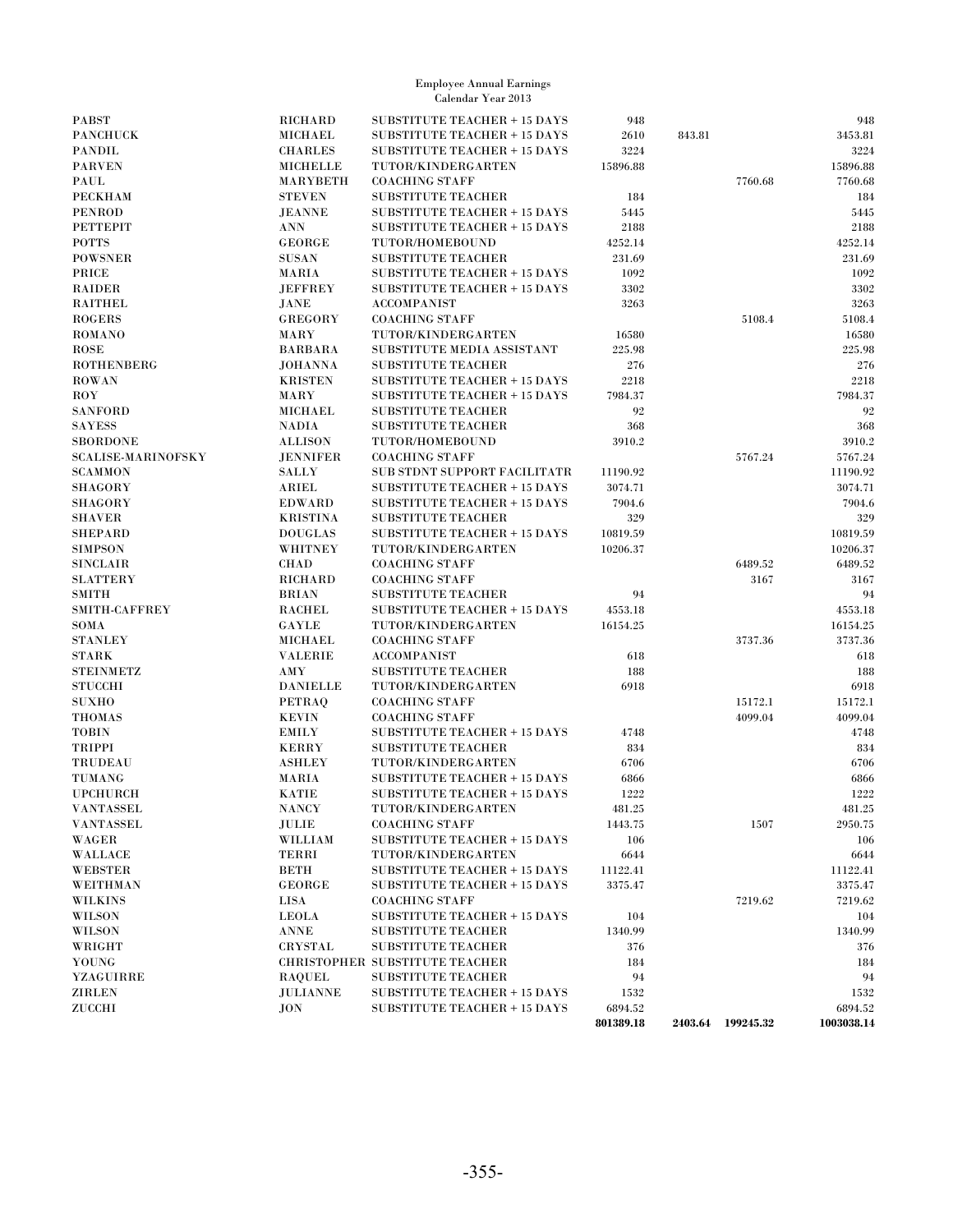| Emp # Last Name<br><b>FULL-TIME</b> | <b>First Name</b> | Loc | <b>Job Class Description</b>       | <b>Hire Date</b> | <b>Yrs of Srv</b> |
|-------------------------------------|-------------------|-----|------------------------------------|------------------|-------------------|
| 452 THOMPSON                        | PAUL              | 51  | POLICE LIEUTENANT                  | 07/06/1974       | 39                |
| 548 JONES                           | <b>MARTHA</b>     | 54  | (S) SUPERVISOR TECHNICAL SVS       | 10/16/1974       | 39                |
| 158 ALLEN                           | <b>RICHARD</b>    | 49  | <b>GENERAL FOREMAN</b>             | 03/20/1978       | 35                |
| 505 VALLE                           | <b>ROBERT</b>     | 22  | <b>CUSTODIAN SR II</b>             | 04/10/1978       | 35                |
| 293 HENDERSON                       | <b>PETER</b>      | 22  | <b>CUSTODIAN ASSISTANT NIGHT</b>   | 11/07/1978       | $35\,$            |
| 1128 CONNELLY                       | <b>EDWARD</b>     | 50  | FIRE DEPUTY CHIEF                  | 07/18/1979       | 34                |
| 1129 MITCHELL                       | ROY               | 50  | <b>FIRE CAPTAIN</b>                | 07/18/1979       | 34                |
| 1131 TOTA                           | <b>PAUL</b>       | 50  | FIRE DEPUTY CHIEF                  | 07/18/1979       | 34                |
| <b>1223 GREEL</b>                   | <b>ANN</b>        | 21  | EXECUTIVE PLANNING ASSISTANT       | 10/17/1979       | 34                |
| 946 WHITE                           | <b>JAMES</b>      | 53  | DIRECTOR PUBLIC HEALTH             | 11/21/1979       | 34                |
| 1438 CHAMPION                       | <b>LINDA</b>      | 54  | (S) CHILDREN'S PROGRAMMER          | 06/18/1980       | 33                |
| 2460 WHITE                          | <b>RICHARD</b>    | 50  | <b>FIRE CHIEF</b>                  | 07/22/1980       | 33                |
| 1549 CHALLIS                        | <b>DONNA</b>      | 13  | EXECUTIVE ASSISTANT P/TIME         | 12/09/1980       | ${\bf 33}$        |
| 1839 ARENA                          | <b>JAMES</b>      | 50  | FIRE LIEUTENANT 4YRS SVS           | 05/15/1981       | 32                |
| 1657 MAGAZZU                        | <b>ORAZIO</b>     | 44  | <b>GENERAL FOREMAN</b>             | 08/05/1981       | $\bf{32}$         |
| 1840 DOUCETTE                       | GARY              | 50  | <b>FIREFIGHTER</b>                 | 09/15/1982       | 31                |
| 1841 FORANCE                        | <b>THOMAS</b>     | 50  | FIRE LIEUTENANT 4YRS SVS           | 09/15/1982       | 31                |
| 1856 SMITH                          | <b>DALE</b>       | 54  | (S) SUPERVISOR CHILDREN'S SVS      | 09/29/1982       | 31                |
| 1983 CONLON                         | <b>MICHAEL</b>    | 50  | FIRE LIEUTENANT 4YRS SVS           | 06/06/1983       | 30                |
| 1996 SIMKINS                        | <b>LYNDA</b>      | 56A | DIRECTOR COMMUNITY FARM            | 07/01/1983       | 30                |
| 2041 ARENA BLAIR                    | <b>CHERYL</b>     | 41  | EXECUTIVE ASSISTANT 1116 CLKS      | 10/03/1983       | 30                |
| 2061 BARNICLE                       | <b>SUSANMARIE</b> | 54  | (S) CHILDREN'S LIBRARIAN           | 10/26/1983       | 30                |
| 2179 HALLORAN                       | <b>RICHARD</b>    | 51  | POLICE DETECTIVE                   | 07/31/1984       | 29                |
| 2181 GEISSLER                       | WILLIAM           | 51  | POLICE PATROLMAN                   | 08/16/1984       | 29                |
| 2185 MELCHIORRI                     | <b>ROCKY</b>      | 50  | <b>FIREFIGHTER</b>                 | 09/04/1984       | 29                |
| 1990 VITALE                         | <b>THOMAS</b>     | 51  | POLICE PATROLMAN                   | 10/24/1984       | 29                |
| 1445 HLADICK                        | <b>THOMAS</b>     | 44  | HIGHWAY DIVISION SUPERVISOR        | 10/31/1984       | 29                |
| 2223 VANTASSEL                      | <b>GORDON</b>     | 50  | SUPT OF COMMUNICATIONS             | 11/13/1984       | ${\bf 29}$        |
| <b>2289 MOORES</b>                  | <b>DAVID</b>      | 22  | <b>CUSTODIAN SR III</b>            | 04/16/1985       | 28                |
| <b>2300 BURKE</b>                   | <b>EDWARD</b>     | 46  | ASSISTANT SUPERVISOR               | 05/22/1985       | 28                |
| 2353 COLLINS                        | <b>THOMAS</b>     | 43  | <b>DIVISION SUPERVISOR</b>         | 08/19/1985       | 28                |
| 2412 SPENCER                        | <b>THOMAS</b>     | 50  | <b>FIREFIGHTER</b>                 | 12/23/1985       | 28                |
| 2422 REPELLA                        | <b>TIMOTHY</b>    | 22  | <b>CUSTODIAN - SR I DAY</b>        | 01/02/1986       | $\overline{27}$   |
| 2439 RICHARDSON                     | <b>RONALD</b>     | 51  | POLICE PATROLMAN                   | 02/24/1986       | $27\,$            |
| 2463 HARVEY                         | <b>EDWARD</b>     | 22  | <b>CUSTODIAN - SR I DAY</b>        | 04/07/1986       | 27                |
| 2458 FRANCIOSE                      | ROCCO             | 50  | FIRE CAPTAIN                       | 04/22/1986       | 27                |
| 2472 FLEMING                        | <b>MAUREEN</b>    | 13  | <b>EXECUTIVE ASSISTANT</b>         | 05/19/1986       | ${\bf 27}$        |
| 2484 ST.GERMAIN                     | <b>PETER</b>      | 43  | <b>LEAD MECHANIC</b>               | 06/04/1986       | $27\,$            |
| 2590 ZICKO                          | JOHN              | 22  | <b>CUSTODIAN - JR I NIGHT</b>      | 10/27/1986       | $27\,$            |
| 2588 LAVEZZO                        | JAMES             | 22  | <b>FAC MAIN-SUPRVSR CUSTODIANS</b> | 11/03/1986       | $27\,$            |
| 2597 DUNLOP                         | ROBERT            | 51  | POLICE SERGEANT                    | 11/19/1986       | $27\,$            |
| 2610 GRASSEY                        | <b>BRIAN</b>      | 51  | POLICE LIEUTENANT                  | 11/21/1986       | 27                |
| 2676 HASWELL                        | <b>JOHN</b>       | 51  | POLICE PATROLMAN                   | 11/23/1986       | 27                |
| 2927 MURPHY                         | ROBERT            | 51  | POLICE PATROLMAN                   | 11/23/1986       | 27                |
| 291 QUILTY                          | <b>JOHN</b>       | 44  | <b>WORKING FOREMAN</b>             | 01/14/1987       | 26                |
| 2336 GILBERT                        | <b>CHRIS</b>      | 22  | <b>CUSTODIAN - JR II NIGHT</b>     | 01/15/1987       | 26                |
| <b>2694 ARENA</b>                   | <b>SALVATORE</b>  | 50  | <b>FIRE CAPTAIN</b>                | 06/29/1987       | 26                |
| 2693 WEDGEWORTH                     | <b>JOHNNY</b>     | 50  | <b>FIREFIGHTER</b>                 | 06/29/1987       | 26                |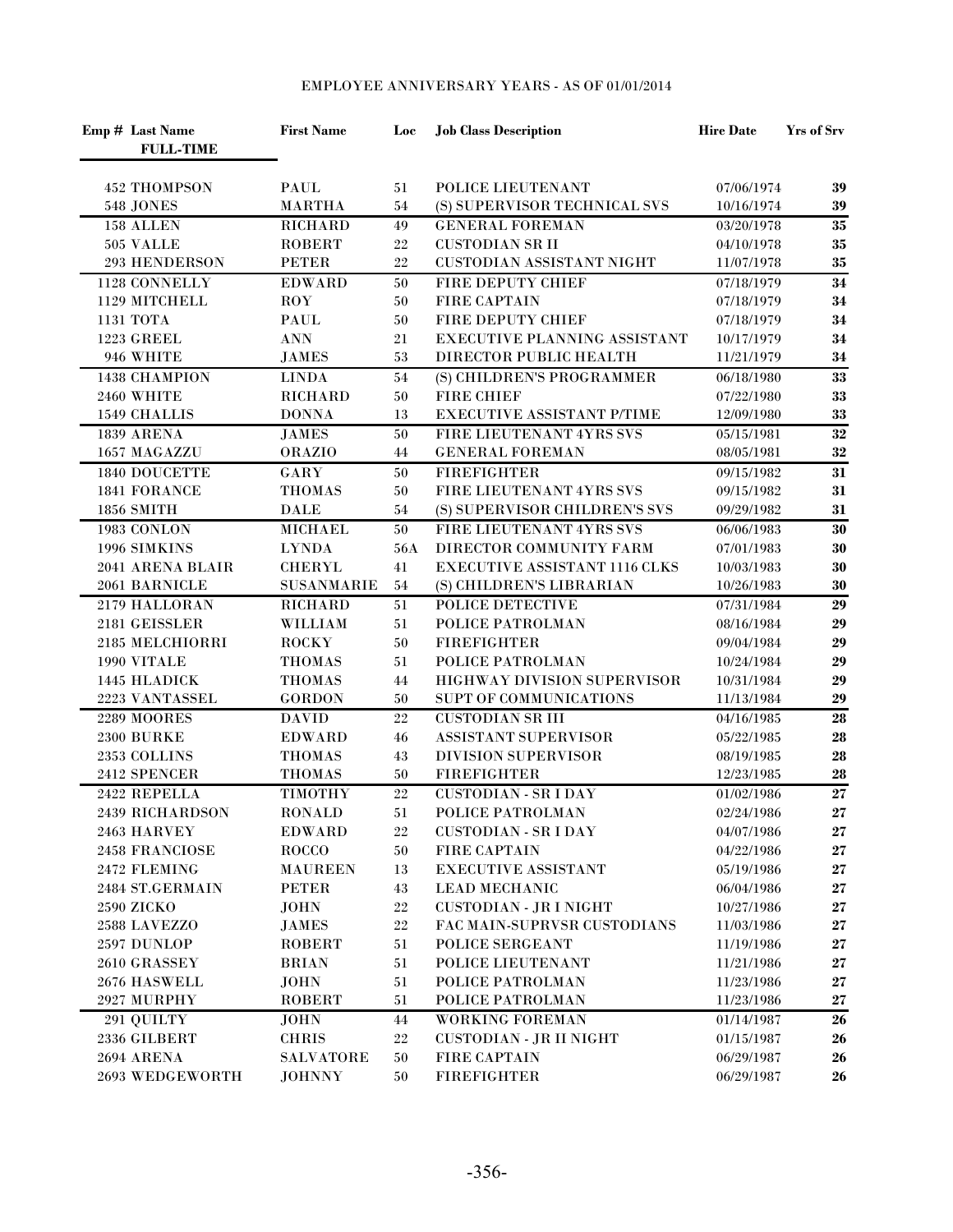| Emp # Last Name            | <b>First Name</b>             | Loc      | <b>Job Class Description</b>                | <b>Hire Date</b>         | Yrs of Srv      |
|----------------------------|-------------------------------|----------|---------------------------------------------|--------------------------|-----------------|
| 2716 SCOTT                 | <b>DONNA</b>                  | 51       | <b>CIVILIAN DISPATCHER</b>                  | 07/13/1987               | 26              |
| 2780 PERRYMAN              | <b>MICHAEL</b>                | 50       | <b>FIREFIGHTER</b>                          | 11/08/1987               | 26              |
| 2777 CARNEY                | <b>PETER</b>                  | 50       | FIRE DEPUTY CHIEF                           | 11/09/1987               | 26              |
| 2778 HARTWELL              | <b>DANIEL</b>                 | 50       | <b>FIREFIGHTER</b>                          | 11/09/1987               | 26              |
| 2779 MAHONEY               | <b>WALTER</b>                 | 50       | FIRE LIEUTENANT LESS 4YRS SVS               | 11/09/1987               | 26              |
| 2807 CONNELLY              | <b>MARK</b>                   | 50       | <b>ACTING CAPTAIN</b>                       | 02/22/1988               | 25              |
| 2808 HAIGIS                | <b>MICHAEL</b>                | 50       | <b>FIREFIGHTER</b>                          | 02/22/1988               | ${\bf 25}$      |
| 2809 HEADLEY               | <b>GRANTLEY</b>               | 50       | <b>FIREFIGHTER</b>                          | 02/22/1988               | ${\bf 25}$      |
| 2810 HLADICK               | <b>MARTIN</b>                 | 50       | <b>FIREFIGHTER</b>                          | 02/22/1988               | ${\bf 25}$      |
| 2811 MATHEWS               | <b>DANIEL</b>                 | 50       | <b>FIRE LIEUTENANT 4YRS SVS</b>             | 02/22/1988               | ${\bf 25}$      |
| 2812 MCDANIEL              | MICHAEL                       | 45       | <b>GENERAL FOREMAN</b>                      | 03/02/1988               | ${\bf 25}$      |
| <b>2827 PONS</b>           | <b>MICHAEL</b>                | 44       | HEAVY EQUIPMENT OPERATOR                    | 07/21/1988               | 25              |
| 2896 PERODEAU              | <b>RICHARD</b>                | 45       | <b>CHIEF PLANT OPERATOR</b>                 | 08/17/1988               | 25              |
| 2537 CLOUGHER              | <b>GERALD</b>                 | 44       | <b>WORKING FOREMAN</b>                      | 09/28/1988               | 25              |
| 2943 GILBERT               | <b>SHAWN</b>                  | 22       | <b>CUSTODIAN - SR I DAY</b>                 | 10/17/1988               | 25              |
| 2265 COFFEY                | MARY LOU                      | 56A      | DEPARTMENT ASSISTANT                        | 01/17/1989               | 24              |
| 2989 ALBERGHINI            | WILLIAM                       | 50       | <b>FIREFIGHTER</b>                          | 03/13/1989               | 24              |
| 2990 BLACK                 | <b>JAMES</b>                  | 50       | <b>FIREFIGHTER</b>                          | 03/13/1989               | 24              |
| 2991 SHERIDAN              | <b>JAMES</b>                  | 50       | <b>FIRE CHIEF</b>                           | 03/13/1989               | 24              |
| 3137 STICKA                | WILLIAM                       | 50       | <b>FIREFIGHTER</b>                          | 03/13/1989               | 24              |
| 2995 HOFFMAN               | <b>ROBERT</b>                 | 51       | POLICE SERGEANT                             | 03/17/1989               | 24              |
| 2605 ORDWAY                | $\mathbf{JAMES}$              | 51       | POLICE DETECTIVE                            | 03/20/1989               | 24              |
| 3015 BORGHI                | <b>MARY</b>                   | 54       | (S) LIBRARY ASSISTANT                       | 05/08/1989               | 24              |
| 3017 HALFREY               | <b>ALAN</b>                   | 45       | <b>WORKING FOREMAN</b>                      | 05/10/1989               | 24              |
| 2649 HOPKINS               | <b>THOMAS</b>                 | 44       | <b>GENERAL FOREMAN</b>                      | 07/27/1989               | 24              |
| <b>3028 KEEFE</b>          | <b>DANIEL</b>                 | 56A      | ASSISTANT DIRECTOR PARKS/REC                | 01/08/1990               | 23              |
| 3136 SMITH                 | <b>JAMES</b>                  | 50       | FIRE LIEUTENANT 4YRS SVS                    | 04/23/1990               | ${\bf 23}$      |
| 3140 LENTINI               | <b>MICHAEL</b>                | 50       | FIRE DEPUTY CHIEF                           | 05/04/1990               | 23              |
| 3144 WELCH                 | <b>PAULA</b>                  | 54       | (S) SUPERVISOR CIRCULATION SVS              | 05/14/1990               | 23              |
| 3201 HILL                  | JAMES                         | 22       | <b>CUSTODIAN - SR I DAY</b>                 | 09/21/1990               | ${\bf 23}$      |
| 3272 REDINGTON             | <b>DELL</b>                   | 54       | (S) LIBRARY ASSISTANT                       | 08/10/1991               | $\overline{22}$ |
| 3306 ST.HILAIRE            | <b>MARK</b>                   | 51       | POLICE SERGEANT                             | 10/02/1991               | $\bf 22$        |
| 3339 BACON                 | <b>KATHLEEN</b>               | 66       | DIRECTOR RETIREMENT SYSTEM                  | 01/27/1992               | 21              |
| 3357 GRAHAM                | <b>ALLAN</b>                  | 51       | POLICE SERGEANT                             | 05/06/1992               | 21              |
| 3436 SPURLING              | <b>SCOTT</b>                  | 46       | <b>WORKING FOREMAN</b><br>POLICE LIEUTENANT | 09/16/1992<br>09/22/1992 | 21              |
| 3421 LAUZON<br>3283 QUILTY | <b>BRIAN</b><br><b>THOMAS</b> | 51<br>44 | <b>SKILLED LABORER</b>                      | 12/15/1992               | 21<br>21        |
| 3473 PINAULT               | <b>LINDA</b>                  | 56A      | ADMINISTRATIVE ASSISTANT                    |                          |                 |
| 3506 ADAMS                 | <b>RICHARD</b>                | 50       | <b>FIREFIGHTER</b>                          | 03/08/1993<br>07/07/1993 | 20<br>20        |
| <b>3502 ARENA</b>          | <b>STEPHEN</b>                | 50       | <b>FIREFIGHTER</b>                          | 07/07/1993               | 20              |
| 3504 BIAGI                 | <b>RONALD</b>                 | 50       | <b>FIREFIGHTER</b>                          | 07/07/1993               | 20              |
| 3501 QUILTY                | <b>MICHAEL</b>                | 50       | <b>FIREFIGHTER</b>                          | 07/07/1993               | 20              |
| 3525 BROGAN                | <b>DANIEL</b>                 | 51       | POLICE PATROLMAN                            | 07/26/1993               | 20              |
| 3558 COLLINS               | <b>CHRISTOPHER 50</b>         |          | <b>FIREFIGHTER</b>                          | 09/20/1993               | 20              |
| 3559 HERRING               | <b>JOHN</b>                   | 50       | <b>FIREFIGHTER</b>                          | 09/20/1993               | 20              |
| 3557 HLADICK               | <b>ANDREW</b>                 | 50       | FIRE LIEUTENANT LESS 4YRS SVS               | 09/20/1993               | 20              |
| 3572 VIEIRA                | <b>RICHARD</b>                | 51       | POLICE SERGEANT                             | 10/20/1993               | 20              |
| <b>2436 ARENA</b>          | <b>EDWARD</b>                 | 51       | POLICE DETECTIVE                            | 01/10/1994               | 19              |
| 3611 BLANCHARD             | <b>ELIZABETH</b>              | 51       | POLICE PATROLMAN                            | 01/10/1994               | 19              |
| 3608 DOHERTY               | <b>JOHN</b>                   | 51       | POLICE SERGEANT                             | 01/10/1994               | 19              |
|                            |                               |          |                                             |                          |                 |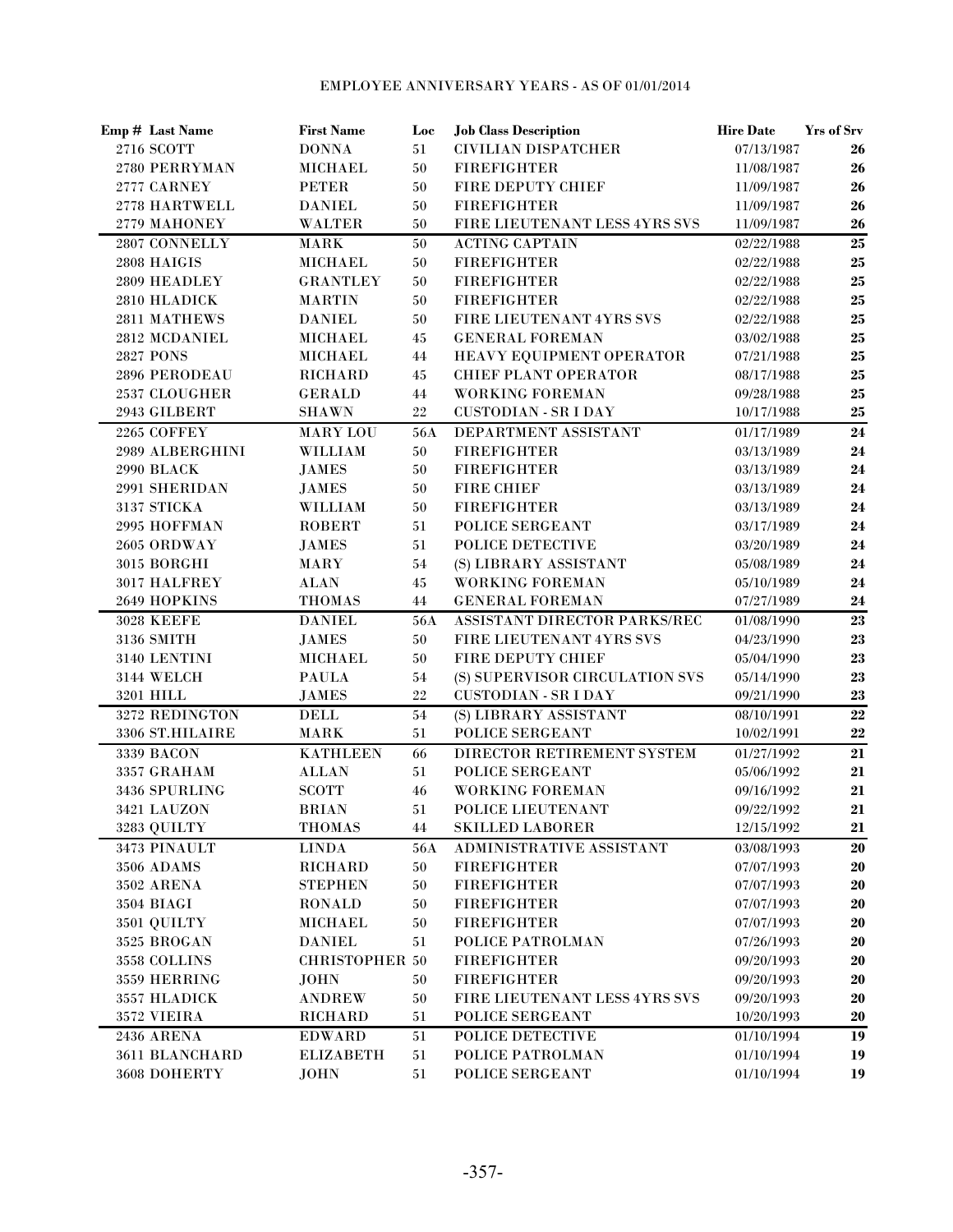| Emp # Last Name             | <b>First Name</b>     | Loc        | <b>Job Class Description</b>         | <b>Hire Date</b> | Yrs of Srv |
|-----------------------------|-----------------------|------------|--------------------------------------|------------------|------------|
| 3609 KEOHANE                | <b>JAMES</b>          | 51         | POLICE PATROLMAN                     | 01/10/1994       | 19         |
| 3610 ROSSI CAFARELLI        | CARA                  | 51         | POLICE LIEUTENANT                    | 01/10/1994       | 19         |
| 2012 MORRILL                | <b>DIANE</b>          | 51         | POLICE PATROLMAN                     | 02/07/1994       | 19         |
| 3488 TOSI                   | <b>KEITH</b>          | $51\,$     | ANIMAL CONTROL OFFICER               | 02/22/1994       | 19         |
| 3711 LUBINSKI               | <b>ROBERT</b>         | $22\,$     | <b>CUSTODIAN - JR I AFTERNOON</b>    | 08/24/1994       | 19         |
| 3739 ALCOCK                 | <b>BRIAN</b>          | 42         | <b>CADD/GIS TECHNICIAN</b>           | 09/19/1994       | 19         |
| 3749 FARQUHARSON            | <b>DOUGLAS</b>        | 50         | <b>FIREFIGHTER</b>                   | 10/10/1994       | 19         |
| $3800$ $\operatorname{DOW}$ | <b>DANIEL</b>         | 50         | FIRE DEPUTY CHIEF                    | 04/03/1995       | 18         |
| <b>3801 LEVEY</b>           | <b>KENNETH</b>        | 50         | FIRE LIEUTENANT 4YRS SVS             | 04/03/1995       | 18         |
| 3802 REYNOLDS               | <b>THOMAS</b>         | 50         | <b>FIREFIGHTER</b>                   | 04/03/1995       | ${\bf 18}$ |
| 3810 INGHAM                 | <b>BRIAN</b>          | 51         | POLICE SERGEANT                      | 04/26/1995       | 18         |
| 3815 RAMALHO                | <b>JOHN</b>           | $22\,$     | <b>CUSTODIAN - JR I DAY</b>          | 05/09/1995       | 18         |
| 3843 MORGAN                 | <b>PAMELA</b>         | 53         | EXECUTIVE ASSISTANT 1116 CLKS        | 07/05/1995       | 18         |
| <b>3844 PILLA</b>           | <b>JUSTINA</b>        | 16         | ADMINISTRATIVE ASSISTANT             | 07/10/1995       | 18         |
| 3849 DANGELO                | <b>JANICE</b>         | 17         | DIRECTOR OF ASSESSING                | 07/17/1995       | 18         |
| 3881 FITZPATRICK            | <b>LEO</b>            | 51         | POLICE SERGEANT                      | 09/25/1995       | 18         |
| 3497 BACCARI                | <b>SCOTT</b>          | 49         | <b>WORKING FOREMAN</b>               | 01/17/1996       | 17         |
| 3911 WALKER                 | GARY                  | 44         | <b>WORKING FOREMAN</b>               | 02/16/1996       | 17         |
| 3594 MELLISH                | <b>CAROLYN</b>        | 22         | MAINTENANCE III                      | 04/01/1996       | 17         |
| 3923 CARTER                 | <b>JEFFREY</b>        | 22         | <b>CUSTODIAN SR II</b>               | 04/16/1996       | 17         |
| 6136 SPINAZOLA              | <b>RODNEY</b>         | 49         | <b>SKILLED LABORER</b>               | 06/17/1996       | 17         |
| 3972 FORREST                | <b>BARRY</b>          | 50         | <b>FIREFIGHTER</b>                   | 07/29/1996       | 17         |
| 3977 LEFRANCOIS             | <b>ROBERT</b>         | 31         | DIR INFORMATION TECHNOLOGY           | 08/19/1996       | 17         |
| 40019 HEFFLER               | <b>ELIZABETH</b>      | 51         | POLICE PATROLMAN                     | 10/23/1996       | 17         |
| 40027 TOMASETTI             | <b>CYNTHIA</b>        | 14         | ASSISTANT COMPTROLLER                | 11/12/1996       | 17         |
| 40037 FAMANIA               | <b>CARLOS</b>         | 22         | <b>CUSTODIAN - SR I DAY</b>          | 01/06/1997       | 16         |
| 40052 DOLLAWAY              | <b>JEFFREY</b>        | 46         | HEAVY EQUIPMENT OPERATOR             | 03/19/1997       | <b>16</b>  |
| 40073 CHING                 | <b>CAROLYN</b>        | 54         | EXECUTIVE ASSISTANT LIBRARY          | 04/02/1997       | 16         |
| 40085 RUTKOWSKI             | <b>RONALD</b>         | $22\,$     | MAINT MECHANIC IV                    | 04/29/1997       | <b>16</b>  |
| 40086 COVIELLO              | <b>MARK</b>           | 42         | <b>TOWN ENGINEER</b>                 | 05/05/1997       | 16         |
| 40087 LATHWOOD              | <b>PAMELA</b>         | ${\bf 54}$ | (S) TECHNOLOGY ASSOCIATE             | 05/16/1997       | 16         |
| 41028 ASSENCOA              | <b>WALTER</b>         | 22         | <b>CUSTODIAN - JR I NIGHT</b>        | 07/01/1997       | <b>16</b>  |
| 2944 LAROSA                 | <b>LEONARD</b>        | 22         | <b>CUSTODIAN - SR I DAY</b>          | 07/01/1997       | 16         |
| 41023 WARD                  | <b>EDWARD</b>         | $50\,$     | FIRE LIEUTENANT LESS 4YRS SVS        | 07/07/1997       | 16         |
| 41047 HARRIS                | <b>ROBERT</b>         | 22         | <b>CUSTODIAN - JR I AFTERNOON</b>    | 07/31/1997       | 16         |
| <b>41075 PERRY</b>          | <b>TIMOTHY</b>        | 49         | <b>SKILLED LABORER</b>               | 09/17/1997       | <b>16</b>  |
| 41098 WHELAN                | <b>GERALD</b>         | 31         | I/S DATA BASE ADMIN                  | 12/08/1997       | <b>16</b>  |
| 40060 CONRAD                | <b>LORNA</b>          | 17         | EXECUTIVE ASSISTANT 1116 CLKS        | 02/25/1998       | 15         |
| 41119 COMEAU                | <b>ANTHONY</b>        | 46         | <b>WATER/SEWER DIVISION SUPERVSI</b> | 04/06/1998       | 15         |
| 41128 CONNELLY              | <b>MICHAEL</b>        | 21         | <b>LOCAL BUILDING INSPECTOR</b>      | 04/27/1998       | 15         |
| 41164 LUTTRELL              | <b>MICHAEL</b>        | 44         | HEAVY EQUIPMENT OPERATOR             | 07/01/1998       | 15         |
| 41174 MAGLIOZZI             | <b>ROBERT</b>         | $50\,$     | FIREFIGHTER/PARAMEDIC                | 07/01/1998       | 15         |
| <b>41173 DELEHANTY</b>      | <b>KEVIN</b>          | 51         | POLICE PATROLMAN                     | 07/06/1998       | 15         |
| 41220 KELLEY                | <b>ELIZABETH</b>      | 16A        | ASSISTANT COLLECTOR/TREASUREH        | 10/13/1998       | 15         |
| 41232 SHERMAN               | <b>DEBBIE JO</b>      | 14         | SPECIAL ASSISTANT TO FIN DIR         | 12/07/1998       | 15         |
| 41239 MAGAZZU               | <b>PETER</b>          | 46         | <b>SKILLED LABORER</b>               | 12/30/1998       | 15         |
| 41254 DREW                  | $\operatorname{ALEX}$ | 46         | <b>CRAFTSMAN</b>                     | 03/31/1999       | 14         |
| 41261 BARTLETT              | <b>KAROL</b>          | 54         | (S) REFERENCE LIBRARIAN              | 04/01/1999       | 14         |
| 41260 ROTHMAN               | <b>EUGENE</b>         | $50\,$     | FIRE CAPTAIN                         | 04/07/1999       | 14         |
| 41283 MCGEEVER              | <b>MICHAEL</b>        | 45         | HEAVY EQUIPMENT OPERATOR             | 04/21/1999       | 14         |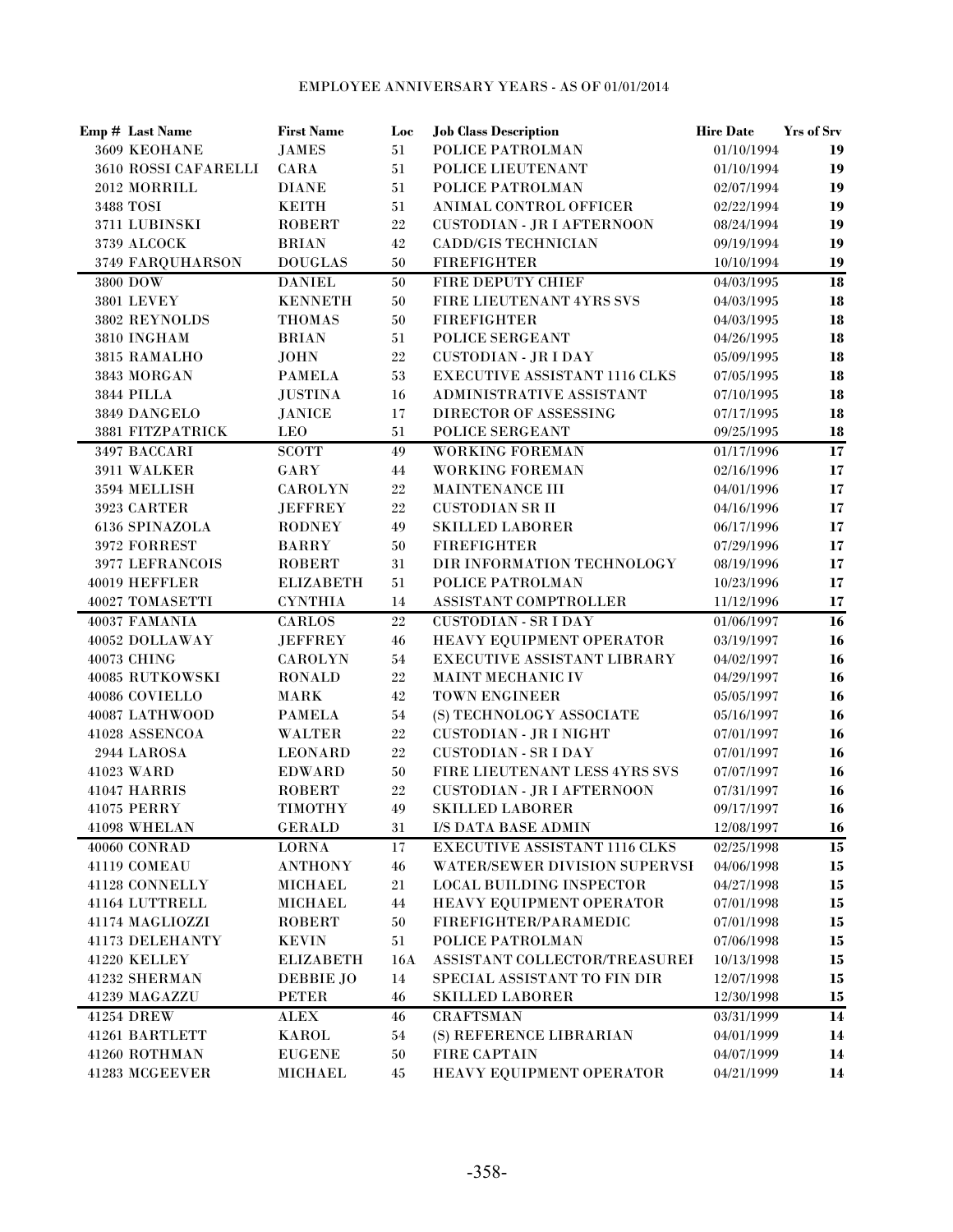|            | Emp # Last Name                | <b>First Name</b>               | Loc | <b>Job Class Description</b>         | <b>Hire Date</b>         | Yrs of Srv |
|------------|--------------------------------|---------------------------------|-----|--------------------------------------|--------------------------|------------|
|            | 41293 CURTIS                   | <b>STEVEN</b>                   | 44  | HEAVY EQUIPMENT OPERATOR             | 06/01/1999               | 14         |
|            | 41296 SULLIVAN                 | <b>WAYNE</b>                    | 46  | <b>CRAFTSMAN</b>                     | 06/02/1999               | 14         |
|            | 41400 VALENTIN                 | JOEL                            | 31  | I/S NETWORK ADMINISTRATOR            | 12/08/1999               | 14         |
|            | 41414 HOYT                     | <b>MATTHEW</b>                  | 44  | HEAVY EQUIPMENT OPERATOR             | 01/19/2000               | 13         |
|            | 41417 QUILTY                   | <b>JAMES</b>                    | 51  | POLICE PATROLMAN                     | 01/31/2000               | 13         |
|            | 41425 DOWNING                  | <b>RONALD</b>                   | 50  | <b>FIRE LIEUTENANT 4YRS SVS</b>      | 03/08/2000               | 13         |
|            | 41437 YOUNG                    | <b>SHEILA</b>                   | 29  | <b>EXECUTIVE ASSISTANT 1116 CLKS</b> | 04/12/2000               | 13         |
|            | 41451 WURTH                    | <b>CAROL</b>                    | 16A | <b>EXECUTIVE ASSISTANT 1116 CLKS</b> | 05/30/2000               | 13         |
|            | 41476 SLAMIN                   | <b>PETER</b>                    | 44  | <b>SANITATION DRIVER</b>             | 06/21/2000               | 13         |
|            | 41604 AUSTIN                   | <b>JOHN</b>                     | 50  | FIRE CAPTAIN                         | 04/04/2001               | 12         |
|            | 41601 CURLEY                   | <b>JOHN</b>                     | 50  | <b>FIREFIGHTER</b>                   | 04/04/2001               | 12         |
|            | 41605 KELLEY                   | <b>TIMOTHY</b>                  | 50  | <b>FIREFIGHTER</b>                   | 04/04/2001               | 12         |
|            | 41602 MORTARELLI               | <b>JOSEPH</b>                   | 50  | FIRE LIEUTENANT 4YRS SVS             | 04/04/2001               | 12         |
|            | 41603 SMITH                    | <b>SCOTT</b>                    | 50  | <b>FIREFIGHTER</b>                   | 04/04/2001               | 12         |
|            | 41606 CRISAFULLI               | <b>SAMUEL</b>                   | 50  | FIRE LIEUTENANT 4YRS SVS             | 04/05/2001               | 12         |
| 41611 LEE  |                                | <b>GLYNNIS</b>                  | 50  | FIREFIGHTER/PARAMEDIC                | 04/05/2001               | 12         |
|            | 41612 SHEARLEY                 | <b>RICHARD</b>                  | 50  | FIRE LIEUTENANT LESS 4YRS SVS        | 04/05/2001               | 12         |
|            | 41608 TOPHAM                   | <b>THOMAS</b>                   | 50  | <b>FIREFIGHTER</b>                   | 04/05/2001               | 12         |
|            | 41610 WOZNY                    | <b>CHRIS</b>                    | 50  | FIREFIGHTER/PARAMEDIC                | 04/05/2001               | 12         |
|            | 41620 CHAPSKI                  | <b>LAWRENCE</b>                 | 22  | <b>CUSTODIAN - JR I AFTERNOON</b>    | 04/30/2001               | 12         |
|            | 7127 BASTIEN                   | <b>JEFFREY</b>                  | 22  | <b>CUSTODIAN - JR II AFTERNOON</b>   | 05/14/2001               | 12         |
|            | <b>7130 ALLEN</b>              | <b>MICHAEL</b>                  | 22  | <b>CUSTODIAN - JR II AFTERNOON</b>   | 05/21/2001               | 12         |
|            | 7133 GALAN                     | <b>LUIS</b>                     | 22  | <b>CUSTODIAN - JR II AFTERNOON</b>   | 05/29/2001               | $\bf{12}$  |
|            | 41598 ROURKE                   | <b>TRACY</b>                    | 51  | <b>CIVILIAN DISPATCHER</b>           | 06/13/2001               | $\bf{12}$  |
|            | <b>41665 FORDE</b>             | <b>VINCENT</b>                  | 51  | POLICE SERGEANT                      | 08/15/2001               | $\bf{12}$  |
|            | 41689 SULLIVAN                 | <b>ELLEN</b>                    | 54  | (S) CHILDREN'S ROOM ASSOCIATE        | 09/04/2001               | 12<br>12   |
|            | 41681 BOUDREAU                 | <b>MICHAEL</b>                  | 53  | <b>ENVIR HEALTH AGENT</b>            | 09/10/2001               |            |
|            | 41707 STERLING                 | <b>MARK</b>                     | 51  | <b>CIVILIAN DISPATCHER</b>           | 09/26/2001               | 12         |
|            | 41706 BOSSELMAN<br>41708 SALIS | <b>BRIAN</b><br>S CHRISTOPHE151 | 51  | POLICE PATROLMAN<br>POLICE PATROLMAN | 10/01/2001<br>10/01/2001 | 12<br>12   |
|            | 41780 CALHOUN                  | <b>SUSAN</b>                    | 21  | ADMINISTRATIVE ASSISTANT             | 01/03/2002               | 11         |
|            | 41797 RUDD                     | <b>SHAWN</b>                    | 46  | <b>SKILLED LABORER</b>               | 01/16/2002               | 11         |
|            | <b>41794 NORRIS</b>            | KERI                            | 50  | FIRE LIEUTENANT 4YRS SVS             | 01/22/2002               | 11         |
| 41809 BOIS |                                | <b>ROBERT</b>                   | 21  | ENVIRONMENTAL COMPLIANCE OFI         | 02/07/2002               | 11         |
|            | 41819 HEFFLER                  | <b>STEVEN</b>                   | 45  | WORKING FOREMAN W/LICENSE            | 02/21/2002               | 11         |
|            | 41989 WATKINS                  | <b>MARYLEE</b>                  | 51  | <b>EXECUTIVE ASSISTANT POLICE</b>    | 08/26/2002               | 11         |
|            | 43443 BAZIGIAN                 | ERIC                            | 51  | POLICE PATROLMAN                     | 12/02/2002               | 11         |
|            | 42048 FAMANIA                  | <b>GILBERTO</b>                 | 22  | <b>CUSTODIAN - JR II NIGHT</b>       | 12/16/2002               | 11         |
|            | 41262 PALMER                   | <b>JAYSON</b>                   | 44  | <b>SANITATION DRIVER</b>             | 02/10/2003               | 10         |
|            | 42108 REDDOCH                  | <b>TERESA</b>                   | 16  | ADMINISTRATIVE ASSISTANT             | 05/12/2003               | 10         |
|            | 42128 D'AGOSTINO               | MARK                            | 22  | <b>CUSTODIAN - JR II AFTERNOON</b>   | 06/16/2003               | 10         |
|            | 3820 JONES                     | <b>JUDITH</b>                   | 46  | ADMINISTRATIVE ASSISTANT             | 09/15/2003               | 10         |
|            | 42242 HULING                   | <b>ROSEMARY</b>                 | 54  | (S) BOOKMOBILE LIBRARIAN             | 09/29/2003               | 10         |
|            | 41898 CARRIGG                  | <b>THOMAS</b>                   | 44  | <b>SKILLED LABORER</b>               | 10/21/2003               | 10         |
|            | 42265 RODRIGUES                | <b>DAVID</b>                    | 22  | <b>CUSTODIAN SR II</b>               | 10/27/2003               | 10         |
|            | 42281 CARR                     | <b>THERESA</b>                  | 30  | ADMINISTRATIVE ASSISTANT             | 11/17/2003               | 10         |
|            | 41408 RODRIGUEZ                | <b>CHRISTIAN</b>                | 51  | POLICE PATROLMAN                     | 11/26/2003               | 10         |
|            | 42285 DICICCO                  | <b>DAVID</b>                    | 50  | <b>FIREFIGHTER</b>                   | 12/01/2003               | 10         |
|            | 42286 LIPOMA                   | <b>VICTOR</b>                   | 50  | FIRE CAPTAIN                         | 12/01/2003               | 10         |
|            | 42288 MABARDY                  | <b>NICHOLAS</b>                 | 50  | <b>FIREFIGHTER</b>                   | 12/01/2003               | 10         |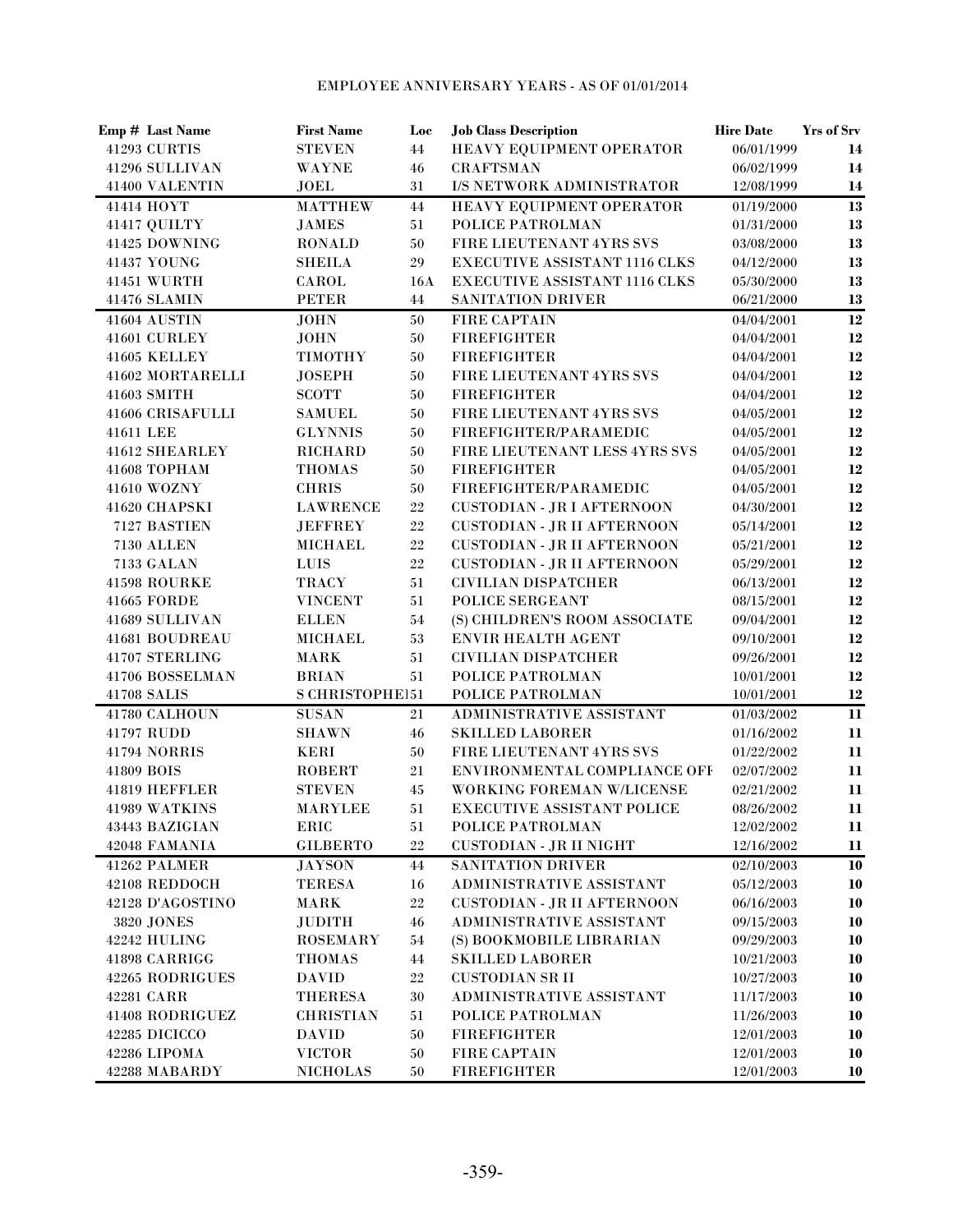| Emp # Last Name                     | <b>First Name</b>           | Loc      | <b>Job Class Description</b>                | <b>Hire Date</b>         | <b>Yrs of Srv</b>                  |
|-------------------------------------|-----------------------------|----------|---------------------------------------------|--------------------------|------------------------------------|
| 42329 CONAWAY                       | <b>BRETT</b>                | 51       | POLICE SERGEANT                             | 02/23/2004               | 9                                  |
| 42337 MEAGHER                       | <b>PETER</b>                | 60       | MANAGER SASSAMON TRACE GOLF (               | 03/05/2004               | 9                                  |
| 42383 BROWN                         | <b>ROBERT</b>               | 46       | NIGHT OPERATOR TRMNT PLANT                  | 05/05/2004               | $\boldsymbol{9}$                   |
| 42388 CARNEY                        | MARY                        | 51       | ADMINISTRATIVE ASSISTANT                    | 05/10/2004               | $\boldsymbol{9}$                   |
| 42319 OTERO                         | <b>OSCAR</b>                | $22\,$   | <b>CUSTODIAN - SR I DAY</b>                 | 05/12/2004               | $\boldsymbol{9}$                   |
| 41003 MARSHALL                      | <b>JONATHAN</b>             | 56A      | <b>DIRECTOR PARKS &amp; REC SVS</b>         | 06/01/2004               | $\boldsymbol{9}$                   |
| 42442 MERCER                        | <b>LEILA</b>                | 53       | PUBLIC HEALTH NURSE                         | 07/01/2004               | $\boldsymbol{9}$                   |
| 42457 LEMONT                        | <b>JOHN</b>                 | 49       | <b>CRAFTSMAN</b>                            | 07/21/2004               | $\boldsymbol{9}$                   |
| <b>42459 CARUSO</b>                 | <b>ANTHONY</b>              | 50       | FIREFIGHTER/PARAMEDIC                       | 08/11/2004               | $\boldsymbol{9}$                   |
| 42460 QUIGLEY-BOYLAN                | <b>TANYA</b>                | 50       | FIREFIGHTER/PARAMEDIC                       | 08/11/2004               | $\boldsymbol{9}$                   |
| 9046 MURRAY                         | <b>ROBIN</b>                | 5110     | <b>SCHOOL TRAFFIC SUPERVISOR</b>            | 08/30/2004               | $\boldsymbol{9}$                   |
| 9048 BOURET                         | <b>CASSANDRA</b>            | 5110     | <b>SCHOOL TRAFFIC SUPERVISOR</b>            | 09/01/2004               | $\boldsymbol{9}$                   |
| 42532 COLLINS                       | <b>CAROLYN</b>              | 5110     | <b>SCHL TRAFFIC SPVSR 2 POSTS</b>           | 09/01/2004               | $\boldsymbol{9}$                   |
| 41263 FITZGERALD                    | <b>KENNETH</b>              | 51       | POLICE PATROLMAN                            | 09/07/2004               | $\boldsymbol{9}$                   |
| 42536 PLANT                         | <b>MARK</b>                 | 22       | <b>CUSTODIAN - JR II DAY</b>                | 09/20/2004               | $\boldsymbol{9}$                   |
| 42564 CALDERON                      | <b>ISMAEL</b>               | 22       | <b>CUSTODIAN - JR I NIGHT</b>               | 10/12/2004               | $\boldsymbol{9}$                   |
| 42558 KELLEY                        | <b>KEVEN</b>                | $51\,$   | POLICE PATROLMAN                            | 10/18/2004               | $\boldsymbol{9}$                   |
| 42559 LANOUE                        | <b>GREGORY</b>              | 51       | POLICE PATROLMAN                            | 10/18/2004               | $\boldsymbol{9}$                   |
| <b>42560 SUTHERLAND</b>             | <b>JASON</b>                | 51       | POLICE PATROLMAN                            | 10/18/2004               | $\boldsymbol{9}$                   |
| 42572 LINDSEY                       | <b>GERARD</b>               | 22       | <b>CUSTODIAN - JR II AFTERNOON</b>          | 10/25/2004               | $\boldsymbol{9}$                   |
| 42601 CLARK                         | <b>LINDA</b>                | 13       | <b>BENEFIT MANAGER</b>                      | 12/13/2004               | 9                                  |
| 42630 BROGAN                        | <b>KELLY</b>                | 50       | FIREFIGHTER/PARAMEDIC                       | 01/26/2005               | $\pmb{8}$                          |
| 42640 MANCUSO                       | MARYJO                      | 66       | RETIRE BD EXECUTIVE ASS'T                   | 02/14/2005               | $\pmb{8}$                          |
| 42644 DIGIACOMO                     | <b>JOHN</b>                 | 42       | ASSISTANT TOWN ENGINEER                     | 02/16/2005               | $\pmb{8}$                          |
| 42662 AMES                          | <b>RICHARD</b>              | 46       | GIS/TECHNOLOGY COORDINATOR                  | 03/28/2005               | $\pmb{8}$                          |
| 42672 CHECKET                       | <b>HELEN</b>                | 30       | <b>SOCIAL WORKER</b>                        | 04/11/2005               | $\pmb{8}$                          |
| <b>42737 GRAVELINE</b>              | <b>KERRY</b>                | 19       | <b>EXECUTIVE ASSISTANT 1116 CLKS</b>        | 07/21/2005               | $\pmb{8}$                          |
| 42740 MARSHALL                      | CARL                        | 17       | ASSISTANT ASSESSOR                          | 08/01/2005               | $\pmb{8}$                          |
| 42738 NIEDBALA                      | CAROL                       | 17       | ASSISTANT ASSESSOR                          | 08/01/2005               | $\pmb{8}$                          |
| <b>42743 CHAMBERLAIN</b>            | <b>IAN</b>                  | 50       | <b>FIREFIGHTER</b>                          | 08/03/2005               | $\pmb{8}$                          |
| 42742 HAYNES II                     | <b>WESLEY</b>               | 43       | <b>WORKING FOREMAN</b>                      | 08/03/2005               | $\pmb{8}$                          |
| 6666 LINTON                         | <b>BRIAN</b>                | 50       | FIREFIGHTER/PARAMEDIC                       | 08/03/2005               | $\pmb{8}$                          |
| 42745 REFFETT                       | <b>PATRICK</b>              | 21       | DIRECTOR COMMUNITY DEVELPMEI                | 08/15/2005               | $\pmb{8}$                          |
| 42819 CONDLIN                       | <b>M PAMELA</b>             | 50       | ADMINISTRATIVE ASSISTANT                    | 09/06/2005               | $\pmb{8}$                          |
| 41494 BAUR                          | <b>SUSAN</b>                | 51       | <b>CIVILIAN DISPATCHER</b>                  | 09/28/2005               | $\pmb{8}$                          |
| 41106 HALL                          | <b>RYAN</b>                 | 51       | POLICE PATROLMAN                            | 10/08/2005               | $\pmb{8}$                          |
| 42289 HOWARD                        | <b>CHAD</b><br><b>SCOTT</b> | 51       | POLICE PATROLMAN                            | 10/11/2005               | $\pmb{8}$                          |
| 42840 LACERRA                       |                             | 51       | POLICE PATROLMAN                            | 10/11/2005               | $\pmb{8}$                          |
| <b>40041 MUNNS</b><br>42891 FERRARI | <b>MOIRA</b>                | 30       | DIRECTOR COA/HUMAN SERV                     | 11/28/2005               | $\pmb{8}$                          |
| 42892 SANSOSSIO                     | ADAM<br><b>CIRO</b>         | 50<br>50 | FIREFIGHTER/PARAMEDIC<br><b>FIREFIGHTER</b> | 12/28/2005<br>12/28/2005 | $\pmb{8}$<br>8                     |
| 42942 CORNELIUS                     | <b>MATTHEW</b>              | 44       | TRASH COLLECTOR                             | 04/26/2006               | $\overline{\mathbf{z}}$            |
| 42939 THURSTON                      | <b>JOSEPH</b>               | 51       | POLICE PATROLMAN                            | 04/26/2006               | 7                                  |
| 42946 IVESON                        | <b>JEFFREY</b>              | 44       | SANITATION DRIVER                           | 05/03/2006               | $\bf 7$                            |
| 42948 COTTER                        | WILLIAM                     | 49       | <b>SKILLED LABORER</b>                      | 05/17/2006               | $\overline{\boldsymbol{\epsilon}}$ |
| 42983 WIGHT                         | <b>JAMES</b>                | $22\,$   | <b>CUSTODIAN - JR I AFTERNOON</b>           | 06/20/2006               | $\overline{\boldsymbol{\epsilon}}$ |
| 42997 CORLISS                       | <b>BRETT</b>                | 50       | <b>FIREFIGHTER</b>                          | 07/05/2006               | $\bf 7$                            |
| 43022 MEYER                         | <b>HOLLEY</b>               | 55       | <b>ASSIST DIRECTOR BACON FREE</b>           | 08/15/2006               | $\bf 7$                            |
| 42456 HANSEN                        | <b>JEFFREY</b>              | 42       | RECORDS AND PERMITS ENGINEER                | 08/23/2006               | $\bf 7$                            |
| 43020 NGUYEN                        | TOAN                        | 51       | POLICE PATROLMAN                            | 08/28/2006               | $\bf 7$                            |
| 43021 PAYNE                         | <b>RYAN</b>                 | 51       | POLICE PATROLMAN                            | 08/28/2006               | $\overline{\mathbf{z}}$            |
|                                     |                             |          |                                             |                          |                                    |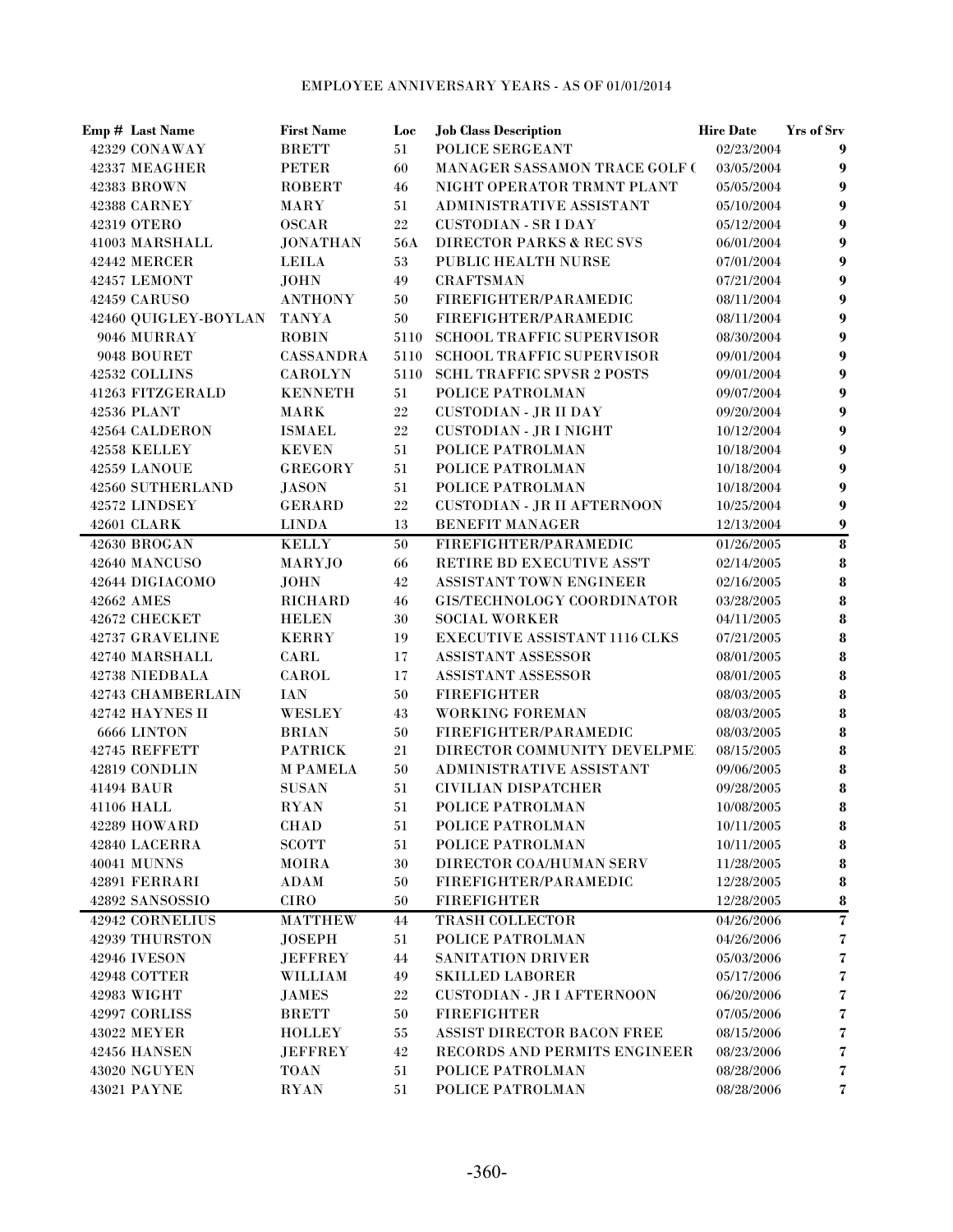|           | Emp # Last Name         | <b>First Name</b>     | Loc    | <b>Job Class Description</b>         | <b>Hire Date</b> | <b>Yrs of Srv</b>       |
|-----------|-------------------------|-----------------------|--------|--------------------------------------|------------------|-------------------------|
|           | 43095 WHITE             | <b>MARTHA</b>         | 13     | TOWN ADMINISTRATOR                   | 09/13/2006       | 7                       |
|           | 43105 PYNE              | <b>DANIEL</b>         | 44     | <b>SKILLED LABORER</b>               | 09/20/2006       | 7                       |
|           | 43164 MULLEN II         | <b>MATTHEW</b>        | 50     | FIREFIGHTER/PARAMEDIC                | 01/03/2007       | 6                       |
|           | 43163 MUNGER            | <b>SEAN</b>           | 51     | POLICE PATROLMAN                     | 01/29/2007       | 6                       |
|           | 43188 BALCOM            | <b>ANDREW</b>         | 50     | <b>FIRE LIEUTENANT 4YRS SVS</b>      | 03/21/2007       | 6                       |
|           | 43204 WILLIAMSON        | ERIC                  | 50     | FIREFIGHTER/PARAMEDIC                | 04/18/2007       | 6                       |
|           | 41247 CAISSIE           | <b>BRIAN</b>          | 44     | <b>SKILLED LABORER</b>               | 06/15/2007       | 6                       |
|           | <b>43356 HANSEN</b>     | <b>NANCY</b>          | 19     | <b>ADMINISTRATIVE ASSISTANT</b>      | 10/09/2007       | 6                       |
|           | 43358 JORDAN            | <b>CHRISTOPHER 22</b> |        | <b>CUSTODIAN - SR I DAY</b>          | 10/17/2007       | 6                       |
|           | 43367 FINLAY            | <b>JANE</b>           | 54     | ASSISTANT DIRECTOR LIBRARY           | 10/22/2007       | 6                       |
|           | 43366 FRANCIOSE         | <b>JOSEPH</b>         | 44     | <b>SANITATION DRIVER</b>             | 10/24/2007       | 6                       |
|           | 3853 CHENARD            | WILLIAM               | 13     | DEPUTY TOWN ADMINISTRATOR            | 11/28/2007       | 6                       |
|           | 43423 LOFTUS            | <b>ERIN</b>           | 51     | <b>CIVILIAN DISPATCHER</b>           | 12/26/2007       | 6                       |
|           | 42340 D'INNOCENZO       | <b>MATTHEW</b>        | 50     | FIREFIGHTER/PARAMEDIC                | 02/13/2008       | $\bf 5$                 |
|           | 43422 FISHER JR         | <b>KENNETH</b>        | 43     | <b>GENERAL FOREMAN</b>               | 02/20/2008       | 5                       |
|           | 43429 WALTERS YOUNG     | <b>MICHAEL</b>        | 13     | DEPUTY TA / FIN DIRECTOR             | 03/05/2008       | $\mathbf{5}$            |
|           | 43444 BUTLER            | <b>THOMAS</b>         | 51     | POLICE PATROLMAN                     | 04/22/2008       | $\mathbf 5$             |
|           | 43445 WADE              | <b>SCOTT</b>          | 51     | POLICE PATROLMAN                     | 04/22/2008       | 5                       |
|           | <b>43456 KENNEY</b>     | <b>PATRICK</b>        | 22     | <b>CUSTODIAN - JR I NIGHT</b>        | 05/20/2008       | 5                       |
|           | <b>43518 RINES</b>      | <b>DAVID</b>          | 22     | <b>CUSTODIAN - SR I DAY</b>          | 08/13/2008       | 5                       |
|           | 43522 WEITSEN II        | <b>RICHARD</b>        | 50     | <b>FIREFIGHTER/PARAMEDIC</b>         | 08/18/2008       | 5                       |
|           | <b>42000 NARDI</b>      | <b>MARIE</b>          | 54     | <b>COMMUNITY RELATIONS/GRNT COO!</b> | 08/27/2008       | 5                       |
|           | 43566 BUDD              | <b>DEBRA</b>          | 30     | OUTREACH COORDINATOR                 | 09/02/2008       | 5                       |
|           | 43576 MILLER            | <b>DEIRDRE</b>        | 22     | <b>CUSTODIAN - JR I AFTERNOON</b>    | 09/02/2008       | 5                       |
|           | 43597 MERKEL            | <b>JOSEPH</b>         | 21     | HOUSING/GENERAL PLANNER              | 09/22/2008       | 5                       |
|           | 43608 O'SHAUGHNESSY     | <b>JAMES</b>          | 51     | POLICE PATROLMAN                     | 10/20/2008       | 5                       |
|           | 43609 SHOWSTEAD         | <b>CHRISTOPHER 51</b> |        | POLICE PATROLMAN                     | 10/20/2008       | 5                       |
|           | 43614 PORTER            | <b>EDWARD</b>         | 22     | MAINTENANCE III                      | 10/29/2008       | 5                       |
|           | 43626 KYRIAKIS          | <b>DEMETRIOS</b>      | 54     | (S) SUPERVISOR REFERENCE SVS         | 12/10/2008       | ${\bf 5}$               |
|           | 43645 COLBY             | <b>AUBREY</b>         | 51     | <b>CIVILIAN DISPATCHER</b>           | 01/05/2009       | $\overline{\mathbf{4}}$ |
|           | 42462 FOWLER            | <b>CHRIS</b>          | $22\,$ | <b>CUSTODIAN - JR I NIGHT</b>        | 02/23/2009       | 4                       |
|           | 43682 UMBRELL           | <b>PATRICIA</b>       | 56A    | FARM OFFICE ADMINISTRATOR            | 03/23/2009       | 4                       |
|           | 43683 ARSENAULT         | <b>DIANNE</b>         | 50     | EXECUTIVE ASSISTANT FIRE             | 03/25/2009       | 4                       |
|           | 41648 CRISAFULLI        | <b>SAMUEL</b>         | 46     | <b>SKILLED LABORER</b>               | 07/01/2009       | 4                       |
|           | 43756 STETSON           | <b>LINDA</b>          | 54     | DIRECTOR MORSE INSTITUTE             | 07/20/2009       | 4                       |
|           | 43848 BLATZ             | <b>DEBRA</b>          | 19     | ADMINISTRATIVE ASSISTANT             | 11/30/2009       | 4                       |
|           | <b>43880 TRANFAGLIA</b> | <b>RICHARD</b>        | 13     | DIRECTOR PERSONNEL                   | 02/08/2010       | $\bf 3$                 |
|           | 43881 CAISSIE           | <b>MICHAEL</b>        | 44     | <b>SANITATION DRIVER</b>             | 02/10/2010       | 3                       |
|           | 43888 ANDERSON          | <b>JANE</b>           | $53\,$ | <b>ENVIR HEALTH AGENT</b>            | 03/03/2010       | $\bf 3$                 |
|           | 43901 CAREW             | PAUL                  | $29\,$ | <b>VETERANS SERVICES OFFICER</b>     | 03/29/2010       | 3                       |
|           | 43911 MURPHY            | <b>BENJAMIN</b>       | 43     | <b>MECHANIC WELDER</b>               | 05/19/2010       | 3                       |
|           | <b>43706 BURKE</b>      | <b>KENNETH</b>        | 46     | STATION OPER LAB TECH                | 06/07/2010       | 3                       |
|           | 43960 MURRAY            | <b>MIGNONNE</b>       | 30     | ASSIST DIRECTOR COUNCIL AGING        | 08/23/2010       | 3                       |
| 44029 MIX |                         | <b>CHRISTOPHER 50</b> |        | FIREFIGHTER/PARAMEDIC                | 10/13/2010       | $\bf 3$                 |
|           | 43189 DANGELO           | <b>KEVIN</b>          | 50     | FIREFIGHTER/PARAMEDIC                | 10/22/2010       | $\bf 3$                 |
|           | 44063 MILLER            | <b>AARON</b>          | 46     | STATION OPER LAB TECH                | 11/03/2010       | $\bf{3}$                |
|           | 44127 HICKS             | JAMES                 | 51     | POLICE CHIEF                         | 03/28/2011       | $\overline{2}$          |
|           | 44131 LIENHARD          | <b>THOMAS</b>         | 46     | STATION OPERATOR W/LICENSE           | 03/30/2011       | $\bf 2$                 |
|           | 44138 WILHELM           | <b>MITCHELL</b>       | 43     | <b>MECHANIC WELDER</b>               | 04/27/2011       | $\bf 2$                 |
|           | 43878 CIOCCA            | <b>DANIEL</b>         | $51\,$ | <b>CIVILIAN DISPATCHER</b>           | 06/15/2011       | $\bf 2$                 |
|           |                         |                       |        |                                      |                  |                         |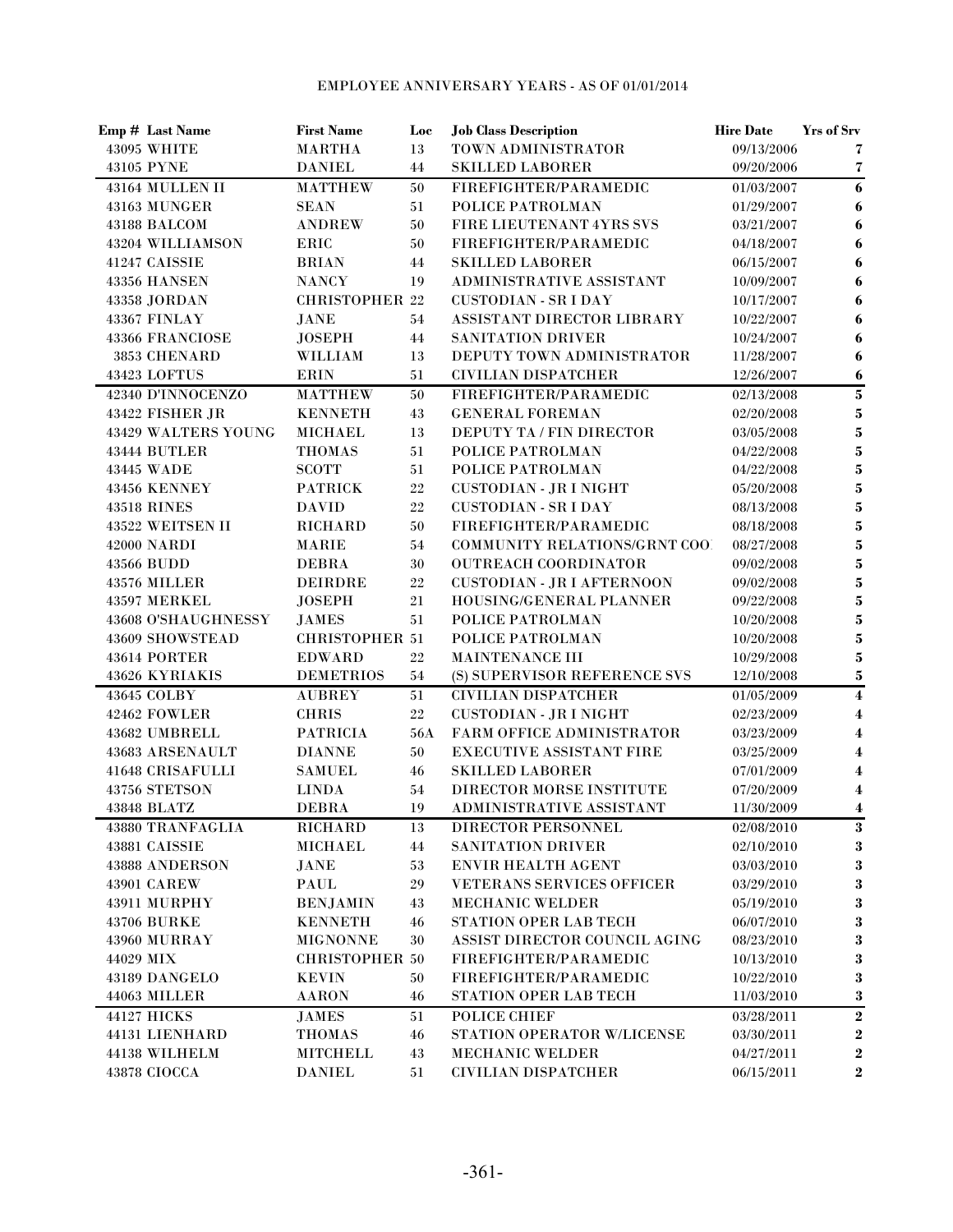|           | Emp # Last Name     | <b>First Name</b>     | Loc    | <b>Job Class Description</b>        | <b>Hire Date</b> | <b>Yrs of Srv</b> |
|-----------|---------------------|-----------------------|--------|-------------------------------------|------------------|-------------------|
| 44177 MUI |                     | <b>NELSON</b>         | 41     | DPW DATA ANALYST                    | 07/05/2011       | $\bf{2}$          |
|           | 42109 HENDRY        | JAMIE                 | 45     | PUMPING STATION OPERATOR            | 07/14/2011       | $\boldsymbol{2}$  |
|           | 44200 RUDY          | <b>RYAN</b>           | 43     | <b>MECHANIC WELDER</b>              | 07/26/2011       | $\bf 2$           |
|           | 44223 DANGELO       | <b>KEITH</b>          | 44     | <b>SKILLED LABORER</b>              | 08/17/2011       | $\bf 2$           |
|           | 44222 HOLMGREN      | PAUL                  | 44     | <b>SKILLED LABORER</b>              | 08/17/2011       | $\bf 2$           |
|           | 44307 MELLOR        | <b>JUSTIN</b>         | 50     | FIREFIGHTER/PARAMEDIC               | 10/19/2011       | $\bf 2$           |
|           | 44311 DIMODICA      | <b>CHRISTOPHER 51</b> |        | POLICE PATROLMAN                    | 11/02/2011       | $\overline{2}$    |
|           | 44310 MABARDY       | <b>MICHAEL</b>        | 51     | POLICE PATROLMAN                    | 11/09/2011       | $\overline{2}$    |
|           | 44319 BRISBIN       | <b>JOHN</b>           | 55     | <b>DIRECTOR BACON FREE</b>          | 12/02/2011       | $\bf 2$           |
|           | 44365 SKIPPER       | <b>JULIE</b>          | 14     | PAYROLL MANAGER                     | 01/09/2012       | $\mathbf{1}$      |
|           | 44375 ROCHE         | <b>PETER</b>          | 14     | PROCUREMENT OFFICER                 | 02/01/2012       | 1                 |
|           | 44377 DONOVAN       | <b>JOSHUA</b>         | 50     | FIREFIGHTER/PARAMEDIC               | 02/08/2012       | $\mathbf{1}$      |
|           | 44378 LATAWIEC      | WOJCIECH              | 50     | FIREFIGHTER/PARAMEDIC               | 02/08/2012       | $\mathbf{1}$      |
|           | 44400 LAMME         | <b>DANIEL</b>         | 50     | FIREFIGHTER/PARAMEDIC               | $03/07/2012\,$   | $\mathbf{1}$      |
|           | 44401 GOODWIN       | <b>CHARLES</b>        | 51     | <b>CIVILIAN DISPATCHER</b>          | 03/12/2012       | $\mathbf{1}$      |
|           | <b>44402 GUNTER</b> | <b>TROY</b>           | 51     | <b>CIVILIAN DISPATCHER</b>          | 03/19/2012       | 1                 |
|           | 44409 SHAUGHNESSY   | <b>MARGARET</b>       | 14     | STAFF ACCOUNTANT                    | 03/19/2012       | 1                 |
|           | 44427 FRIEDMAN      | <b>AARON</b>          | 56A    | DIRECTOR REC PROGRAM / SP EVEN      | 04/09/2012       | 1                 |
|           | 44424 LIBBY         | <b>ERIC</b>           | 21     | <b>LOCAL BUILDING INSPECTOR</b>     | 04/09/2012       | $\mathbf 1$       |
|           | 44442 GOODHIND      | <b>ARTHUR</b>         | 49     | <b>DIVISION SUPERVISOR</b>          | 05/16/2012       | $\mathbf 1$       |
|           | 44462 COMERFORD     | PAUL                  | 22     | <b>FACILITIY SERVICES DIRECT-BW</b> | 06/04/2012       | $\mathbf 1$       |
|           | 44479 COXALL        | <b>KEVIN</b>          | 22     | MAINTENANCE MANAGER                 | 06/18/2012       | $\mathbf 1$       |
|           | 42317 COTTER        | <b>JEAN</b>           | 53     | DEPARTMENT ASSISTANT                | 07/01/2012       | $\mathbf 1$       |
| 44510 LUZ |                     | <b>STEPHANIE</b>      | 22     | SPECIAL ASST MAINT DIRECTOR         | 08/13/2012       | 1                 |
|           | 44557 WHITE         | <b>GREGORY</b>        | 22     | <b>CUSTODIAN - JR I AFTERNOON</b>   | 08/27/2012       | $\mathbf 1$       |
|           | 8710 MOORES         | <b>DAVID</b>          | 22     | <b>MAINTENANCE II</b>               | 08/28/2012       | $\mathbf{1}$      |
|           | 44081 DINNOCENZO    | <b>DANIEL</b>         | 45     | HEAVY EQUIPMENT OPERATOR            | 09/05/2012       | $\mathbf{1}$      |
|           | 42375 KILLEEN       | <b>RYAN</b>           | 51     | POLICE PATROLMAN                    | 09/24/2012       | $\mathbf{1}$      |
|           | 43216 MELNIK        | <b>SERGEY</b>         | 51     | POLICE PATROLMAN                    | 09/24/2012       | $\mathbf{1}$      |
|           | 44616 SCHNEIDER     | <b>REBECCA</b>        | 54     | (H) REFERENCE LIBRARIAN             | 10/10/2012       | $\mathbf{1}$      |
|           | 44641 DAUKSZ        | <b>MATTHEW</b>        | 43     | <b>MECHANIC WELDER</b>              | 11/14/2012       | $\mathbf{1}$      |
|           | 44655 SALVUCCI      | <b>MICHAEL</b>        | 50     | FIREFIGHTER/PARAMEDIC               | 11/28/2012       | $\mathbf{1}$      |
|           | 44654 STEVENSON     | <b>ROBERT</b>         | 50     | FIREFIGHTER/PARAMEDIC               | 11/28/2012       | $\bf{l}$          |
|           | 44678 GOLDMAN       | <b>ALLISON</b>        | 16     | ADMINISTRATIVE ASSISTANT            | 12/17/2012       | 1                 |
|           | 44680 HARTLEY       | <b>JEFFREY</b>        | 45     | <b>SKILLED LABORER</b>              | 01/02/2013       |                   |
|           | 42407 MELCHIORRI    | <b>MICHAEL</b>        | 44     | <b>SKILLED LABORER</b>              | 01/02/2013       |                   |
|           | 44677 JANKOWSKI     | <b>THADDEUS</b>       | 16     | <b>COLLECTOR TREASURER</b>          | 01/08/2013       |                   |
|           | 44699 BOUVIER       | <b>DOUGLAS</b>        | 50     | FIREFIGHTER/PARAMEDIC               | 01/23/2013       |                   |
|           | 44700 ARMANDO       | <b>KRISTOFFER</b>     | 60     | SUPERINTENDANT GOLF COURSE          | 02/04/2013       |                   |
|           | 44709 MCDOWELL      | KURT                  | 60     | ASSIST MANAGER GOLF COURSE          | 02/25/2013       |                   |
|           | 44713 MUCCIARONE    | <b>DAVID</b>          | 60     | <b>GOLF COURSE FOREMAN</b>          | 02/25/2013       |                   |
|           | 44720 DEBEAUCOURT   | <b>PATRICK</b>        | 44     | <b>SKILLED LABORER</b>              | 03/06/2013       |                   |
|           | 44708 TAYLOR        | <b>SEAN</b>           | 51     | POLICE PATROLMAN                    | 03/11/2013       |                   |
|           | 44731 LAMBERT       | <b>JEMMA</b>          | 30     | DIRECTOR OF COMMUNITY SERVICE       | 04/16/2013       |                   |
|           | 44740 RICHARD       | <b>MAURICE</b>        | $22\,$ | <b>MAINT MECHANIC IV</b>            | 04/29/2013       |                   |
|           | <b>44258 TAYLOR</b> | <b>NINA</b>           | 54     | (S) REFERENCE LIBRARIAN             | 07/01/2013       |                   |
|           | 44792 CORBETT       | <b>ASHLEY</b>         | 50     | FIREFIGHTER/PARAMEDIC               | 07/10/2013       |                   |
|           | 44793 DODGE         | <b>KENNETH</b>        | 50     | FIREFIGHTER/PARAMEDIC               | 07/10/2013       |                   |
|           | 44795 GENTILE       | <b>ALAN</b>           | 50     | FIREFIGHTER/PARAMEDIC               | 07/10/2013       |                   |
|           | 44794 REASONOVER    | <b>RANDY</b>          | 50     | FIREFIGHTER/PARAMEDIC               | 07/10/2013       |                   |
|           | 44804 WARREN        | <b>PATRICK</b>        | 50     | FIREFIGHTER/PARAMEDIC               | 07/10/2013       |                   |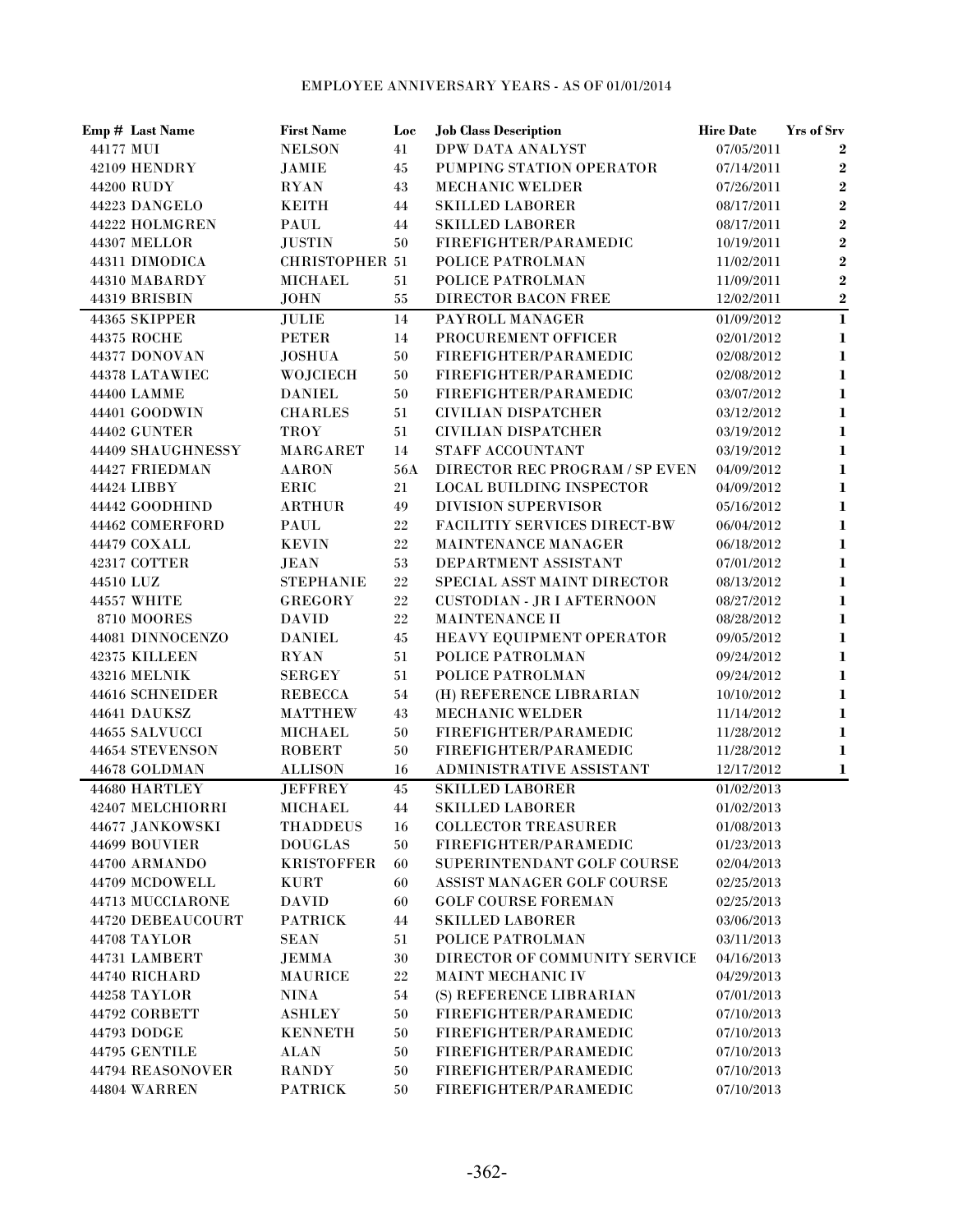|           | <b>Emp # Last Name</b> | <b>First Name</b> | Loc | <b>Job Class Description</b>          | <b>Hire Date</b> | <b>Yrs of Srv</b> |
|-----------|------------------------|-------------------|-----|---------------------------------------|------------------|-------------------|
|           | 44054 CROSBY           | <b>JOSEPH</b>     | 44  | <b>SKILLED LABORER</b>                | 07/31/2013       |                   |
|           | 44872 THOMPSON         | MARK              | 44  | <b>SKILLED LABORER</b>                | 07/31/2013       |                   |
|           | 43971 TOTI             | <b>PHILLIP</b>    | 22  | <b>CUSTODIAN - JR I AFTERNOON</b>     | 08/28/2013       |                   |
|           | 42399 GUSMINI          | <b>DAVID</b>      | 21  | <b>BUILDING COMMISSIONER</b>          | 09/10/2013       |                   |
|           | 44954 HUGHES           | <b>AMANDA</b>     | 30  | DEPARTMENT ASSISTANT                  | 10/07/2013       |                   |
|           | 44968 LENTINI          | <b>KATHLEEN</b>   | 31  | <b>COMMUNICATIONS/INFO OFFICER</b>    | 10/21/2013       |                   |
|           | 44989 TOWNSEND         | <b>CASEY</b>      | 56A | <b>ASSIST DIRECTOR FARM</b>           | 10/28/2013       |                   |
|           | 45010 GALLERANI        | <b>MICHAEL</b>    | 21  | <b>ECONOMIC DEVELOPMENT PLANNE</b>    | 11/18/2013       |                   |
| 45009 COX |                        | <b>MAEGAN</b>     | 21  | <b>ADMINISTRATIVE ASSISTANT</b>       | 12/02/2013       |                   |
|           | <b>45033 NOONAN</b>    | <b>KENNETH</b>    | 22  | <b>MAINTENANCE III</b>                | 01/02/2014       |                   |
|           | 45038 TOWNE            | <b>JEFFREY</b>    | 13  | <b>DEPUTY TA / FIN DIRECTOR</b>       | 01/06/2014       |                   |
|           | 41468 BOUDREAU         | <b>KYLE</b>       | 51  | <b>STUDENT OFFICER</b>                | 01/13/2014       |                   |
|           | <b>45050 FAGAN</b>     | <b>ELIZABETH</b>  | 30  | <b>SPECIAL ASSIST TO DIR COM SERV</b> | 01/15/2014       |                   |
|           | 45048 PHILLIPSON       | <b>CATHERINE</b>  | 16  | <b>ADMINISTRATIVE ASSISTANT</b>       | 01/15/2014       |                   |
|           | 45049 CORLESS          | <b>JAMES</b>      | 45  | <b>SKILLED LABORER</b>                | 01/22/2014       |                   |
|           | 45054 CAHILL           | VIRGINIA          | 14  | <b>COMPTROLLER</b>                    | 02/03/2014       |                   |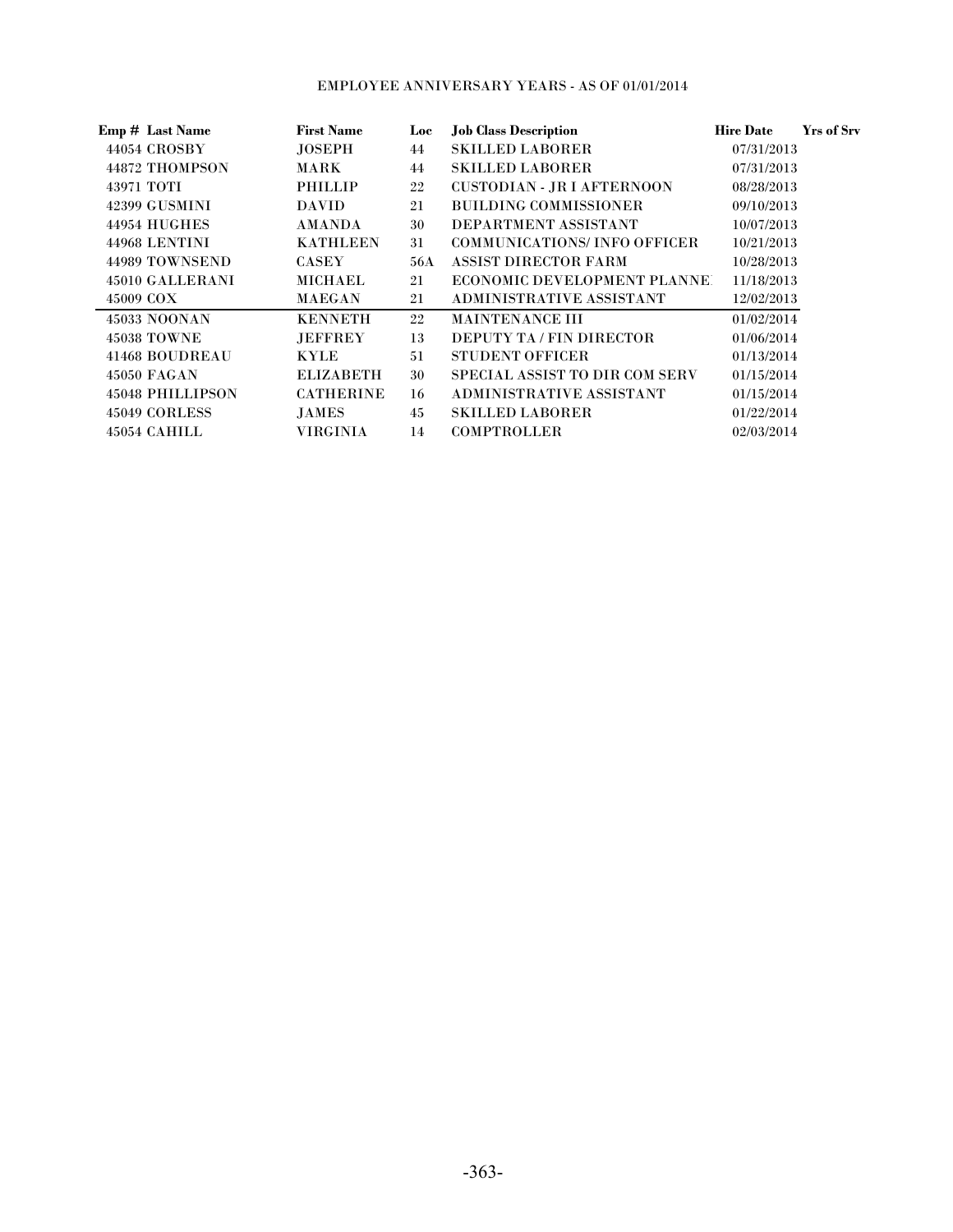| Emp # Last Name<br><b>PART-TIME</b> | <b>First Name</b>              | Loc       | <b>Job Class Description</b>              | <b>Hire Date</b>         | Yrs of Srv       |
|-------------------------------------|--------------------------------|-----------|-------------------------------------------|--------------------------|------------------|
| 458 DONOVAN                         | <b>RICHARD</b>                 | 51        | DISPATCHER PART TIME                      | 07/01/1976               | 37               |
| 660 MULVEY                          | <b>JOSEPH</b>                  | 24        | SEALER OF WEIGHTS & MEASURES              | 08/30/1978               | ${\bf 35}$       |
| 1882 LESSARD                        | <b>GEORGE</b>                  | 2112      | <b>INSPECTOR OF PLUMBING</b>              | 11/01/1982               | 31               |
| 9025 BLINN                          | <b>GLADYS</b>                  | 5110      | <b>SCHOOL TRAFFIC SUPERVISOR</b>          | 07/16/1984               | $\overline{29}$  |
| 8425 WHITE                          | <b>JAMES</b>                   | 56A       | SUPERVISOR MAJOR PROGAMS                  | 05/06/1985               | $\overline{28}$  |
| 2473 DEMPSEY                        | <b>ROBERT</b>                  | 2112      | <b>INSPECTOR OF PLUMBING</b>              | 04/17/1986               | $\overline{27}$  |
| <b>2623 WILES</b>                   | <b>ANN</b>                     | 13        | DEPARTMENTAL SUPPORT PERS                 | 01/12/1987               | 26               |
| 2911 RICHARD                        | <b>JANET</b>                   | 54        | (H) LIBRARY ASSISTANT                     | 09/08/1988               | $\overline{25}$  |
| 3239 MOLINA                         | <b>NANCY</b>                   | 56A       | <b>SPECIALIST</b>                         | 03/23/1991               | $\overline{22}$  |
| 2993 COFFEY                         | <b>CHRIS</b>                   | 56A       | <b>ASSISTANT DIRECTOR</b>                 | 08/28/1992               | ${\bf 21}$       |
| 3540 HOLMES                         | CARY                           | 54        | (H) REFERENCE LIBRARIAN                   | 08/23/1993               | $\overline{20}$  |
| 3850 CHAVIOUS                       | <b>SCOTT</b>                   | 2112      | <b>INSPECTOR OF WIRING</b>                | 06/29/1995               | 18               |
| 3926 LAMONT                         | <b>GREGG</b>                   | 2112      | <b>INSPECTOR OF WIRING</b>                | 06/05/1996               | 17               |
| 3962 SEVERANCE                      | <b>JONATHAN</b>                | 56        | ASSISTANT DIRECTOR                        | 07/01/1996               | 17               |
| 8308 COTTER                         | <b>KEVIN</b>                   | 56        | DIRECTOR MEDIUM SIZED PROGRAM             | 09/25/1996               | 17               |
| 40072 CHRISTIE                      | <b>LAURIE</b>                  | 54        | (H) LIBRARY ASSISTANT                     | 04/02/1997               | 16               |
| 40076 KRIGER                        | <b>JEANNE</b>                  | 54        | (H) LIBRARY ASSOCIATE                     | 04/02/1997               | 16               |
| 3577 BAILEY                         | <b>ELIZABETH</b>               | 54        | (H) REFERENCE LIBRARIAN                   | 04/23/1997               | 16               |
| <b>9040 CASEY</b>                   | MARY                           | 5110      | SCHOOL TRAFFIC SUPERVISOR                 | 09/15/1997               | 16               |
| 41130 PERKINS                       | <b>KAREN</b>                   | 54        | (H) LIBRARY ASSISTANT                     | 05/06/1998               | 15               |
| 41188 TOMASSIAN                     | <b>HEATHER</b>                 | 56        | <b>BEACH MANAGER</b>                      | 07/21/1998               | 15               |
| 41381 MCGILLIS                      | <b>JENNIFER</b>                | 54        | (H) LIBRARY ASSISTANT                     | 09/29/1999               | 14               |
| 41387 TURNER                        | <b>KATHLEEN</b>                | 54        | (H) LIBRARY ASSOCIATE                     | 10/04/1999               | 14               |
| 41393 HINCKLEY                      | <b>CAROL</b>                   | 54        | (H) LIBRARY ASSOCIATE                     | 11/01/1999               | 14               |
| 41503 COFFEY                        | <b>ALTORIA</b>                 | 56A       | <b>SPECIALIST</b>                         | 08/04/2000               | $\overline{13}$  |
| 3156 SILVETTI                       | <b>JESSICA</b>                 | 54        | (H) LIBRARY ASSOCIATE                     | 02/15/2001               | 12               |
| 41622 WALDEN                        | CAROLL                         | 56        | <b>SPECIALIST</b>                         | 05/01/2001               | 12               |
| <b>8464 QUINN</b>                   | <b>NORINE</b>                  | 54        | (H) LIBRARY ASSOCIATE                     | 06/24/2001               | 12               |
| 41666 PHILLIPS                      | <b>FAY</b>                     | 54        | (H) LIBRARY ASSOCIATE                     | 08/03/2001               | 12               |
| 40075 KORNBLUM                      | <b>SUSAN</b>                   | 54        | (H) LIBRARY CLERK                         | 08/31/2002               | 11               |
| 8525 RAITHEL                        | <b>JANE</b>                    | 56        | SUPERVISOR MAJOR PROGAMS                  | 09/25/2002               | 11               |
| 41108 WRIGHT                        | <b>CINDY</b>                   | 56A       | SUPERVISOR MAJOR PROGAMS                  | 09/25/2002               | 11               |
| 42107 FLYNN                         | <b>TIMOTHY</b>                 | 30        | <b>BUILDING MONITOR PART TIME</b>         | 05/02/2003               | 10               |
| 42103 FLEMING                       | <b>BRIAN</b>                   | 30        | BUILDING MONITOR PART TIME                | 05/21/2003               | 10               |
| 41168 COLELLA                       | <b>ANDREW</b>                  | 56        | <b>ASSISTANT DIRECTOR</b>                 | 06/17/2003               | 10               |
| 41322 RADOCK                        | <b>EDWARD</b>                  | 51        | <b>CLERK PART-TIME H3</b>                 | 06/18/2003               | 10               |
| 42252 BREWER                        | <b>RANDY</b>                   | 56        | <b>ADULT CONTRACTOR</b>                   | 09/01/2003               | 10               |
| 42224 FINKELSTEIN<br>4097 BIAGETTI  | <b>DEBORAH</b><br><b>CELIA</b> | 56A<br>54 | <b>SPECIALIST</b><br><b>LIBRARY PAGES</b> | 09/03/2003<br>10/30/2003 | 10<br>10         |
| 42377 PAOLETTI                      | <b>PAUL</b>                    | 60        | <b>CLUB HOUSE ATTENDANTS</b>              | 04/14/2004               | $\boldsymbol{9}$ |
| 40074 DEUTSCH                       | <b>MERYL</b>                   | 54        | (H) REFERENCE LIBRARIAN                   | 09/01/2004               | 9                |
| 42533 COFFEY                        | <b>AMBER-RAE</b>               | 56A       | <b>LEADER</b>                             | 09/20/2004               | 9                |
| 42296 BRIDGE                        | <b>JEFFREY</b>                 | 56A       | <b>CERTIFIED SPORTS OFFICIAL</b>          | 11/24/2004               | 9                |
| 41574 CARTY                         | <b>STEPHEN</b>                 | 56A       | <b>CERTIFIED SPORTS OFFICIAL</b>          | 11/24/2004               | 9                |
| 8422 FITZGERALD                     | <b>TIMOTHY</b>                 | 56A       | <b>CERTIFIED SPORTS OFFICIAL</b>          | 11/24/2004               | 9                |
| 41576 GALANTE                       | <b>LOUIS</b>                   | 56A       | <b>CERTIFIED SPORTS OFFICIAL</b>          | 11/24/2004               | 9                |
| 40263 GRIFFITH                      | JOHN                           | 56A       | <b>CERTIFIED SPORTS OFFICIAL</b>          | 11/24/2004               | $\boldsymbol{9}$ |
| 41573 HEDRICK                       | <b>STEVEN</b>                  | 56A       | CERTIFIED SPORTS OFFICIAL                 | 11/24/2004               | 9                |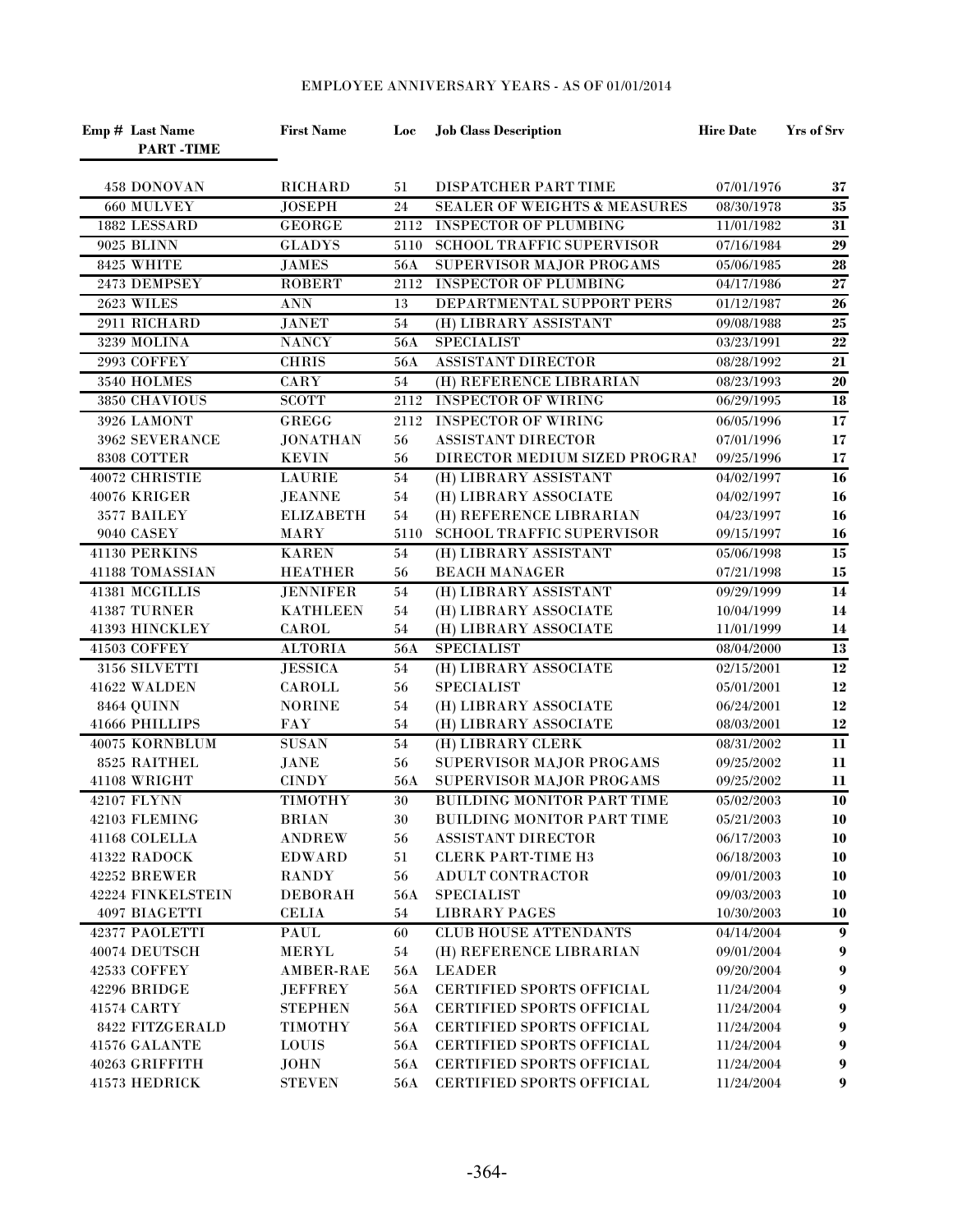|           | Emp # Last Name        | <b>First Name</b> | Loc        | <b>Job Class Description</b>      | <b>Hire Date</b> | <b>Yrs of Srv</b>                  |
|-----------|------------------------|-------------------|------------|-----------------------------------|------------------|------------------------------------|
|           | <b>42297 HEUER</b>     | WILLIAM           | 56A        | <b>CERTIFIED SPORTS OFFICIAL</b>  | 11/24/2004       | 9                                  |
|           | 41569 MARTIN           | <b>WILLIAM</b>    | 56A        | <b>CERTIFIED SPORTS OFFICIAL</b>  | 11/24/2004       | 9                                  |
|           | 41614 PUTNAM           | <b>PETER</b>      | 56A        | <b>CERTIFIED SPORTS OFFICIAL</b>  | 11/24/2004       | 9                                  |
|           | 8444 SLATTERY          | <b>RICHARD</b>    | 56A        | <b>CERTIFIED SPORTS OFFICIAL</b>  | 11/24/2004       | 9                                  |
|           | 8443 SPINAZOLA         | <b>RODNEY</b>     | 56A        | <b>ADULT CONTRACTOR</b>           | 11/24/2004       | 9                                  |
|           | 41334 TARTARINI        | <b>KIMBERLY</b>   | 56         | DIRECTOR MEDIUM SIZED PROGRAM     | 11/24/2004       | 9                                  |
|           | 42611 WHITE            | <b>JAMES</b>      | 56A        | PT LABORER RECREATION             | 12/01/2004       | 9                                  |
|           | <b>42608 MAGEE</b>     | JANE              | 54         | (H) LIBRARY ASSISTANT             | 12/08/2004       | 9                                  |
|           | 42609 REICHMAN         | <b>KRISTIN</b>    | 54         | (H) LIBRARY ASSOCIATE             | 12/08/2004       | 9                                  |
|           | 42632 LEAVITT          | <b>DANIEL</b>     | 51         | DISPATCHER PART TIME              | 01/15/2005       | $\pmb{8}$                          |
|           | 3721 HALPERN           | <b>NANCY</b>      | 49         | <b>GARDENING ASSISTANT</b>        | 04/07/2005       | 8                                  |
|           | <b>9050 MAGEE</b>      | JANE              | 49         | <b>GARDENING ASSISTANT</b>        | 04/07/2005       | 8                                  |
|           | 42357 FILLEDES         | <b>TASSOS</b>     | 60         | RANGER/STARTER GOLF COURSE        | 04/12/2005       | 8                                  |
|           | 42374 FRUNEAUX         | <b>MARCO</b>      | 30         | BUILDING MONITOR PART TIME        | 04/12/2005       | 8                                  |
|           | <b>42372 SHEINFELD</b> | <b>ROBERT</b>     | 60         | RANGER/STARTER GOLF COURSE        | 04/12/2005       | 8                                  |
|           | 9052 BRACKETT          | <b>DEBRA</b>      | 51         | <b>MATRON</b>                     | 05/01/2005       | 8                                  |
|           | 41458 CECCHI           | <b>JENNIFER</b>   | 56A        | <b>HEAD LIFEGUARD</b>             | 05/31/2005       | 8                                  |
|           | 8341 MILLER            | <b>ERIN</b>       | 56A        | <b>ASSISTANT DIRECTOR</b>         | 06/01/2005       | 8                                  |
|           | 42717 OLSEN            | <b>SAMUEL</b>     | 56A        | <b>HEAD LIFEGUARD</b>             | 06/01/2005       | 8                                  |
|           | 8587 ROSS              | LORI              | 56A        | DIRECTOR MEDIUM SIZED PROGRAM     | 07/05/2005       | 8                                  |
|           | 5431 BORDEAUX          | <b>GAYLENE</b>    | 54         | <b>M/LIB ARCHIVIST</b>            | 07/13/2005       | 8                                  |
|           | 2176 SPENCER           | <b>MARGARET</b>   | 17         | DEPARTMENTAL SUPPORT PERS         | 09/13/2005       | 8                                  |
|           | 42856 BERNFELD         | <b>LINDA</b>      | 54         | (H) REFERENCE LIBRARIAN           | 10/28/2005       | 8                                  |
|           | 9055 MARTINO           | <b>JUDITH</b>     | 5110       | <b>SCHL TRAFFIC SPVSR 2 POSTS</b> | 11/21/2005       | 8                                  |
|           | 8606 PAOLETTI          | PAUL              | 56A        | <b>ASSISTANT DIRECTOR</b>         | 11/29/2005       | 8                                  |
|           | 8605 TOMASETTI         | <b>JAMES</b>      | 56         | <b>SPECIALIST</b>                 | 11/29/2005       | 8                                  |
|           | 42896 FARLEY           | <b>DAMIAN</b>     | 56         | <b>CERTIFIED SPORTS OFFICIAL</b>  | 12/01/2005       | 8                                  |
|           | 8632 ROVNER            | <b>MATTHEW</b>    | 56A        | ADULT CONTRACTOR                  | 12/01/2005       | 8                                  |
|           | <b>42898 COHEN</b>     | <b>RICHARD</b>    | 56A        | <b>CERTIFIED SPORTS OFFICIAL</b>  | 12/10/2005       | 8                                  |
|           | 41882 COVIELLO         | <b>DAVID</b>      | 44         | <b>LABORER PART-TIME H3</b>       | 12/19/2005       | 8                                  |
|           | 42929 CHAREST          | <b>ANTHONY</b>    | 5110       | <b>SCHOOL TRAFFIC SUPERVISOR</b>  | 02/13/2006       | $\overline{\mathbf{z}}$            |
|           | 42917 FLAHERTY         | <b>KATHLEEN</b>   | 54         | (H) LIBRARY ASSOCIATE             | 02/28/2006       | $\overline{\mathbf{z}}$            |
| 42935 RAE |                        | WILLIAM           | 60         | <b>CLUB HOUSE SUPERVISOR</b>      | 04/01/2006       | $\overline{\mathbf{z}}$            |
|           | 8608 FLEMING           | <b>BRIAN</b>      | 60         | <b>CLUB HOUSE SUPERVISOR</b>      | 05/23/2006       | $\overline{\boldsymbol{\epsilon}}$ |
|           | <b>1629 KEEFE</b>      | <b>KARLA</b>      | 56         | SUPERVISOR MAJOR PROGAMS          | 06/08/2006       | $\overline{\boldsymbol{\epsilon}}$ |
|           | <b>41865 COBURN</b>    | <b>STEPHANIE</b>  | 56A        | <b>SPECIALIST</b>                 | 06/20/2006       | $\overline{\mathbf{z}}$            |
|           | 43016 SPENCER          | <b>RYAN</b>       | <b>56A</b> | <b>LEADER</b>                     | 07/01/2006       | 7                                  |
|           | 43161 BARBO            | <b>LAUREN</b>     | 56         | <b>ATTENDANT</b>                  | 12/01/2006       | 7                                  |
|           | 43159 BURKS            | <b>BILL</b>       | 56A        | <b>CERTIFIED SPORTS OFFICIAL</b>  | 12/18/2006       | $\overline{\boldsymbol{\epsilon}}$ |
|           | 434 LINTON             | <b>JAMES</b>      | 51         | PARKING ENFORCEMENT P/TIME        | 02/05/2007       | 6                                  |
|           | 43198 BROWN            | <b>STEPHEN</b>    | 56         | <b>LEADER</b>                     | 03/01/2007       | 6                                  |
|           | 43191 PUNCH            | <b>BONNIELOU</b>  | 56         | <b>SPECIALIST</b>                 | 03/01/2007       | 6                                  |
|           | <b>43200 SLACK</b>     | SARAH             | 56         | <b>SPECIALIST</b>                 | 03/01/2007       | 6                                  |
|           | 43199 SMITH            | <b>MATTHEW</b>    | 56         | <b>SPECIALIST</b>                 | 03/01/2007       | 6                                  |
|           | 43192 STILES           | <b>MELISSA</b>    | 56         | <b>SPECIALIST</b>                 | 03/01/2007       | 6                                  |
|           | 43190 KING             | <b>URSULA</b>     | 56         | <b>SPECIALIST</b>                 | 03/11/2007       | 6                                  |
|           | 43247 CONNELLY         | <b>RYAN</b>       | 30         | <b>BUILDING MONITOR PART TIME</b> | 05/01/2007       | 6                                  |
|           | 8662 CULKIN            | <b>CONSTANCE</b>  | 54         | (H) LIBRARY ASSOCIATE             | 08/15/2007       | 6                                  |
|           | 43368 CIGNA            | <b>LISA</b>       | <b>56A</b> | ASSISTANT DIRECTOR                | 09/08/2007       | 6                                  |
|           | 43329 RAJABI           | <b>YASMIN</b>     | 56A        | <b>LEADER</b>                     | 09/13/2007       | 6                                  |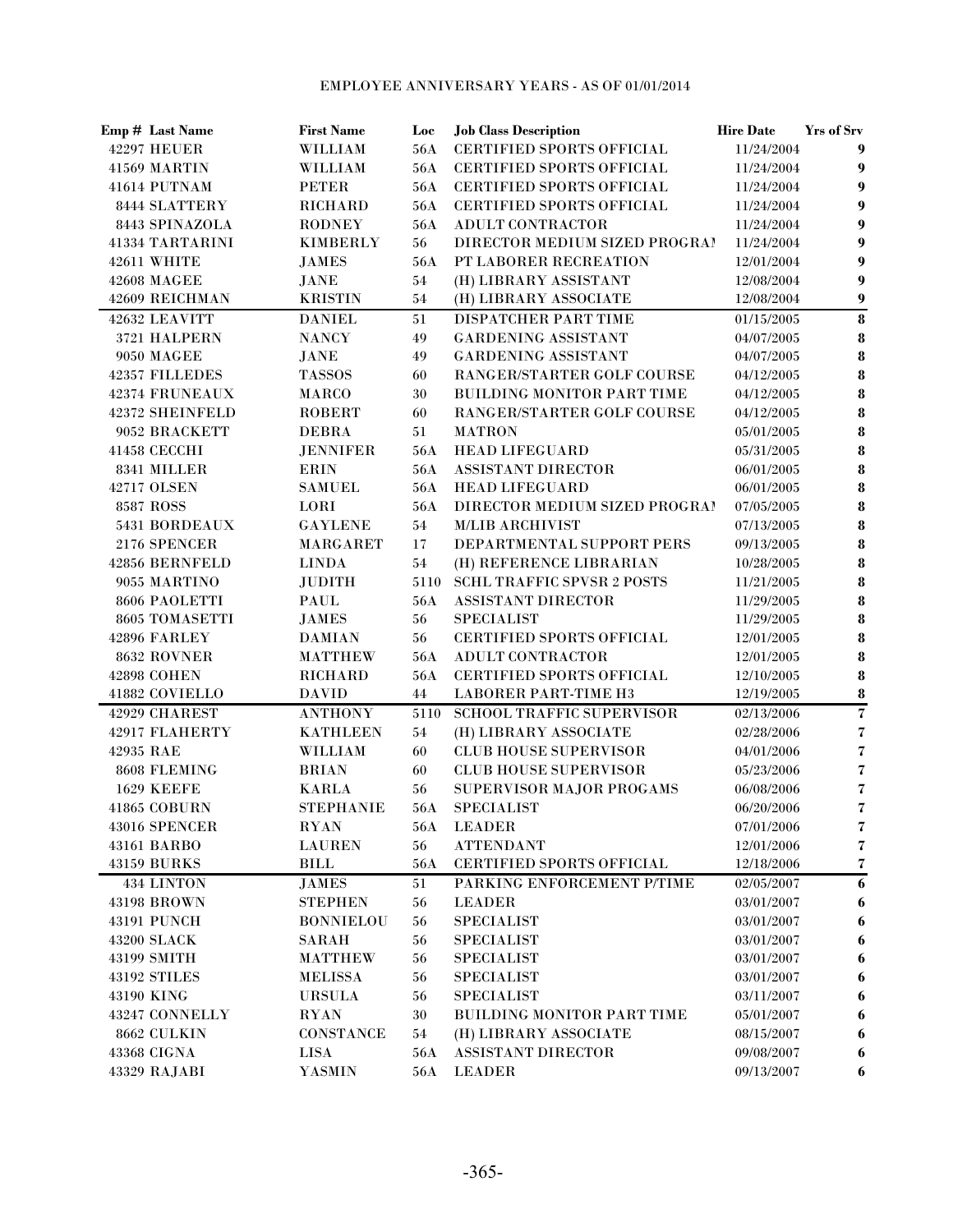| Emp # Last Name          | <b>First Name</b>                | Loc        | <b>Job Class Description</b>      | <b>Hire Date</b> | <b>Yrs of Srv</b> |
|--------------------------|----------------------------------|------------|-----------------------------------|------------------|-------------------|
| 43348 BACON              | <b>TANEETA</b>                   | 56         | <b>SPECIALIST</b>                 | 09/19/2007       | 6                 |
| 43347 MAGARIE            | <b>BARBARA</b>                   | 54         | (H) LIBRARY ASSOCIATE             | 09/24/2007       | 6                 |
| 43345 PANDIL             | <b>PATRICIA</b>                  | 54         | (H) LIBRARY ASSOCIATE             | 09/24/2007       | 6                 |
| 43364 MURPHY             | <b>EDWARD</b>                    | 5110       | <b>SCHL TRAFFIC SPVSR 2 POSTS</b> | 10/22/2007       | $\boldsymbol{6}$  |
| 43390 SHERMAN            | <b>ALLAN</b>                     |            | 2112 INSPECTOR OF PLUMBING        | 11/01/2007       | 6                 |
| 43386 CARUSO             | <b>FRANCES</b>                   | 55         | LIBRARY ASSISTANT BACON FREE      | 11/05/2007       | $\bf{6}$          |
| 43405 FOLEY              | <b>SHANNON</b>                   | 56         | <b>SR. COUNSELOR</b>              | 12/03/2007       | 6                 |
| <b>43396 SEFTON</b>      | <b>MATTHEW</b>                   | 56         | TIMER/SCORER                      | 12/07/2007       | $\bf{6}$          |
| 43395 SEFTON             | <b>DONALD</b>                    | 56A        | <b>CERTIFIED SPORTS OFFICIAL</b>  | 12/10/2007       | $\bf{6}$          |
| 43439 CARLSON            | <b>CHERYL</b>                    | 60         | <b>CLUB HOUSE ATTENDANTS</b>      | 03/24/2008       | $\bf 5$           |
| 43438 DAVIDSON           | <b>ERIC</b>                      | 60         | <b>CLUB HOUSE ATTENDANTS</b>      | 03/31/2008       | ${\bf 5}$         |
| 43474 ORDWAY             | <b>LAUREN</b>                    | 56         | <b>ATTENDANT</b>                  | 06/04/2008       | ${\bf 5}$         |
| 43470 THURSTON           | <b>SAMUEL</b>                    | 56         | <b>ASSISTANT DIRECTOR</b>         | 06/04/2008       | ${\bf 5}$         |
| <b>456 FLEMING</b>       | <b>LAWRENCE</b>                  | 51         | SPECIAL POLICE OFFICERS           | 07/16/2008       | ${\bf 5}$         |
| <b>450 LAMONT</b>        | <b>THOMAS</b>                    | 51         | SPECIAL POLICE OFFICERS           | 07/16/2008       | ${\bf 5}$         |
| 453 MASON                | <b>PETER</b>                     | 51         | SPECIAL POLICE OFFICERS           | 07/16/2008       | ${\bf 5}$         |
| <b>43596 BARDELLINI</b>  | <b>FRANCIS</b>                   | 60         | RANGER/STARTER GOLF COURSE        | 09/03/2008       | ${\bf 5}$         |
| 43595 KENNEDY            | <b>MEGHAN</b>                    | 56         | <b>LEADER</b>                     | 09/10/2008       | ${\bf 5}$         |
| 43601 PLAYER             | <b>CHRISTINA</b>                 | 30         | <b>SOCIAL WORKER</b>              | 09/24/2008       | ${\bf 5}$         |
| 41522 ARNOLD             | <b>KRISTEN</b>                   | 54         | (H) LIBRARY ASSISTANT             | 10/09/2008       | ${\bf 5}$         |
| <b>43619 KEEFE</b>       | <b>BRENNA</b>                    | 56A        | <b>SPECIALIST</b>                 | 10/17/2008       | ${\bf 5}$         |
| 43636 WHITE              | <b>AMANDA</b>                    | 56A        | <b>SPECIALIST</b>                 | 12/01/2008       | ${\bf 5}$         |
| <b>43646 LEVINE</b>      | <b>JAMES</b>                     | 56         | <b>HEAD LIFEGUARD</b>             | 12/12/2008       | ${\bf 5}$         |
| 43641 PEDRO              | <b>EDWARD</b>                    | 56A        | <b>ASSISTANT LEADER</b>           | 12/12/2008       | ${\bf 5}$         |
| <b>43661 NORTHGRAVES</b> | <b>NANCY</b>                     | 20         | ASSISTANT REGISTRAR               | 02/02/2009       | $\boldsymbol{4}$  |
| 43676 GOULD              | <b>MELISSA</b>                   | 56         | <b>LEADER</b>                     | 03/10/2009       | $\boldsymbol{4}$  |
| <b>43684 DANIELSON</b>   | $\mathbf{A}\mathbf{M}\mathbf{Y}$ | <b>56A</b> | <b>SPECIALIST</b>                 | 03/30/2009       | $\boldsymbol{4}$  |
| 43697 BOGLE              | <b>KERRY</b>                     | 60         | <b>CLUB HOUSE ATTENDANTS</b>      | 04/06/2009       | $\boldsymbol{4}$  |
| 43692 MCNALLY            | <b>LORRAINE</b>                  | 30         | <b>VOLUNTEER CORDINATOR</b>       | 04/06/2009       | $\boldsymbol{4}$  |
| 43704 SURFACE            | PAUL                             | 60         | <b>CLUB HOUSE ATTENDANTS</b>      | 04/15/2009       | $\boldsymbol{4}$  |
| 43735 CHAVIOUS           | <b>WADE</b>                      |            | 2112 INSPECTOR OF WIRING          | 05/05/2009       | $\boldsymbol{4}$  |
| 43739 COHEN              | <b>ANGELA</b>                    | 56A        | <b>ATTENDANT</b>                  | 06/01/2009       | $\boldsymbol{4}$  |
| 42991 LIBBY              | <b>JEFFREY</b>                   | 56A        | WATER SAFETY INSTRUCTOR           | 06/01/2009       | $\boldsymbol{4}$  |
| 43716 SWANSON            | <b>NICHOLAS</b>                  | 56         | <b>LIFE GUARD</b>                 | 06/01/2009       | $\boldsymbol{4}$  |
| 43731 WALLACE            | <b>JAMES</b>                     | 54         | (H) LIBRARY ASSOCIATE             | 06/29/2009       | $\boldsymbol{4}$  |
| 43758 COTTER             | <b>ROBERT</b>                    | 56         | <b>LEADER</b>                     | 07/01/2009       | $\boldsymbol{4}$  |
| 43742 HANSBERRY          | <b>ANN</b>                       | 17         | ADMINISTRATIVE ASSISTANT          | 07/02/2009       | $\boldsymbol{4}$  |
| <b>43806 STARK</b>       | $_{\rm JOY}$                     | 54         | <b>LIBRARY PAGES</b>              | 09/09/2009       | 4                 |
| 41303 LUNDY              | <b>FREDERICK</b>                 | 44         | <b>RECYCLING ATTENDANT</b>        | 10/31/2009       | 4                 |
| 43316 WILLIAMS           | <b>LYNNE</b>                     | 56A        | <b>SPECIALIST</b>                 | 12/01/2009       | $\boldsymbol{4}$  |
| 43864 SWANSON            | ERIK                             | 56         | <b>ATTENDANT</b>                  | 12/02/2009       | 4                 |
| 43856 SMITH              | <b>DONALD</b>                    | 56A        | <b>CERTIFIED SPORTS OFFICIAL</b>  | 12/08/2009       | 4                 |
| 42835 BRANDT             | <b>JASON</b>                     | 56A        | ADULT CONTRACTOR                  | 12/16/2009       | 4                 |
| 43469 ROTBERG            | <b>SETH</b>                      | 56         | <b>LEADER</b>                     | 12/16/2009       | 4                 |
| 43874 APESECHE           | <b>TYLER</b>                     | 56         | <b>SPECIALIST</b>                 | 01/25/2010       | $\bf 3$           |
| 43873 DAWSON             | <b>NICHOLLAS</b>                 | 56         | <b>LEADER</b>                     | 01/25/2010       | $\bf 3$           |
| 43905 WORTHINGTON        | <b>CARTER</b>                    | 60         | <b>CLUB HOUSE ATTENDANTS</b>      | 04/20/2010       | $\bf 3$           |
| 43906 WILLING            | <b>ALINA</b>                     | 56A        | <b>LEADER</b>                     | 04/30/2010       | $\bf 3$           |
| 43176 CONDON             | <b>KIMBERLY</b>                  | 56A        | SUPERVISOR MAJOR PROGAMS          | 05/12/2010       | $\bf{3}$          |
| 41798 MULCAHY            | SARAH                            | 56A        | <b>MANAGER</b>                    | 05/12/2010       | $\bf{3}$          |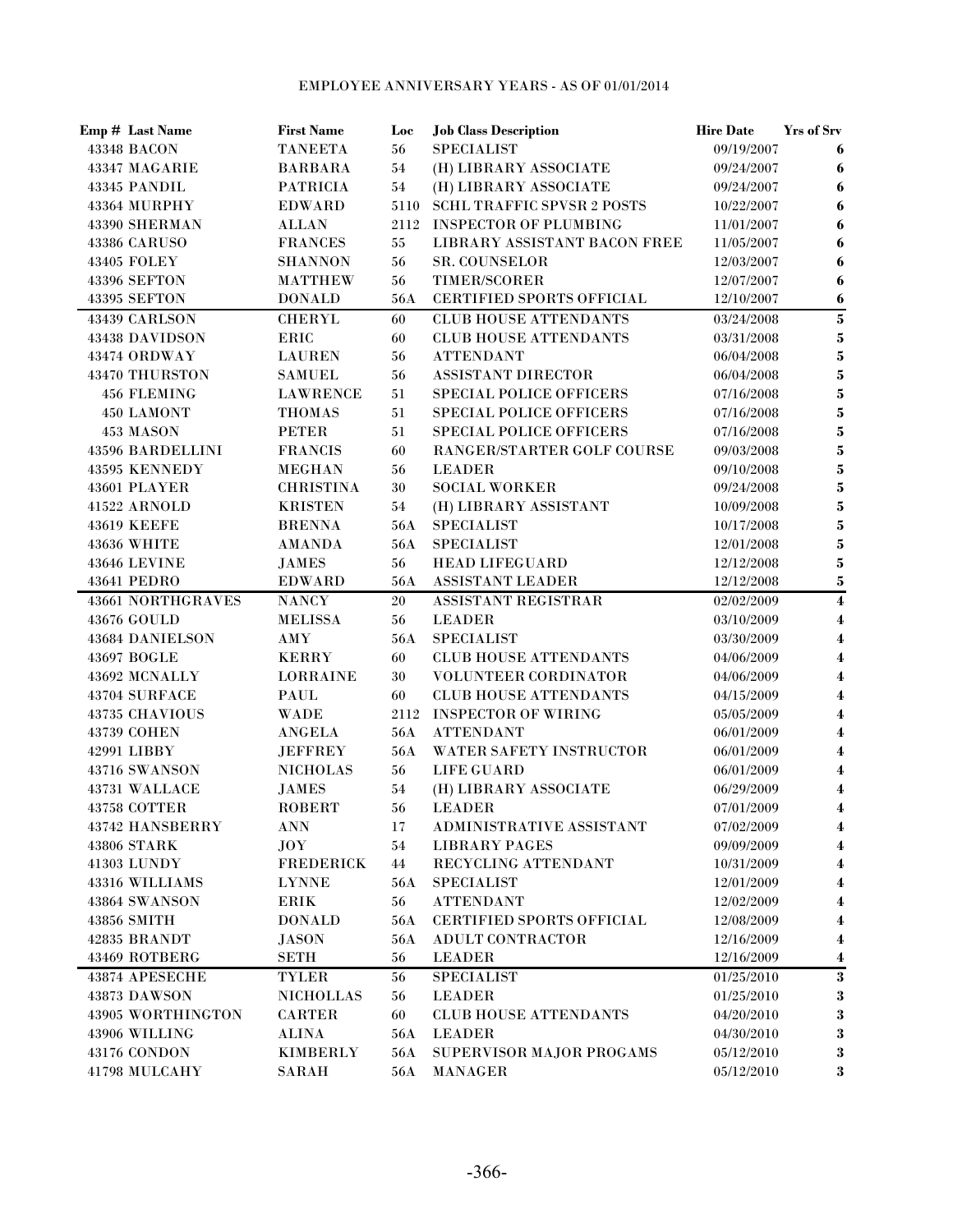| Emp # Last Name            | <b>First Name</b>      | Loc | <b>Job Class Description</b>  | <b>Hire Date</b> | <b>Yrs of Srv</b> |
|----------------------------|------------------------|-----|-------------------------------|------------------|-------------------|
| 43914 MAICHEN              | <b>ANNA</b>            | 56A | <b>LIFE GUARD</b>             | 05/25/2010       | 3                 |
| 43920 FARIAN               | <b>JUSTIN</b>          | 56  | <b>LIFE GUARD</b>             | 06/07/2010       | $\bf 3$           |
| 43919 SPURLING             | <b>ANDREW</b>          | 44  | <b>LABORER PART-TIME H3</b>   | 06/07/2010       | $\bf 3$           |
| 43468 BUGDEN               | LEAH                   | 56  | WATER SAFETY INSTRUCTOR       | 06/15/2010       | $\bf 3$           |
| 43707 COUPER               | <b>SUSAN</b>           | 56  | <b>CAMP NURSE</b>             | 06/15/2010       | $\bf 3$           |
| <b>43718 ECKLES</b>        | <b>CARLY</b>           | 56  | WATER SAFETY INSTRUCTOR       | 06/15/2010       | $\bf{3}$          |
| <b>43719 FAHEY</b>         | <b>MOLLY</b>           | 56  | <b>ATTENDANT</b>              | 06/15/2010       | $\bf 3$           |
| 41455 JOYCE                | <b>KATHRYN</b>         | 56  | <b>BEACH MANAGER</b>          | 06/15/2010       | $\bf 3$           |
| 43714 WILLETT              | <b>HUGH</b>            | 56  | <b>HEAD LIFEGUARD</b>         | 06/15/2010       | $\bf 3$           |
| 8724 WATKINS               | <b>DAVID</b>           | 22  | MAINENANCE TEMPORARY HELP     | 06/21/2010       | $\bf 3$           |
| <b>3949 CHASE</b>          | <b>ANNE</b>            | 56  | <b>CAMP NURSE</b>             | 06/23/2010       | $\bf 3$           |
| 8498 CONSTANTINE           | <b>ASHLEY</b>          | 56  | <b>ASSISTANT DIRECTOR</b>     | 06/23/2010       | $\bf 3$           |
| 42446 COSMOS               | PHILLIP                | 56  | <b>SPECIALIST</b>             | 06/23/2010       | $\bf{3}$          |
| 3834 COTTER                | <b>JUSTIN</b>          | 56  | ASSISTANT DIRECTOR            | 06/23/2010       | $\bf 3$           |
| 43258 FARRELL              | <b>SARAH</b>           | 56  | <b>LEADER</b>                 | 06/23/2010       | $\bf 3$           |
| 42971 FEAK                 | <b>DANIEL</b>          | 56  | SR. COUNSELOR                 | 06/23/2010       | $\bf 3$           |
| 43747 FEENEY               | <b>KEVIN</b>           | 56  | <b>LEADER</b>                 | 06/23/2010       | $\bf 3$           |
| 42973 GRIFFIN              | <b>STEPHANIE</b>       | 56  | <b>SR. COUNSELOR</b>          | 06/23/2010       | $\bf 3$           |
| <b>43497 HAMEL</b>         | <b>KYLE</b>            | 56  | <b>LEADER</b>                 | 06/23/2010       | $\bf 3$           |
| 43720 HAMNETT              | <b>DONALD</b>          | 56  | <b>LEADER</b>                 | 06/23/2010       | $\bf 3$           |
| 43265 HILL                 | JAMIE                  | 56  | <b>SR. COUNSELOR</b>          | 06/23/2010       | $\bf 3$           |
| <b>41968 HOURIHAN</b>      | <b>THOMAS</b>          | 56  | <b>ASSISTANT DIRECTOR</b>     | 06/23/2010       | $\bf 3$           |
| 43492 HUBBARD              | <b>JAMES</b>           | 56  | <b>SR. COUNSELOR</b>          | 06/23/2010       | $\bf 3$           |
| 43483 IBRAHIM              | <b>ADHAM</b>           | 56  | <b>SR. COUNSELOR</b>          | 06/23/2010       | $\bf{3}$          |
| 43249 LAVALLEY             | <b>JONATHAN</b>        | 56  | <b>SR. COUNSELOR</b>          | 06/23/2010       | $\bf{3}$          |
| 43132 MACOMBER             | <b>JACQUELINE</b>      | 56  | <b>ASSISTANT DIRECTOR</b>     | 06/23/2010       | $\bf{3}$          |
| 42425 MAGARIE              | <b>KENNETH</b>         | 56  | <b>SPECIALIST</b>             | 06/23/2010       | $\bf{3}$          |
| 43493 MASON                | <b>CHRISTOPHER 56</b>  |     | <b>LEADER</b>                 | 06/23/2010       | $\bf{3}$          |
| 43501 MOSCHELLA            | WILLIAM                | 56  | ASSISTANT DIRECTOR            | 06/23/2010       | $\bf{3}$          |
| 2182 O'CONNELL             | <b>CHRIS</b>           | 56  | <b>ASSISTANT DIRECTOR</b>     | 06/23/2010       | $\bf{3}$          |
| 43728 OLIA                 | <b>BIJAN</b>           | 56  | SR. COUNSELOR                 | 06/23/2010       | $\bf{3}$          |
| 41902 PLAIN                | <b>ANNE-MARIE</b>      | 56  | ASSISTANT DIRECTOR            | 06/23/2010       | $\bf{3}$          |
| 42987 RAINONE              | AMY                    | 56  | ASSISTANT DIRECTOR            | 06/23/2010       | $\bf 3$           |
| 43496 REARDON              | <b>DANIEL</b>          | 56  | <b>LEADER</b>                 | 06/23/2010       | $\bf 3$           |
| 43751 REARDON              | <b>GREGORY</b>         | 56  | <b>LEADER</b>                 | 06/23/2010       | $\bf 3$           |
| <b>43257 ROBERTS</b>       | <b>FRANCIS</b>         | 56  | <b>SPECIALIST</b>             | 06/23/2010       | 3                 |
| 43725 SIMONELLI            | <b>MICHAEL</b>         | 56  | <b>LEADER</b>                 | 06/23/2010       | $\bf 3$           |
| 43495 TAMAREN-LEDDY        | <b>BARRETT</b>         | 56  | <b>LEADER</b>                 | 06/23/2010       | $\bf 3$           |
| <b>43488 TIERNEY</b>       | <b>CHRISTOPHER 56</b>  |     | LIFE GUARD                    | 06/23/2010       | $\bf{3}$          |
| <b>43271 VAN AMSTERDAM</b> | <b>KATRINA</b>         | 56  | <b>LEADER</b>                 | 06/23/2010       | $\bf{3}$          |
| 4213 WALKER                | <b>BRAD</b>            | 56  | <b>ASSISTANT DIRECTOR</b>     | 06/23/2010       | $\bf 3$           |
| 43254 WILBUR               | <b>BRIAN</b>           | 56  | <b>SPECIALIST</b>             | 06/23/2010       | $\bf 3$           |
| 43925 LEGGETT              | <b>KATHERINE</b>       | 56  | <b>SR. COUNSELOR</b>          | 06/24/2010       | $\bf{3}$          |
| 43721 MUDARRI              | <b>JENNIFER</b>        | 56  | <b>LEADER</b>                 | 07/01/2010       | $\bf 3$           |
| <b>43555 RAITHEL</b>       | <b>CLAYTON</b>         | 56  | <b>ASSISTANT DIRECTOR</b>     | 07/01/2010       | $\bf 3$           |
| 8625 SHUTE                 | ADAM                   | 56  | DIRECTOR MEDIUM SIZED PROGRAM | 07/01/2010       | $\bf 3$           |
| 44186 HOSEK                | <b>SARAH</b>           | 56  | <b>SR. COUNSELOR</b>          | 07/20/2010       | $\bf{3}$          |
| <b>43932 TRUDEAU</b>       | <b>ASHLEY</b>          | 56  | <b>LEADER</b>                 | 07/21/2010       | $\bf 3$           |
| 43989 AWKWARD              | <b>ROBERT</b>          | 20  | ASSISTANT REGISTRAR           | 09/02/2010       | $\bf 3$           |
| 43990 SULLIVAN             | <b>MAUREEN</b>         | 54  | PROG.COORD.VETS ORAL HISTORY  | 09/09/2010       | $\bf 3$           |
| 44009 FARRELL              | $\operatorname{MOLLY}$ | 56A | ASSISTANT LEADER              | 09/22/2010       | $\bf{3}$          |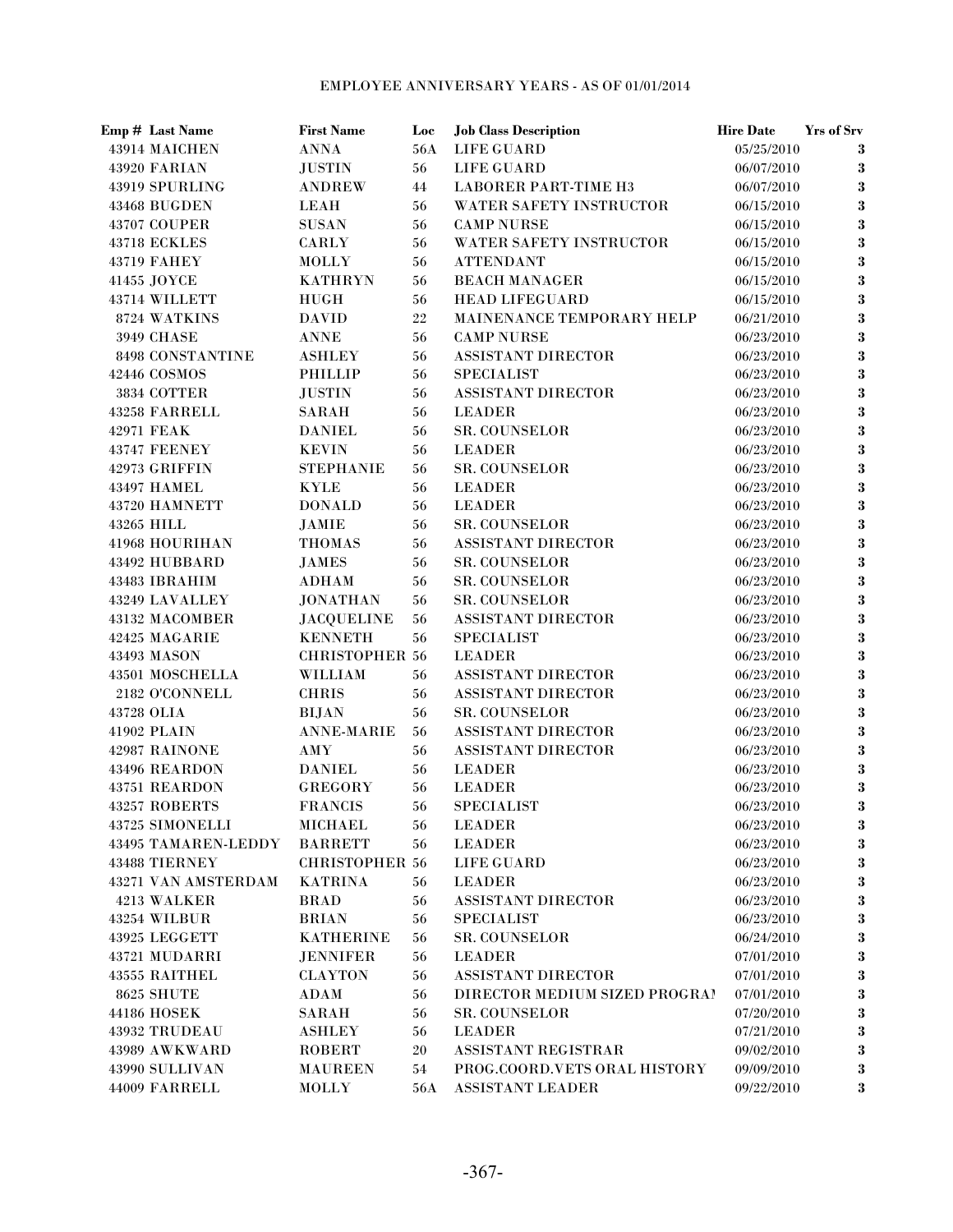|            | Emp # Last Name             | <b>First Name</b> | Loc  | <b>Job Class Description</b>     | <b>Hire Date</b> | <b>Yrs of Srv</b> |
|------------|-----------------------------|-------------------|------|----------------------------------|------------------|-------------------|
|            | 44077 SINGER                | <b>JEFFREY</b>    | 56A  | <b>TIMER/SCORER</b>              | 11/30/2010       | 3                 |
|            | 44079 TARRANT               | <b>LINDSEY</b>    | 56   | <b>ASSISTANT DIRECTOR</b>        | 12/03/2010       | $\bf{3}$          |
|            | 44080 BRANDT                | <b>HENRY</b>      | 56   | <b>TIMER/SCORER</b>              | 12/08/2010       | $\bf 3$           |
|            | 40005 O'REILLY              | <b>LINDA</b>      | 56A  | <b>SPECIALIST</b>                | 12/08/2010       | $\bf 3$           |
|            | 44106 SHANNON               | <b>MAURA</b>      | 5110 | <b>SCHOOL TRAFFIC SUPERVISOR</b> | 12/17/2010       | $\bf 3$           |
|            | 8728 COTTON                 | <b>KENNETH</b>    | 56A  | <b>CERTIFIED SPORTS OFFICIAL</b> | 12/20/2010       | $\bf 3$           |
|            | 8747 COLEMAN                | <b>NICHOLAS</b>   | 56   | <b>SPECIALIST</b>                | 01/06/2011       | $\overline{2}$    |
|            | 44108 SAURO                 | <b>BARBARA</b>    | 5110 | SCHOOL TRAFFIC SUPERVISOR        | 01/24/2011       | $\bf 2$           |
|            | 44259 SEGAL                 | <b>DAVID</b>      | 60   | <b>CLUB HOUSE ATTENDANTS</b>     | 04/25/2011       | $\bf 2$           |
| 44147 TOSI |                             | <b>KEITH</b>      | 5312 | <b>ANIMAL INSPECTOR</b>          | 05/01/2011       | $\bf 2$           |
|            | 44154 GRADY                 | <b>PATRICK</b>    | 44   | <b>LABORER PART-TIME H3</b>      | 05/16/2011       | $\bf 2$           |
|            | 44148 LAWRENCE-ARCHEI JAMES |                   | 54   | <b>LIBRARY PAGES</b>             | 05/16/2011       | $\bf 2$           |
|            | <b>44153 BOURET</b>         | <b>KEVIN</b>      | 2112 | <b>INSPECTOR OF WIRING</b>       | 05/17/2011       | $\bf 2$           |
|            | 44159 GLICK                 | ADAM              | 56A  | <b>SPECIALIST</b>                | 06/01/2011       | $\bf 2$           |
|            | 44158 FREEDMAN              | <b>DUNCAN</b>     | 56   | <b>LIFE GUARD</b>                | 06/06/2011       | $\bf 2$           |
|            | 44166 LESSARD               | <b>GRACE</b>      | 56   | WATER SAFETY INSTRUCTOR          | 06/06/2011       | $\bf 2$           |
|            | 44163 MACBLANE              | <b>KYLE</b>       | 56   | <b>ATTENDANT</b>                 | 06/06/2011       | $\bf 2$           |
|            | 44162 SELTZER               | <b>DIANE</b>      | 56   | <b>WATER SAFETY INSTRUCTOR</b>   | 06/06/2011       | $\bf 2$           |
|            | <b>44160 WALKER</b>         | <b>ELIZABETH</b>  | 56   | <b>WATER SAFETY INSTRUCTOR</b>   | 06/06/2011       | $\bf 2$           |
|            | 44157 SCHNEIDER             | <b>MATTHEW</b>    | 56A  | WATER SAFETY INSTRUCTOR          | 06/07/2011       | $\bf 2$           |
|            | 44164 CONNELLY              | <b>KRISTEN</b>    | 56   | <b>LEADER</b>                    | 06/16/2011       | $\bf 2$           |
|            | <b>44165 VROTSOS</b>        | <b>DYLAN</b>      | 56A  | <b>ASSISTANT LEADER</b>          | 06/16/2011       | $\bf 2$           |
|            | 43726 BARZIN                | <b>ALEXIS</b>     | 56   | <b>LEADER</b>                    | 06/20/2011       | $\bf 2$           |
|            | 43010 BATEMAN               | <b>PHILLIP</b>    | 56   | <b>ASSISTANT DIRECTOR</b>        | 06/20/2011       | $\bf 2$           |
|            | 41887 BERTOLINO             | <b>AMY</b>        | 56   | <b>ASSISTANT DIRECTOR</b>        | 06/20/2011       | $\bf 2$           |
|            | 41762 BERTOLINO             | <b>BECKY</b>      | 56   | <b>SPECIALIST</b>                | 06/20/2011       | $\bf 2$           |
|            | 42421 BRYANT                | <b>HENRY</b>      | 56   | <b>SPECIALIST</b>                | 06/20/2011       | $\bf 2$           |
|            | 43926 CALDERON              | <b>MICHAEL</b>    | 56   | <b>SR. COUNSELOR</b>             | 06/20/2011       | $\bf 2$           |
|            | <b>2514 CLARK</b>           | <b>JONATHAN</b>   | 56   | <b>ASSISTANT DIRECTOR</b>        | 06/20/2011       | $\boldsymbol{2}$  |
|            | 44161 GRIFFITHS             | <b>EMILY</b>      | 56   | <b>LEADER</b>                    | 06/20/2011       | $\boldsymbol{2}$  |
|            | 8588 SINCLAIR               | <b>CHAD</b>       | 56   | <b>MANAGER</b>                   | 06/20/2011       | $\boldsymbol{2}$  |
|            | 8557 WILLIAMS               | <b>PATRICIA</b>   | 56A  | DIRECTOR MEDIUM SIZED PROGRAM    | 06/20/2011       | $\boldsymbol{2}$  |
|            | 8421 CONAWAY                | <b>RHONDA</b>     | 56   | <b>ASSISTANT DIRECTOR</b>        | 06/23/2011       | $\boldsymbol{2}$  |
|            | 44170 CONAWAY               | <b>RICHARD</b>    | 56   | <b>LEADER</b>                    | 06/23/2011       | $\bf 2$           |
|            | <b>44169 KEARNS</b>         | <b>KRYSTAL</b>    | 56   | <b>LEADER</b>                    | 06/23/2011       | $\boldsymbol{2}$  |
|            | 44167 REILLY                | <b>KATHRYN</b>    | 56   | <b>LIFE GUARD</b>                | 06/23/2011       | $\bf{2}$          |
|            | 44183 DEMURO                | <b>JOHN</b>       | 56   | <b>LEADER</b>                    | 06/27/2011       | $\bf{2}$          |
|            | 44181 EDWARDS               | <b>SARA</b>       | 56   | <b>SR. COUNSELOR</b>             | 06/27/2011       | $\boldsymbol{2}$  |
|            | 44182 KHOURY                | <b>ALEXANDER</b>  | 56   | <b>LEADER</b>                    | 06/27/2011       | $\bf 2$           |
|            | <b>44188 MAGEE</b>          | <b>LORRAINE</b>   | 56   | <b>LEADER</b>                    | 06/27/2011       | $\boldsymbol{2}$  |
|            | 44199 BERSIN                | <b>JACOB</b>      | 56   | <b>ASSISTANT DIRECTOR</b>        | 07/01/2011       | $\boldsymbol{2}$  |
|            | 44187 BOUDREAU              | <b>COURTNEY</b>   | 56   | <b>LEADER</b>                    | 07/01/2011       | $\boldsymbol{2}$  |
|            | 44197 GARRITY               | <b>ELISE</b>      | 56   | <b>LEADER</b>                    | 07/01/2011       | $\boldsymbol{2}$  |
| 44189 PINI |                             | <b>MEGHAN</b>     | 56A  | <b>LEADER</b>                    | 07/01/2011       | $\boldsymbol{2}$  |
|            | 2455 DEROSA                 | WILLIAM           | 42   | PART TIME CONSTRUCION INSPECT(   | 07/05/2011       | $\boldsymbol{2}$  |
|            | 44224 FEDERICO-GROME        | <b>TAYLOR</b>     | 56   | <b>LEADER</b>                    | 07/05/2011       | $\boldsymbol{2}$  |
|            | 44198 KRASA                 | <b>REBECCA</b>    | 56   | <b>LEADER</b>                    | 07/05/2011       | $\boldsymbol{2}$  |
|            | 44202 EHLE                  | <b>CAMERON</b>    | 56   | <b>SR. COUNSELOR</b>             | 07/13/2011       | $\boldsymbol{2}$  |
|            | 8596 HAMEL                  | <b>MATTHEW</b>    | 56   | <b>LEADER</b>                    | 07/27/2011       | $\bf 2$           |
|            | <b>8748 BURKE</b>           | <b>MICHAEL</b>    | 56A  | <b>SPECIALIST</b>                | 08/10/2011       | $\bf 2$           |
|            | 44245 MCPARLAND             | <b>LINDA</b>      | 5110 | SCHOOL TRAFFIC SUPERVISOR        | 08/31/2011       | $\bf 2$           |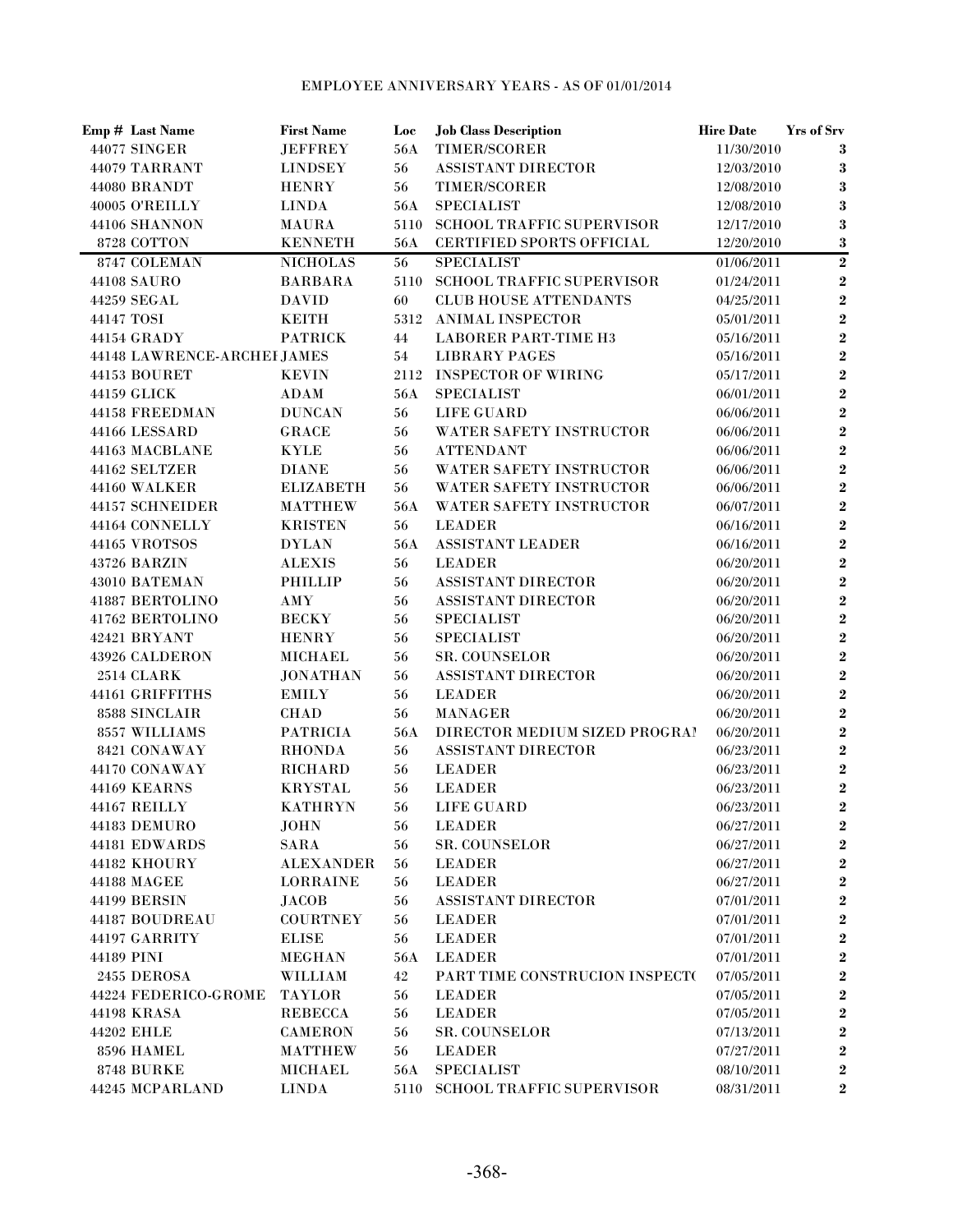| BUILDING MONITOR PART TIME<br>44260 COLON<br><b>KENNETH</b><br>30<br>09/06/2011<br>$\bf{2}$<br>41730 SCHONTAG<br><b>DAWN</b><br>54<br>(H) REFERENCE LIBRARIAN<br>09/06/2011<br>$\bf{2}$<br>44298 EDWARDS<br>30<br>VOLUNTEER CORDINATOR<br>$\overline{2}$<br><b>KAREN</b><br>10/18/2011<br>$\bf 2$<br>54<br>44338 YIN<br><b>LISA</b><br>(H) LIBRARY ASSOCIATE<br>11/28/2011<br>$\bf 2$<br>3570 D'AGOSTINO<br><b>IRENE</b><br>56A<br><b>SPECIALIST</b><br>11/29/2011<br>$\bf 2$<br>44353 DESVEAUX<br><b>SANDRA</b><br>56A<br><b>SPECIALIST</b><br>11/29/2011<br>$\bf 2$<br>44352 GRIESMER<br>LEE<br>56A<br><b>LEADER</b><br>11/29/2011<br>$\bf 2$<br>56A<br><b>SPECIALIST</b><br>44354 KELLEY<br><b>JOANNE</b><br>11/29/2011<br>$\bf 2$<br><b>44339 BATES</b><br>54<br><b>PATRICIA</b><br>(H) LIBRARY ASSOCIATE<br>12/01/2011<br>$\overline{2}$<br>44357 LOMBARDO<br><b>LINDSAY</b><br>56A<br>TIMER/SCORER<br>12/16/2011<br>$\bf 2$<br>56<br>44358 SAVOIA<br><b>NICHOLAS</b><br><b>ATTENDANT</b><br>12/17/2011<br>$\bf 2$<br>44176 HOROWITZ<br><b>RACHEL</b><br>41<br><b>SUMMER INTERN</b><br>12/20/2011<br>$\,2$<br>44363 GREGORIAN<br>SARAH<br>56A<br>12/27/2011<br>SUPERVISOR MAJOR PROGAMS<br>$\mathbf{1}$<br>44416 MALCOLM<br><b>DEVAN</b><br>56A<br><b>TIMER/SCORER</b><br>02/01/2012<br><b>RESERVE CROSSING GUARD</b><br>44403 MARCHAND<br><b>KATHLEEN</b><br>5110<br>03/12/2012<br>1<br><b>CLUB HOUSE ATTENDANTS</b><br>$\mathbf{1}$<br>44431 KWOK<br><b>BRANDON</b><br>60<br>03/28/2012<br>$\mathbf{1}$<br>44426 STIRLING<br><b>CASEY</b><br>55<br>LIBRARY ASSISTANT BACON FREE<br>04/17/2012<br>$\mathbf{1}$<br>44440 RAITHEL<br><b>COLTON</b><br>56A<br><b>LEADER</b><br>04/24/2012<br>44441 COHEN<br>56A<br><b>SPECIALIST</b><br>$\mathbf{1}$<br><b>LEAH</b><br>04/30/2012<br>44185 MAHONEY<br>49<br><b>LABORER PART-TIME H3</b><br>$\mathbf{1}$<br><b>ROBERT</b><br>05/07/2012<br>$\mathbf{1}$<br>44459 QUILTY<br><b>KELSEY</b><br>41<br><b>SUMMER INTERN</b><br>05/30/2012<br>43915 O'CONNOR<br>$\mathbf 1$<br><b>ANDREW</b><br>56<br>LIFE GUARD<br>06/01/2012<br>$\mathbf 1$<br>44477 PEABODY<br><b>EMILY</b><br><b>ATTENDANT</b><br>06/01/2012<br>56<br><b>TONG</b><br><b>LIFE GUARD</b><br>$\mathbf 1$<br>44484 LI<br>56<br>06/04/2012<br><b>LABORER PART-TIME H3</b><br>$\mathbf 1$<br><b>43922 AHERN</b><br><b>SEAN</b><br>46<br>06/06/2012<br><b>LABORER PART-TIME H3</b><br>$\mathbf{1}$<br>44460 GRASSEY<br><b>ANDREW</b><br>44<br>06/06/2012<br>CODY<br><b>LABORER PART-TIME H3</b><br>$\mathbf{1}$<br>44184 WARD<br>49<br>06/06/2012<br>44478 GUSMINI<br><b>LIFE GUARD</b><br>$\mathbf{1}$<br><b>SHANNON</b><br>56<br>06/11/2012<br>44471 GILKEY<br><b>LABORER PART-TIME H3</b><br>$\mathbf 1$<br><b>BENJAMIN</b><br>49<br>06/13/2012<br><b>ETHAN</b><br>ASSISTANT DIRECTOR<br>$\mathbf 1$<br>43787 MAPEL<br>56A<br>06/18/2012<br><b>KRISTINE</b><br><b>SUMMER INTERN</b><br>$\mathbf 1$<br>41642 PERODEAU<br>41<br>06/18/2012<br>44489 ROGERS<br><b>MATTHEW</b><br>ASSISTANT DIRECTOR<br>$\mathbf 1$<br>56A<br>06/18/2012<br>$\mathbf 1$<br>44486 FOLEY<br><b>ERICKA</b><br>56A<br><b>LEADER</b><br>06/20/2012<br>$\mathbf 1$<br>8440 ROLLINS<br><b>ANDREW</b><br>56A<br><b>MANAGER</b><br>06/20/2012<br><b>CERTIFIED CAMP NURSE</b><br>44493 GRADY<br><b>SARAH</b><br>56<br>06/25/2012<br>1<br>22<br>MAINENANCE TEMPORARY HELP<br>8755 HEGARTY<br><b>KYLE</b><br>06/26/2012<br>1<br>44499 COHEN<br><b>BRADLEY</b><br>RANGER/STARTER GOLF COURSE<br>06/28/2012<br>$\bf{l}$<br>60<br>44476 SPENCER<br><b>JESSICA</b><br><b>LEADER</b><br>06/28/2012<br>1<br>56<br>44490 SMITH<br><b>AMANDA</b><br>PROGRAM INSTRUCTOR<br>06/30/2012<br>1<br>56<br>SR. COUNSELOR<br><b>44494 CARNEY</b><br><b>MEGAN</b><br>07/01/2012<br>$\bf{l}$<br>56<br>44500 CHIZEK<br><b>CAROLINE</b><br><b>LEADER</b><br>07/01/2012<br>$\bf{l}$<br>56<br><b>ASSISTANT LEADER</b><br>44495 CONAWAY<br><b>PATRICK</b><br>07/01/2012<br>1<br>56<br>44507 FAIR<br><b>ARTHUR</b><br>56<br><b>LEADER</b><br>07/01/2012<br>$\bf{l}$<br>44491 FITZGERALD<br><b>KELLY</b><br><b>LEADER</b><br>07/01/2012<br>$\bf{l}$<br>56A<br>42419 FITZGIBBONS<br><b>SPECIALIST</b><br><b>MATTHEW</b><br>56<br>07/01/2012<br>$\bf{l}$<br>44481 PATTERSON<br><b>SR. COUNSELOR</b><br>07/01/2012<br>$\bf{l}$<br><b>BENJAMIN</b><br>56<br>45501 RAJABI<br><b>LEADER</b><br>07/01/2012<br>$\bf{l}$<br><b>ROXANNA</b><br>56<br>44496 TAMAREN-LEDDY<br><b>COLIN</b><br>56<br><b>LEADER</b><br>07/01/2012<br>1<br>44505 FAIR<br>56<br><b>SR. COUNSELOR</b><br>07/02/2012<br>1<br><b>KEVIN</b><br>44487 KWOK<br>56<br><b>LEADER</b><br>07/02/2012<br>1<br>$\bf{ADAM}$ | Emp # Last Name | <b>First Name</b> | Loc | <b>Job Class Description</b> | <b>Hire Date</b> | <b>Yrs of Srv</b> |
|----------------------------------------------------------------------------------------------------------------------------------------------------------------------------------------------------------------------------------------------------------------------------------------------------------------------------------------------------------------------------------------------------------------------------------------------------------------------------------------------------------------------------------------------------------------------------------------------------------------------------------------------------------------------------------------------------------------------------------------------------------------------------------------------------------------------------------------------------------------------------------------------------------------------------------------------------------------------------------------------------------------------------------------------------------------------------------------------------------------------------------------------------------------------------------------------------------------------------------------------------------------------------------------------------------------------------------------------------------------------------------------------------------------------------------------------------------------------------------------------------------------------------------------------------------------------------------------------------------------------------------------------------------------------------------------------------------------------------------------------------------------------------------------------------------------------------------------------------------------------------------------------------------------------------------------------------------------------------------------------------------------------------------------------------------------------------------------------------------------------------------------------------------------------------------------------------------------------------------------------------------------------------------------------------------------------------------------------------------------------------------------------------------------------------------------------------------------------------------------------------------------------------------------------------------------------------------------------------------------------------------------------------------------------------------------------------------------------------------------------------------------------------------------------------------------------------------------------------------------------------------------------------------------------------------------------------------------------------------------------------------------------------------------------------------------------------------------------------------------------------------------------------------------------------------------------------------------------------------------------------------------------------------------------------------------------------------------------------------------------------------------------------------------------------------------------------------------------------------------------------------------------------------------------------------------------------------------------------------------------------------------------------------------------------------------------------------------------------------------------------------------------------------------------------------------------------------------------------------------------------------------------------------------------------------------------------------------------------------------------------------------------------------------------------------------------------------------------------------------------------------------------------------------------------------------------------------------------------------------------------------------------------------------------------------------------------------------------------------------------------------------------------------------------------------------------------------------------------------------------------------------------------------------------------------------------------------------------------------------------------------|-----------------|-------------------|-----|------------------------------|------------------|-------------------|
|                                                                                                                                                                                                                                                                                                                                                                                                                                                                                                                                                                                                                                                                                                                                                                                                                                                                                                                                                                                                                                                                                                                                                                                                                                                                                                                                                                                                                                                                                                                                                                                                                                                                                                                                                                                                                                                                                                                                                                                                                                                                                                                                                                                                                                                                                                                                                                                                                                                                                                                                                                                                                                                                                                                                                                                                                                                                                                                                                                                                                                                                                                                                                                                                                                                                                                                                                                                                                                                                                                                                                                                                                                                                                                                                                                                                                                                                                                                                                                                                                                                                                                                                                                                                                                                                                                                                                                                                                                                                                                                                                                                                                                  |                 |                   |     |                              |                  |                   |
|                                                                                                                                                                                                                                                                                                                                                                                                                                                                                                                                                                                                                                                                                                                                                                                                                                                                                                                                                                                                                                                                                                                                                                                                                                                                                                                                                                                                                                                                                                                                                                                                                                                                                                                                                                                                                                                                                                                                                                                                                                                                                                                                                                                                                                                                                                                                                                                                                                                                                                                                                                                                                                                                                                                                                                                                                                                                                                                                                                                                                                                                                                                                                                                                                                                                                                                                                                                                                                                                                                                                                                                                                                                                                                                                                                                                                                                                                                                                                                                                                                                                                                                                                                                                                                                                                                                                                                                                                                                                                                                                                                                                                                  |                 |                   |     |                              |                  |                   |
|                                                                                                                                                                                                                                                                                                                                                                                                                                                                                                                                                                                                                                                                                                                                                                                                                                                                                                                                                                                                                                                                                                                                                                                                                                                                                                                                                                                                                                                                                                                                                                                                                                                                                                                                                                                                                                                                                                                                                                                                                                                                                                                                                                                                                                                                                                                                                                                                                                                                                                                                                                                                                                                                                                                                                                                                                                                                                                                                                                                                                                                                                                                                                                                                                                                                                                                                                                                                                                                                                                                                                                                                                                                                                                                                                                                                                                                                                                                                                                                                                                                                                                                                                                                                                                                                                                                                                                                                                                                                                                                                                                                                                                  |                 |                   |     |                              |                  |                   |
|                                                                                                                                                                                                                                                                                                                                                                                                                                                                                                                                                                                                                                                                                                                                                                                                                                                                                                                                                                                                                                                                                                                                                                                                                                                                                                                                                                                                                                                                                                                                                                                                                                                                                                                                                                                                                                                                                                                                                                                                                                                                                                                                                                                                                                                                                                                                                                                                                                                                                                                                                                                                                                                                                                                                                                                                                                                                                                                                                                                                                                                                                                                                                                                                                                                                                                                                                                                                                                                                                                                                                                                                                                                                                                                                                                                                                                                                                                                                                                                                                                                                                                                                                                                                                                                                                                                                                                                                                                                                                                                                                                                                                                  |                 |                   |     |                              |                  |                   |
|                                                                                                                                                                                                                                                                                                                                                                                                                                                                                                                                                                                                                                                                                                                                                                                                                                                                                                                                                                                                                                                                                                                                                                                                                                                                                                                                                                                                                                                                                                                                                                                                                                                                                                                                                                                                                                                                                                                                                                                                                                                                                                                                                                                                                                                                                                                                                                                                                                                                                                                                                                                                                                                                                                                                                                                                                                                                                                                                                                                                                                                                                                                                                                                                                                                                                                                                                                                                                                                                                                                                                                                                                                                                                                                                                                                                                                                                                                                                                                                                                                                                                                                                                                                                                                                                                                                                                                                                                                                                                                                                                                                                                                  |                 |                   |     |                              |                  |                   |
|                                                                                                                                                                                                                                                                                                                                                                                                                                                                                                                                                                                                                                                                                                                                                                                                                                                                                                                                                                                                                                                                                                                                                                                                                                                                                                                                                                                                                                                                                                                                                                                                                                                                                                                                                                                                                                                                                                                                                                                                                                                                                                                                                                                                                                                                                                                                                                                                                                                                                                                                                                                                                                                                                                                                                                                                                                                                                                                                                                                                                                                                                                                                                                                                                                                                                                                                                                                                                                                                                                                                                                                                                                                                                                                                                                                                                                                                                                                                                                                                                                                                                                                                                                                                                                                                                                                                                                                                                                                                                                                                                                                                                                  |                 |                   |     |                              |                  |                   |
|                                                                                                                                                                                                                                                                                                                                                                                                                                                                                                                                                                                                                                                                                                                                                                                                                                                                                                                                                                                                                                                                                                                                                                                                                                                                                                                                                                                                                                                                                                                                                                                                                                                                                                                                                                                                                                                                                                                                                                                                                                                                                                                                                                                                                                                                                                                                                                                                                                                                                                                                                                                                                                                                                                                                                                                                                                                                                                                                                                                                                                                                                                                                                                                                                                                                                                                                                                                                                                                                                                                                                                                                                                                                                                                                                                                                                                                                                                                                                                                                                                                                                                                                                                                                                                                                                                                                                                                                                                                                                                                                                                                                                                  |                 |                   |     |                              |                  |                   |
|                                                                                                                                                                                                                                                                                                                                                                                                                                                                                                                                                                                                                                                                                                                                                                                                                                                                                                                                                                                                                                                                                                                                                                                                                                                                                                                                                                                                                                                                                                                                                                                                                                                                                                                                                                                                                                                                                                                                                                                                                                                                                                                                                                                                                                                                                                                                                                                                                                                                                                                                                                                                                                                                                                                                                                                                                                                                                                                                                                                                                                                                                                                                                                                                                                                                                                                                                                                                                                                                                                                                                                                                                                                                                                                                                                                                                                                                                                                                                                                                                                                                                                                                                                                                                                                                                                                                                                                                                                                                                                                                                                                                                                  |                 |                   |     |                              |                  |                   |
|                                                                                                                                                                                                                                                                                                                                                                                                                                                                                                                                                                                                                                                                                                                                                                                                                                                                                                                                                                                                                                                                                                                                                                                                                                                                                                                                                                                                                                                                                                                                                                                                                                                                                                                                                                                                                                                                                                                                                                                                                                                                                                                                                                                                                                                                                                                                                                                                                                                                                                                                                                                                                                                                                                                                                                                                                                                                                                                                                                                                                                                                                                                                                                                                                                                                                                                                                                                                                                                                                                                                                                                                                                                                                                                                                                                                                                                                                                                                                                                                                                                                                                                                                                                                                                                                                                                                                                                                                                                                                                                                                                                                                                  |                 |                   |     |                              |                  |                   |
|                                                                                                                                                                                                                                                                                                                                                                                                                                                                                                                                                                                                                                                                                                                                                                                                                                                                                                                                                                                                                                                                                                                                                                                                                                                                                                                                                                                                                                                                                                                                                                                                                                                                                                                                                                                                                                                                                                                                                                                                                                                                                                                                                                                                                                                                                                                                                                                                                                                                                                                                                                                                                                                                                                                                                                                                                                                                                                                                                                                                                                                                                                                                                                                                                                                                                                                                                                                                                                                                                                                                                                                                                                                                                                                                                                                                                                                                                                                                                                                                                                                                                                                                                                                                                                                                                                                                                                                                                                                                                                                                                                                                                                  |                 |                   |     |                              |                  |                   |
|                                                                                                                                                                                                                                                                                                                                                                                                                                                                                                                                                                                                                                                                                                                                                                                                                                                                                                                                                                                                                                                                                                                                                                                                                                                                                                                                                                                                                                                                                                                                                                                                                                                                                                                                                                                                                                                                                                                                                                                                                                                                                                                                                                                                                                                                                                                                                                                                                                                                                                                                                                                                                                                                                                                                                                                                                                                                                                                                                                                                                                                                                                                                                                                                                                                                                                                                                                                                                                                                                                                                                                                                                                                                                                                                                                                                                                                                                                                                                                                                                                                                                                                                                                                                                                                                                                                                                                                                                                                                                                                                                                                                                                  |                 |                   |     |                              |                  |                   |
|                                                                                                                                                                                                                                                                                                                                                                                                                                                                                                                                                                                                                                                                                                                                                                                                                                                                                                                                                                                                                                                                                                                                                                                                                                                                                                                                                                                                                                                                                                                                                                                                                                                                                                                                                                                                                                                                                                                                                                                                                                                                                                                                                                                                                                                                                                                                                                                                                                                                                                                                                                                                                                                                                                                                                                                                                                                                                                                                                                                                                                                                                                                                                                                                                                                                                                                                                                                                                                                                                                                                                                                                                                                                                                                                                                                                                                                                                                                                                                                                                                                                                                                                                                                                                                                                                                                                                                                                                                                                                                                                                                                                                                  |                 |                   |     |                              |                  |                   |
|                                                                                                                                                                                                                                                                                                                                                                                                                                                                                                                                                                                                                                                                                                                                                                                                                                                                                                                                                                                                                                                                                                                                                                                                                                                                                                                                                                                                                                                                                                                                                                                                                                                                                                                                                                                                                                                                                                                                                                                                                                                                                                                                                                                                                                                                                                                                                                                                                                                                                                                                                                                                                                                                                                                                                                                                                                                                                                                                                                                                                                                                                                                                                                                                                                                                                                                                                                                                                                                                                                                                                                                                                                                                                                                                                                                                                                                                                                                                                                                                                                                                                                                                                                                                                                                                                                                                                                                                                                                                                                                                                                                                                                  |                 |                   |     |                              |                  |                   |
|                                                                                                                                                                                                                                                                                                                                                                                                                                                                                                                                                                                                                                                                                                                                                                                                                                                                                                                                                                                                                                                                                                                                                                                                                                                                                                                                                                                                                                                                                                                                                                                                                                                                                                                                                                                                                                                                                                                                                                                                                                                                                                                                                                                                                                                                                                                                                                                                                                                                                                                                                                                                                                                                                                                                                                                                                                                                                                                                                                                                                                                                                                                                                                                                                                                                                                                                                                                                                                                                                                                                                                                                                                                                                                                                                                                                                                                                                                                                                                                                                                                                                                                                                                                                                                                                                                                                                                                                                                                                                                                                                                                                                                  |                 |                   |     |                              |                  |                   |
|                                                                                                                                                                                                                                                                                                                                                                                                                                                                                                                                                                                                                                                                                                                                                                                                                                                                                                                                                                                                                                                                                                                                                                                                                                                                                                                                                                                                                                                                                                                                                                                                                                                                                                                                                                                                                                                                                                                                                                                                                                                                                                                                                                                                                                                                                                                                                                                                                                                                                                                                                                                                                                                                                                                                                                                                                                                                                                                                                                                                                                                                                                                                                                                                                                                                                                                                                                                                                                                                                                                                                                                                                                                                                                                                                                                                                                                                                                                                                                                                                                                                                                                                                                                                                                                                                                                                                                                                                                                                                                                                                                                                                                  |                 |                   |     |                              |                  |                   |
|                                                                                                                                                                                                                                                                                                                                                                                                                                                                                                                                                                                                                                                                                                                                                                                                                                                                                                                                                                                                                                                                                                                                                                                                                                                                                                                                                                                                                                                                                                                                                                                                                                                                                                                                                                                                                                                                                                                                                                                                                                                                                                                                                                                                                                                                                                                                                                                                                                                                                                                                                                                                                                                                                                                                                                                                                                                                                                                                                                                                                                                                                                                                                                                                                                                                                                                                                                                                                                                                                                                                                                                                                                                                                                                                                                                                                                                                                                                                                                                                                                                                                                                                                                                                                                                                                                                                                                                                                                                                                                                                                                                                                                  |                 |                   |     |                              |                  |                   |
|                                                                                                                                                                                                                                                                                                                                                                                                                                                                                                                                                                                                                                                                                                                                                                                                                                                                                                                                                                                                                                                                                                                                                                                                                                                                                                                                                                                                                                                                                                                                                                                                                                                                                                                                                                                                                                                                                                                                                                                                                                                                                                                                                                                                                                                                                                                                                                                                                                                                                                                                                                                                                                                                                                                                                                                                                                                                                                                                                                                                                                                                                                                                                                                                                                                                                                                                                                                                                                                                                                                                                                                                                                                                                                                                                                                                                                                                                                                                                                                                                                                                                                                                                                                                                                                                                                                                                                                                                                                                                                                                                                                                                                  |                 |                   |     |                              |                  |                   |
|                                                                                                                                                                                                                                                                                                                                                                                                                                                                                                                                                                                                                                                                                                                                                                                                                                                                                                                                                                                                                                                                                                                                                                                                                                                                                                                                                                                                                                                                                                                                                                                                                                                                                                                                                                                                                                                                                                                                                                                                                                                                                                                                                                                                                                                                                                                                                                                                                                                                                                                                                                                                                                                                                                                                                                                                                                                                                                                                                                                                                                                                                                                                                                                                                                                                                                                                                                                                                                                                                                                                                                                                                                                                                                                                                                                                                                                                                                                                                                                                                                                                                                                                                                                                                                                                                                                                                                                                                                                                                                                                                                                                                                  |                 |                   |     |                              |                  |                   |
|                                                                                                                                                                                                                                                                                                                                                                                                                                                                                                                                                                                                                                                                                                                                                                                                                                                                                                                                                                                                                                                                                                                                                                                                                                                                                                                                                                                                                                                                                                                                                                                                                                                                                                                                                                                                                                                                                                                                                                                                                                                                                                                                                                                                                                                                                                                                                                                                                                                                                                                                                                                                                                                                                                                                                                                                                                                                                                                                                                                                                                                                                                                                                                                                                                                                                                                                                                                                                                                                                                                                                                                                                                                                                                                                                                                                                                                                                                                                                                                                                                                                                                                                                                                                                                                                                                                                                                                                                                                                                                                                                                                                                                  |                 |                   |     |                              |                  |                   |
|                                                                                                                                                                                                                                                                                                                                                                                                                                                                                                                                                                                                                                                                                                                                                                                                                                                                                                                                                                                                                                                                                                                                                                                                                                                                                                                                                                                                                                                                                                                                                                                                                                                                                                                                                                                                                                                                                                                                                                                                                                                                                                                                                                                                                                                                                                                                                                                                                                                                                                                                                                                                                                                                                                                                                                                                                                                                                                                                                                                                                                                                                                                                                                                                                                                                                                                                                                                                                                                                                                                                                                                                                                                                                                                                                                                                                                                                                                                                                                                                                                                                                                                                                                                                                                                                                                                                                                                                                                                                                                                                                                                                                                  |                 |                   |     |                              |                  |                   |
|                                                                                                                                                                                                                                                                                                                                                                                                                                                                                                                                                                                                                                                                                                                                                                                                                                                                                                                                                                                                                                                                                                                                                                                                                                                                                                                                                                                                                                                                                                                                                                                                                                                                                                                                                                                                                                                                                                                                                                                                                                                                                                                                                                                                                                                                                                                                                                                                                                                                                                                                                                                                                                                                                                                                                                                                                                                                                                                                                                                                                                                                                                                                                                                                                                                                                                                                                                                                                                                                                                                                                                                                                                                                                                                                                                                                                                                                                                                                                                                                                                                                                                                                                                                                                                                                                                                                                                                                                                                                                                                                                                                                                                  |                 |                   |     |                              |                  |                   |
|                                                                                                                                                                                                                                                                                                                                                                                                                                                                                                                                                                                                                                                                                                                                                                                                                                                                                                                                                                                                                                                                                                                                                                                                                                                                                                                                                                                                                                                                                                                                                                                                                                                                                                                                                                                                                                                                                                                                                                                                                                                                                                                                                                                                                                                                                                                                                                                                                                                                                                                                                                                                                                                                                                                                                                                                                                                                                                                                                                                                                                                                                                                                                                                                                                                                                                                                                                                                                                                                                                                                                                                                                                                                                                                                                                                                                                                                                                                                                                                                                                                                                                                                                                                                                                                                                                                                                                                                                                                                                                                                                                                                                                  |                 |                   |     |                              |                  |                   |
|                                                                                                                                                                                                                                                                                                                                                                                                                                                                                                                                                                                                                                                                                                                                                                                                                                                                                                                                                                                                                                                                                                                                                                                                                                                                                                                                                                                                                                                                                                                                                                                                                                                                                                                                                                                                                                                                                                                                                                                                                                                                                                                                                                                                                                                                                                                                                                                                                                                                                                                                                                                                                                                                                                                                                                                                                                                                                                                                                                                                                                                                                                                                                                                                                                                                                                                                                                                                                                                                                                                                                                                                                                                                                                                                                                                                                                                                                                                                                                                                                                                                                                                                                                                                                                                                                                                                                                                                                                                                                                                                                                                                                                  |                 |                   |     |                              |                  |                   |
|                                                                                                                                                                                                                                                                                                                                                                                                                                                                                                                                                                                                                                                                                                                                                                                                                                                                                                                                                                                                                                                                                                                                                                                                                                                                                                                                                                                                                                                                                                                                                                                                                                                                                                                                                                                                                                                                                                                                                                                                                                                                                                                                                                                                                                                                                                                                                                                                                                                                                                                                                                                                                                                                                                                                                                                                                                                                                                                                                                                                                                                                                                                                                                                                                                                                                                                                                                                                                                                                                                                                                                                                                                                                                                                                                                                                                                                                                                                                                                                                                                                                                                                                                                                                                                                                                                                                                                                                                                                                                                                                                                                                                                  |                 |                   |     |                              |                  |                   |
|                                                                                                                                                                                                                                                                                                                                                                                                                                                                                                                                                                                                                                                                                                                                                                                                                                                                                                                                                                                                                                                                                                                                                                                                                                                                                                                                                                                                                                                                                                                                                                                                                                                                                                                                                                                                                                                                                                                                                                                                                                                                                                                                                                                                                                                                                                                                                                                                                                                                                                                                                                                                                                                                                                                                                                                                                                                                                                                                                                                                                                                                                                                                                                                                                                                                                                                                                                                                                                                                                                                                                                                                                                                                                                                                                                                                                                                                                                                                                                                                                                                                                                                                                                                                                                                                                                                                                                                                                                                                                                                                                                                                                                  |                 |                   |     |                              |                  |                   |
|                                                                                                                                                                                                                                                                                                                                                                                                                                                                                                                                                                                                                                                                                                                                                                                                                                                                                                                                                                                                                                                                                                                                                                                                                                                                                                                                                                                                                                                                                                                                                                                                                                                                                                                                                                                                                                                                                                                                                                                                                                                                                                                                                                                                                                                                                                                                                                                                                                                                                                                                                                                                                                                                                                                                                                                                                                                                                                                                                                                                                                                                                                                                                                                                                                                                                                                                                                                                                                                                                                                                                                                                                                                                                                                                                                                                                                                                                                                                                                                                                                                                                                                                                                                                                                                                                                                                                                                                                                                                                                                                                                                                                                  |                 |                   |     |                              |                  |                   |
|                                                                                                                                                                                                                                                                                                                                                                                                                                                                                                                                                                                                                                                                                                                                                                                                                                                                                                                                                                                                                                                                                                                                                                                                                                                                                                                                                                                                                                                                                                                                                                                                                                                                                                                                                                                                                                                                                                                                                                                                                                                                                                                                                                                                                                                                                                                                                                                                                                                                                                                                                                                                                                                                                                                                                                                                                                                                                                                                                                                                                                                                                                                                                                                                                                                                                                                                                                                                                                                                                                                                                                                                                                                                                                                                                                                                                                                                                                                                                                                                                                                                                                                                                                                                                                                                                                                                                                                                                                                                                                                                                                                                                                  |                 |                   |     |                              |                  |                   |
|                                                                                                                                                                                                                                                                                                                                                                                                                                                                                                                                                                                                                                                                                                                                                                                                                                                                                                                                                                                                                                                                                                                                                                                                                                                                                                                                                                                                                                                                                                                                                                                                                                                                                                                                                                                                                                                                                                                                                                                                                                                                                                                                                                                                                                                                                                                                                                                                                                                                                                                                                                                                                                                                                                                                                                                                                                                                                                                                                                                                                                                                                                                                                                                                                                                                                                                                                                                                                                                                                                                                                                                                                                                                                                                                                                                                                                                                                                                                                                                                                                                                                                                                                                                                                                                                                                                                                                                                                                                                                                                                                                                                                                  |                 |                   |     |                              |                  |                   |
|                                                                                                                                                                                                                                                                                                                                                                                                                                                                                                                                                                                                                                                                                                                                                                                                                                                                                                                                                                                                                                                                                                                                                                                                                                                                                                                                                                                                                                                                                                                                                                                                                                                                                                                                                                                                                                                                                                                                                                                                                                                                                                                                                                                                                                                                                                                                                                                                                                                                                                                                                                                                                                                                                                                                                                                                                                                                                                                                                                                                                                                                                                                                                                                                                                                                                                                                                                                                                                                                                                                                                                                                                                                                                                                                                                                                                                                                                                                                                                                                                                                                                                                                                                                                                                                                                                                                                                                                                                                                                                                                                                                                                                  |                 |                   |     |                              |                  |                   |
|                                                                                                                                                                                                                                                                                                                                                                                                                                                                                                                                                                                                                                                                                                                                                                                                                                                                                                                                                                                                                                                                                                                                                                                                                                                                                                                                                                                                                                                                                                                                                                                                                                                                                                                                                                                                                                                                                                                                                                                                                                                                                                                                                                                                                                                                                                                                                                                                                                                                                                                                                                                                                                                                                                                                                                                                                                                                                                                                                                                                                                                                                                                                                                                                                                                                                                                                                                                                                                                                                                                                                                                                                                                                                                                                                                                                                                                                                                                                                                                                                                                                                                                                                                                                                                                                                                                                                                                                                                                                                                                                                                                                                                  |                 |                   |     |                              |                  |                   |
|                                                                                                                                                                                                                                                                                                                                                                                                                                                                                                                                                                                                                                                                                                                                                                                                                                                                                                                                                                                                                                                                                                                                                                                                                                                                                                                                                                                                                                                                                                                                                                                                                                                                                                                                                                                                                                                                                                                                                                                                                                                                                                                                                                                                                                                                                                                                                                                                                                                                                                                                                                                                                                                                                                                                                                                                                                                                                                                                                                                                                                                                                                                                                                                                                                                                                                                                                                                                                                                                                                                                                                                                                                                                                                                                                                                                                                                                                                                                                                                                                                                                                                                                                                                                                                                                                                                                                                                                                                                                                                                                                                                                                                  |                 |                   |     |                              |                  |                   |
|                                                                                                                                                                                                                                                                                                                                                                                                                                                                                                                                                                                                                                                                                                                                                                                                                                                                                                                                                                                                                                                                                                                                                                                                                                                                                                                                                                                                                                                                                                                                                                                                                                                                                                                                                                                                                                                                                                                                                                                                                                                                                                                                                                                                                                                                                                                                                                                                                                                                                                                                                                                                                                                                                                                                                                                                                                                                                                                                                                                                                                                                                                                                                                                                                                                                                                                                                                                                                                                                                                                                                                                                                                                                                                                                                                                                                                                                                                                                                                                                                                                                                                                                                                                                                                                                                                                                                                                                                                                                                                                                                                                                                                  |                 |                   |     |                              |                  |                   |
|                                                                                                                                                                                                                                                                                                                                                                                                                                                                                                                                                                                                                                                                                                                                                                                                                                                                                                                                                                                                                                                                                                                                                                                                                                                                                                                                                                                                                                                                                                                                                                                                                                                                                                                                                                                                                                                                                                                                                                                                                                                                                                                                                                                                                                                                                                                                                                                                                                                                                                                                                                                                                                                                                                                                                                                                                                                                                                                                                                                                                                                                                                                                                                                                                                                                                                                                                                                                                                                                                                                                                                                                                                                                                                                                                                                                                                                                                                                                                                                                                                                                                                                                                                                                                                                                                                                                                                                                                                                                                                                                                                                                                                  |                 |                   |     |                              |                  |                   |
|                                                                                                                                                                                                                                                                                                                                                                                                                                                                                                                                                                                                                                                                                                                                                                                                                                                                                                                                                                                                                                                                                                                                                                                                                                                                                                                                                                                                                                                                                                                                                                                                                                                                                                                                                                                                                                                                                                                                                                                                                                                                                                                                                                                                                                                                                                                                                                                                                                                                                                                                                                                                                                                                                                                                                                                                                                                                                                                                                                                                                                                                                                                                                                                                                                                                                                                                                                                                                                                                                                                                                                                                                                                                                                                                                                                                                                                                                                                                                                                                                                                                                                                                                                                                                                                                                                                                                                                                                                                                                                                                                                                                                                  |                 |                   |     |                              |                  |                   |
|                                                                                                                                                                                                                                                                                                                                                                                                                                                                                                                                                                                                                                                                                                                                                                                                                                                                                                                                                                                                                                                                                                                                                                                                                                                                                                                                                                                                                                                                                                                                                                                                                                                                                                                                                                                                                                                                                                                                                                                                                                                                                                                                                                                                                                                                                                                                                                                                                                                                                                                                                                                                                                                                                                                                                                                                                                                                                                                                                                                                                                                                                                                                                                                                                                                                                                                                                                                                                                                                                                                                                                                                                                                                                                                                                                                                                                                                                                                                                                                                                                                                                                                                                                                                                                                                                                                                                                                                                                                                                                                                                                                                                                  |                 |                   |     |                              |                  |                   |
|                                                                                                                                                                                                                                                                                                                                                                                                                                                                                                                                                                                                                                                                                                                                                                                                                                                                                                                                                                                                                                                                                                                                                                                                                                                                                                                                                                                                                                                                                                                                                                                                                                                                                                                                                                                                                                                                                                                                                                                                                                                                                                                                                                                                                                                                                                                                                                                                                                                                                                                                                                                                                                                                                                                                                                                                                                                                                                                                                                                                                                                                                                                                                                                                                                                                                                                                                                                                                                                                                                                                                                                                                                                                                                                                                                                                                                                                                                                                                                                                                                                                                                                                                                                                                                                                                                                                                                                                                                                                                                                                                                                                                                  |                 |                   |     |                              |                  |                   |
|                                                                                                                                                                                                                                                                                                                                                                                                                                                                                                                                                                                                                                                                                                                                                                                                                                                                                                                                                                                                                                                                                                                                                                                                                                                                                                                                                                                                                                                                                                                                                                                                                                                                                                                                                                                                                                                                                                                                                                                                                                                                                                                                                                                                                                                                                                                                                                                                                                                                                                                                                                                                                                                                                                                                                                                                                                                                                                                                                                                                                                                                                                                                                                                                                                                                                                                                                                                                                                                                                                                                                                                                                                                                                                                                                                                                                                                                                                                                                                                                                                                                                                                                                                                                                                                                                                                                                                                                                                                                                                                                                                                                                                  |                 |                   |     |                              |                  |                   |
|                                                                                                                                                                                                                                                                                                                                                                                                                                                                                                                                                                                                                                                                                                                                                                                                                                                                                                                                                                                                                                                                                                                                                                                                                                                                                                                                                                                                                                                                                                                                                                                                                                                                                                                                                                                                                                                                                                                                                                                                                                                                                                                                                                                                                                                                                                                                                                                                                                                                                                                                                                                                                                                                                                                                                                                                                                                                                                                                                                                                                                                                                                                                                                                                                                                                                                                                                                                                                                                                                                                                                                                                                                                                                                                                                                                                                                                                                                                                                                                                                                                                                                                                                                                                                                                                                                                                                                                                                                                                                                                                                                                                                                  |                 |                   |     |                              |                  |                   |
|                                                                                                                                                                                                                                                                                                                                                                                                                                                                                                                                                                                                                                                                                                                                                                                                                                                                                                                                                                                                                                                                                                                                                                                                                                                                                                                                                                                                                                                                                                                                                                                                                                                                                                                                                                                                                                                                                                                                                                                                                                                                                                                                                                                                                                                                                                                                                                                                                                                                                                                                                                                                                                                                                                                                                                                                                                                                                                                                                                                                                                                                                                                                                                                                                                                                                                                                                                                                                                                                                                                                                                                                                                                                                                                                                                                                                                                                                                                                                                                                                                                                                                                                                                                                                                                                                                                                                                                                                                                                                                                                                                                                                                  |                 |                   |     |                              |                  |                   |
|                                                                                                                                                                                                                                                                                                                                                                                                                                                                                                                                                                                                                                                                                                                                                                                                                                                                                                                                                                                                                                                                                                                                                                                                                                                                                                                                                                                                                                                                                                                                                                                                                                                                                                                                                                                                                                                                                                                                                                                                                                                                                                                                                                                                                                                                                                                                                                                                                                                                                                                                                                                                                                                                                                                                                                                                                                                                                                                                                                                                                                                                                                                                                                                                                                                                                                                                                                                                                                                                                                                                                                                                                                                                                                                                                                                                                                                                                                                                                                                                                                                                                                                                                                                                                                                                                                                                                                                                                                                                                                                                                                                                                                  |                 |                   |     |                              |                  |                   |
|                                                                                                                                                                                                                                                                                                                                                                                                                                                                                                                                                                                                                                                                                                                                                                                                                                                                                                                                                                                                                                                                                                                                                                                                                                                                                                                                                                                                                                                                                                                                                                                                                                                                                                                                                                                                                                                                                                                                                                                                                                                                                                                                                                                                                                                                                                                                                                                                                                                                                                                                                                                                                                                                                                                                                                                                                                                                                                                                                                                                                                                                                                                                                                                                                                                                                                                                                                                                                                                                                                                                                                                                                                                                                                                                                                                                                                                                                                                                                                                                                                                                                                                                                                                                                                                                                                                                                                                                                                                                                                                                                                                                                                  |                 |                   |     |                              |                  |                   |
|                                                                                                                                                                                                                                                                                                                                                                                                                                                                                                                                                                                                                                                                                                                                                                                                                                                                                                                                                                                                                                                                                                                                                                                                                                                                                                                                                                                                                                                                                                                                                                                                                                                                                                                                                                                                                                                                                                                                                                                                                                                                                                                                                                                                                                                                                                                                                                                                                                                                                                                                                                                                                                                                                                                                                                                                                                                                                                                                                                                                                                                                                                                                                                                                                                                                                                                                                                                                                                                                                                                                                                                                                                                                                                                                                                                                                                                                                                                                                                                                                                                                                                                                                                                                                                                                                                                                                                                                                                                                                                                                                                                                                                  |                 |                   |     |                              |                  |                   |
|                                                                                                                                                                                                                                                                                                                                                                                                                                                                                                                                                                                                                                                                                                                                                                                                                                                                                                                                                                                                                                                                                                                                                                                                                                                                                                                                                                                                                                                                                                                                                                                                                                                                                                                                                                                                                                                                                                                                                                                                                                                                                                                                                                                                                                                                                                                                                                                                                                                                                                                                                                                                                                                                                                                                                                                                                                                                                                                                                                                                                                                                                                                                                                                                                                                                                                                                                                                                                                                                                                                                                                                                                                                                                                                                                                                                                                                                                                                                                                                                                                                                                                                                                                                                                                                                                                                                                                                                                                                                                                                                                                                                                                  |                 |                   |     |                              |                  |                   |
|                                                                                                                                                                                                                                                                                                                                                                                                                                                                                                                                                                                                                                                                                                                                                                                                                                                                                                                                                                                                                                                                                                                                                                                                                                                                                                                                                                                                                                                                                                                                                                                                                                                                                                                                                                                                                                                                                                                                                                                                                                                                                                                                                                                                                                                                                                                                                                                                                                                                                                                                                                                                                                                                                                                                                                                                                                                                                                                                                                                                                                                                                                                                                                                                                                                                                                                                                                                                                                                                                                                                                                                                                                                                                                                                                                                                                                                                                                                                                                                                                                                                                                                                                                                                                                                                                                                                                                                                                                                                                                                                                                                                                                  |                 |                   |     |                              |                  |                   |
|                                                                                                                                                                                                                                                                                                                                                                                                                                                                                                                                                                                                                                                                                                                                                                                                                                                                                                                                                                                                                                                                                                                                                                                                                                                                                                                                                                                                                                                                                                                                                                                                                                                                                                                                                                                                                                                                                                                                                                                                                                                                                                                                                                                                                                                                                                                                                                                                                                                                                                                                                                                                                                                                                                                                                                                                                                                                                                                                                                                                                                                                                                                                                                                                                                                                                                                                                                                                                                                                                                                                                                                                                                                                                                                                                                                                                                                                                                                                                                                                                                                                                                                                                                                                                                                                                                                                                                                                                                                                                                                                                                                                                                  |                 |                   |     |                              |                  |                   |
|                                                                                                                                                                                                                                                                                                                                                                                                                                                                                                                                                                                                                                                                                                                                                                                                                                                                                                                                                                                                                                                                                                                                                                                                                                                                                                                                                                                                                                                                                                                                                                                                                                                                                                                                                                                                                                                                                                                                                                                                                                                                                                                                                                                                                                                                                                                                                                                                                                                                                                                                                                                                                                                                                                                                                                                                                                                                                                                                                                                                                                                                                                                                                                                                                                                                                                                                                                                                                                                                                                                                                                                                                                                                                                                                                                                                                                                                                                                                                                                                                                                                                                                                                                                                                                                                                                                                                                                                                                                                                                                                                                                                                                  |                 |                   |     |                              |                  |                   |
|                                                                                                                                                                                                                                                                                                                                                                                                                                                                                                                                                                                                                                                                                                                                                                                                                                                                                                                                                                                                                                                                                                                                                                                                                                                                                                                                                                                                                                                                                                                                                                                                                                                                                                                                                                                                                                                                                                                                                                                                                                                                                                                                                                                                                                                                                                                                                                                                                                                                                                                                                                                                                                                                                                                                                                                                                                                                                                                                                                                                                                                                                                                                                                                                                                                                                                                                                                                                                                                                                                                                                                                                                                                                                                                                                                                                                                                                                                                                                                                                                                                                                                                                                                                                                                                                                                                                                                                                                                                                                                                                                                                                                                  |                 |                   |     |                              |                  |                   |
|                                                                                                                                                                                                                                                                                                                                                                                                                                                                                                                                                                                                                                                                                                                                                                                                                                                                                                                                                                                                                                                                                                                                                                                                                                                                                                                                                                                                                                                                                                                                                                                                                                                                                                                                                                                                                                                                                                                                                                                                                                                                                                                                                                                                                                                                                                                                                                                                                                                                                                                                                                                                                                                                                                                                                                                                                                                                                                                                                                                                                                                                                                                                                                                                                                                                                                                                                                                                                                                                                                                                                                                                                                                                                                                                                                                                                                                                                                                                                                                                                                                                                                                                                                                                                                                                                                                                                                                                                                                                                                                                                                                                                                  |                 |                   |     |                              |                  |                   |
|                                                                                                                                                                                                                                                                                                                                                                                                                                                                                                                                                                                                                                                                                                                                                                                                                                                                                                                                                                                                                                                                                                                                                                                                                                                                                                                                                                                                                                                                                                                                                                                                                                                                                                                                                                                                                                                                                                                                                                                                                                                                                                                                                                                                                                                                                                                                                                                                                                                                                                                                                                                                                                                                                                                                                                                                                                                                                                                                                                                                                                                                                                                                                                                                                                                                                                                                                                                                                                                                                                                                                                                                                                                                                                                                                                                                                                                                                                                                                                                                                                                                                                                                                                                                                                                                                                                                                                                                                                                                                                                                                                                                                                  |                 |                   |     |                              |                  |                   |
| 40068 TRABUCCO<br>56A                                                                                                                                                                                                                                                                                                                                                                                                                                                                                                                                                                                                                                                                                                                                                                                                                                                                                                                                                                                                                                                                                                                                                                                                                                                                                                                                                                                                                                                                                                                                                                                                                                                                                                                                                                                                                                                                                                                                                                                                                                                                                                                                                                                                                                                                                                                                                                                                                                                                                                                                                                                                                                                                                                                                                                                                                                                                                                                                                                                                                                                                                                                                                                                                                                                                                                                                                                                                                                                                                                                                                                                                                                                                                                                                                                                                                                                                                                                                                                                                                                                                                                                                                                                                                                                                                                                                                                                                                                                                                                                                                                                                            |                 | <b>CARRIE</b>     |     | <b>SPECIALIST</b>            | 07/02/2012       | $\mathbf{1}$      |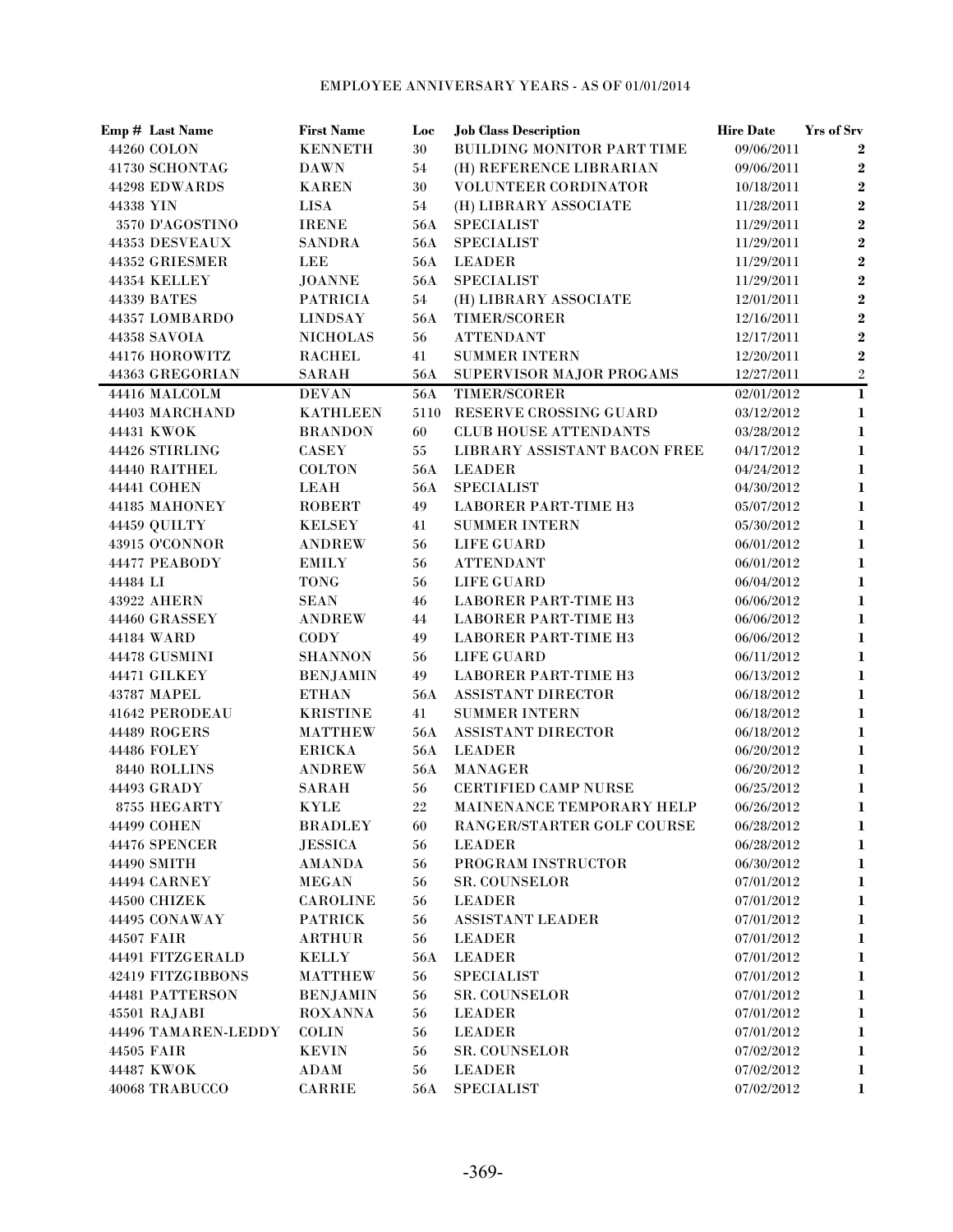| Emp # Last Name                 | <b>First Name</b>                | Loc            | <b>Job Class Description</b>                | <b>Hire Date</b>         | Yrs of Srv   |
|---------------------------------|----------------------------------|----------------|---------------------------------------------|--------------------------|--------------|
| 44504 TRABUCCO                  | <b>KELSEY</b>                    | 56             | <b>LEADER</b>                               | 07/02/2012               | $\bf{l}$     |
| 44502 GRACE                     | SARAH                            | 56             | <b>LEADER</b>                               | 07/16/2012               | $\bf{l}$     |
| 44498 JENKINS                   | <b>GEORGE</b>                    | 56             | SR. COUNSELOR                               | 07/16/2012               | 1            |
| 42975 BERMAN                    | <b>PETER</b>                     | 56             | <b>SPECIALIST</b>                           | 08/01/2012               | $\mathbf 1$  |
| 42989 FULTON                    | <b>CRAIG</b>                     | 56             | <b>ASSISTANT DIRECTOR</b>                   | 08/01/2012               | $\mathbf{1}$ |
| 43933 ORTIZ                     | <b>BRITNI</b>                    | 56             | <b>SPECIALIST</b>                           | 08/01/2012               | $\mathbf 1$  |
| 44577 GRANT                     | <b>BARRINGTON</b>                | 22             | MAINENANCE TEMPORARY HELP                   | 09/04/2012               | $\mathbf{1}$ |
| 44595 LETIZIA                   | <b>CHRISTOPHER 56A</b>           |                | <b>ASSISTANT DIRECTOR</b>                   | 09/08/2012               | $\mathbf{1}$ |
| 44594 RODRIGUEZ                 | <b>MICHELLE</b>                  | <b>56A</b>     | SUPERVISOR MAJOR PROGAMS                    | 09/11/2012               | $\mathbf{1}$ |
| 44614 MAYNARD                   | <b>CHARLANNE</b>                 | 55             | LIBRARY ASSISTANT BACON FREE                | 09/26/2012               | $\mathbf{1}$ |
| 44376 CIVIDINO                  | <b>MARK</b>                      | <b>56A</b>     | <b>SPECIALIST</b>                           | 10/02/2012               | $\mathbf{1}$ |
| 43949 DIXON                     | <b>JUDITH</b>                    | 56A            | SUPERVISOR MAJOR PROGAMS                    | 10/02/2012               | $\mathbf{1}$ |
| 44615 SULLIVAN                  | <b>ROSEMARY</b>                  | 66             | RETIRE BD CLERICAL STAFF                    | 10/09/2012               | $\mathbf{1}$ |
| 44632 HANSEN                    | <b>NICHOLAS</b>                  | 54             | <b>LIBRARY PAGES</b>                        | 10/11/2012               | $\mathbf{1}$ |
| 44629 MEGA                      | <b>JENNIFER</b>                  |                | 56A LEADER                                  | 10/11/2012               | $\mathbf{1}$ |
| 43374 ARTHUR                    | <b>NICHOLAS</b>                  | <b>56A</b>     | <b>SPECIALIST</b>                           | 10/26/2012               | 1            |
| 42013 EBELING                   | <b>ALLAN</b>                     | $30\,$         | BUILDING MONITOR PART TIME                  | 10/30/2012               | $\mathbf{1}$ |
| 44643 LEMIEUX                   | <b>SUSAN</b>                     |                | 5110 SCHOOL TRAFFIC SUPERVISOR              | 11/14/2012               | $\mathbf{1}$ |
| 44642 WALSH                     | <b>JOHN</b>                      | 55             | LIBRARY ASSISTANT BACON FREE                | 11/14/2012               | $\mathbf{1}$ |
| 44658 O'REILLY                  | <b>ERIN</b>                      | 56A            | <b>SPECIALIST</b>                           | 11/26/2012               | $\mathbf{1}$ |
| 44657 LANDRY                    | <b>RICHARD</b>                   | <b>56A</b>     | <b>CERTIFIED SPORTS OFFICIAL</b>            | 12/01/2012               | $\mathbf{1}$ |
| 44671 MOLINA                    | YANIRA                           | 22             | MAINENANCE TEMPORARY HELP                   | 12/05/2012               | $\mathbf{1}$ |
| <b>44670 NUNEZ</b>              | LETICIA                          | 22             | MAINENANCE TEMPORARY HELP                   | 12/05/2012               | $\mathbf{1}$ |
| 44659 TROGOS                    | <b>PETER</b>                     | <b>56A</b>     | <b>CERTIFIED SPORTS OFFICIAL</b>            | 12/05/2012               | $\mathbf{1}$ |
| 44669 FERRARO                   | <b>MICHAEL</b>                   | <b>56A</b>     | <b>CERTIFIED SPORTS OFFICIAL</b>            | 12/08/2012               | $\mathbf{1}$ |
| 44686 FURDAN                    | <b>BRIDGET</b>                   | <b>56A</b>     | <b>TIMER/SCORER</b>                         | 12/08/2012               | $\mathbf{1}$ |
| <b>44672 LEVINE</b>             | <b>SETH</b>                      | <b>56A</b>     | ADULT CONTRACTOR                            | 12/08/2012               | $\mathbf{1}$ |
| 44667 SAVOIA                    | <b>REBECCA</b>                   | <b>56A</b>     | TIMER/SCORER                                | 12/08/2012               | $\mathbf{1}$ |
| 44668 WARD                      | <b>CONOR</b>                     | <b>56A</b>     | TIMER/SCORER                                | 12/08/2012               | $\bf{l}$     |
| 44676 WHITNEY                   | <b>JOHN</b>                      | 56A            | <b>TIMER/SCORER</b>                         | 12/08/2012               | $\bf{l}$     |
| 44687 GORMAN                    | <b>SHAUN</b>                     | 56A            | TIMER/SCORER                                | 01/08/2013               |              |
| 44697 DIXON                     | <b>STEPHANIE</b>                 | 56A            | <b>LEADER</b>                               | 01/16/2013               |              |
| 44698 KYGER                     | <b>LINDY</b>                     | $56\mathrm{A}$ | <b>TIMER/SCORER</b>                         | 01/22/2013               |              |
| <b>44710 TEHAN</b>              | <b>CATHERINE</b>                 | 56A            | TIMER/SCORER<br><b>GOLF COURSE MECHANIC</b> | 02/01/2013               |              |
| 764 COLLINS                     | <b>VINCENT</b>                   | 60             | DIRECTOR MEDIUM SIZED PROGRAI               | 02/25/2013<br>02/25/2013 |              |
| 44712 JACKSON<br>44711 WOODWARD | CAROL                            | 56A            | DIRECTOR MEDIUM SIZED PROGRAM               |                          |              |
| <b>1993 WHITE</b>               | <b>JONATHAN</b><br><b>ROBERT</b> | 56A<br>51      | <b>SPECIAL POLICE OFFICERS</b>              | 02/25/2013<br>03/06/2013 |              |
| 44719 KIRBY                     | <b>SHARON</b>                    | $30\,$         | PROGRAM ASSISTANT                           | 03/11/2013               |              |
| 44741 KENNEDY                   | <b>JEFFREY</b>                   | 30             | <b>BUILDING MONITOR PART TIME</b>           | 05/07/2013               |              |
| 44756 DONNELLY                  | <b>ROBERT</b>                    | 60             | RANGER/STARTER GOLF COURSE                  | 05/22/2013               |              |
| 44748 NICOLI                    | <b>JAMES</b>                     | 44             | <b>LABORER PART-TIME H3</b>                 | 05/22/2013               |              |
| 44757 SCHROEDER                 | <b>SAMUEL</b>                    | 60             | <b>CART ATTENDANT</b>                       | 05/22/2013               |              |
| 44747 STICKA                    | <b>JARED</b>                     | 44             | <b>LABORER PART-TIME H3</b>                 | 05/22/2013               |              |
| 44785 MUCCIARONE                | <b>PRESTON</b>                   | 56A            | PT LABORER RECREATION                       | 05/31/2013               |              |
| <b>44808 ALLEN</b>              | <b>RAYMOND</b>                   | 56             | PT LABORER RECREATION                       | 06/01/2013               |              |
| 41081 ARENA                     | JEAN                             | 56             | <b>ASSISTANT DIRECTOR</b>                   | 06/01/2013               |              |
| 44724 DIXON                     | NOAH                             | <b>56A</b>     | <b>ATTENDANT</b>                            | 06/01/2013               |              |
| <b>44768 FOLEY</b>              | <b>DILLON</b>                    | 56             | <b>ATTENDANT</b>                            | 06/01/2013               |              |
| <b>43916 HANSEN</b>             | MIA                              | 56             | <b>HEAD LIFEGUARD</b>                       | 06/01/2013               |              |
| 44008 JENNETT                   | <b>ALLISON</b>                   | 56A            | ASSISTANT DIRECTOR                          | 06/01/2013               |              |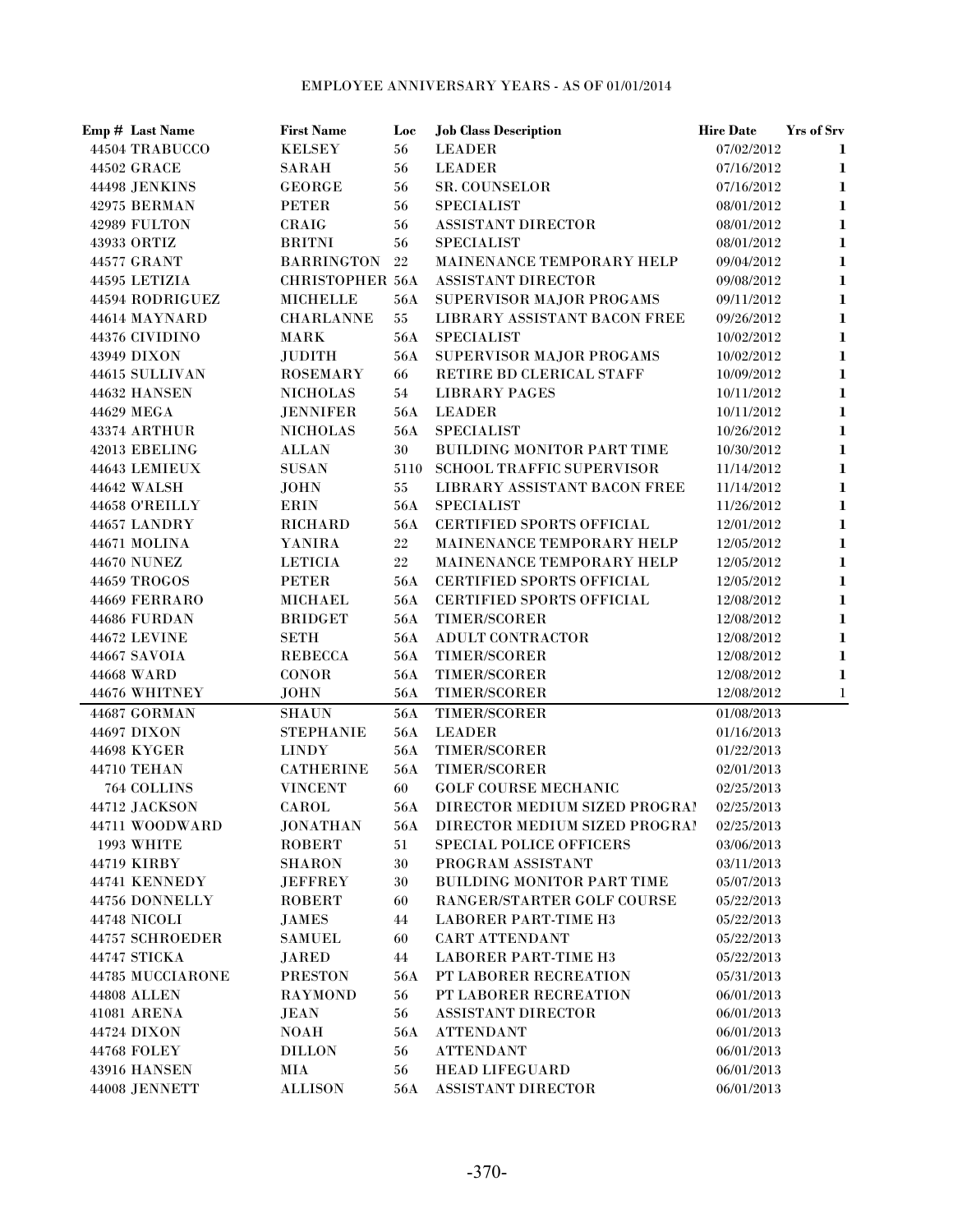## EMPLOYEE ANNIVERSARY YEARS - AS OF 01/01/2014

|           | Emp # Last Name                  | <b>First Name</b>      | Loc    | <b>Job Class Description</b>      | <b>Hire Date</b> | Yrs of Srv |
|-----------|----------------------------------|------------------------|--------|-----------------------------------|------------------|------------|
|           | <b>44630 NASER</b>               | <b>MATTHEW</b>         | 56A    | <b>LIFE GUARD</b>                 | 06/01/2013       |            |
|           | 44755 WHYTE                      | <b>DUSTIN</b>          | 56     | <b>LIFE GUARD</b>                 | 06/03/2013       |            |
|           | 44772 LAFLEUR                    | <b>SANDRA</b>          | 20     | ASSISTANT REGISTRAR               | 06/04/2013       |            |
|           | 44766 PATTERSON                  | <b>NICOLAS</b>         | 56     | LIFE GUARD                        | 06/04/2013       |            |
|           | 42911 COFFEY                     | <b>CHRISTOPHER 56A</b> |        | <b>SPECIALIST</b>                 | 06/05/2013       |            |
|           | 44485 CLOVER                     | <b>EMILY</b>           | 56     | <b>LEADER</b>                     | 06/19/2013       |            |
|           | 44774 HUNTER                     | <b>CHANTEL</b>         | 56     | <b>HEAD LIFEGUARD</b>             | 06/20/2013       |            |
|           | 44773 PICCARDI-HASWELL CHRISTIAN |                        | 56     | <b>ATTENDANT</b>                  | 06/20/2013       |            |
|           | <b>44776 THALHEIMER</b>          | <b>RACHAEL</b>         | 56     | <b>LIFE GUARD</b>                 | 06/20/2013       |            |
|           | 44488 CAVAGNUOLO                 | <b>JARED</b>           | 56     | PROGRAM INSTRUCTOR                | 06/25/2013       |            |
|           | 44775 GRIFFITHS                  | <b>BEN</b>             | 56A    | <b>ASSISTANT LEADER</b>           | 06/26/2013       |            |
|           | 44778 KNOTT                      | <b>STEVEN</b>          | 56     | <b>ASSISTANT LEADER</b>           | 06/28/2013       |            |
|           | 44800 AHERN                      | <b>ALEJANDRO</b>       | 22     | <b>MAINENANCE TEMPORARY HELP</b>  | 07/01/2013       |            |
|           | 44797 ASTON                      | <b>ELIZABETH</b>       | 56     | <b>SR. COUNSELOR</b>              | 07/01/2013       |            |
|           | 44810 BONILLA                    | <b>KATHERIN</b>        | 56     | <b>SPECIALIST</b>                 | 07/01/2013       |            |
|           | 44465 CHRISTIE                   | <b>KEVIN</b>           | $22\,$ | MAINENANCE TEMPORARY HELP         | 07/01/2013       |            |
|           | 42976 COHEN                      | <b>JEFFREY</b>         | $22\,$ | MAINENANCE TEMPORARY HELP         | 07/01/2013       |            |
|           | 43929 CRESPI                     | <b>JORDAN</b>          | $22\,$ | <b>MAINENANCE TEMPORARY HELP</b>  | 07/01/2013       |            |
|           | <b>44780 DANNIN</b>              | <b>SARAH</b>           | 56     | <b>LEADER</b>                     | 07/01/2013       |            |
|           | 44798 DIAZ                       | <b>BENJAMIN</b>        | 22     | MAINENANCE TEMPORARY HELP         | 07/01/2013       |            |
|           | 44812 FOLEY                      | <b>PATRICK</b>         | 56     | <b>LEADER</b>                     | 07/01/2013       |            |
|           | 44156 HALLORAN                   | <b>DANIEL</b>          | $22\,$ | <b>CUSTODIAN - JR I AFTERNOON</b> | 07/01/2013       |            |
|           | <b>44806 HERNANDEZ</b>           | <b>CHRISTIAN</b>       | 22     | MAINENANCE TEMPORARY HELP         | 07/01/2013       |            |
|           | 8754 HEYDE                       | <b>MICHAEL</b>         | 22     | MAINENANCE TEMPORARY HELP         | 07/01/2013       |            |
|           | 44801 KORPI                      | <b>ERIKA</b>           | 22     | MAINENANCE TEMPORARY HELP         | 07/01/2013       |            |
|           | <b>42998 LARKIN</b>              | <b>JOHN</b>            | 56     | <b>SPECIALIST</b>                 | 07/01/2013       |            |
|           | 44802 LEBLANC                    | <b>CHRISTOPHER 22</b>  |        | MAINENANCE TEMPORARY HELP         | 07/01/2013       |            |
|           | 44807 MILLER                     | LORA                   | 56     | <b>SPECIALIST</b>                 | 07/01/2013       |            |
|           | 44468 MORRISON                   | <b>SCOTT</b>           | $22\,$ | MAINENANCE TEMPORARY HELP         | 07/01/2013       |            |
|           | 44783 MURPHY                     | JACK                   | 56     | <b>ASSISTANT LEADER</b>           | 07/01/2013       |            |
| 44799 NEE |                                  | <b>CONOR</b>           | $22\,$ | MAINENANCE TEMPORARY HELP         | 07/01/2013       |            |
|           | 44796 POMFRET                    | <b>ALEX</b>            | 56     | <b>LEADER</b>                     | 07/01/2013       |            |
|           | 44811 REARDON                    | <b>BRAD</b>            | 56     | <b>LEADER</b>                     | 07/01/2013       |            |
|           | 43486 RODIS                      | <b>KEVIN</b>           | 56     | <b>SPECIALIST</b>                 | 07/01/2013       |            |
|           | 44809 SHAGORY                    | <b>ARIEL</b>           | 56     | <b>CERTIFIED CAMP NURSE</b>       | 07/01/2013       |            |
|           | 44784 SHARKEY                    | <b>LESLIE</b>          | 56     | <b>SR. COUNSELOR</b>              | 07/01/2013       |            |
|           | 44781 SHEETS-POLING              | <b>DANIEL</b>          | 56     | <b>SPECIALIST</b>                 | 07/01/2013       |            |
|           | 44782 TISHER                     | <b>CLAUDIA</b>         | 56     | <b>LEADER</b>                     | 07/01/2013       |            |
|           | <b>42439 TURNER</b>              | <b>AMANDA</b>          | 56     | <b>SPECIALIST</b>                 | 07/01/2013       |            |
|           | 44805 VELASTEGUI                 | <b>TIMOTHY</b>         | 22     | <b>MAINENANCE TEMPORARY HELP</b>  | 07/01/2013       |            |
|           | 44173 WATKINS                    | <b>ANDREW</b>          | 22     | MAINENANCE TEMPORARY HELP         | 07/01/2013       |            |
|           | 42982 WRIGHT                     | <b>DREW</b>            | 22     | MAINENANCE TEMPORARY HELP         | 07/01/2013       |            |
|           | 848 CUGINI                       | <b>RICHARD</b>         | 60     | <b>GOLF COURSE LABORER</b>        | 07/03/2013       |            |
|           | 44779 SHAW-HERLIHY               | <b>LAURIE</b>          | 56A    | <b>CLERK PART-TIME H3</b>         | 07/08/2013       |            |
|           | 44068 BEEKMAN                    | <b>BARBARA</b>         | 54     | <b>LIBRARY PAGES</b>              | 07/24/2013       |            |
|           | 44873 CAVICCHI                   | <b>DAVID</b>           | 51     | PARKING ENFORCEMENT P/TIME        | 07/24/2013       |            |
|           | 44870 DLOTT                      | <b>ADDISON</b>         | 54     | <b>LIBRARY PAGES</b>              | 07/24/2013       |            |
|           | 44871 EDWARDS                    | <b>DYLAN</b>           | 54     | <b>LIBRARY PAGES</b>              | 07/24/2013       |            |
|           | 44875 FLEMING                    | <b>KATHLEEN</b>        | 56A    | PROGRAM INSTRUCTOR                | 08/07/2013       |            |
|           | 44881 KELEMANIK                  | <b>MARY GRACE</b>      | 56A    | SUPERVISOR MAJOR PROGAMS          | 08/15/2013       |            |
|           | 44910 ALLEY                      | <b>EDWARD</b>          | 51     | PARKING ENFORCEMENT P/TIME        | 09/01/2013       |            |